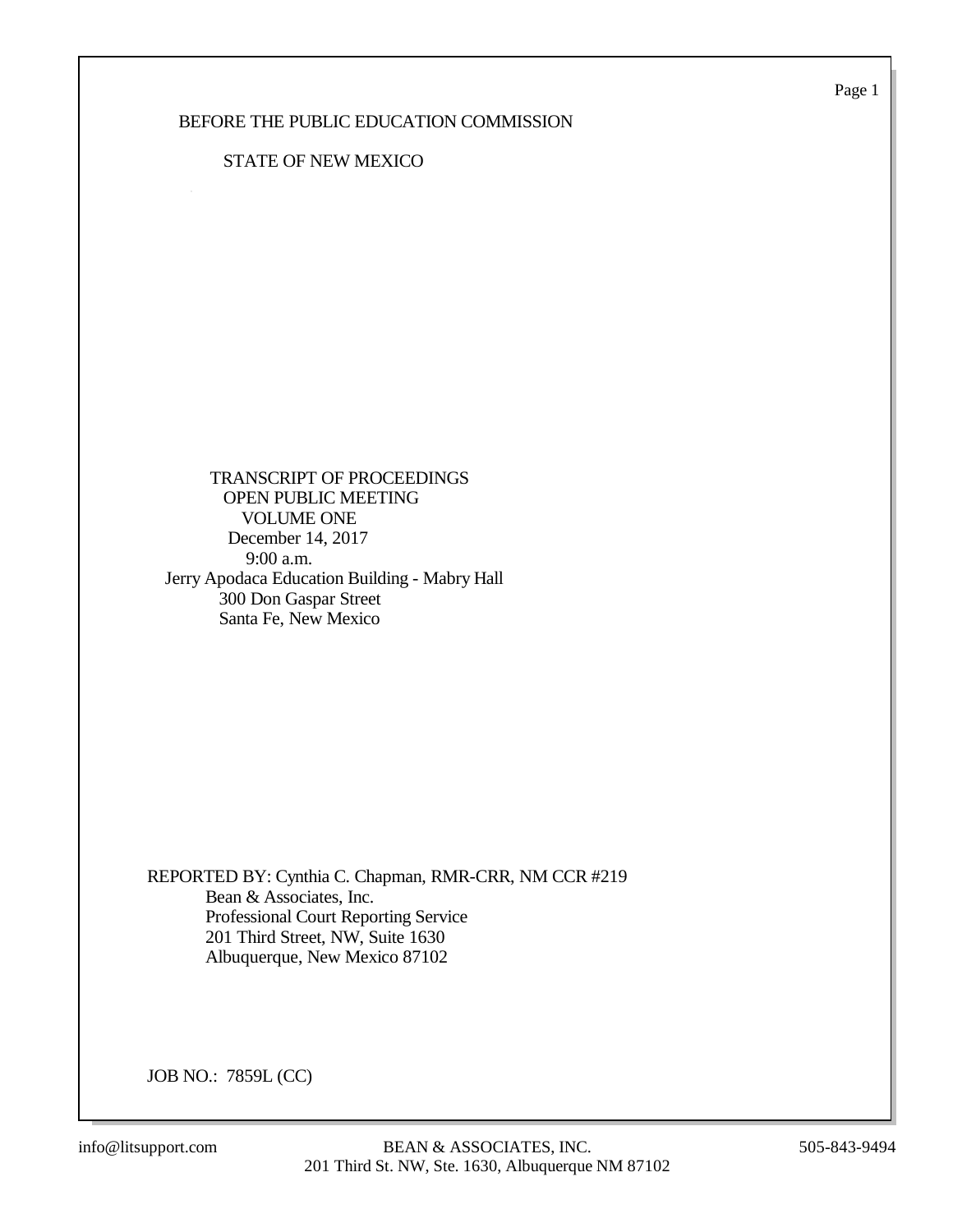### 2 (Pages 2 to 5)

| Page 2                                                                                                                                                                                                                                                                                                                                                                                                                                                                                                                                                                                                                                                                                                                                                                                                                                                                                                                                                                                                                                                                                                                          | Page 4                                                                                                                                                                                                                                                                                                                                                                                                                                                                                                                                                                                                                                                                                                                                                                                                                                                                                                                                                                                                                                                                     |
|---------------------------------------------------------------------------------------------------------------------------------------------------------------------------------------------------------------------------------------------------------------------------------------------------------------------------------------------------------------------------------------------------------------------------------------------------------------------------------------------------------------------------------------------------------------------------------------------------------------------------------------------------------------------------------------------------------------------------------------------------------------------------------------------------------------------------------------------------------------------------------------------------------------------------------------------------------------------------------------------------------------------------------------------------------------------------------------------------------------------------------|----------------------------------------------------------------------------------------------------------------------------------------------------------------------------------------------------------------------------------------------------------------------------------------------------------------------------------------------------------------------------------------------------------------------------------------------------------------------------------------------------------------------------------------------------------------------------------------------------------------------------------------------------------------------------------------------------------------------------------------------------------------------------------------------------------------------------------------------------------------------------------------------------------------------------------------------------------------------------------------------------------------------------------------------------------------------------|
| APPEARANCES<br>1<br>$\sqrt{2}$<br><b>COMMISSIONERS:</b><br>MS. PATRICIA GIPSON, Chair<br>3<br>MR. GILBERT PERALTA, Vice Chair<br>MS. KARYL ANN ARMBRUSTER, Secretary<br>4<br>MR. R. CARLOS CABALLERO, Member<br>5<br>MR. JAMES CONYERS, Member<br>MR. TIM CRONE, Member<br>MS. DANIELLE JOHNSTON, Member<br>6<br>MR. DAVID ROBBINS, Member<br>MS. TRISH RUIZ, Member<br>7<br>MS. CARMIE TOULOUSE, Member<br>8<br>STAFF:<br>9<br>MS. KATIE POULOS, Director, Charter School Division<br>10<br>DR. ICELA PELAYO, Deputy Director,<br>Options for Parents and Families<br>11<br>MR. DAVID STEVENS, Assistant Attorney General<br>12<br>Counsel to the PEC<br>13<br>MS. BEVERLY FRIEDMAN, NMPED Custodian of Records,<br>Liaison to the PEC<br>14<br>15<br>16<br>17<br>18<br>19<br>20<br>21<br>22<br>23<br>24<br>25                                                                                                                                                                                                                                                                                                                 | 1<br>THE CHAIR: I'm going to call to order<br>2<br>this meeting of the Public Education Commission. It<br>3<br>is Thursday, December 14th, and it is 9:08 a.m.<br>$\overline{4}$<br>And I'm going to ask Commissioner<br>5<br>Armbruster to do a roll-call vote, please. Roll<br>6<br>call. Just a roll call. We're not voting whether<br>7<br>we're here or not.<br>8<br><b>COMMISSIONER ARMBRUSTER: Commissioner</b><br>9<br>Robbins.<br>10<br><b>COMMISSIONER ROBBINS: Present.</b><br>11<br><b>COMMISSIONER ARMBRUSTER: Commissioner</b><br>12<br>Toulouse.<br>13<br><b>COMMISSIONER TOULOUSE: Present.</b><br>14<br><b>COMMISSIONER ARMBRUSTER: Commissioner</b><br>15<br>Armbruster is here.<br>16<br>Commissioner Conyers.<br>17<br>COMMISSIONER CONYERS: Present.<br>18<br>COMMISSIONER ARMBRUSTER: Commissioner<br>19<br>Peralta.<br>20<br>COMMISSIONER PERALTA: Here.<br>21<br><b>COMMISSIONER ARMBRUSTER: Commissioner</b><br>22<br>Gipson.<br>23<br>THE CHAIR: Here.<br>24<br><b>COMMISSIONER ARMBRUSTER: Commissioner</b><br>25<br>Johnston.                  |
| Page 3<br>INDEX TO PROCEEDINGS<br>1<br>2<br>PAGE<br>3<br>1 Call to Order, Roll Call, Pledge of<br>$\overline{4}$<br>Allegiance and the Salute to the<br>New Mexico Flag<br>4<br>2 Approval of Agenda<br>5<br>5<br>3 Approval of Minutes and Transcript<br>8<br>6<br>4 Open Forum<br>7<br>10<br>Discussion and Possible Action on<br>8<br>5<br>11<br><b>Charter School Amendments</b><br>9<br>6 Report from Options for Parents<br>26<br>10<br>Discussion and Possible Action on<br>36<br>7<br>11<br>Governance Concerns<br>36<br>12<br>Alma d'Arte Public High School<br>A<br>13<br>8 Discussion and Action on Renewal<br>50<br>Applications<br>14<br>Anthony Charter School<br>50<br>A<br>15<br>B<br><b>Taos International School</b><br>109<br>16<br>167<br>C<br>Horizon Academy West<br>17<br>Media Arts Collaborative Charter<br>230<br>D<br>18<br>School<br>278<br>19<br>REPORTER'S CERTIFICATE<br>20<br><b>ATTACHMENTS:</b><br>21<br>1. Visitor Sign-In Sheets<br>2. Public Comment Sign-In Sheet<br>22<br>3. Taos International Comment Sign-In Sheet<br>4. Horizon Academy West Comment Sign-In Sheet<br>23<br>24<br>25 | Page 5<br>1<br><b>COMMISSIONER JOHNSTON: Present.</b><br>$\mathfrak{2}$<br><b>COMMISSIONER ARMBRUSTER: Commissioner</b><br>3<br>Crone.<br>4<br>COMMISSIONER CRONE: Here.<br>5<br><b>COMMISSIONER ARMBRUSTER: Commissioner</b><br>6<br>Ruiz.<br>7<br>COMMISSIONER RUIZ: Present.<br>8<br><b>COMMISSIONER ARMBRUSTER: Commissioner</b><br>9<br>Caballero is not yet here.<br>10<br>So we have nine.<br>11<br>THE CHAIR: So we have nine present, which<br>12<br>gives us a quorum of five for a vote. Thank you<br>13<br>very much.<br>14<br>And I will ask Commissioner Armbruster to<br>15<br>lead us in the Pledge of Allegiance and I'll do the<br>16<br>Salute to New Mexico.<br>17<br>(Pledge of Allegiance and Salute to the<br>18<br>New Mexico Flag conducted.)<br>19<br>THE CHAIR: We are now on to Item No. 2,<br>20<br>which is the approval of the agenda.<br>21<br>And do I have any corrections?<br>22<br>MS. FRIEDMAN: May I make the<br>23<br>announcement?<br>24<br>THE CHAIR: Yes, thank you.<br>25<br>Mrs. Friedman, off to the right on the corner here |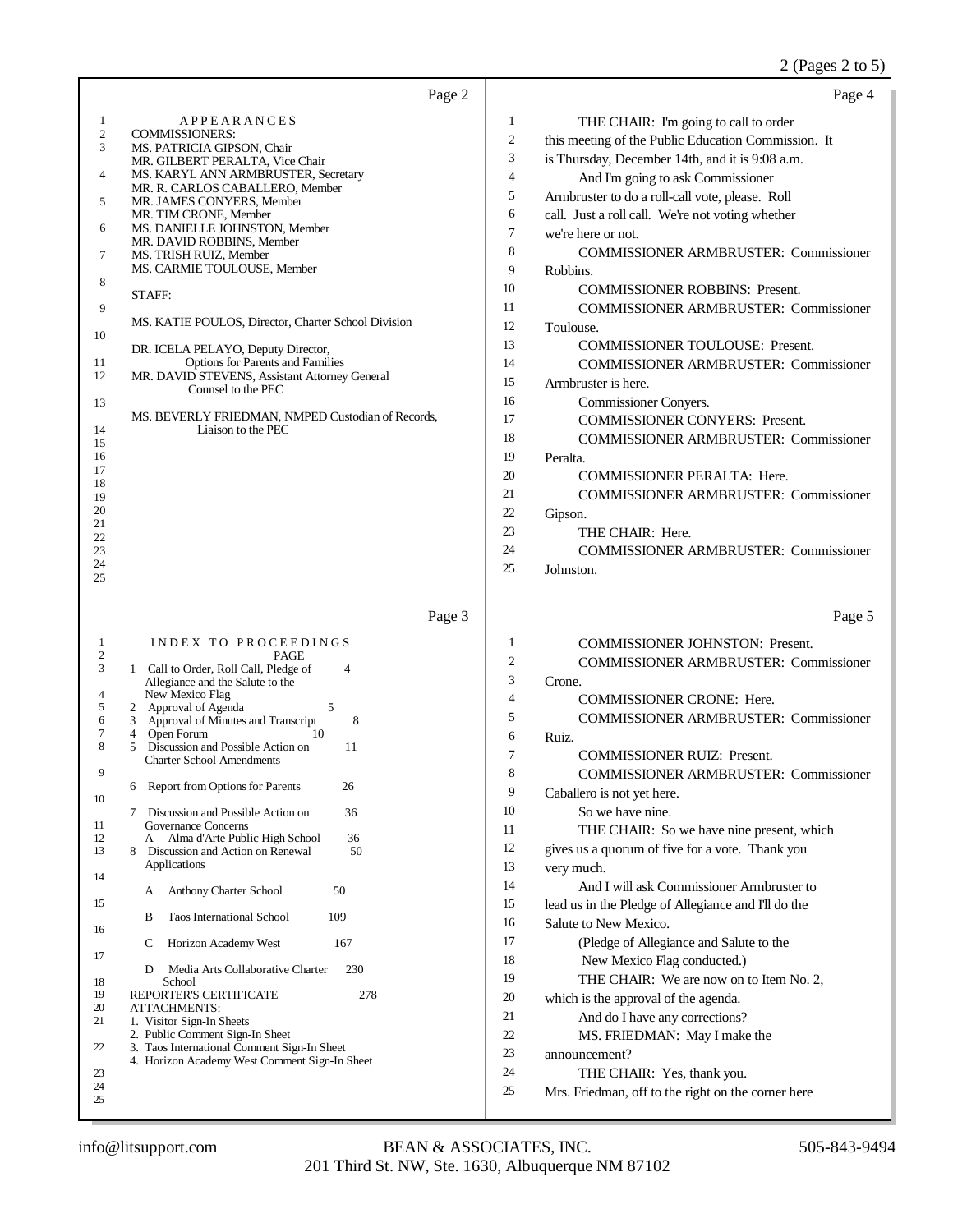### (Pages 6 to 9)

|                                    |                                                                                                            |                          | $3$ (Pages 6 to 9)                                                          |
|------------------------------------|------------------------------------------------------------------------------------------------------------|--------------------------|-----------------------------------------------------------------------------|
|                                    | Page 6                                                                                                     |                          | Page 8                                                                      |
| $\mathbf{1}$                       | has a separate sign-in sheet for anyone from the                                                           | 1                        | THE CHAIR: If not, I'll entertain a                                         |
| $\overline{c}$                     | schools who wish to speak. I will inform and/or                                                            | $\overline{c}$           | motion.                                                                     |
| 3                                  | remind the schools, because I've had some discussion                                                       | 3                        | COMMISSIONER TOULOUSE: (Indicates.)                                         |
| 4                                  | with schools about this process, that there is                                                             | $\overline{\mathcal{L}}$ | THE CHAIR: There's a motion by                                              |
| 5                                  | 15 minutes -- 10 -- I know we talked about this,                                                           | 5                        | <b>Commissioner Toulouse.</b>                                               |
| 6                                  | and $-$                                                                                                    | 6                        | <b>COMMISSIONER ROBBINS: (Indicates.)</b>                                   |
| 7                                  | MS. FRIEDMAN: Madam Chair, there are --                                                                    | 7                        | THE CHAIR: A second by Commissioner                                         |
| 8                                  | for the school comments, there are 15.                                                                     | $\,8\,$                  | Robbins.                                                                    |
| 9                                  | THE CHAIR: Right.                                                                                          | 9                        | All in favor?                                                               |
| 10                                 | MS. FRIEDMAN: And for public comment,                                                                      | 10                       | (Commissioners so indicate.)                                                |
| 11                                 | there are five minutes.                                                                                    | 11                       | THE CHAIR: Opposed?                                                         |
| 12                                 | THE CHAIR: There's five, right. So                                                                         | 12                       | (No response.)                                                              |
| 13                                 | anyone who is directly related to the school falls                                                         | 13                       | THE CHAIR: Hearing no opposition, the                                       |
| 14                                 | into that 15 minutes. Anyone who is not directly                                                           | 14                       | motion passes.                                                              |
| 15                                 | related -- and that means parent, student -- has                                                           | 15                       | We are now onto 3A, Approval of the                                         |
| 16                                 | the -- fills in the remainder five minutes.                                                                | 16                       | Transcript for PEC Work Session, November 16th,                             |
| 17                                 | So each school will have to divide out                                                                     | 17                       | 2017.                                                                       |
| 18                                 | their 15 minutes amongst their folks that wish to                                                          | 18                       | Are there any corrections to those                                          |
| 19                                 | speak.                                                                                                     | 19                       | minutes?                                                                    |
| 20                                 | So I would recommend that you get                                                                          | 20                       | (No response.)                                                              |
| 21                                 | yourselves together, get your themes together and                                                          | 21                       | THE CHAIR: Seeing none, I'll entertain a                                    |
| 22                                 | have your folks that wish to speak on whatever you                                                         | 22                       | motion.                                                                     |
| 23                                 | wish to cover. But it is limited to 15 minutes for                                                         | 23                       | <b>COMMISSIONER RUIZ:</b> (Indicates.)                                      |
| 24                                 | the schools' comments and, once again, five public.                                                        | 24                       | THE CHAIR: There's a motion by                                              |
| 25                                 | So Mrs. Friedman has the sign-in sheets                                                                    | 25                       | <b>Commissioner Ruiz.</b>                                                   |
|                                    |                                                                                                            |                          |                                                                             |
|                                    |                                                                                                            |                          |                                                                             |
|                                    | Page 7                                                                                                     |                          | Page 9                                                                      |
| $\mathbf{1}$                       |                                                                                                            |                          |                                                                             |
|                                    | individually for each school. So if you -- if                                                              | 1                        | <b>COMMISSIONER CRONE:</b> (Indicates.)                                     |
| $\boldsymbol{2}$<br>$\mathfrak{Z}$ | people from the school wish to speak or those from                                                         | $\overline{c}$           | THE CHAIR: A second by Commissioner                                         |
| $\overline{4}$                     | just the general public wish to speak, please come                                                         | 3<br>$\overline{4}$      | Crone.                                                                      |
| 5                                  | see Mrs. Friedman and sign up.                                                                             | 5                        | All in favor?                                                               |
| 6                                  | Thank you.<br>COMMISSIONER RUIZ: Madam Chair? I would                                                      |                          | (Commissioners so indicate.)                                                |
| 7                                  | like to recommend that we take a Moment of Silence                                                         | 6<br>7                   | THE CHAIR: Opposed?                                                         |
| 8                                  |                                                                                                            |                          | (No response.)                                                              |
| 9                                  | for Aztec. The kids go back to school today. It is<br>their option. They were actually offered the option  | 8<br>9                   | THE CHAIR: Hearing no opposition, the                                       |
| 10                                 | of attending today with counseling or coming back                                                          | 10                       | motion passes.                                                              |
| 11                                 |                                                                                                            | 11                       | 3B, approval of the transcript for the PEC                                  |
| 12                                 | after the first of the year. And I would just<br>request that we honor that school and community in        | 12                       | meeting on November 17th, 2017.                                             |
| 13                                 | taking a Moment of Silence.                                                                                | 13                       | Do we have any corrections to those                                         |
| 14                                 | THE CHAIR: Certainly. And I appreciate                                                                     | 14                       | minutes?                                                                    |
| 15                                 |                                                                                                            | 15                       | (No response.)                                                              |
| 16                                 | your reminding us of that. I did read about it, and<br>it just slipped my mind. If we could, at this point | 16                       | THE CHAIR: If not, I'll entertain a                                         |
| $17\,$                             | in time, as we begin to discuss a lot of issues                                                            | 17                       | motion.                                                                     |
| 18                                 | about schools, we keep those students, parents, and                                                        | 18                       | <b>COMMISSIONER CONYERS:</b> (Indicates.)<br>THE CHAIR: There's a motion by |
| 19                                 | the entire community of Aztec in our minds today,                                                          | 19                       | Commissioner Conyers.                                                       |
| 20                                 | and we'll take a Moment of Silence.                                                                        | $20\,$                   | <b>COMMISSIONER ROBBINS:</b> (Indicates.)                                   |
| 21                                 | (Moment of Silence conducted.)                                                                             | 21                       |                                                                             |
| 22                                 | THE CHAIR: Thank you. So we are back to                                                                    | 22                       | THE CHAIR: A second by Commissioner<br>Robbins.                             |
| 23                                 | Item No. 2, Approval of the Agenda.                                                                        | 23                       | All in favor?                                                               |
| 24                                 | Are there any corrections to this agenda?                                                                  | 24                       | (Commissioners so indicate.)                                                |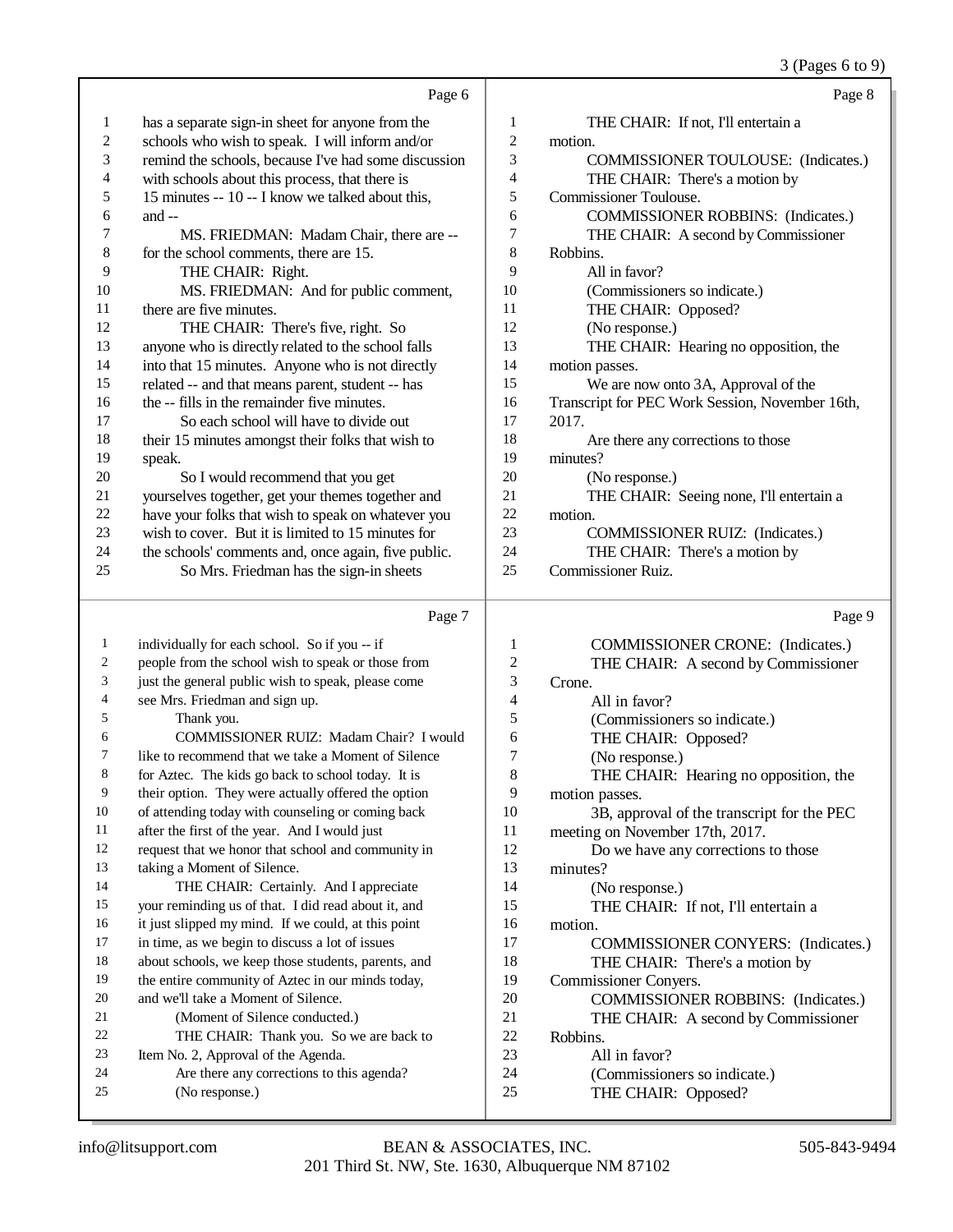(Pages 10 to 13)

|                |                                                     |                | 4 (Pages 10 to 15                                    |
|----------------|-----------------------------------------------------|----------------|------------------------------------------------------|
|                | Page 10                                             |                | Page 12                                              |
| 1              | (No response.)                                      | 1              | change or the move would be to 1905 20th Street      |
| $\overline{c}$ | THE CHAIR: Hearing no opposition, the               | $\mathfrak{2}$ | Northwest, that's actually 1905 Mountain Road,       |
| 3              | motion passes.                                      | 3              | Northwest.                                           |
| 4              | 3C, approval of summary minutes for                 | 4              | Otherwise, the rest all stays the same,              |
| 5              | November 17th, 2017.                                | 5              | including the documentation --                       |
| 6              | Are there any corrections to those?                 | 6              | (Commissioner Caballero enters.)                     |
| 7              | (No response.)                                      | 7              | MS. POULOS: -- that they have provided.              |
| 8              | <b>COMMISSIONER ARMBRUSTER:</b> (Indicates.)        | 8              | And I will let Dr. Pelayo talk to you                |
| 9              | THE CHAIR: If not, there's a motion by              | 9              | about the documentation that they've provided and    |
| 10             | Commissioner Armbruster.                            | 10             | any concerns we have that's outstanding.             |
| 11             | COMMISSIONER CONYERS: (Indicates.)                  | 11             | DR. PELAYO: So in your packet, you will              |
| 12             | THE CHAIR: A second by Commissioner                 | 12             | notice that there was a revision. We did receive     |
| 13             | Convers.                                            | 13             | the minutes, the signed minutes for the meeting that |
| 14             | All in favor?                                       | 14             | approves the lease. So we amended, or revised, the   |
| 15             | (Commissioners so indicate.)                        | 15             | recommendation and proposed motion language. All     |
| 16             | THE CHAIR: Opposed?                                 | 16             | documents, as we can see, are included in the        |
| 17             | (No response.)                                      | 17             | packet.                                              |
| 18             | THE CHAIR: Hearing no opposition, the               | 18             | MS. POULOS: And, Madam Chairwoman and                |
| 19             | motion passes.                                      | 19             | Commissioners, on Page 3 of 3 in the materials, you  |
| 20             | We are on to Item No. 4, which is the Open          | 20             | will see that there are some proposed amendment --   |
| 21             | Forum. And the Open Forum today is limited to items | 21             | sorry -- proposed motions for you, if you would like |
| 22             | other than the schools that are up for renewal,     | 22             | to use those.                                        |
| 23             | because they will be given time.                    | 23             | THE CHAIR: Right.                                    |
| 24             | And Beverly's going back to see. So while           | 24             | Okay. Good morning.                                  |
| 25             | she's doing that, can we talk about a consent       | 25             | MS. VERONICA TORRES: Good morning,                   |
|                |                                                     |                |                                                      |
|                |                                                     |                |                                                      |

|    | Page 11                                              |                | Page 13                                              |
|----|------------------------------------------------------|----------------|------------------------------------------------------|
| 1  | agenda, which isn't on our agenda? But this is just  | 1              | Commissioners.                                       |
| 2  | a chat. Do you think we're close?                    | $\overline{2}$ | THE CHAIR: Is there anything else the                |
| 3  | MS. POULOS: (Indicates.)                             | 3              | Charter School Division wants to add?                |
| 4  | THE CHAIR: Just -- yeah.                             | $\overline{4}$ | MS. POULOS: I think we've been able to               |
| 5  | Okay. The three people that have signed              | 5              | get all the documentation. And I will say this       |
| 6  | up for this are from schools that are up for         | 6              | motion language was written prior to that, which is  |
| 7  | renewal. So maybe they signed up prior to my making  | 7              | why it does say with the condition that they submit  |
| 8  | the announcement.                                    | 8              | all required documentation.                          |
| 9  | So these three individuals, I'm going to             | 9              | THE CHAIR: But they have.                            |
| 10 | ask to please see Mrs. Friedman and put your name on | 10             | MS. POULOS: But at this point, we have               |
| 11 | with the individual schools.                         | 11             | received that.                                       |
| 12 | There is no one else on this -- on this              | 12             | THE CHAIR: All right. Good morning.                  |
| 13 | sign-up sheet that is not from a renewal school.     | 13             | MS. VERONICA TORRES: Good morning.                   |
| 14 | So we are on to item No. 5, charter                  | 14             | THE CHAIR: Whatever you wish to add for              |
| 15 | amendments. And I believe -- is there a correction   | 15             | us. If nothing, I'll open it up for Commissioners'   |
| 16 | on an address, I think --                            | 16             | questions. It's up to you.                           |
| 17 | MS. POULOS: Madam Chair?                             | 17             | MS. VERONICA TORRES: Madam Chair, I don't            |
| 18 | THE CHAIR: -- or something?                          | 18             | think we have anything -- members of the             |
| 19 | MS. POULOS: Madam Chairwoman,                        | 19             | Commission -- to add any additional information as   |
| 20 | Commissioners, yes. On the first item, which is the  | 20             | of now. I think we can open it up to all of you.     |
| 21 | amendment request from Tierra Adentro for their      | 21             | THE CHAIR: Commissioners, any questions?             |
| 22 | facility change, the school has requested to change  | 22             | <b>COMMISSIONER TOULOUSE: Madam Chair, I</b>         |
| 23 | from their current physical location on Central      | 23             | don't have a question. I have a statement that in    |
| 24 | Avenue in Albuquerque.                               | 24             | the past, I have not voted on this school because of |
| 25 | The form I originally identified, that the           | 25             | my daughter's association with the International --  |
|    |                                                      |                |                                                      |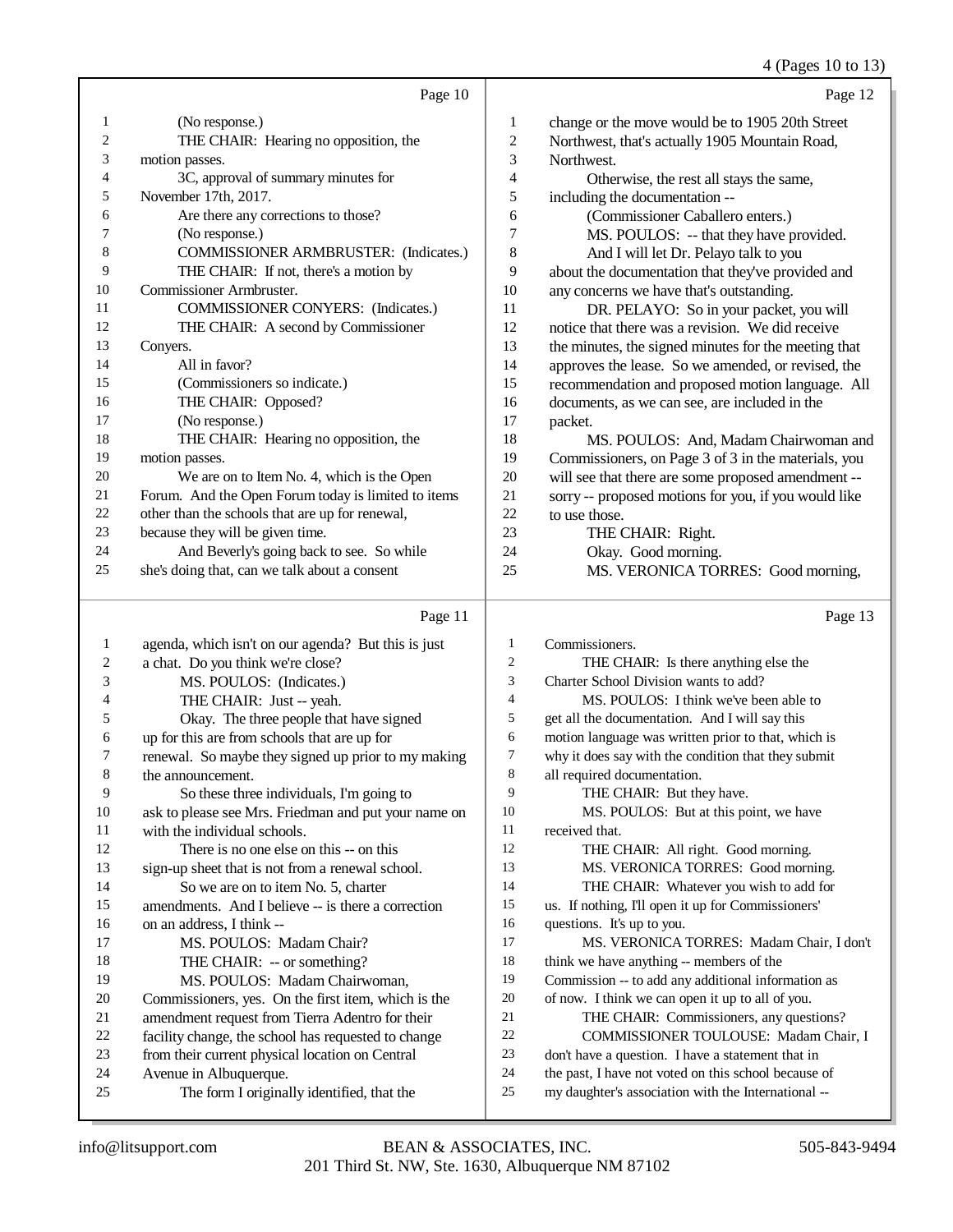### 5 (Pages 14 to 17)

|    | Page 14                                              |                | Page 16                                              |
|----|------------------------------------------------------|----------------|------------------------------------------------------|
| 1  | or with the National Flamenco Institute. She's now   | 1              | through all of this. You know, we've had             |
| 2  | with UNM Medical School, so I can vote. So when      | $\overline{2}$ | teachers -- we have a homeless situation in our area |
| 3  | it's time, I would like to make the motion.          | 3              | that's been really bad for our students and our      |
| 4  | THE CHAIR: Okay.                                     | $\overline{4}$ | staff. We need to get out of there. So that's why    |
| 5  | COMMISSIONER TOULOUSE: So if we're ready,            | 5              | this is happening so quickly.                        |
| 6  | I will do it now; but --                             | 6              | <b>COMMISSIONER JOHNSTON: I think it's</b>           |
| 7  | THE CHAIR: Commissioner Johnston?                    | 7              | wonderful. And then my next question -- and it's     |
| 8  | COMMISSIONER JOHNSTON: Thank you,                    | 8              | probably answered but I bogged down by trying to     |
| 9  | Madam Chair.                                         | 9              | read the lease and all of that. It appears you have  |
| 10 | Just briefly, you're moving right away.              | 10             | a very sympathetic, empathetic landlord. Has the     |
| 11 | It's happening. Can you just fill me in, just very   | 11             | landlord fixed the bathroom?                         |
| 12 | briefly, two minutes, on what's going on? You're     | 12             | MS. VERONICA TORRES: It's happening as we            |
| 13 | very courageous.                                     | 13             | speak. So, yeah, construction inside is happening    |
| 14 | MS. VERONICA TORRES: So my name is                   | 14             | right now to fit our programming. As you notice,     |
| 15 | Veronica Torres, and I'm the executive director of   | 15             | it's formerly a charter, Alice King. So it's         |
| 16 | Tierra Adentro Charter School.                       | 16             | already occupan --- I think that's in your data.     |
| 17 | MS. THERESA ARCHULETA: My name is Theresa            | 17             | They've revising some of it to fit our program and   |
| 18 | Archuleta, principal of Tierra Adentro.              | 18             | fixing any tiles that were on the floor.             |
| 19 | So in the past few years, we've had lots             | 19             | COMMISSIONER JOHNSTON: And thank you.                |
| 20 | of crime happen in the area. And as we've expanded,  | 20             | MS. VERONICA TORRES: Thank you.                      |
| 21 | we -- our actual enrollment had increased, if you    | 21             | THE CHAIR: Seeing no other questions,                |
| 22 | look at the data. But it's actually decreased now.   | 22             | Commissioner Toulouse?                               |
| 23 | We're right in the middle of our construction. And   | 23             | <b>COMMISSIONER TOULOUSE:</b> I move to approve      |
| 24 | we do feel the ART construction will be beneficial   | 24             | the amendment presented by Tierra Adentro to move    |
| 25 | to our students in the future; but right now, during | 25             | location to the address we have stated, and to do it |
|    |                                                      |                |                                                      |

### Page 15

| -1             | the construction, it has not been beneficial.        | 1              | immediately.                                      |
|----------------|------------------------------------------------------|----------------|---------------------------------------------------|
| 2              | So the reason, why we're able to move so             | $\overline{c}$ | Thank you.                                        |
| 3              | quickly is because the -- the owner of the new       | 3              | <b>COMMISSIONER JOHNSTON: I second.</b>           |
| $\overline{4}$ | property where we're going has offered to pay off    | 4              | THE CHAIR: There's a motion by                    |
| 5              | our lease for the next six months. That is why       | 5              | Commissioner Toulouse, a second by Commissioner   |
| 6              | we're able to afford it. So our governance council,  | 6              | Johnston. There is no one abstaining; correct?    |
| 7              | our community, our staff have urged us and have come | 7              | Okay. Commissioner Armbruster -- is there         |
| 8              | together and mobilized to make this move happen.     | 8              | any discussion? Oh, yes. I'm sorry. Will the      |
| 9              | We do have a three-week winter break                 | 9              | record please note that Commissioner Caballero is |
| 10             | intercession anyway; so this allows us to be able to | 10             | here?                                             |
| 11             | do that. So that is why -- I mean, right now, we     | 11             | COMMISSIONER ARMBRUSTER: Okay. So if we           |
| 12             | have students in the midst of finals today. Today    | 12             | have no abstentions, Commissioner Toulouse?       |
| 13             | is their last day for finals. Tomorrow is makeup.    | 13             | <b>COMMISSIONER TOULOUSE: Yes.</b>                |
| 14             | But we have a packing party going on at              | 14             | <b>COMMISSIONER ARMBRUSTER: Commissioner</b>      |
| 15             | the school, as well. And so many parents have        | 15             | Peralta?                                          |
| 16             | offered to help. And I do want to put a plug out     | 16             | <b>COMMISSIONER PERALTA: Yes.</b>                 |
| 17             | there for the prison services industry. They also    | 17             | <b>COMMISSIONER ARMBRUSTER: Commissioner</b>      |
| 18             | move schools, hospitals. They're -- it's an amazing  | 18             | Conyers?                                          |
| 19             | program. And it's actually pretty inexpensive.       | 19             | <b>COMMISSIONER CONYERS: Yes.</b>                 |
| 20             | So it -- that's a big plug for them for              | 20             | <b>COMMISSIONER ARMBRUSTER: Commissioner</b>      |
| 21             | anybody else that may need to move. We're able to    | 21             | Johnston?                                         |
| 22             | afford it because of that, as well.                  | 22             | <b>COMMISSIONER JOHNSTON: Yes.</b>                |
| 23             | So this is -- this is why we're able to do           | 23             | <b>COMMISSIONER ARMBRUSTER: Commissioner</b>      |
| 24             | something. We have a great team, a great community.  | 24             | Gipson?                                           |
| 25             | All of you, the PED, has been very supportive        | 25             | THE CHAIR: Yes.                                   |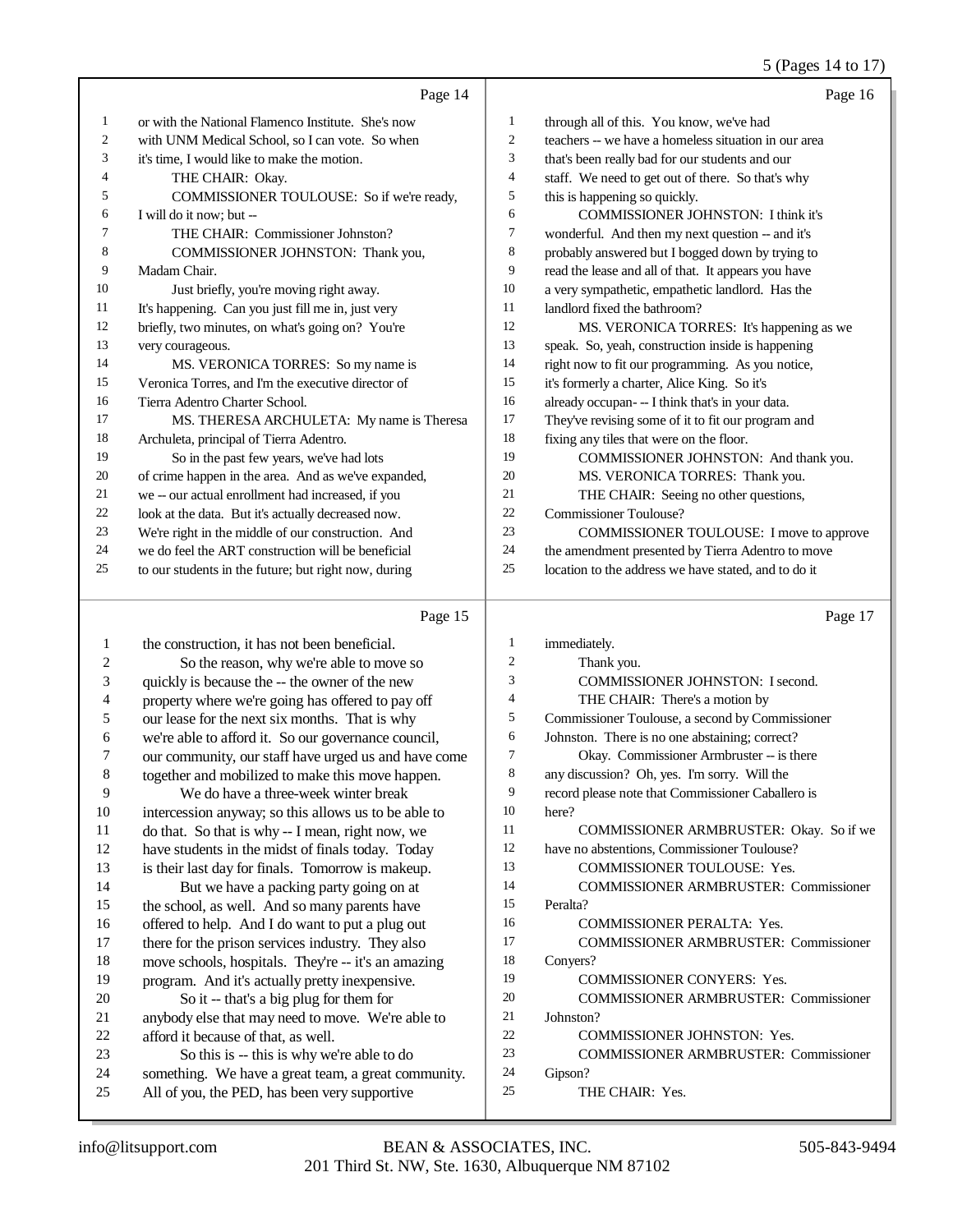6 (Pages 18 to 21)

|    |                                                      |                | $\sigma$ (1 ages 10 to $\omega$ 21                   |
|----|------------------------------------------------------|----------------|------------------------------------------------------|
|    | Page 18                                              |                | Page 20                                              |
| 1  | <b>COMMISSIONER ARMBRUSTER: Commissioner</b>         | 1              | that's the change they have there.                   |
| 2  | Caballero?                                           | $\overline{2}$ | The second amendment request is for                  |
| 3  | <b>COMMISSIONER CABALLERO: Yes.</b>                  | 3              | removing the name of a partner in the contract.      |
| 4  | <b>COMMISSIONER ARMBRUSTER: Commissioner</b>         | 4              | That is a change to the educational program. And so  |
| 5  | Crone?                                               | 5              | they just want to remove the partner's name to leave |
| 6  | <b>COMMISSIONER CRONE: Yes.</b>                      | 6              | it unnamed.                                          |
| 7  | <b>COMMISSIONER ARMBRUSTER: Commissioner</b>         | 7              | And so those are the two proposed changes            |
| 8  | Armbruster votes "Yes."                              | 8              | that they are making. And we do have proposed        |
| 9  | <b>Commissioner Robbins?</b>                         | 9              | language there.                                      |
| 10 | <b>COMMISSIONER ROBBINS: Yes.</b>                    | 10             | THE CHAIR: Right.                                    |
| 11 | <b>COMMISSIONER ARMBRUSTER: Commissioner</b>         | 11             | Okay. Good morning. Could you please                 |
| 12 | Ruiz?                                                | 12             | identify yourself for the record?                    |
| 13 | <b>COMMISSIONER RUIZ: Yes.</b>                       | 13             | MS. CHRISTIE BERG: Good morning.                     |
| 14 | <b>COMMISSIONER ARMBRUSTER:</b> It's a               | 14             | Christie Berg. I'm the Head Learner of La Tierra     |
| 15 | ten-to-zero vote. The motion passes.                 | 15             | Montessori School of Arts and Sciences.              |
| 16 | COMMISSIONER TOULOUSE: Madam Chair, I'd              | 16             | MS. JULIE ANN HILL-CLAPP: Hi. Good                   |
| 17 | like to make a statement, just because I had         | 17             | morning. My name is Julie Ann Hill-Clapp. I'm the    |
| 18 | grandsons who were at Alice King. They left because  | 18             | governing council president for La Tierra Montessori |
| 19 | the landlord was so unwilling to work with them.     | 19             | Charter School.                                      |
| 20 | And he had all these plans to immediately do         | 20             | THE CHAIR: Is there anything you would               |
| 21 | something else.                                      | 21             | like to add before --                                |
| 22 | It's been empty a year. I think you got a            | 22             | MS. CHRISTIE BERG: I included the                    |
| 23 | really good deal because he realized that the market | 23             | rationale in the amendment, and I think it explains  |
| 24 | wasn't what he thought it was going to be in that    | 24             | itself. We are open to questions, if need be; but    |
| 25 | area. And I am glad you snapped it up and that he's  | 25             | we don't have -- I don't have anything else to add.  |
|    | Page 19                                              |                | Page 21                                              |

| 1  | being as helpful to you as he was not to them.       |                | THE CHAIR: Okay. Any questions?                      |
|----|------------------------------------------------------|----------------|------------------------------------------------------|
| 2  | Thank you.                                           | 2              | Concerns?                                            |
| 3  | MS. VERONICA TORRES: Thank you.                      | 3              | I'll add that I do have the concern about            |
| 4  | THE CHAIR: Happy moving.                             | $\overline{4}$ | changing the material terms; but I understand that   |
| 5  | MS. VERONICA TORRES: Thank you.                      | 5              | you're kind of hamstrung with this.                  |
| 6  | THE CHAIR: Okay. The second and final                | 6              | So it -- and the hour-and-a-half is an               |
|    | one.                                                 | 7              | hour-and-a-half. But I understand.                   |
| 8  | DR. PELAYO: Madam Chair, Commissioners,              | 8              | MS. CHRISTIE BERG: The reason that I'm               |
| 9  | the next charter amendment is Item 5B. And this is   | 9              | even proceeding with this is because on our site     |
| 10 | for La Tierra Montessori School of Arts and          | 10             | visits, we get written up every time because it      |
| 11 | Sciences. They do have two amendment requests.       | 11             | doesn't add up correctly. And it's because it        |
| 12 | I'll speak about them together; although there is    | 12             | wasn't originally created correctly; so --           |
| 13 | proposed language for each of these.                 | 13             | THE CHAIR: Yeah. And it's more the                   |
| 14 | THE CHAIR: Is there anyone from -- I saw             | 14             | partnership that -- changing the material terms.     |
| 15 | you.                                                 | 15             | And I know that's the second -- but I'm just         |
| 16 | MS. CHRISTIE BERG: Good morning.                     | 16             | blending them all together in a common discussion.   |
| 17 | DR. PELAYO: So the first request is on a             | 17             | So -- but I get why you need to do it. So -- so we   |
| 18 | operational structure change to their contract.      | 18             | are looking first at the amendment for instructional |
| 19 | Currently, it states that the length of day is seven | 19             | hours.                                               |
| 20 | hours with -- I'm sorry -- yes, seven hours.         | 20             | <b>COMMISSIONER ARMBRUSTER: You're</b>               |
| 21 | Six-and-a-half hours exclusive of lunch, and that    | 21             | separating the two.                                  |
| 22 | the length of the school year is 107 days, for a     | 22             | THE CHAIR: I think we are. They're two               |
| 23 | total of 1,106-and-a-half hours.                     | 23             | separate, yeah. So I need a motion on the            |
| 24 | They would like to request a change due to           | 24             | instructional hours first.                           |
| 25 | miscalculation, because 170 times 6.5 is 1,105. So   | 25             | <b>Commissioner Ruiz?</b>                            |
|    |                                                      |                |                                                      |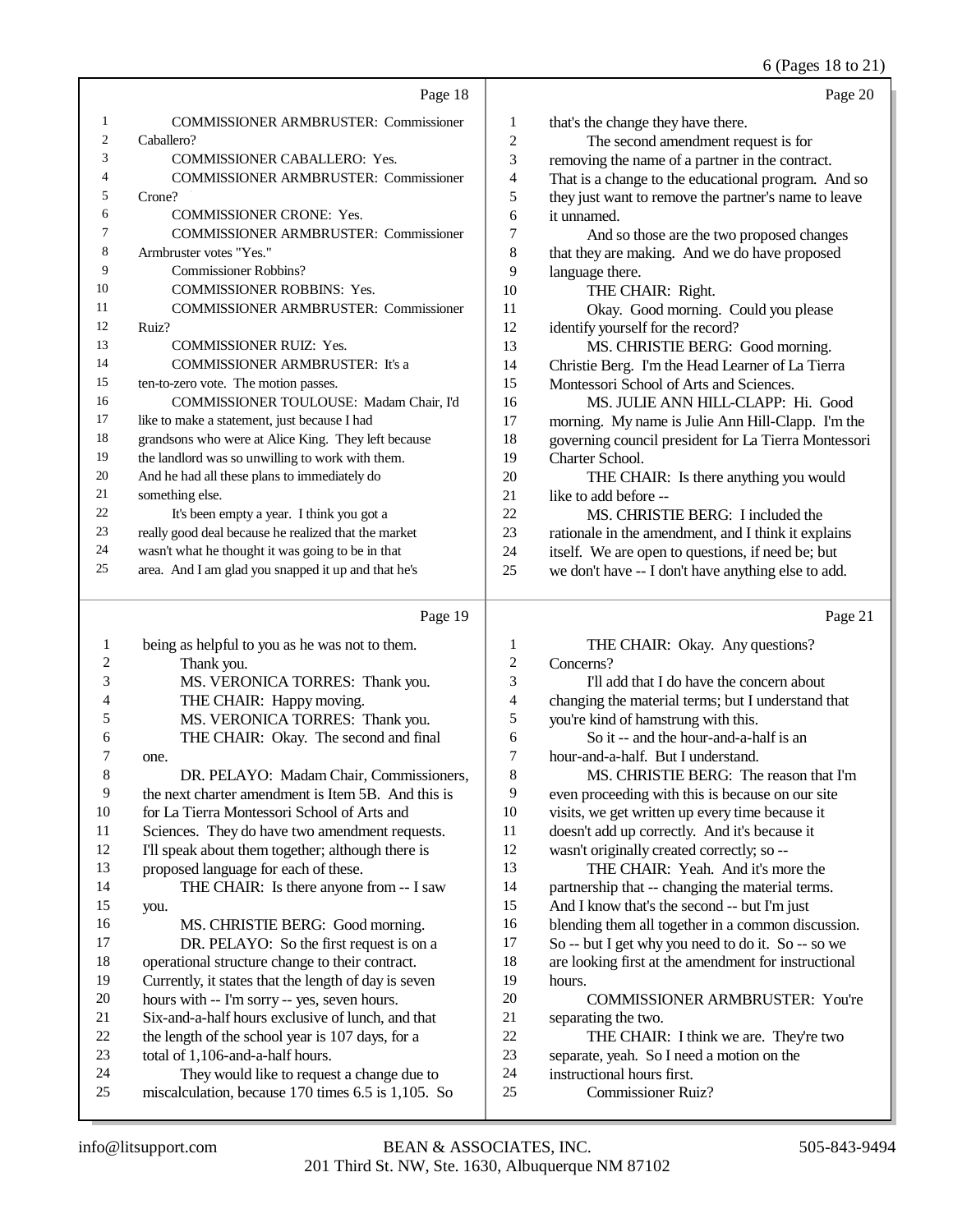### 7 (Pages 22 to 25)

|    | Page 22                                              |                | Page 24                                             |
|----|------------------------------------------------------|----------------|-----------------------------------------------------|
|    | COMMISSIONER RUIZ: Madam Chair, I move to            | 1              | THE CHAIR: It's a ten-zero vote. The                |
| 2  | approve the amendment request presented by La Tierra | 2              | motion passes. Thank you so much. Happy holidays.   |
| 3  | Montessori to amend the material -- the material     | 3              | COMMISSIONER ARMBRUSTER: We have to do              |
| 4  | terms of its contract to change the length of the    | 4              | the second one.                                     |
| 5  | school year, and, specifically, correct the          | 5              | THE CHAIR: Oh, I'm sorry. I'm dismissing            |
| 6  | miscalculation of the total number of instructional  | 6              | you, 'cause -- so now we have the second amendment, |
| 7  | hours in the school year, where the school year is   | $\overline{7}$ | which is to remove the partnership from the         |
| 8  | 170 days, with each day consisting of no less than   | 8              | contract.                                           |
| 9  | six-and-a-half hours of school-directed              | $\mathbf Q$    | COMMISSIONER JOHNSTON: I'll make that               |
| 10 | instructional programming, not including lunch, and  | 10             | motion.                                             |
| 11 | yielding a total of 1,105 instructional hours over   | 11             | THE CHAIR: Commissioner Johnston?                   |
| 12 | the school year.                                     | 12             | COMMISSIONER JOHNSTON: Madam Chair, I               |
| 13 | COMMISSIONER PERALTA: Second.                        | 13             | move to approve the amendment request presented by  |
| 14 | THE CHAIR: There's a motion by                       | 14             | La Tierra Montessori to amend the material terms of |
| 15 | Commissioner Ruiz, a second by Commissioner Peralta. | 15             | its contract to remove the specifically named       |
| 16 | Any further discussion?                              | 16             | partner from its -- for its art program.            |
| 17 | COMMISSIONER ARMBRUSTER: Are there any               | 17             | THE CHAIR: Is there a second?                       |
| 18 | abstentions?                                         | 18             | <b>COMMISSIONER ARMBRUSTER: (Indicates.)</b>        |
| 19 | Okay, we will vote.                                  | 19             | THE CHAIR: There is a second by                     |
| 20 | Commissioner Johnston?                               | 20             | Commissioner Armbruster.                            |
| 21 | <b>COMMISSIONER JOHNSTON: Yes.</b>                   | 21             | Is there any discussion?                            |
| 22 | <b>COMMISSIONER ARMBRUSTER: Commissioner</b>         | 22             | COMMISSIONER ARMBRUSTER: Are there any              |
| 23 | Toulouse?                                            | 23             | abstentions?                                        |
| 24 | <b>COMMISSIONER TOULOUSE: Yes.</b>                   | 24             | Okay. Here we go.                                   |
| 25 | <b>COMMISSIONER ARMBRUSTER: Commissioner</b>         | 25             | Commissioner Crone?                                 |
|    |                                                      |                |                                                     |
|    | Page 23                                              |                | Page 25                                             |

| 21 V I<br>÷<br>۰. |  |
|-------------------|--|
|                   |  |

|    | Ruiz?                                        |                | <b>COMMISSIONER CRONE: Yes.</b>              |
|----|----------------------------------------------|----------------|----------------------------------------------|
| 2  | <b>COMMISSIONER RUIZ: Yes.</b>               | 2              | <b>COMMISSIONER ARMBRUSTER: Commissioner</b> |
| 3  | <b>COMMISSIONER ARMBRUSTER: Commissioner</b> | 3              | Armbruster votes "Yes."                      |
| 4  | Convers?                                     | $\overline{4}$ | Commissioner Peralta?                        |
| 5  | <b>COMMISSIONER CONYERS: Yes.</b>            | 5              | <b>COMMISSIONER PERALTA: Yes.</b>            |
| 6  | <b>COMMISSIONER ARMBRUSTER: Commissioner</b> | 6              | <b>COMMISSIONER ARMBRUSTER: Commissioner</b> |
| 7  | Caballero?                                   | 7              | Robbins?                                     |
| 8  | <b>COMMISSIONER CABALLERO: Yes.</b>          | 8              | <b>COMMISSIONER ROBBINS: Yes.</b>            |
| 9  | <b>COMMISSIONER ARMBRUSTER: Commissioner</b> | 9              | <b>COMMISSIONER ARMBRUSTER: Commissioner</b> |
| 10 | Armbruster votes "Yes."                      | 10             | Gipson?                                      |
| 11 | Commissioner Robbins?                        | 11             | THE CHAIR: Yes.                              |
| 12 | <b>COMMISSIONER ROBBINS: Yes.</b>            | 12             | <b>COMMISSIONER ARMBRUSTER: Commissioner</b> |
| 13 | <b>COMMISSIONER ARMBRUSTER: Commissioner</b> | 13             | Toulouse?                                    |
| 14 | Gipson?                                      | 14             | <b>COMMISSIONER TOULOUSE: Yes.</b>           |
| 15 | THE CHAIR: Yes.                              | 15             | <b>COMMISSIONER ARMBRUSTER: Commissioner</b> |
| 16 | (Audience interruption.)                     | 16             | Johnston?                                    |
| 17 | COMMISSIONER ARMBRUSTER: Sounds like a       | 17             | <b>COMMISSIONER JOHNSTON: Yes.</b>           |
| 18 | bad vote.                                    | 18             | <b>COMMISSIONER ARMBRUSTER: Commissioner</b> |
| 19 | Commissioner Peralta?                        | 19             | Caballero?                                   |
| 20 | <b>COMMISSIONER PERALTA: Yes.</b>            | 20             | <b>COMMISSIONER CABALLERO: Yes.</b>          |
| 21 | <b>COMMISSIONER ARMBRUSTER: Commissioner</b> | 21             | <b>COMMISSIONER ARMBRUSTER: Commissioner</b> |
| 22 | Crone?                                       | 22             | Convers?                                     |
| 23 | <b>COMMISSIONER CRONE: Yes.</b>              | 23             | <b>COMMISSIONER CONYERS: Yes.</b>            |
| 24 | <b>COMMISSIONER ARMBRUSTER:</b> It's a       | 24             | <b>COMMISSIONER ARMBRUSTER: Commissioner</b> |
| 25 | ten-to-zero vote.                            | 25             | Ruiz?                                        |
|    |                                              |                |                                              |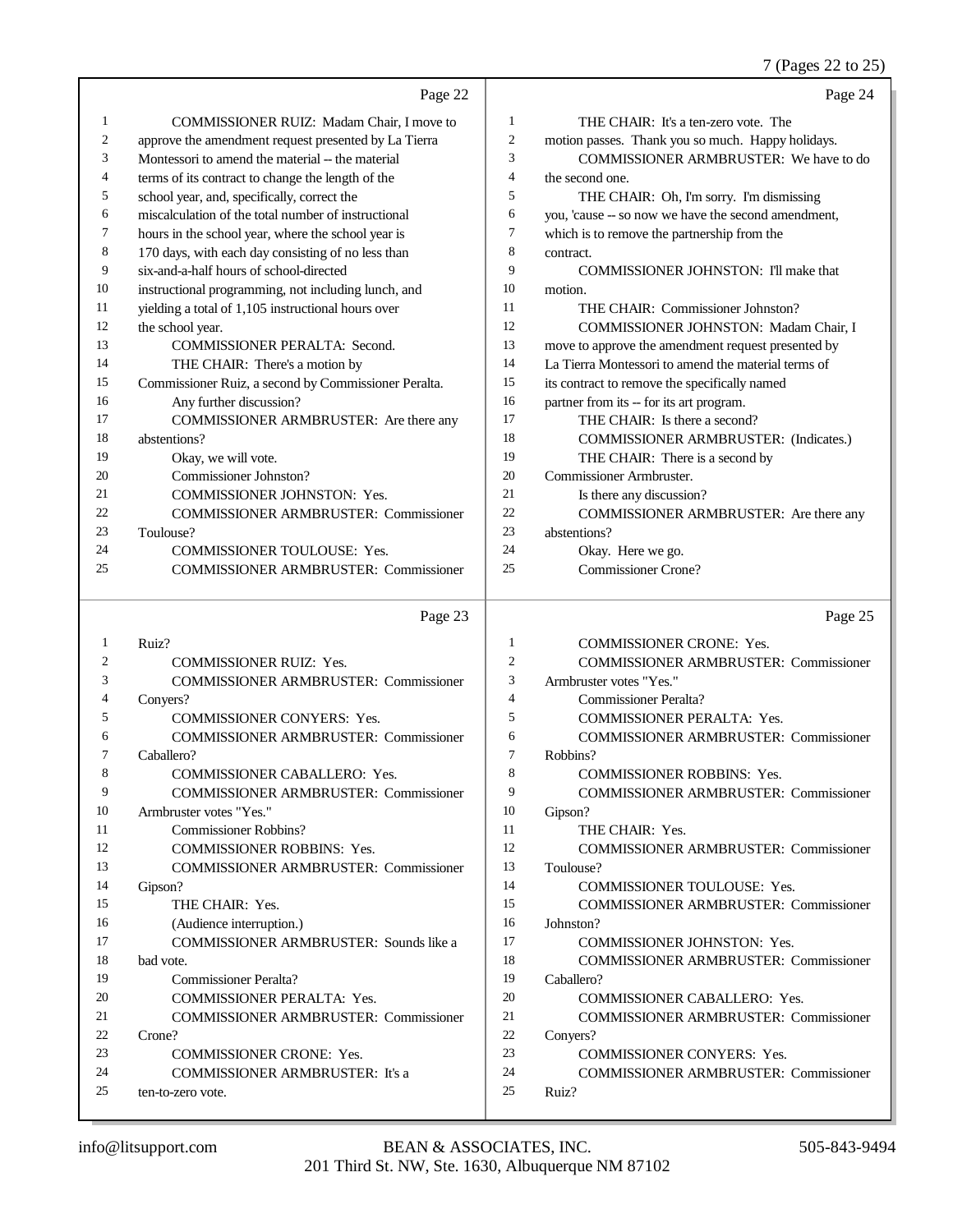#### 8 (Pages 26 to 29)

|                  | Page 26                                              |                  | Page 28                                              |
|------------------|------------------------------------------------------|------------------|------------------------------------------------------|
| 1                | COMMISSIONER RUIZ: Yes.                              | 1                | We'll see how that plays out.                        |
| 2                | COMMISSIONER ARMBRUSTER: Ten-to-zero                 | $\boldsymbol{2}$ | I do also just want you to know that                 |
| 3                | vote.                                                | 3                | schools identified for comprehensive support and     |
| 4                | THE CHAIR: Happy Holidays. The motion                | $\overline{4}$   | improvement are schools that are in the lowest       |
| 5                | passes.                                              | 5                | performing 5 percent of Title I schools or schools   |
| 6                | MS. CHRISTIE BERG: Thank you                         | 6                | that have a four-year graduation rate below          |
| 7                | Commissioners. Thank you, Madam Chair. Thank you,    | 7                | 67 percent for two of the last three years.          |
| 8                | CSD.                                                 | $\,$ 8 $\,$      | As we talk about some of our renewal                 |
| 9                | THE CHAIR: We are on to Item No. 6,                  | 9                | schools today, we will be flagging for you that some |
| 10               | Report from Options for Parents.                     | 10               | of those schools have been identified on that list,  |
| 11               | MS. POULOS: Madam Chairwoman,                        | 11               | and then also are schools identified as schools in   |
| 12               | Commissioners, I wanted to start -- normally, this   | 12               | need of targeted support and improvement. And those  |
| 13               | is a pretty quick report; and it will be today,      | 13               | are schools that have at least one low performing    |
| 14               | also. But I did want to start with just a little     | 14               | subgroup.                                            |
| 15               | update from the Public Education Department.         | 15               | So, again, we're seeing -- kind of taking            |
| 16               | As you know -- or I imagine you know. I'm            | 16               | subgroups of students out and seeing if there's any  |
| 17               | sure you've heard in the news. Last week, the        | 17               | big performance gaps in that school for that         |
| 18               | Public Education Department did release the list of  | 18               | student.                                             |
| 19               | schools that have been identified for -- I believe   | 19               | So, yeah, we'll be talking about that                |
| 20               | it's more rigorous intervention, as well as          | 20               | today. I did just want to flag that for you so that  |
| 21               | comprehensive support and improvement and targeted   | 21               | you are aware that that's been going on.             |
| 22               | support and improvement.                             | 22               | THE CHAIR: So I guess I have at least one            |
| 23               | I think it's important just for you to               | 23               | question. If the decision was to turn it around      |
| 24               | note that there were no charter schools identified   | 24               | into a charter school, would the notification have   |
| 25               | for more rigorous intervention. The schools that     | 25               | to be done by the January date so that we would      |
|                  |                                                      |                  |                                                      |
|                  | Page 27                                              |                  | Page 29                                              |
| $\mathbf{1}$     | were identified, there were three in Albuquerque     | 1                | know? Or --                                          |
| $\boldsymbol{2}$ | Public Schools and one in Dulce Public Schools.      | $\overline{c}$   | MS. POULOS: Yes, yeah.                               |
| 3                | One of the options that those schools have           | 3                | THE CHAIR: Okay.                                     |
| 4                | is the -- or those districts have -- is the option   | 4                | MS. POULOS: They would -- and there would            |
| 5                | to turn around that low performing school with a     | 5                | be two ways that, again, they could do that. Either  |
| 6                | district, something we're really actually excited    | 6                | if the district -- so it wouldn't be up to the PEC.  |
| 7                | about that idea.                                     | $\boldsymbol{7}$ | But if the district chose to have an expedited       |
| $\,8\,$          | And the way that has been presented to               | $\,$ 8 $\,$      | process that would allow them to be approved and     |
| 9                | them is a couple of things:                          | 9                | then open in the fall, they could do that. Or if     |
| 10               | One, if they choose to close that school             | 10               | the district were, instead, wanting to make a        |
| 11               | as it is now and give that facility over to a school | 11               | commitment to go to the RFA process and then commit  |
| 12               | that has already been approved, either by a local    | 12               | to closing at the end of the subsequent year and     |
| 13               | district or by the Commission, in this case, we know | 13               | opening as a charter in the year after that, they    |
| 14               | that there are three schools potentially opening in  | 14               | could choose to do that, too.                        |
| 15               | Albuquerque next year that would be serving similar  | 15               | And then that entity could potentially               |
| 16               | grade levels. So it's an interesting idea for the    | 16               | either apply to the PEC or to the district. But in   |
| 17               | district to think about is that partnership.         | 17               | the expedited, we wrote it, understanding that that  |
| 18               | The other option they do have is to kind             | 18               | would need to be a district activity.                |
| 19               | of go through an RFA process on an expedited         | 19               | THE CHAIR: But, regardless, it's -- the              |
| 20               | timeline, or on a regular charter timeline, to       | $20\,$           | January date still holds.                            |
|                  |                                                      |                  |                                                      |

- January date still holds. MS. POULOS: Yes, absolutely.
- THE CHAIR: Okay. All right. Thank you.
- MS. POULOS: All right. So then the other
- item that I wanted to talk to you about -- and we
- normally do this just as kind of that big -- we've

24 operate that school.<br>25 So I think it's

21 identify someone who has a track record of success<br>22 to come in and be -- to apply for a charter, and if 22 to come in and be -- to apply for a charter, and if<br>
23 the v're awarded the charter, then to actually 23 they're awarded the charter, then to actually<br>24 operate that school.

So I think it's a pretty exciting idea.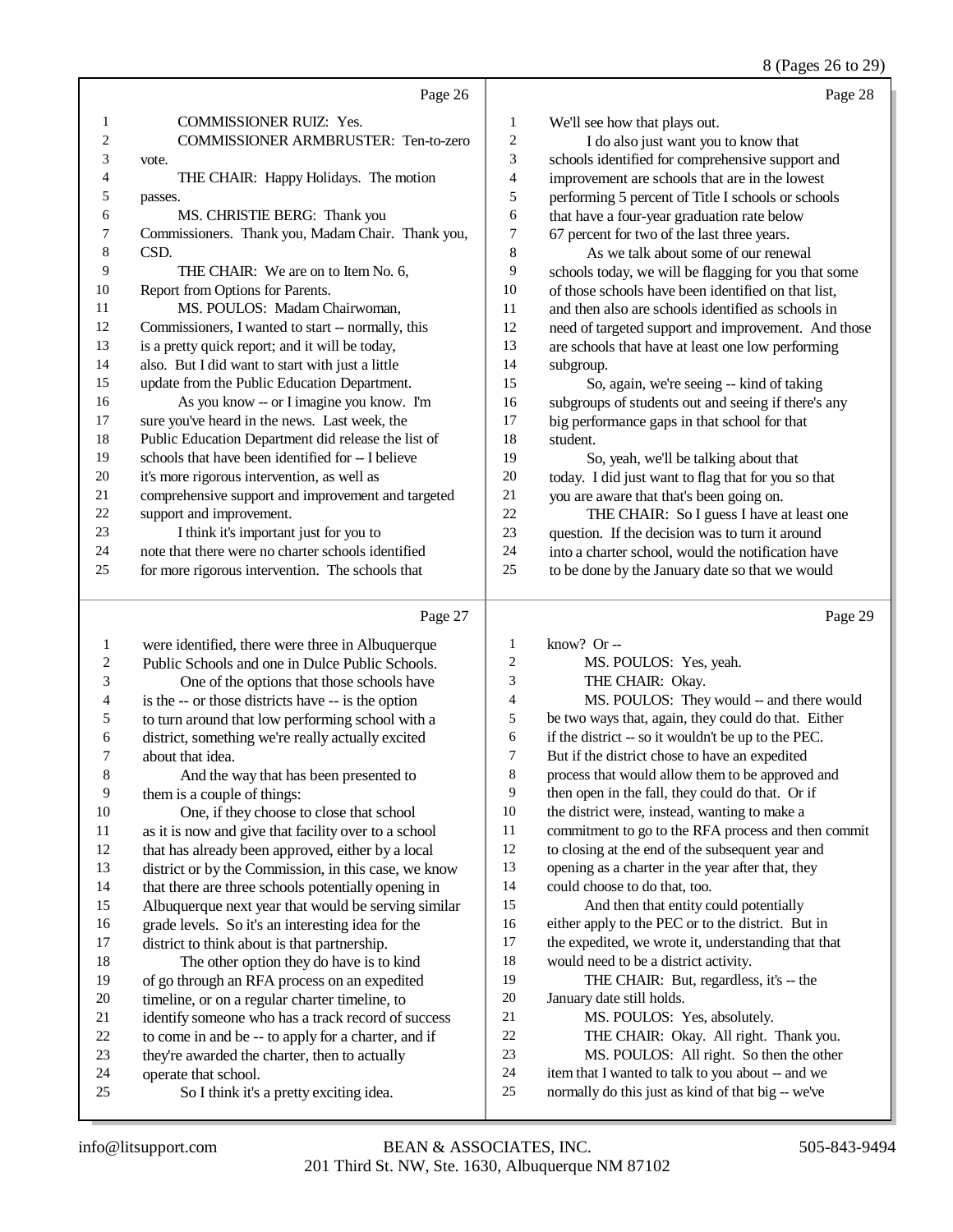### 9 (Pages 30 to 33)

|                         |                                                                                              |                          | $\frac{1}{2}$ (1 ages 50 to 55                                                                     |
|-------------------------|----------------------------------------------------------------------------------------------|--------------------------|----------------------------------------------------------------------------------------------------|
|                         | Page 30                                                                                      |                          | Page 32                                                                                            |
| 1                       | provided you all the material about governance                                               | $\mathbf{1}$             | keeping someone on just so that it looked on paper                                                 |
| $\overline{\mathbf{c}}$ | changes.                                                                                     | $\overline{c}$           | like they had quorum, when they really -- the person                                               |
| 3                       | As I've told you, we're trying to get to a                                                   | 3                        | wasn't participating.                                                                              |
| 4                       | better reporting system where we can really figure                                           | $\overline{\mathcal{L}}$ | MS. POULOS: Potentially. I think that's                                                            |
| 5                       | out how to work together on some of the governance                                           | 5                        | something that maybe we're not going to talk about                                                 |
| 6                       | concerns that we have.                                                                       | 6                        | here.                                                                                              |
| 7                       | Currently, we have four schools that we do                                                   | 7                        | THE CHAIR: Right.                                                                                  |
| $\,$ 8 $\,$             | not have documentation for to support the fact that                                          | 8                        | MS. POULOS: But it's also a concern that                                                           |
| 9                       | they have five board members, meaning, based on our                                          | 9                        | we have a couple of schools that are almost                                                        |
| 10                      | documentation and information, they're operating                                             | 10                       | exclusively holding meetings by telephone at all                                                   |
| 11                      | with fewer than five board members.                                                          | 11                       | times.                                                                                             |
| 12                      | One of those, actually, I believe we just                                                    | 12                       | THE CHAIR: Oh. Got you.                                                                            |
| 13                      | got paperwork from last night -- or yesterday. And                                           | 13                       | MS. POULOS: And then they're really                                                                |
| 14                      | that's the one that's second on these materials that                                         | 14                       | struggling to have a clear connection that people                                                  |
| 15                      | we handed out to you. That's Alma d'Arte Charter                                             | 15                       | can hear, and members are falling on and off the                                                   |
| 16                      | School, otherwise identified specifically for                                                | 16                       | calls.                                                                                             |
| 17                      | today's agenda; but also DEAP. Our understanding is                                          | 17                       | So it's something we want to think about                                                           |
| 18                      | that currently, they are below five members, based                                           | 18                       | with you on how to address that, because we're                                                     |
| 19                      | on information we have, meaning they may have a new                                          | 19                       | certainly concerned about the quality of governance                                                |
| 20                      | board member but they have not provided notification                                         | $20\,$                   | for all of our schools. And having a board that's                                                  |
| 21<br>22                | to -- in the documentation necessary for that fifth                                          | 21                       | not going to meet in person, that when they're                                                     |
| 23                      | board member.                                                                                | 22<br>23                 | meeting on the telephone isn't able to hear one                                                    |
| 24                      | THE CHAIR: Is this since the hearing, the<br>loss? Or is there somebody here from -- I don't | 24                       | another, and then they're constantly losing quorum<br>is a concern for us.                         |
| 25                      | think there is anybody here from --                                                          | 25                       | THE CHAIR: Right. because OMA is very                                                              |
|                         |                                                                                              |                          |                                                                                                    |
|                         | Page 31                                                                                      |                          | Page 33                                                                                            |
| 1                       | MS. POULOS: I don't think there is.                                                          | 1                        | clear on that in terms of the clarity of the                                                       |
| $\overline{c}$          | THE CHAIR: So do we know -- is this                                                          | 2                        | transmission. And I know with a certain                                                            |
| 3                       | someone that they lost since the hearing?                                                    | 3                        | Commissioner, it becomes difficult with telephone                                                  |
| 4                       | MS. POULOS: Do you know that?                                                                | 4                        | transmission when we're on the -- so that as we                                                    |
| 5                       | MS. LAUREL PIERCE: It's confusing. The                                                       | 5                        | branch out of the metropolitan areas, it becomes                                                   |
| 6                       | minutes indicate that they were in the process of                                            | 6                        | very much a concern that electronic connections are                                                |
| 7                       | removing a member --                                                                         | $\tau$                   | lost often. And that's problematic of New Mexico,                                                  |
| 8                       | THE CHAIR: For lack of participation?                                                        | 8                        | unfortunately.                                                                                     |
| 9                       | MS. LAUREL PIERCE: -- for lack of                                                            | 9                        | COMMISSIONER JOHNSTON: Yes. And                                                                    |
| 10                      | attendance. But they lost quorum prior to making                                             | 10                       | Madam Chair, if I may, I'm looking at my notes from                                                |
| 11                      | that motion. So they decided to keep them on the                                             | 11                       | the hearing. And I asked several clarifying                                                        |
| 12                      | board, as I understand.                                                                      | 12                       | questions to get to that five and never -- never was                                               |
| 13                      | And it did happen -- I want to say around                                                    | 13                       | able to satisfy it myself; so --                                                                   |
| 14                      | the time of the hearing. I need to look back at the                                          | 14                       | THE CHAIR: Right. Right. Thank you. I                                                              |
| 15                      | points and find out exactly the time period. But                                             | 15                       | was pretty sure that was -- that it did come up.                                                   |
| 16<br>17                | there's some confusion as to the number of board                                             | 16<br>17                 | Yeah.                                                                                              |
| 18                      | members that they currently have.                                                            | 18                       | MS. POULOS: Madam Chairwoman, again,                                                               |
| 19                      | THE CHAIR: I think that might have been                                                      | 19                       | Alma d'Arte is another one. While they have                                                        |
| 20                      | part of the hearing materials, I think maybe? I<br>can't remember.                           | $20\,$                   | notified us that there is new board membership,<br>there is a new fifth board member, I do want to |
| 21                      | MS. POULOS: It looks to me like it                                                           | 21                       | stress to the Commission our concern, because that                                                 |
| 22                      | happen---                                                                                    | $22\,$                   | school appeared to be, based on the information we                                                 |
| 23                      | THE CHAIR: I remember seeing that in                                                         | $23\,$                   | had, without five members for almost 12 entire                                                     |
| 24                      | relation recently of a school; so it must have been                                          | $24\,$                   | months, with a one-month reprieve within that time                                                 |
| 25                      | DEAP. So that there was a concern that they were                                             | $25\,$                   | period where they had a fifth board member.                                                        |
|                         |                                                                                              |                          |                                                                                                    |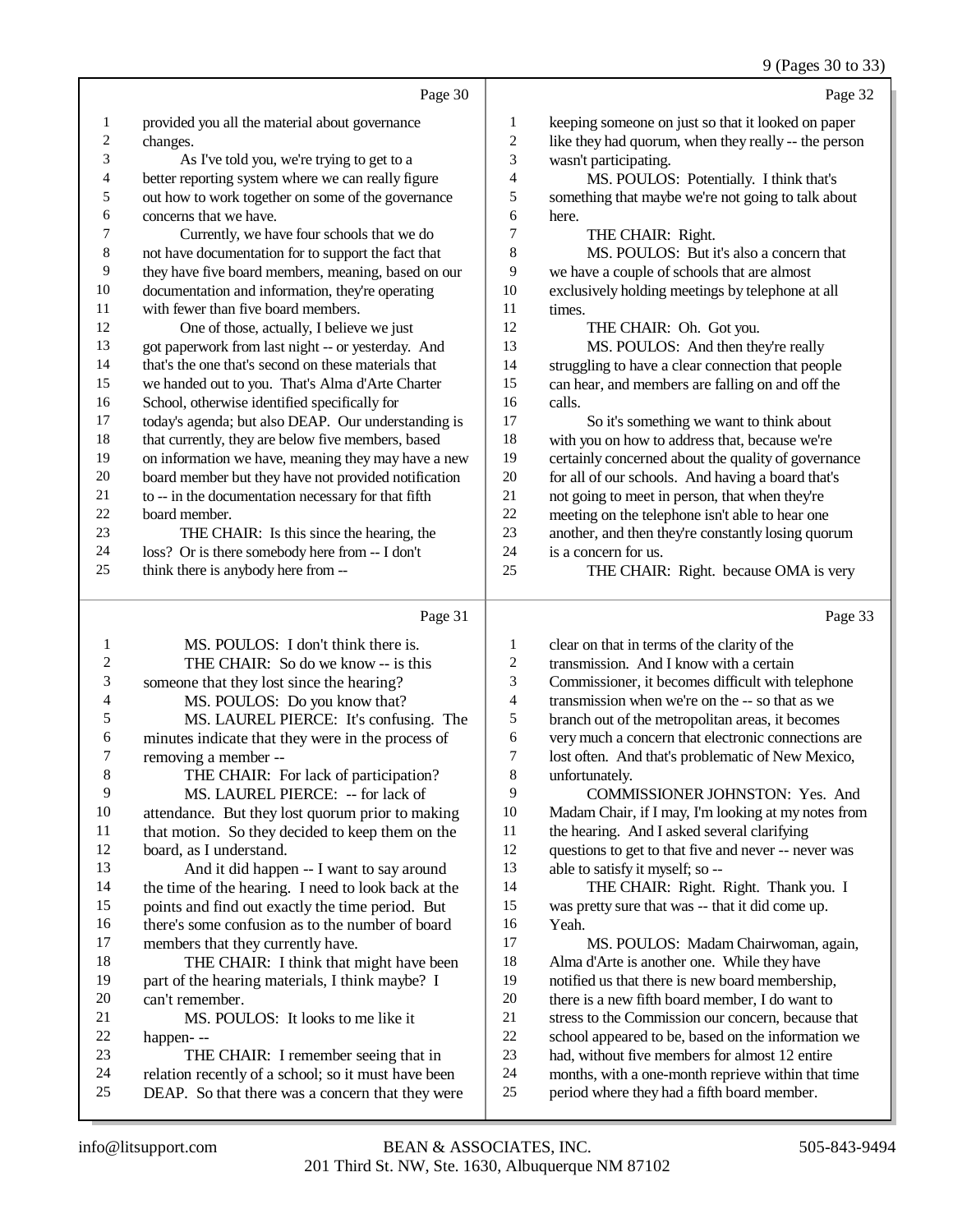#### 10 (Pages 34 to 37)

|    | Page 34                                              |    | Page 36                                              |
|----|------------------------------------------------------|----|------------------------------------------------------|
| 1  | So it is pretty concerning to us. And,               | 1  | complying?                                           |
| 2  | again, I think -- we'd really like to brainstorm     | 2  | MS. POULOS: Absolutely. Yeah.                        |
| 3  | with the Commission to determine what the Commission | 3  | THE CHAIR: So -- good morning.                       |
| 4  | would like to do. Is there some sort of standard     | 4  | MR. MARK HARTSHORNE: Good morning,                   |
| 5  | Corrective Action Plan we want to start using when a | 5  | Madam Chair, members of the Commission. I am Mark    |
| 6  | school is unable to meet its governance obligations? | 6  | Hartshorne, the Chief Administrative Officer and     |
| 7  | We take that very seriously. I think you know that.  | 7  | Principal at Alma d'Arte Charter School. It's a      |
| 8  | Also, Six Directions Indigenous School,              | 8  | pleasure to tell you that Dr. Godfrey Crane was      |
| 9  | where we, again, only had information on four        | 9  | voted for -- was approved by council vote this past  |
| 10 | members listed. We've kind of had indications that   | 10 | Monday night. He thus becomes the fifth council      |
| 11 | there is potentially a fifth member, but, again,     | 11 | member at Alma d'Arte. And we are very, very         |
| 12 | have not been able to receive any documentation on   | 12 | pleased to have him with us.                         |
| 13 | that fifth member. And all of that documentation is  | 13 | Dr. Crane did complete the initial seven             |
| 14 | really also important, again, as these schools are   | 14 | hours of training for council members at the recent  |
| 15 | acting as boards of finance, because that            | 15 | New Mexico Coalition of Charter Schools conference.  |
| 16 | documentation includes affidavits from individual    | 16 | Minutes -- preliminary minutes from that meeting of  |
| 17 | members identifying that they understand their       | 17 | Monday night were remitted to Charter Division staff |
| 18 | obligations as boards of finance.                    | 18 | via e-mail on Tuesday.                               |
| 19 | So that's why we take this pretty                    | 19 | And Council President Gene Elliott is                |
| 20 | seriously, as we are bringing it to you.             | 20 | following up with the appropriate documentation,     |
| 21 | And then, lastly, we did have notification           | 21 | particularly around the Board of Finance, insuring   |
| 22 | that the Taos Integrated School for the Arts had had | 22 | that once again all the signatures are there, all    |
| 23 | some changes; but we don't have the documentation,   | 23 | the documentation that we are required to provide is |
| 24 | again. I believe that they have indicated to us      | 24 | completed with accuracy and fidelity. And that is    |
| 25 | they do have five members. But that documentation,   | 25 | occurring as we speak.                               |
|    |                                                      |    |                                                      |

#### Page 35

| $\mathbf{1}$   | to us, is very, very important for the reasons I     | 1              | We share the            |
|----------------|------------------------------------------------------|----------------|-------------------------|
| 2              | stated.                                              | $\overline{2}$ | membership. I pers      |
| 3              | We also have six schools that are                    | 3              | in the ten years that   |
| $\overline{4}$ | currently out of the compliance with this annual     | $\overline{4}$ | to have had the mem     |
| 5              | report requirement that the Commission may recall we | 5              | have had, the existin   |
| 6              | put into policy kind of at the beginning of the      | 6              | now, are long-term in   |
| 7              | year, which was we asked that schools -- or stated   | 7              | governance council.     |
| $\,8\,$        | in policy -- that schools needed to notify the       | 8              | months or so, we ha     |
| 9              | Commission at the beginning of each fiscal year how  | 9              | off the council. And    |
| 10             | many board members they would have and board seats   | 10             | strength for the scho   |
| 11             | they would have so that the Commission would be able | 11             | Over that ten           |
| 12             | to monitor more effectively whether they were        | 12             | occasions -- and I be   |
| 13             | filling any vacancies within the 30 days, or, you    | 13             | recollection, three tir |
| 14             | know, 45 days, or getting that 30-day extension.     | 14             | person in line and pr   |
| 15             | So we do have six schools that have not              | 15             | prepared to accept a    |
| 16             | submitted that report or have submitted reports that | 16             | reason or another, di   |
| 17             | are unclear.                                         | 17             | that they made to us.   |
| 18             | And Laurel does an amazing job of trying             | 18             | frustration to us, as v |
| 19             | to clarify --                                        | 19             | continually in the hu   |
| 20             | MS. LAUREL PIERCE: We have more schools              | 20             | sharing our obligation  |
| 21             | than that that have not reported.                    | 21             | Again, my per           |
| 22             | THE CHAIR: Okay.                                     | 22             | Dr. Crane on board,     |
| 23             | Can I just ask -- because I have a little            | 23             | that issue anymore,     |
| 24             | to add about that. But can we just let Alma speak,   | 24             | because he -- he ma     |
| 25             | and then we can go back and do the issue about not   | 25             | the training before h   |
|                |                                                      |                |                         |

concerns regarding council onally feel very fortunate that I've been principal at Alma, hed that we had the council that we g four members, plus Dr. Crane members of the Alma d'Arte And up until this past ten d essentially no movement on or that was, I think, a source of ool, as well. months, we have had two elieve to the best of my mes -- where we had the fifth repared to come onboard and and participate, and, for one id not complete the commitment So it has been a source of

well, that we seem to be int for that fifth member and is ons there. rsonal comment is that with

we are not going to be facing

- and, again, in particular,
- de the commitment and attended
- e was even approved to be on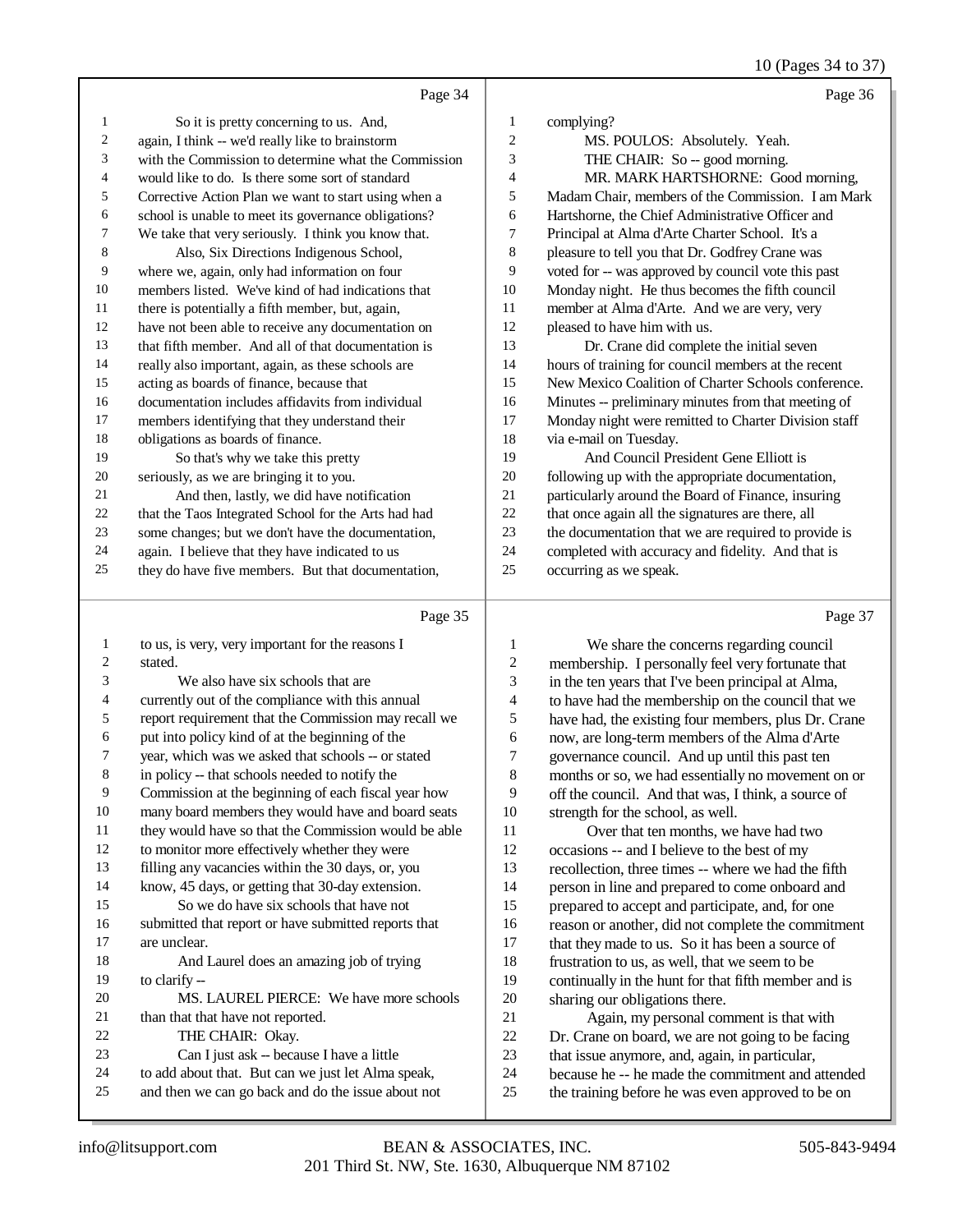### 11 (Pages 38 to 41)

|    | Page 38                                              |    | Page 40                                              |
|----|------------------------------------------------------|----|------------------------------------------------------|
| 1  | the -- on the council. So it demonstrated to me      | 1  | existing students. Then, of course, someone in that  |
| 2  | that this person is serious about being a council    | 2  | capacity, if they need to go through the application |
| 3  | member, participating, receiving the training, and   | 3  | process and be vetted, that would certainly be a     |
| 4  | contributing to the ongoing success of the school.   | 4  | talking point in terms of can you come in and make   |
| 5  | THE CHAIR: Commissioners, any questions?             | 5  | non-biased, unbiased decisions, you know, regarding  |
| 6  | Comments? Concerns?                                  | 6  | our school.                                          |
| 7  | <b>COMMISSIONER CABALLERO: Madam Chair?</b>          | 7  | I think, again, with the -- for lack of a            |
| 8  | THE CHAIR: Commissioner Caballero?                   | 8  | better term, the right person on board who could do  |
| 9  | COMMISSIONER CABALLERO: Yes. I'm just                | 9  | something like that, I think that would be a very    |
| 10 | curious about what are the concerns of prospective   | 10 | healthy thing to bring to the table.                 |
| 11 | board members that causes them to change their mind  | 11 | The J. Paul Taylor school, of course,                |
| 12 | and not -- not participate.                          | 12 | which we love having them right next door to us in   |
| 13 | MR. MARK HARTSHORNE: Commissioner                    | 13 | their year-old facility and are very close with      |
| 14 | Caballero, I'm not sure I know what to tell you      | 14 | them, their governing council has, for years, had    |
| 15 | there. Certainly, we -- and when I say "we," not     | 15 | multiple parents on their board. And it's never      |
| 16 | only myself, but the members, the long-standing      | 16 | proven an issue to them.                             |
| 17 | members of the council -- absolutely are committed   | 17 | So in terms of expanding the pool of                 |
| 18 | to the investment that it takes on the part of a     | 18 | potential candidates to serve on our board, that     |
| 19 | council member to function well, the time            | 19 | discussion is taking place, as well, that we can     |
| 20 | investment, the commitment to provide that kind of   | 20 | open it potentially to parents of existing students  |
| 21 | direction and involvement with the school, the       | 21 | and have a wider pool of people with interest that,  |
| 22 | commitment to insure that the training hours are met | 22 | again, could serve in that capacity and do it very,  |
| 23 | and not to simply comply with the training hours,    | 23 | very well.                                           |
| 24 | but to go beyond those hours in terms of training    | 24 | So, again, I want to reiterate, we feel,             |
| 25 | and understanding about charter schools.             | 25 | having complete membership with committed, invested  |

|    | Page 39                                              |    | Page 41                                              |
|----|------------------------------------------------------|----|------------------------------------------------------|
| 1  | I personally think a possible factor in              | 1  | people, trained for the purpose -- again, quality    |
| 2  | the community of Las Cruces is that we have multiple | 2  | people that are in there. We are very dedicated to   |
| 3  | charter schools. And so the pool of people within    | 3  | that. Again, I've felt very fortunate in the last    |
| 4  | the town may be somewhat diluted -- okay? -- across  | 4  | ten years with the council people we've had. And we  |
| 5  | the five or six charters that are there.             | 5  | have experienced considerable distress over the      |
| 6  | An item of discussion that we have had is            | 6  | recent coming-and-going.                             |
| 7  | opening potential council membership to parents of   | 7  | We know we need the five members and we              |
| 8  | existing students. And, heretofore, the concern in   | 8  | want quality people and repeatedly thought we had    |
| 9  | not doing that centered on a possible conflict of    | 9  | them. Again, the indicators with Dr. Crane are --    |
| 10 | interest. If a council member was voting on a        | 10 | who knows? It might change tomorrow, guys; but I     |
| 11 | particular aspect of operation of the school, would  | 11 | don't think so, okay? I mean, it looks -- in truth,  |
| 12 | they vote -- would that color how they might vote on | 12 | this person appears to be exactly the kind of person |
| 13 | a particular issue.                                  | 13 | we've been repeatedly searching for and is going to  |
| 14 | When I was principal at Las Cruces High              | 14 | provide that commitment and that dedication to the   |
| 15 | School for eight years in the late '80s -- excuse    | 15 | cause.                                               |
| 16 | me, late '90s and early 2000s -- at that time, every | 16 | COMMISSIONER CABALLERO: Thank you.                   |
| 17 | single board member in Las Cruces had either         | 17 | THE CHAIR: And I'll just re- -- I'll add             |
| 18 | graduated from Cruces High, worked there, had        | 18 | in that I know it's -- I think many, if not most, of |
| 19 | children there or grandchildren there, or a          | 19 | our schools have -- many have requirements that at   |
| 20 | combination of all those factors. And I never        | 20 | least two board members have to be a parent or       |
| 21 | personally felt, in their actions as a member of the | 21 | whatever.                                            |
| 22 | board in that entire district, that it colored their | 22 | And I was at a governance council meeting            |
| 23 | decisions one way or the other.                      | 23 | in -- I believe it was August of this year. And      |
| 24 | So I proposed to the council the                     | 24 | much to the chagrin of the head of their governance  |
| 25 | possibility of opening membership to parents of      | 25 | council, who happened to be one of those parent      |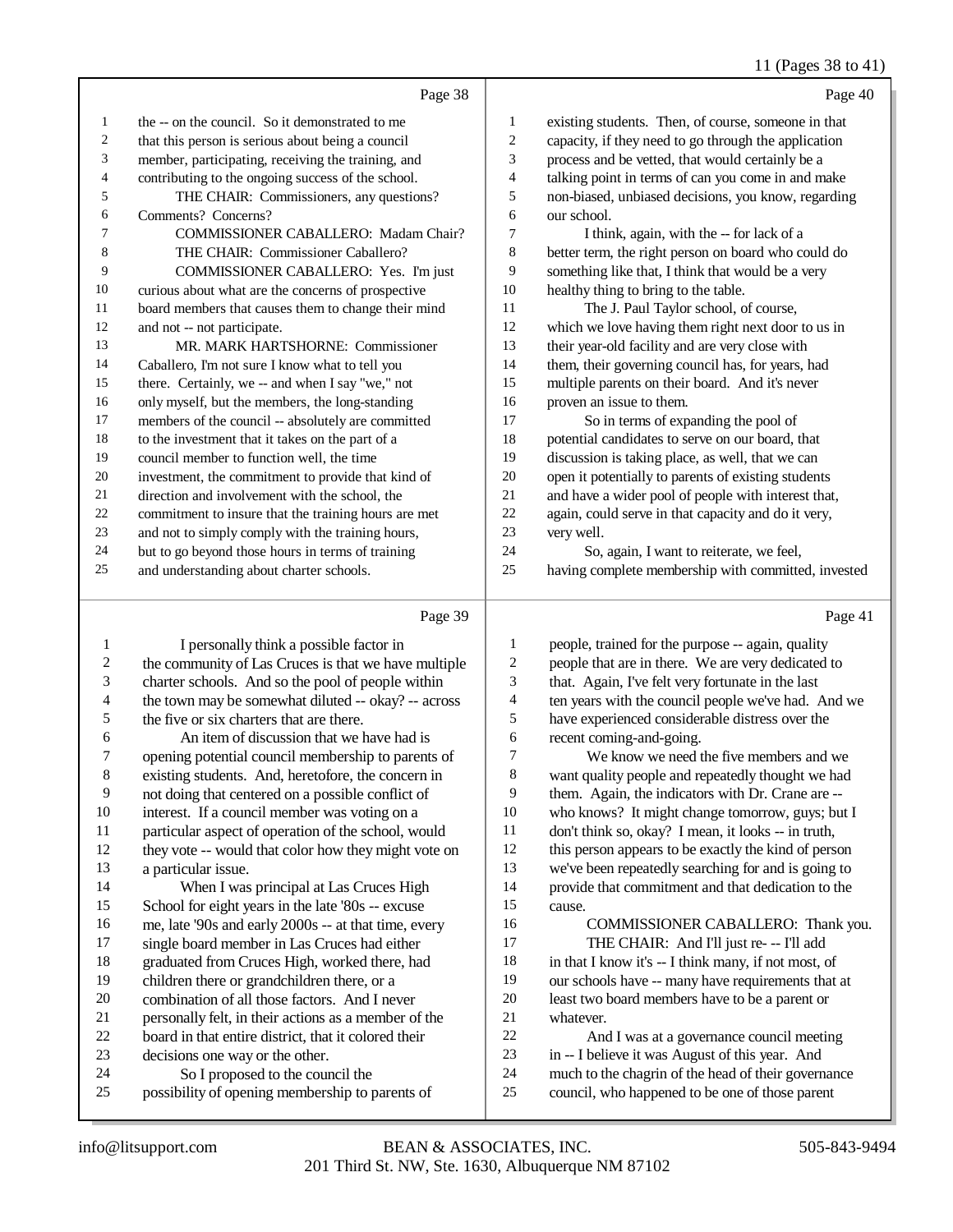### 12 (Pages 42 to 45)

|                  | Page 42                                                                                   |                          | Page 44                                                                                                    |
|------------------|-------------------------------------------------------------------------------------------|--------------------------|------------------------------------------------------------------------------------------------------------|
| 1                | seats, they literally publicly were stating, "My                                          | $\mathbf{1}$             | think a lot of people, they have very busy lives.                                                          |
| $\boldsymbol{2}$ | child graduated in May. I thought my term was over.                                       | $\overline{c}$           | We have many single-parent families. People are                                                            |
| 3                | I don't know why I'm dealing with this. I'm done,"                                        | 3                        | torn. It's difficult.                                                                                      |
| 4                | you know. So it's -- you know, it's, like, okay.                                          | $\overline{\mathcal{L}}$ | But I would reach out to the business                                                                      |
| 5                | So it's -- it's a balance that there -- it                                                | 5                        | community, reach out to those; because they're the                                                         |
| 6                | has to be -- and you're right. I've -- dealing with                                       | 6                        | people that have to hire the students that are going                                                       |
| 7                | boards of education for most of my career, you do                                         | 7                        | to be going to your schools later on and graduating,                                                       |
| $\,8\,$          | question how unbiased the decisions are that many                                         | 8                        | hopefully, and staying in the community. Because                                                           |
| 9                | that sit on them are making, because they've got                                          | 9                        | that's how we build our communities.                                                                       |
| 10               | that intrinsic interest of their children,                                                | 10                       | So I would reach out and maybe hit them on                                                                 |
| 11               | grandchildren, or, unfortunately, grudges that they                                       | 11                       | the fact that it's in their own self-interest to                                                           |
| $12\,$           | hold from when they worked at the district.                                               | 12                       | participate in these endeavors and actually                                                                |
| 13               | So you never know what's influencing                                                      | 13                       | understand the time commitment.                                                                            |
| 14               | behind there. And I'm sure Commissioner Robbins,                                          | 14                       | When I ran, we were told about eight to                                                                    |
| 15               | who sat there, can -- can attest to that, that it's                                       | 15                       | ten hours a week. And I said, well, I was spending                                                         |
| 16               | one of those difficult things. But it does offer --                                       | 16                       | 15 to 20 to 25 hours a week, because I was one of                                                          |
| 17               | if you get the right blend, it does offer that other                                      | 17                       | the people that liked to read.                                                                             |
| 18               | window that opens for a healthy discussion.                                               | 18                       | MR. MARK HARTSHORNE: If not more, I can't                                                                  |
| 19               | So it's something that people are always                                                  | 19                       | imagine.                                                                                                   |
| 20               | wondering. How do we get that good mix, and how do                                        | $20\,$                   | COMMISSIONER ROBBINS: All the material                                                                     |
| 21               | we get those good people? And I also find with a                                          | 21                       | and attend the meetings. And it is a significant                                                           |
| $22\,$           | university there, there should be a good pool. But                                        | 22                       | commitment. And I think that has to be understood                                                          |
| 23               | I'm also seeing that often programs are looking for                                       | 23                       | on the front end.                                                                                          |
| 24               | internships, and it's an hourly requirement in a                                          | 24                       | So I would just give those suggestions of                                                                  |
| 25               | program. So they're really not there for the good                                         | 25                       | the type of people to reach out. The business                                                              |
|                  |                                                                                           |                          |                                                                                                            |
|                  | Page 43                                                                                   |                          | Page 45                                                                                                    |
| 1                |                                                                                           | $\mathbf{1}$             |                                                                                                            |
| 2                | of the school; they're there for their credit hours.<br>And then they're done.            | $\boldsymbol{2}$         | community, really -- they need to have a commitment,<br>and not just, "What's in it for me," but what's in |
| 3                | So that's -- that's also not healthy, as                                                  | $\mathfrak{Z}$           | it for them or their future employees.                                                                     |
| 4                | well. So it's very difficult.                                                             | $\overline{\mathcal{L}}$ | MR. MARK HARTSHORNE: Absolutely. Thank                                                                     |
| 5                | <b>Commissioner Robbins?</b>                                                              | 5                        | you.                                                                                                       |
| 6                | COMMISSIONER ROBBINS: Well, I'll -- I                                                     | 6                        | THE CHAIR: Thank you. Okay. So --                                                                          |
| 7                | appreciate your comments. I was on the APS --                                             | 7                        | MS. POULOS: Okay. I will speed this one                                                                    |
| 8                | Albuquerque Public Schools -- for four years. And                                         | 8                        | up.                                                                                                        |
| 9                | at the time, I didn't have any really close friends                                       | 9                        | So there are six schools. And I was                                                                        |
| 10               | who were employees. I had never worked at the                                             | 10                       | misspeaking -- so I got myself squared away -- that                                                        |
| 11               | school. I had no children or grandchildren in the                                         | 11                       | were out of compliance with the annual report. That                                                        |
| 12               | schools. And people would ask me, "Well, why do you                                       | 12                       | is, they've submitted an annual report. They've                                                            |
| 13               | want to be on the Board?"                                                                 | 13                       | said, "It's going to have this many members." And                                                          |
| 14               | And I said, "Well, I have to hire people                                                  | 14                       | then they're not actually having that many members;                                                        |
| 15               | in this community." I have seen, over the last                                            | 15                       | they're not filling it.                                                                                    |
| 16               | several years, a decline in issues in the community                                       | 16                       | They may have more members than they                                                                       |
| 17               | dealing with the schools. And I wanted to                                                 | 17                       | stated or fewer members. So just a concern for us                                                          |
| 18               | contribute something from my experience. And having                                       | 18                       | that, again, we're kind of not getting to the place                                                        |
| 19               | taught at the University of New Mexico in the                                             | 19                       | where they are clarifying, "This is how many we                                                            |
| 20               | Anderson Schools, I saw a decline in the ability of                                       | 20                       | have. We'll make sure all of those are filled."                                                            |
| 21               | some students taking graduate and undergraduate                                           | 21                       | THE CHAIR: So let me just ask for                                                                          |
| 22               | classes. That was a concern. And that's why I got                                         | 22                       | clarifications. Is that in addition to the three                                                           |
| 23               | involved.                                                                                 | 23                       | that initially came -- is that in addition to the                                                          |
| 24<br>25         | That's -- hard to find those people,<br>maybe, say. I don't want to say I'm unique. But I | 24<br>25                 | three that are simply -- that are not complying,<br>period?                                                |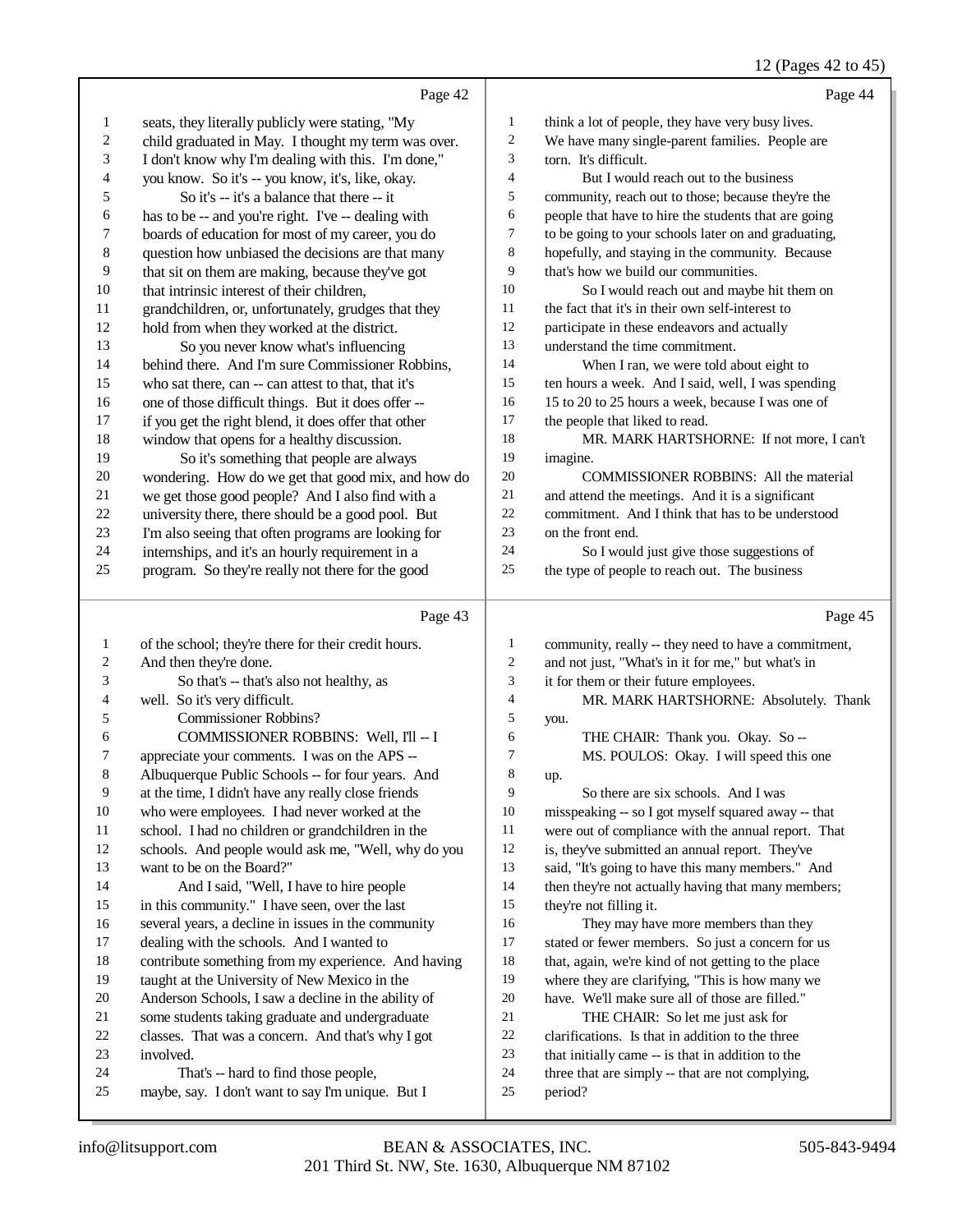13 (Pages 46 to 49)

|                | Page 46                                             |                | Page 48                                              |
|----------------|-----------------------------------------------------|----------------|------------------------------------------------------|
| 1              | MS. POULOS: Yes. And, in fact, if we                | 1              | Or would you --                                      |
| 2              | flip over --                                        | $\overline{c}$ | THE CHAIR: I'd like to sign it.                      |
| 3              | THE CHAIR: So I just need a little                  | 3              | MS. POULOS: Perfect. So we'll send that              |
| $\overline{4}$ | clarification. So there's nine schools, total.      | 4              | draft to you shortly.                                |
| 5              | MS. POULOS: There is more. There is                 | 5              | THE CHAIR: Great. Great.                             |
| 6              | more.                                               | 6              | COMMISSIONER CABALLERO: Madam Chair, a               |
| 7              | THE CHAIR: Okay.                                    | $\tau$         | clarification on the compliance. I thought I heard   |
| $\,8\,$        | MS. POULOS: Let me start actually with              | 8              | that schools that have more members than what they   |
| 9              | the good news. There are 51 percent of our charter  | 9              | propose to have would also be in noncompliance.      |
| 10             | schools that are in compliance, which is good news. | 10             | Now, I see not having at least the minimum           |
| 11             | THE CHAIR: Do we have more than three               | 11             | as critically noncompliant. The others just failed   |
| 12             | that aren't, at this moment in time?                | 12             | to report. Can we differentiate in that letter?      |
| 13             | MS. POULOS: That have just not provided             | 13             | THE CHAIR: And let me clarify. The                   |
| 14             | the report at all?                                  | 14             | letter that I'm referring to is schools that are     |
| 15             | THE CHAIR: Uh-huh.                                  | 15             | refusing to give us the information.                 |
| 16             | MS. POULOS: It's 16 percent. Laurel,                | 16             | COMMISSIONER CABALLERO: Okay. All right.             |
| 17             | what does that calculate out to?                    | 17             | THE CHAIR: So this is, "We're not doing              |
| 18             | MS. LAUREL PIERCE: I think it's on there,           | 18             | this."                                               |
| 19             | $10$ or $11$ .                                      | 19             | COMMISSIONER CABALLERO: Okay.                        |
| 20             | MS. POULOS: 10 or 11.                               | 20             | THE CHAIR: Which is different than                   |
| 21             | THE CHAIR: So it's grown from --                    | 21             | they're out of -- they're potentially -- and I agree |
| 22             | MS. POULOS: Yes. We hadn't gotten the,              | 22             | with you that it's important for us to know, but if  |
| 23             | "I'm not going to do it letters" from the other     | 23             | you've got more -- yeah. But these are schools that  |
| 24             | ones. Only from the eight -- or, sorry, from the    | 24             | are just refusing to for the policy that we have     |
| 25             | three. The other eight are just silently not doing  | 25             | passed. So I apologize if I wasn't clear on that,    |
|                | Page 47                                             |                | Page 49                                              |
| 1              | it, rather than telling us they're not going to do  | 1              | okay?                                                |
| $\overline{c}$ | it. But you do then see we've got 11 that have      | $\overline{c}$ | COMMISSIONER CABALLERO: Thank you,                   |
|                |                                                     |                |                                                      |

| 2  | it. But you do then see we've got 11 that have       | 2  | COMMISSIONER CABALLERO: Thank you,                   |
|----|------------------------------------------------------|----|------------------------------------------------------|
| 3  | failed to submit and provide documentation, right?   | 3  | Madam Chair.                                         |
| 4  | So that list is there for you. And we,               | 4  | THE CHAIR: Sure. Okay. So we are --                  |
| 5  | again, haven't gotten a report, or the report didn't | 5  | MS. POULOS: Sorry. Just one more last                |
| 6  | come with the supporting documentation.              | 6  | item on our update; because I've been trying to do a |
| 7  | THE CHAIR: Okay. So I -- just so that                | 7  | good job of this.                                    |
| 8  | the Commission knows, this was originally an agenda  | 8  | You know the team's been growing.                    |
| 9  | item. And Mr. Stevens from the Attorney General's    | 9  | THE CHAIR: You're taking up more room.               |
| 10 | Office was on leave, so that I couldn't get any      | 10 | MS. POULOS: They are. It's very                      |
| 11 | clarification from him until day before yesterday.   | 11 | exciting.                                            |
| 12 | So we had a discussion. And I'm going to             | 12 | In our front row, we have Lakeisha Cotton,           |
| 13 | put forward the recommendation that a letter come    | 13 | who joined us recently. And she is exclusively       |
| 14 | out from us.                                         | 14 | working on the side of support and technical         |
| 15 | MS. POULOS: Okay.                                    | 15 | assistance.                                          |
| 16 | THE CHAIR: And that compliance for a week            | 16 | And then next week, we do have another               |
| 17 | before. And if they do not respond to us by that --  | 17 | member joining on Monday -- oh -- Karen also joined; |
| 18 | I guess the end of the first week of January would   | 18 | but she's not with us right now.                     |
| 19 | be -- that they'll come before us at the January     | 19 | So there's another team member that you              |
| 20 | meeting.                                             | 20 | don't see who also just recently started. And then   |
| 21 | MS. POULOS: Excellent. We will do that.              | 21 | we have Megan Shannon starting with us the next      |
| 22 | Laurel is taking those notes. And we will get that   | 22 | week.                                                |
| 23 | notification out.                                    | 23 | We're excited to grow the team. We have,             |
| 24 | THE CHAIR: Right.                                    | 24 | I think, two vacancies left that we will continue to |
| 25 | MS. POULOS: Would you like to sign that?             | 25 | work to fill.                                        |
|    |                                                      |    |                                                      |
|    |                                                      |    |                                                      |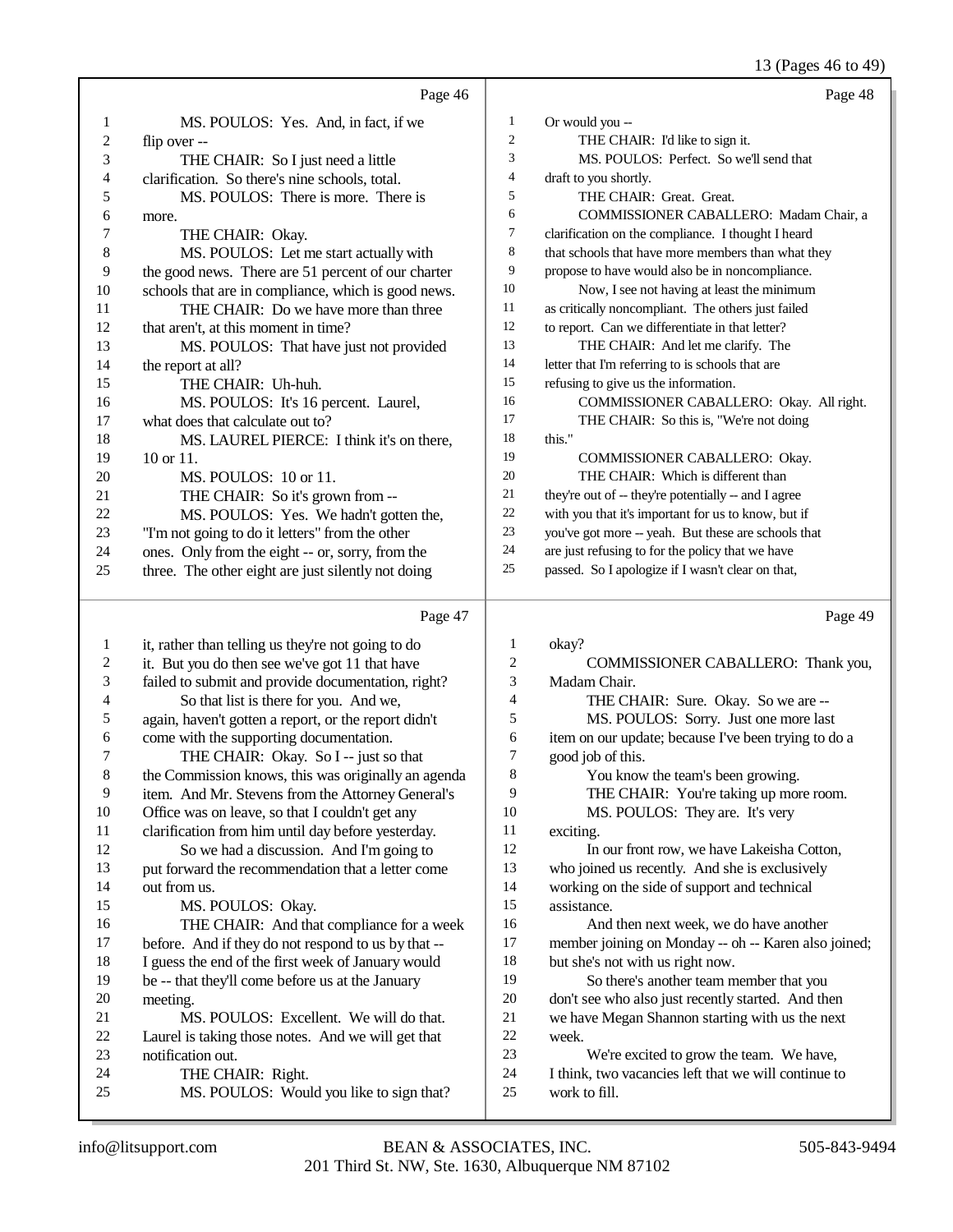#### 14 (Pages 50 to 53)

|                |                                                      |                | .                                                    |
|----------------|------------------------------------------------------|----------------|------------------------------------------------------|
|                | Page 50                                              |                | Page 52                                              |
| 1              | THE CHAIR: Okay. All right. Before we                | 1              | specific root causes; but, rather, they were things  |
| $\overline{c}$ | move on to Item No. 8, which is digging into the     | $\overline{c}$ | that were required in contract, in their contract,   |
| 3              | renewal applications, can we take a ten-minute break | 3              | or in law, things like implementing RTI, which is    |
| 4              | before we start plowing into this?                   | $\overline{4}$ | required for all schools and can't really be         |
| 5              | I'm going to ask Commissioners to also               | 5              | considered an improvement action. Those efforts      |
| 6              | think about the lunch break. I think we're going to  | 6              | really appeared to be in the beginning stages to     |
| 7              | have to do a working lunch. We can't take time out   | 7              | improve, right? They're a kind of feeling-out        |
| 8              | to, you know, go out and come back, because it'll    | 8              | stage, not a really well-developed systematic stage  |
| 9              | just take too much time.                             | 9              | that you would expect from a school at the point     |
| 10             | So if you think about whether you want to            | 10             | where they are in their term.                        |
| 11             | order something or run over across the street and    | 11             | And we've seen that, because the school's            |
| 12             | bring it back -- so think about that on your break,  | 12             | demonstrated a downward trend in nearly all measures |
| 13             | and we can decide that.                              | 13             | on their school report cards. So it would also be    |
| 14             | So we'll take a ten-minute break.                    | 14             | hard for us to say that they were demonstrating      |
| 15             | (Recess taken, 10:00 a.m. to 10:16 a.m.)             | 15             | substantial progress when the report card is         |
| 16             | THE CHAIR: Okay. I'm going to bring us               | 16             | trending downward.                                   |
| 17             | back into order. And we are now on to Item No. 8,    | 17             | And I think that's even more stunning for            |
| 18             | Discussion and Action on Renewal Applications. And   | 18             | us at the PED when we look at the schools around     |
| 19             | the first school on the agenda is Anthony Charter    | 19             | nearby in the local district. And you do see that    |
| 20             | School, up front and present for us.                 | 20             | we've given you that information, some comparison    |
| 21             | So I will remind those from the school,              | 21             | information in our report, the preliminary analysis  |
| $22\,$         | when it is your turn, to please identify yourself    | 22             | that's on Pages 5 of 171 that continues on in        |
| 23             | for the record.                                      | 23             | Page 5 -- or might also be identified as Page 2 of   |
| 24             | But we will let Charter School Division              | 24             | 18, and, then Page 3 of 18 or 7 of 171, where you're |
| 25             | first.                                               | 25             | getting to look at that school report card in        |
|                | Page 51                                              |                | Page 53                                              |

#### Page 51 |

| 1  | MS. POULOS: Thank you, Madam Chairwoman,            | 1              | comparison to schools in the local school district.  |
|----|-----------------------------------------------------|----------------|------------------------------------------------------|
| 2  | Commissioners.                                      | $\overline{c}$ | And as you look at that, what you see                |
| 3  | This is always hard to do. This is not              | 3              | happening is the local school district is            |
| 4  | something that we at the PED enjoy doing.           | $\overline{4}$ | increasing, is improving over time. And Anthony      |
| 5  | But after reviewing the school's data for           | 5              | Charter School is really not seeing that same trend  |
| 6  | the term of the contract -- and one of the          | 6              | over this term.                                      |
| 7  | challenges with this school is that this contract   | $\overline{7}$ | And so -- so we -- we landed on -- after,            |
| 8  | was extended, based on an appeal in a previous      | 8              | you know, the site visit, it was a full-day site     |
| 9  | renewal decision; and so this is a five-year        | 9              | visit -- reviewing all of the information we had     |
| 10 | contract that we're looking at. And we're looking   | 10             | about the school's academic performance, coming to a |
| 11 | across the term of that contract at the school's    | 11             | place where we felt we had to recommend to this      |
| 12 | performance.                                        | 12             | Commission non-renewal of this charter.              |
| 13 | And based on that, based on a look at the           | 13             | In addition to just looking at the school            |
| 14 | school's performance, a site visit, where the team  | 14             | report card and the comparison in that to schools in |
| 15 | sought to understand what the efforts, actions the  | 15             | the local school district, we also looked at the     |
| 16 | school had taken to improve student achievement, to | 16             | school's charter-specific goals. And, you know,      |
| 17 | verify those, and to verify compliance with legal   | 17             | there are some challenges in evaluating their NWEA   |
| 18 | requirements, PED has to recommend non-renewal of   | 18             | goals. And we've been talking about that in the      |
| 19 | this charter school.                                | 19             | context of all goals.                                |
| 20 | PED has found that the school has not met           | 20             | But there are a couple of their goals that           |
| 21 | the Department's minimum educational standards and  | 21             | they just simply could not report on. Those are      |
| 22 | has been unable to demonstrate substantial progress | 22             | goals that are there for the school specifically to  |
| 23 | toward those.                                       | 23             | be able to show their progress in their mission and  |
| 24 | Further, the school's improvement actions           | 24             | what they're doing. And that was data that they had  |
| 25 | really weren't -- were not targeted to address      | 25             | not been keeping and were not able to report on,     |
|    |                                                     |                |                                                      |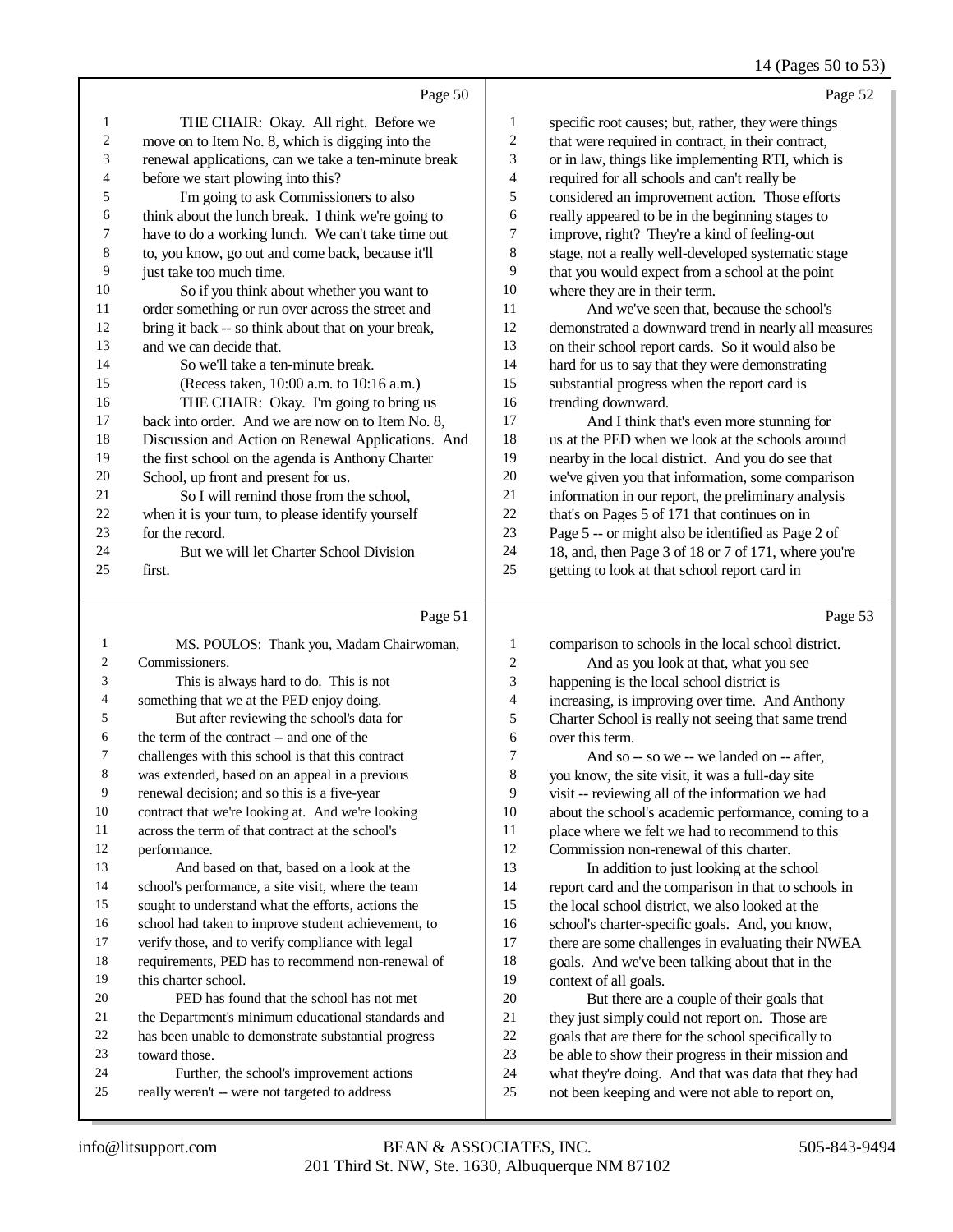### 15 (Pages 54 to 57)

|                         | Page 54                                                                                                |                  | Page 56                                                                                           |
|-------------------------|--------------------------------------------------------------------------------------------------------|------------------|---------------------------------------------------------------------------------------------------|
| $\mathbf{1}$            | with data or with documentation to back that up.                                                       | $\mathbf{1}$     | time. And all of those are here before you today.                                                 |
| $\overline{\mathbf{c}}$ | And so you'll see on the first page of our                                                             | $\overline{c}$   | THE CHAIR: Thank you. Good morning.                                                               |
| 3                       | summary -- tried to get you a summary report down to                                                   | 3                | MR. CHARLES WENDLER: Are we ready? I'm                                                            |
| 4                       | about four or five pages -- you'll see a table that                                                    | 4                | sorry. Yes. Madam Chair, Commissioners, thank you                                                 |
| 5                       | shows you that in their letter grades, in their                                                        | 5                | very much. We're here as Anthony Charter School,                                                  |
| 6                       | charter-specific goals, and in their governance                                                        | 6                | and I'm very honored and privileged to introduce our                                              |
| 7                       | responsibilities and organizational performance, we                                                    | 7                | team. And I do emphasize that word. I'm the                                                       |
| 8                       | did find that they were failing to demonstrate                                                         | 8                | chairperson. Next to me here is the director --                                                   |
| 9                       | progress.                                                                                              | 9                | THE CHAIR: If you could give us your                                                              |
| 10                      | You'll see in their audit, we saw that                                                                 | 10               | name?                                                                                             |
| 11                      | they were approaching progress. And then,                                                              | 11               | MR. CHARLES WENDLER: I'm sorry. Charles                                                           |
| 12                      | obviously, this is not a school that's lost its                                                        | 12               | Wendler, okay? I'm excited about all this. So if                                                  |
| 13                      | Board of Finance; so we don't have a problem there.                                                    | 13               | you'll forgive me for forgetting things here. Jimmy                                               |
| 14                      | They're meeting the standard there and in that                                                         | 14               | Gonzales sitting to my right here is our director,                                                |
| 15                      | financial framework, that self-reported information,                                                   | 15               | just took on the position in June. Next in line                                                   |
| 16                      | they had self-reported it, and so it indicated that                                                    | 16               | down here is Ms. Patty Matthews, who is our legal                                                 |
| 17                      | they were meeting.                                                                                     | 17               | assistance. And with that, let me kind of get                                                     |
| 18                      | Just another few pieces of information.                                                                | 18               | started off here.                                                                                 |
| 19                      | On the second page of the summary report, you can                                                      | 19               | In looking over a cursory view of the                                                             |
| 20                      | see that four-year trajectory. In three out of the                                                     | 20               | report, I saw that it was divided up into three                                                   |
| 21                      | four years that we have for this contract term, this                                                   | 21               | major areas. We have, of course, academic, which is                                               |
| $22\,$                  | school has earned a "D" letter grade, and, in fact,                                                    | $22\,$           | what we're all here for. We see this room full of                                                 |
| 23                      | in 2017, that was lower that year than in any other                                                    | 23<br>24         | people concerned about the academic progress or lack                                              |
| 24<br>25                | year.                                                                                                  | 25               | thereof of our students. And I know that we all                                                   |
|                         | And then if you look at right underneath                                                               |                  | know that New Mexico, unfortunately, is ranked,                                                   |
|                         |                                                                                                        |                  |                                                                                                   |
|                         | Page 55                                                                                                |                  | Page 57                                                                                           |
| $\mathbf{1}$            | that, we group them and looked at the school in                                                        | $\mathbf{1}$     | depending upon who it is you want to consult, 49th                                                |
| $\overline{\mathbf{c}}$ | comparison to similar schools based on the                                                             | $\boldsymbol{2}$ | or 50th out of 50 states, which does not -- is not                                                |
| 3                       | demographics of the schools. And in many of those,                                                     | 3                | acceptable by me or any of us in this room. And so                                                |
| 4                       | you know, they're in the bottom half of four out of                                                    | 4                | the one key issue here, folks, that's germane to all                                              |
| 5                       | the seven indicators.                                                                                  | 5                | of us is education. I'm no exception.                                                             |
| 6                       | And so we really see that, you know, we                                                                | 6                | The second area was finance. I submit to                                                          |
| 7                       | have some concerns about their academic performance.                                                   | 7                | you our finance at Anthony Charter School is very                                                 |
| 8                       | You will see, on Page 4 of 4 of that -- of                                                             | $\,$ 8 $\,$      | sound and has been.                                                                               |
| 9                       | that summary report, we have proposed motion                                                           | 9                | Thirdly and last is the governance or                                                             |
| 10                      | language for you. And then behind that, you'll see                                                     | 10               | organizational framework. I can only speak to the                                                 |
| 11                      | the information that's been presented as we've gone                                                    | 11               | organizational and governance framework since about                                               |
| 12                      | through the renewal process from us to the school                                                      | 12               | actually May or so when I went to the governing                                                   |
| 13                      | back to us. Those are our initial kind of Part A                                                       | 13               | council and with my letter of resignation. And the                                                |
| 14                      | performance review.                                                                                    | 14               | other people there said, "But, Mr. Wendler, we want                                               |
| 15                      | I think it's notable that when we talked                                                               | 15               | you to be the president."                                                                         |
| 16                      | about the performance review, the school did provide                                                   | 16               | And I said, "Wait a minute. Here's my                                                             |
| 17                      | us a notice -- and I believe that was -- it's in                                                       | $17\,$           | letter of resignation."                                                                           |
| 18                      | here -- saying that they did not disagree with any                                                     | 18               | And, Commissioner Robbins, I defer to what                                                        |
| 19                      | of the information in that initial summary report,                                                     | 19               | you said earlier about volunteerism. I'm one of                                                   |
| 20                      | and then, you know, their responses in some of the                                                     | $20\,$           | those. I've been a private businessperson for over                                                |
| 21                      | other areas.                                                                                           | $21\,$           | 40 years. I worked as a professional educator. And                                                |
| $22\,$                  | So if you have any questions for us, we'll                                                             | $22\,$           | I say it very proudly, for 37 years.                                                              |
| 23                      | be happy to answer those. But I think overall, you                                                     | 23               | In New Mexico -- I'm a graduate of Western                                                        |
| 24<br>25                | have the materials. We've been sending both our<br>materials and the school's materials to you in real | 24<br>25         | New Mexico University, got my bachelor's and<br>master's up there in school administration. I'm a |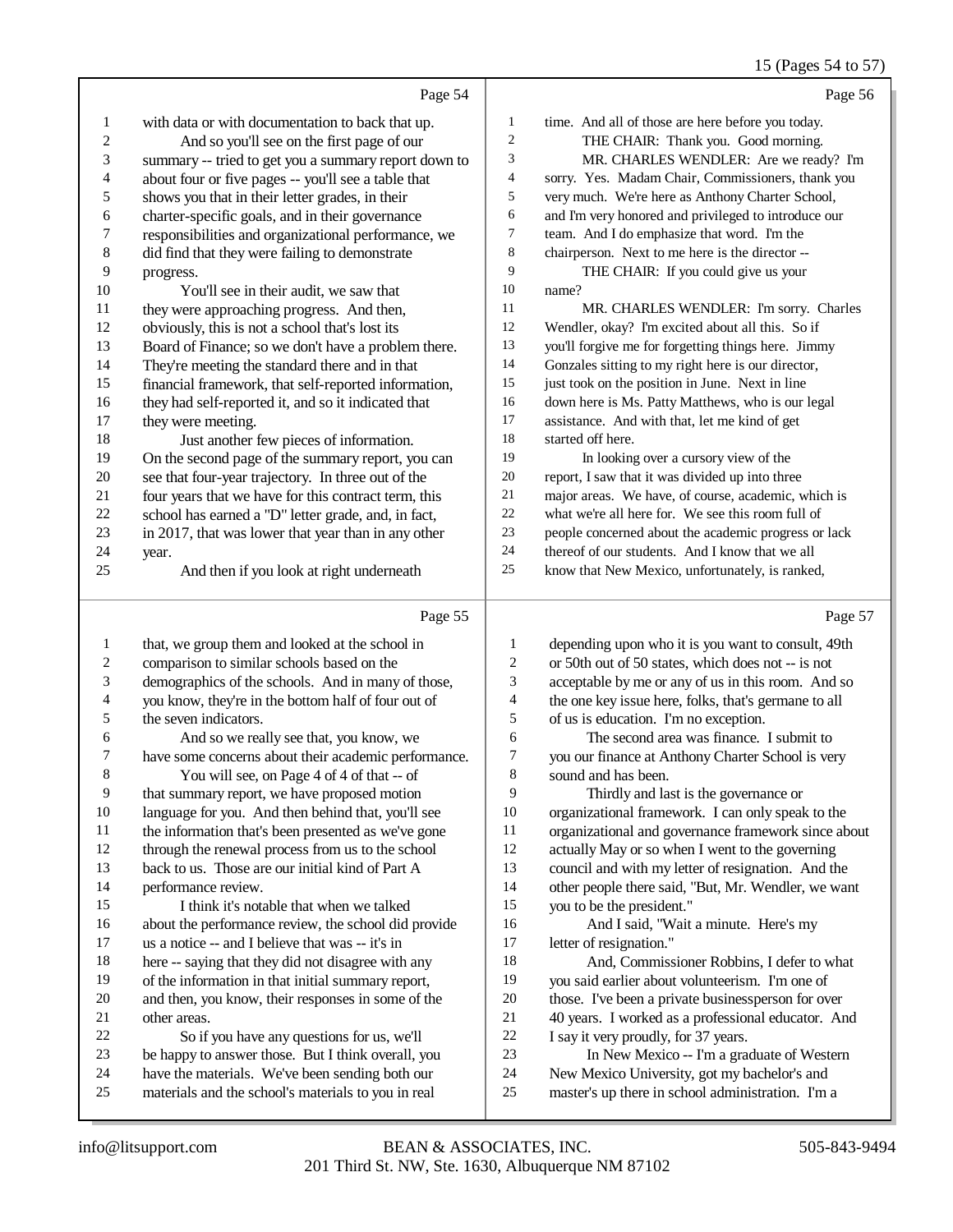#### 16 (Pages 58 to 61)

Page 58 science and math person, which I taught. I've been at all levels of education, pre-K through adult basic education, even La Tuna federal prison. 4 So I only say this it's not about me,<br>5 folks. It's about the experience and the ba folks. It's about the experience and the background 6 that I have. And I bring that to this table. And<br>
7 that is what I am offering to this charter school that is what I am offering to this charter school and have offered to this charter school. And I'm very upset that we don't have enough people -- like Mr. Robbins and others has said, volunteerism is a 11 dying thing in our great country.<br>12 And I'll have to tell you I'll And I'll have to tell you, I'm just a real proud, red-blooded American person here who is very proud of our educational system. We've done a real 15 fine job of educating the masses. We're really<br>16 struggling nowadays to provide that quality 16 struggling nowadays to provide that quality<br>17 education to each and every single individual 17 education to each and every single individual,<br>18 because we've taken the Henry Ford approach. because we've taken the Henry Ford approach, as I call it.<br>20 Charter schools allow us to deviate from 21 that Henry Ford approach, that mass production<br>22 model to individualize A charter school like 22 model, to individualize. A charter school like<br>23 Anthony smaller in size -- most of them are a Anthony, smaller in size -- most of them are, as I 24 understand. And I'm real new at this, okay? But<br>25 from my experience and what I've learned is as we from my experience, and what I've learned is as you  $D_{\alpha\alpha\alpha}$  50 Page 60 One of the issues and policies we had to 2 deal with upfront was nepotism. And another one was<br>3 orievance procedures We saw that upfront And I grievance procedures. We saw that upfront. And I 4 think we've done a good job of addressing those.<br>5 So we have made progress. The governing So we have made progress. The governing 6 council has made progress. Those two big items out  $\sigma$  of the three we've got two-thirds of it done of the three, we've got two-thirds of it done. I think at this point -- well, I don't think. I know we have. If I'm not the chair, well then, I shouldn't be the chair if I can't say that 11 legitimately before you folks, okay?<br>12 So yeah I'm the volunteer I So, yeah, I'm the volunteer. I could walk right out the door right now and get in my RV and my Jeep and go on down the road. That's my American 15 dream.<br>16 F 16 But, no, I can't do that. I'm a<br>17 orandfather too My wife is a count grandfather, too. My wife is a counselor. She came from Mexico, the right way. And so she and I have 19 had a lot of discussions about all these things.<br>20 We've got English Language Learners down the We've got English Language Learners down there, Title I kids, so on and so on. So I could go on and 22 on with this, folks.<br>23 So anyway So, anyway, that's in my heart, and that's why I'm here. And I'll turn it over to Mr. Gonzales. Thank you very much for listening. I  $D_{0}$ go 61

|    | $I$ age $JZ$                                        |                | r age ui                                             |
|----|-----------------------------------------------------|----------------|------------------------------------------------------|
| 1  | truly individualize as best you can -- and, of      | 1              | appreciate it.                                       |
| 2  | course, with the Henry Ford approach, you can't do  | $\mathfrak{2}$ | MR. JIMMY GONZALES: Good morning,                    |
| 3  | that; but with the charter school approach, you can | 3              | Madam Chair, esteemed Commissioners, Public          |
| 4  | start getting into that.                            | $\overline{4}$ | Education staff and Charter School Division staff.   |
| 5  | I have visited the Anthony Charter School.          | 5              | My name is Jimmy Gonzales. I'm the head              |
| 6  | Mr. Jimmy Gonzales is someone who I place a         | 6              | administrator at Anthony Charter School. And I --    |
| 7  | tremendous amount of trust and faith in. He's a     | 7              | we all appear before you here today to address some  |
| 8  | great communicator. And, folks, let me tell you --  | 8              | of these issues that were brought up with -- with    |
| 9  | without governance -- and it's unfortunate that I   | 9              | the audit findings, you know.                        |
| 10 | think that the reviewing team did not really give   | 10             | And really, the point of this, as a                  |
| 11 | due diligence to the governance council.            | 11             | school, as an entity, we disagree with the fact that |
| 12 | We unfortunately did our number-one job,            | 12             | Anthony Charter School did not meet the academic     |
| 13 | and that was to hire, fire a director. And as any   | 13             | performance target for various reasons.              |
| 14 | team, any organization, you look to your leadership | 14             | One, the Charter School Division                     |
| 15 | first. And we saw that there was a need. And it     | 15             | acknowledges that we have a three-year average of a  |
| 16 | wasn't about me. It was about these other folks who | 16             | "C." Our performance framework states that we meet   |
| 17 | said, "Mr. Wendler, will you be the president?"     | 17             | the standards if we have a "C" and we submit an      |
| 18 | "No, I'm the chair. Don't call me                   | 18             | improvement plan. Anthony Charter School submitted   |
| 19 | 'president." That kind of scares me.                | 19             | an improvement plan with no feedback or objection    |
| 20 | And so here we are changing the direction           | 20             | from the Charter School Division or the Public       |
| 21 | of our school with a new director. And one of the   | 21             | <b>Education Commission.</b>                         |
| 22 | things that we've analyzed, the other thing that    | 22             | Additionally, we had no notice from the              |
| 23 | we're responsible for doing is setting policies.    | 23             | Public Education Commission or Charter School        |
| 24 | And if you'll look back in the records, we've done  | 24             | Division that we were in danger of non-renewal at    |
| 25 | that. And we're working on that very diligently.    | 25             | any time, which is a requirement of our contract.    |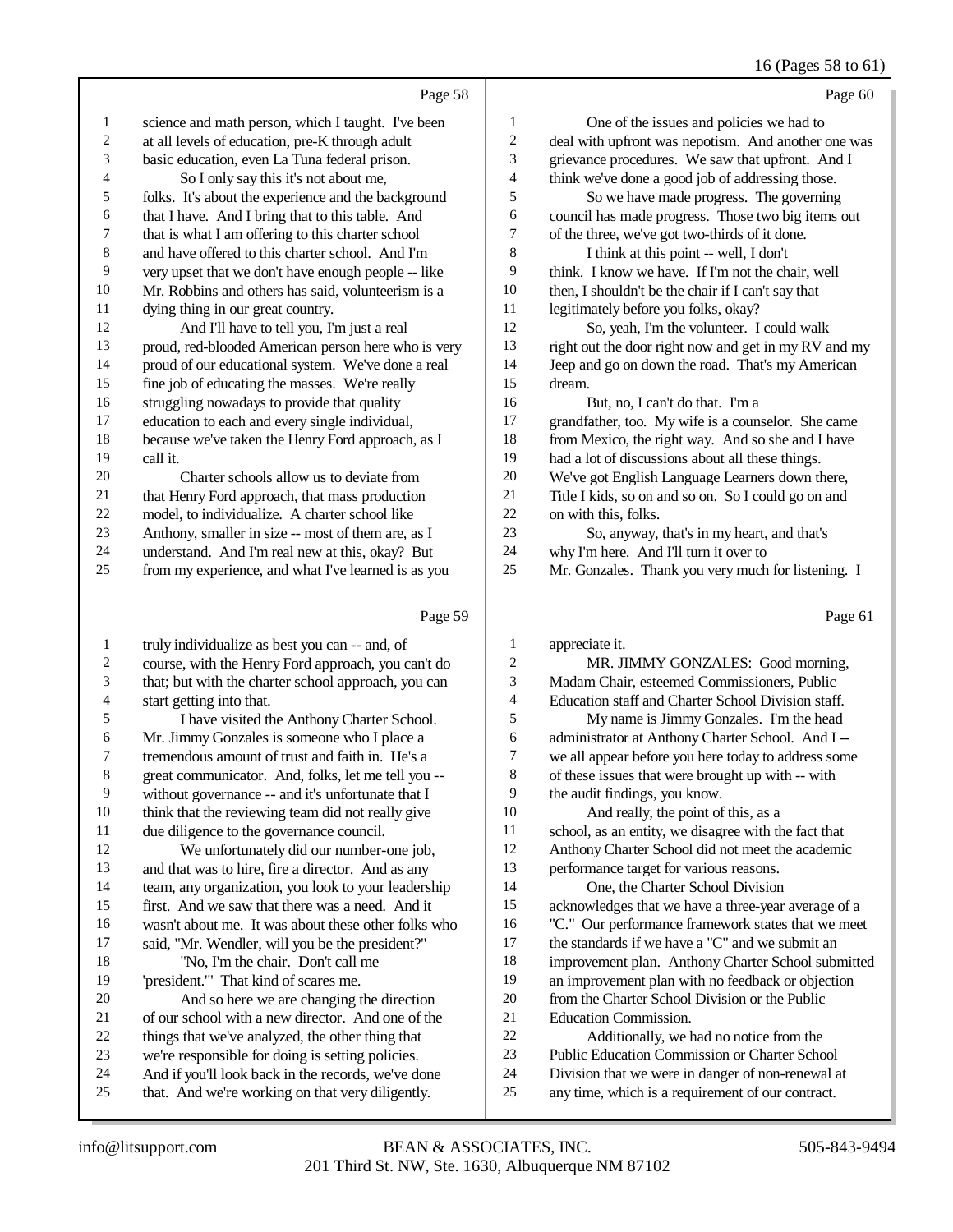### 17 (Pages 62 to 65)

|                          | Page 62                                                                                                 |              | Page 64                                                                                                  |
|--------------------------|---------------------------------------------------------------------------------------------------------|--------------|----------------------------------------------------------------------------------------------------------|
| 1                        | Anthony Charter School -- we acknowledge                                                                | 1            | out to be more of a blended learning approach, where                                                     |
| $\sqrt{2}$               | that we've only partially met student performance                                                       | 2            | we use technology to support our students in the                                                         |
| 3                        | goals that are stated in the charter; however, we                                                       | 3            | classrooms, you know. And -- you know.                                                                   |
| $\overline{4}$           | believe it's important to recognize that we met the                                                     | 4            | And, really, I think I'm not necessarily                                                                 |
| 5                        | two most important goals, our reading and math                                                          | 5            | understanding, you know, how it is that the Charter                                                      |
| 6                        | goals. And along those lines, we also disagree with                                                     | 6            | School Division says we don't address root causes.                                                       |
| $\tau$                   | the fact that the Charter School Division states                                                        | 7            | You know, I mean there could be lots of root causes,                                                     |
| $\,$ 8 $\,$              | that we overstated our outcomes.                                                                        | $\,8\,$      | you know. We address the root causes that are                                                            |
| 9                        | Okay. So, really, in the charter school                                                                 | 9            | within our control legally, you know. I mean, aside                                                      |
| $10\,$                   | site visits from 2015-2016, 2016-2017, they never                                                       | 10           | from maybe even going to -- I'm -- you know, I mean                                                      |
| 11                       | mentioned that they had any disagreements with our                                                      | 11           | we deal with poverty as best we can. But the school                                                      |
| 12                       | assessments and performance or even disagreement                                                        | 12           | can't necessarily be the end-all cure-all save-all;                                                      |
| 13                       | with how we interpreted how that goal was measured.                                                     | 13           | but we will try to do so, you know.                                                                      |
| 14                       | The Charter School analysis of our renewal                                                              | 14           | And so quite -- and I -- despite all this,                                                               |
| 15                       | application is the first time we learned that the                                                       | 15           | there are some -- some -- some positive points. One                                                      |
| 16                       | Charter School Division disagreed with our                                                              | 16           | is the Charter School Division agrees that we've met                                                     |
| 17                       | assessment. Whether they consider it rigorous                                                           | 17           | the material terms of our contract financially, as                                                       |
| 18                       | enough or not is not necessarily for the Charter                                                        | 18           | Mr. Wendler indicated. We are sound, you know. And                                                       |
| 19                       | School Division to decide.                                                                              | 19           | most recently, we have been forthcoming in reporting                                                     |
| $20\,$                   | Our contract actually provides that the                                                                 | 20           | changes to our governance council, you know.                                                             |
| 21                       | performance goals are to be pre-negotiated each year                                                    | $21\,$       | And I think it would be fair to say in the                                                               |
| $22\,$                   | of the contract. However, this didn't happen. So                                                        | $22\,$       | transition administration, there are obviously some                                                      |
| 23                       | consequently, if the Public Education Commission or                                                     | $23\,$<br>24 | pieces of information that didn't get quite make it                                                      |
| 24<br>25                 | Charter School Division disagreed with the level of                                                     | 25           | into the mix of things, you know. Quite frankly, I<br>can say that as far as evaluations go, Mr. Wendler |
|                          | rigor or method, the way things were calculated                                                         |              |                                                                                                          |
|                          |                                                                                                         |              |                                                                                                          |
|                          | Page 63                                                                                                 |              | Page 65                                                                                                  |
| $\mathbf{1}$             |                                                                                                         | 1            | can attest that the previous administrator was                                                           |
| $\boldsymbol{2}$         | according to how the terms of the contract -- the<br>requirements of the contract, they should have let | 2            | evaluated. I myself have been evaluated once this                                                        |
| $\mathfrak{Z}$           | us know before now and before it recommended                                                            | 3            | year. And, once again, Mr. Wendler can attest to                                                         |
| $\overline{\mathcal{A}}$ | non-renewal.                                                                                            | 4            | that, you know.                                                                                          |
| 5                        | Pardon me one minute here.                                                                              | 5            | And so essentially what I'm asking for is                                                                |
| 6                        | Our graduation rate has increased from 61                                                               | 6            | this: You know, I -- I ask that we be granted a                                                          |
| 7                        | to 63 percent, you know. And, really, it's --                                                           | 7            | prayer of relief for a five-year renewal, but, of                                                        |
| 8                        | that's in context in the sense where it is. We                                                          | 8            | course, with conditions related to our academic                                                          |
| 9                        | don't have -- one year, we might have a large                                                           | 9            | growth.                                                                                                  |
| 10                       | graduating class; one year, we might not have a                                                         | 10           | Thank you.                                                                                               |
| 11                       | large graduating class.                                                                                 | 11           | MS. PATTY MATTHEWS: Madam Chair, what                                                                    |
| 12                       | Consequently, if there are circumstances                                                                | 12           | time do we have? Are we timed?                                                                           |
| 13                       | that are beyond the school's control, you know,                                                         | 13           | MS. FRIEDMAN: You have four minutes.                                                                     |
| 14                       | we -- some kids slip through the cracks, you know.                                                      | 14           | MS. PATTY MATTHEWS: Thank you,                                                                           |
| 15                       | And we are aware of our obligation, you                                                                 | 15           | Ms. Friedman. Okay.                                                                                      |
| 16                       | know, to -- I guess, to bring academic performance                                                      | 16           | Members of the Commission, my name is                                                                    |
| 17                       | up in implementing intervention strategies. You                                                         | 17           | Patricia Matthews. I'm the attorney for the school.                                                      |
| 18                       | know, for this year we have actually included a                                                         | 18           | Most folks aren't used to speaking in public, so I'm                                                     |
| 19                       | great deal of technology to help students along with                                                    | 19           | going to sort of play a little cleanup, like                                                             |
| 20                       | the issues that they've been having as far as making                                                    | 20<br>21     | shortstop, or whatever that baseball term would be.                                                      |
| 21<br>22                 | them active readers, you know. We've been using                                                         | 22           | But I'd first like to emphasize something,                                                               |
| 23                       | this new assessment data to help guide our                                                              | 23           | I think, that gets lost in the mix here. And I'll<br>go into it in more detail.                          |
| 24                       | instruction.<br>And, you know, every class is going to                                                  | 24           | But there -- if you'll note in the                                                                       |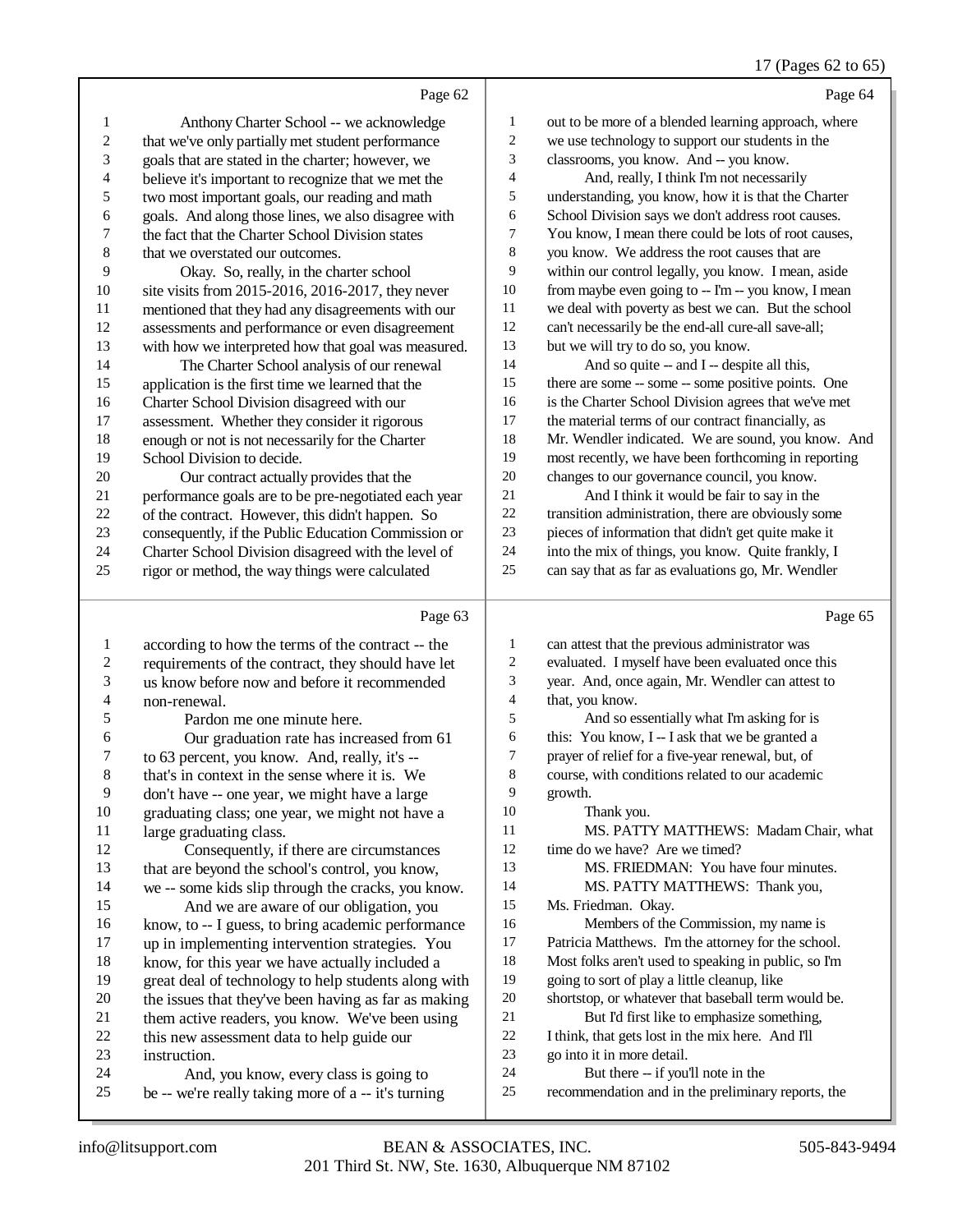### 18 (Pages 66 to 69)

|                         |                                                                                                      |                | $10^{11}$ $(10^{10}$ $10^{10}$ $10^{10}$                                                                 |
|-------------------------|------------------------------------------------------------------------------------------------------|----------------|----------------------------------------------------------------------------------------------------------|
|                         | Page 66                                                                                              |                | Page 68                                                                                                  |
| 1                       | Charter School only identifies one legal ground for                                                  | 1              | subfactors that make up the school letter grade.                                                         |
| 2                       | non-renewal. And those of you who have been on the                                                   | $\overline{c}$ | Each -- each of the reports, you will see various                                                        |
| 3                       | Board for a long time understand that the Charter                                                    | 3              | discussions about comparing this charter school to                                                       |
| 4                       | Schools Act calls for -- gives only four grounds --                                                  | 4              | other charter schools, not just locally, but                                                             |
| 5                       | there's actually five, but the facilities question                                                   | 5              | statewide, and whether or not they're performing up                                                      |
| 6                       | is not at issue here -- for non-renewal.                                                             | 6              | to those standards.                                                                                      |
| 7                       | The one cited by the Charter Schools                                                                 | 7              | Then they talk about the lower -- the                                                                    |
| 8                       | Division is at $22-8B-12(K)(2)$ , that says that the                                                 | 8              | $Q3 -$                                                                                                   |
| 9                       | charter school failed to meet or make substantial                                                    | 9              | MS. FRIEDMAN: One minute.                                                                                |
| 10                      | progress toward achievement of the Department's                                                      | 10             | MS. PATTY MATTHEWS: -- thank you,                                                                        |
| 11                      | standards of excellence or the student performance                                                   | 11             | Ms. Friedman -- Q1 and Q3 growth standards, and all                                                      |
| 12                      | standards identified in the charter contract, one or                                                 | 12             | of the indicator -- or the separate factors.                                                             |
| 13                      | the other.                                                                                           | 13             | If you recall, the Commission agreed that                                                                |
| 14                      | The charter school does not dispute --                                                               | 14             | they would take all of those and roll them into the                                                      |
| 15                      | Ms. Poulos made the case -- that they did not meet                                                   | 15             | letter grade and look at that, not at the                                                                |
| 16                      | their student performance standards, as set in the                                                   | 16             | subfactors.                                                                                              |
| 17                      | contract. But certainly, reading and math scores, I                                                  | 17             | If that's what the Commission was going to                                                               |
| 18                      | believe they've met those goals.                                                                     | 18             | do, then they had an obligation to negotiate every                                                       |
| 19                      | But I will turn to the other question,                                                               | 19             | single one of the subfactors that make up the school                                                     |
| 20                      | which is the academic -- or the Department's                                                         | 20             | grade and/or the subfactors that you find at                                                             |
| 21                      | standards of excellence.                                                                             | 21             | 22-8B-9(1). So the point that I would really like                                                        |
| 22                      | What I think is important -- and I've seen                                                           | 22             | to hone in on is the fact that the school did make                                                       |
| 23                      | it in all five of the evaluations that went forward                                                  | 23             | that performance goal by having the average of a                                                         |
| 24                      | done by the Charter Schools Division -- is that the                                                  | 24             | letter grade of "C."                                                                                     |
| 25                      | Charter Schools Division is attempting to impose                                                     | 25             | The other problem that I have is with the                                                                |
|                         |                                                                                                      |                |                                                                                                          |
|                         | Page 67                                                                                              |                | Page 69                                                                                                  |
| 1                       |                                                                                                      | 1              |                                                                                                          |
| $\overline{\mathbf{c}}$ | additional indicators and targets that were not<br>negotiated with this Commission.                  | $\overline{c}$ | disregard of the contractual requirements that say<br>that the charter school is supposed to receive its |
| 3                       | This Commission agreed to one indicator                                                              | 3              | site visit report within 60 days of its site visit.                                                      |
| 4                       | with regard to the Department's standards of                                                         | $\overline{4}$ | That is not happening. And because it's not                                                              |
| 5                       | excellence, and that was the letter grade. If the                                                    | 5              | happening, the Commission does not receive                                                               |
| 6                       | school made the letter grade, then they met that                                                     | 6              | information from the Charter Schools Division in                                                         |
| 7                       | standard.                                                                                            | 7              | order to then notify the charter, which is also a                                                        |
| $\bf 8$                 | This charter school has a "C" average.                                                               | 8              | term of the contract, that they are in danger.                                                           |
| $\overline{9}$          | They met -- and they submitted an improvement plan.                                                  | 9              | COMMISSIONER PERALTA: Thank you. Your                                                                    |
| 10                      | I'm sorry that's unfortunate that the Commission did                                                 | 10             | time is up. Thank you.                                                                                   |
| 11                      | not have the opportunity to review or assess whether                                                 | 11             | MS. PATTY MATTHEWS: And danger, I think,                                                                 |
| 12                      | or not the improvement plan was to their acceptable                                                  | 12             | worked.                                                                                                  |
| 13                      | standards. It just wasn't presented to you, and                                                      | 13             | THE CHAIR: Okay. I guess for everyone's                                                                  |
| 14                      | that's no fault of the charter schools.                                                              | 14             | clarification, we need clarification. Because this                                                       |
| 15                      | But they did submit an improvement plan.                                                             | 15             | process got, for want of a better word, mucked up --                                                     |
| 16                      | They have a "C." They met that -- they met that                                                      | 16             | COMMISSIONER TOULOUSE: Hijacked.                                                                         |
| 17                      | first standard. And so there is effectively no                                                       | 17             | THE CHAIR: -- through the courts. And                                                                    |
| 18                      | legal ground to deny this charter school's renewal.                                                  | 18             | that was before I was on the Commission. I think it                                                      |
| 19                      | So they have not violated any provision of law that                                                  | 19             | was the year before I came on is when the legal -- I                                                     |
| 20                      | would require -- or that would allow you or give you                                                 | $20\,$         | guess that's when it went to District Court.                                                             |
| 21                      | grounds to deny the charter.                                                                         | 21             | MS. PATTY MATTHEWS: I can give you a                                                                     |
| 22                      | I want to make it clear, because the                                                                 | 22<br>23       | background, Madam Chair, if that would be helpful.                                                       |
| 23<br>24                | Charter School Division has spent a tremendous<br>amount of time and commitment in their analysis to | 24             | THE CHAIR: I'm going to tell you what I<br>remember from when I came on was when information             |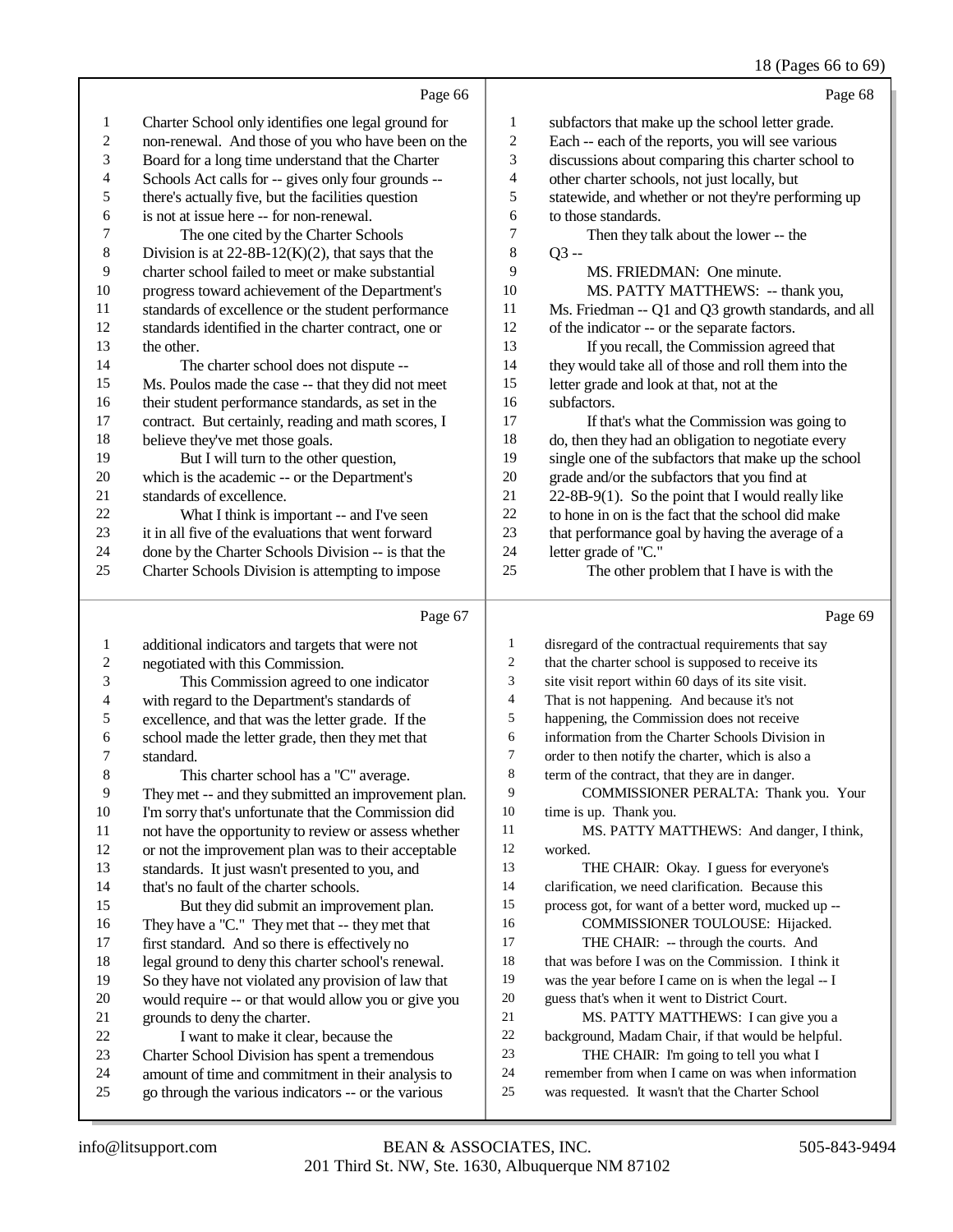|                |                                                                          |                          | 19 (Pages 70 to 73)                                                                                   |
|----------------|--------------------------------------------------------------------------|--------------------------|-------------------------------------------------------------------------------------------------------|
|                | Page 70                                                                  |                          | Page 72                                                                                               |
| 1              | Division wasn't communicating it to us; it was that                      | $\mathbf{1}$             | I'm going on. There was no -- we were not informed.                                                   |
| 2              | they didn't have it because PED Legal had it. And                        | $\overline{c}$           | MS. PATTY MATTHEWS: I think the school                                                                |
| 3              | apparently, they negotiated the terms of that                            | 3                        | has a right to respond so that you understand, from                                                   |
| 4              | contract, and we were not party to -- the PEC was                        | $\overline{\mathcal{L}}$ | our perspective -- and I think Ms. Poulos is caught                                                   |
| 5              | not party to any of it.                                                  | 5                        | in the middle. I'm not blaming the Charter Schools                                                    |
| 6              | So it literally just got -- it got mired                                 | 6                        | Division.                                                                                             |
| 7              | in that -- in District Court. And we were                                | 7                        | COMMISSIONER TOULOUSE: Neither are we.                                                                |
| $\,8\,$        | without -- through no fault of CSD in being able to                      | 8                        | THE CHAIR: Some of this was actually                                                                  |
| 9              | communicate that -- it was no one knew where it was.                     | 9                        | before even Ms. Poulos was --                                                                         |
| 10             | And PED -- apparently, it was in PED Legal's. And                        | 10                       | MS. PATTY MATTHEWS: Neither am I. From                                                                |
| 11             | we were not -- to my knowledge, we were -- I think                       | 11                       | our perspective, the Court enjoined moving forward                                                    |
| 12             | maybe one time last year, it was finally that a                          | 12                       | with closing the school. That's what the injunction                                                   |
| 13             | contract was -- but I don't even know if anyone from                     | 13                       | was about. And instead of going to hearing on the                                                     |
| 14             | the PEC signed that contract.                                            | 14                       | matter, the Secretary at the time decided that she                                                    |
| 15             | MS. PATTY MATTHEWS: Madam Chair?                                         | 15                       | would negotiate a resolution through a settlement.                                                    |
| 16             | THE CHAIR: I don't know that. But I                                      | 16                       | We did all of the background work. We                                                                 |
| 17             | don't want to get into that. But I know that the                         | 17                       | presented the contract, which is just your contract                                                   |
| 18             | PEC was not any part of the negotiations as statute                      | 18                       | with an addendum; all right? And -- regardless of                                                     |
| 19             | says we are. We were not part of the negotiations.                       | 19                       | what it says. And we presented the performance                                                        |
| 20             | But it was not through CSD's unwillingness to                            | 20                       | frameworks. And that was the terms of the                                                             |
| 21             | communicate the information. PED Legal had the                           | 21<br>22                 | settlement.                                                                                           |
| 22<br>23       | information and did not communicate to us.                               | 23                       | We gave that to the Department. We never                                                              |
| 24             | MS. PATTY MATTHEWS: May I just respond?                                  | 24                       | heard another word, either. And I will tell you, I<br>continued to ask for information from Mr. Hill, |
| 25             | Is that a question or --                                                 | 25                       | understanding what -- where that put everybody in                                                     |
|                | THE CHAIR: Hold on. I'm just giving you                                  |                          |                                                                                                       |
|                | Page 71                                                                  |                          | Page 73                                                                                               |
| 1              | my -- what I understand of the process since I've                        | $\mathbf{1}$             | the process. But I don't think that is a reason to                                                    |
| $\overline{2}$ | been on.                                                                 | $\overline{c}$           | penalize the school by closing it because there's a                                                   |
| 3              | Commissioner Toulouse, Commissioner                                      | 3                        | misunderstanding about what its obligations were.                                                     |
| 4              | Peralta, and Commissioner Conyers were on the                            | $\overline{\mathcal{L}}$ | They went forward in good faith, performed                                                            |
| 5              | Commission during that time.                                             | 5                        | under the contract they understood they were bound                                                    |
| 6              | Commissioner Toulouse?                                                   | 6                        | to, and that's where I think we are today.                                                            |
| 7              | COMMISSIONER TOULOUSE: Madam Chair, the                                  | $\boldsymbol{7}$         | I -- I am so sorry that that -- this has                                                              |
| 8              | Commission is at a real disadvantage here, because                       | 8                        | happened; but it was outside of the control of this                                                   |
| 9              | we were never even provided any documentary evidence                     | 9                        | school. We acted in good faith. We did what we                                                        |
| 10             | from the decision that PED Legal came to. I never                        | 10                       | were supposed to do. It was -- the Secretary                                                          |
| 11             | saw it.                                                                  | 11                       | literally just never signed the contract. That is                                                     |
| 12             | We were simply -- and we kept trying to                                  | 12                       | what happened. And I bet Ms. Poulos probably                                                          |
| 13             | get information, and we were -- months after the                         | 13                       | doesn't have a signed agreement, either; so                                                           |
| 14<br>15       | fact, were informed, "Oh, well, Dan Hill did a                           | 14<br>15                 | THE CHAIR: And, you know, at this point                                                               |
| 16             | contract."                                                               | 16                       | in time, who's got a -- who does or doesn't have a                                                    |
| 17             | We asked for copies. We were never given                                 | 17                       | signed agreement. And I want to say, from my<br>perspective, whatever that was -- and it was          |
| 18             | any copies. I never saw them.<br>We did request that the school set up a | 18                       | frustrating, because I do remember. It was when I                                                     |
| 19             | time with us to negotiate a performance framework.                       | 19                       | came on that the requests were made twice.                                                            |
|                |                                                                          |                          |                                                                                                       |

- time with us to negotiate a performance framework.
- We did that twice; and both times, the school said
- they didn't have to. Somehow it was already done by
- 22 Mr. Hill. No, I mean, I'm saying what was told to<br>23 us. But the school -- we did request of the school
- us. But the school -- we did request of the school
- to meet with us, and were denied by the school.
- So that's what it -- I mean, that's what

MS. PATTY MATTHEWS: We were never asked

21 to meet. I'll be  $-$  if we were, I would have been<br>22 the individual. And Mr. Hill represented to me 22 the individual. And Mr. Hill represented to me  $-23$  this is what he represented to me  $-$  that he asked this is what he represented to me -- that he asked 24 you, the Commission, whether or not they wanted to<br>25 sit down and negotiate the contract terms, which we sit down and negotiate the contract terms, which we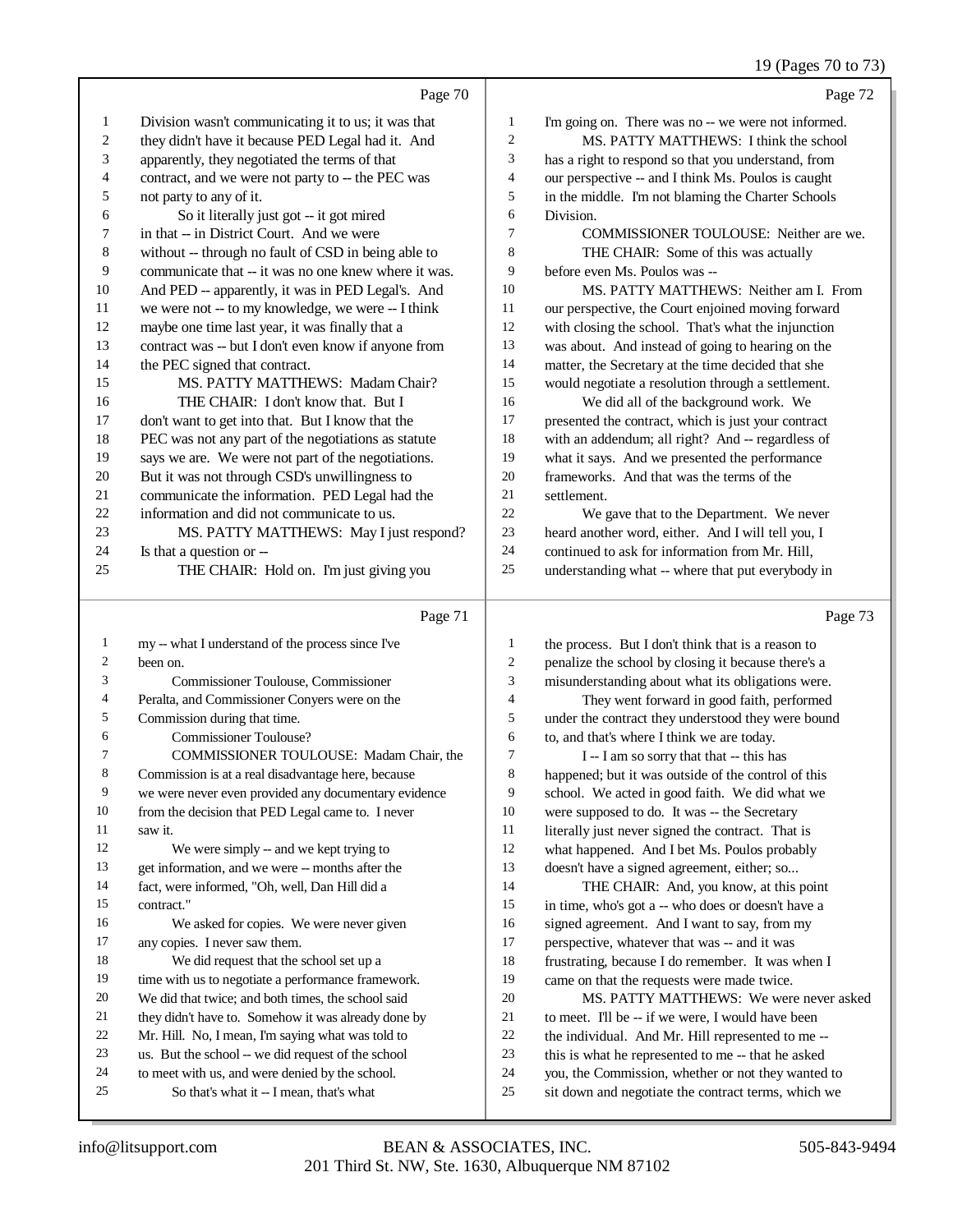#### 20 (Pages 74 to 77)

|    | Page 74                                              |    | Page 76                                              |
|----|------------------------------------------------------|----|------------------------------------------------------|
| 1  | thought was appropriate. And they -- they told us    | 1  | But I think we have to look at today where           |
| 2  | vou refused.                                         | 2  | we are. And I just wish we had seen it. And I know   |
| 3  | So it went both ways. And I -- we're                 | 3  | it was very frustrating. I know I asked. Mr. Hill    |
| 4  | caught in this quagmire of a prior discussion that   | 4  | never came in here again and talked to us. He never  |
| 5  | was not trans---                                     | 5  | once said to our Executive -- our Executive          |
| 6  | THE CHAIR: And I will assure you from my             | 6  | Committee were people that communicated with us      |
| 7  | perspective that whatever happened in regards to     | 7  | clearly all the time, as our Chair does. They were   |
| 8  | that isn't tainting what I'm looking at now.         | 8  | never asked if they wanted to see it; so -- because  |
| 9  | MS. PATTY MATTHEWS: Okay.                            | 9  | definitely I know that Carolyn Shearman would have   |
| 10 | THE CHAIR: I can assure you from me that             | 10 | set, "Yes, we need to see it." There's no way that   |
| 11 | that's -- that's water under the bridge. It is what  | 11 | that woman would have let it go without reviewing    |
| 12 | it is. But I'm now looking at this from a clean      | 12 | that document.                                       |
| 13 | slate in terms of the materials that are presented   | 13 | And so I think we're now having to                   |
| 14 | here before me.                                      | 14 | basically start over at step one.                    |
| 15 | But it -- there is that frustration that's           | 15 | THE CHAIR: Okay.                                     |
| 16 | there. But I wanted everyone to be kind of clear,    | 16 | MS. POULOS: Madam Chairwoman?                        |
| 17 | as clear as we can be about what did happen.         | 17 | THE CHAIR: Did I hear -- okay.                       |
| 18 | COMMISSIONER TOULOUSE: And, Madam Chair,             | 18 | MS. POULOS: It's not -- and I just                   |
| 19 | I know that the request was made from this           | 19 | want -- because I think it's important to be clear   |
| 20 | Commission. I don't know how you didn't get it,      | 20 | on this. It is not in your materials and your        |
| 21 | because we made it sitting here; it would be in past | 21 | ongoing action tracker, because that's been updated. |
| 22 | records. And it's true; because if it had gotten to  | 22 | But I'm pulling up a tracker, that tracker of        |
| 23 | you, it would have been nice. And if you had just    | 23 | ongoing actions from last October 2017 -- or         |
| 24 | then sent us a copy of what had been negotiated -- I | 24 | sorry -- '16. And in that, the notes are pretty      |
| 25 | know the Secretary is no longer here; Mr. Hill is no | 25 | clear.                                               |

#### Page 75

 longer here. You know, we don't -- and it's hard 2 for me to see whether you met the terms of a<br>3 contract I've never seen and that was never s contract I've never seen and that was never signed or voted on or approved by this Commission. 5 So it's, like, I don't know how I'm going<br>6 to vote at this point. I honestly don't. It's to vote at this point. I honestly don't. It's starting all over again with something that I went through five years ago and looked at. And I -- you know, I -- everybody's been set up, I think, from 10 both sides. And the people who may or may not have 11 done it aren't here. done it aren't here. Plus, you have a new head of the school. You have all of these things new. And it's just an incredibly frustrating experience to be in, which, from my standpoint, is why we should have our own 16 staff, our own budget, and be separated. But that's 17 not going to happen until there's new Legislature. not going to happen until there's new Legislature. 18 But I might as well put that on the record, too. I<br>19 won't be on the Commission next year: but that's won't be on the Commission next year; but that's 20 something I'm going to push for when there's a new<br>21 Governor and a new Secretary and would hope 21 Governor and a new Secretary and would hope<br>22 everybody here would help with that. 22 everybody here would help with that.<br>23 Completely -- I know it's a poli 23 Completely -- I know it's a political<br>24 statement. But again a year from now I 24 statement. But, again, a year from now, I will be much free to do that much freer to do that. Page 77 1 In September of 2016, this Commission voted to have a subcommittee of the PEC engage in a negotiation process with the school to establish 2015 through '16 framework goals for this school. The very next bullet is after this vote, the school's attorney contacted CSD and stated that the settlement agreement negotiations included a performance framework, and negotiations with the CSD would not be -- with the PEC -- would not be appropriate. So I want -- I just want that on the record, so that you know you did have that communication, and that was the response. 14 I think we're talking past each other. I think we're talking about two different things, about whether the PEC was engaged in the initial conversations. And that's a very different conversation; right? So I think it's just important to be really clear about that. 20 THE CHAIR: Okay. Beverly, do you have the list of -- MS. FRIEDMAN: There are no speakers for this school. THE CHAIR: Okay. All right. Is there anyone not related to the school that has signed up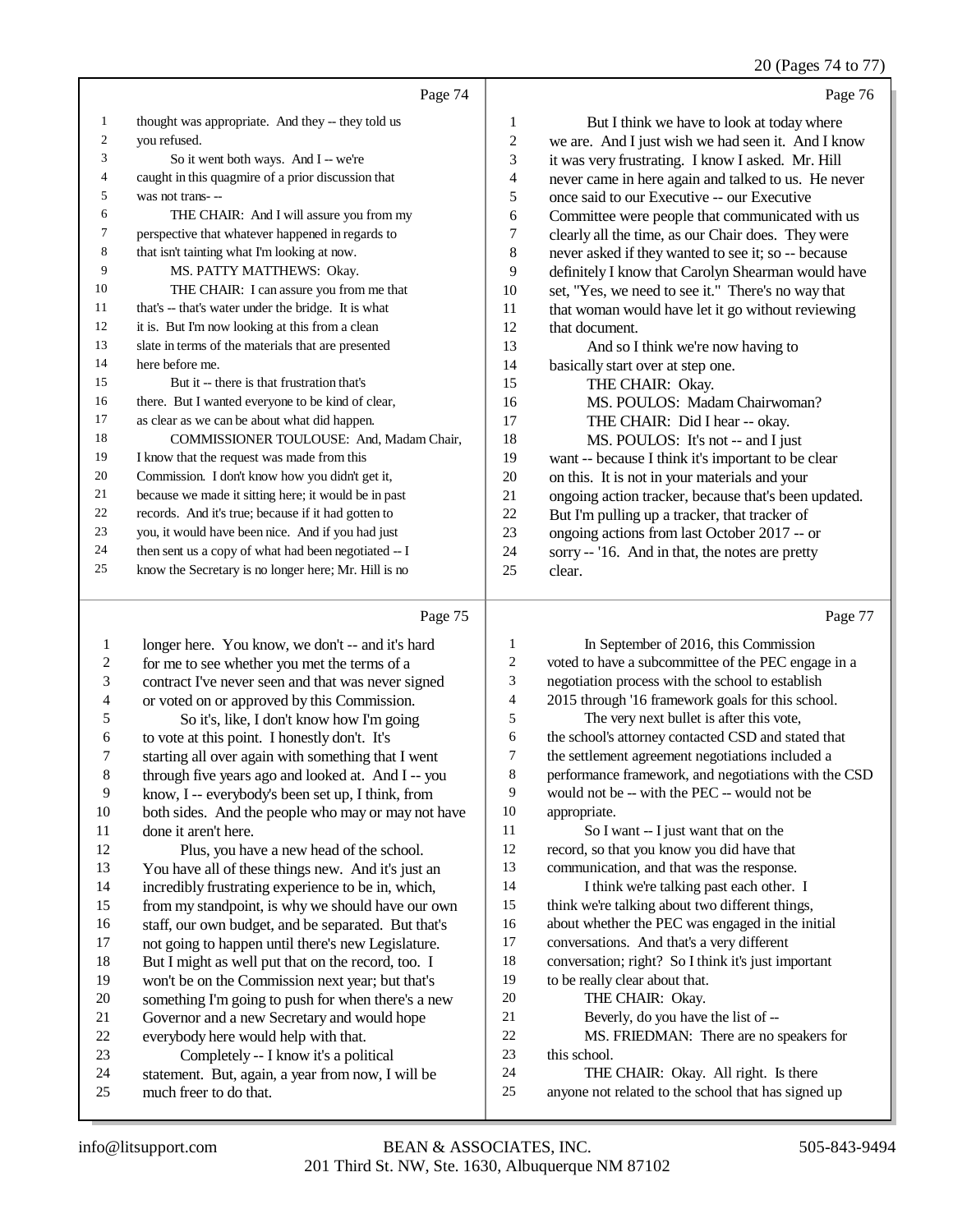### 21 (Pages 78 to 81)

|    | Page 78                                              |    | Page 80                                              |
|----|------------------------------------------------------|----|------------------------------------------------------|
| 1  | for public comment?                                  | 1  | help express their answers.                          |
| 2  | (No response.)                                       | 2  | And so consequently, a big part of the               |
| 3  | THE CHAIR: No? I guess not. Okay.                    | 3  | issue was the high degree of frustration our         |
| 4  | Commissioners, we are open for questions.            | 4  | students encountered during the testing, now having  |
| 5  | And I guess I have a new question that was brought   | 5  | to change platforms after two years.                 |
| 6  | up through something that was said during the        | 6  | THE CHAIR: Okay. So I guess my question              |
| 7  | school's presentation, that you've moved to a        | 7  | was when -- when were you aware that it would -- the |
| 8  | blended learning model. So I just -- I guess I have  | 8  | test was going to be taken solely on computers? I    |
| 9  | a question if there is -- if there has been a change | 9  | don't think that was -- should have been a surprise. |
| 10 | to the educational plan since the -- since the       | 10 | MR. JIMMY GONZALES: Right. Well,                     |
| 11 | school has been approved, because I -- so that's a   | 11 | Madam Chair, you know, I mean, I can't necessarily   |
| 12 | question I have.                                     | 12 | speak to that. But what I can say is, you know,      |
| 13 | MR. JIMMY GONZALES: Well, Madam Chair, as            | 13 | once again, I just -- the only thing I can really do |
| 14 | far as us moving toward an official blended learning | 14 | is reiterate the frustration. What we are doing      |
| 15 | methodology, it would seem that's what it is. It's   | 15 | now, however, is since we haven't been incorporating |
| 16 | moving toward, not necessarily that we have. But     | 16 | more technology into the classrooms, we're making    |
| 17 | all indications show that's the direction it is      | 17 | sure that the students are actually practicing these |
| 18 | heading, because of our use of technology and how it | 18 | platforms, that they can be a little bit more        |
| 19 | is we've incorporated it into the classrooms on a    | 19 | well-versed into how it is they perform on these     |
| 20 | daily basis.                                         | 20 | assessments.                                         |
| 21 | THE CHAIR: Okay. So then my question is              | 21 | THE CHAIR: Okay. And I-                              |
| 22 | because there were concerns that were brought up     | 22 | <b>COMMISSIONER ARMBRUSTER: Madam Chair?</b>         |
| 23 | through the renewal application about the difficulty | 23 | THE CHAIR: I was looking through this.               |
| 24 | of students taking tests on the computers; so I      | 24 | What's your retention rate with students?            |
| 25 | guess I -- because I made a note here. Because       | 25 | MR. JIMMY GONZALES: Our retention rate,              |
|    | Page 79                                              |    | Page 81                                              |

|                | rage 19                                              |    | rage of                                              |
|----------------|------------------------------------------------------|----|------------------------------------------------------|
| 1              | apparently, there was an indication that you are not | 1  | it's -- well, I would say it's -- it's probably in   |
| $\overline{c}$ | aware, I guess, in -- was it 2017? -- that the PARCC | 2  | the 70 percent range, to be perfectly fair. We do    |
| 3              | would have to be taken online and that a significant | 3  | have students that transfer in and out.              |
| 4              | number of the students did not take -- take it       | 4  | THE CHAIR: Right. So I guess my concern              |
| 5              | online? Was that not the problem?                    | 5  | was when we're looking at some of the Discovery      |
| 6              | MR. JIMMY GONZALES: Well, Madam Chair, if            | 6  | scores and so on, how many of the same students are  |
| 7              | I may, prior to the first computer administration of | 7  | we looking at?                                       |
| 8              | the PARCC, the previous two years, the test had been | 8  | MR. JIMMY GONZALES: Right.                           |
| 9              | taken paper-and-pencil. The shift was made to take   | 9  | MS. POULOS: Madam Chairwoman, if you're              |
| 10             | the PARCC online.                                    | 10 | looking for that data, it's the -- Page 39 of 171,   |
| 11             | THE CHAIR: Right.                                    | 11 | or also noted as Page 15 of 20 right above that.     |
| 12             | MR. JIMMY GONZALES: And so the students              | 12 | It's Chart 19, Page 39 of 171.                       |
| 13             | are used to testing online through Discovery         | 13 | And you'll see over the period, this is              |
| 14             | Education in the sense that where it is. The         | 14 | percentage of Anthony Charter School students        |
| 15             | Discovery Education test is a simpler test, in the   | 15 | remaining enrolled from enrollment to end of year.   |
| 16             | sense that it doesn't have as many requirements as,  | 16 | So that's talking about within the school year, how  |
| 17             | say, the PARCC test does as to what it is the        | 17 | many -- what percentage of their students do they    |
| 18             | students are required to do with the actual          | 18 | retain.                                              |
| 19             | information on the screen.                           | 19 | We use that -- the student information               |
| 20             | Now, part of the issue that we encountered           | 20 | system data that's transferred into our S.T.A.R.S.   |
| 21             | was that our students didn't necessarily have the    | 21 | system to calculate that. And what we do is look at  |
| 22             | computer -- the adequate computer skills necessary   | 22 | the student ID codes associated with enrollments and |
| 23             | to deal with seven- and eight-part questions where   | 23 | then the student ID codes associated with            |
| 24             | it is they're having to click different -- different | 24 | withdrawals and find what percentage stayed enrolled |
| 25             | buttons, if you will, on the screen to help -- to    | 25 | until the end of the year. Again; Page 39 of 171.    |
|                |                                                      |    |                                                      |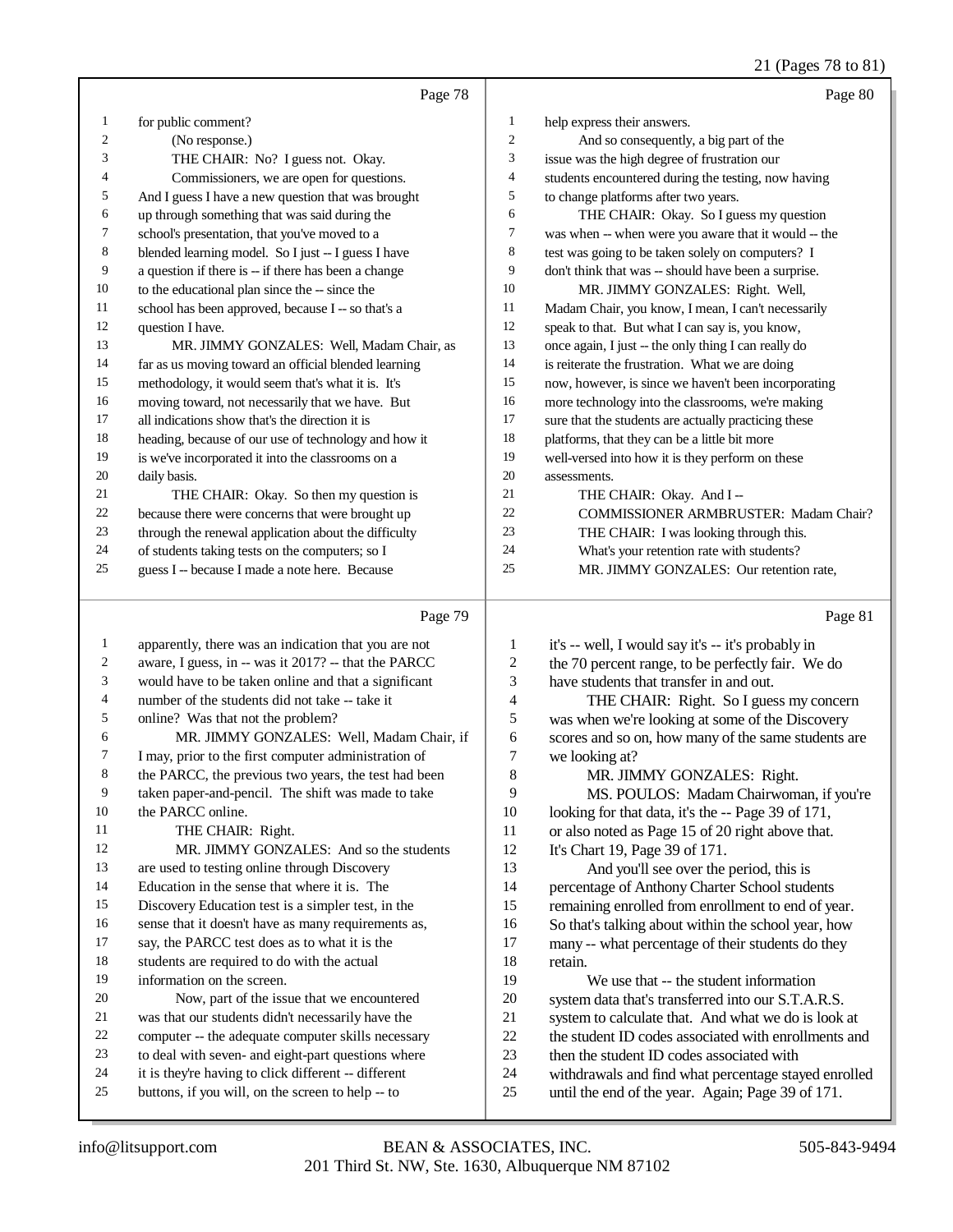### 22 (Pages 82 to 85)

|              |                                                      |                | $22$ (1 ages 02 to 09)                               |
|--------------|------------------------------------------------------|----------------|------------------------------------------------------|
|              | Page 82                                              |                | Page 84                                              |
| 1            | It's also noted right above that -- it's             | $\mathbf{1}$   | frustrating to me that this is something that's      |
| 2            | Page 15 of 20. And on the next page, you'll see on   | $\mathfrak{2}$ | still being identified as an issue with the school   |
| 3            | Chart 20 that it's the recurrent enrollment. That's  | 3              | and the fact that you've got lack of focusing on     |
| 4            | how we're using to say the percentage of students    | $\overline{4}$ | lowest performing students.                          |
| 5            | that remain enrolled between years, meaning they     | 5              | This is year eight of this contract. So,             |
| 6            | finish the end of the year and do they come back and | 6              | you know, I'm beating up on the -- on the new        |
| 7            | stay enrolled at the beginning of the year.          | 7              | people. But that is also frustrating on our part,    |
| 8            | And we see there that in 2015, that was              | 8              | because it's not your fault. But time and time       |
| 9            | 58 percent; 2016, 71 percent; 2017, 82 percent. So   | 9              | again, we're having too many new folks standing in   |
| 10           | that is on the rise. And I think the important       | 10             | front of us and saying, "It wasn't on my watch. And  |
| 11           | thing to note about that is it is on the rise. And   | 11             | we just came on board, and here we are, and we're -- |
| 12           | so these numbers are not very low in comparison with | 12             | you know, we're dealing with this."                  |
| 13           | a lot of our schools.                                | 13             | But it seems like by year eight, these are           |
| 14           | COMMISSIONER CABALLERO: Madam Chair?                 | 14             | things you should have figured out that you needed   |
| 15           | THE CHAIR: Commissioner Caballero?                   | 15             | to address with this school. And that -- that's --   |
| 16           | COMMISSIONER CABALLERO: I look at that               | 16             | that's where my frustration is, that we're -- you    |
| 17           | data. But I also look at the percentage of new       | 17             | know, we're identifying this now as things that we   |
| 18           | students a school gets. And I remember seeing        | 18             | haven't done. But over the terms of these two        |
| 19           | some -- some percentages that were quite high of new | 19             | contracts now, this should have been done. And       |
| 20           | students.                                            | 20             | that's where I really am perplexed. And I guess      |
| 21           | And so my question is where -- where is              | 21             | that's more statement than a question.               |
| 22           | the majority of those students coming in? Middle     | $22\,$         | COMMISSIONER CABALLERO: Yes. And I would             |
| 23           | school or high school?                               | 23             | be perplexed, also, Madam Chair, is that in their    |
| 24           | Because if I look at the -- if we're                 | 24             | document, Page 17, they say, for mathematics,        |
| 25           | looking at how the school is doing, that will impact | 25             | 80 percent of students were English Learners, which  |
|              |                                                      |                |                                                      |
|              | Page 83                                              |                | Page 85                                              |
| $\mathbf{1}$ | either, overall, the school, and then areas of the   | 1              | it's an anchor on charter schools. And of those,     |
| 2            | school with that enrollment of new students.         | $\sqrt{2}$     | 60 percent of those are new students to that school. |
| 3            | What -- what is that percentage of new               | 3              | And so my concern is -- and I'm from                 |
| 4            | students?                                            | $\overline{4}$ | El Paso; so I'm familiar with the area. Gadsden and  |
| 5            | MR. JIMMY GONZALES: Well, I -- I --                  | 5              | Anthony and this school can be compared. But I       |
| 6            | Commissioner Caballero, as far as the percentage of  | 6              | don't think that the demographics are the same as    |
| 7            | students enrolled, I would have to say -- I can't    | 7              | was pointed out earlier by our director that the     |
| 8            | exactly put a distinct figure on it right now.       | $\,8\,$        | rest of the schools are the same demographically.    |
| 9            | However, we do have a quite a few new enrollees at   | $\overline{9}$ | Maybe they're Hispanic.                              |
| $10\,$       | the beginning of every year. And most of those come  | $10\,$         | But when you get to Gadsden school and you           |
| 11           | into the middle-school grades.                       | 11             | get to that Anthony, the level of poverty is much    |
| 12           | And so, essentially, our population is               | 12             | more extreme. The -- when you have a community of    |
| 13           | growing; however, it is growing more in the          | 13             | high numbers of immigrants, it's a magnet for -- for |
| 14           | middle-school grades.                                | 14             | new immigrant families, because they feel safer,     |
| 15           | THE CHAIR: I'm going to -- to focus on --            | 15             | they feel protected, they feel that they can be      |
| 16           | it's actually Page 22 of the renewal application. I  | 16             | successful amongst other immigrant families. So      |
| $17\,$       | don't know where -- where you're identifying         | 17             | it's a natural magnet.                               |
| 18           | indicators that reflect some of the areas of         | $18\,$         | I grew up in such a -- in the same type of           |
| 19           | weaknesses.                                          | 19             | community, where at the beginning of the year, it    |
| $20\,$       | And I think part of my frustration is                | $20\,$         | was not the same students -- maybe 20 or 30 percent  |
| 21           | you're actually in year eight. And you identify      | 21             | of the original students at the beginning of the     |
| $22\,$       | things like limited support for students             | $22\,$         | year were left. The rest were new.                   |
| 23           | experiencing distractions caused by family issues.   | 23             | And so we're looking at a school that, if            |
| 24           | And I know the area well. I'm from the --            | 24             | we were able to test -- and, yeah, they make -- they |

23 experiencing distractions caused by family issues.<br>24 And I know the area well. I'm from the --24 And I know the area well. I'm from the --<br>25 I'm from Cruces: so I know the area well. It's 24 we were able to test -- and, yeah, they make -- they<br>25 analyze those that were there for the whole year.

I'm from Cruces; so I know the area well. It's

analyze those that were there for the whole year,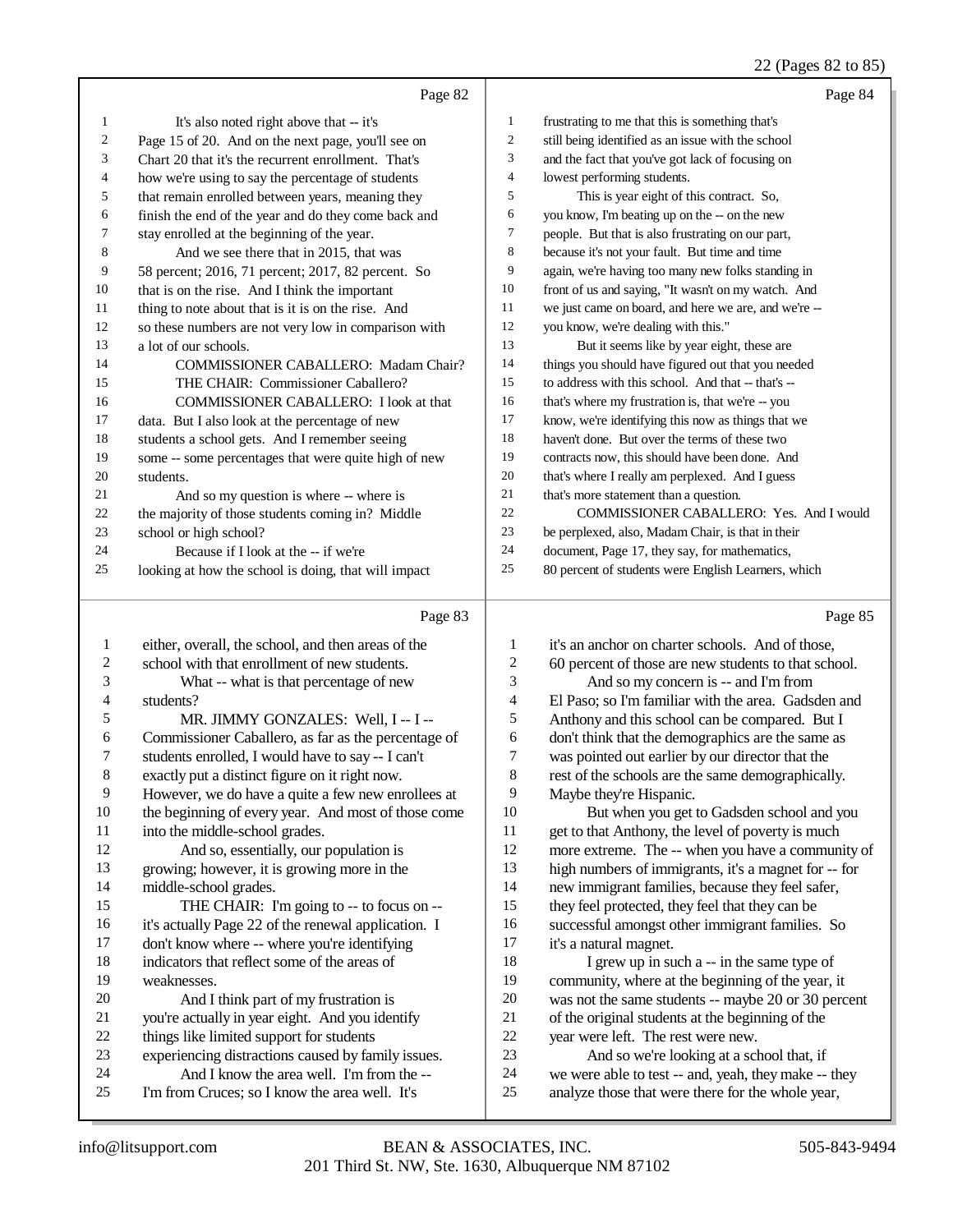### 23 (Pages 86 to 89)

|                  | Page 86                                                                                    |                          | $23$ (1 ages 60 to 62)<br>Page 88                    |
|------------------|--------------------------------------------------------------------------------------------|--------------------------|------------------------------------------------------|
| 1                | and we look at those numbers. But when you look at                                         | 1                        | where -- that's where I'm coming from right now,     |
| $\sqrt{2}$       | the amount of percentage of new students that are                                          | $\boldsymbol{2}$         | that there are -- that there are traditional public  |
| 3                | coming in, it's -- it's -- unless the school makes                                         | 3                        | schools in the area that have figured it out or are  |
| $\overline{4}$   | it a policy of not accepting new students and let                                          | $\overline{\mathcal{L}}$ | certainly in a better position of figuring it out.   |
| 5                | them do whatever they want to do in the public                                             | 5                        | So I'm -- you know, that's where I'm at at           |
| 6                | schools, then they could -- they could really do                                           | 6                        | this moment in time. You know, personally, I -- and  |
| $\sqrt{ }$       | fairly well. But once they admit them, it becomes                                          | $\tau$                   | I hate to say this, because I think there is a need  |
| $\,$ 8 $\,$      | the responsibility of the school.                                                          | $\,8$                    | for an option in that area. And I've spoken -- you   |
| 9                | But it's -- they're weighted down. I                                                       | 9                        | know, I have. I spoke with the previous              |
| $10\,$           | don't know how to treat it. But they are weighted                                          | 10                       | administrator any number of times. And I don't       |
| 11               | down, because I experienced it as a child.                                                 | 11                       | think there's been a tremendous reach-out by the     |
| 12               | THE CHAIR: Well, I'll just remind the                                                      | $12\,$                   | school even to other -- the rest of the charter      |
| 13               | Commissioner that they can't pass policy not to take                                       | 13                       | community in Cruces for any suggestions or           |
| 14               | students in, because they are a public school.                                             | 14                       | recommendations.                                     |
| 15               | That's not something we want to suggest, because                                           | 15                       | But, you know, I'm at a point where I                |
| 16               | they do have -- that's the frustrating part of all                                         | 16                       | am -- I truly hesitate for another five years with   |
| 17               | public schools. You have to open -- and rightfully                                         | $17\,$                   | this to try to figure it out. I think it should      |
| 18               | so -- you open your doors to everyone who walks in,                                        | 18                       | have been figured out by now. Especially given the   |
| 19               | charters only slightly different, because if you                                           | 19                       | difficulties in the last renewal decision, I think   |
| $20\,$           | have your cap and you've met your cap, then you are                                        | $20\,$                   | it should have been on the radar that this -- you    |
| 21               | full. With a traditional public school, it becomes                                         | 21                       | know, that something needed to be fixed, and not     |
| $22\,$           |                                                                                            | 22                       | now.                                                 |
| 23               | a little -- they can't do that.                                                            | $23\,$                   | And I've said my piece. Commissioner                 |
| 24               | But with a charter, they can say no,<br>because, "There's no more room in the inn' at this | 24                       | Armbruster?                                          |
| 25               | moment in time, because we've reached our cap."                                            | $25\,$                   | COMMISSIONER ARMBRUSTER: I will admit                |
|                  |                                                                                            |                          |                                                      |
|                  | Page 87                                                                                    |                          | Page 89                                              |
| $\mathbf{1}$     | But otherwise, we take all. And I do                                                       | $\mathbf{1}$             | that I have a number of things to say, and I'm only  |
| $\boldsymbol{2}$ | believe that the demographics of this school are the                                       | $\sqrt{2}$               | going to say part of them now, and I'll save part of |
| $\mathfrak{Z}$   | same as Gadsden's. They are.                                                               | 3                        | them for later.                                      |
| 4                | COMMISSIONER CABALLERO: Yes.                                                               | 4                        | In a sense, I want to take the                       |
| 5                | THE CHAIR: They are. That is true. And                                                     | 5                        | responsibility off of the principal or head learner, |
| 6                | I understand. I taught in a school that was -- we                                          | 6                        | whatever -- I never can get those straight --        |
| 7                | had a lot, a lot of them. And it is, it's                                                  | $\tau$                   | because you have teachers there who should know what |
| 8                | exceptionally frustrating.                                                                 | 8                        | to do. And if they're not doing what they should be  |
| 9                | My overarching frustration is that it                                                      | 9                        | doing, they should have been trained in what to do.  |
| 10               | doesn't appear that this school has created any                                            | $10\,$                   | If I were to look at New Mexico in                   |
| 11               | infrastructure to deal with that change over this                                          | 11                       | general, with the exception of -- I don't know --    |
| 12               | eight-year time period, that in this renewal                                               | 12                       | maybe 20 schools or something -- maybe 50, I don't   |
| 13               | application, they come forward and say, "We -- we                                          | 13                       | even know; not that many -- but our students are     |
| 14               | lack this support."                                                                        | 14                       | poor, they're disadvantaged, they're                 |
| 15               | It shouldn't have taken eight years and                                                    | 15                       | non-English-speaking, or at least                    |
| 16               | this renewal to figure this out. That's my                                                 | 16                       | non-English-speaking in academic terms, which is     |
| 17               | frustration, that this isn't, "Oh, we didn't know                                          | $17\,$                   | different from the two.                              |
| 18               | this about ourselves." You should have known this                                          | 18                       | MR. JIMMY GONZALES: Right.                           |

about yourself.

23 figure this out.<br>24 And I he

20 So that's -- and I feel that that's why<br>21 vou're in this position, because you've gone

24 And I hesitate to say let's give you<br>25 another five to try to figure this one out.

21 you're in this position, because you've gone through<br>22 these eight vears and not done anything to try to 22 these eight years and not done anything to try to<br>23 figure this out.

another five to try to figure this one out. That's

the schools.

COMMISSIONER ARMBRUSTER: And so I don't

believe that Anthony is any different from most of

 Commissioner Caballero, because I understand that immigrants go to be comfortable, of course. But at the same time, they're leaving. So they're not

I appreciated your comment,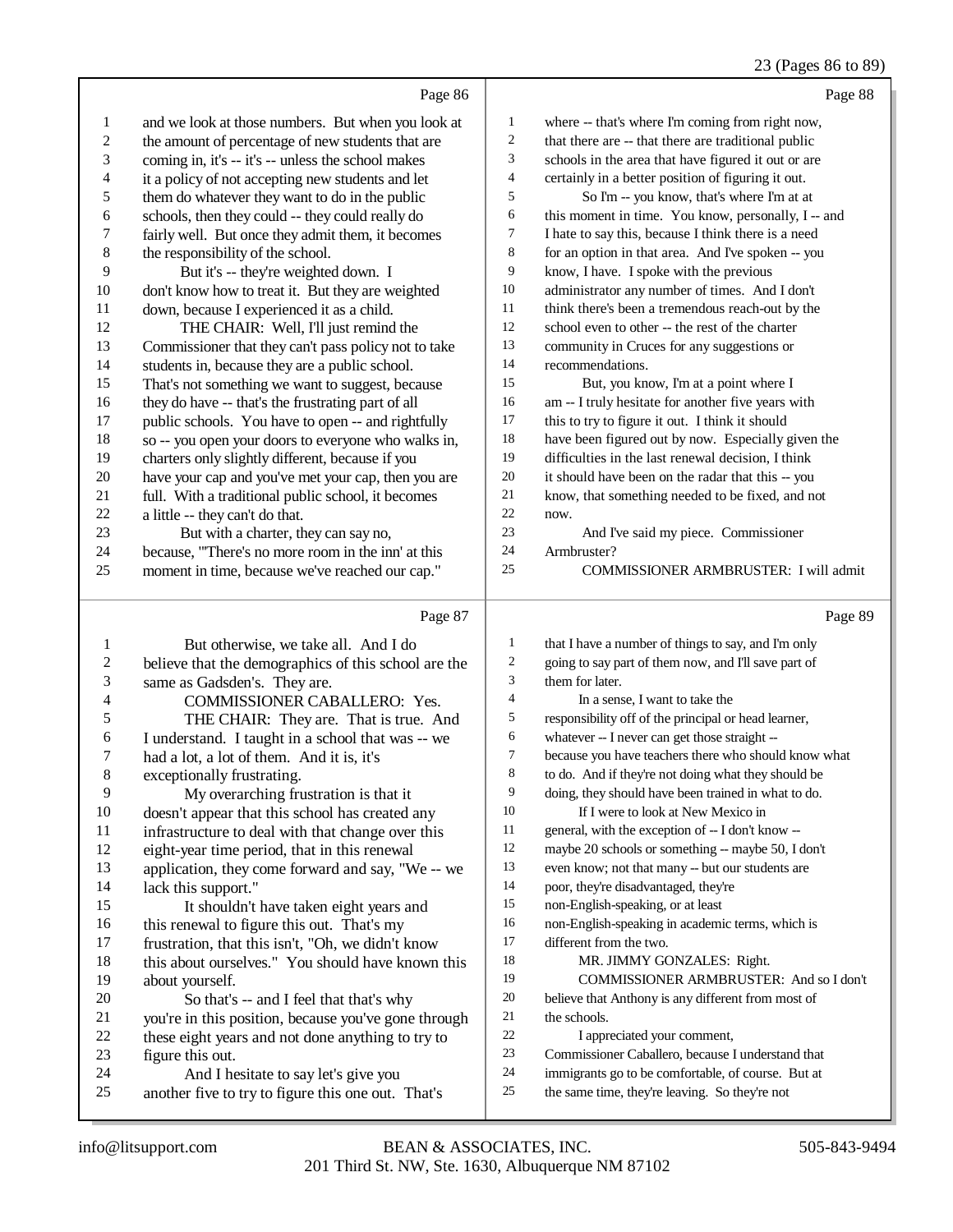### 24 (Pages 90 to 93)

|    | Page 90                                              |                | Page 92                                              |
|----|------------------------------------------------------|----------------|------------------------------------------------------|
| 1  | staying in this school. And they have a choice of    | 1              | working against us, that there's no doubt about      |
| 2  | several schools around who are actually academically | $\overline{c}$ | that, you know. And quite frankly, the actions that  |
| 3  | doing better than Anthony is doing.                  | 3              | were taken in the past yielded marginal results.     |
| 4  | So, to me, I don't know -- maybe you can             | $\overline{4}$ | That's why it is we're making these changes to try   |
| 5  | address in a quick question -- a quick answer -- how | 5              | and make up for these past -- for the past lack.     |
| 6  | many of your teachers have turned over in the last   | 6              | COMMISSIONER ARMBRUSTER: And, of course,             |
| 7  | three or four years, what percentage.                | 7              | what we are -- our charge is to not say, "What are   |
| 8  | MR. JIMMY GONZALES: Well, Commissioner               | 8              | you going to do in the future"; but, "What has been  |
| 9  | Armbruster, we have -- we have three new teachers    | 9              | done in the past?" And it's -- you know, it's a      |
| 10 | this year.                                           | 10             | heart-wrenching situation always, always, for        |
| 11 | <b>COMMISSIONER ARMBRUSTER:</b> Out of how many      | 11             | everyone.                                            |
| 12 | is that?                                             | 12             | But in looking at, you know, tons of data            |
| 13 | MR. JIMMY GONZALES: Three out of eight.              | 13             | here, and seeing -- so if you do something and it    |
| 14 | <b>COMMISSIONER ARMBRUSTER:</b> And so five have     | 14             | doesn't work, did you reach out to other charter     |
| 15 | been there for a while, I'm assuming.                | 15             | schools who are doing better? Or to the traditional  |
| 16 | MR. JIMMY GONZALES: Yes.                             | 16             | public schools, who are clearly doing more than you  |
| 17 | COMMISSIONER ARMBRUSTER: So as a former              | 17             | are? And I'm sorry, because I'm asking you, and you  |
| 18 | teacher -- many of us here have been former          | 18             | weren't even there. So I'm -- I am aware of that.    |
| 19 | teachers -- it's really up to the teachers, also, as | 19             | But it doesn't seem much, as Commissioner Gipson     |
| 20 | to what to do. And in the -- the new framework       | 20             | said. It's like you've had eight years to get it     |
| 21 | kinds of things, what we're really looking at is     | 21             | together, so to speak, and it hasn't been successful |
| 22 | what are the adults' actions, because I can't        | 22             | for whatever reason.                                 |
| 23 | control parents who are on drugs. I can't control    | 23             | And I don't know that I can pinpoint one.            |
| 24 | children in poverty. I can't change any of those     | 24             | But I would be hesitant to say, "Oh, sure, let's     |
| 25 | things. As much as I would like to do that, I        | 25             | give you even another three years to get it          |
|    |                                                      |                |                                                      |

### Page 91  $\vert$

| 1  | can't.                                               | 1  | together"; because we're looking at past             |
|----|------------------------------------------------------|----|------------------------------------------------------|
| 2  | So our emphasis is really on what is it              | 2  | performance. And we have no guarantee that would     |
| 3  | the adult actions that are being taken to help these | 3  | indicate that this school is a viable school, is a   |
| 4  | children and -- and what can they do to improve      | 4  | viable alternative.                                  |
| 5  | their academic performance, regardless of what their | 5  | It's great to have alternatives; but if              |
| 6  | background is. And so I'm now going to ask you this  | 6  | it's not doing better, then it's not a good          |
| 7  | question, is when Anthony first got their "D's" and  | 7  | alternative. It's taking more money, money that      |
| 8  | "F's," what actions did adults take to improve the   | 8  | could go to traditional public schools to make them  |
| 9  | instruction for all students? And what was the       | 9  | have smaller class sizes or whatever. And that's my  |
| 10 | outcome of that?                                     | 10 | point.                                               |
| 11 | MR. JIMMY GONZALES: Well, Commissioner               | 11 | COMMISSIONER CABALLERO: Madam Chair?                 |
| 12 | Armbruster, you do have those responses in the       | 12 | THE CHAIR: Commissioner Caballero?                   |
| 13 | application, where it is we implemented certain      | 13 | COMMISSIONER CABALLERO: Yes. When you                |
| 14 | things -- well, part of our charter, of course, is   | 14 | look at the -- and it was pointed out the trajectory |
| 15 | the "Consejos" class was one, where it's an advisory | 15 | of students that have remained in the school. You    |
| 16 | period, where we deal with socio-emotional issues    | 16 | saw that there's a high percentage of those students |
| 17 | that the kids might be having.                       | 17 | have remained. And if you were to compare the        |
| 18 | But even that class has shifted in certain           | 18 | school with Gadsden, which is the only school really |
| 19 | respects in that where it is at one point in time,   | 19 | with the same type of student, it's extreme poverty, |
| 20 | it was taking on an academic intervention role, as   | 20 | a lot of first learners, all the indicators -- and   |
| 21 | well, you know. And so -- you know. And part of,     | 21 | you also look at the special ed. You have English    |
| 22 | you know, what we've been doing lately, once again,  | 22 | Learners, special ed. I mean, how -- how more        |
| 23 | is incorporating more technology. You know,          | 23 | difficult? And it's not a low number. It is not a    |
| 24 | we're -- we're trying to do the things that we can.  | 24 | low number.                                          |
| 25 | We know that we have certain circumstances           | 25 | And when you look at Gadsden's middle                |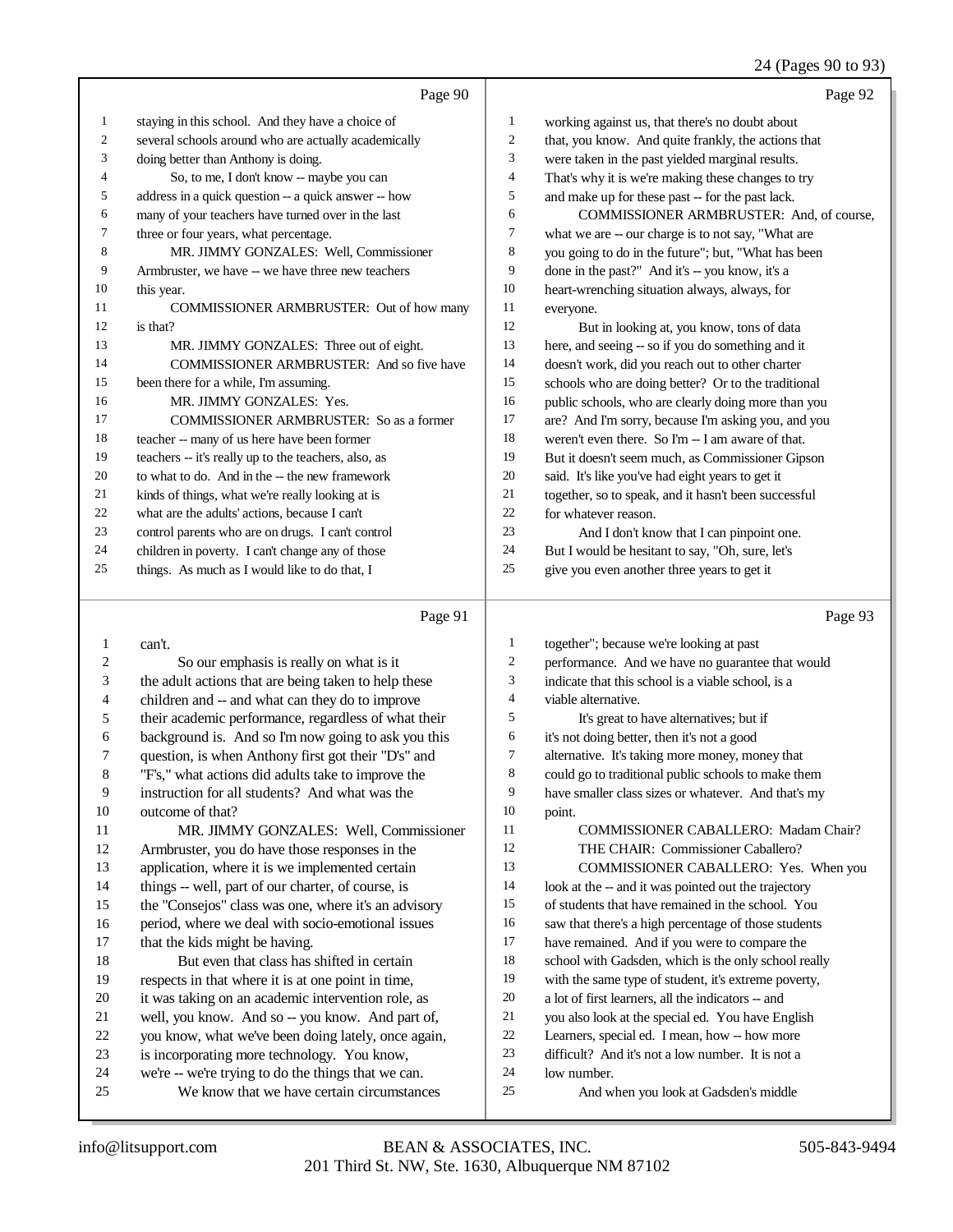### 25 (Pages 94 to 97)

|                          | Page 94                                                                                            |                | Page 96                                                                                  |
|--------------------------|----------------------------------------------------------------------------------------------------|----------------|------------------------------------------------------------------------------------------|
| $\mathbf{1}$             | school, it is very high. It is very high. If I                                                     | 1              | not. Chaparral has immigrants, but it's very mixed                                       |
| $\overline{\mathbf{c}}$  | were a parent in Anthony, and I -- I saw the charter                                               | 2              | of middle class, Hispanic, not even first -- zero                                        |
| 3                        | school as an option, I would send my middle-school                                                 | 3              | immigrant community. You have a good mix; so                                             |
| $\overline{\mathcal{L}}$ | child to Gad--- to the charter school. And so                                                      | 4              | they're able to be a much better community and more                                      |
| 5                        | especially if any child, when he or she started, was                                               | 5              | integrated in terms of the kids in the schools.                                          |
| 6                        | not doing well at the public schools, then I would                                                 | 6              | So it's not the same. You can't -- you                                                   |
| 7                        | shift over.                                                                                        | 7              | can't -- I have friends that retired from Gadsden.                                       |
| $\,$ 8 $\,$              | And so the magnet schools, which was the                                                           | 8              | And they never left. But they can tell you, the one                                      |
| 9                        | original intent of providing parents an option for a                                               | 9              | thing they would say is, "Estan muy pobrecitos."                                         |
| 10                       | better education, you will see that a lot of parents                                               | 10             | They're just very, very poor. And their frustration                                      |
| 11                       | shifted their kids to the middle school.                                                           | 11             | until they retired was that how does a teacher                                           |
| 12                       | And so the charter school got weighted                                                             | 12             | handle all the challenges of a very poor family?                                         |
| 13                       | down, and the public school did very well, I mean,                                                 | 13             | And you cannot solve their economic                                                      |
| 14                       | by leaps and bounds, by a high, high percentage.                                                   | 14             | situation. You cannot. Even if they do the                                               |
| 15                       | And you look at their history and you'll see that it                                               | 15             | "Amanecer," or whatever program, psychological                                           |
| 16                       | was astronomical.                                                                                  | 16             | thing, I mean, their -- I have friends who were                                          |
| 17                       | What did they do to get like that from one                                                         | 17             | very, very good students and had to -- had to quit                                       |
| 18                       | year to the next? Well, when, you have 10, 15, 20,                                                 | 18             | in seventh and eighth grade. They had no choice.                                         |
| 19                       | or whatever number of kids that really needed help,                                                | 19             | MR. CHARLES WENDLER: May I respond?                                                      |
| $20\,$                   | and the parents sought the help of a charter school,                                               | $20\,$         | THE CHAIR: It's really not a question.                                                   |
| 21                       | that charter school is going to be weighted down                                                   | 21             | MR. CHARLES WENDLER: No, I know. But if                                                  |
| $22\,$                   | until those kids get into high school. And so now                                                  | $22\,$         | I could --                                                                               |
| $23\,$                   | we see that in the high school; they are already                                                   | 23             | THE CHAIR: So -- (indicates.)                                                            |
| 24                       | showing high performance.                                                                          | 24             | COMMISSIONER ARMBRUSTER: I just have to                                                  |
| 25                       | But in the middle school, where -- where                                                           | 25             | say, about special ed, I --                                                              |
|                          |                                                                                                    |                |                                                                                          |
|                          | Page 95                                                                                            |                | Page 97                                                                                  |
| $\mathbf{1}$             | they're getting all -- all the -- we used to call                                                  | 1              | THE CHAIR: That it's not fun being in it.                                                |
| $\sqrt{2}$               | ourselves "the Escrape" [ph], "the scrap." And I                                                   | $\overline{c}$ | COMMISSIONER ARMBRUSTER: -- some of us                                                   |
| 3                        | was in part of that "Escrape." And we called                                                       | 3              | are the Queen here. And that is my field. And,                                           |
| 4                        | ourselves that because we were from Juarez. And we                                                 | 4              | well, it isn't -- well, it is. But I taught in that                                      |
| 5                        | could hardly speak English. And our only strength                                                  | 5              | for 39 years. And I do agree that there are good                                         |
| 6                        | was mathematics.                                                                                   | 6              | and bad, just like there is everything else.                                             |
| 7                        | We were -- we managed to stay in and do                                                            | 7              | But I think you need to remember that when                                               |
| $\,$ 8 $\,$              | well. And most of my friends from Juarez are                                                       | 8              | we look at these scores of students, they're                                             |
| 9                        | engineers, because we were so good with mathematics,                                               | 9              | compared to other students who are exactly like they                                     |
| $10\,$                   | because Mexico is by leaps and bound in math.                                                      | 10             | are and had the same scores. And that, for me, took                                      |
| 11                       | But we couldn't -- there was no language                                                           | 11             | a lot of -- really? It was very difficult. So                                            |
| 12                       | learning classes. We were all pushed into special                                                  | 12             | we're not comparing different students; we're                                            |
| 13                       | education the first year. It was horrible being in                                                 | 13             | comparing students who did the same.                                                     |
| 14                       | special ed, not only because of the lack of                                                        | 14             | MS. POULOS: Madam Chairwoman and                                                         |
| 15                       | instruction, but because of the abuse by other                                                     | 15             | Commissioners, I do just want to give you a little                                       |
| 16                       | students because we were in special ed.                                                            | 16             | bit of extra information that may be helpful.                                            |
| 17                       | And so just to point out, when you look                                                            | 17             | Commissioner Caballero was talking about looking at                                      |
| 18                       | at -- at the data, try and analyze that, it's a real                                               | 18             | the grade levels in the different grade levels. In                                       |
| 19                       | small community. Anthony is that type of community.                                                | 19             | fact, in the lower grade levels, their proficiency                                       |
| $20\,$                   | So the shift from -- from one school to the next,                                                  | $20\,$         | grades are higher, and they drop as those grade                                          |
| 21                       | either experiencing a high influx of students -- you                                               | 21             | levels get higher. So I think that's an important                                        |
| $22\,$                   | know, that's where they're coming from. And we have                                                | $22\,$         | piece just to be aware of.                                                               |
| 23                       | to see that they're not the same as Santa Theresa.                                                 | 23             | THE CHAIR: Commissioner Conyers?                                                         |
| 24<br>25                 | You can't compare to Santa Theresa. And we may<br>think that we can compare to Chaparral; but it's | 24<br>$25\,$   | COMMISSIONER CONYERS: Just kind of a<br>question for the principal. And at various times |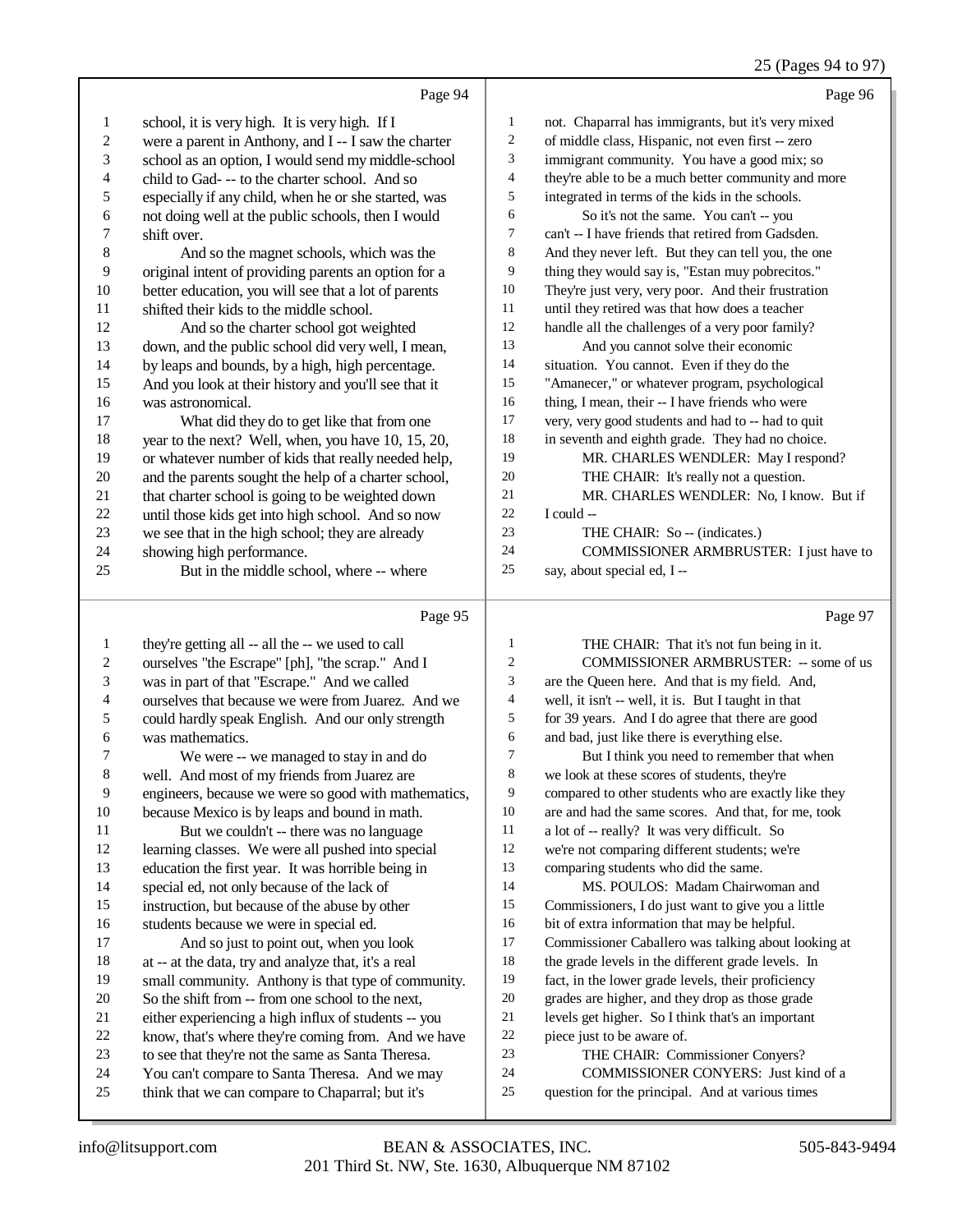### 26 (Pages 98 to 101)

|    | Page 98                                             |                | Page 100                                             |
|----|-----------------------------------------------------|----------------|------------------------------------------------------|
| 1  | I've worked as a principal and CEO. And I notice    | 1              | of people got together to form this charter school,  |
| 2  | that the -- one of the issues -- you had mentioned  | $\overline{2}$ | very idealistic, high ideals, wanted to do something |
| 3  | that you had been evaluated, and the predecessor;   | 3              | for these students. In the eight years that the      |
| 4  | although it says here there is no proof. It said an | 4              | school has been in existence -- and I want to        |
| 5  | annual report had not been submitted.               | 5              | believe in my heart that many things, many           |
| 6  | I always worked very hard to make sure I            | 6              | interventions have been tried. But the data shows    |
| 7  | got everything in on time. For one reason, it made  | 7              | me that the students are not -- have not             |
| 8  | me feel good to be done with it. But the other      | 8              | demonstrated, on their performance assessments the   |
| 9  | thing is you start appearing on people's radar when | 9              | success of any of these interventions. And that's a  |
| 10 | you get red-flagged, and so then they start looking | 10             | concern to me, because charter schools are there as  |
| 11 | more closely.                                       | 11             | options.                                             |
| 12 | And is there -- can you explain that, why           | 12             | Now, at the same time, the school district           |
| 13 | those things didn't get done, or --                 | 13             | has experienced some success with their              |
| 14 | MR. JIMMY GONZALES: Well, Commissioner,             | 14             | interventions. I can't -- I can't, with the          |
| 15 | it's no disrespect; but I think that might be a     | 15             | information that I have, determine whether that is   |
| 16 | question I could probably defer to our attorney, if | 16             | based on the fact that there's been -- that students |
| 17 | I may?                                              | 17             | who need interventions have left and gone to         |
| 18 | COMMISSIONER CONYERS: Okay.                         | 18             | Anthony, and so you have absorbed the most           |
| 19 | MS. PATTY MATTHEWS: Mr. Conyers --                  | 19             | challenging. But even if you have, that is what      |
| 20 | Commissioner Conyers, members of the Commission,    | 20             | you -- that is -- for what you exist is to accept    |
| 21 | it's not because I know anything legally special.   | 21             | those and to rise to those challenges. I do not      |
| 22 | There was a transition in the summer. And           | 22             | see, in the time that the charter has existed, the   |
| 23 | it was abrupt. And although there's evidence in the | 23             | ability to meet these challenges, in your current    |
| 24 | minutes, there's the evaluation document to         | 24             | form.                                                |
| 25 | demonstrate that the former administrator was       | 25             | Closing a charter school, voting -- having           |
|    |                                                     |                |                                                      |

|    | Page 99                                              |                | Page 101                                             |
|----|------------------------------------------------------|----------------|------------------------------------------------------|
| 1  | evaluated. Because of the transition in the summer   | 1              | one vote out of this, for me, is -- requires a lot   |
| 2  | and Mr. Gonzales -- thank you -- drinking water from | 2              | of thought and reflection. Desiring to make the      |
| 3  | a firehouse for the first few months, it slipped     | 3              | most positive for students -- this is not about --   |
| 4  | through the crack to get it there. It just didn't    | 4              | my mind is not about with the grownups. My mind      |
| 5  | happen. I agree with you.                            | 5              | is -- my emotions lie with the students. It's going  |
| 6  | But I think it's fair to have that                   | 6              | to be a jar for the students that have been there    |
| 7  | explanation. They had met that requirement in prior  | $\overline{7}$ | who have depended on it. But those students -- by    |
| 8  | years. But things happen, and this is what happened  | 8              | the same token, you share the data with the students |
| 9  | in this instance.                                    | 9              | about their performance, don't you?                  |
| 10 | COMMISSIONER CONYERS: Okay. Thank you.               | 10             | MR. JIMMY GONZALES: We do, yes.                      |
| 11 | THE CHAIR: Commissioners, any other                  | 11             | COMMISSIONER JOHNSTON: So they know that             |
| 12 | questions?                                           | 12             | they're not achieving. They may think they're not    |
| 13 | Commissioner Johnston?                               | 13             | smart because they're not achieving like everybody   |
| 14 | COMMISSIONER JOHNSTON: Thank you,                    | 14             | else. And that's not fair to them. Because these     |
| 15 | Madam Chair.                                         | 15             | children are impacted by their circumstances, but    |
| 16 | I have many questions and thoughts. The              | 16             | they need not be products of their circumstances     |
| 17 | overall concern I have in reviewing the documents    | 17             | when they grow up.                                   |
| 18 | provided is the consistent academic downward trend   | 18             | And so maybe it's time for the adults to             |
| 19 | of -- that's reflected in student performance on the | 19             | regroup and say, "Okay, this charter school served   |
| 20 | assessments. That makes me, as an educator, sad.     | 20             | its purpose." Maybe we need to look forward and      |
| 21 | We have spoken here as a Commission about            | 21             | have some planning time and some thinking time, and  |
| 22 | the kinds of students that come from an area like    | 22             | we need to go through that process again.            |
| 23 | the one, I guess -- and each area is unique, I can't | 23             | That's been a lot of words. But I've been            |
| 24 | say. But there are challenges.                       | 24             | thinking -- I even wrote to ask you a question. And  |
| 25 | When the charter school -- when the group            | 25             | I don't expect an answer, because we've talked about |
|    |                                                      |                |                                                      |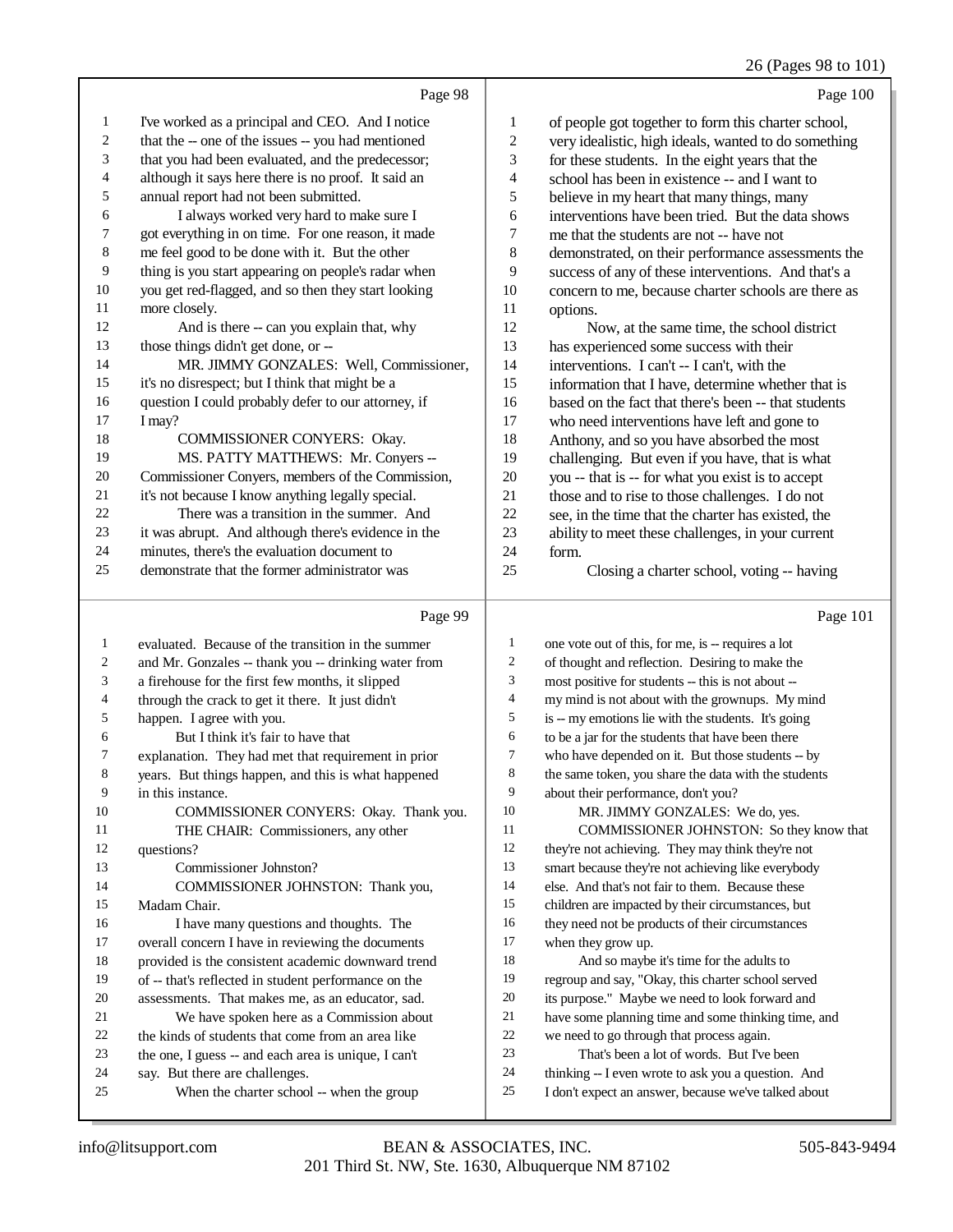### 27 (Pages 102 to 105)

|    | Page 102                                             |                | Page 104                                             |
|----|------------------------------------------------------|----------------|------------------------------------------------------|
| 1  | this a lot. But I wanted to ask you what conditions  | 1              | school done during the length of the entire contract |
| 2  | you, as the head of school, would impose on the      | $\overline{c}$ | to move the school on. But the answer was, "This is  |
| 3  | school -- on the charter if it were renewed. I'm     | 3              | what we're doing in this current school year," so    |
| 4  | not really sure what conditions those would be.      | 4              | that we don't have any clarity as to if anything has |
| 5  | I see in education we have a huge tendency           | 5              | been done in the past, whether it worked or not, you |
| 6  | to react instead of be proactive because of time.    | 6              | know. "This is what we attempted. It didn't -- we    |
| 7  | There is never enough time. Charters are there to    | 7              | regrouped." That four years have been ignored in     |
| 8  | take risks. Anthony has taken some risk. There is    | 8              | that response.                                       |
| 9  | risk in change, in moving forward. But the           | 9              | And that's frustrating on my part, because           |
| 10 | methodology that has been applied at Anthony Charter | 10             | the only thing I'm being given a glimpse at is four  |
| 11 | School over eight years, you've not been able to     | 11             | months with no data to look at. And we've got four   |
| 12 | find something that would make you an exciting       | 12             | years that we've -- we don't have anything in that   |
| 13 | alternative for these students who are struggling.   | 13             | response. And that's very frustrating for us, to     |
| 14 | And they deserve that.                               | 14             | not be able to see what the correct response to a    |
| 15 | And so I really -- and I really -- I have            | 15             | significant piece of this renewal application, what  |
| 16 | a lot of respect for your attorney, for Ms. Matthews | 16             | have you done over the course of the length of this  |
| 17 | and for her legal expertise. And she's absolutely    | 17             | contract to try to improve the school.               |
| 18 | right on with legal grounds. But then it becomes     | 18             | And I say "you"; but I mean the school.              |
| 19 | almost an ethical issue, as educators. Because you   | 19             | And whether you're the new person there or not, you  |
| 20 | can be legal and not meet the needs of the students  | 20             | should have that information available to you to     |
| 21 | because you can't -- you can't get to that           | 21             | show what the school has done to meet the needs of   |
| 22 | methodology, and you don't have the time, and        | 22             | the students through the term of this contract.      |
| 23 | everything you're trying is not working the way it   | 23             | <b>COMMISSIONER JOHNSTON: Madam Chair?</b>           |
| 24 | should.                                              | 24             | THE CHAIR: Commissioner Johnston.                    |
| 25 | I -- and, again, I have great respect for            | 25             | COMMISSIONER JOHNSTON: Thank you. I'd                |
|    | Page 103                                             |                | Page 105                                             |
|    |                                                      |                |                                                      |

| 1              | Ms. Matthews. I say that truly. That's humility on   | 1              | like to make a r      |
|----------------|------------------------------------------------------|----------------|-----------------------|
| 2              | my part. And I want -- you have great legal          | 2              | <b>THE CH</b>         |
| 3              | expertise. But it's time for the governing council   | 3              | <b>COMMI</b>          |
| $\overline{4}$ | and the administration and the teachers to regroup   | $\overline{4}$ | move to deny th       |
| 5              | and think hard. Because every -- every day -- and    | 5              | <b>Anthony Charte</b> |
| 6              | I'll take that; I wasn't at the last meeting -- but  | 6              | to meet and has       |
| 7              | every day we go forward with leaving these students  | $\tau$         | progress toward       |
| $\,$ 8 $\,$    | behind as underperforming when these families -- and | 8              | excellence and        |
| 9              | these students are their most valuable, valuable,    | 9              | identified in the     |
| 10             | valuable asset in this life -- and they're not       | 10             | The scho              |
| 11             | performing. And it's getting worse.                  | 11             | grades on the S       |
| 12             | So we can't do that. We just can't. So               | 12             | the last four yea     |
| 13             | thank you, Madam Chair.                              | 13             | The scho              |
| 14             | THE CHAIR: And I guess I just need a                 | 14             | in four of five a     |
| 15             | little point of clarity here. With the renewal       | 15             | recent A-throug       |
| 16             | application, on Page 23, the statement is,           | 16             | compared to sir       |
| 17             | "Individual and school-wide actions have been put    | 17             | The scho              |
| 18             | into place in the current school year."              | 18             | implementation        |
| 19             | And I -- my understanding was -- and it              | 19             | effectively impr      |
| 20             | should have been for the term of the contract. Yes?  | 20             | The scho              |
| 21             | MS. POULOS: (Indicates.)                             | 21             | demonstrating i       |
| 22             | THE CHAIR: Yeah. So that was -- because              | 22             | conditions -- co      |
| 23             | I had underscored that and highlighted that, because | 23             | contract.             |
| 24             | that was, once again, another concern, that this was | 24             | And the               |
| 25             | supposed -- the question is addressing what has the  | 25             | the governing b       |
|                |                                                      |                |                       |

| 1              | like to make a motion.                               |
|----------------|------------------------------------------------------|
| $\overline{2}$ | THE CHAIR: Certainly.                                |
| 3              | COMMISSIONER JOHNSTON: Madam Chair, I                |
| $\overline{4}$ | move to deny the renewal application presented by    |
| 5              | Anthony Charter School because the school has failed |
| 6              | to meet and has not demonstrated substantial         |
| 7              | progress towards the Department's standards of       |
| 8              | excellence and the student performance standards     |
| 9              | identified in the charter contract.                  |
| 10             | The school has earned three overall "D"              |
| 11             | grades on the State's A-through-F grading report in  |
| 12             | the last four years.                                 |
| 13             | The school was ranked in the bottom half             |
| 14             | in four of five academic categories of the most      |
| 15             | recent A-through-F school grading report when        |
| 16             | compared to similar schools across the state.        |
| 17             | The school has not demonstrated the                  |
| 18             | implementation of improvement efforts that are       |
| 19             | effectively improving student achievement.           |
| 20             | The school has failed to provide evidence            |
| 21             | demonstrating it has met the five terms of           |
| 22             | conditions -- condition in all years of its charter  |
| 23             | contract.                                            |
| 24             | And the school has failed to demonstrate             |
| 25             | the governing board is able to meet its governance   |
|                |                                                      |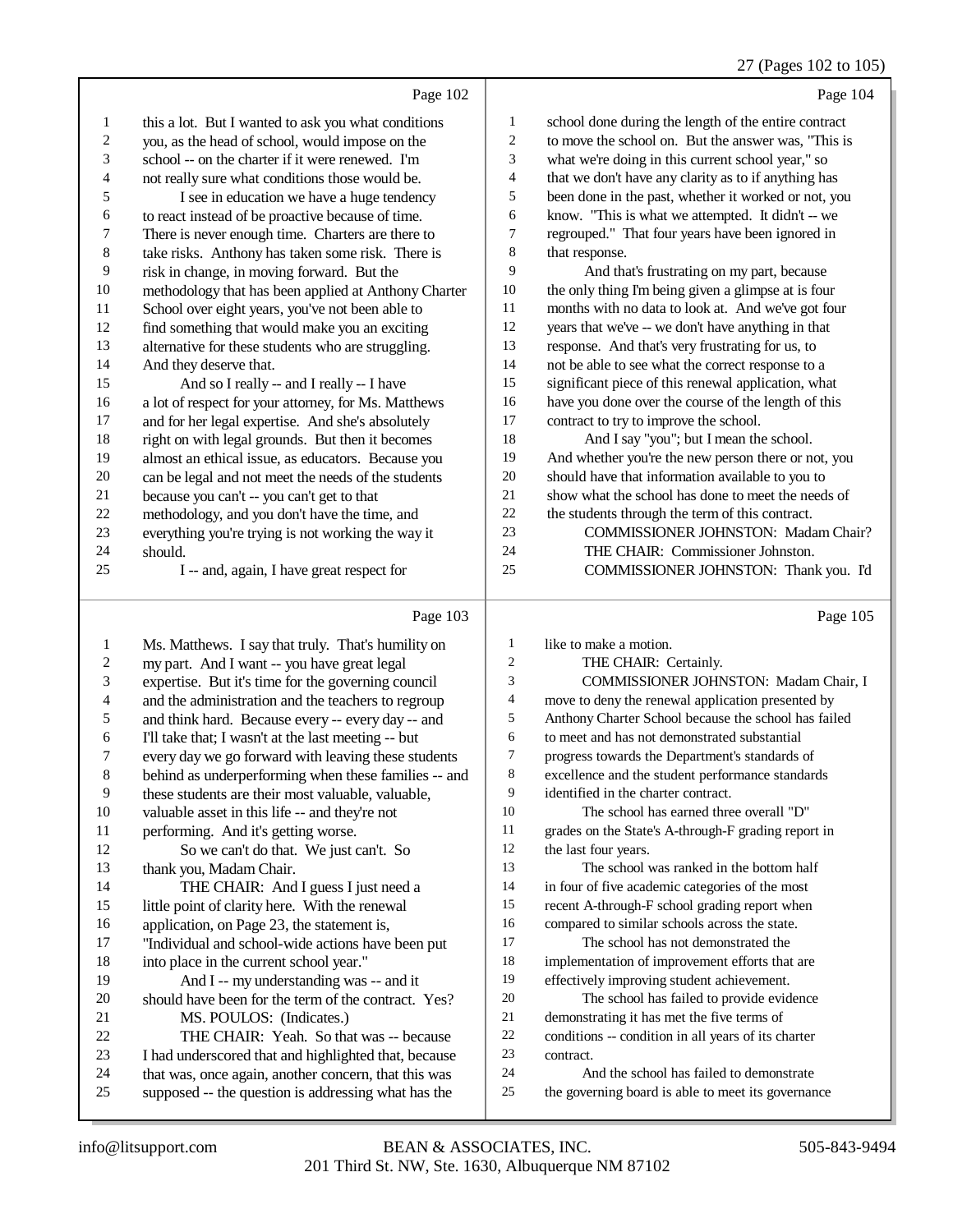#### 06 to 109)

|                |                                                    |                | 28 (Pages 106 to 109                               |
|----------------|----------------------------------------------------|----------------|----------------------------------------------------|
|                | Page 106                                           |                | Page 108                                           |
| 1              | responsibilities, such as complying with annual    | 1              | recommendations, so that we look at these          |
| $\mathfrak{2}$ | reporting and training requirements.               | $\overline{c}$ | independently, as well as with the CSD             |
| 3              | <b>COMMISSIONER PERALTA: Second.</b>               | 3              | recommendations that come in after the fact.       |
| 4              | THE CHAIR: There's a motion by                     | 4              | And it can come pretty close to assuring           |
| 5              | Commissioner Johnston and a second by Commissioner | 5              | that every one of us has read all pieces of this   |
| 6              | Peralta.                                           | 6              | application, of the renewal application.           |
| 7              | Discussion?                                        | 7              | So it is -- it is absolutely done with a           |
| 8              | (No response.)                                     | 8              | heavy heart, these decisions, as Commissioner      |
| 9              | THE CHAIR: Seeing none, Commissioner               | 9              | Johnston said, because we do understand the impact |
| 10             | Armbruster, roll-call vote, please.                | 10             | that this has on the lives of folks.               |
| 11             | <b>COMMISSIONER ARMBRUSTER:</b> No abstentions?    | 11             | So we appreciate your -- your time here            |
| 12             | Is that correct?                                   | 12             | today. Thank you.                                  |
| 13             | So, Commissioner Ruiz?                             | 13             | MR. JIMMY GONZALES: Thank you.                     |
| 14             | <b>COMMISSIONER RUIZ: Yes.</b>                     | 14             | THE CHAIR: And as the next school is               |
| 15             | <b>COMMISSIONER ARMBRUSTER: Commissioner</b>       | 15             | gathering itself, we'll take a shorter break;      |
| 16             | Conyers?                                           | 16             | hopefully, less than ten.                          |
| 17             | <b>COMMISSIONER CONYERS: No.</b>                   | 17             | (Recess taken, 11:33 a.m. to 11:58 a.m.)           |
| 18             | <b>COMMISSIONER ARMBRUSTER: Commissioner</b>       | 18             | THE CHAIR: Okay. We're going to                    |
| 19             | Toulouse?                                          | 19             | reconvene, bring us back to order. We're not       |
| 20             | <b>COMMISSIONER TOULOUSE: No.</b>                  | 20             | reconvening.                                       |
| 21             | <b>COMMISSIONER ARMBRUSTER: Commissioner</b>       | 21             | And I appreciate the difficulty of this            |
| 22             | Armbruster votes "Yes."                            | 22             | large group of people. And I apologize for some    |
| 23             | <b>Commissioner Peralta?</b>                       | 23             | people having to stand. I know it's got to be very |
| 24             | <b>COMMISSIONER PERALTA: Yes.</b>                  | 24             | difficult. And we've got some concerns about       |
| 25             | <b>COMMISSIONER ARMBRUSTER: Commissioner</b>       | 25             | moderating the temperature in the room.            |
|                | Page 107                                           |                | Page 109                                           |
|                |                                                    |                |                                                    |

#### Page 109

| 1   | Johnston?                                        |  |
|-----|--------------------------------------------------|--|
| 2   | <b>COMMISSIONER JOHNSTON: Yes.</b>               |  |
| 3   | <b>COMMISSIONER ARMBRUSTER: Commissioner</b>     |  |
| 4   | Caballero?                                       |  |
| 5   | COMMISSIONER CABALLERO: No.                      |  |
| 6   | <b>COMMISSIONER ARMBRUSTER: Commissioner</b>     |  |
| 7   | Robbins?                                         |  |
| 8   | <b>COMMISSIONER ROBBINS: Yes.</b>                |  |
| 9   | COMMISSIONER ARMBRUSTER: Commissioner--          |  |
| 10  | never mind. Just one second.                     |  |
| 11  | Commissioner Gipson?                             |  |
| 12. | THE CHAIR: Yes.                                  |  |
| 13  | <b>COMMISSIONER ARMBRUSTER: Commissioner</b>     |  |
| 14  | $C$ rone?                                        |  |
| 15  | <b>COMMISSIONER CRONE: Yes.</b>                  |  |
| 16  | COMMISSIONER ARMBRUSTER: The vote is six         |  |
| 17  | to three. The motion passes.                     |  |
| 18  | THE CHAIR: No. Who did not vote? One.            |  |
| 19  | two, three, four -- seven-three. Seven-to-three. |  |
| 20  | It passes.                                       |  |
| 2.1 | The motion carries seven-to-three. I want        |  |
| 22  | to assure everyone here in the audience that the |  |
| 23  | Commission takes this incredibly serious. We've  |  |
| 24  | spent more than a month with these renewal       |  |
| 25  | applications, going through them before the CSD  |  |
|     |                                                  |  |

1 But I will also remind people that we do<br>2 have a court stenographer here, so that it become 2 have a court stenographer here, so that it becomes<br>3 difficult when we've got a large room and noise difficult when we've got a large room and noise 4 going on. So I will ask people to please make sure<br>5 that your electronic devices are silenced and that 5 that your electronic devices are silenced and that<br>6 we try to keep all noise to a minimum so that we 6 we try to keep all noise to a minimum so that we  $\frac{7}{100}$  don't have distractions with those folks that are 7 don't have distractions with those folks that are<br>8 trying to present information to us and that our 8 trying to present information to us, and that our<br>9 court stenographer can bear clearly all of this 9 court stenographer can hear clearly all of this<br>10 information because this is a record that we of 10 information, because this is a record that we often<br>11 do have to reflect back on 11 do have to reflect back on.<br>12 So thank you once a 12 So thank you once again, and thank you all<br>13 for your patience As I said before these are 13 for your patience. As I said before, these are<br>14 concerns and issues that we take very serious 14 concerns and issues that we take very seriously, so<br>15 that we don't want to cut a school off without

that we don't want to cut a school off without 16 getting the full picture. So we appreciate you<br>17 hanging in there with us during this lengthy 17 hanging in there with us during this lengthy<br>18 mocess  $\frac{18}{19}$  process.

So we are on to our second school now on 20 our list. And I will remind those that are before<br>21 us -- and this is B. Taos International School --21 us -- and this is B, Taos International School --<br>22 to please when it's time for you to speak for you 22 to, please, when it's time for you to speak, for you<br>23 to introduce vourself for the record. 23 to introduce yourself for the record.<br>24 Director?

24 Director?<br>25 MS POU

MS. POULOS: Madam Chairwoman,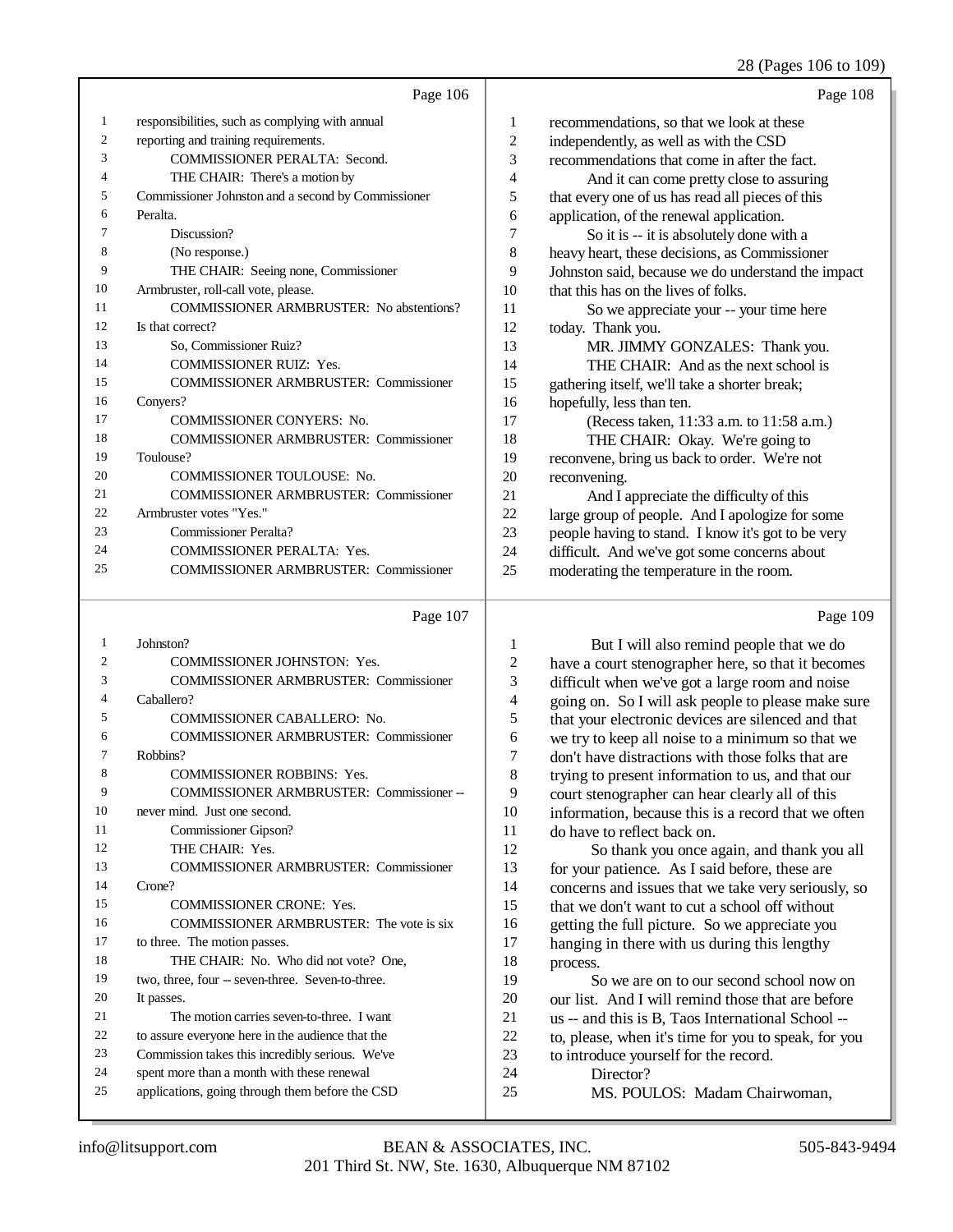#### 29 (Pages 110 to 113)

|                         |                                                      |                          | 27 (Fages 110 to 115)                                                                             |
|-------------------------|------------------------------------------------------|--------------------------|---------------------------------------------------------------------------------------------------|
|                         | Page 110                                             |                          | Page 112                                                                                          |
| $\mathbf{1}$            | Commissioners. Again, as I said, as we introduced    | 1                        | conducted their site visit and talked with their                                                  |
| $\sqrt{2}$              | the last recommendation, this is hard for us to do.  | $\boldsymbol{2}$         | board members, we had a real concern about the                                                    |
| 3                       | This is not a part of the work that we enjoy doing.  | 3                        | governance. We asked about what the school                                                        |
| $\overline{4}$          | It is a necessary part of the work. And as you see   | $\overline{\mathcal{L}}$ | governance was doing, the audit committee was doing                                               |
| $\sqrt{5}$              | before you, we again are recommending the            | 5                        | to oversee the correction of prior year audit                                                     |
| 6                       | non-renewal of this school.                          | 6                        | findings. And we were told that they didn't have                                                  |
| $\boldsymbol{7}$        | And that's because -- a couple of things;            | 7                        | prior year audit findings. But they did.                                                          |
| $\,$ 8 $\,$             | right? When we look again at that academic data,     | 8                        | So we really are concerned about the                                                              |
| 9                       | when we dig in -- and you will note that we only     | 9                        | ability of this school, not just on its academic                                                  |
| 10                      | have three years of academic data. This was a        | $10\,$                   | performance, but also just overall governance.                                                    |
| 11                      | school that sort of even prior to its opening;       | 11                       | Sorry--                                                                                           |
| 12                      | right? Normally, our schools have six or nine        | 12                       | THE CHAIR: That's okay.                                                                           |
| 13                      | months when they plan to open their school and get   | 13                       | MS. POULOS: I think one thing that I do                                                           |
| 14                      |                                                      | 14                       |                                                                                                   |
| 15                      | everything ready. And the school wasn't ready to     | 15                       | want to point out, I mentioned to you earlier today                                               |
| 16                      | open at that point, had to have an additional what   | 16                       | that there was that list released by the Public<br>Education Department of schools that have been |
| $17\,$                  | we call "planning year" before they were able to     | 17                       |                                                                                                   |
| 18                      | open.                                                | 18                       | identified for more rigorous interventions or for                                                 |
|                         | And then, you know, in the first year of             | 19                       | comprehensive or targeted support and improvement.                                                |
| 19                      | performance, you know, came out at the beginning     |                          | This is a school that was identified for                                                          |
| $20\,$                  | with some pretty challenging academic performance.   | $20\,$                   | targeted support and improvement. And that happens                                                |
| 21                      | And that trend has continued and, in fact, has       | 21<br>$22\,$             | if at least one subgroup of students is -- is                                                     |
| $22\,$                  | demonstrated declines.                               |                          | identified as a very low performing subgroup of                                                   |
| 23                      | The school ultimately has failed to meet             | 23                       | students. So when you kind of take that subgroup                                                  |
| 24                      | and has been unable to demonstrate substantial       | 24                       | out and look at their performance, would they fall                                                |
| 25                      | progress toward both the Department's minimum        | 25                       | in the lowest 5 percent, those same performance                                                   |
|                         | Page 111                                             |                          | Page 113                                                                                          |
| $\mathbf{1}$            | expectations, educational standards, and the         | 1                        | standards for the CSI schools. And this is one of                                                 |
| $\overline{\mathbf{c}}$ | standards, the performance standards that are in the | $\overline{\mathbf{c}}$  | those schools.                                                                                    |
| 3                       | contract.                                            | 3                        | You'll see on our table that on the                                                               |
| 4                       | The school's improvement actions weren't             | $\overline{\mathcal{A}}$ | Department standards of excellence, we did see that                                               |
| 5                       | targeted to address specific root causes. They were  | 5                        | they were failing to demonstrate progress on those                                                |
| 6                       | generalized actions. They were actions that were     | 6                        | charter-specific goals. We did see approaching                                                    |
| 7                       | required in their contract or, in law; again, things | $\tau$                   | progress, but, again, not making substantial                                                      |
| $\,8\,$                 | like implementing RTI, or implementing effectively a | $\,$ 8 $\,$              | progress; obviously, on the audit, for the reasons                                                |
| 9                       | bilingual dual-language program. And, really, at     | 9                        | that I described and other reasons, failing to                                                    |
| $10\,$                  | the beginning of their fourth year of operation,     | 10                       | demonstrate progress; on their material terms,                                                    |
| $11\,$                  | they appear to be in the beginning stages -- the     | 11                       | approaching progress.                                                                             |
| $12\,$                  | beginning stages of improvement efforts.             | 12                       | They are working toward that IB                                                                   |
| 13                      | And, you know, more importantly, when we             | 13                       | certification; but, in fact, this -- this event --                                                |
| 14                      | look at the academic data, they've demonstrated a    | 14                       | renewal request included an amendment to actually                                                 |
| 15                      | downward trend in their growth of their students.    | 15                       | take out the IB language. And that was one of the                                                 |
|                         |                                                      |                          |                                                                                                   |

And when we compare them to similar schools, there's

- about 134 other schools that they were grouped
- with -- and when we compared them to other
- K-through-8 dual-language programs, there was a
- clear pattern of underperformance. And their own reporting on their school's specific goals
- demonstrates that they have not met or made progress
- toward meeting those goals.
- And I will say one last thing, on just
- kind of overall performance. As we look at --
- And so we have made the recommendation,

but an IB-approved school. And it's concerning that

16 terms, that this would be not an IB-esque school,<br>17 but an IB-approved school. And it's concerning t

18 at renewal, when they should really be at that point<br>19 of being IB-approved, they're asking to remove that of being IB-approved, they're asking to remove that

21 And then failing to meet the progress on<br>22 both organizational performance and governance 22 both organizational performance and governance<br>23 performance. And, obviously, again, you see -- you 23 performance. And, obviously, again, you see -- you<br>24 see our reasons there.

20 from their mission.<br>21 And then fail

see our reasons there.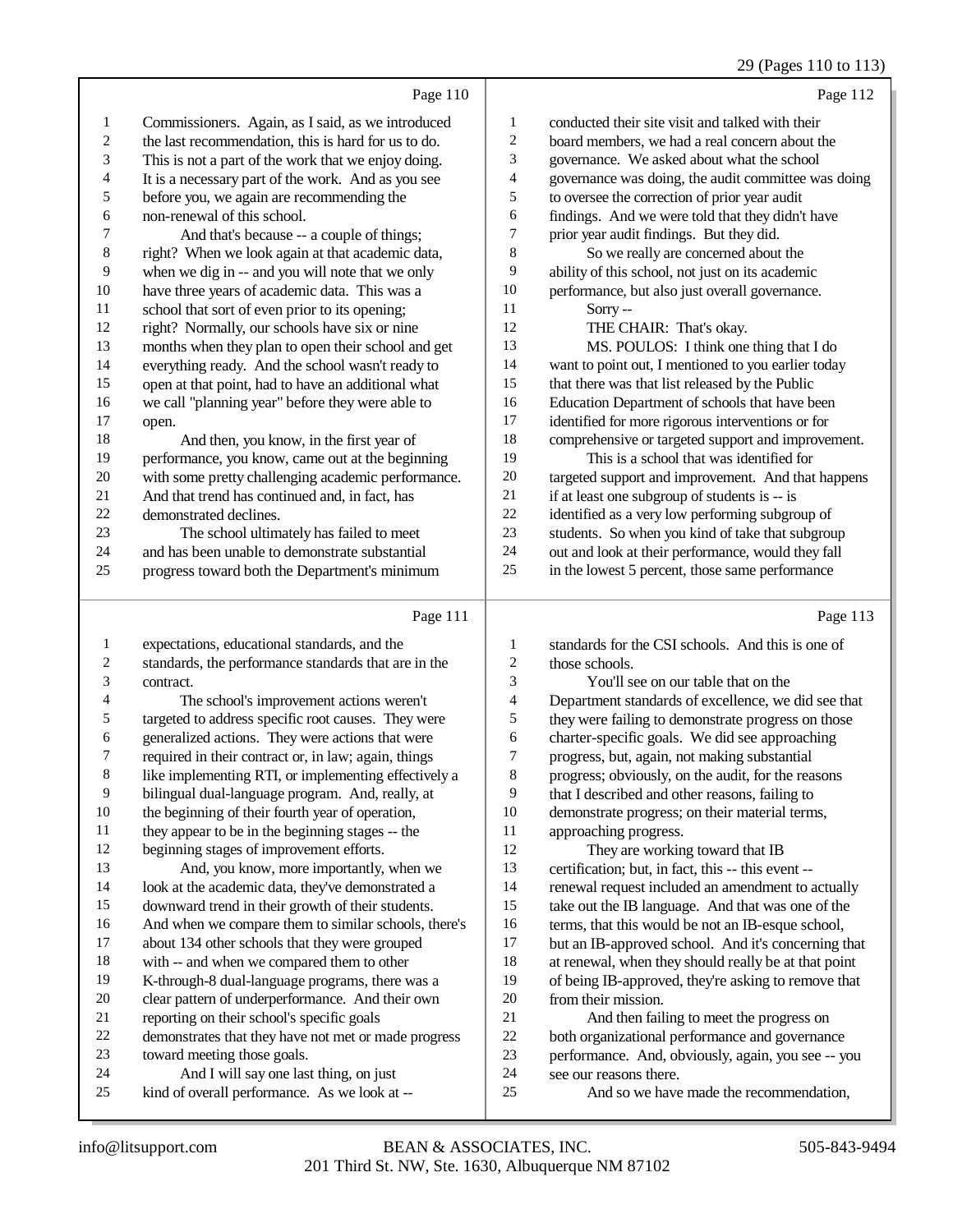30 (Pages 114 to 117)

|                          | Page 114                                             |                  | Page 116                                             |
|--------------------------|------------------------------------------------------|------------------|------------------------------------------------------|
| $\mathbf{1}$             | again, to deny this application. And there is        | 1                | ready.                                               |
| $\overline{c}$           | motion language for you on Page 3 of 121. On the     | $\overline{c}$   | MS. NADINE VIGIL: My name is Nadine M.               |
| 3                        | page before that, I just do want to highlight again  | 3                | Vigil. I am the head administrator and director for  |
| $\overline{\mathcal{L}}$ | that this school has consistently had "D"s for their | $\overline{4}$   | Taos International School. I have been in education  |
| 5                        | academic performance, but falling to an "F" in the   | 5                | for 43 years.                                        |
| 6                        | most recent year. And that's concerning after        | 6                | Good morning, Madam Chair, Commissioners,            |
| 7                        | implementing what they believe to be improvement     | $\boldsymbol{7}$ | members of the Commission. I would like to thank     |
| 8                        | actions.                                             | 8                | each and every one of you for being here this        |
| 9                        | You'll recall they came before the                   | 9                | morning and giving us the opportunity to come before |
| 10                       | Commission last year and asked to change their       | 10               | you on behalf of Taos International School.          |
| 11                       | instructional hours so that they could provide more  | 11               | I would first like to start off by saying            |
| 12                       | professional development. And after that, a year of  | 12               | Taos International School, myself, community,        |
| 13                       | doing that, we, in fact, saw a decline.              | 13               | parents, students, disagree with the recommendation  |
| 14                       | And so I think based on the historical               | 14               | of non-renewal that the PED has now presented to     |
| 15                       | record, based on the performance, we're really       | 15               | you.                                                 |
| 16                       | seeing that this is a school that's not able to meet | 16               | As you all know, every child and every               |
| 17                       | those expectations and isn't able to make progress   | 17               | family in New Mexico is unique. There is no one      |
| 18                       | toward those performance expectations. And, again,   | 18               | size school fits all or educational model that works |
| 19                       | I think that's clear in their own data, too. And     | 19               | for everyone. Taos International School's            |
| 20                       | you see that interspersed throughout, where some of  | 20               | educational plan is based on the principles and      |
| $21\,$                   | their own data indicates that a majority of their    | 21               | philosophies of the dual-language model and the      |
| 22                       | students went down in their own -- in their own      | 22               | International Baccalaureate program. 95 percent of   |
| 23                       | data; right?                                         | 23               | the students currently in third grade have been      |
| 24                       | You can look on Page 8 of 121 and see a              | 24               | enrolled since kindergarten with us. This is the     |
| 25                       | chart that they provided to us showing a smaller     | 25               | group that will be a true reflection of Taos         |
|                          | Page 115                                             |                  | Page 117                                             |
| $\mathbf{1}$             | number of students in their -- their classes that    | 1                | International's successes.                           |
| $\overline{c}$           | went up than the number that went -- went down or    | $\overline{c}$   | All of the other students from fourth                |
| 3                        | stayed the same.                                     | 3                | grade to eighth grade we have inherited from the     |
| 4                        | So I think you can see also, again, on               | $\overline{4}$   | other schools. They have tried other options in our  |
| 5                        | Page 11, where we look at them in comparison to      | 5                | community and has not worked for them. They have     |
| 6                        | similar schools. And you see that percentile rank    | 6                | come to us because they have either been bullied or  |
|                          | in comparison to 130 schools. They're at the very    | 7                | they were a bully or because they have staff that    |

- 7 in comparison to 130 schools. They're at the very<br>8 bottom. the bottom 1 percent, the bottom 2 percent bottom, the bottom 1 percent, the bottom 2 percent,
- 9 the bottom 8 percent, the bottom 3rd percent.<br>10 So this is definitely, for us, a high-
- 10 So this is definitely, for us, a big<br>11 concern academically. Their growth co
- 11 concern academically. Their growth continues to be 12 a negative growth, and that which is saving that a negative growth, and that which is saying that
- those students are achieving less than expected in comparison to their academic peers.

 If you have any questions for us, we're 16 happy to answer those.<br>17 THE CHAIR: G

- THE CHAIR: Good morning, and welcome. 18 MS. NADINE VIGIL: Good morning.<br>19 THE CHAIR: I'll just remind you if the THE CHAIR: I'll just remind you, if the 20 green light isn't on, the mic is not on. So you<br>21 iust have to press that.
- 21 just have to press that.<br>22 COMMISSION 22 COMMISSIONER ARMBRUSTER: Once.<br>23 THE CHAIR: And just leave it. Okav.
- THE CHAIR: And just leave it. Okay.
- MS. NADINE VIGIL: Good morning. THE CHAIR: Go ahead whenever you're
- 24 Taos Charter and other State charter schools within<br>25 our community has 50 percent. Anansi, another our community has 50 percent. Anansi, another

7 they were a bully, or because they have staff that  $\frac{8}{100}$ 

9 Our school cares. We are there for our 10 children. They arrive at two to three grade lev 10 children. They arrive at two to three grade levels<br>11 below academic grade levels: but yet, they, too, and 11 below academic grade levels; but yet, they, too, are<br>12 showing significant growth through the short-cycle showing significant growth through the short-cycle

 Currently, our enrollment consists of 205 students with waiting lists in most of the 16 grades. We have the largest Hispanic population<br>17 compared to any other state charter school in Taos compared to any other state charter school in Taos.

18 We are honoring their heritage and making sure<br>19 students are growing up and learning their langu

20 and keeping their traditions and cultural life.<br>21 Taos International School is a safe haven for 21 Taos International School is a safe haven for our students.

students are growing up and learning their language

We have 90 percent Hispanic population.

does not care.

assessments being administered.

22 students.<br>23 We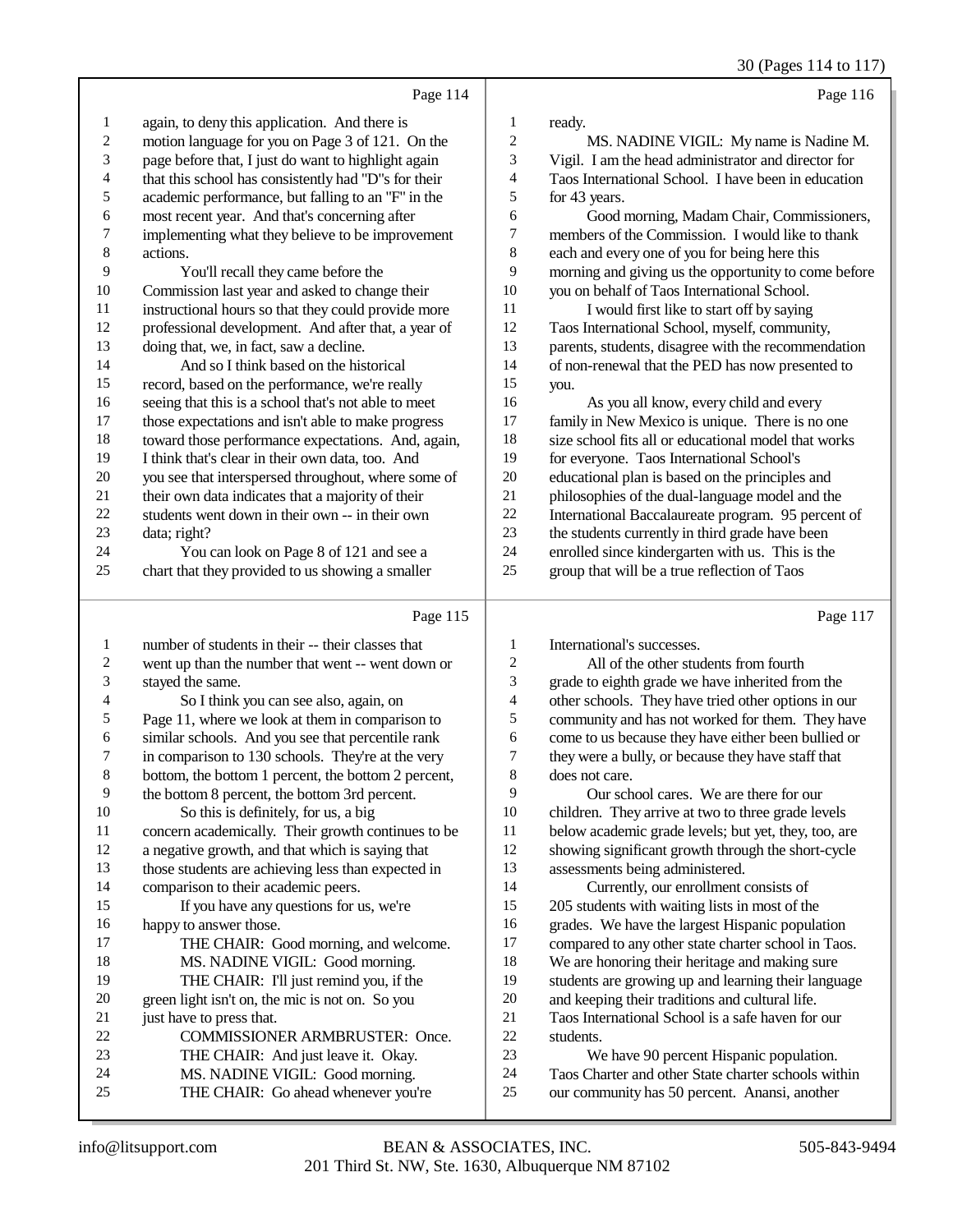#### 31 (Pages 118 to 121)

|                         | Page 118                                             |                | Page 120                                                                                             |
|-------------------------|------------------------------------------------------|----------------|------------------------------------------------------------------------------------------------------|
| 1                       | charter, has 50 percent, and TISA has 68 percent.    | 1              | Response To Intervention. This is done                                                               |
| $\boldsymbol{2}$        | The majority of the Hispanic population has chosen   | $\sqrt{2}$     | throughout the whole school, K through eighth. We                                                    |
| 3                       | to come to TIS. We really reflect the Hispanic       | 3              | also do a "Walk in the PARCC" on Friday mornings.                                                    |
| 4                       | community of Taos.                                   | $\overline{4}$ | Music and art is part of our program.                                                                |
| 5                       | Native-American, Asian-American,                     | 5              | This is our lunch program. This is all                                                               |
| 6                       | African-American, and Caucasian populations are also | 6              | farm-grown. We serve organic breakfasts and lunches                                                  |
| 7                       | what makes TIS a true international school.          | $\tau$         | to all our children, and it's all free.                                                              |
| $\,$ 8 $\,$             | With that, I would just like to say that             | 8              | After-school enrichment programs include                                                             |
| 9                       | keep in mind the students that are at our school are | 9              | IXL in the evenings, in the afternoons, from 4:00 to                                                 |
| 10                      | safe and happy. That is one of our logos, "Safe and  | 10             | 5:00. We also have a dance program and a mariachi                                                    |
| 11                      | happy," and they are. They are. They feel they are   | 11             | program. We have a science club, an art club, and                                                    |
| 12                      | important, they are cared for, and they are striving | 12             | also a writing club. All these clubs, all these                                                      |
| 13                      | to be successful. And we, as a staff, insure that    | 13             | extra enrichment programs are assisting us in                                                        |
| 14                      | with them.                                           | 14             | student achievement.                                                                                 |
| 15                      | With that, I'm going to show you a little            | 15             | We have a non-traditional PE program. We                                                             |
| 16                      | PowerPoint that we have. I know we have to go        | 16             | have tae kwon do; we have gymnastics and soccer.                                                     |
| 17                      | quickly. And we'll just show you slides. And these   | 17             | These are our Students in Action. This                                                               |
| 18                      | are features that Taos International School offers.  | 18             | will be our class of 2029.                                                                           |
| 19                      | Our vision and mission is blurry; so I               | 19             | Our playground, we have a state-of-the-art                                                           |
| 20                      | think you already have all of our vision and mission | 20             | playground. It has been approved by CES. They came                                                   |
| 21                      | with you.                                            | 21             | in, installed it for us. It is wonderful for our                                                     |
| 22                      | This is our staff. They are all Highly               | 22             | students.                                                                                            |
| 23                      | Qualified, Bilingual, TESOL and/or Modern and        | 23             | Community service learning is another big                                                            |
| 24                      | Classical Languages Endorsed. We have staff that     | 24             | part that we do at our school. We bring in the                                                       |
| 25                      | have Language Arts endorsements and Math             | 25             | community. We have the Abuelita program. It's the                                                    |
|                         | Page 119                                             |                | Page 121                                                                                             |
|                         |                                                      |                |                                                                                                      |
| 1                       | endorsements. Special ed staff, we are totally       | 1              | foster program that we have at our school. They<br>come in and assist with our students.             |
| $\overline{\mathbf{c}}$ | Highly Qualified staff.                              | 2<br>3         |                                                                                                      |
| 3                       | This is our facilities. We have a                    | 4              | We have other community members that come                                                            |
| 4                       | wonderful landlord that has built a school for our   | 5              | in; for example, the healthy eating IB unit. We<br>have some dental assistants that come in. We have |
| 5                       | children in our community in Taos.                   | 6              | nutritionists that come in to speak with us.                                                         |
| 6                       | This is a map of our facility.                       |                |                                                                                                      |

6 This is a map of our facility.<br>
7 This is our Early Childhood 7 This is our Early Childhood building.<br>8 The first building you saw houses fou The first building you saw houses fourth

9 through eighth grade, and with a multipurpose room<br>10 and music room and art classrooms. 10 and music room and art classrooms.<br>11 This is our 90/10 Dual Langua This is our 90/10 Dual Language model.

 These are our students in there. If you're familiar with our 90/10 Model, this is the model that we

 utilize; goes from K through eighth grade. This is our International Baccalaureate.

- 16 These are some of our students receiving the<br>17 certificates for being one of the attributes, for certificates for being one of the attributes, for
- 18 performing or showing that they are IB students.<br>19 Technology We have Promethean boards
- Technology. We have Promethean boards, 20 computers for every student. Every student from<br>21 fourth through eighth grade has a computer of its
- 21 fourth through eighth grade has a computer of its<br>22 own. iPads are for kindergarteners through third 22 own. iPads are for kindergarteners through third<br>23 grade. grade.
- 24 Again, Promethean boards. A computer lab 25 that we have to house our children.
- that we have to house our children.
- We also have the agriculture on the other side with our farmhouse cafe that delivers our food where our students are allowed to go to the farm and help pick the vegetables and bring them in, wash them, and help cook.
- So we have a lot of wonderful things going on at our school.

 With that, we will go on to the data. We 15 just wrote it like this. But Mr. Rotman, who is our seventh-grade teacher, plus also our data analyst that helps us with data at the school, he will now give his presentation on our data.

 MR. BRENDAN ROTMAN: Good morning, Honorable Commissioners, Madam Chair. My name is Brendan Rotman. I'm originally from Taos,

- New Mexico. I have ten years' experience teaching.
- Like Mrs. Vigil said, I'm the seventh-grade homeroom
- teacher. I do sixth, seventh, and eighth-grade
- math, as well.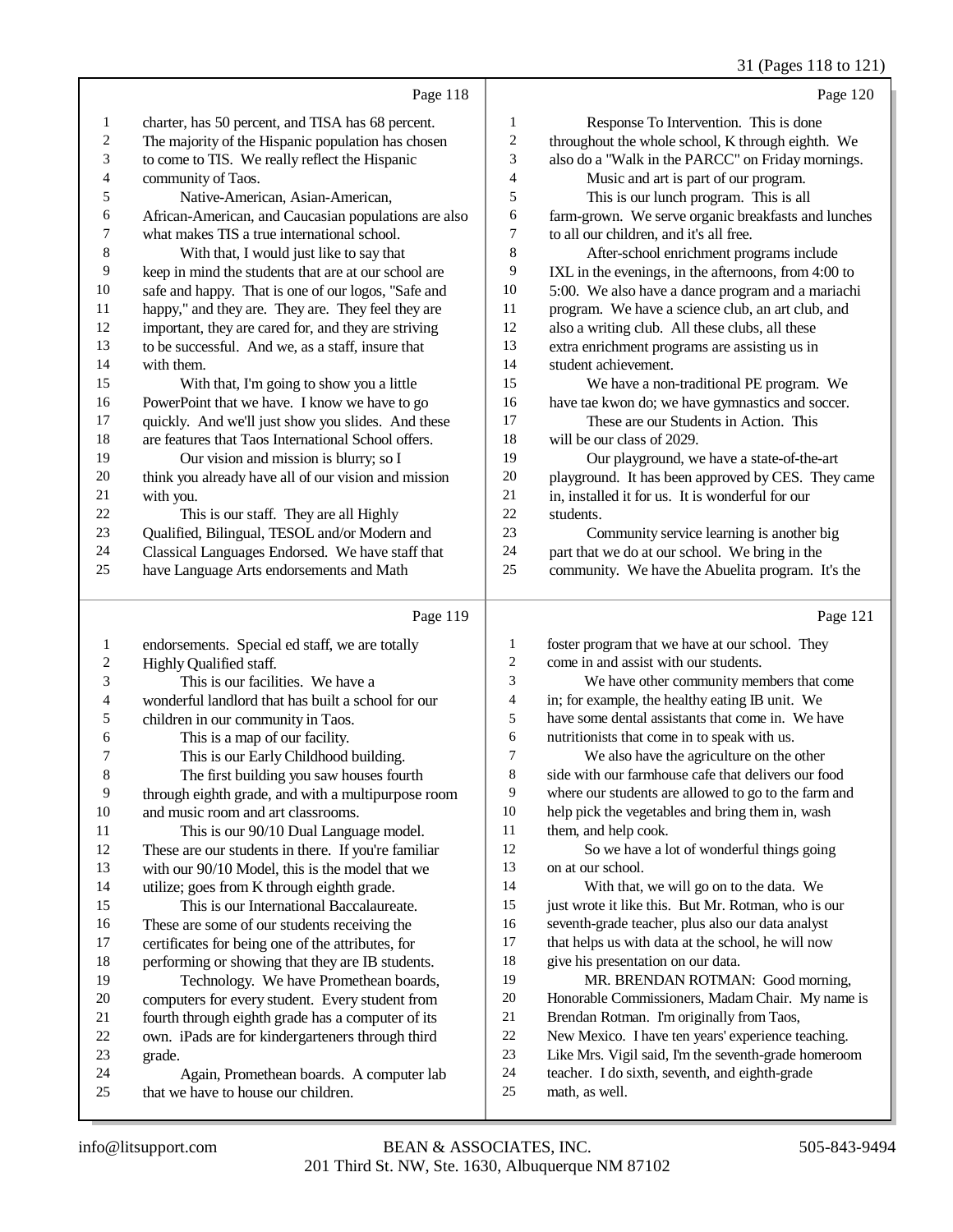32 (Pages 122 to 125)

|                       | Page 122                                                                                            |                       | Page 124                                                                                          |
|-----------------------|-----------------------------------------------------------------------------------------------------|-----------------------|---------------------------------------------------------------------------------------------------|
| $\mathbf{1}$          | So my job, first and foremost, is to go                                                             | $\mathbf{1}$          | when it comes to academics.                                                                       |
| $\boldsymbol{2}$      | over our data. Our school is growing at an                                                          | $\sqrt{2}$            | We use this data. We collaborate on a                                                             |
| 3                     | incredible rate, as you guys can see by the numbers.                                                | $\mathfrak{Z}$        | weekly basis. We do things like individual                                                        |
| 4                     | Last year, while we did have a little bit of a                                                      | $\overline{4}$        | behavioral plans, educational plans, use it to move                                               |
| 5                     | downturn from the earlier two previous years, we've                                                 | 5                     | our students into small-group, differentiated                                                     |
| 6                     | hired five new teachers, including myself.                                                          | 6                     | instruction.                                                                                      |
| 7                     | I have a Master's degree. I'm bilingually                                                           | 7                     | And the last thing that I'll close with is                                                        |
| 8                     | endorsed. My specialty is mathematics. And we have                                                  | 8                     | that Taos historically has had problems with                                                      |
| 9                     | brought the numbers for the midyear. We have a few                                                  | 9                     | education. The three schools that really are our                                                  |
| 10                    | different numbers for you to look at. If you look                                                   | 10                    | comparable schools all generally receive grades                                                   |
| 11                    | up there, we also have graphs that you could see.                                                   | 11                    | between "D" and "F" and kind of back-and-forth. So                                                |
| 12                    | The first number is our kinder through                                                              | 12                    | if you choose to not renew our school, our                                                        |
| 13                    | second Istation results. At the beginning of the                                                    | 13                    | 217 students -- or 210 students -- will be forced to                                              |
| 14                    | year, we had 51 percent of our kinder through                                                       | 14                    | go to those schools that are not performing.                                                      |
| 15                    | second-graders reading at grade level. Now at                                                       | 15                    | In my estimation, at the end of the year,                                                         |
| 16                    | midyear, we've gone up to 74 percent.                                                               | 16                    | we'll be performing and having a lower letter grade                                               |
| $17\,$                | Third year, beginning of the year, same                                                             | 17                    | than what we will have at the end of this current                                                 |
| 18                    | data. Istation, we had 23 percent at grade level.                                                   | 18                    | educational year.                                                                                 |
| 19                    | We now have 35 percent grade level.                                                                 | 19                    | Thank you for your time.                                                                          |
| 20                    | Now, when it comes to our MAP's growth,                                                             | $20\,$                | MS. FRIEDMAN: Five minutes. Five                                                                  |
| 21                    | which is an indicator of how well we will do on the                                                 | 21                    | minutes.                                                                                          |
| $22\,$                | PARCC this year, K-through-5, we had 41 percent meet                                                | 22                    | MS. ROE ZICCARELLO: Good afternoon, PEC,                                                          |
| $23\,$                | their projected growth in mathematics. 71 percent                                                   | 23                    | esteemed PEC members. My name is Roe Ziccarello. I                                                |
| 24                    | of our students in K through 5th showed some kind of                                                | 24                    | am the IB coordinator for PYP and MYP. I am also                                                  |
| 25                    | growth.                                                                                             | 25                    | the music teacher. But I have taught education, K                                                 |
|                       | Page 123                                                                                            |                       | Page 125                                                                                          |
|                       |                                                                                                     |                       |                                                                                                   |
| 1                     | Our math data in sixth through eighth,                                                              | 1                     | through 8, for the past 24 years.                                                                 |
| $\boldsymbol{2}$<br>3 | which is what I'm responsible for, we had 80 percent                                                | $\boldsymbol{2}$<br>3 | I have to tell you that as an IB                                                                  |
|                       | of our students making growth, and 60 percent of                                                    | 4                     | coordinator, we have spent the last three years                                                   |
| 4<br>5                | them met their projected growth for the midyear.                                                    | 5                     | working very fervently to create the IB curriculum,                                               |
|                       | Now turning to our reading data in MAP's.                                                           |                       | which is actually 36 units going through fifth grade                                              |
| 6<br>7                | Fourth and fifth grade, we had 56 percent<br>met their projected growth. 95 percent of students     | 6<br>7                | and then 16 units for sixth through eighth grade.                                                 |
|                       | made growth in that grade level. MAP's reading for                                                  | $\,$ 8 $\,$           | And I have to tell you that in writing                                                            |
| 8<br>9                |                                                                                                     | 9                     | these units collaboratively, they are truly<br>student-driven and inquiry-based. And putting them |
| $10\,$                | fifth grade, 56 met projected growth; 88 percent                                                    | 10                    |                                                                                                   |
| 11                    | made growth.<br>Sixth grade, overall, sixth through eighth                                          | 11                    | together is part of us becoming an IB school.                                                     |
| 12                    | grade, which is my colleague, Ms. Bemis is in charge                                                | 12                    | Currently, we are a candidate school. And<br>so that's why we had to take the name out of the     |
| 13                    |                                                                                                     | 13                    | mission statement, because we're not allowed to use                                               |
| 14                    | of language arts in sixth through eighth grade, we                                                  | 14                    |                                                                                                   |
| 15                    | had 88 percent of our students making growth.<br>69 percent of those students had met their midyear | 15                    | it. But we're a candidate school; and we're coming<br>up for authorization in March of 2018.      |
| 16                    | projected growth.                                                                                   | 16                    | I have absolutely -- I am, beyond a shadow                                                        |
| 17                    | So as I said before, we think that these                                                            | 17                    | of a doubt, showing that we will be approved as an                                                |
|                       |                                                                                                     |                       |                                                                                                   |

of a doubt, showing that we will be approved as an

- 18 IB candidate school; and then the following year,<br>19 2019, that we will be an IB candidate school -- an 2019, that we will be an IB candidate school -- an
- 20 IB-authorized World School in our Middle Years<br>21 orogram. 21 program.<br>22 And
- 22 And we have -- this is our very first year<br>23 as a K-8 school. We have just been growing a
- 23 as a K-8 school. We have just been growing all this 24 time. So finally, we're in the perfect position
- 24 time. So finally, we're in the perfect position<br>25 with the right teachers and the right -- the right with the right teachers and the right -- the right

18 numbers -- based on these numbers, we're going to<br>19 have a large increase in our letter grade at the end have a large increase in our letter grade at the end

20 of this year. And I implore the Committee to give<br>21 us another chance so myself and my colleague. 21 us another chance so myself and my colleague,<br>22 Mr. VanEvery, who is sitting at the table here. 22 Mr. VanEvery, who is sitting at the table here,<br>23 Mrs. Bemis, who I have mentioned, Ms. Gallee 23 Mrs. Bemis, who I have mentioned, Ms. Gallegos and<br>24 Ms. Branchal, who are our five teachers, will have 24 Ms. Branchal, who are our five teachers, will have<br>25 an opportunity to show what we can do for the sche

an opportunity to show what we can do for the school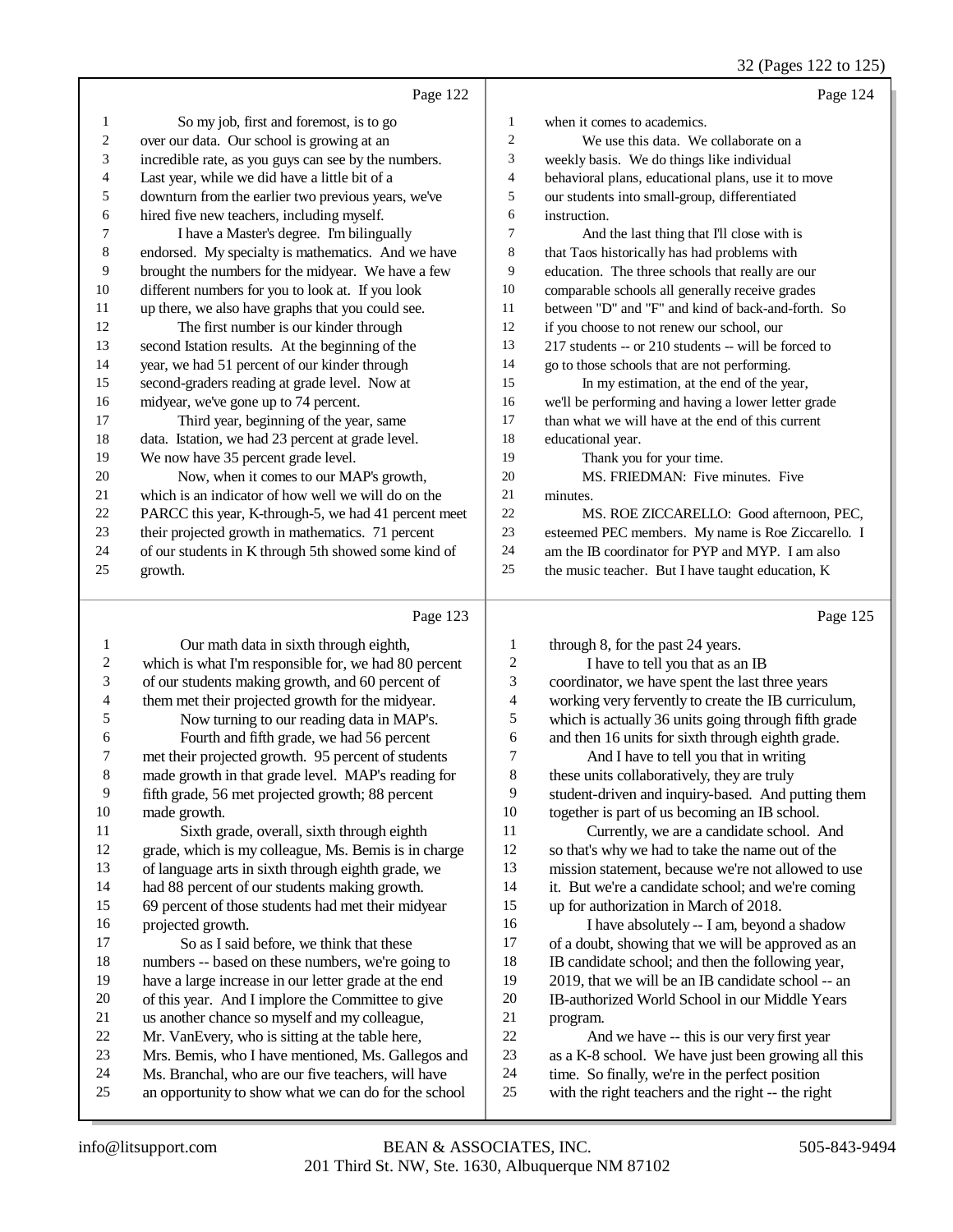33 (Pages 126 to 129)

Page 126 staff to actually move forward in being able to have an IB school that is also aligned with PARCC, that is also aligned with our bilingual program. 4 And so I wholeheartedly request that you<br>5 renew our license. And I'd like to close in saving renew our license. And I'd like to close in saying a phrase that was inspired to learn through our Mandarin Chinese teacher. (Spoken Chinese), which translates as, "Miracles happen for those willing or daring to try." Please give us a chance to keep trying. 11 Thank you.<br>12 MS NADI MS. NADINE VIGIL: I would like to clarify some of the information that was included in the charter school recommendation report, along with the 15 analysis report.<br>16 On Page 16 On Page 2 of the recommendation report,<br>17 the PED states that TIS has utilized the DIRELS the PED states that TIS has utilized the DIBELS assessment as our Spanish language reading 19 assessment. That is incorrect. TIS has never<br>20 administered the DIBELS That is an English administered the DIBELS. That is an English-Spanish 21 reading assessment. We administer the IDEL. That<br>22 is a Spanish reading assessment that we use for our 22 is a Spanish reading assessment that we use for our<br>23 dual-language students dual-language students. 24 Also, it also says that we chose to  $\frac{1}{25}$  chose to highlight specific grade-level perform chose to highlight specific grade-level performance, Page 128 They talked about the recent travel 2 reimbursement, that it was not in compliance. The<br>3 report states it was not readily available. What report states it was not readily available. What 4 that means, I don't know. All it took was my office<br>5 manager to walk from the room where they were at. 5 manager to walk from the room where they were at, go<br>6 eet the binder to give it to them. They wouldn't 6 get the binder to give it to them. They wouldn't<br>
7 look at it: but all paperwork is in place. look at it; but all paperwork is in place. No staff has ever been in contact with 9 students until background checks are in place.<br>10 Additional procedures have been put in Additional procedures have been put in place also to ensure that a second review has taken place on all payroll deductions. 13 Documentation on audit findings is<br>14 provided to the governing council provided to the governing council. 15 Agendas, minutes and sign-in sheets are<br>16 evidence and were never requested by the PED 16 evidence and were never requested by the PED team<br>17 that came for our audit committee. I have that all that came for our audit committee. I have that all in place. All this has been taken care of. In the three years of operation, Taos International has never been in the negative financial -- financially, has always had a 22 significant carryover.<br>23 The educations The educational plan, Taos International provided evidence of compliance in all areas during listed -- during the summer. They're all right

#### Page 127

| 1              | that we did not give them the right information that | $\mathbf{1}$   | h              |
|----------------|------------------------------------------------------|----------------|----------------|
| $\overline{c}$ | they were requesting.                                | $\mathfrak{2}$ |                |
| 3              | We did that; but we also chose to                    | 3              | g <sub>(</sub> |
| $\overline{4}$ | highlight specific grade performance.                | 4              | th             |
| 5              | Another thing that it states is that --              | 5              | re             |
| 6              | well, what I want to clarify is that the Spanish     | 6              | tr             |
| 7              | language reading assessment changed to Istation.     | 7              | W              |
| 8              | And, yes, we did say, on 2016-'17, that we fell far  | 8              | C <sub>c</sub> |
| 9              | below standard because it was the first time that we | 9              | g <sub>(</sub> |
| 10             | assessed that assessment. And we accredit            | 10             |                |
| 11             | everything to that.                                  | 11             |                |
| 12             | But now as you see our data as you see               | 12             | Sl             |
| 13             | with our Istation, it has gone tremendously up. We   | 13             |                |
| 14             | are showing overwhelming data with that. Overall,    | 14             | li:            |
| 15             | middle-school grades are making a lot of progress    | 15             |                |
| 16             | also. The Woodcock [incomprehensible], we have met   | 16             |                |
| 17             | that indicator every three years that we have been   | 17             | ai             |
| 18             | in operation. We have met it every year.             | 18             | th             |
| 19             | A Corrective Action Plan -- Page 3 of the            | 19             | si             |
| 20             | Summary of Financial Compliance. A Corrective        | 20             | li             |
| 21             | Action Plan template was provided by PED to us.      | 21             |                |
| 22             | This template was evident -- evidence was provided   | 22             | a              |
| 23             | to PED that showed compliance in the three areas     | 23             |                |
| 24             | that are reflected on the -- on the report before    | 24             | th             |
| 25             | the site visit.                                      | 25             | W              |
|                |                                                      |                |                |

| 1              | here.                                                |
|----------------|------------------------------------------------------|
| $\mathfrak{2}$ | Governance responsibilities, we have two             |
| 3              | governing council members right now that have met    |
| $\overline{4}$ | the eight, instead of the one that was listed on the |
| 5              | report. The others have attended the eight-hour      |
| 6              | training but received seven hours' credit. I am      |
| $\overline{7}$ | working closely with Ms. Laurel Pierce so that we    |
| 8              | can make sure that we are in compliance with this in |
| 9              | getting that extra one hour.                         |
| 10             | MS. FRIEDMAN: Madam Chair?                           |
| 11             | MS. NADINE VIGIL: The petitions of                   |
| 12             | support. In the report --                            |
| 13             | THE CHAIR: Time is up. Can we get the                |
| 14             | list?                                                |
| 15             | MS. FRIEDMAN: Yes.                                   |
| 16             | THE CHAIR: Thanks. There are -- there                |
| 17             | are -- depending on whether you consider that --     |
| 18             | there are anywhere from 12 to 14 people that have    |
| 19             | signed up, because some people signed up on one      |
| 20             | line. I guess they're from one family.               |
| 21             | So there's 15 minutes. You have                      |
| 22             | approximately a minute apiece to speak.              |
| 23             | And the first person -- we're going to ask           |
| 24             | them to come up here. Might be the easiest. And I    |
| 25             | will remind each individual to identify yourself for |
|                |                                                      |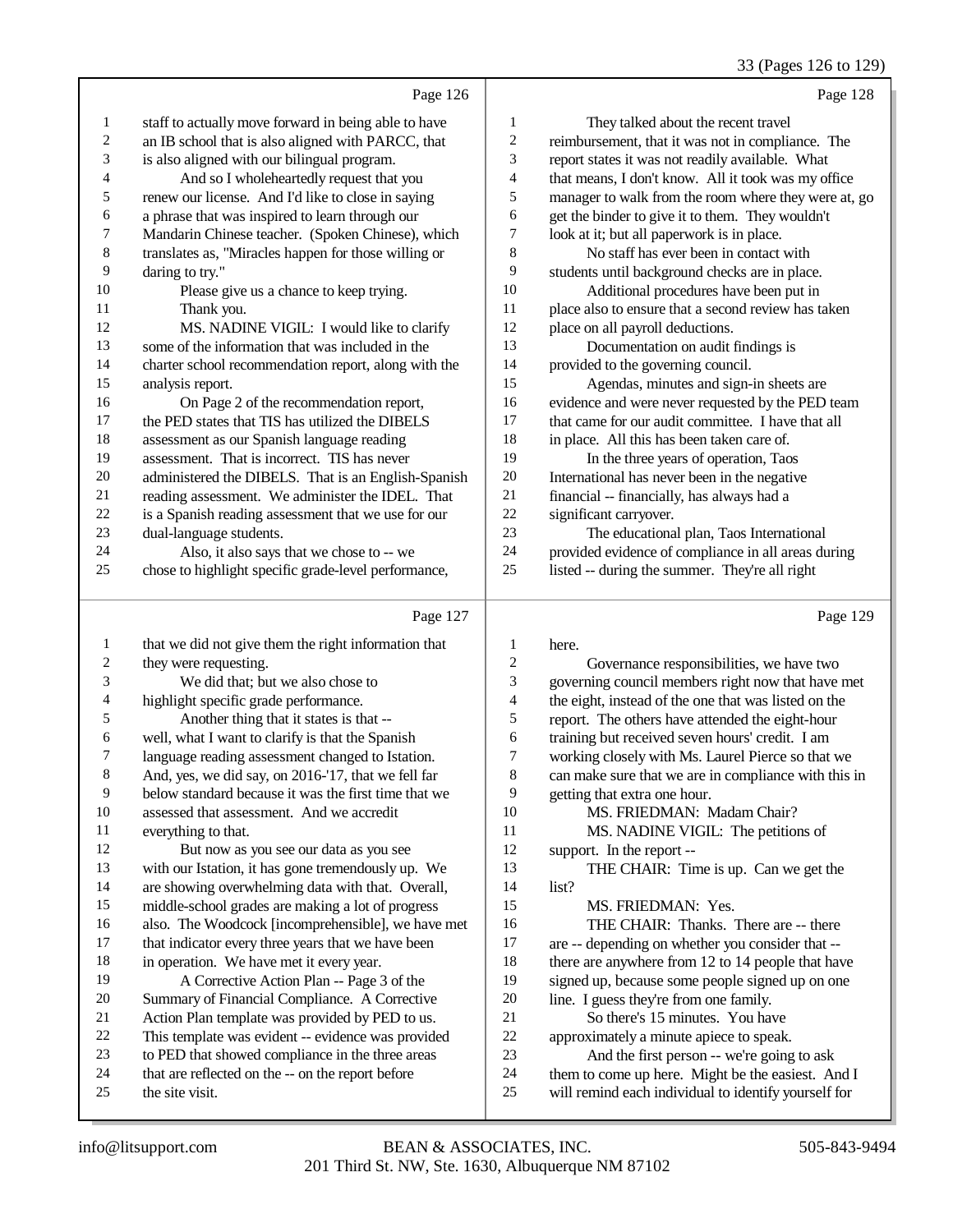34 (Pages 130 to 133)

|                         |                                                     |                         | 34 (Pages 130 to 133                                 |
|-------------------------|-----------------------------------------------------|-------------------------|------------------------------------------------------|
|                         | Page 130                                            |                         | Page 132                                             |
| 1                       | the report.                                         | 1                       | daunting one. Give us a chance to prove by renewing  |
| $\overline{\mathbf{c}}$ | But the first person on the list is Joanna          | $\overline{\mathbf{c}}$ | our charter. In my opinion, you should have given    |
| 3                       | Baryza.                                             | 3                       | Enos three "Triple 'Fs"'. Let me tell you why we     |
| 4                       | FROM THE FLOOR: You got it right. That's            | 4                       | moved.                                               |
| 5                       | a first.                                            | 5                       | My child was in the bilingual education              |
| 6                       | My name is Joanna Baryza. My son is a               | 6                       | program. And as he showed me his Spanish             |
| 7                       | first-grader at Taos International School. I had    | $\sqrt{ }$              | definitions, I perused over them and affirmed him    |
| 8                       | something a lot longer; but I made it smaller.      | 8                       | with what a good job he had done. As I read what he  |
| 9                       | I ask you today to extend the charter for           | 9                       | had actually written down, I was appalled.           |
| 10                      | Taos International School. The school is just       | $10\,$                  | The definition was the verb "beber," which           |
| 11                      | beginning to thrive at four years young. If you     | 11                      | means "to drink." The sentence that my second-grade  |
| 12                      | look at the support from the community and parents  | 12                      | teacher gave him to write down, from the public      |
| 13                      | that are here to advocate for this school, that     | 13                      | school, was, "Bebo vino con sus amigos in el barre." |
| 14                      | should say a lot.                                   | 14                      | If anybody doesn't speak Spanish, raise              |
| 15                      | Please look at the three boys in the fifth          | 15                      | your hand. I'll be happy to translate. That means,   |
| 16                      | row right there. They have been together since      | 16                      | "I drink wine in the bar with my friends."           |
| 17                      | preschool. Three different kindergartens is what    | 17                      | My second-grader, from the public school             |
| 18                      | they chose. And we are back together, because two   | 18                      | system, which you would send him back to.            |
| 19                      | of us chose poorly in terms of the school for our   | 19                      | So I finally made the switch to a school             |
| 20                      | child.                                              | $20\,$                  | that understands my hopes as a parent, my child's    |
| 21                      | So I really want you guys to listen to the          | 21                      | needs as a developing person, and looking at the     |
| $22\,$                  | parents advocating for our kids.                    | 22                      | whole picture, not just testing results. If you all  |
| 23                      | THE CHAIR: Next is Aline Robertson.                 | 23                      | decide to close the TIS after its first "F," then    |
| 24                      | FROM THE FLOOR: Hi. My name is Aline                | 24                      | you need to take a long, hard look at all of our     |
| 25                      | Robertson. Thank you for taking the time to hear us | 25                      | public schools because you'll be shutting them all   |
|                         | Page 131                                            |                         | Page 133                                             |
| $\mathbf{1}$            | today.                                              | 1                       | down shortly after this one.                         |
| 2                       | I'm a mom to a seven-year-old                       | $\mathfrak{2}$          | Think about our children and their                   |
| 3                       | second-grader with an IEP. We transferred to TIS    | 3                       | education and what you would do for your family.     |
| 4                       | less than two months after this school year began.  | 4                       | Thank you all for your time.                         |
| 5                       | We came from Enos Garcia, which is a public school, | 5                       | THE CHAIR: Thank you.                                |
| 6                       | which left a gaping hole in my son's education and  | 6                       | (Applause.)                                          |
| 7                       | his emotional quotient.                             | $\overline{7}$          | MS. FRIEDMAN: Two minutes. Two minutes.              |
| 8                       | Among many issues that face the larger              | 8                       | THE CHAIR: This is school's comments.                |
| $\overline{9}$          | public schools are majorly overcrowded classrooms,  | 9                       | This is not public comment.                          |
| 10                      | unsupported teachers, and a total lack of           | 10                      | COMMISSIONER CABALLERO: So at the end of             |
| 11                      | communication with parents and staff.               | 11                      | those five, just add ten.                            |
| 12                      | In the past five years, Enos Garcia has             | 12                      | MS. FRIEDMAN: Okay.                                  |
| 13                      | received two "F"s, two "D"s, and a "C." Ranchos     | 13                      | THE CHAIR: Next on the list -- and I                 |
| 14                      | Elementary, another public school closely in        | 14                      | guess this is where -- and we gave -- because the    |
| 15                      | location, has received one "F," three "D"s and a    | 15                      | other school didn't have -- this is, I think, where  |
| 16                      | "C," all this after being established for decades.  | 16                      | there was a miscommunication. Because my             |
| 17                      | So why, after four years, would you even            | 17                      | understanding was there was 15 minutes from folks    |
| 18                      | consider closing TIS for its very first "F" in its  | 18                      | from the school that could speak outside of their    |
| 19                      | infancy? The testing was not a true representation  | 19                      | presentation. And that's honestly what I             |

- from the school that could speak outside of their
	- presentation. And that's honestly what I
	- communicated to them.
	- MS. NADINE VIGIL: Yes.
	- THE CHAIR: Because I have to be fair.
	- That was my understanding. They had their
	- presentation time. And then folks from the school
	- could speak for 15 minutes, and five for public.

24 it should be.<br>25 This is

infancy? The testing was not a true representation

This is not an impossible task, but a

20 of the entire school population. Surely, you all<br>21 realize the children transferring into TIS are 21 realize the children transferring into TIS are<br>22 products of the public school so far, and it w 22 products of the public school so far, and it will<br>
23 take time to bring their education level up to w 23 take time to bring their education level up to what<br>24 it should be.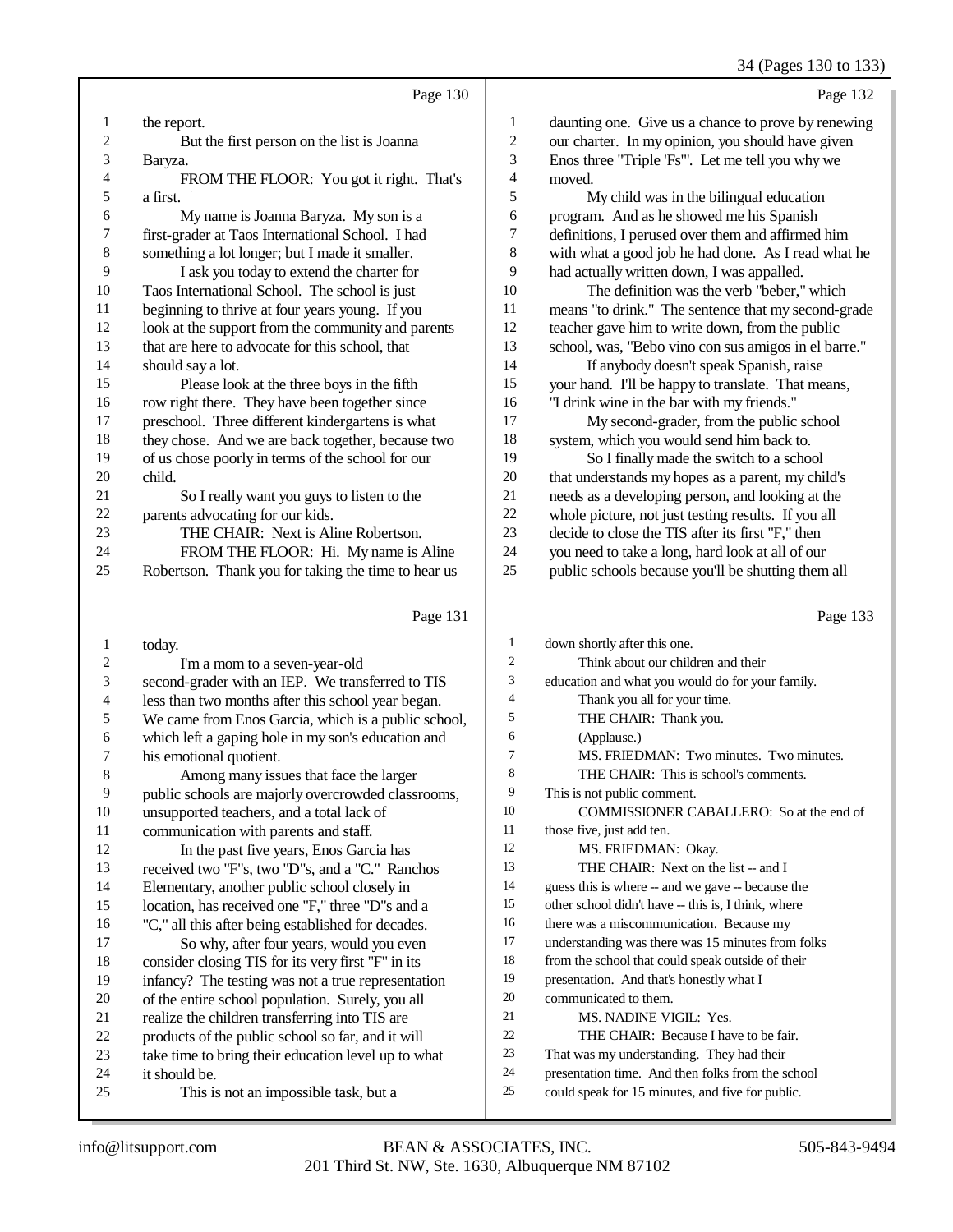#### 35 (Pages 134 to 137)

|                  | Page 134                                             |                         | Page 136                                             |
|------------------|------------------------------------------------------|-------------------------|------------------------------------------------------|
| $\mathbf{1}$     | That was -- so that's my error.                      | 1                       | failing in the public school system last year. And   |
| $\boldsymbol{2}$ | Well, they're not --                                 | 2                       | him being at Taos International School this year,    |
| 3                | COMMISSIONER TOULOUSE: No. I'm saying                | 3                       | I've seen a major improvement in my son, not only    |
| 4                | they're --                                           | 4                       | academically, but also emotionally.                  |
| 5                | THE CHAIR: -- from the school. My                    | 5                       | He is -- his attitude is exceptionally               |
| 6                | understanding was that was an additional 15 minutes  | 6                       | amazing now. Last year, I did not even want to wake  |
| 7                | beyond the school's presentation time.               | 7                       | him up to go to school. He hated to go to school.    |
| 8                | COMMISSIONER TOULOUSE: I agree.                      | 8                       | And now he loves going to school every day, does not |
| 9                | THE CHAIR: And I thought that was what we            | 9                       | want to miss going to school or even the             |
| 10               | had always done before. So I don't want to slight    | 10                      | after-school program. He is in love with his         |
| 11               | them because that's what I communicated to them.     | 11                      | school, and so am I.                                 |
| 12               | MS. NADINE VIGIL: Thank you.                         | 12                      | I am very impressed with Taos                        |
| 13               | THE CHAIR: So the next on the list is                | 13                      | International School. Thank you.                     |
| 14               | Edna Peña.                                           | 14                      | THE CHAIR: Thank you.                                |
| 15               | FROM THE FLOOR: Madam Chair,                         | 15                      | (Applause.)                                          |
| 16               | Commissioners?                                       | 16                      | THE CHAIR: And next is Michael and Evie              |
| 17               | MS. FRIEDMAN: Twelve minutes now.                    | 17                      | Trujillo.                                            |
| 18               | THE CHAIR: There's 12 minutes now, total.            | 18                      | FROM THE FLOOR: Good morning. Well, the              |
| 19               | FROM THE FLOOR: My name is Edna Peña.                | 19                      | pressure is on. One minute. No disrespect to how     |
| 20               | I'm a former teacher, principal, and school          | 20                      | you guys run your thing, you know, your time and all |
| 21               | administrator with -- well, bilingual director for   | 21                      | that. But you allow 15 minutes. And, you know,       |
| $22\,$           | the Mesa Vista Schools.                              | $22\,$                  | your -- what we have is -- what we have -- well, in  |
| 23               | I've seen the impact that Taos                       | 23                      | a second here, let me -- whew.                       |
| 24               | International School has made in the community. And  | 24                      | Anyway, what -- the point I'm trying to              |
| 25               | that's what prompted me to become a board member.    | 25                      | make is the choice you make today is going to affect |
|                  | Page 135                                             |                         | Page 137                                             |
| $\mathbf{1}$     | And I am one of the newest board members. So I'm     | $\mathbf{1}$            | 250 families and approximately 40-plus salaries. So  |
| $\overline{c}$   | not that familiar with what's -- with everything     | $\overline{\mathbf{c}}$ | what I'm trying to advocate is, you know, let's give |
| 3                | that's going on; but I'm sure planning to -- to find | 3                       | them a chance. If you want to chop anything, chop    |
| 4                | out.                                                 | 4                       | those meters out there.                              |
| 5                | I've spoken with students and -- that have           | 5                       | THE CHAIR: Which we do not own.                      |
| 6                | come from other schools, and they're very happy at   | 6                       | FROM THE FLOOR: But back to the point.               |
| 7                | this school. They -- they -- they don't feel         | 7                       | You know, I'm a proud father of two kids who I chose |
| 8                | bullied there. They feel -- what they have said is   | 8                       | to -- to be at charter school. And it was a choice.  |
| 9                | that they feel respected, which is more than they    | 9                       | The other option is the public school system. And    |
| 10               | were getting at other schools.                       | 10                      | that is -- you know, that has its flaws. My wife     |
| 11               | And I just want to ask, please give this             | 11                      | has been an EA there for a number of years. And      |
| 12               | school another chance to -- to prove themselves.     | 12                      | there's just -- there's more nurturing here.         |
| 13               | Thank you.                                           | 13                      | There's love and caring, and there's value in this   |
| 14               | THE CHAIR: Next is Dominic Brumfield.                | 14                      | school.                                              |
| 15               | FROM THE FLOOR: Hi. I'm Dominic                      | 15                      | So today, I ask, with utmost respect, to             |
| 16               | Brumfield. And I like the Taos International         | 16                      | give it, you know, another four years, or three      |
| 17               | School, because we have a lot of respectful          | 17                      | years, whatever your time frame is; because, you     |
| 18               | teachers, and we have a good dyslexia therapist.     | 18                      | know, there was a lot of effort put in, I mean, by   |
| 19               | THE CHAIR: Thank you so much.                        | 19                      | the teacher, by Ms. Nadine, by the landlord. He      |
| 20               | Nicole Martinez.                                     | 20                      | probably pumped in a million dollars into that       |
| 21               | FROM THE FLOOR: Good afternoon. My name              | 21                      | building, you know, of his own pocket, believing in  |
|                  |                                                      | 22                      | the school                                           |

21 building, you know, of his own pocket, believing in the school. 22 the school.<br>23 So I i

23 So I just respectfully ask, you know, that<br>24 vour choice today will -- will have value, and vo 24 your choice today will -- will have value, and you<br>25 make the right choice will be to keep it open. make the right choice will be to keep it open.

24 School.<br>25  $I$ 

22 is Nicole Martinez. And my son is six years old.<br>23 He is a kindergarten student at Taos International He is a kindergarten student at Taos International

I chose this school because my son was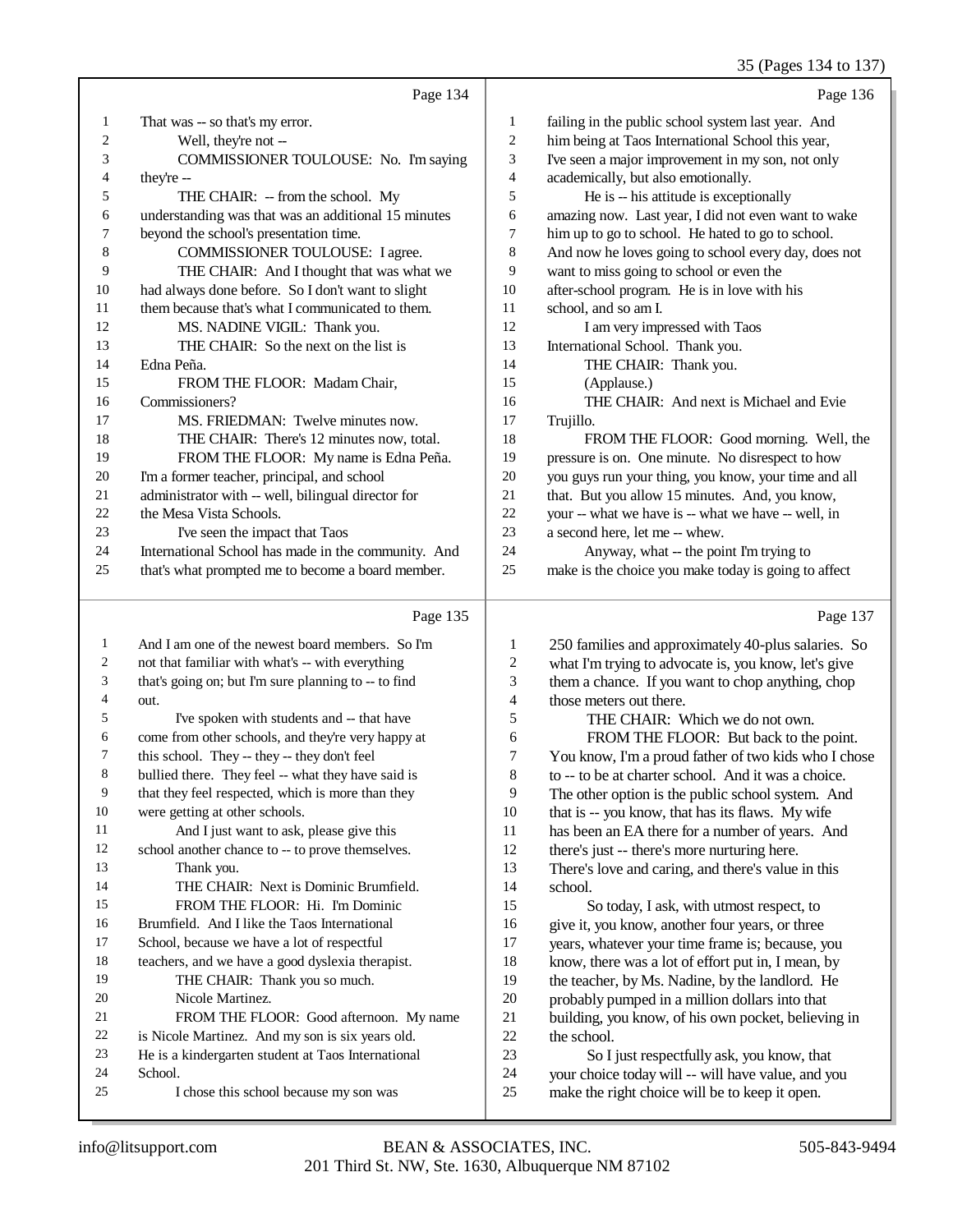36 (Pages 138 to 141)

|    | Page 138                                            |                | Page 140                                             |
|----|-----------------------------------------------------|----------------|------------------------------------------------------|
| 1  | Please do.                                          | 1              | schools in our community can make you feel welcome   |
| 2  | THE CHAIR: Thank you. Next is Wayne                 | $\mathfrak{2}$ | and part of something bigger than your own self.     |
| 3  | Huang.                                              | 3              | The solidarity.                                      |
| 4  | FROM THE FLOOR: HI, everybody. I don't              | 4              | Children, again, are confident in                    |
| 5  | have too many words. Every weekend, she always asks | 5              | themselves, that working together is a lesser        |
| 6  | me. "When can I go to school again?"                | 6              | challenge for them, and teachers work alongside the  |
|    | That's it.                                          | 7              | parents to keep their students on track.             |
| 8  | (Applause.)                                         | 8              | Familiarity.                                         |
| 9  | THE CHAIR: Next is Melanie Baca.                    | 9              | Students are in a family-oriented                    |
| 10 | FROM THE FLOOR: Hello, Board of                     | 10             | environment. You don't see that in any of the other  |
| 11 | Directors. My name is Melanie Baca. And I just      | 11             | public schools or any of the other charter schools,  |
| 12 | want -- I stand before you today to speak on behalf | 12             | for that matter; because I've had two children who   |
| 13 | of Taos International School.                       | 13             | I've had to pull out of other charter schools and    |
| 14 | If you're familiar with Taos's community,           | 14             | public schools because I was very unpleased with the |
| 15 | it has struggled in the past to uplift and nourish  | 15             | experience.                                          |
| 16 | the minds of our youth. That has been quite a       | 16             | The discipline.                                      |
| 17 | problem for some time now.                          | 17             | Taos International offers physical                   |
| 18 | As an advocate for Taos's community since           | 18             | education classes like tae kwon do, soccer,          |
| 19 | my youth, this issue has been of big concern to me. | 19             | gymnastics, which ultimately encourages the students |
| 20 | The youth have succumbed to many disadvantages and  | 20             | to have more discipline. They listen better, and     |
| 21 | downfalls because of it, examples like drug and     | 21             | they're learning, focused more.                      |
| 22 | alcohol abuse and lack of jobs, until Taos          | 22             | Team building.                                       |
| 23 | International sprouted.                             | 23             | Students step in to assist their peers               |
| 24 | Suddenly, we're seeing our children and             | 24             | rather than stand by; so we're seeing a lot less     |
| 25 | our community, because of the school's passion to   | 25             | bullying here, and I love it.                        |
|    | Page 139                                            |                | Page 141                                             |

#### empower and teach our children to learn and desire 2 to make a difference in the world. It's a<br>3 tremendous change in our children. We tremendous change in our children. We're seeing. more students exhibit confidence in learning, and 5 making mistakes are less of an issue, and they're<br>6 feeling less shame when they make mistakes bec 6 feeling less shame when they make mistakes because,<br>
7 rather than shaming them, the teachers are 7 rather than shaming them, the teachers are<br>8 encouraging them and teaching them that n encouraging them and teaching them that mistakes are 9 important to improve.<br>10 Why we parents 10 Why we parents care?<br>11 Taos International has 11 Taos International has been an outstanding<br>12 experience for my child and our family. Not only experience for my child and our family. Not only are they teaching multiple languages, which states -- research states broadens the mind and implements higher education learning, teachers are 16 also empowering our children, again, to love to 17 learn. Through inquiry-based teaching, many learn. Through inquiry-based teaching, many 18 students are demonstrating quite impressive critical<br>19 thinking skills as well as self-confidence in their thinking skills, as well as self-confidence in their 20 choices and thinking processes. I can confidently<br>21 state that Taos International is without a doubt 21 state that Taos International is without a doubt<br>22 shapping the future leaders of our community. 22 shaping the future leaders of our community.<br>23 Benefits of being part of the school is Benefits of being part of the school is 24 community.<br>25 We're We're not -- you know, not very many While there may be more -- may be more advantages at Taos international that they provide the students and families, the school gives an upper-hand advantage where higher education is concerned, something not many elementary or primary schools are capable of providing nowadays. Because of this, we parents want to see this school thrive and survive, for that matter. Our favorite aspect of the school is rather than forcing the students to memorize information for a test -- because we all know test anxiety is real -- teaching -- we're teaching them to understand the concepts. And ultimately, that's 14 the most valuable form of learning, especially when they go to college. Most importantly in such a beautifully diverse world that we live in today, Taos International instills the attributes in our children such as communicators. They're sharing ideas and listening far better than any other schools. Their principle. They have integrity. Our kids are exhibiting curiosity and the love of learning. They're open-minded and understanding that people think differently and are still valid.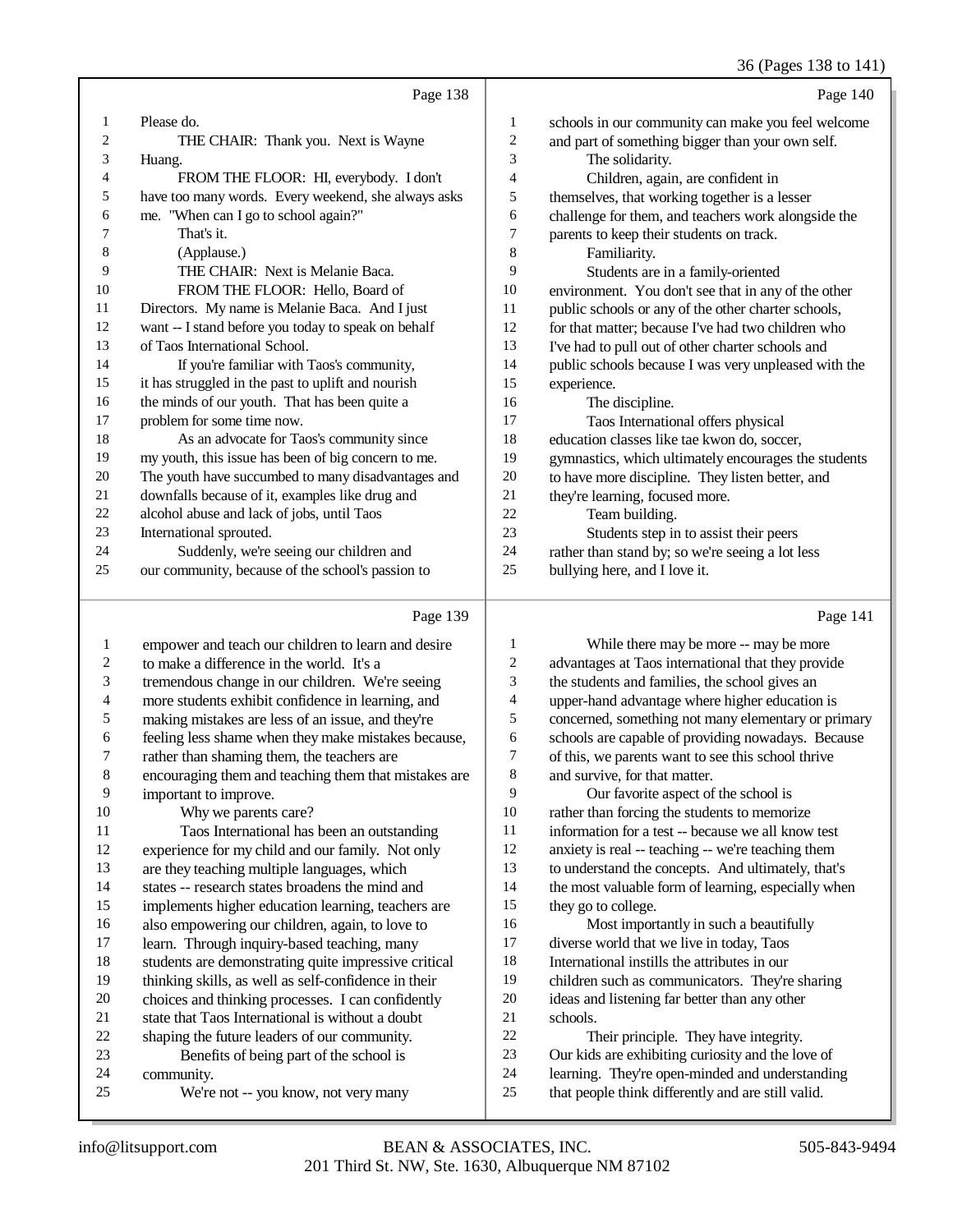37 (Pages 142 to 145)

|                | Page 142                                                                                             |                | Page 144                                             |
|----------------|------------------------------------------------------------------------------------------------------|----------------|------------------------------------------------------|
| 1              | They're thinkers; they're balanced. Their                                                            | 1              | stuff.                                               |
| $\overline{c}$ | willingness to learn different things is so                                                          | $\mathfrak{2}$ | And it is very important for the community           |
| 3              | impressive. And they're courageous, again, because                                                   | 3              | for this charter to survive, because, you know, in   |
| 4              | they're not afraid to learn, and they're not afraid                                                  | 4              | college -- like, my kids, you know, they had to go   |
| 5              | to speak up in class. I remember getting made fun                                                    | 5              | to college to really learn Spanish. Unfortunately,   |
| 6              | of when I knew the answer to a question. They're                                                     | 6              | they didn't get that at the public schools, which    |
| 7              | not. And that is a good thing.                                                                       | 7              | these guys provide.                                  |
| 8              | Reflection.                                                                                          | 8              | But what's nice is Taos International is             |
| 9              | Most of these kids can actually reflect                                                              | 9              | about the children, not the politics. And I think    |
| 10             | back when they make mistakes and understand where                                                    | 10             |                                                      |
| 11             |                                                                                                      | 11             | that they need a second chance.                      |
| 12             | they went wrong and understand how to move forward<br>with a better choice.                          | 12             | I can move on. But the thing is the                  |
| 13             |                                                                                                      |                | community is going to have a big hole in their heart |
|                | So as a whole, Taos International creates                                                            | 13             | because there's not going to be a place for the      |
| 14             | a positive kick-start in our children's education,                                                   | 14             | children to learn.                                   |
| 15             | life, and career. Therefore, I ask kindly today                                                      | 15             | THE CHAIR: Thank you.                                |
| 16             | that you renew this school, because they deserve it.                                                 | 16             | (Applause.)                                          |
| 17             | And so do our families. We finally have a school in                                                  | 17             | THE CHAIR: Next is Zite Romero, Santiago             |
| 18             | our community where we can enjoy the experience our                                                  | 18             | and Alejandro Vigil.                                 |
| 19             | kids are learning. And while, yes, in four years,                                                    | 19             | There's about a minute left?                         |
| 20             | they are still young, they've been growing, and                                                      | 20             | MS. FRIEDMAN: A minute.                              |
| 21             | their growth has come to its kick-start.                                                             | 21             | FROM THE FLOOR: My name is Santiago                  |
| 22             | So now we're here. They're starting to                                                               | 22             | Vigil. I want our school to stay open because this   |
| 23             | improve. And I can only see a greater future for                                                     | 23             | is one of the only schools that has IB.              |
| 24             | them nearby.                                                                                         | 24             | FROM THE FLOOR: My name is Alejandro                 |
| 25             | Thank you.                                                                                           | 25             | Vigil. And I want this school to stay open 'cause    |
|                |                                                                                                      |                |                                                      |
|                |                                                                                                      |                |                                                      |
|                | Page 143                                                                                             |                | Page 145                                             |
| 1              | (Applause.)                                                                                          | 1              | it's IB.                                             |
| 2              | MS. FRIEDMAN: They have two minutes.                                                                 | 2              | FROM THE FLOOR: I'm Zite Romero. I'm                 |
| 3              | THE CHAIR: There's two minutes left.                                                                 | 3              | their mother. And they've been there since           |
| 4              | Okay. And I apologize. I think I've got                                                              | 4              | kindergarten. And I would like that you would        |
| 5              | the last name, "Gonzales"; but I can't read the                                                      | 5              | please give them the opportunity to prove to you how |
| 6              | first name at all. So I'm -- and I'm not even -- we                                                  | 6              | awesome these students are, and how amazing these    |
| 7              | think it's "Gonzales"; but we're not even sure. So                                                   | 7              | teachers are because they care, they love, and they  |
| 8              | I apologize.                                                                                         | 8              | expect things from our kids that us, as parents,     |
| 9              | FROM THE FLOOR: That would probably be                                                               | 9              | expect from them, and they are going beyond those    |
| 10             | me.                                                                                                  | 10             | expectations.                                        |
| 11             | THE CHAIR: And I've read a lot of bad                                                                | 11             | They are passing them; but they're not               |
| 12             | essays; so                                                                                           | 12             | getting the chance to prove to you, because they're  |
| 13             | FROM THE FLOOR: Unfortunately, I'm not a                                                             | 13             |                                                      |
| 14             | doctor. But my kids are both going to be doctors,                                                    | 14             | asking that you close the school. And I'm asking     |
| 15             | yeah.                                                                                                | 15             | that you don't, because my sons are awesome, and     |
| 16             |                                                                                                      | 16             | they're going to prove to you guys that this school  |
| 17             | I'm the landlord. And, you know, let me                                                              | 17             | is worth it. I mean, all the students are awesome.   |
| 18             | tell you --<br>THE CHAIR: Could you please identify                                                  | 18             | THE CHAIR: Thank you.                                |
| 19             |                                                                                                      |                | (Applause.)                                          |
| 20             | yourself for us for the record?                                                                      | 19             | THE CHAIR: Carla Romero. Time's up?                  |
|                | FROM THE FLOOR: I'm the mystery man here,                                                            | 20             | Okay. Thank you.                                     |
| 21             | Francisco Cordova.                                                                                   | 21             | There's five -- did anyone sign up for               |
| 22             | And, you know, Nadine came to me with the                                                            | $22\,$         | public comment? No? Outside of the school.           |
| 23             | dream of her educating kids; because they -- you                                                     | 23             | MS. FRIEDMAN: No.                                    |
| 24<br>25       | know, she was a principal for years. And they<br>dismantled, kind of like, her bilingual program and | 24<br>25       | THE CHAIR: No. Okay. All right. Got<br>you.          |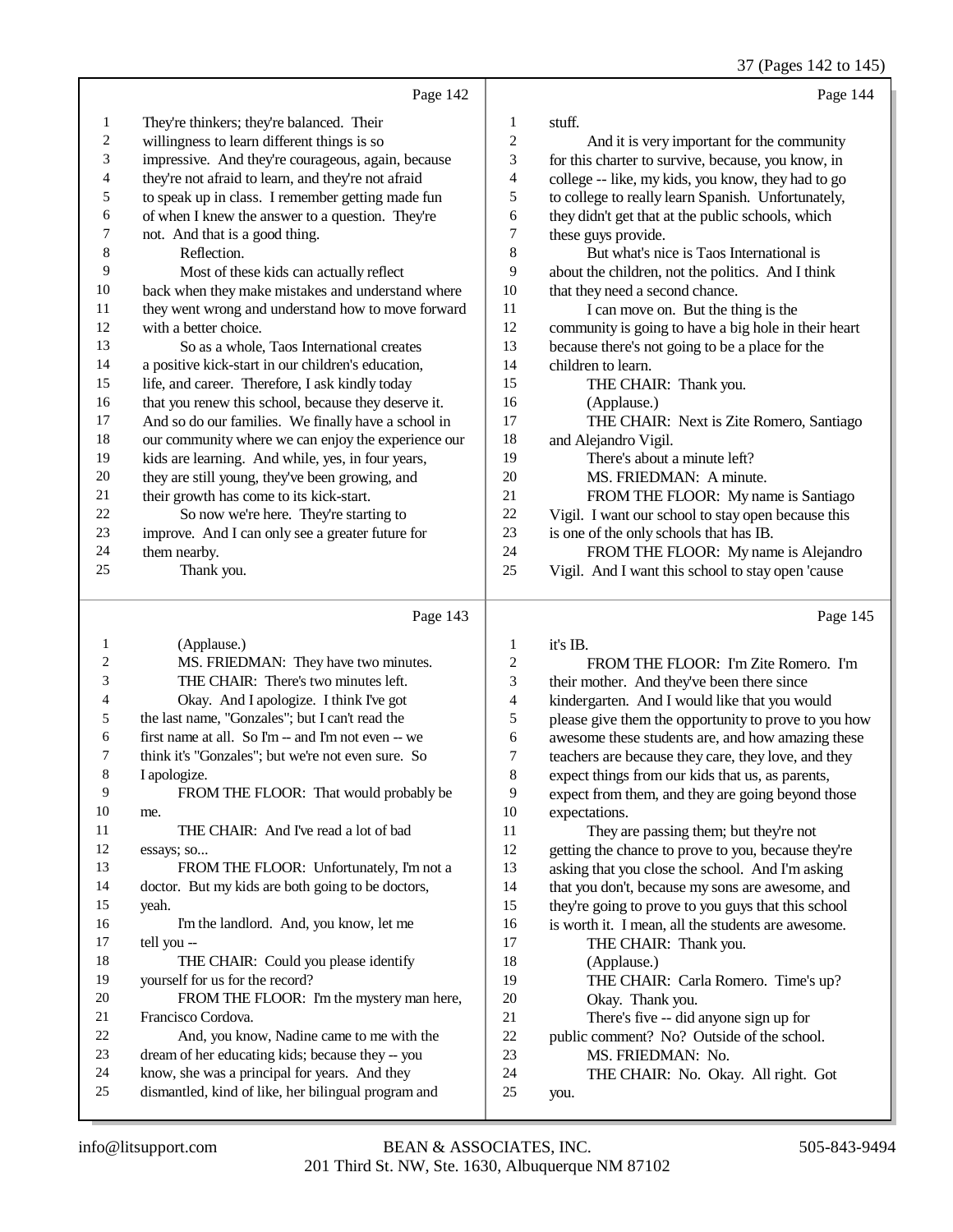38 (Pages 146 to 149)

|                | Page 146                                             |    | Page 148                                            |
|----------------|------------------------------------------------------|----|-----------------------------------------------------|
| 1              | All right. Commissioners, questions?                 | 1  | with Istation," one day a week for that.            |
| $\overline{2}$ | <b>COMMISSIONER CONYERS: I have one.</b>             | 2  | But the RTI program, we analyze our data,           |
| 3              | THE CHAIR: Commissioner Conyers?                     | 3  | and we group our students accordingly to their      |
| $\overline{4}$ | COMMISSIONER CONYERS: Yeah. You said you             | 4  | ability. And we have teachers that take those       |
| 5              | had a waiting list. I was curious how many people    | 5  | certain students and work with them closely. That   |
| 6              | are on your waiting list, if you have an estimate    | 6  | is one of the big things that we are seeing. And we |
| $\overline{7}$ | $or -$                                               | 7  | started that since before; but we're seeing better  |
| 8              | MS. NADINE VIGIL: Yeah. For our middle               | 8  | results now.                                        |
| 9              | school, the sixth, seventh, eighth grade, there is a | 9  | We also -- again, like Mr. Rotman                   |
| 10             | waiting list; because right now, we're at capacity,  | 10 | mentioned earlier, we have new teachers that have   |
| 11             | which is 20 students, each one. So we have at        | 11 | been hired. I have more teachers around for a       |
| 12             | least -- in seventh grade, for sure, we have seven   | 12 | better fit. I have identified teachers, and they    |
| 13             | students waiting for be called. Sixth grade, we      | 13 | are on an improvement plan. So those are things     |
| 14             | have five. And eighth grade, we have four. That's    | 14 | we've done.                                         |
| 15             | where we have our waiting list, for the middle       | 15 | PD. More professional development we're             |
| 16             | school.                                              | 16 | offering for our teachers.                          |
| 17             | The other grades are at capacity or are              | 17 | We've also implemented study hall, where            |
| 18             | below a little bit. But we do have those waiting     | 18 | students need that extra work. They come in for     |
| 19             | lists in those middle-school grades.                 | 19 | study hall.                                         |
| 20             | COMMISSIONER CONYERS: Okay. Thank you.               | 20 | Collaboration time, we have it totally              |
| 21             | THE CHAIR: I'm going to address a similar            | 21 | throughout our grade levels; plus, we also do it as |
| 22             | concern. In fact, it was a little more difficult     | 22 | a whole school.                                     |
| 23             | for me to find it. The question in the renewal       | 23 | And with our 90-day plan that we have               |
| 24             | application, what you have done over the course of   | 24 | submitted to the State, that, too, is going to      |
| 25             | this contract to make improvements, I had to get the | 25 | assist us. Our focus areas with the 90-day plan,    |

## $P<sub>0.99</sub> 147$

|                | rage 147                                             |    |                              |
|----------------|------------------------------------------------------|----|------------------------------|
| 1              | Director to kind of ferret it out for me, because I  | 1  | our data-driven instruction. |
| $\overline{2}$ | didn't see that as a specific response.              | 2  | feedback cycles, and also ei |
| 3              | And it appears that the only -- that's               | 3  | now in the process of havin  |
| 4              | addressed in a -- in a sentence for this current     | 4  | And those are the thin       |
| 5              | year, what you've done.                              | 5  | so that we can do student ad |
| 6              | So I -- you know, I address that concern.            | 6  | school. We have seen a lot   |
| 7              | One of the nuances of being a charter is             | 7  | presented now. It's the beg  |
| $\,8\,$        | that you do have this short term to prove yourself.  | 8  | the middle of the year where |
| 9              | And the question in that renewal application is what | 9  | our students are showing gr  |
| 10             | have you done over the course of this time to        | 10 | growth. And right now, the   |
| 11             | address any of the shortcomings from the previous    | 11 | already met what they shoul  |
| 12             | year that had been identified.                       | 12 | at the end of the year.      |
| 13             | And the question doesn't appear to be                | 13 | So we have seen, thro        |
| 14             | answered in the renewal application. There's just,   | 14 | things that we've done, that |
| 15             | "What we're doing this year." And that concerns me;  | 15 | Our students are achieving.  |
| 16             | SO                                                   | 16 | student achievement.         |
| 17             | MS. NADINE VIGIL: Okay. What we have                 | 17 | THE CHAIR: And, o            |
| 18             | done is we did make our -- lengthen our school day,  | 18 | more of that is what's been  |
| 19             | where we go from $8:00$ to $4:00$ . We have our      | 19 | current school year and not  |
| 20             | after-school enrichment programs. We have            | 20 | there was a concern raised a |
| 21             | after-school tutoring, also. And we have             | 21 | the time limitations. We ha  |
| 22             | restructured our RTI. It's school-wide. And we       | 22 | your responses, for -- more  |
| 23             | have an hour each morning that we do RTI.            | 23 | more than a month.           |
| 24             | We do a "Walk in the PARCC" for the older            | 24 | So that a full answer        |
| 25             | kids, fourth grade up. We also do "Get on the Train  | 25 | what we've done over the p   |
|                |                                                      |    |                              |

| 1              | our data-driven instruction, our observation and     |
|----------------|------------------------------------------------------|
| 2              | feedback cycles, and also embedding PD. So we are    |
| 3              | now in the process of having that improved.          |
| $\overline{4}$ | And those are the things that we have done           |
| 5              | so that we can do student achievement and better our |
| 6              | school. We have seen a lot with the data we          |
| 7              | presented now. It's the beginning of the year and    |
| 8              | the middle of the year where we're at right now, and |
| 9              | our students are showing growth or are at projected  |
| 10             | growth. And right now, the way it sits, they have    |
| 11             | already met what they should -- where they should be |
| 12             | at the end of the year.                              |
| 13             | So we have seen, through all these other             |
| 14             | things that we've done, that we are moving forward.  |
| 15             | Our students are achieving. They're making great     |
| 16             | student achievement.                                 |
| 17             | THE CHAIR: And, once again, my concern is            |
| 18             | more of that is what's been implemented in this      |
| 19             | current school year and not the question -- and      |
| 20             | there was a concern raised about -- and I understand |
| 21             | the time limitations. We have had this application,  |
| 22             | your responses, for -- more than a month? Easily     |
| 23             | more than a month.                                   |
| 24             | So that a full answer to that question on            |
| 25             | what we've done over the past four years, so that we |
|                |                                                      |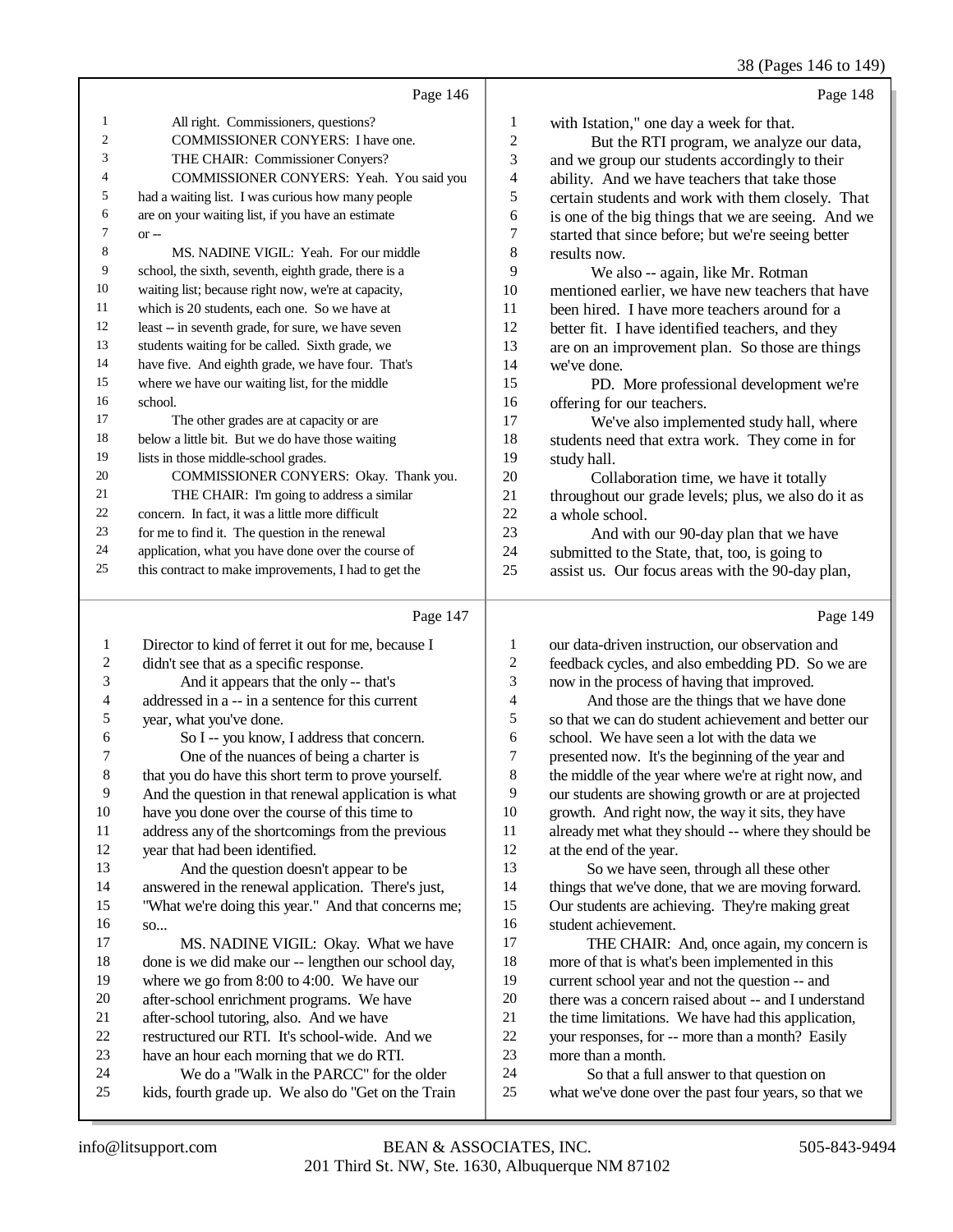39 (Pages 150 to 153)

Page 152

|                | Page 150                                            |                |
|----------------|-----------------------------------------------------|----------------|
| 1              | have the opportunity to digest that over this time, | 1              |
| $\overline{2}$ | and not because I'm -- I still have a serious       | $\overline{c}$ |
| 3              | concern over what has been -- what has been the     | 3              |
| $\overline{4}$ | process over the previous four years to get you to  | $\overline{4}$ |
| 5              | today.                                              | 5              |
| 6              | And I don't see that. I see the responses           | 6              |
| 7              | being what we're doing now in this current school   | 7              |
| 8              | year. And this is -- this is -- this, hopefully,    | 8              |
| 9              | had been a process.                                 | 9              |
| 10             | So that is disconcerting to me.                     | 10             |
| 11             | MS. NADINE VIGIL: The first year,                   | 11             |
| 12             | Madam Chair, we started with kindergarten, first,   | 12             |
| 13             | and sixth grade.                                    | 13             |
| 14             | THE CHAIR: I understand that.                       | 14             |
| 15             | MS. NADINE VIGIL: We started with the RTI           | 15             |
| 16             | and the PD and all the things we have done. We have | 16             |
| 17             | done that.                                          | 17             |
| 18             | We also -- and the first one -- the first           | 18             |
| 19             | year with our sixth grade, our whole data, PARCC    | 19             |
| 20             | test, was based on 14 students. But there is where  | 20             |
| 21             | we started working on them.                         | 21             |
| 22             | She was the teacher with those 14                   | 22             |
| 23             | students, sixth grade. We did receive a "D." Out    | 23             |
| 24             | of the 14 students, eight of them were on IEPs. So  | 24             |
| 25             | we started moving them since then. And, again, like | 25             |
|                |                                                     |                |

# Page 151

| $\mathbf{1}$   | you mentioned, we did have RTI. We had our little    | 1              | we    |
|----------------|------------------------------------------------------|----------------|-------|
| 2              | study hall. We did have PD, also, there. And         | $\overline{2}$ |       |
| 3              | that's what we've done.                              | 3              | sure  |
| $\overline{4}$ | We've improved. We've restructured those             | 4              | it in |
| 5              | items that I just talked about for now.              | 5              | that  |
| 6              | MS. ROE ZICCARELLO: May I address that,              | 6              | inq   |
| 7              | too? And as we are creating an IB curriculum, we     | 7              | as y  |
| 8              | have had to write units. So we're making an actual   | 8              | Eng   |
| 9              | shift in our curriculum; because we are finding out  | 9              | Tha   |
| 10             | that to teach the IB curriculum, which is -- the     | 10             | Eng   |
| 11             | strengths are in social studies and science and      | 11             | Soc   |
| 12             | civic awareness and global citizenry, it's a shift   | 12             | attri |
| 13             | in how we teach things and how we are conducting     | 13             |       |
| 14             | ourselves, especially as we add grades every year.   | 14             | by 1  |
| 15             | And it's been a little tricky. We had to             | 15             | bec   |
| 16             | write fourth- and fifth-grade units. We didn't even  | 16             | can   |
| 17             | have fourth and fifth grade yet. So it's been a      | 17             | IB١   |
| 18             | process for us as far as what is required of us as a | 18             | our   |
| 19             | charter school, and also as to also to meet the      | 19             |       |
| 20             | requirements of the IB program.                      | 20             | mer   |
| 21             | THE CHAIR: And I guess I do have                     | 21             | you   |
| 22             | questions and concerns over the IB program; because  | 22             | Cie:  |
| 23             | I -- I'll be honest. I don't know about the          | 23             | as a  |
| 24             | legality of whether they can or cannot call          | 24             | to y  |
| 25             | themselves an IB program if they're not. I don't     | 25             | of tl |
|                |                                                      |                |       |

| 1  | know that.                                           |
|----|------------------------------------------------------|
| 2  |                                                      |
|    | But I would have presumed that that would            |
| 3  | have been something that the founders would have     |
| 4  | been able to know when they were establishing the    |
| 5  | school, whether it should be called an IB school.    |
| 6  | MS. ROE ZICCARELLO: We're a candidate                |
| 7  | school. We can say that. That's what we can say.     |
| 8  | MS. NADINE VIGIL: In response to that,               |
| 9  | when we wrote our mission statement at the beginning |
| 10 | when we were starting, because we were going to be   |
| 11 | IB, we were encouraged by our liaison that I had     |
| 12 | from here, from the Charter School Division, to      |
| 13 | include the IB language. Come to know with the IB    |
| 14 | organization, when they came to us to do their first |
| 15 | consultation with us, they told us, "You cannot use  |
| 16 | the language at all." At all. Logos, phrases,        |
| 17 | anything, because it's all copyrighted, until we are |
| 18 | considered an IB -- IB World School.                 |
| 19 | So we did get our candidacy that we have a           |
| 20 | little phrase they allow us to use. But the IB       |
| 21 | language could not be in the mission statement. The  |
| 22 | mission statement, with the amendment we have also   |
| 23 | provided for you, it is not going to alter our       |
| 24 | educational program. All we're doing is taking out   |

the IB language, because by legalities, by legally

Page 153

| 1              | we cannot use their language.                        |
|----------------|------------------------------------------------------|
| $\overline{2}$ | So our educational program, I want to make           |
| 3              | sure, understand, please, that we are not altering   |
| $\overline{4}$ | it in any way. The amendment that we have submitted  |
| 5              | that you have a copy of states we are still doing    |
| 6              | inquiry-based learning, which is a component of IB,  |
| 7              | as you read the mission statement. Spanish and       |
| 8              | English, the students will be acquiring languages.   |
| 9              | That is our dual-language program, Spanish and       |
| 10             | English. Plus, we are also adding Mandarin Chinese.  |
| 11             | Social skills are being promoted through the IB      |
| 12             | attributes and attitudes.                            |
| 13             | We are not changing our educational plan             |
| 14             | by no means. We are just removing the IB language,   |
| 15             | because we have been told by the organization we     |
| 16             | cannot use their language until we are considered an |
| 17             | IB World School. So by no means are we changing      |
| 18             | our -- our educational plan.                         |
| 19             | MS. PATTY MATTHEWS: And, Madam Chair,                |
| 20             | members of the Commission, I'd just like to remind   |
| 21             | you, Ms. Fox just whispered in my ear about          |
| 22             | Cien Aguas International. They were also described   |
| 23             | as an International Baccalaureate program and came   |
| 24             | to you and said, "We have to take it out of the name |
| 25             | of the school and remove references to it until we   |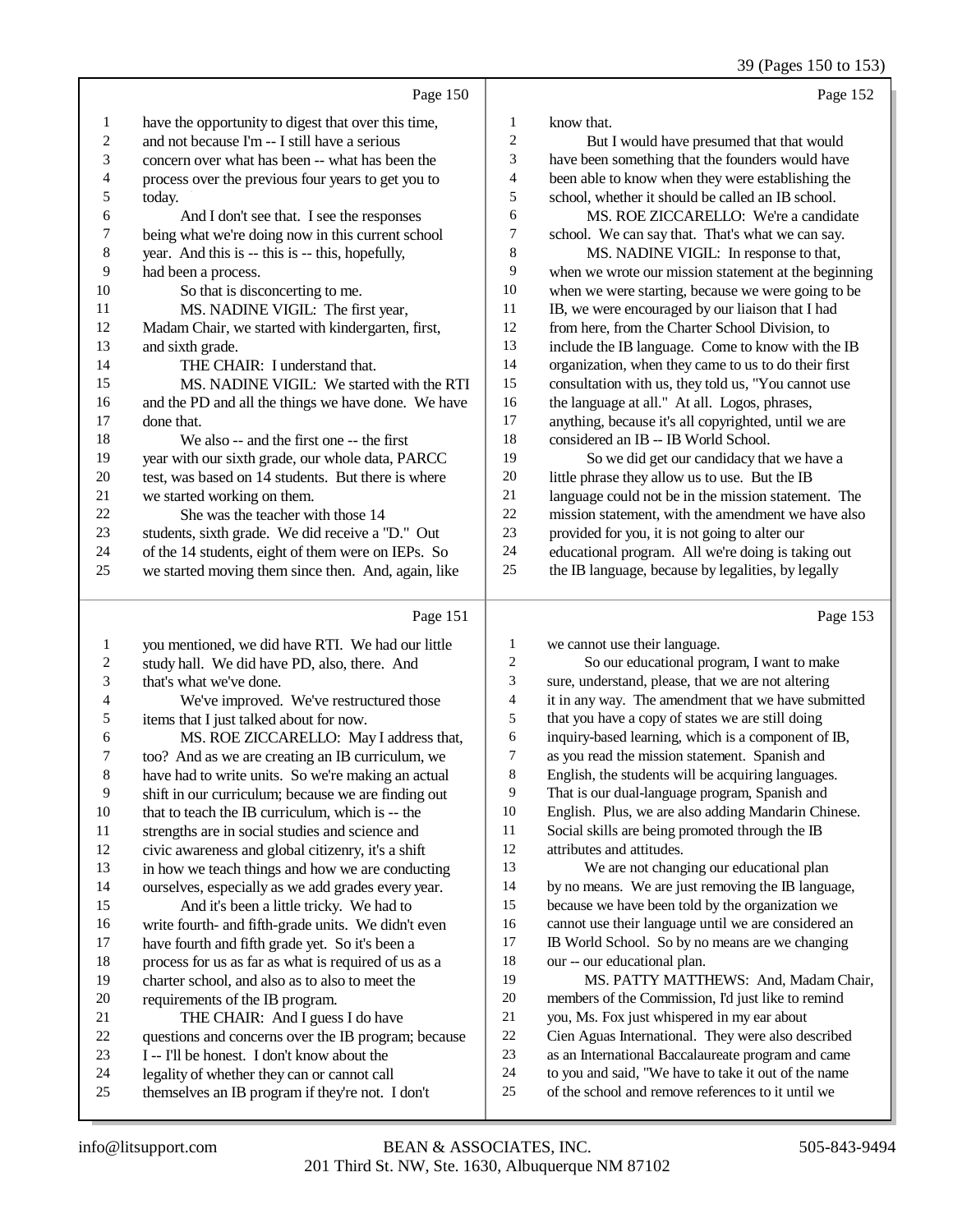40 (Pages 154 to 157)

|         | Page 154                                             |          | Page 156                                             |
|---------|------------------------------------------------------|----------|------------------------------------------------------|
| 1       | become legally identified."                          | 1        | budgetary, you know, concerns and address that.      |
| 2       | So there is precedent for you to                     | 2        | MS. NADINE VIGIL: Yes. With that point,              |
| 3       | acknowledge that change. So I just wanted to put     | 3        | ma'am, we have put in for professional development.  |
| 4       | that on the record.                                  | 4        | We are purchasing IXL, which is a program that we    |
| 5       | THE CHAIR: Thank you.                                | 5        | use to enhance our students' learning. We are        |
| 6       | COMMISSIONER TOULOUSE: Madam Chair?                  | 6        | purchasing also Imagine, which is also for our EL    |
| 7       | I'd like to point out, too, that Mesa Del            | 7        | students.                                            |
| 8       | Sol was another one. Both of those schools have now  | 8        | So we have technology. We have computers             |
| 9       | gone to APS; but they both tried. Now, Cien Aguas    | 9        | that we have for everyone, as I mentioned before.    |
| 10      | found that for elementary grades, they just could    | 10       | We have iPads. We have software. All those things    |
| 11      | not afford what it cost to send the teachers and do  | 11       | we have put in place for student achievement.        |
| 12      | all of that training. So they dropped -- they kept   | 12       | COMMISSIONER TOULOUSE: Madam Chair?                  |
| 13      | "International" in their name, but they dropped any  | 13       | THE CHAIR: Commissioner Toulouse?                    |
| 14      | attempt to be "Baccalaureate." I'm not sure where    | 14       | COMMISSIONER TOULOUSE: I have a question.            |
| 15      | Mesa Del Sol ended up, because they left us and      | 15       | Do you now have all of the grades, K through 8? Or   |
| 16      | moved to APS. But we do have a precedent for         | 16       | are you still missing a couple --                    |
| 17      | dealing with this with at least two other schools.   | 17       | MS. NADINE VIGIL: We have all, K through             |
| 18      | THE CHAIR: And that -- the name of it is             | 18       | 8.                                                   |
| 19      | the least of the issues.                             | 19       | COMMISSIONER TOULOUSE: This is your                  |
| 20      | COMMISSIONER TOULOUSE: But what I'm                  | 20       | first. So you would not have had grades last year    |
| 21      | saying is the IB part of it.                         | 21       | and the year before from the others.                 |
| 22      | MS. NADINE VIGIL: What we are getting at             | 22       | MS. NADINE VIGIL: Exactly. Exactly.                  |
| 23      | is we are, by no means -- I want to make sure it is  | 23       | Yes, we have two classes per grade up through K      |
| 24      | understood -- we are not altering our -- our         | 24       | through 3, and then fourth through eighth is one     |
| 25      | educational plan. As per the CSD, the PED, they      | 25       | class per grade.                                     |
|         | Page 155                                             |          | Page 157                                             |
| 1       | have made motion to deny our amendment because we    | 1        | COMMISSIONER TOULOUSE: But this is your              |
| 2       | are going to be altering our educational plan. We    | 2        | first year.                                          |
| 3       | are not.                                             | 3        | MS. NADINE VIGIL: This is our first year             |
| 4       | THE CHAIR: Well -- and in all honesty, we            | 4        | of complete K through 8.                             |
| 5       | are not dealing with the amendment at this moment in | 5        | COMMISSIONER TOULOUSE: Now, I have                   |
| 6       | time. So I don't want to conflate the two. If the    | 6        | another concern, being a retired public employee,    |
| 7       | amendment comes up, we'll deal with that. My         | 7        | not in education, but where I see that for two       |
| $\,8\,$ | concern was the programming more than the name       | 8        | years, on the financial piece, no contributions were |
| 9       | itself and the amendment change.                     | 9        | made for the retirement health care?                 |
| 10      | And I -- I'll be honest, I've got concerns           | 10       | MS. NADINE VIGIL: That was for one of our            |
| 11      | about the potential for cherrypicking the testing    | 11       | employees. And Miss Justine Vigil from the Vigil     |
| 12      | data that came. It appeared that it wasn't           | 12       | Group is here. That was for one employee. Justine?   |
| 13      | full-school; it was handpicked grades. It seemed --  | 13       | COMMISSIONER TOULOUSE: I was just reading            |
| 14      | it seemed a little sketchy, the information that     | 14       | it. The way this reads, it sounds like none of your  |
| 15      | came forward that was presented to us.               | 15       | employees were --                                    |
| 16      | So I'll just -- I'll put it out there that           | 16       | MS. NADINE VIGIL: It was just for one.               |
| 17      | that's -- I have a concern. I'll be honest, you      | 17       | That audit finding was taken care of.                |
| 18      | know. I'm -- I'm conflicted at this moment in time;  | 18       | COMMISSIONER TOULOUSE: Thank you very                |
| 19      | so -- Commissioner Ruiz?                             | 19       | much for that; because it does read in here that way |
| 20      | COMMISSIONER RUIZ: Madam Chair -- and                | 20       | that it was no one. Thank you.                       |
| 21      | I -- of course, the other concerns about the grades  | 21       | MS. NADINE VIGIL: It was just one                    |
| 22      | and what you've done and haven't done. I wanted you  | 22       | employee.                                            |
| 23      | to speak specifically to how you have targeted your  | 23<br>24 | THE CHAIR: Commissioner Johnston?                    |
| 24      | financial resources to address the shortcomings in   |          | COMMISSIONER JOHNSTON: Thank you,                    |
| 25      | the school grades; because you should be making      | 25       | Madam Chair. Follow-up to Commissioner Ruiz'         |

the school grades; because you should be making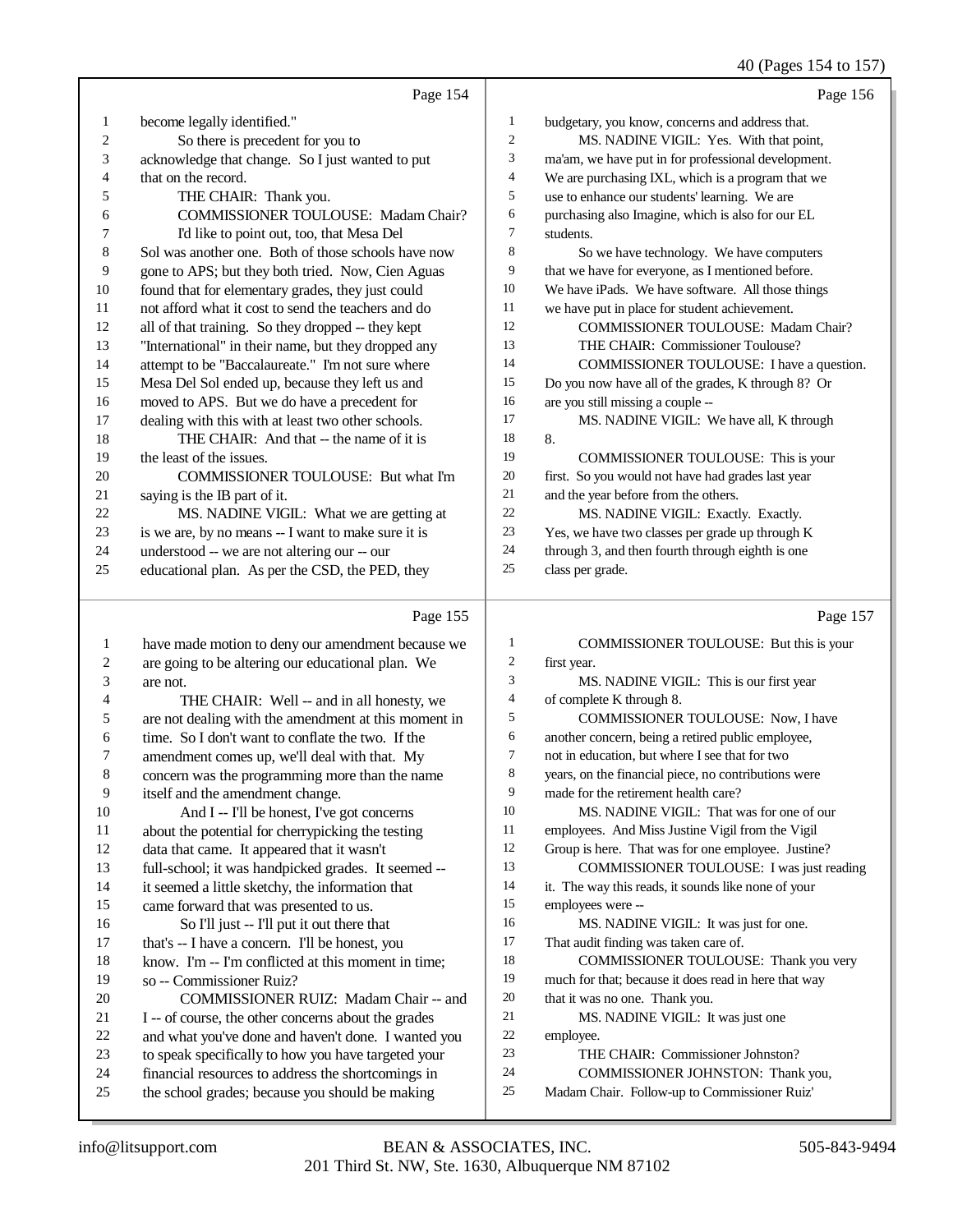41 (Pages 158 to 161)

|    | Page 158                                             |    | Page 160                                             |
|----|------------------------------------------------------|----|------------------------------------------------------|
| 1  | question. You prioritized. But when I look at --     | 1  | decline in performance on the assessments and the    |
| 2  | at your financial statement, the school -- you       | 2  | goals of IB, I guess it's -- as you speak to it, if  |
| 3  | omitted the charter -- in the charter renewal        | 3  | you could align how you're prioritizing to -- for    |
| 4  | application, the budget analysis form. It was left   | 4  | those standards that --                              |
| 5  | blank. What happened there?                          | 5  | MS. ROE ZICCARELLO: Well, when we first              |
| 6  | MS. NADINE VIGIL: Yes, it was. And that              | 6  | started, we had four classes. Then the second year,  |
| 7  | was -- I think it was miscommunication with our      | 7  | we actually improved, if you look at the data. The   |
| 8  | budget person. And when I -- when it was brought to  | 8  | third year, which is our last year, we declined.     |
| 9  | my attention, I did address it immediately. I        | 9  | And it's because as we add classes and we're trying  |
| 10 | did -- I did mark down what things we were -- we had | 10 | to stay in alignment and all be on the same page as  |
| 11 | bought, what we were doing, what we were using our   | 11 | far as we have new people that have to be trained    |
| 12 | monies for. But I think it was something that,       | 12 | for IB -- and so it's been a challenge, as an IB     |
| 13 | again, was a miscommunication. But the things that   | 13 | coordinator, especially; because I don't know what   |
| 14 | I mentioned a while ago to Commissioner Ruiz, those  | 14 | I'm doing. I'm still learning now, and I have        |
| 15 | are the things that we put in there.                 | 15 | people that I have to go to and say, "Explain to me  |
| 16 | COMMISSIONER JOHNSTON: And how did you               | 16 | how to do this, that, and the other thing." And      |
| 17 | determine those areas, your professional             | 17 | then I have to turn around and dispel [verbatim]     |
| 18 | development, to prioritize?                          | 18 | that information to other people.                    |
| 19 | MS. NADINE VIGIL: We prioritize when we              | 19 | So that part has been challenging,                   |
| 20 | have our meetings. We do a needs assessment of what  | 20 | honestly. In all honesty, when I look at IB and      |
| 21 | it is that we need to be trained on. And dual        | 21 | realize how I've changed as a human being, how I've  |
| 22 | language; of course, the conference we sent our      | 22 | changed as an IB person in trying to espouse these   |
| 23 | teachers to that one; IB, we also do that one.       | 23 | wonderful principles and goals and attitudes and get |
| 24 | Plus, we also have other types of trainings.         | 24 | that to the kids, I've actually improved as a human  |
| 25 | Right now, we have some EL trainings to go           | 25 | being, as a teacher, just in the three years I've    |
|    | Page 159                                             |    | Page 161                                             |

| 1  | to that I'm going to send teachers to. The WIDA.     | 1              | been working at it. And that's why I feel so       |
|----|------------------------------------------------------|----------------|----------------------------------------------------|
| 2  | All those types trainings that deal with our student | $\mathbf{2}$   | strongly about it. That's why they put me in this  |
| 3  | achievement, as well, we work on. Strategies,        | 3              | position.                                          |
| 4  | instructional strategies, the GLAD strategies; all   | $\overline{4}$ | COMMISSIONER JOHNSTON: Thank you.                  |
| 5  | those are identified as a team, as a school.         | 5              | THE CHAIR: Commissioner Robbins?                   |
| 6  | COMMISSIONER JOHNSTON: The concern -- one            | 6              | COMMISSIONER ROBBINS: Well, other                  |
| 7  | of the concerns I have is -- is looking at the goal  | 7              | Commissioners have said this before. But I'm kind  |
| 8  | of being an IB school. What does "IB" mean to you?   | 8              | of torn right now.                                 |
| 9  | What's your definition of being an IB school?        | 9              | The results have not been adequate,                |
| 10 | MS. NADINE VIGIL: I'll talk a little bit.            | 10             | especially in the last year. But there is          |
| 11 | and then you go.                                     | 11             | tremendous support from the parents and the        |
| 12 | MS. ROE ZICCARELLO: Go ahead. You go.                | 12             | students. I've received probably three or four     |
| 13 | MS. NADINE VIGIL: To make it clear, IB is            | 13             | dozen e-mails, letters. I appreciate that they     |
| 14 | not a stand-alone program. IB is integrated into     | 14             | appeared to be heartfelt and not just a            |
| 15 | all the content areas we teach. We develop the       | 15             | cut-and-paste. People did respond, and I read      |
| 16 | units that are inquiry-based. And then we also have  | 16             | those.                                             |
| 17 | their character-building program, which is the       | 17             | But I'm really concerned about the                 |
| 18 | attributes and the attitudes.                        | 18             | organizational structure, the shift in some of the |
| 19 | But through the IB units is where all our            | 19             | performance metrics.                               |
| 20 | teaching is coming through. Of course, it's all      | 20             | IB is rigorous performance and outcomes.           |
| 21 | aligned with the Common Core standards and with the  | 21             | It really is focusing on outcomes, preparing       |
| 22 | principles and philosophy of IB. So with that, I'll  | 22             | students with a very rigorous educational program. |
| 23 | let our IB coach speak.                              | 23             | It's not the -- it's not a program that says, "We  |
| 24 | COMMISSIONER JOHNSTON: Well, it really               | 24             | hope to do better"; but it's a program that says,  |
| 25 | is -- it's almost a paradox to me; because with the  | 25             | "We're going to do better. And the students are    |
|    |                                                      |                |                                                    |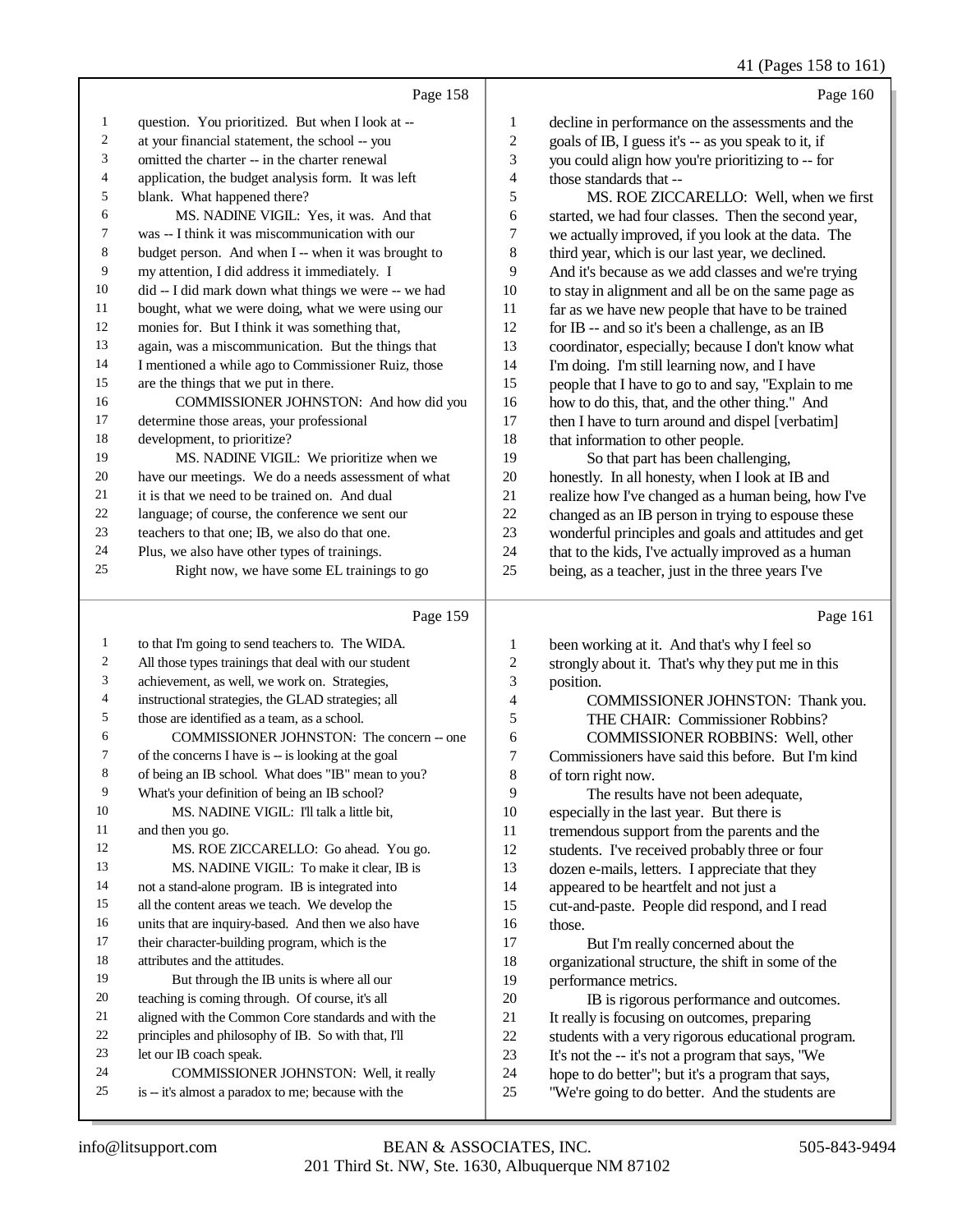## 42 (Pages 162 to 165)

|                | Page 162                                                                                                |                          | Page 164                                                                                     |
|----------------|---------------------------------------------------------------------------------------------------------|--------------------------|----------------------------------------------------------------------------------------------|
| 1              | going to do better."                                                                                    | 1                        | The school has not demonstrated the                                                          |
| $\overline{c}$ | Most students like the schools they go to,                                                              | $\boldsymbol{2}$         | implementation of improvement efforts that are                                               |
| 3              | unless they're being bullied and things like that.                                                      | 3                        | effectively improving student achievement. And the                                           |
| 4              | And many, many parents, in my experience, have                                                          | $\overline{\mathcal{L}}$ | school has failed to demonstrate that the governing                                          |
| 5              | supported failing schools because they like the                                                         | 5                        | board is able to meet its obligations to oversee                                             |
| 6              | schools. It's in their community; they go there for                                                     | 6                        | financial oversight, including oversight of audit                                            |
| 7              | activities and things like that, and they want to                                                       | $\tau$                   | findings.                                                                                    |
| $\,8\,$        | support their students.                                                                                 | $\,$ 8 $\,$              | COMMISSIONER CABALLERO: Madam Chair, I                                                       |
| 9              | But that, in and of itself, is not going                                                                | 9                        | understand that we get the motions. But I -- I feel                                          |
| 10             | to result in the education and the proper education                                                     | 10                       | very uncomfortable, even in the last one, that --                                            |
| 11             | of the students that are attending that school.                                                         | 11                       | THE CHAIR: We don't have a second to this                                                    |
| 12             | That's why I'm torn.                                                                                    | 12                       | motion yet; so --                                                                            |
| 13             | Participation is important. Support from                                                                | 13                       | COMMISSIONER CABALLERO: All right. But I                                                     |
| 14             | the parents is important. But for the State to                                                          | 14                       | do want to speak to the wording of the motion.                                               |
| 15             | continue to charter a charter school, it has to be                                                      | 15                       | COMMISSIONER CRONE: I'll second.                                                             |
| 16             | performing well. And that's why I'm torn. And so                                                        | 16                       | THE CHAIR: There's a --                                                                      |
| 17             | right now, I really can't say which way I'm going to                                                    | 17                       | COMMISSIONER CABALLERO: So I feel                                                            |
| 18             | vote on this renewal. I'll have to make a vote here                                                     | 18                       | uncomfortable talking about the financial or                                                 |
| 19             | shortly; but it's very difficult.                                                                       | 19                       | organizational of a school, when nothing -- I                                                |
| 20             | And I just want you to know that in all                                                                 | 20                       | haven't heard anything substantial on that. I think                                          |
| 21             | the people who have come here -- and I would imagine                                                    | 21                       | it behooves us to remove that from our motion. It's                                          |
| $22\,$         | most of the people in the audience here are here to                                                     | $22\,$                   | not going to do anything, other than it will clarify                                         |
| $23\,$         | support TIS. And I appreciate the time that you've                                                      | 23                       | what we intend to pass on. But, you know, just                                               |
| 24             | taken to wait through since 9:00 this morning, many                                                     | 24                       | getting the -- that's it.                                                                    |
| 25             | of you.                                                                                                 | 25                       | THE CHAIR: And I'll respond from my                                                          |
|                |                                                                                                         |                          |                                                                                              |
|                |                                                                                                         |                          |                                                                                              |
|                | Page 163                                                                                                |                          | Page 165                                                                                     |
| 1              |                                                                                                         | $\mathbf{1}$             |                                                                                              |
| 2              | So thank you.                                                                                           | $\sqrt{2}$               | perspective on that, that the renewal application                                            |
|                | MS. NADINE VIGIL: In response to that --                                                                | 3                        | deals with both the organizational and the                                                   |
| 3<br>4         | THE CHAIR: No. It's -- that was a<br>statement he made.                                                 | $\overline{\mathcal{A}}$ | financial; so that we have, I believe, substantial                                           |
| 5              |                                                                                                         | 5                        | information on academic, organizational, and                                                 |
| 6              | MS. NADINE VIGIL: Oh, okay.                                                                             | 6                        | financial from the school, from the CSD analysis,<br>from the site visits.                   |
| 7              | THE CHAIR: Thank you.                                                                                   | $\tau$                   |                                                                                              |
| 8              | Commissioner Ruiz?                                                                                      | 8                        | So maybe it hasn't been presented publicly<br>today. But truthfully, the piece of today is a |
| 9              | COMMISSIONER RUIZ: Madam Chair, I'm                                                                     | 9                        | very, very small portion of this renewal process,                                            |
| 10             | prepared to make a motion.<br>THE CHAIR: Okay.                                                          | 10                       | and that we have electronic copies, hard copies and                                          |
| 11             | COMMISSIONER RUIZ: I move to deny the                                                                   | 11                       | a disk of the renewal applications that we've had an                                         |
| 12             | renewal application presented by Taos International                                                     | 12                       | opportunity to pore through over a fair amount of                                            |
| 13             | School because the school has failed to meet and has                                                    | 13                       | time right now, so that -- and that's part of the                                            |
| 14             | not demonstrated substantial progress toward the                                                        | 14                       | renewal process is to consider all three pieces.                                             |
| 15             |                                                                                                         | 15                       | And I believe we have enough information on all                                              |
| 16             | Department's standards of excellence and the student<br>performance standards identified in the charter | 16                       | three pieces. If someone else does not feel that,                                            |
| 17             | contract.                                                                                               | 17                       | we can discuss that.                                                                         |
| 18             | The school earned a three-year average of                                                               | 18                       | Thank you.                                                                                   |
| 19             | "D" on the State's A-through-F school grading                                                           | 19                       | Is there any further discussion on the                                                       |
| $20\,$         | report, earning an overall grade of "F."                                                                | 20                       | motion?                                                                                      |
| 21             | Taos International School was ranked in                                                                 | 21                       | If not, we'll take a roll-call vote.                                                         |
| $22\,$         | the bottom 5 percent in three of four academic                                                          | $22\,$                   | COMMISSIONER ARMBRUSTER: Commissioner                                                        |
| 23             | categories on the most recent A-through-F school                                                        | 23                       | Gipson?                                                                                      |
| 24             | grading report when compared to similar schools                                                         | 24                       | THE CHAIR: Yes.                                                                              |
| 25             | across the state.                                                                                       | $25\,$                   | <b>COMMISSIONER ARMBRUSTER: Commissioner</b>                                                 |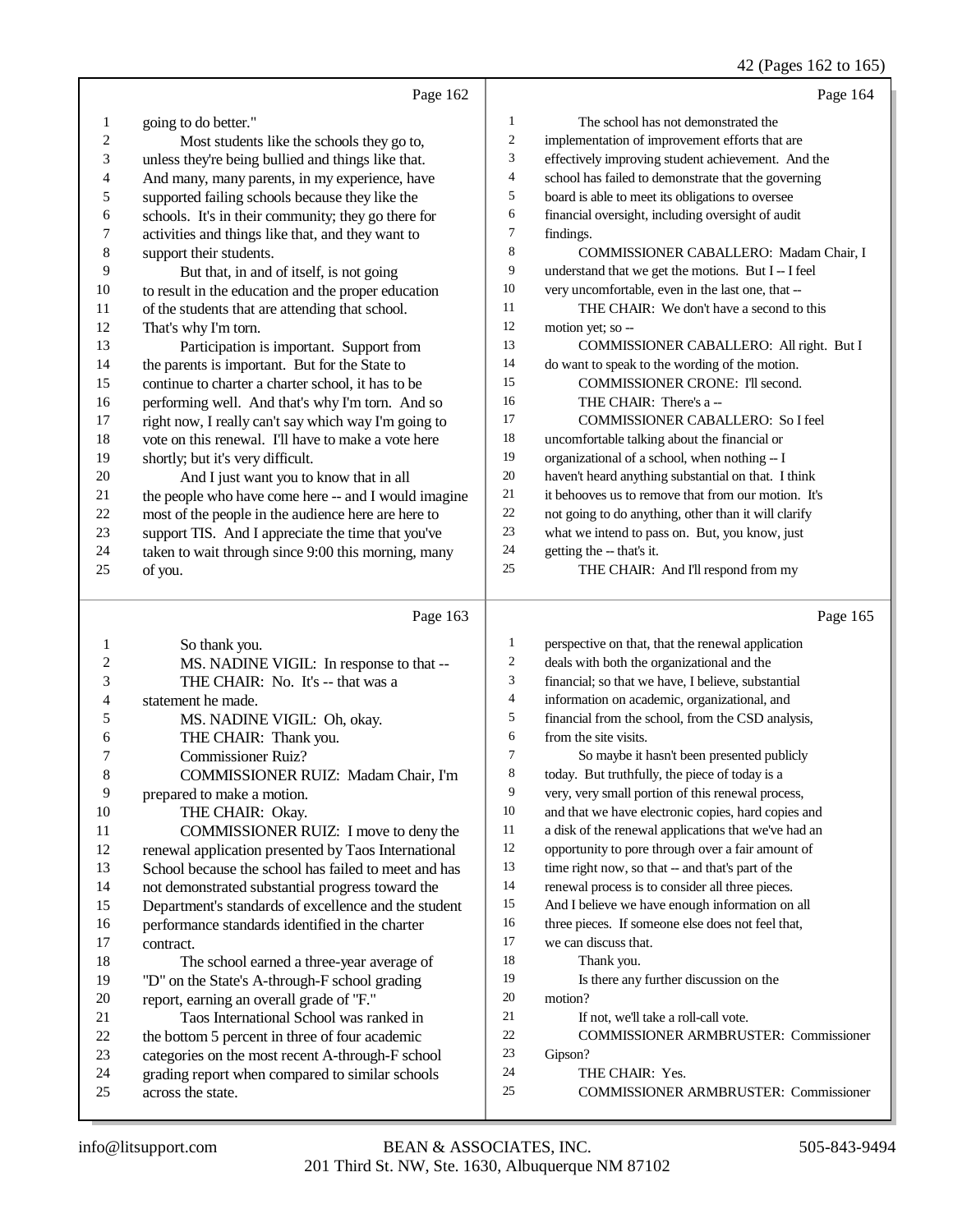#### 43 (Pages 166 to 169)

|    | Page 166                                     |                | Page 168                                             |
|----|----------------------------------------------|----------------|------------------------------------------------------|
| 1  | Conyers?                                     | 1              | to do, but much easier than the other                |
| 2  | <b>COMMISSIONER CONYERS: No.</b>             | $\overline{c}$ | recommendations. PED has recommended a two-year      |
| 3  | <b>COMMISSIONER ARMBRUSTER: Commissioner</b> | 3              | renewal for Horizon Academy West, with conditions.   |
| 4  | Toulouse?                                    | 4              | And those conditions are that the school             |
| 5  | <b>COMMISSIONER TOULOUSE: No.</b>            | 5              | implement an NMDASH continuous improvement plan that |
| 6  | <b>COMMISSIONER ARMBRUSTER: Commissioner</b> | 6              | results in raising and maintaining performance at or |
| 7  | Robbins?                                     | 7              | above an overall grade of "C" in each year in the    |
| 8  | <b>COMMISSIONER ROBBINS: Yes.</b>            | 8              | term -- the renewal contract term, correcting all    |
| 9  | <b>COMMISSIONER ARMBRUSTER: Commissioner</b> | 9              | noncompliance related to organizational performance  |
| 10 | Armbruster votes "Yes."                      | 10             | framework indicators, such as the rights of English  |
| 11 | Commissioner Peralta?                        | 11             | Learners, instructional performance framework        |
| 12 | <b>COMMISSIONER PERALTA: Yes.</b>            | 12             | indicators, sorry -- instructional hours, recurrent  |
| 13 | <b>COMMISSIONER ARMBRUSTER: Commissioner</b> | 13             | enrollment, management accountability, special       |
| 14 | Johnston?                                    | 14             | education and governance prior to the 2018-'19 site  |
| 15 | <b>COMMISSIONER JOHNSTON: Yes.</b>           | 15             | visit, and then implementing corrective action so as |
| 16 | <b>COMMISSIONER ARMBRUSTER: Commissioner</b> | 16             | to earn no repeat findings, material weakness        |
| 17 | Caballero?                                   | 17             | findings, or significant deficiencies on the         |
| 18 | <b>COMMISSIONER CABALLERO: No.</b>           | 18             | 2017-'18 annual audit.                               |
| 19 | <b>COMMISSIONER ARMBRUSTER: Commissioner</b> | 19             | The reasons for this recommendation,                 |
| 20 | Ruiz?                                        | 20             | including the shortened term and the conditions, is  |
| 21 | <b>COMMISSIONER RUIZ: Yes.</b>               | 21             | I think on that summary at the bottom of the page    |
| 22 | <b>COMMISSIONER ARMBRUSTER: Commissioner</b> | 22             | there, you'll see that as we again did our           |
| 23 | Crone?                                       | 23             | comprehensive review looking at the data from the    |
| 24 | <b>COMMISSIONER CRONE: Yes.</b>              | 24             | school and from the school report card for the term  |
| 25 | COMMISSIONER ARMBRUSTER: Again, the vote     | 25             | of the contract and looking at the school's          |
|    | Page 167                                     |                | Page 169                                             |

| $\mathbf{1}$   | is seven-to-three.                                   |
|----------------|------------------------------------------------------|
| 2              | THE CHAIR: Motion passed. Thank you very             |
| 3              | much. And I want to thank everyone, once again, who  |
| $\overline{4}$ | was here for the time.                               |
| 5              | Commissioners, I believe lunch has                   |
| 6              | arrived.                                             |
| 7              | FROM THE FLOOR: I have a question for                |
| 8              | you. If you're closing down the school, is it        |
| 9              | possible --                                          |
| 10             | THE CHAIR: I'm sorry. Public comment                 |
| 11             | $is -$                                               |
| 12             | FROM THE FLOOR: I have a question. Can               |
| 13             | you make not sending your kids to school legal?      |
| 14             | Because I ain't sending my kids to no other school.  |
| 15             | (A recess was taken at $1:12$ p.m., and              |
| 16             | reconvened at 2:03 p.m., as follows:)                |
| 17             | THE CHAIR: Thank you for your patience               |
| 18             | and thank you for indulging us some time. We are     |
| 19             | now on to 8C, Horizon Academy West, which is the     |
| 20             | last -- got your gloves on -- which is the last      |
| 21             | school in your binder for today. The other two       |
| 22             | schools are in the large packet that's -- okay.      |
| 23             | Director?                                            |
| 24             | MS. POULOS: Madam Chairwoman,                        |
| 25             | Commissioners, again, it's certainly not easy for us |

| Page 109 |  |
|----------|--|
|          |  |

| 1  | improvement actions and the results of those         |
|----|------------------------------------------------------|
| 2  | actions, we see that the school is "Approaching      |
| 3  | progress."                                           |
| 4  | And the reason for that "Approaching"                |
| 5  | progress" rather than "Making substantial progress"  |
| 6  | is we did see an increase from the first "D" --      |
| 7  | to -- I believe that was a "B," and then we saw it   |
| 8  | fall. So we saw some improvement; but then that was  |
| 9  | not maintained. Also, seeing that the school is      |
| 10 | approaching the standard on -- or approaching        |
| 11 | progress on governance responsibilities, and then    |
| 12 | meeting the standards on its goals, as well as       |
| 13 | demonstrating progress in many of the other areas.   |
| 14 | Just a couple of things that I want to               |
| 15 | highlight for you. Obviously, on the second page,    |
| 16 | you can see the three -- sorry -- four-year          |
| 17 | trajectory of the school letter grade being a "B," a |
| 18 | "D," a "C," and then, again, a "D." You can also     |
| 19 | see the school's performance in each of the          |
| 20 | categories in comparison to similar schools. And     |
| 21 | you see that the school really is in the bottom      |
| 22 | half, if not the bottom third, in a good number of   |
| 23 | those.                                               |
| 24 | And I think a couple of other things.                |
| 25 | Just looking at the school's most recent PARCC data, |
|    |                                                      |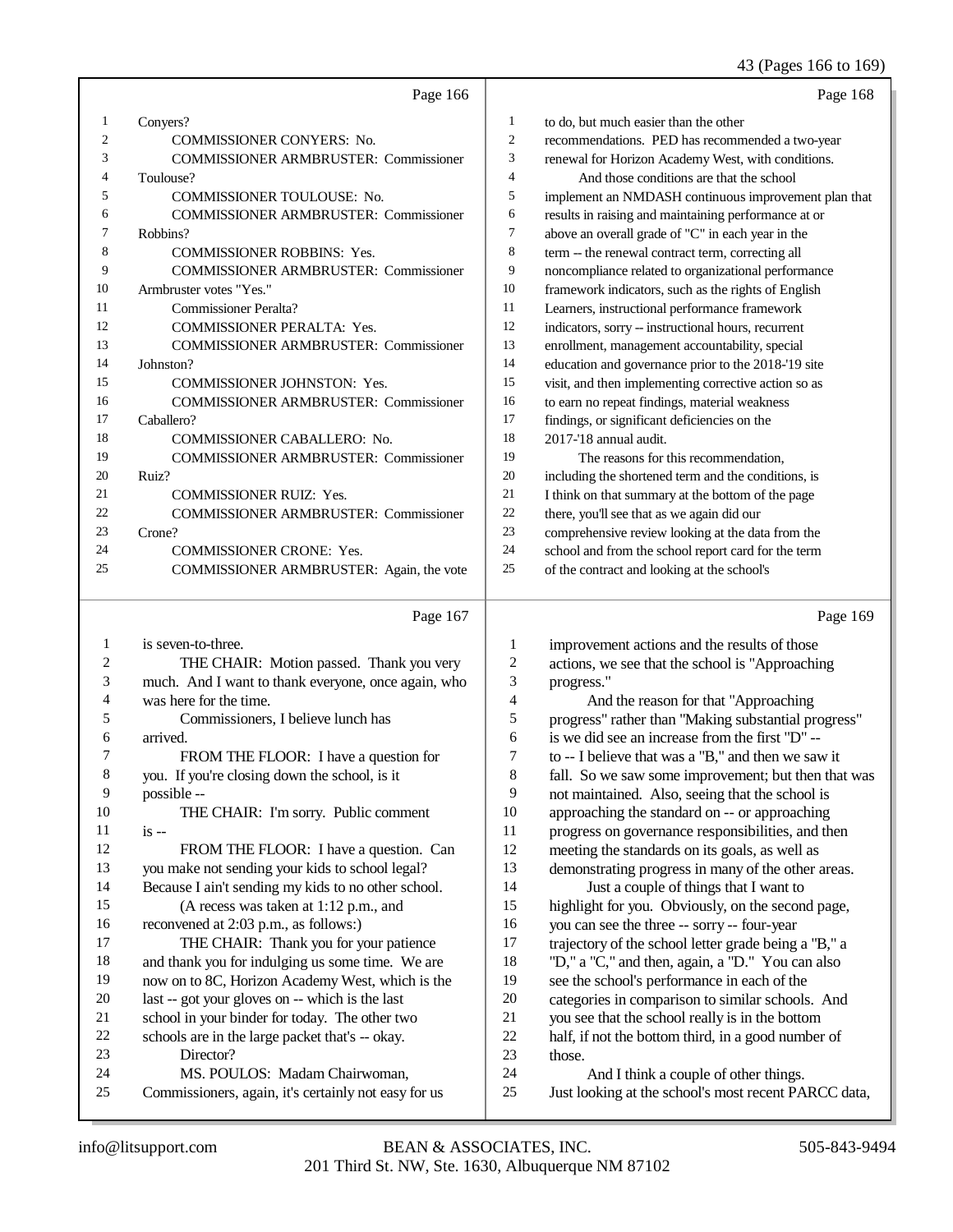## 44 (Pages 170 to 173)

|                         | Page 170                                                                                                |                  | Page 172                                                                                                  |
|-------------------------|---------------------------------------------------------------------------------------------------------|------------------|-----------------------------------------------------------------------------------------------------------|
| $\mathbf{1}$            | when we look at the proficiency rates, they are                                                         | 1                | But, again, I think, you know, we hark                                                                    |
| $\overline{\mathbf{c}}$ | higher at the lower grade levels, and they drop as                                                      | $\overline{c}$   | back to last year. We made a similar recommendation                                                       |
| 3                       | the grade levels increase. And we certainly look to                                                     | 3                | with similar schools that had this performance,                                                           |
| 4                       | see that not drop, but, instead, increase as the                                                        | $\overline{4}$   | where we do see clearly there's the capacity. I                                                           |
| 5                       | school has an opportunity to serve students for a                                                       | 5                | think we just need to get to the place where we're                                                        |
| 6                       | longer period of time.                                                                                  | 6                | working on systematizing what's working and what's                                                        |
| $\boldsymbol{7}$        | On the second report, kind of the                                                                       | $\overline{7}$   | not, stop doing what's not working, continue doing                                                        |
| 8                       | preliminary analysis, which is the document that's                                                      | $\,8\,$          | what's working to be able to maintain those                                                               |
| 9                       | indicated to have 12 pages, you do see comparative                                                      | 9                | successful results.                                                                                       |
| 10                      | performance to local schools. And you see that                                                          | 10               | And we'd like to see the school continue                                                                  |
| 11                      | there is a mixture over time.                                                                           | 11               | to do that. And that's the reason for our                                                                 |
| 12                      | And, again, I think one of the important                                                                | 12               | recommendation of that two-year renewal.                                                                  |
| 13                      | things that we do want to talk about is the school's                                                    | 13               | THE CHAIR: Thank you.                                                                                     |
| 14                      | demographics, which are not in that report; they're                                                     | 14               | Good afternoon. And let me just remind                                                                    |
| 15                      | in the next report. But those demographics do                                                           | 15               | you to please identify yourself for the record.                                                           |
| 16                      | indicate that the school's population is a little                                                       | 16               | MS. CYNTHIA CARTER: Good afternoon --                                                                     |
| 17                      | bit different; not substantially, but a little bit                                                      | 17               | let's see if this is on --                                                                                |
| 18                      | different than the local APS demographics. And I                                                        | 18               | THE CHAIR: The green light has to be on.                                                                  |
| 19                      | think it's -- they're of note. And that is Page 10                                                      | 19               | MS. CYNTHIA CARTER: Good afternoon.                                                                       |
| $20\,$                  | of the 107, or 43 of 458 in Chart 11 and Chart --                                                       | $20\,$           | Madam Chair, members of the Commission. My name is                                                        |
| 21                      | sorry, those are proficiency rates. That's not what                                                     | 21               | Cynthia Carter, and I am the director of Horizon                                                          |
| $22\,$                  | I was looking for.                                                                                      | $22\,$           | Academy West. And joining me is Olivia Flores, the                                                        |
| 23                      | Enrollment. There we go. 11 of 17, 44 of                                                                | 23               | assistant director; Deanna Cordova, the business                                                          |
| 24                      | 158. You do see that, again, there's a slight                                                           | 24               | manager.                                                                                                  |
| 25                      | difference in our subgroups on the Chart 15, where                                                      | 25               | We have in the audience Storm Gonzales and                                                                |
|                         |                                                                                                         |                  |                                                                                                           |
|                         | Page 171                                                                                                |                  | Page 173                                                                                                  |
|                         |                                                                                                         |                  |                                                                                                           |
| $\mathbf{1}$            | you see that the school does have a lower percentage                                                    | $\mathbf{1}$     | Carrie Rodriguez, president and vice president of                                                         |
| $\sqrt{2}$              | of English Learners. The school has a lower                                                             | $\boldsymbol{2}$ | Horizon Academy West's governing council, and Patty                                                       |
| 3                       | percentage of students with disabilities, and the                                                       | 3                | Matthews, our attorney for Horizon Academy West.                                                          |
| 4                       | school has a lower percentage of economically                                                           | 4                | I'm not a public speaker. I get really                                                                    |
| 5<br>6                  | disadvantaged students than the local APS.                                                              | 5<br>6           | nervous. Please bear with me. I'm going to read my                                                        |
| 7                       | So I think that's important to recognize                                                                | 7                | script, what I have to say.                                                                               |
| 8                       | as we're also looking at those low-comparison                                                           | 8                | Horizon Academy West has been open since                                                                  |
| 9                       | schools.<br>I know there has been one question from                                                     | 9                | 2003. This will be our third renewal. The last two<br>renewals were approved for a five-year term without |
| 10                      | the school about how we have calculated the                                                             | 10               | conditions.                                                                                               |
| 11                      | retention of students across the year and between                                                       | 11               | During the last four years, not once has                                                                  |
| 12                      | years. I think I've explained that to you. But                                                          | 12               | the CSD notified us, as required by our contract                                                          |
| 13                      | what we do is we use the data that is in S.T.A.R.S.                                                     | 13               | with the PEC, that our overall performance was                                                            |
| 14                      | from their student information system, look at the                                                      | 14               | unsatisfactory.                                                                                           |
| 15                      | students, especially for the recurrent enrollment                                                       | 15               | As we stand before you today, we are                                                                      |
| 16                      | who were enrolled at the end of the prior year and                                                      | 16               | stunned by the recommendation of a two-year renewal                                                       |
| 17                      | how many of those were enrolled at the beginning of                                                     | 17               | with conditions from the Charter Division, which was                                                      |
| 18                      | the current year.                                                                                       | 18               | completely unexpected.                                                                                    |
| 19                      | Again, I think we've talked about this,                                                                 | 19               | Furthermore, CSD has not established or                                                                   |
| $20\,$                  | even in our last meeting even had a conversation --                                                     | 20               | concluded that Horizon has violated any grounds for                                                       |
| 21                      | maybe that was at the conference this past                                                              | $21\,$           | which an authorizer can deny renewal pursuant to the                                                      |
| $22\,$                  | weekend -- had a conversation about the fact that                                                       | $22\,$           | Charter Schools Act.                                                                                      |
| 23                      | some of that data may not be as clean as we thought                                                     | 23               | As to our academic performance the CSD's                                                                  |
| 24<br>25                | it was; so that's something that we want to work<br>with all the schools to make sure we're working on. | 24<br>$25\,$     | preliminary report states that we are making<br>substantial progress towards the Department's             |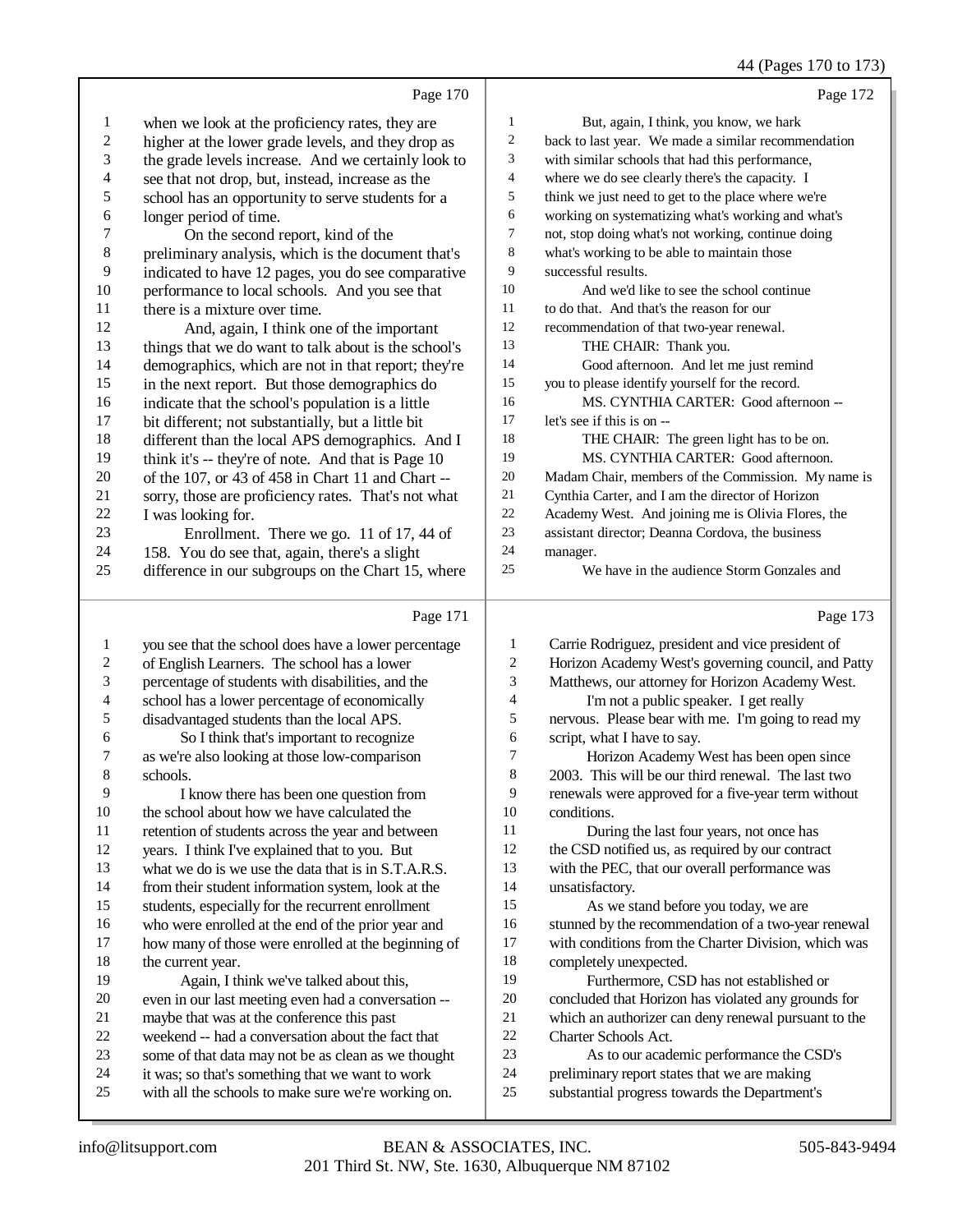# 45 (Pages 174 to 177)

|    | Page 174                                             |                | Page 176                                             |
|----|------------------------------------------------------|----------------|------------------------------------------------------|
| 1  | standards of excellence, which is consistent with    | 1              | First, we have not changed the number of             |
| 2  | the fact that our overall grade for the four years   | $\overline{c}$ | hours during the term of our charter. And of note    |
| 3  | is -- of this charter term is a "C."                 | 3              | is the fact that CSD's April 1st, 2016, site visit   |
| 4  | According to our contract with PEC and our           | $\overline{4}$ | report states that a review of instructional         |
| 5  | performance framework, we have met Academic          | 5              | schedule and calendar indicates that the school has  |
| 6  | Standard 1.a.                                        | 6              | 1,012 hours of instructional schedule.               |
| 7  | CSD acknowledges that we met our student             | 7              | Therefore, the school exceeds the required           |
| 8  | performance goals, as stated in our charter.         | 8              | 990 instructional times [verbatim]. Thus, I want to  |
| 9  | Consequently, Horizon Academy West has met all of    | 9              | make this very, very clear that Horizon Academy West |
| 10 | the performance goal requirements.                   | 10             | has always exceeded the required instructional       |
| 11 | As to our organizational indicators, we              | 11             | hours, which is verified by CSD last year during the |
| 12 | disagree with CSD that we have noncompliance issues  | 12             | site visit report.                                   |
| 13 | that warrant limiting our charter term for two       | 13             | CSD disagreed with our PED budget analysis           |
| 14 | years, and, in fact, contend that these findings are | 14             | approved calendar -- calculations despite the fact   |
| 15 | erroneous and hyper-technical.                       | 15             | that we had deduction for the lunch period. CSD      |
| 16 | The requirements of our contract for the             | 16             | insisted that the school deduct both recess and      |
| 17 | school, to be provided notice of unsatisfactory      | 17             | lunch, a requirement inconsistent with state law.    |
| 18 | performance and the opportunity to resolve issues,   | 18             | The school complied with CSD's requirements. We      |
| 19 | has never happened. We have never been notified      | 19             | still are exceeding the school hours.                |
| 20 | that our five-year renewal term was in jeopardy; yet | 20             | Recurrent enrollment: The school has                 |
| 21 | CSD, based on scant, inconsistent, and inaccurate    | 21             | always followed the performance framework questions  |
| 22 | reasoning, has made a recommendation that is just    | 22             | to calculate the recurrent enrollment. In the final  |
| 23 | short of recommending non-renewal.                   | 23             | recommendation at Page 11, the CSD acknowledges that |
| 24 | I would like now to rebut the CSD's                  | 24             | the school met this goal.                            |
| 25 | criticisms of our organizational performance plans.  | 25             | Management accountability: CSD concedes              |
|    | Page 175                                             |                | Page 177                                             |
|    | $T$ $T$ $T$<br>$\sqrt{2}$                            |                |                                                      |

| 1  | Horizon strongly disagrees that CSD's                | 1              | that Horizon provide board minutes to demonstrate    |
|----|------------------------------------------------------|----------------|------------------------------------------------------|
| 2  | criticism actually warrants a conclusion that we are | 2              | the governing -- governing body met 2016-'17 and     |
| 3  | out of compliance with any provision of our charter  | 3              | completed the director's evaluation. CSD also        |
| 4  | contract or our performance framework, as stated.    | $\overline{4}$ | contends that simple failure to upload the           |
| 5  | The rights of the English Language                   | 5              | evaluation to the Web EPSS indicates that the school |
| 6  | Learners: CSD stated that there are two student      | 6              | did not meet this particular indication.             |
| 7  | files missing a Home Language Survey and five        | 7              | Neither Horizon's contract, nor its                  |
| 8  | missing W-APT screeners. The CSD does not contend    | 8              | performance framework, provide that the school will  |
| 9  | that the surveys and screenings were not completed;  | 9              | not meet this target if it doesn't upload a document |
| 10 | only that they were not located in a student file.   | 10             | into the Web EPSS.                                   |
| 11 | The school corrected CSD's concern                   | 11             | The school provided evidence that the                |
| 12 | immediately with a procedure in place, and it was    | 12             | governing board provides a written evaluation of the |
| 13 | verified with the CSD during the October 11th, 2017, | 13             | head of school that holds the head of school         |
| 14 | renewal site visit, as noted on Page 11 of the       | 14             | accountable for performance expectations, which is   |
| 15 | Revised Preliminary Analysis.                        | 15             | the standard articulated in the performance          |
| 16 | Finally, even if this information was not            | 16             | framework. That is all that is required by the       |
| 17 | placed in the correct location, CSD cites no law or  | 17             | contract and performance framework.                  |
| 18 | regulation that provides the failure to put a        | 18             | Consequently, Horizon Academy West has met           |
| 19 | document in a current folder constitutes violation   | 19             | this goal. And to date, there are two written        |
| 20 | of a student's rights, as described in federal and   | 20             | evaluations from the last two years that are         |
| 21 | state law. Therefore, we disagree that we are        | 21             | uploaded currently into the Web EPSS.                |
| 22 | violating the rights of EL students.                 | 22             | Special education: CSD noted that the                |
| 23 | Instructional hours: The CSD noted that              | 23             | school, in 2015-'16 -- one IEP received from another |
| 24 | the school was not meeting the instructional hours   | 24             | school had not been accepted or modified during the  |
| 25 | reporting required by its performance framework.     | 25             | 30-day time frame. Additionally, one IEP did not     |
|    |                                                      |                |                                                      |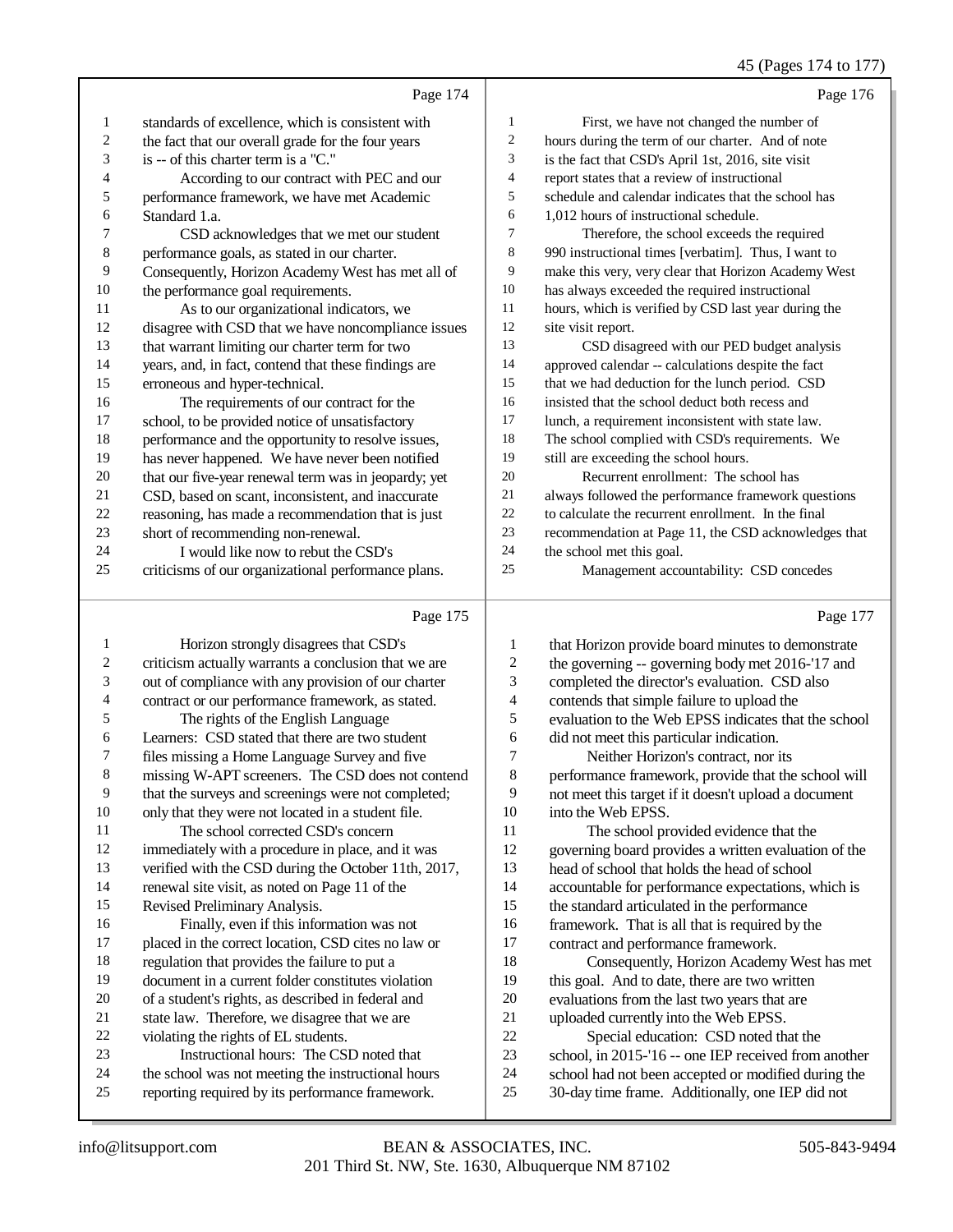46 (Pages 178 to 181)

|                | Page 178                                                                                                   |                  | Page 180                                                                                                |
|----------------|------------------------------------------------------------------------------------------------------------|------------------|---------------------------------------------------------------------------------------------------------|
| 1              | have a signature. CSD was incorrect about the                                                              | $\mathbf{1}$     | Ms. Matthews will now address legal concerns about                                                      |
| 2              | signature and has immediately put the procedure                                                            | $\boldsymbol{2}$ | the charter school recommendation.                                                                      |
| 3              | [verbatim] to formally accept and receive IEPs.                                                            | 3                | MS. PATTY MATTHEWS: Ladies and gentlemen.                                                               |
| 4              | This was done two-and-a-half years ago. Horizon has                                                        | $\overline{4}$   | I apologize. But I, too, will read because of the                                                       |
| 5              | met the special education goals on monitoring visits                                                       | 5                | timing issues.                                                                                          |
| 6              | to date.                                                                                                   | 6                | I have presented to the Commission -- and                                                               |
| 7              | The governance: The governance council                                                                     | $\overline{7}$   | it has been distributed -- a full legal -- a                                                            |
| 8              | did have one member that did not attend one year of                                                        | 8                | memorandum addressing the primary issues, given the                                                     |
| 9              | trainings. However, all the other years, he has                                                            | 9                | amount of time we had to do that.                                                                       |
| 10             | received his trainings. Because the member did not                                                         | 10               | First, we contend that the Charter Schools                                                              |
| 11             | comply with his trainings for the most recent year,                                                        | 11               | Division has added performance indicators and                                                           |
| 12             | he stepped down. As of today, we have verified that                                                        | 12               | targets that were not negotiated between the                                                            |
| 13             | four of five have met their training requirements                                                          | 13               | parties. The most significant concerns is about the                                                     |
| 14             | for the school year 2018, even though they                                                                 | 14               | academic indicator numbered 1.a, an indicator that                                                      |
| 15             | technically have a full academic year to do so.                                                            | 15               | is identical in the PEC contracts with all schools.                                                     |
| 16             | The important issue is whether the                                                                         | 16               | The indicator is simply stated, quote, "Is                                                              |
| 17             | governing body acted to hold members accountable.                                                          | 17               | the school meeting acceptable standards according to                                                    |
| 18             | Had HAW's council permitted that member to continue                                                        | 18               | the New Mexico A-through-F grading system?"                                                             |
| 19             | without training, that would indicate failure to                                                           | 19               | According to the performance framework, a                                                               |
| 20             | comply. However, he's no longer a board member.                                                            | 20               | school meets that standard if the school earned a                                                       |
| 21             | As to our financial performance, I'm going                                                                 | 21               | letter grade of "C" and submitted an improvement                                                        |
| 22             | to have Ms. Deanna Cordova, our Business Manager,                                                          | 22<br>23         | plan, which is the case for Horizon Academy.                                                            |
| 23<br>24       | speak to the CSD's criticisms.                                                                             | 24               | Indicator 1.a in the contract does not contemplate                                                      |
| 25             | MS. DEANNA CORDOVA: Good afternoon. In                                                                     | 25               | or require that each individual factor that                                                             |
|                | regards to the audit condition, the school doesn't                                                         |                  | comprises a part of the school grade, slash, rating                                                     |
|                |                                                                                                            |                  |                                                                                                         |
|                | Page 179                                                                                                   |                  | Page 181                                                                                                |
| $\mathbf{1}$   |                                                                                                            | 1                |                                                                                                         |
| 2              | understand why the PED has recommended to implement<br>corrective action so as to earn no repeat findings, | 2                | be met or exceeded; rather, the parties agreed to<br>this indicator to -- for this indicator to use the |
| 3              | material weakness findings, or significant                                                                 | 3                |                                                                                                         |
| $\overline{4}$ | deficiencies on the 2017-'18 annual audit as a                                                             | 4                | overall school grade to measure the school's                                                            |
| 5              | condition for renewal.                                                                                     | 5                | progress toward meeting the NMPED's Standard of<br>Excellence, which is not defined. The PEC defined    |
| 6              | In the previous four years, the school has                                                                 | 6                | it the way they understood it. And that's where 1.a                                                     |
| 7              | only had one year with repeat findings. In Fiscal                                                          | 7                | comes from.                                                                                             |
| 8              | Year 2015, there were two. And by Fiscal Year 2016,                                                        | 8                | CSD, however, has imposed new and                                                                       |
| 9              | they were both cleared.                                                                                    | 9                | non-negotiated indicators and targets on the school                                                     |
| 10             | One of those findings, the school                                                                          | 10               | by disaggregating the individual factors of the                                                         |
| 11             | disagreed with, and the auditors did not reissue the                                                       | 11               | school grade and by evaluating the school's                                                             |
| 12             | finding in Fiscal Year 2016, because they found that                                                       | 12               | performance on each of them. Because CSD's analysis                                                     |
| 13             | there was no noncompliance that could be legally                                                           | 13               | of the subfactors consumes the overwhelming majority                                                    |
| 14             | substantiated.                                                                                             | 14               | of the recommendation analysis, it is clear the                                                         |
| 15             | The other was a timing issue that could                                                                    | 15               | CSD's methodology was -- has unilaterally attempted                                                     |
| 16             | not be resolved, as we were made aware of the matter                                                       | 16               | to change the negotiated framework, in violation of                                                     |
| 17             | five months into the fiscal year. All of the                                                               | 17               | the terms of their contract -- of the contract with                                                     |
| 18             | findings in the last four years have been the lowest                                                       | 18               | the Commission. In this school's case, it met the                                                       |
| 19             | severity on the scale of Generally Accepted                                                                | 19               | terms of the negotiated and agreed-upon Indicator 1.                                                    |
| 20             | Government Auditing Standards and the New Mexico                                                           | 20               | And, in addition, CSD has largely ignored                                                               |
| 21             | State Auditor's office requirements. There have                                                            | $21\,$           | the contract terms in Section 22-8B-12 with                                                             |
| 22             | been no findings to -- that rise to the level of                                                           | $22\,$           | regarding to monitoring and oversight obligations of                                                    |
| 23<br>24       | material weaknesses, nor significant deficiencies.                                                         | 23               | the Authorizer. Sections 22-8-12D, and through F,                                                       |
| 25             | Even so, the school takes all findings<br>seriously and strives to correct any issues found.               | 24<br>$25\,$     | of the Charter Schools Act, contemplates that the<br>school shall be given prompt notice of             |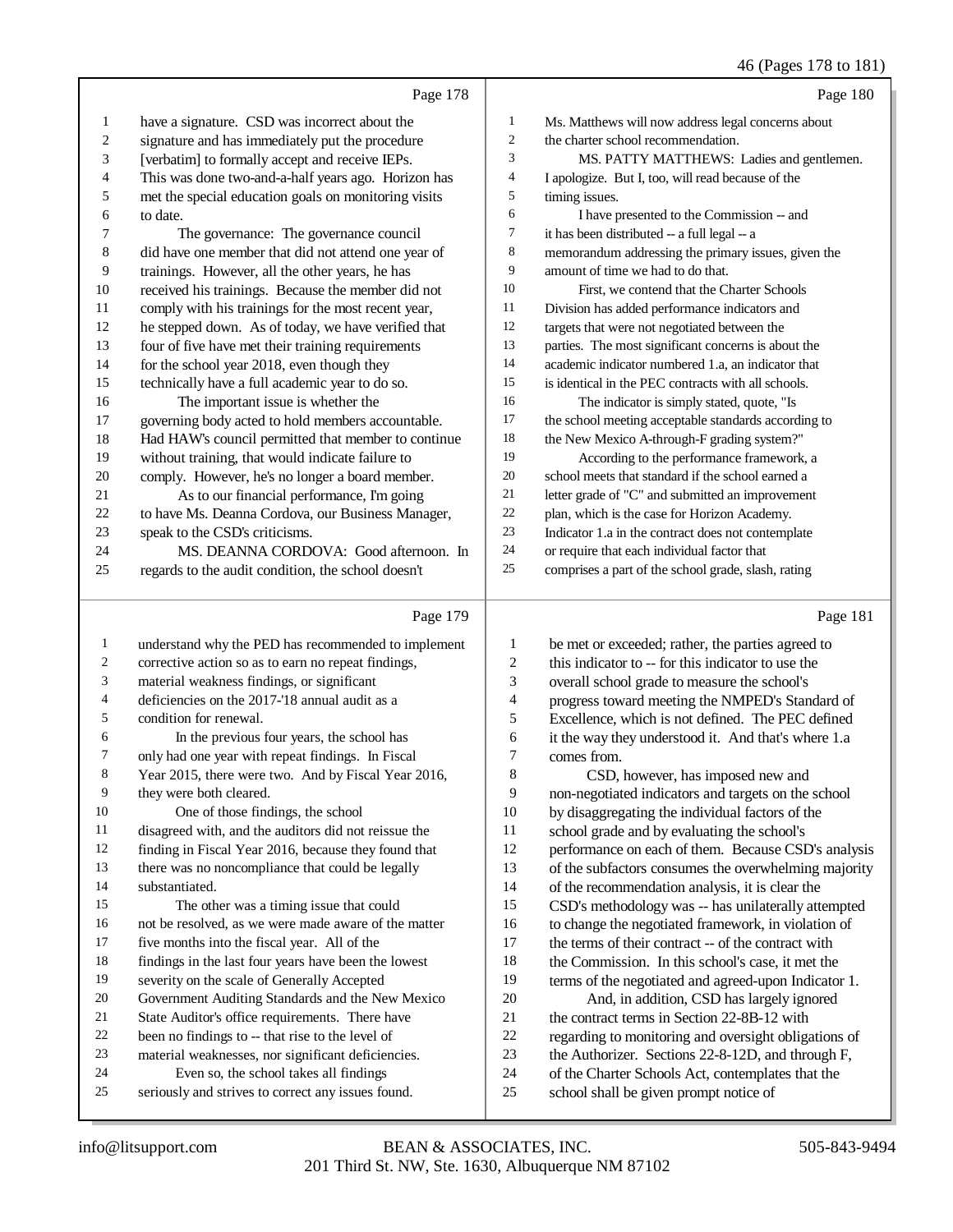#### 47 (Pages 182 to 185)

|                |                                                                                                             |                              | 47 (Pages 182 to 183                                                                        |
|----------------|-------------------------------------------------------------------------------------------------------------|------------------------------|---------------------------------------------------------------------------------------------|
|                | Page 182                                                                                                    |                              | Page 184                                                                                    |
| $\mathbf{1}$   | unsatisfactory performance and a meaningful                                                                 | 1                            | The CSD's recommendation to the PEC is in                                                   |
| $\overline{c}$ | opportunity to cure that issue.                                                                             | $\overline{c}$               | stark contrast to the feedback we received from CSD                                         |
| 3              | Unless the school is recalcitrant and                                                                       | 3                            | during the renewal of a site visit on October 11th,                                         |
| $\overline{4}$ | refuses to take steps to correct the problem,                                                               | $\overline{4}$               | 2017. At the end of the day, the Deputy Director                                            |
| 5              | corrected unsatisfactory performance should not be                                                          | 5                            | met with our team and shared that after observing                                           |
| 6              | used against the school during the renewal review                                                           | 6                            | our school program, that she felt like going back                                           |
| $\sqrt{ }$     | process, as the CSD attempts to do so in its                                                                | 7                            | into the classroom, which she had not felt like                                             |
| $\,8\,$        | analysis and recommendation. This is especially                                                             | $\,8\,$                      | doing for a very long time.                                                                 |
| 9              | true, where, as here, CSD has ignored the statutory                                                         | 9                            | Furthermore, she commented on the strength                                                  |
| 10             | time frames and requirements for oversight.                                                                 | $10\,$                       | of our compliance issues and that we could easily be                                        |
| 11             | As to a two-year renewal, this is very                                                                      | $11\,$                       | a school of a "B" or an "A." Horizon Academy West                                           |
| 12             | important. Horizon has not violated any provision                                                           | 12                           | agrees and is committed to improving its school                                             |
| 13             | of law that would give the PEC grounds to deny                                                              | 13                           | grade.                                                                                      |
| 14             | renewal. CSD's recommendation effectively                                                                   | 14                           | Madam Chair and Commissioners, all of                                                       |
| 15             | constitutes an automatic non-renewal if the school                                                          | 15                           | these issues identified to the CSD do not justify a                                         |
| 16             | does not receive a "C" at the end of the first year                                                         | 16                           | two-year renewal. The conditions that are                                                   |
| 17             | of its term of the next charter of a two-year                                                               | $17\,$                       | recommended have already been remedied. The school                                          |
| 18             | charter.                                                                                                    | 18                           | has an improvement plan in place. The school took                                           |
| 19             | The Charter Schools Act states that the                                                                     | 19                           | action quickly to resolve all issues, no matter how                                         |
| 20             | renewal terms are for five years, unless the parties                                                        | 20                           | minute.                                                                                     |
| 21             | agree. Horizon does not agree that this two-year                                                            | 21                           | We understand that our academic                                                             |
| 22             | term is justified. Restricting this school to a                                                             | 22                           | performance has room for improvement. However, we                                           |
| 23             | two-year charter will harm its solid reputation in                                                          | 23                           | strongly disagree with CSD's recommendation and                                             |
| 24             | the community, as acknowledged by the Charter                                                               | 24                           | assessment of our school's overall performance. We                                          |
| 25             | Schools Division, and will unnecessarily alarm                                                              | 25                           | kept our promise to the PED, despite CSD's refusal                                          |
|                |                                                                                                             |                              |                                                                                             |
|                |                                                                                                             |                              |                                                                                             |
|                | Page 183                                                                                                    |                              | Page 185                                                                                    |
| 1              |                                                                                                             |                              |                                                                                             |
| 2              | teachers, staff, parents, and, mostly, kiddos, that                                                         | 1                            | to follow the contractual agreement.                                                        |
| 3              | their school is on shaky grounds and may not exist                                                          | $\overline{c}$               | Finally, Horizon Academy West would also                                                    |
| 4              | in two years.                                                                                               | 3<br>$\overline{\mathbf{4}}$ | like to comment on what appears to be arbitrariness                                         |
| 5              | This recommendation is made without any<br>evidence that limiting the charter to a two-year                 | 5                            | in the ratings shown in the Evaluation Summary on                                           |
| 6              |                                                                                                             | 6                            | Page 1 of the PED's recommendations. If you were to                                         |
| 7              | term will result in a particular identified outcome.<br>The PEC can accomplish a two-year charter by simply | 7                            | put a simple point-rated system into these                                                  |
| 8              | revoking the charter if the school fails to perform.                                                        | 8                            | recommendations, Horizon exceeds the average rating                                         |
| 9              | CSD's recommendation is contrary to the intent of                                                           | 9                            | of all renewal schools before you today.                                                    |
| 10             | the law, which anticipates a five-year renewal term                                                         | 10                           | With all due respect, Horizon Academy West<br>requests that the Public Education Commission |
| 11             | if the school did not violate any of the terms of                                                           | 11                           | approve its application for a five-year term without                                        |
| 12             | the law in 22-8B-12K.                                                                                       | 12                           | conditions.                                                                                 |
| 13             | And I'm going to let Ms. Carter finish the                                                                  | 13                           |                                                                                             |
| 14             | summary.                                                                                                    | 14                           | THE CHAIR: Beverly, was that the timer?<br>MS. FRIEDMAN: That was the timer.                |
| 15             | MS. FRIEDMAN: You have two minutes.                                                                         | 15                           | MS. CYNTHIA CARTER: I'm done.                                                               |
| 16             | MS. CYNTHIA CARTER: And to summarize our                                                                    | 16                           |                                                                                             |
| 17             | response to CSD's evaluation of our charter, Horizon                                                        | $17\,$                       | THE CHAIR: Thank you. And we have one<br>person that has signed up for comment. And that is |
| 18             | has met all standards related to the contractual                                                            | 18                           | Carrie Rodriguez.                                                                           |
| 19             | obligations with the Public Education Commission.                                                           | 19                           | FROM THE FLOOR: I don't need a                                                              |
| 20             | The CSD did not and cannot identify a single basis                                                          | $20\,$                       | microphone. Hi. My name is Carrie Rodriguez. And                                            |
| 21             | for recommending that the school not be awarded a                                                           | 21                           | I am in a very unique place, where I get to                                                 |
| 22             | full five-year contract pursuant to 22-8B-12. There                                                         | 22                           | represent my school as a governing council member                                           |
| 23             | is simply no grounds in the law that -- or our                                                              | 23                           | and as well as a parent. And I am not a biased                                              |
| 24             | contract that justifies curtailing our contract to                                                          | 24                           | parent. I promise.                                                                          |
| 25             | two years with conditions cited.                                                                            | 25                           | So just basically wearing the governing                                                     |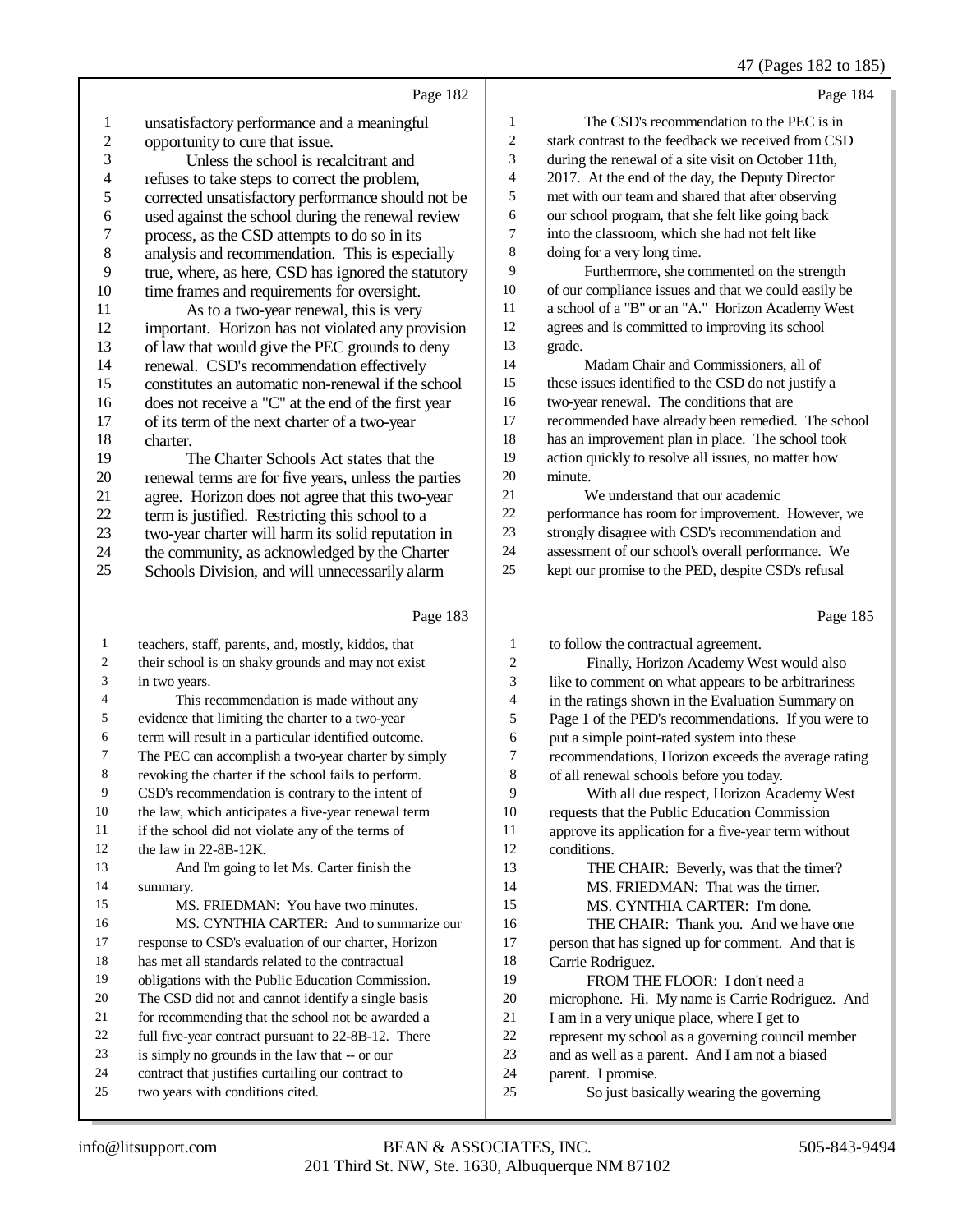48 (Pages 186 to 189)

|    |                                                      |                | $\sim$ $\sim$ $\sim$ $\sim$ $\sim$ $\sim$            |
|----|------------------------------------------------------|----------------|------------------------------------------------------|
|    | Page 186                                             |                | Page 188                                             |
| 1  | council hat, I just really -- my concern is that     | 1              | because it's, like, "We worked on this." And it's,   |
| 2  | two-year renewal. We are going to be based on one    | $\overline{2}$ | like, "Oh, we didn't get this." But you got          |
| 3  | full school year. And that's concerning, you know;   | 3              | yourself together, and you tried to figure it out,   |
| 4  | it really is.                                        | 4              | and you thought you were on the right track. And I   |
| 5  | And just -- you know, we have met our                | 5              | felt like I'm going up and -- oh, but we fell a      |
| 6  | targets. We -- based on our contracts, on our        | 6              | point-and-a-half short. So it was heartbreaking.     |
| 7  | performance framework, HAW is -- "HAW" is our        | 7              | I see that you've -- I guess my                      |
| 8  | school -- Horizon -- we call it "HAW."               | 8              | frustration, which has to certainly be yours, is you |
| 9  | So very transparent. We're transparent.              | 9              | think you've got it. And you've got the tools in     |
| 10 | Our parents know what's going on. We know what's     | 10             | your -- and you think you're doing the right thing   |
| 11 | going on with our finances. If someone comes in, we  | 11             | to try to get yourself on track, and it's just -- it |
| 12 | can present it to them. I am just so proud of that   | 12             | just never seems to quite be there.                  |
| 13 | transparency that our school has.                    | 13             | So I guess my only question -- and I don't           |
| 14 | The minute findings that we've had, oh, my           | 14             | know whether you can answer it now, because I know   |
| 15 | gosh, they are that. They are just findings that     | 15             | you've tried, you know, to stick your thumbs on,     |
| 16 | are quickly taken care of. It's not going to take    | 16             | "This is -- this is what it is." And I guess that's  |
| 17 | us a school year to get them done. It's just --      | 17             | certainly our frustration and has to be yours.       |
| 18 | it's amazing, in seeing other charters and what's    | 18             | So I don't know whether -- 'cause you've             |
| 19 | going on and what I'm seeing today, I am so proud of | 19             | certainly made changes. And they're not -- you       |
| 20 | our school and of our Business Manager and how those | 20             | know, and -- you know, we all think we're doing the  |
| 21 | findings come about and how they have not come       | 21             | right thing, and it's -- but I appreciate the fact   |
| 22 | about.                                               | 22             | that you gave us that journey through, and we have a |
| 23 | Another thing, we have no material                   | 23             | clear vision of what was attempted to be done during |
| 24 | violations. That's just amazing. In my eyes, and     | 24             | that time period; so that I know it's there. It's    |
| 25 | as a parent and a governing council member, that is  | 25             | just a matter of -- it all coming together.          |
|    | Page 187                                             |                | Page 189                                             |

#### Page 187

| 1  | just amazing. I am very appreciative and thankful    |    | I'm going to say that I have difficulties            |
|----|------------------------------------------------------|----|------------------------------------------------------|
| 2  | for the CSD for holding more schools up to these     | 2  | with two years. And that's for a number of reasons.  |
| 3  | high standards, because I have high expectations for | 3  | I've had -- especially at the NACSA conference, had  |
| 4  | my kids; and my kids, as a parent hat, at our        | 4  | long conversations with folks about such a short     |
| 5  | school.                                              | 5  | term; because it happened last year, and it was      |
| 6  | My eighth-grader. My fifth-grader who                | 6  | concerning to me.                                    |
| 7  | left Horizon, went to the middle school, APS public  | 7  | And it's equally as concerning this year.            |
| 8  | school, at a tenth-grade level. My fifth-grader is   | 8  | Outside of a legal issue, it's just concerning.      |
| 9  | at an eighth-grade level. She will be going to       | 9  | Because in a two-year process, we're really only     |
| 10 | middle school eighth grade. My third-grader right    | 10 | giving these folks one year to try to show us,       |
| 11 | now is performing at a sixth-grade level,            | 11 | because the next year, they're back doing this       |
| 12 | comprehension, reading, and math. They're amazing.   | 12 | application again; so that what are they doing?      |
| 13 | I am just coming to you today. I know                | 13 | Spending time on trying to improve the school or     |
| 14 | those stats can mean nothing. But this two-year      | 14 | digging into this exhaustive -- and I know it's      |
| 15 | renewal, I just completely, as a governing council   | 15 | exhaustive -- application process. And it's          |
| 16 | member, disagree with it; because we are showing     | 16 | exhaustive for a reason, because we want to get that |
| 17 | progress. We are showing compliance. Our -- Page 1   | 17 | picture.                                             |
| 18 | of that PED -- or that CSD recommendation -- proves  | 18 | I don't think we can get a clear picture             |
| 19 | that.                                                | 19 | with a year. I just don't. And that's what a         |
| 20 | So thank you so much for hearing me out.             | 20 | two-year renewal ends up being. It's a, "Here's a    |
| 21 | I so appreciate it.                                  | 21 | year. Turn it around."                               |
| 22 | THE CHAIR: Thank you. And I want to                  | 22 | And it was concerning to me this year. I             |
| 23 | thank you, because I was able to take the journey    | 23 | went to the NACSA conference with those concerns,    |
| 24 | through the four years of your contract through      | 24 | and I didn't find anyone to tell me that two years   |
| 25 | this. And it was almost like a roller-coaster,       | 25 | was a reasonable turnaround time, you know. And      |
|    |                                                      |    |                                                      |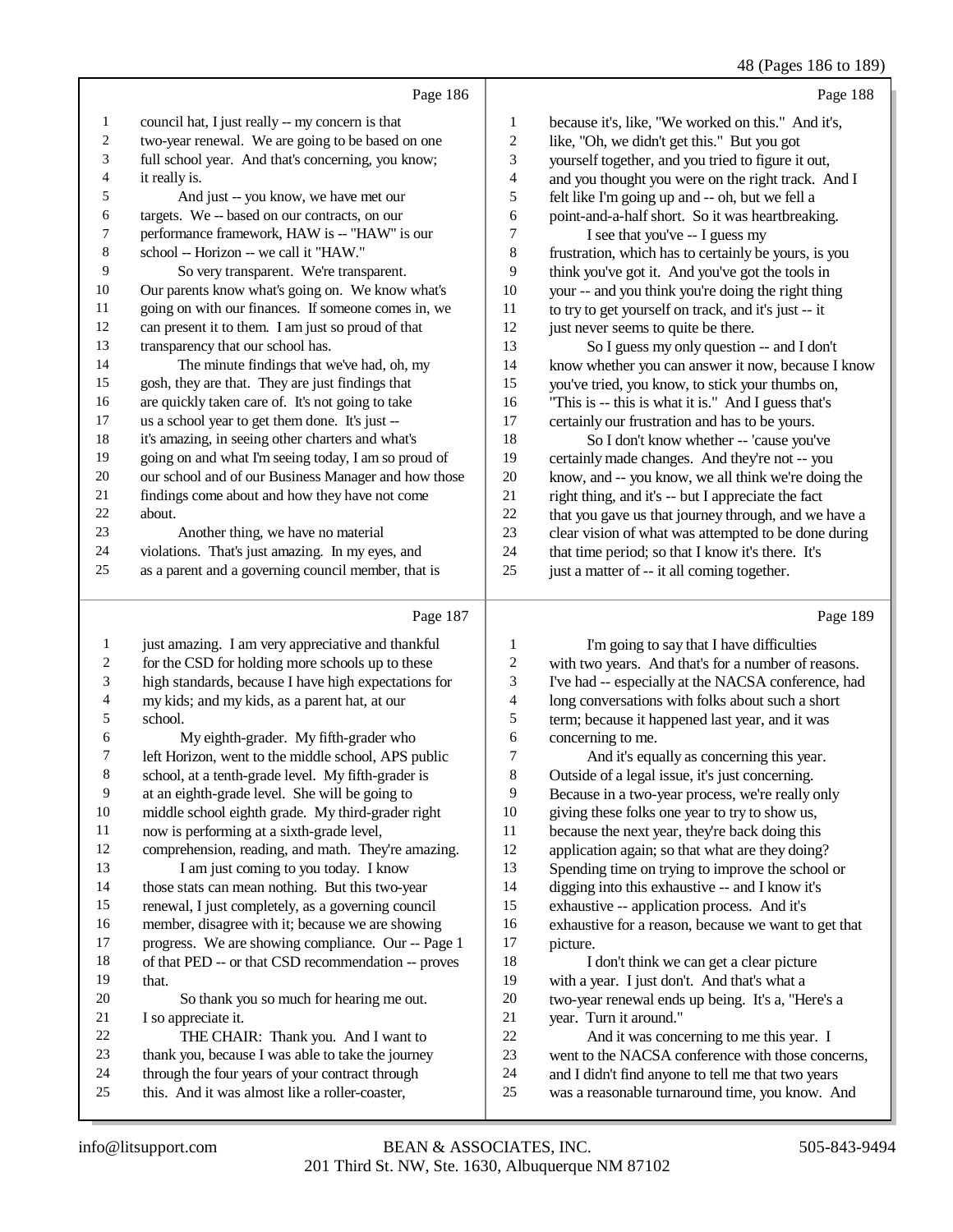#### 49 (Pages 190 to 193)

|        | Page 190                                                                        |                  | ہ۔<br>Page 192                                                                                          |
|--------|---------------------------------------------------------------------------------|------------------|---------------------------------------------------------------------------------------------------------|
|        |                                                                                 |                  |                                                                                                         |
| 1      | there's many authorizers that it's all or nothing.                              | 1                | And I just -- because I know of -- I've                                                                 |
| 2      | And that has not been the case with us. We have                                 | 2                | seen the school; I've been in there; I've seen your                                                     |
| 3      | done -- prior to last year, we've done shorter terms                            | 3                | staff and what have you. And so if and when                                                             |
| 4      | of three years, three or five. And I know there's a                             | 4                | Commissioners are done with their questions and                                                         |
| 5      | legal issue that maybe we can get helped out with.                              | 5                | comments, I would like to propose the motion,                                                           |
| 6      | But that's my -- I'm kind of an                                                 | 6                | Madam Chair. Thank you.                                                                                 |
| 7      | all-or-nothing at this point in time. So I'm-<br><b>Commissioner Ruiz?</b>      | 7<br>8           | THE CHAIR: Commissioner Toulouse?                                                                       |
| 8<br>9 | COMMISSIONER RUIZ: Madam Chair? And,                                            | 9                | COMMISSIONER TOULOUSE: Madam Chair, I                                                                   |
| 10     | like you, I also have a concern with a year not                                 | 10               | agree that five years is what we need. I-I just<br>think, especially with elementary school kids, PARCC |
| 11     | giving sufficient time to show growth or                                        | 11               | is not always the best way to go. These kids are                                                        |
| 12     | improvement. However, by the same token, I'm not                                | 12               | still playing on computers. They still, many of                                                         |
| 13     | comfortable with five years. You've had a "B," a                                | 13               | them, don't have them at home or have the kind of                                                       |
| 14     | "D," a "C," and a "D." Perhaps a three-year might                               | 14               | access to them that you get when you get to                                                             |
| 15     | be better than the two-year renewal.                                            | 15               | mid-school and high school. And I agree that one --                                                     |
| 16     | I -- I really can't see a five-year at                                          | 16               | everybody dipped the first year of PARCC.                                                               |
| 17     | this point, because of the grades. But I could see                              | 17               | I don't see any reason to shorten this                                                                  |
| 18     | a three-year, because that would give you some time                             | 18               | term at this point, because I think they're on the                                                      |
| 19     | to show growth or improvement in your school.                                   | 19               | right track, because I see that they're continually                                                     |
| 20     | MS. CYNTHIA CARTER: Would you like me to                                        | 20               | evaluating and making changes and adapting and not                                                      |
| 21     | respond to that? Or do you have a question? Can I                               | 21               | keeping staff members that are a problem and                                                            |
| 22     | respond to that?                                                                | 22               | changing things within their scope of what their                                                        |
| 23     | So we had a "B." And as you know, for the                                       | 23               | contract says.                                                                                          |
| 24     | first year, when we had a "B," the whole process of                             | 24               | And what -- when I would give a shorter                                                                 |
| 25     | gathering data was in a different assessment,                                   | 25               | term to a school is when I don't see them making                                                        |
|        | Page 191                                                                        |                  | Page 193                                                                                                |
|        |                                                                                 |                  |                                                                                                         |
| 1      | basically. It wasn't PARCC.                                                     | 1                | those changes, when I see them taking their approach                                                    |
| 2      | Then we dropped to a "D" with our first                                         | $\boldsymbol{2}$ | and continuing to push it forward without adapting,                                                     |
| 3      | year of PARCC. We brought -- we wrote an                                        | 3                | without changing, without looking for that. That,                                                       |
| 4      | improvement plan. We followed that improvement                                  | $\overline{4}$   | to me, then you get a shorter term to see if you can                                                    |
| 5      | plan. We brought it up to a "C." If you notice, we                              | 5                | still make it work. But when you're still trying it                                                     |
| 6<br>7 | were just not even a half-a-point away from a "C"<br>this -- this -- this term. | 6<br>7           | and trying it and trying it, I think that shows a                                                       |
| 8      | And, really, to tell you the truth, we had                                      | 8                | school that needs five years to keep on going. So<br>that's my feeling.                                 |
| 9      | a rogue employee. And from the teacher evaluation                               | 9                | THE CHAIR: Can I just ask? Are you using                                                                |
| 10     | system, he had 6 points out of 70 for student data.                             | 10               | NMDASH right now?                                                                                       |
| 11     | Needless to say, he is no longer with our school.                               | 11               | MS. CYNTHIA CARTER: No. We have an                                                                      |
| 12     | So we are still continuing to take action,                                      | 12               | improvement plan in place that is actually your                                                         |
| 13     | showing -- and I really believe that that could have                            | 13               | template that we have utilized. And so we have hit                                                      |
| 14     | been the reason why we stayed stagnant in our grade,                            | 14               | every target. We've looked at our data as a school.                                                     |
| 15     | because from -- from -- there were just a few points                            | 15               | Our school had shown that one of our basic problems                                                     |
| 16     | away from where we were. So that's what I have to                               | 16               | was our Q1 students. And so we are focusing right                                                       |
| 17     | say about that.                                                                 | 17               | now on our Q1 students, the lowest 25 percent of                                                        |
| 18     | THE CHAIR: Commissioner Peralta?                                                | 18               | every classroom. So it does fall under more than                                                        |
| 19     | COMMISSIONER PERALTA: Thank you,                                                | 19               | just the Q1 listed and the State gives you.                                                             |
| 20     | Madam Chair. I, too, have been through the time                                 | 20               | Also, at this point, I'd like to let you                                                                |
| 21     | frame -- the path that you've gone down. And I                                  | 21               | know that the CSD had talked to you about the                                                           |
| 22     | understand that a lot of schools, there are dips                                | 22               | priority schools, giving schools -- listing schools                                                     |
| 23     | along the way. And, you know, I personally feel                                 | 23               | on improvement. We are not on any of those lists,                                                       |
| 24     | that this is a good school. And I've always                                     | 24               | not one.                                                                                                |
| 25     | believed that.                                                                  | 25               | THE CHAIR: Okay. And just so you know,                                                                  |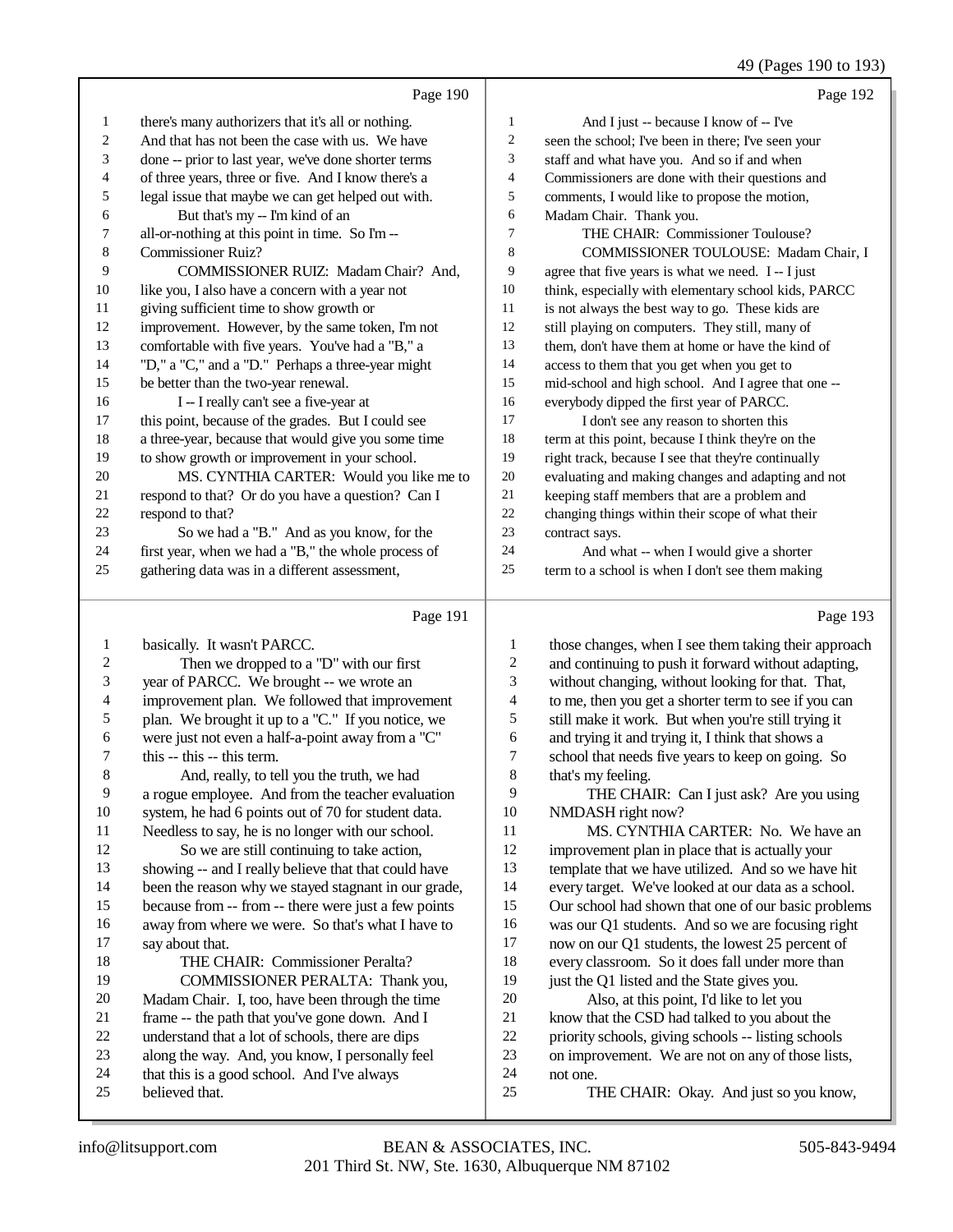# 50 (Pages 194 to 197)

|                | Page 194                                             |                | Page 196                                             |
|----------------|------------------------------------------------------|----------------|------------------------------------------------------|
| 1              | that's kind of been a conversation, because that got | 1              | But no variance is minor when it's an                |
| $\overline{c}$ | very confusing as to who. So we really haven't       | $\overline{c}$ | accountability matter. And when I saw that you had   |
| 3              | recently had a conversation about the improvement    | 3              | cash and checks collected on August the 20th that    |
| $\overline{4}$ | plans from priority schools, because it got lost in  | 4              | weren't deposited until September the 10th, I        |
| 5              | terms of, you know, what was happening, and there    | 5              | gasped. I went -- to me, that could be considered    |
| 6              | wasn't good communication.                           | 6              | minor on the face; but we all know that that's       |
| 7              | So from our perspective, that has not been           | 7              | pretty major, because that's not our money. That     |
| 8              | a piece of our conversation for quite a while,       | 8              | belongs to the State.                                |
| 9              | because there began to be confusion as to what was   | 9              | Internal, for travel expenditures that               |
| 10             | happening with those improvement plans and who       | 10             | violated accepted rules because of purchase orders   |
| 11             | actually had one, so that we have not had recent     | 11             | not being created, on the surface, that's minor, a   |
| 12             | discussions about that.                              | 12             | purchase order. But we all know that that's major.   |
| 13             | MS. CYNTHIA CARTER: Okay. Well, just so              | 13             | Granted, that was 2014. And it has improved every    |
| 14             | you know, we have submitted our improvement plan.    | 14             | year up to the 2016 audit. And you were              |
| 15             | So we are in compliance with what we needed to do    | 15             | under-collateralized at the bank by \$62,000. On the |
| 16             | when we dropped a grade.                             | 16             | surface, that doesn't seem -- that's an oversight.   |
| 17             | THE CHAIR: Okay. Thank you.                          | 17             | But when you really think about it, that's the       |
| 18             | Commissioner Johnston?                               | 18             | reason that condition was brought before you.        |
| 19             | COMMISSIONER JOHNSTON: Thank you,                    | 19             | When you look at an IEP that's late when             |
| 20             | Madam Chair. I have some -- a couple of questions.   | 20             | it comes, if you have one IEP, on the surface, that  |
| 21             | But I need to do an introduction so I'm sure I'm in  | 21             | seems minor. But in the lives of all of the          |
| 22             | the right place.                                     | 22             | students who are in that Q1 who may have IEPs or     |
| 23             | The conditions that were recommended by              | 23             | differences in learning, we have to slow down and    |
| 24             | the Charter School Division, the condition of        | 24             | look at those things. That's the second finding.     |
| 25             | New Mexico DASH, continuous improvement plan, the    | 25             | And then the utilization of New Mexico               |
|                | Page 195                                             |                | Page 197                                             |

## Page 195 |

| 1  | Chair asked you that question, and you responded,    | 1  | DASH, proactively pursuing that, as everybody seems  |
|----|------------------------------------------------------|----|------------------------------------------------------|
| 2  | and you did say that you do have that improvement    | 2  | to be doing now. And I'm a little bit out of touch   |
| 3  | plan in place.                                       | 3  | with New Mexico DASH because I've been here since it |
| 4  | MS. CYNTHIA CARTER: Correct.                         | 4  | came into being. But it's your accountability        |
| 5  | COMMISSIONER JOHNSTON: We -- you talked              | 5  | system.                                              |
| 6  | about your Q1. And the second condition is           | 6  | You have a great school. You have a good             |
| 7  | non-compliance related to the organizational         | 7  | school. I agree that two years really puts an onus   |
| 8  | performance framework indicators, the rights of      | 8  | on you. I'm not certain -- and I'll be real honest.  |
| 9  | English Learners, special education, that you had    | 9  | I might take five years, if you -- you said that you |
| 10 | spoken to the site visit and the IEP that was out of | 10 | wanted no conditions and a five-year renewal. And I  |
| 11 | date.                                                | 11 | want you -- I urge you to be very careful when you   |
| 12 | And Condition 3, corrective action so as             | 12 | say, "We don't want any conditions." Because every   |
| 13 | to earn no repeat findings on your audit.            | 13 | school needs conditions, because we fall short       |
| 14 | Three conditions that we've really kind of           | 14 | because we are human. And the things that you spoke  |
| 15 | spoken to. And you have -- but you have spoken to    | 15 | to that appear minor in the singular have huge       |
| 16 | the areas where you have had to direct some work     | 16 | impact on your ability to deliver to students.       |
| 17 | with your Q1 students, your lowest performing        | 17 | You know, what do you feel about                     |
| 18 | students, the signature on the IEP.                  | 18 | conditions? I don't know. But I see the              |
| 19 | I -- I guess what took my breath away                | 19 | seriousness. And I see exactly why Charter School    |
| 20 | first -- and, granted, this was 2014 in your audit.  | 20 | Division placed those three conditions. But I'm not  |
| 21 | But there were funds -- that was your very first     | 21 | sure that three years is fair. I might go for five   |
| 22 | year. But you had -- you had background checks that  | 22 | with conditions. I don't know. You need to tell      |
| 23 | were -- and, individually -- and I agree with you.   | 23 | me.                                                  |
| 24 | I'm a licensed School Business Official. On the      | 24 | MS. CYNTHIA CARTER: Well, first of all,              |
| 25 | surface, these seem like minor variances.            | 25 | I'd like to say that Horizon Academy West, no matter |
|    |                                                      |    |                                                      |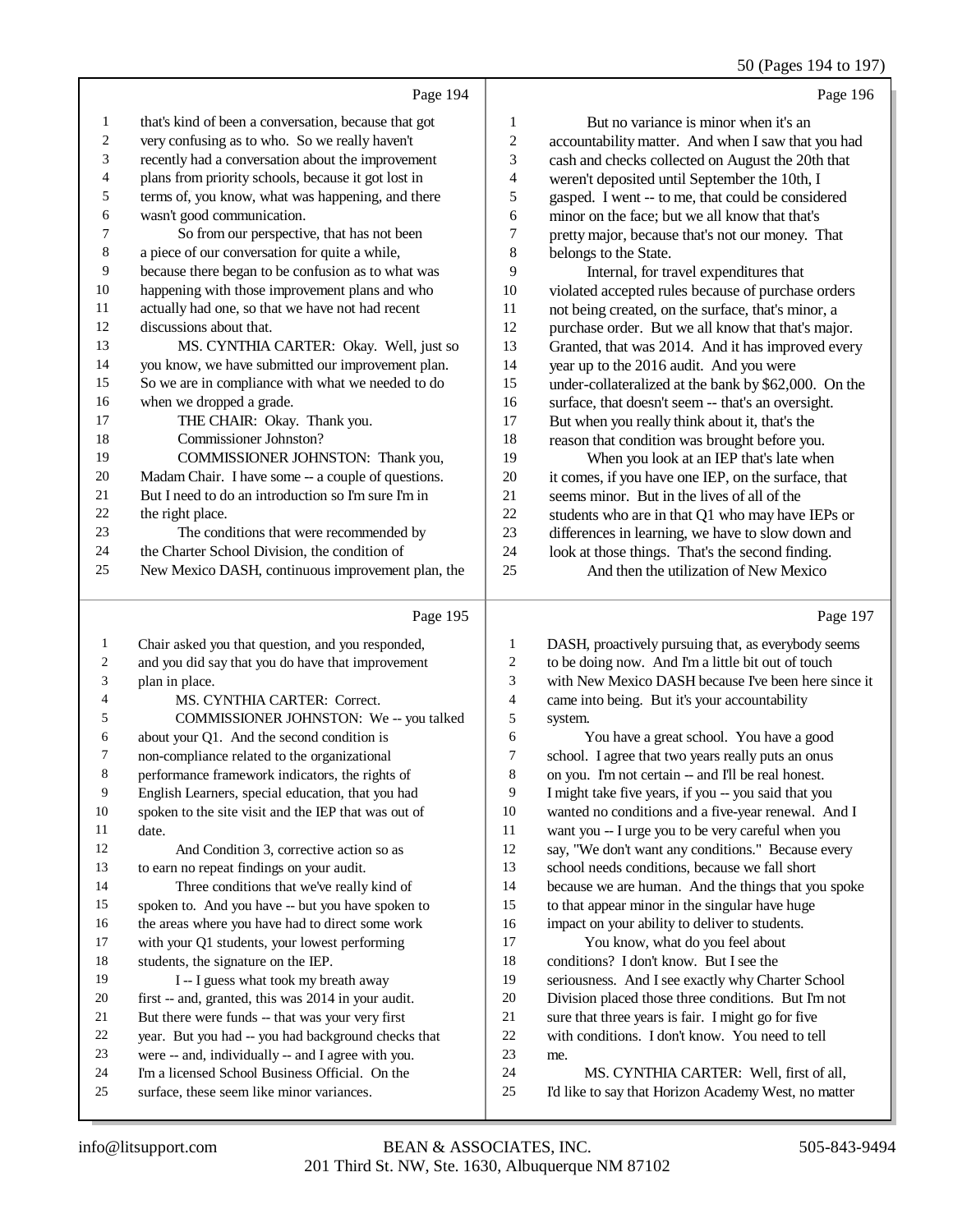#### 51 (Pages 198 to 201)

|                         | Page 198                                             |        | Page 200                                             |
|-------------------------|------------------------------------------------------|--------|------------------------------------------------------|
| 1                       | how minute they may seem, that we take them very     | 1      | general conditions on all schools with five-year     |
| 2                       | seriously. And as you have noted, that in the        | 2      | charters, that they do certain financial standards,  |
| 3                       | financials, we have gradually increased and have     | 3      | et cetera. They certainly wouldn't be opposed to     |
| 4                       | gotten better and better. And to this date, I can't  | 4      | generalize it.                                       |
| 5                       | speak of our last audit finding. But I can tell you  | 5      | I think it felt like -- they felt like               |
| 6                       | that it's even better than what you see.             | 6      | they had addressed these conditions. And that's why  |
| 7                       | So with that piece, do you want to add               | 7      | they felt like these conditions weren't warranted.   |
| 8                       | anything about the financials, Deanna?               | 8      | So I want to make that clear to the                  |
| 9                       | MS. DEANNA CORDOVA: For the background               | 9      | Commissioners, that they certainly would absolutely, |
| 10                      | checks -- because that was a repeat finding -- I was | $10\,$ | you know, be willing to discuss things that you're   |
| 11                      | not there. But I know it was a timing issue. One     | $11\,$ | concerned about in the context of a condition.       |
| 12                      | of the employees had already left before they could  | 12     | COMMISSIONER JOHNSTON: Okay. Thank you.              |
| 13                      | get that background check on file; so that's the     | 13     | Because my concern is that you have done very well,  |
| 14                      | reason why that one was a repeat. Although, it is    | 14     | and it's easy when we do well to become complacent.  |
| 15                      | not a significant deficiency, nor a material         | 15     | And you have done well, and then you've corrected    |
| 16                      | weakness, we do realize that we need to have those   | 16     | it. And then you've done well, and you've not done   |
| 17                      | in the file. But that's why it was a repeat. We      | 17     | so well, and you've corrected.                       |
| 18                      | just couldn't get it from the previous employee.     | 18     | And I think you need -- we all need to               |
| 19                      | The travel request, not having purchase              | 19     | take a breath and remember that this charter         |
| 20                      | orders, we have in policy that we do not require     | $20\,$ | renewal, it's important to the students who are      |
| 21                      | purchase orders for travel. We have a travel         | 21     | there. And so the activities of the adults are very  |
| 22                      | request form that they fill out. And those forms     | $22\,$ | important, and that that Q1 is very near and dear to |
| 23                      | were filled out. I actually left that fiscal year.   | 23     | my heart, and the protection of those. And you are   |
| 24                      | I took off a year. So I wasn't there during the      | $24\,$ | very fortunate as a school in that you have low      |
| 25                      | audit. So I'm not sure if just the Business Manager  | $25\,$ | numbers in those areas, so that more attention can   |
|                         | Page 199                                             |        | Page 201                                             |
| $\mathbf{1}$            | didn't relay that information that it was part of    | 1      | be paid to those students. And so that's why.        |
| $\overline{\mathbf{c}}$ | the policy. But that finding should not have been    | 2      | MS. CYNTHIA CARTER: Okay. And then your              |
| 3                       | in there.                                            | 3      | question about the IEP. I just want to restate that  |
| 4                       | As far as the deposits, we take the                  | 4      | we have always followed -- once the IEP came, we     |
| 5                       | deposits very seriously. We don't wait the           | 5      | always followed that. CSD wanted us to have a        |
| 6                       | 24 hours; we deposit it the same day. But as far as  | 6      | meeting to accept or amend the IEP within 30 days,   |
| 7                       | that one instance, I think what happened was there   | 7      | which we do not find in statute.                     |
| 8                       | was a bag created for the deposit. There was a       | 8      | COMMISSIONER JOHNSTON: Okay. So when                 |
| 9                       | meeting. The bag was left in the cabinet and just    | 9      | would you accept or amend the IEP? Because there's   |
| 10                      | locked. But they forgot about it, because there was  | 10     | a child connected to that IEP.                       |
| 11                      | a meeting, the person went home and just completely  | 11     | MS. CYNTHIA CARTER: As soon as we can.               |
| 12                      | forgot that the bag was there.                       | 12     | We have a process in place that as soon as we get    |
| 13                      | Luckily, there wasn't a large amount. But            | 13     | that, we start a meeting, and we accept or amend.    |
| 14                      | we do take those things seriously. So I know I'm     | 14     | We hope that it's before 30 days.                    |
| 15                      | saying they're not material weaknesses nor           | 15     | COMMISSIONER JOHNSTON: You hope.                     |
| 16                      | significant deficiencies. I don't want to sound      | 16     | MS. CYNTHIA CARTER: Yes.                             |
| 17                      | like, "Oh, they're not a big deal." But we take      | 17     | COMMISSIONER JOHNSTON: What is in                    |
| 18                      | them all seriously.                                  | 18     | statute? There's not anything? There's not the       |
| 19                      | MS. PATTY MATTHEWS: Commissioner                     | 19     | $60$ -day?                                           |
| $20\,$                  | Johnston, I just want to make clear, the school's    | $20\,$ | MS. CYNTHIA CARTER: It says to follow the            |

- Johnston, I just want to make clear, the school's position on its conditions is because the
- conditions, as they were determined and worded, were
- based on things that they had concluded and removed.
- If -- if it is a question of -- and I think there
- are -- I think actually in the past, you have put
- 201 Third St. NW, Ste. 1630, Albuquerque NM 87102 info@litsupport.com BEAN & ASSOCIATES, INC. 505-843-9494

- 21 IEP until you can have that meeting.<br>22 MS. PATTY MATTHEWS: 1 22 MS. PATTY MATTHEWS: They follow the IEP<br>23 until there is a requirement to have a meeting. If until there is a requirement to have a meeting. If
	-
- 24 there is a 30-day period, it's in a policy. It's<br>25 not in statutes or law, which is the standard not in statutes or law, which is the standard under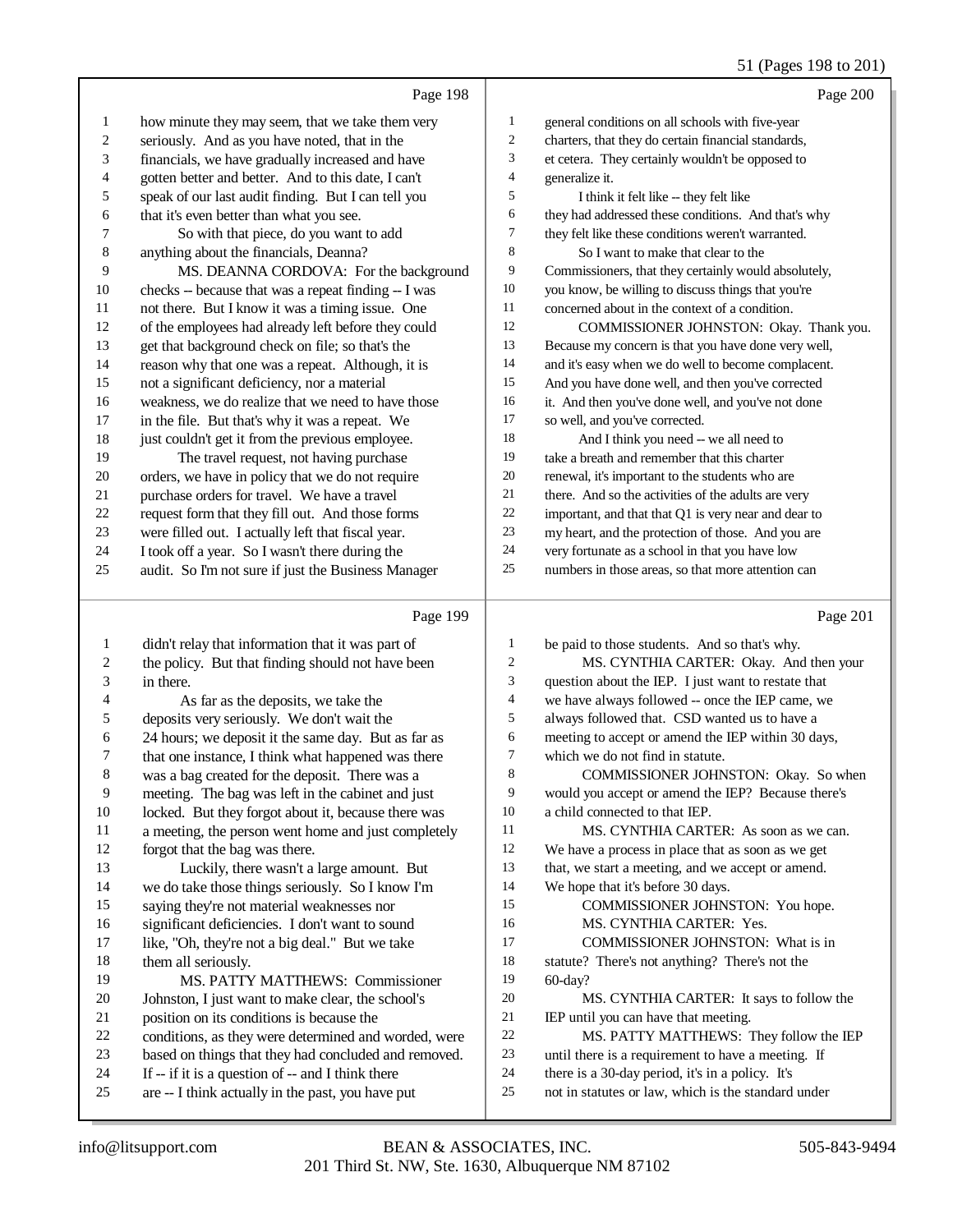(Pages 202 to 205)

|                |                                                      |                | $32$ (1 agos 202 to 203)                             |
|----------------|------------------------------------------------------|----------------|------------------------------------------------------|
|                | Page 202                                             |                | Page 204                                             |
| $\mathbf{1}$   | the performance framework.                           | $\mathbf{1}$   | THE CHAIR: This year is this contract.               |
| $\mathfrak{2}$ | COMMISSIONER JOHNSTON: But, again, I                 | $\overline{2}$ | COMMISSIONER ARMBRUSTER: But they're                 |
| 3              | would say absolutely within the context of the       | 3              | still working on improvement.                        |
| 4              | standard, but what is in the best interest of the    | $\overline{4}$ | MS. CYNTHIA CARTER: Even though we're                |
| 5              | student. And when someone says, "As soon as we       | 5              | working on improvement, when we go up for renewal    |
| 6              | can," as a parent, I get frantic. So that's -- do    | 6              | again, that year would not be in our data, because   |
| 7              | you have a policy?                                   | $\tau$         | we only show the data for what the renewal term is.  |
| 8              | MS. CYNTHIA CARTER: And that's just the              | 8              | So we would -- so this year would not be on there.   |
| 9              | point. When trying to reach parents, getting them    | 9              | COMMISSIONER ARMBRUSTER: Thank you for               |
| 10             | in their timeline, getting them here; because we try | 10             | explaining that. But I do want to note, too, to my   |
| 11             | to act on that as soon as possible.                  | 11             | fellow Commissioners, that even though the "D" grade |
| 12             | COMMISSIONER JOHNSTON: Okay. And do you              | 12             | for this year was only a .5 or something like        |
| 13             | have a policy?                                       | 13             | that $-$                                             |
| 14             | MS. CYNTHIA CARTER: Yes, ma'am.                      | 14             | FROM THE FLOOR: It was 1/16 of a point.              |
| 15             | COMMISSIONER JOHNSTON: And what does your            | 15             | COMMISSIONER ARMBRUSTER: -- it included              |
| 16             | policy state?                                        | 16             | five bonus points. And that's going to go away for   |
| 17             | MS. CYNTHIA CARTER: We put in policy --              | 17             | everybody. But just -- the true picture is it's      |
| 18             | after it was noted by CSD that this was an issue for | 18             | really more than a .16, because you're adding not    |
| 19             | them, we put in policy that it would be as soon--    | 19             | just points to a grade, but for all of it.           |
| 20             | the policy for it, within the 30 days, for sure.     | 20             | In addition, you know, I'm thinking this             |
| 21             | COMMISSIONER JOHNSTON: Thank you very                | 21             | school really needs to look at some systems and have |
| 22             | much.                                                | $22\,$         | a way of really going through it. I think that       |
| 23             | <b>COMMISSIONER CABALLERO: Yes.</b>                  | 23             | sometimes the renewal process -- although, I can     |
| 24             | THE CHAIR: Commissioner?                             | 24             | only imagine how arduous it is with the other        |
| 25             | COMMISSIONER CABALLERO: Go ahead. Go                 | 25             | 7,982 things that you need to do that day, it helps  |
|                |                                                      |                |                                                      |
|                | Page 203                                             |                | Page 205                                             |
| $\mathbf{1}$   | ahead.                                               | 1              | you kind of put your ducks in a row.                 |
| $\mathfrak{2}$ | <b>COMMISSIONER ARMBRUSTER: Before I start</b>       | $\overline{c}$ | "Well, we need to look at this. We're                |
| 3              | too much -- so the teacher for whom we want to       | 3              | going to do this."                                   |
| 4              | attribute the lower scores, that person has not been | 4              | "We look at this. We need to do that."               |
| 5              | here all school year.                                | 5              | So I think that was a good thing, and I'm            |
| 6              | MS. CYNTHIA CARTER: Not this year.                   | 6              | not wanting you to have to redo this every year.     |
| 7              | COMMISSIONER ARMBRUSTER: I just wanted to            | 7              | But I think that my inclination is to extend it for  |
| 8              | make sure of that.                                   | $\,8\,$        | three years rather than two, with the conditions of  |
| 9              | I think what I want to say is that, you              | 9              | improvement, as was stated by CSD on one of these    |

 know, getting into New Mexico DASH is probably a really good thing, because it helps you do this. And I think one of the things I noted when I was reading your -- whatever -- one of these, this one, is, that, you know, you have a lot of things that you didn't say that poverty was the reason that we

didn't. And that's part of what New Mexico DASH is

doing. What can adults do, because you cannot

change the home. We'd like to; but you can't. So I

19 like the fact that you can do that.

- And I want to just point out, even though
- I'm -- would probably be leaning to a third year.
- But what -- if you had two years, you have this year to show improvement and 2018, because we haven't
- gotten those scores or taken the test, right? And
- then you have next year to do that.
- improvement, as was stated by CSD on one of these pieces of paper I have. THE CHAIR: Commissioner Robbins? COMMISSIONER ROBBINS: Thank you. I think my comments are similar to what Commissioner Johnston had to say in terms of the financial findings. But I also -- so I'll ditto those. I also am concerned about the trend of the scoring, the grades. If Horizon Academy West is below average, that's a concern. We want all of the charters to be above average. We want them to be better than the schools that they're comparing
- 21 themselves to in the community and within the state.<br>22 That should be something -- I know that individuals
- 22 That should be something  $-1$  know that individuals strive for: but it should actually be shown in
- strive for; but it should actually be shown in
- results.
- So I also agree that a two-year term is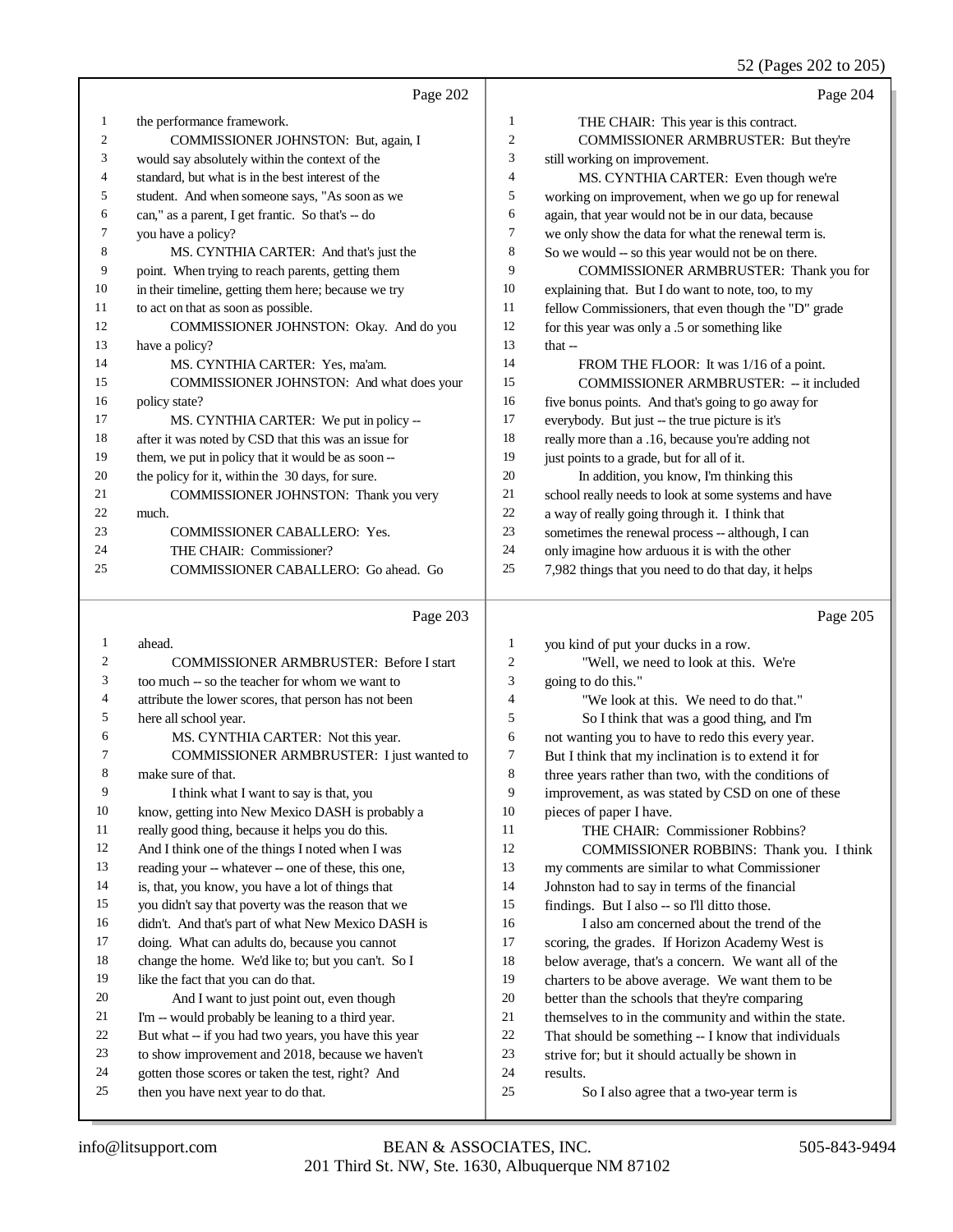|          | Page 206                                                                                                |                  | Page 208                                                                    |
|----------|---------------------------------------------------------------------------------------------------------|------------------|-----------------------------------------------------------------------------|
| 1        | too short. I think there needs to be conditions. I                                                      | $\mathbf{1}$     | But I think they're good enough to go for the five                          |
| 2        | think the conditions that they have -- that CSD has                                                     | $\boldsymbol{2}$ | years.                                                                      |
| 3        | enumerated in the recommended proposal seem                                                             | 3                | It's tough enough being a charter school                                    |
| 4        | reasonable, considering the number of audit findings                                                    | 4                | without having to be just three years. Two years is                         |
| 5        | and the type of findings that have transpired over                                                      | 5                | a recipe for failure for any school. Three years is                         |
| 6        | the last couple of years.                                                                               | 6                | just barely enough. But I think they're good enough                         |
| 7        | Again, it doesn't say you don't have any                                                                | $\tau$           | for the five. I agree with Commissioner Toulouse                            |
| 8        | findings. It just says you don't have any repeat                                                        | 8                | that that's what they should be.                                            |
| 9        | findings. And given that you're looking with one                                                        | 9                | THE CHAIR: As a point of clarification,                                     |
| 10       | entity that you have a little bit more control over.                                                    | $10\,$           | we generally like to list the conditions, so that if                        |
| 11       | And I would appreciate the -- you know, the Business                                                    | 11               | there is an appeal, it narrows the appeal process                           |
| 12       | Manager and you, Ms. Carter, to really stay focused                                                     | 12               | down so that it's not this broad-based appeal that                          |
| 13       | on staying on top of those things and making sure                                                       | 13               | when a letter goes out as to why a school was not                           |
| 14       | that people realize that just because you didn't                                                        | 14               | renewed or they were renewed with conditions, so                            |
| 15       | have a finding before doesn't mean an auditor won't                                                     | 15               | that it does help to clarify the appeal process for                         |
| 16       | find it in the future.                                                                                  | 16               | us.                                                                         |
| 17       | It's one thing that my staff -- lots of                                                                 | 17               | COMMISSIONER CABALLERO: May I respond to                                    |
| 18       | times they say, "Why do we have to change what we're                                                    | 18               | that, Madam Chair?                                                          |
| 19       | doing? We haven't had a finding on that."                                                               | 19               | THE CHAIR: Sure.                                                            |
| 20       | I say, "Because you don't want a finding                                                                | 20               | <b>COMMISSIONER CABALLERO:</b> The conditions                               |
| 21       | in the future."                                                                                         | 21               | are like an albatross around somebody, because it's                         |
| 22       | Thank you.                                                                                              | $22\,$           | part of your five-year contract. And you don't --                           |
| 23       | THE CHAIR: Thank you.                                                                                   | 23               | you don't need that. But that's why I insist that                           |
| 24       | Commissioner Caballero, did you have your                                                               | 24<br>$25\,$     | we need to be careful in the motion, because it's                           |
| 25       | hand up?                                                                                                |                  | the motion that you vote on that's very, very                               |
|          |                                                                                                         |                  |                                                                             |
|          | Page 207                                                                                                |                  | Page 209                                                                    |
| 1        | COMMISSIONER CABALLERO: Yes.                                                                            | 1                | critical, that the conditions just stay on and                              |
| 2        | THE CHAIR: Okay.                                                                                        | $\overline{c}$   | plague the school for five years.                                           |
| 3        | COMMISSIONER CABALLERO: Thank you. I                                                                    | 3                | The appeal is not going to be based so                                      |
| 4        | disagree with a three-years'. I think that -- I                                                         | $\overline{4}$   | much on the conditions as they are on the motion.                           |
| 5        | don't see this school doing that bad to deserve a                                                       | 5                | Yes, okay, so the conditions are specific,                                  |
| 6        | three-years'. I think they're good enough for five.                                                     | 6                | and we throw this and that to make it look even --                          |
| 7        | You're looking at a school who had                                                                      | 7                | stand up in appeal. But an appeal takes a lot of                            |
| 8        | findings in the past. And all the schools have                                                          | 8                | factors, a lot of factors; not what we put or this                          |
| 9        | findings. The main thing that we need to look at is                                                     | 9                | and that, they're going to take a bunch of stuff.                           |
| 10       | the repeat, the no change of behavior, the no change                                                    | 10               | That's why they're tough to -- to advocate and                              |
| 11       | of systems. You're looking at a school that has                                                         | 11               | defend. But that has been the way things have been                          |
| 12       | strived to change and adapt to good standards.                                                          | 12               | done, okay?                                                                 |
| 13       | And I'm neutral on the conditions. But                                                                  | 13               | THE CHAIR: It's been the legal opinion                                      |
| 14       | what I feel about the conditions is that all those                                                      | 14               | that's been offered to us over a period of time;                            |
| 15       | conditions that we put specifically are already part                                                    | 15               | SO                                                                          |
| 16       | of our standards. They are required by law and                                                          | 16<br>17         | COMMISSIONER CABALLERO: Okay.                                               |
| 17<br>18 | statute. Every single charter school has to face<br>those conditions. Why do we feel like we need to    | 18               | THE CHAIR: Commissioner Conyers?<br>COMMISSIONER CONYERS: I have a question |
| 19       | put specifics in there? I -- I, personally, don't                                                       | 19               | for Katie. And maybe I'm the only one that doesn't                          |
| 20       | understand. But I think the school is good enough                                                       | 20               | know this:                                                                  |
| 21       | for the five years.                                                                                     | 21               | When I look on the first page under                                         |
| $22\,$   | If the majority of -- of my fellow                                                                      | 22               | "Ratings," I understand "Meets standards." What was                         |
| 23       | Commissioners feel like there's got to be                                                               | 23               | the difference between "Approaching progress" or                            |
| 24<br>25 | conditions, okay. I mean, even if there weren't any<br>conditions, those conditions are set in statute. | 24<br>25         | "Approaching standard" versus "Demonstrates"? Which<br>is better?           |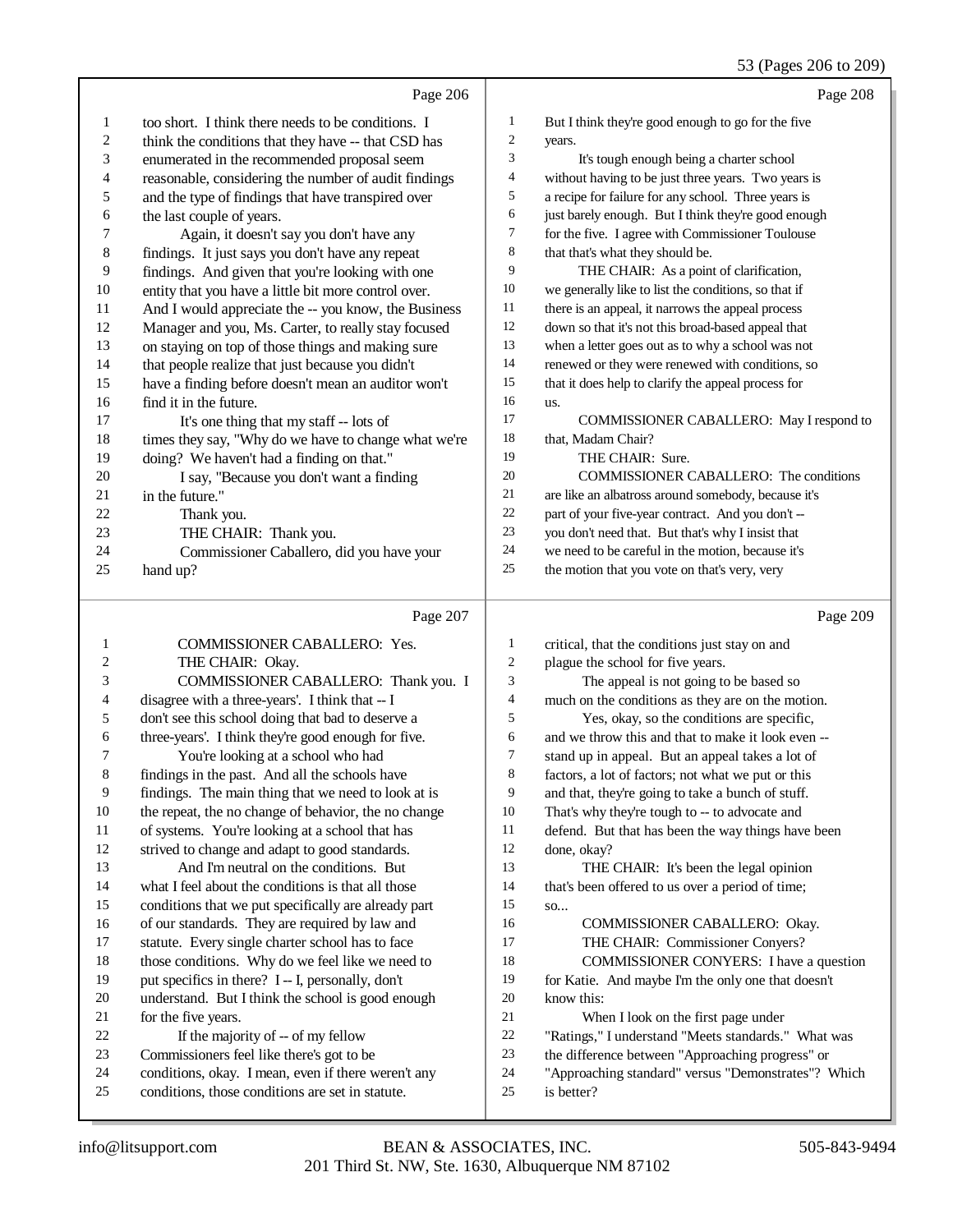54 (Pages 210 to 213)

|                | Page 210                                                                                                       |                | Page 212                                             |
|----------------|----------------------------------------------------------------------------------------------------------------|----------------|------------------------------------------------------|
| 1              | MS. POULOS: "Approaching" -- and we                                                                            | 1              | place practices for -- to be utilized. It was an     |
| $\overline{c}$ | did -- it's in your renewal application.                                                                       | $\overline{2}$ | all-year process.                                    |
| 3              | COMMISSIONER CONYERS: Okay.                                                                                    | 3              | <b>COMMISSIONER ARMBRUSTER:</b> And it was the       |
| 4              | MS. POULOS: We did create a rubric that's                                                                      | $\overline{4}$ | first year this teacher was there?                   |
| 5              | been in that renewal application. The "Approaching"                                                            | 5              | MS. CYNTHIA CARTER: No. So he had -- the             |
| 6              | is the middle standard. And it's -- especially for                                                             | 6              | employee had just -- we saw a drop in data, student  |
| $\tau$         | this school, why they were rated that way in                                                                   | 7              | data. So we acted upon that.                         |
| 8              | relation to the school letter grades is the                                                                    | 8              | COMMISSIONER ARMBRUSTER: And my second               |
| 9              | up-and-down, the inconsistency. And so the language                                                            | 9              | question -- and maybe it's in this 4,000 sheets I    |
| 10             | from that rubric is that it identifies measurable                                                              | 10             | have here. On the report card from last year, what   |
| 11             | successes; but the successes are inconsistent and                                                              | 11             | was the lowest performing -- the grade of the lowest |
| 12             | not maintained over time.                                                                                      | 12             | performing students? The Q1. Is it here?             |
| 13             | And so that's really why we landed on that                                                                     | 13             | THE CHAIR: It is. But you couldn't ask               |
| 14             | "Approaching progress" rather than "Demonstrating                                                              | 14             | me to find it. But I know I've read it.              |
| 15             | progress."                                                                                                     | 15             | COMMISSIONER ARMBRUSTER: I thought I had             |
| 16             | <b>COMMISSIONER JOHNSTON: Madam Chair?</b>                                                                     | 16             | it.                                                  |
| 17             | THE CHAIR: Commissioner Johnston?                                                                              | 17             | MS. POULOS: Commissioner Armbruster? The             |
| 18             | COMMISSIONER JOHNSTON: I have one                                                                              | 18             | improvement of the lowest performing students for    |
| 19             | question that I forgot to ask. Teacher retention.                                                              | 19             | the 2017 report card is an "F."                      |
| 20             | And there must be a reason, because it's so                                                                    | 20             | COMMISSIONER ARMBRUSTER: Oh, thank you.              |
| 21             | significant that you went from, in 2016, for                                                                   | 21             | Sorry. There it is.                                  |
| 22             | example, a retention of 88.9 percent down to 2017                                                              | 22             | So I guess my comment to my fellow                   |
| 23             | and a retention rate of 71 percent.                                                                            | 23             | Commissioners is that when we talk about the         |
| 24             | What happened there? What did you all do?                                                                      | 24             | condition which was to implement the New Mexico DASH |
| 25             | MS. CYNTHIA CARTER: First of all, we had                                                                       | 25             | continuous improvement plan that results in raising  |
|                | Page 211                                                                                                       |                | Page 213                                             |
| $\mathbf{1}$   | several employees that retired. We had one that                                                                | 1              | and maintaining performance at or above the overall  |
| 2              | was -- needed to move on. We had one -- so -- this                                                             | $\mathfrak{2}$ | grade of "C," I feel that it has to be that the      |
| 3              | was my question to CSD when they calculated this.                                                              | 3              | lowest performing students, because they have        |
| 4              | Because if you have an employee that is a teacher                                                              | $\overline{4}$ | actually less special education children than        |
|                | and a straight and a straight and a straight and a straight and a straight and a straight and a straight and a |                |                                                      |

 and then is promoted within the system, as we did, that they became an administrator or a testing

coordinator or something versus that, a different

 role, then that's counted as a loss and against the school.

# COMMISSIONER JOHNSTON: Yeah. It

certainly -- it's a double-edged sword; but that's

12 the way it's done everywhere.

 Thank you. I thought there were some reasons.

- THE CHAIR: Commissioner Peralta? Motion? COMMISSIONER PERALTA: Are we done? COMMISSIONER ARMBRUSTER: Could I just ask two quick questions? THE CHAIR: Yeah. COMMISSIONER ARMBRUSTER: I just have two
- questions. So when this teacher who was less than effective was there, how soon did you intervene to
- help?
- MS. CYNTHIA CARTER: It was all year. All year, we had meeting after meeting. We had put in
- other -- than their peer groups -- that that needs to be -- that cannot be an "F."
- Does that make sense, what I'm saying to you?
- THE CHAIR: But I think -- and correct me
- if I'm wrong -- that that is embedded in the NMDASH is that improvement. Yes?
- MS. POULOS: Madam Chairwoman,
- Commissioner -- Chairwoman, Commissioners. So the NMDASH -- and I think the reason that we, really, for anyone that we're recommending conditions, recommend the condition that they use
- NMDASH. And as you heard the school state, they're not using NMDASH. They're using that other one, the one-page template.
- 20 The reason we do recommend NMDASH is, quite honestly, technical assistance on how to improve. It helps you go through the improvement planning process and the continuous improvement cycle and really asks those deep questions. It may be that through that deep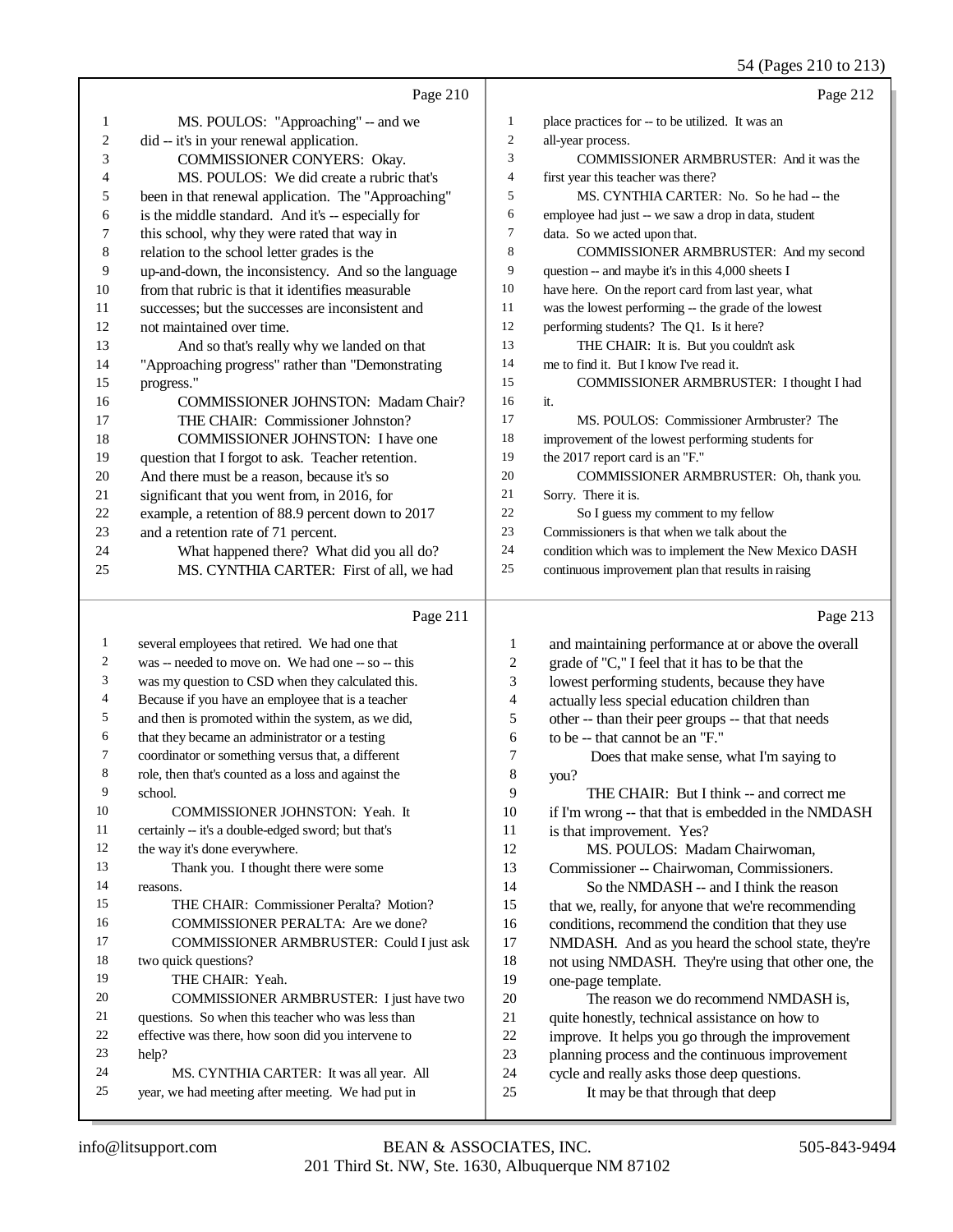|                          |                                                                     |                | JJ (Fages 214 to 217)                                                                                   |
|--------------------------|---------------------------------------------------------------------|----------------|---------------------------------------------------------------------------------------------------------|
|                          | Page 214                                                            |                | Page 216                                                                                                |
| $\mathbf{1}$             | questioning, they land on the Q1. It may be that                    | $\mathbf{1}$   | Toulouse?                                                                                               |
| $\sqrt{2}$               | they don't. It's really about helping target the                    | $\mathfrak{2}$ | COMMISSIONER TOULOUSE: Yes.                                                                             |
| 3                        | school leadership in on the areas of highest need.                  | 3              | <b>COMMISSIONER ARMBRUSTER: Commissioner</b>                                                            |
| $\overline{\mathcal{L}}$ | So I think it's important to kind of                                | $\overline{4}$ | Crone?                                                                                                  |
| 5                        | reflect on that. One thing that I do just want to                   | 5              | COMMISSIONER CRONE: No.                                                                                 |
| 6                        | say, because we've talked about that Q1 measure,                    | 6              | <b>COMMISSIONER ARMBRUSTER: Commissioner</b>                                                            |
| $\boldsymbol{7}$         | sometimes we get a little uncomfortable with that Q1                | $\tau$         | Conyers?                                                                                                |
| $\,$ 8 $\,$              | measure because it could be that they have a                        | 8              | <b>COMMISSIONER CONYERS: Yes.</b>                                                                       |
| 9                        | positive growth score, but they're getting a low                    | 9              | <b>COMMISSIONER ARMBRUSTER: Commissioner</b>                                                            |
| 10                       | grade.                                                              | 10             | Caballero?                                                                                              |
| 11                       | In this school, they do have, for that Q1,                          | 11             | COMMISSIONER CABALLERO: Yes.                                                                            |
| 12                       | a .02, which is positive; but it's very close to a                  | 12             | <b>COMMISSIONER ARMBRUSTER: Commissioner</b>                                                            |
| 13                       | zero growth score for math. But for reading, it is                  | 13             | Robbins?                                                                                                |
| 14                       | negative .47. So I think just, kind of, there's                     | 14             | <b>COMMISSIONER ROBBINS: No.</b>                                                                        |
| 15                       | that lingering question about what's behind that                    | 15             | <b>COMMISSIONER ARMBRUSTER: Commissioner</b>                                                            |
| 16                       | data is that negative growth index.                                 | 16             | Gipson?                                                                                                 |
| 17                       | THE CHAIR: Okay. Thank you.                                         | 17             | THE CHAIR: Yes.                                                                                         |
| 18                       | <b>Commissioner Peralta?</b>                                        | 18             | <b>COMMISSIONER ARMBRUSTER: Commissioner</b>                                                            |
| 19                       | COMMISSIONER PERALTA: Thank you,                                    | 19             | Ruiz?                                                                                                   |
| $20\,$                   | Madam Chair. So at this time, I would like to                       | 20             | <b>COMMISSIONER RUIZ: No.</b>                                                                           |
| 21                       | propose a motion. And I would move to approve the                   | 21             | <b>COMMISSIONER ARMBRUSTER: Commissioner</b>                                                            |
| $22\,$                   | renewal application presented by Horizon Academy                    | 22<br>23       | Johnston?                                                                                               |
| 23                       | West for a term of five years with the following                    | 24             | COMMISSIONER JOHNSTON: No.                                                                              |
| 24                       | condition:                                                          | 25             | <b>COMMISSIONER ARMBRUSTER: Commissioner</b>                                                            |
| 25                       | That the school implement an NMDASH                                 |                | Armbruster, "No."                                                                                       |
|                          | Page 215                                                            |                | Page 217                                                                                                |
| $\mathbf{1}$             | continuous improvement plan, which will be monitored                | 1              | So we have a five-five split; so --                                                                     |
| $\overline{c}$           | twice annually by the CSD and results in raising and                | $\mathfrak{2}$ | THE CHAIR: We've never had this happen                                                                  |
| 3                        | maintaining performance at or above an overall grade                | 3              | before.                                                                                                 |
| $\overline{4}$           | of "C" in each year of its renewal contract term.                   | $\overline{4}$ | COMMISSIONER RUIZ: So, Madam Chair, if we                                                               |
| 5                        | COMMISSIONER TOULOUSE: Second.                                      | 5              | have a split, do we try a new motion? Or can I make                                                     |
| 6                        | THE CHAIR: There's a motion by                                      | 6              | a new motion? Or what's the protocol?                                                                   |
| 7                        | Commissioner Peralta, a second by Commissioner                      | 7              | THE CHAIR: You know, I have to look at                                                                  |
| 8                        | Toulouse.                                                           | 8              | our rules; because I honestly -- this is the first                                                      |
| 9                        | Is there any discussion? And I guess I                              | 9              | time a split has ever come. So I can't answer that                                                      |
| 10                       | only have one question. The "monitored twice by" --                 | 10             | without a cheat sheet.                                                                                  |
| 11                       | is that a site visit monitoring? Or is that $-1$                    | 11             | COMMISSIONER CRONE: We need a new                                                                       |
| 12                       | guess I need clarification on what that monitoring                  | 12             | district so we have a non-even-numbered Commission.                                                     |
| 13                       | would be. Would that be site visits?                                | 13             | THE CHAIR: We need an odd-numbered                                                                      |
| 14                       | MS. POULOS: That would be site visits                               | 14             | Commission, not just odd Commissioners.                                                                 |
| 15                       | looking at the documents.                                           | 15             | Let's take a five-minute break, and we'll                                                               |
| 16                       | THE CHAIR: That's what I thought it was.                            | 16             | figure this out.                                                                                        |
| 17                       | But I wanted to make sure that it wasn't some                       | 17             | (Recess taken, 3:05 p.m. to 3:10 p.m.)                                                                  |
| 18                       | technical -- okay. All right. Thank you.                            | 18             | THE CHAIR: We're out of recess. And                                                                     |
| 19                       | Commissioners? If not, we'll take a                                 | 19             | we're entertaining a new motion.                                                                        |
| 20                       | roll-call vote.                                                     | 20             | COMMISSIONER RUIZ: Madam Chair, I'll make                                                               |
| 21                       | COMMISSIONER ARMBRUSTER: One second.                                | 21             | a new motion.                                                                                           |
| 22<br>23                 | Just write what I'm writing down. Okay.                             | 22<br>23       | I move to approve the renewal application                                                               |
| 24                       | Okay. Commissioner Peralta?                                         |                | presented by Horizon Academy West for a term of                                                         |
|                          |                                                                     |                |                                                                                                         |
| 25                       | COMMISSIONER PERALTA: Yes.<br>COMMISSIONER ARMBRUSTER: Commissioner | 24<br>$25\,$   | three years with conditions, because although the<br>school has failed to meet and has not demonstrated |

COMMISSIONER ARMBRUSTER: Commissioner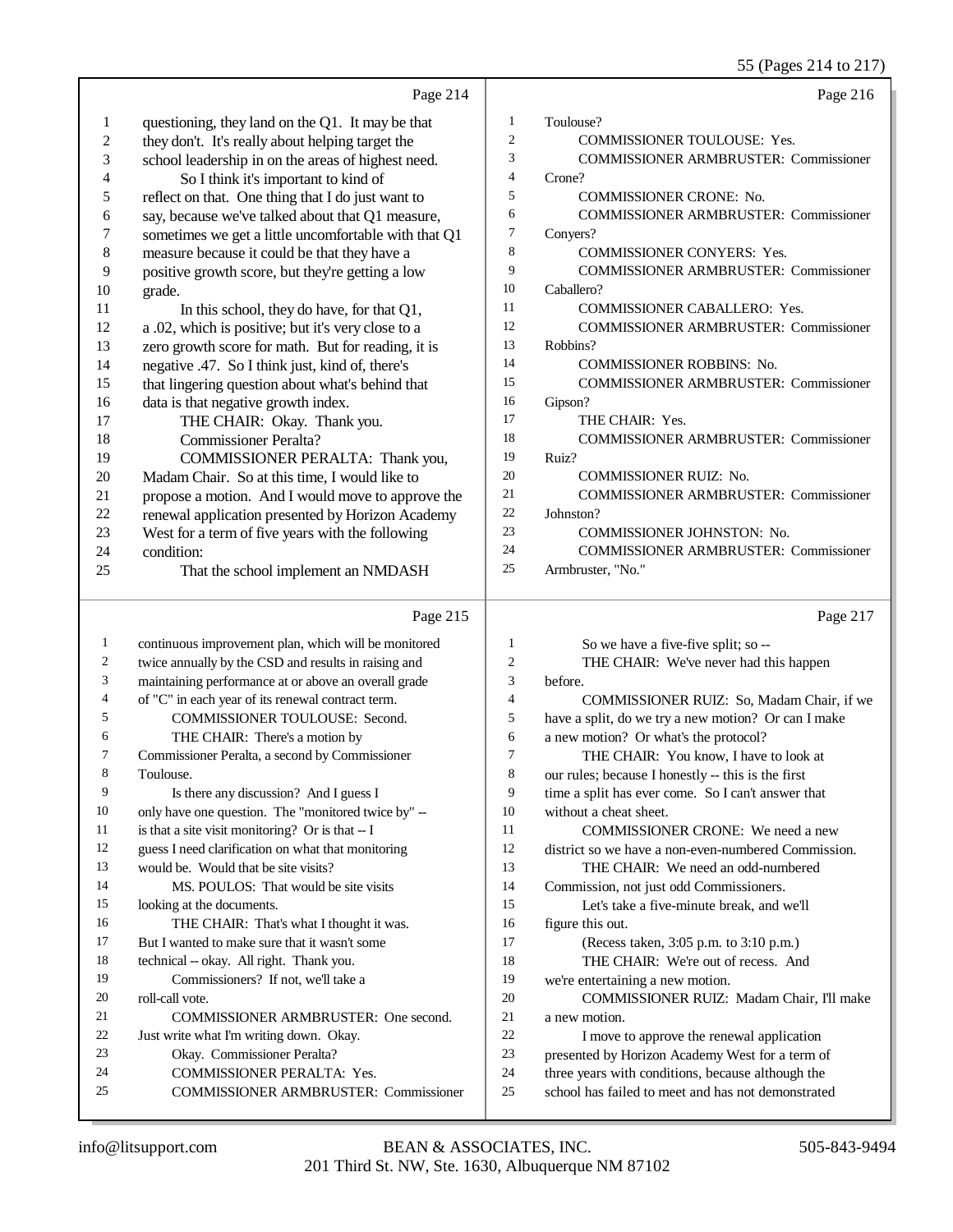|    |                                                      |                  | 56 (Pages 218 to 221)                                |
|----|------------------------------------------------------|------------------|------------------------------------------------------|
|    | Page 218                                             |                  | Page 220                                             |
| 1  | substantial progress toward the Department's minimum | $\mathbf{1}$     | question on the table. But what I'm hearing the      |
| 2  | educational standards, the school has earned a "B"   | $\boldsymbol{2}$ | Commissioners doing is renegotiating the contract    |
| 3  | and a "C" in two of the last four years, which       | 3                | terms for the next term.                             |
| 4  | demonstrates the school has the capacity to meet the | 4                | Is that what we're doing?                            |
| 5  | performance standards, and the school has achieved   | 5                | THE CHAIR: No, I don't -- I sort of                  |
| 6  | above-average performance in academic indicators in  | 6                | understand what you're doing; because you're right.  |
| 7  | the A-through-F school grading system when compared  | 7                | When we start putting on a condition that            |
| 8  | to area schools.                                     | 8                | they -- that they reach a certain benchmark, that is |
| 9  | As a condition of this renewal, the school           | 9                | part of what's done in negotiations. That becomes    |
| 10 | must implement a New Mexico DASH continuous          | 10               | embedded in their contract for the performance       |
| 11 | improvement plan which will be monitored twice       | 11               | framework. That the Q1 growth will be "X," that      |
| 12 | annually by the CSD that results in raising and      | 12               | that's not a -- a condition for the renewal, but,    |
| 13 | maintaining performance at or above an overall grade | 13               | absolutely, that becomes part of the negotiations    |
| 14 | of "C" in each year of its renewal contract term,    | 14               | that -- that goes on with the school.                |
| 15 | correct all noncompliance related to organizational  | 15               | COMMISSIONER ARMBRUSTER: Okay. And I --              |
| 16 | performance framework indicators, i.e., rights of    | 16               | okay. And I didn't make that an amendment. So it     |
| 17 | English Learners, instructional hours, recurrent     | 17               | was just my talking.                                 |
| 18 | enrollment, management accountability, special       | 18               | THE CHAIR: We're discussing whether we               |
| 19 | education, and governance, prior to the school's     | 19               | can support something for conditions. And maybe I    |
| 20 | 2018-2019 site visit from CSD, and implement         | 20               | misinterpreted, because I read -- I listened to that |
| 21 | corrective actions so as to earn no repeat findings, | 21               | and heard, "I want that as part of the conditions."  |
| 22 | material weakness findings, or significant           | 22               | COMMISSIONER ARMBRUSTER: You are correct.            |
| 23 | deficiencies on the 2017-2018 annual audit.          | 23               | And I'm listening to what the rest of you are        |
| 24 | COMMISSIONER CRONE: Second.                          | 24               | saying, and I'm taking it back.                      |
| 25 | THE CHAIR: There's a second by                       | 25               | How's that? Got it.                                  |
|    | Page 219                                             |                  | Page 221                                             |
| 1  | Commissioner Crone.                                  | $\mathbf{1}$     | COMMISSIONER JOHNSTON: Madam Chair, may I            |
| 2  | Discussion?                                          | 2                | ask, just -- because this is a point of order. If    |
| 3  | I have concerns with all the -- with all             | 3                | we wanted to amend --                                |
| 4  | the conditions.                                      | 4                | THE CHAIR: We could do a friendly                    |
| 5  | COMMISSIONER TOULOUSE: Madam Chair, so do            | 5                | amendment.                                           |
| 6  | I. I can't vote on this motion with all of those     | 6                | COMMISSIONER JOHNSTON: How do we do that?            |
|    | conditions.                                          | 7                | THE CHAIR: Someone offers a friendly                 |
| 8  | THE CHAIR: No. Me, either. I'll be                   | 8                | amendment.                                           |
| 9  | honest. I have no issue with the NMDASH. But I       | 9                | COMMISSIONER RUIZ: Madam Chair, I will               |
| 10 | think the school has demonstrated that it has fixed  | 10               | entertain -- I'm fine with a friendly amendment of   |
| 11 | those other conditions; so I have concerns with the  | 11               | removing those two and just leaving NMDASH.          |
| 12 | list -- you know, I didn't have concerns with the    | 12               | THE CHAIR: Okay. So I will offer a                   |
| 13 | requirement for the NMDASH, because I think that     | 13               | friendly amendment, reluctantly, for a three-year    |
| 14 | covered the -- and allowed the school to fix those   | 14               | renewal, with the condition that the school -- is it |
| 15 | deficiencies, as noted. But I -- that broad list of  | 15               | "adopt" or "implement" -- the NMDASH system, and     |
| 16 | conditions, I've got concerns with.                  | 16               | that there be two -- how was it worded? -- site      |

COMMISSIONER ARMBRUSTER: Madam Chair?

 COMMISSIONER ARMBRUSTER: And I, again, push that I don't want to see the Q1s, because they have a very low number of special ed students as well as ELL. And so the bottom 25 percent, I feel

 MS. PATTY MATTHEWS: May I ask some clarification question? I know there's not a

THE CHAIR: Uh-huh.

has to be higher than an "F."

wording?

 visits? Or two monitoring visits? What was the -- annual visits? Two annual visits? Was that the

 MS. POULOS: It says, "Implement NMDASH continuous improvement plan, which will be monitored

 THE CHAIR: So that the friendly amendment is to implement the NMDASH system, which CSD will

twice annually by CSD, that results in..." --

monitor with two yearly visits.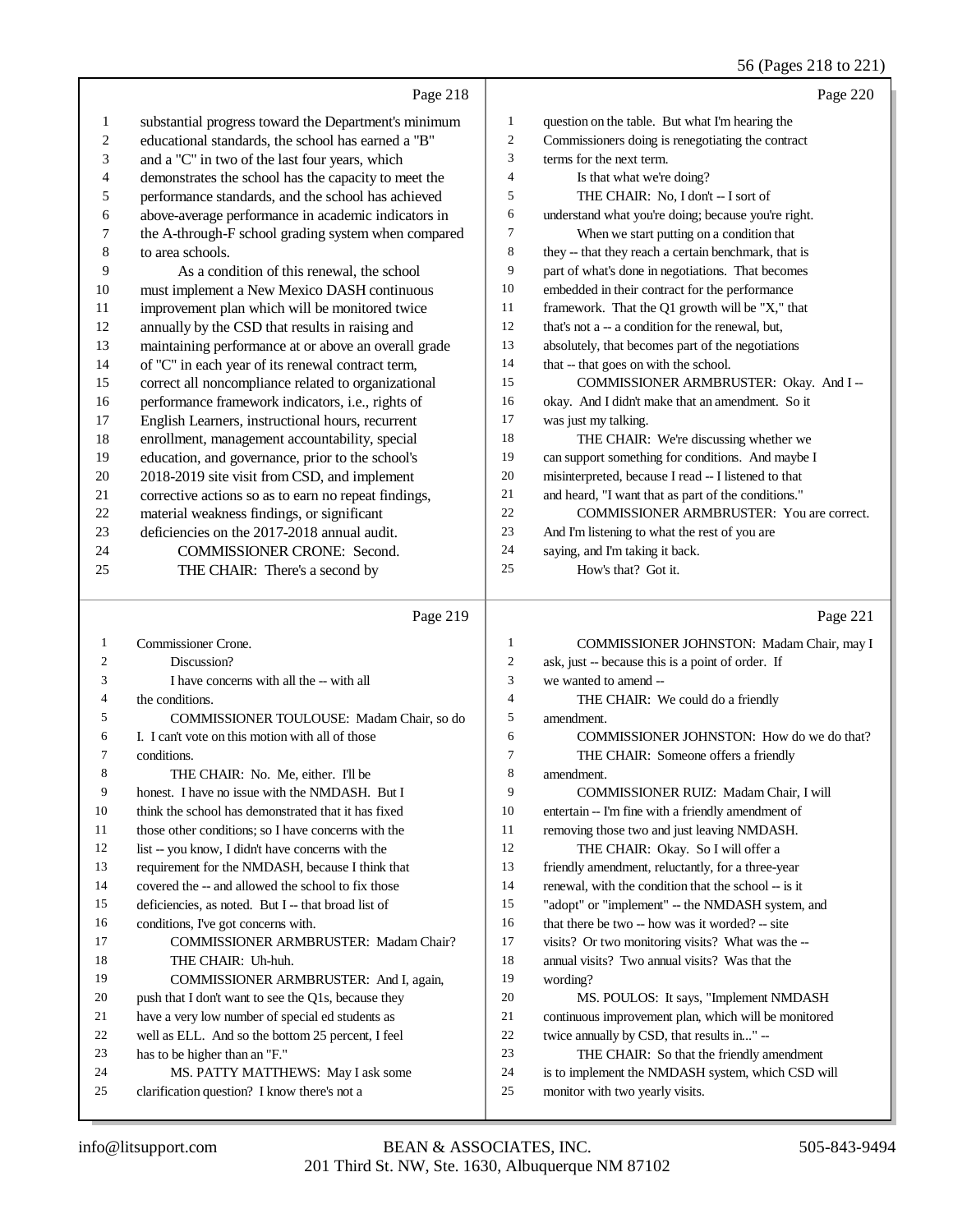57 (Pages 222 to 225)

|    |                                                      |                | 57 (Pages 222 to 225)                                |
|----|------------------------------------------------------|----------------|------------------------------------------------------|
|    | Page 222                                             |                | Page 224                                             |
| 1  | MS. PATTY MATTHEWS: Is that in addition              | 1              | THE CHAIR: Correct. The only thing that              |
| 2  | to the two site visits?                              | $\overline{c}$ | we could ask is that they obtain the training this   |
| 3  | THE CHAIR: No, no. That was the                      | 3              | year, so that they would be able to implement NMDASH |
| 4  | clarification that I asked for with the first motion | 4              | for the first year of the new contract, so that the  |
| 5  | was that two site visits -- or was it two other,     | 5              | condition for NMDASH is part of the new contract,    |
| 6  | like -- and it's two site visits.                    | 6              | not part of this current year, but that the --       |
| 7  | COMMISSIONER JOHNSTON: And, Madam Chair,             | 7              | because training is required in order to implement   |
| 8  | $do we -$                                            | 8              | NMDASH.                                              |
| 9  | THE CHAIR: Not four site visits.                     | 9              | So that the recommendation would be that             |
| 10 | COMMISSIONER JOHNSTON: Madam Chair, do we            | 10             | the -- if they could avail themselves of that        |
| 11 | have to have a second for an amendment?              | 11             | training this year, they would be able to implement  |
| 12 | THE CHAIR: Yes.                                      | 12             | NMDASH for the start of the '18-'19 school year,     |
| 13 | COMMISSIONER JOHNSTON: I'll second.                  | 13             | which is the first year of the new contract.         |
| 14 | THE CHAIR: And then we vote on it, yes.              | 14             | MS. PATTY MATTHEWS: And I want to make               |
| 15 | COMMISSIONER JOHNSTON: Then I'll second.             | 15             | sure I understand the motion, because I believe      |
| 16 | THE CHAIR: This is a friendly amendment              | 16             | Commissioner Ruiz found that the school has failed   |
| 17 | by Commissioner Gipson and a second by Commissioner  | 17             | to meet the academic standards, as set in the        |
| 18 | Johnston.                                            | 18             | statute. I just want to make sure that that was      |
| 19 | MS. PATTY MATTHEWS: Madam Chair, when can            | 19             | your finding, and that's what the basis for the      |
| 20 | we ask questions about what all this means; because  | 20             | three-year renewal is. Is that correct?              |
| 21 | there is some confusion about when NMDASH would go   | 21             | COMMISSIONER RUIZ: It's the exact motion             |
| 22 | into effect.                                         | 22             | that we read initially. The only thing that's        |
| 23 | What if the school letter grade for this             | 23             | different with the amendment is that the last two    |
| 24 | year is a "B"?                                       | 24             | conditions have been dropped.                        |
| 25 | So those are some of the questions. Is               | 25             | MS. PATTY MATTHEWS: All right.                       |
|    | Page 223                                             |                | Page 225                                             |
| 1  | that something we would negotiate during the         | 1              | COMMISSIONER RUIZ: Do I need to reread               |
| 2  | contract?                                            | $\mathbf{2}$   | that?                                                |
| 3  | THE CHAIR: Right. But my understanding               | 3              | MS. PATTY MATTHEWS: Effectively, you                 |
| 4  | is schools can implement NMDASH --                   | 4              | found the school violated the law. That's what I     |
| 5  | MS. CYNTHIA CARTER: If they're a "C" or              | 5              | want to make sure that you've made clear. Thank      |
| 6  | below, I believe.                                    | 6              | you.                                                 |
| 7  | THE CHAIR: Am I correct? Yes, I'm                    | 7              | THE CHAIR: Can we recess for five                    |
| 8  | incorrect? Or --                                     | 8              | minutes?                                             |
| 9  | MS. POULOS: No. Yes, yes. They can be                | 9              | MS. PATTY MATTHEWS: Yes.                             |
| 10 | implemented by any school. To -- this year, in       | 10             | THE CHAIR: Thank you.                                |
| 11 | order to access the system, schools needed to go to  | 11             | (Recess held, 3:20 p.m. to 3:24 p.m.)                |
| 12 | two trainings -- or maybe it was three trainings.    | 12             | THE CHAIR: We're out of recess,                      |
| 13 | This school, I don't believe, has attended those     | 13             | hopefully.                                           |
| 14 | trainings. So I think the only thing that we would   | 14             | Okay. Commissioner Ruiz?                             |
| 15 | have to do is work with our Priority Schools         | 15             | COMMISSIONER RUIZ: Madam Chair, I'd like             |
| 16 | Bureau --                                            | 16             | to withdraw the motion.                              |
| 17 | THE CHAIR: To get the training.                      | 17             | THE CHAIR: And whoever seconded?                     |
| 18 | MS. POULOS: -- to get that training set              | 18             | COMMISSIONER CRONE: I did the first                  |
| 19 | up. And so I would --                                | 19             | round.                                               |
| 20 | MS. PATTY MATTHEWS: So we're imposing                | $20\,$         | <b>COMMISSIONER JOHNSTON: And I seconded</b>         |
| 21 | conditions on the current-year charter.              | 21             | your amendment.                                      |
| 22 | THE CHAIR: No, we are not. We are not.               | $22\,$         | THE CHAIR: All right. Okay. So you need              |
| 23 | MS. POULOS: Madam Chairwoman, I would say            | $23\,$         | to withdraw your second, I do believe.               |

- to withdraw your second, I do believe.
- COMMISSIONER CRONE: I withdraw my second.
- THE CHAIR: Okay. And I'm going to

new charter term.

MS. POULOS: Madam Chairwoman, I would say

24 that would happen, then, with the beginning of the<br>25 new charter term.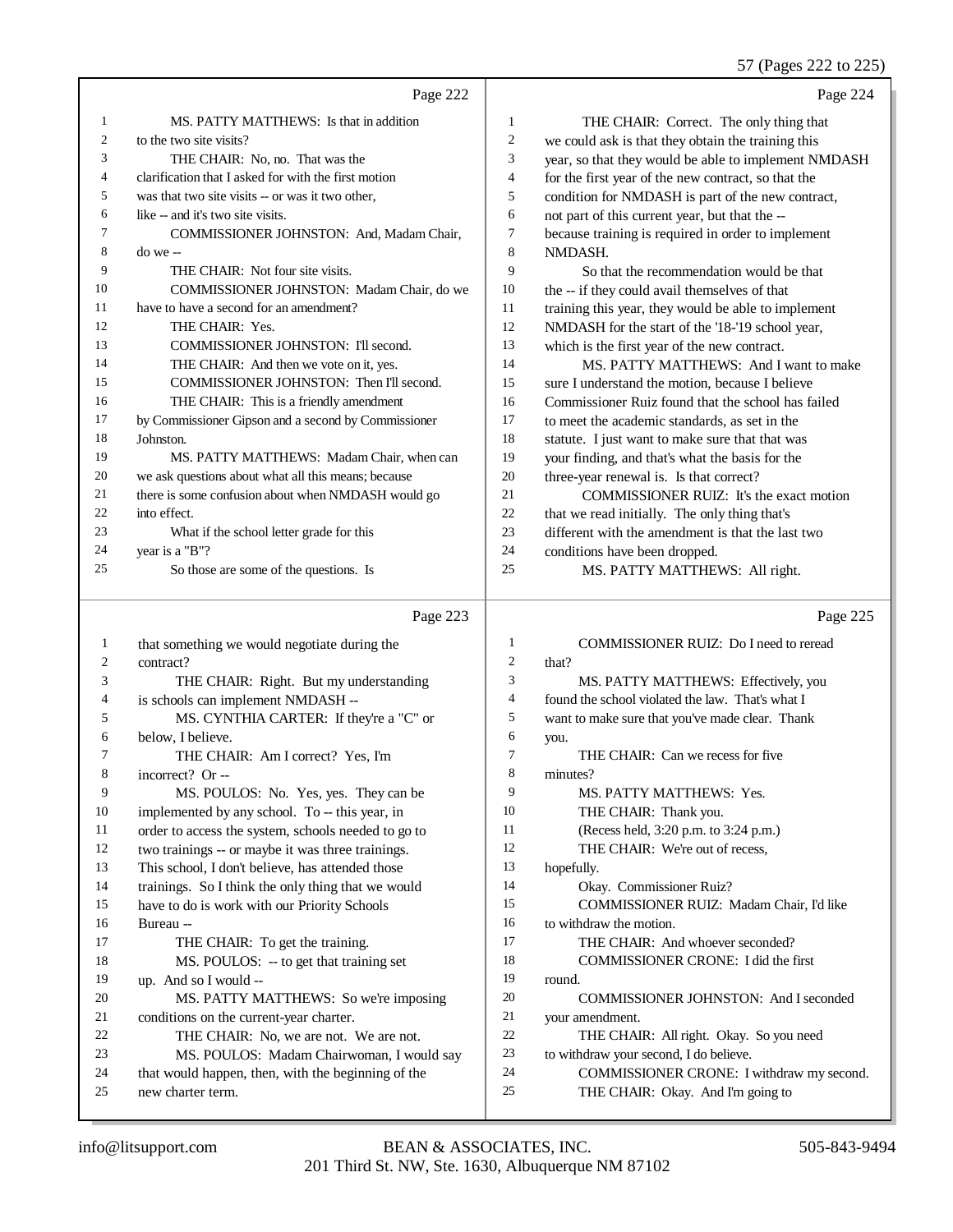58 (Pages 226 to 229)

|    | Page 226                                             |                | Page 228                                             |
|----|------------------------------------------------------|----------------|------------------------------------------------------|
| 1  | withdraw my friendly amendment.                      | 1              | either.                                              |
| 2  | <b>COMMISSIONER JOHNSTON: And I'll withdraw</b>      | $\overline{2}$ | COMMISSIONER CABALLERO: It's all right.              |
| 3  | my second.                                           | 3              | COMMISSIONER ARMBRUSTER: I'll call you in            |
| 4  | COMMISSIONER RUIZ: And, Madam Chair, I'll            | $\overline{4}$ | just about a minute.                                 |
| 5  | make a new motion to clarify all this.               | 5              | Commissioner Peralta?                                |
| 6  | Okay. I move to approve that -- the                  | 6              | COMMISSIONER PERALTA: Yes.                           |
| 7  | renewal application presented by Horizon Academy     | $\overline{7}$ | <b>COMMISSIONER ARMBRUSTER: Commissioner</b>         |
| 8  | West for a term of three years, and that they        | 8              | Armbruster votes "Yes."                              |
| 9  | implement New Mexico DASH, and CSD will monitor with | 9              | <b>Commissioner Conyers?</b>                         |
| 10 | two visits.                                          | 10             | COMMISSIONER CONYERS: Yes.                           |
| 11 | THE CHAIR: Do I have a second?                       | 11             | <b>COMMISSIONER ARMBRUSTER: Commissioner</b>         |
| 12 | COMMISSIONER CRONE: Second.                          | 12             | Gipson?                                              |
| 13 | THE CHAIR: There's a motion by                       | 13             | THE CHAIR: Yes.                                      |
| 14 | Commissioner Ruiz and a second by Commissioner       | 14             | <b>COMMISSIONER ARMBRUSTER: Commissioner</b>         |
| 15 | Crone.                                               | 15             | Ruiz?                                                |
| 16 | Any discussion?                                      | 16             | COMMISSIONER RUIZ: Yes.                              |
| 17 | <b>COMMISSIONER ARMBRUSTER: I--</b>                  | 17             | <b>COMMISSIONER ARMBRUSTER: Commissioner</b>         |
| 18 | THE CHAIR: Commissioner Armbruster?                  | 18             | Johnston?                                            |
| 19 | COMMISSIONER ARMBRUSTER: I am reading the            | 19             | <b>COMMISSIONER JOHNSTON: Yes.</b>                   |
| 20 | original several. And I think that part of the       | 20             | <b>COMMISSIONER ARMBRUSTER: Commissioner</b>         |
| 21 | condition was, on the New Mexico DASH, that would    | 21             | Caballero?                                           |
| 22 | result in raising and maintaining performance at or  | 22             | COMMISSIONER CABALLERO: I'm sorry. I had             |
| 23 | above an overall grade of "C."                       | 23             | to get a coffee fix. The answer is "Yes."            |
| 24 | THE CHAIR: And I think the discussion has            | 24             | THE CHAIR: Okay. That will be a ten-zero             |
| 25 | been that would be part of their negotiations.       | 25             | vote. The motion passes ten-zero. Thank you for      |
|    | Page 227                                             |                | Page 229                                             |
| 1  | COMMISSIONER ARMBRUSTER: Okay.                       | $\mathbf{1}$   | your patience.                                       |
| 2  | THE CHAIR: Any further discussion?                   | $\overline{2}$ | We are -- so for the rest of the                     |
| 3  | We have a second? Yeah.                              | 3              | Commissioners, do you need a break before we move on |
| 4  | Commissioner Armbruster?                             | $\overline{4}$ | to the next school?                                  |
| 5  | <b>COMMISSIONER ARMBRUSTER: Commissioner</b>         | 5              | COMMISSIONER JOHNSTON: It would help me,             |
| 6  | Toulouse?                                            | 6              | yes, ma'am, to have a break.                         |
| 7  | COMMISSIONER TOULOUSE: I will vote "Yes."            | $\overline{7}$ | THE CHAIR: So as the next school is                  |

# THE CHAIR: So as the next school is

moving into place, we'll take a short break.

- (Recess taken, 3:18 p.m. to 3:40 p.m.)
- THE CHAIR: After a recess, I did tell the
- folks from Connections Academy that they could go
- home for the day, that we would not get to them.
- We'll get to Media Arts, and then we'll come back
- tomorrow and do Connections and the remainder of the
- agenda, which should not be long. So we should be
- 16 out of here at a reasonably early time -- yeah, I
- would think -- tomorrow.
- COMMISSIONER JOHNSTON: The sun might still be up.
- THE CHAIR: The sun might actually be
- up -- no, I don't know if the sun will still be up
- when I get home; but it'll be close. I'll be close
- enough to home that it'll be okay.
- So with -- with that -- I saw Commissioner Crone.

charter.

that.

Robbins?

Caballero?

realize --

to you. It's okay.

Commissioner Crone?

COMMISSIONER CRONE: Yes.

COMMISSIONER ROBBINS: Yes.

Oh, maybe I'll come back. I'll come back

THE CHAIR: And I apologize. I did not

 but reluctantly, because I disagree with the three years. But I will vote in order to renew the

 COMMISSIONER ARMBRUSTER: Did I lose somebody? Never mind. Sorry. I just -- I'll do

COMMISSIONER ARMBRUSTER: Commissioner

COMMISSIONER ARMBRUSTER: Commissioner

COMMISSIONER ARMBRUSTER: And I didn't,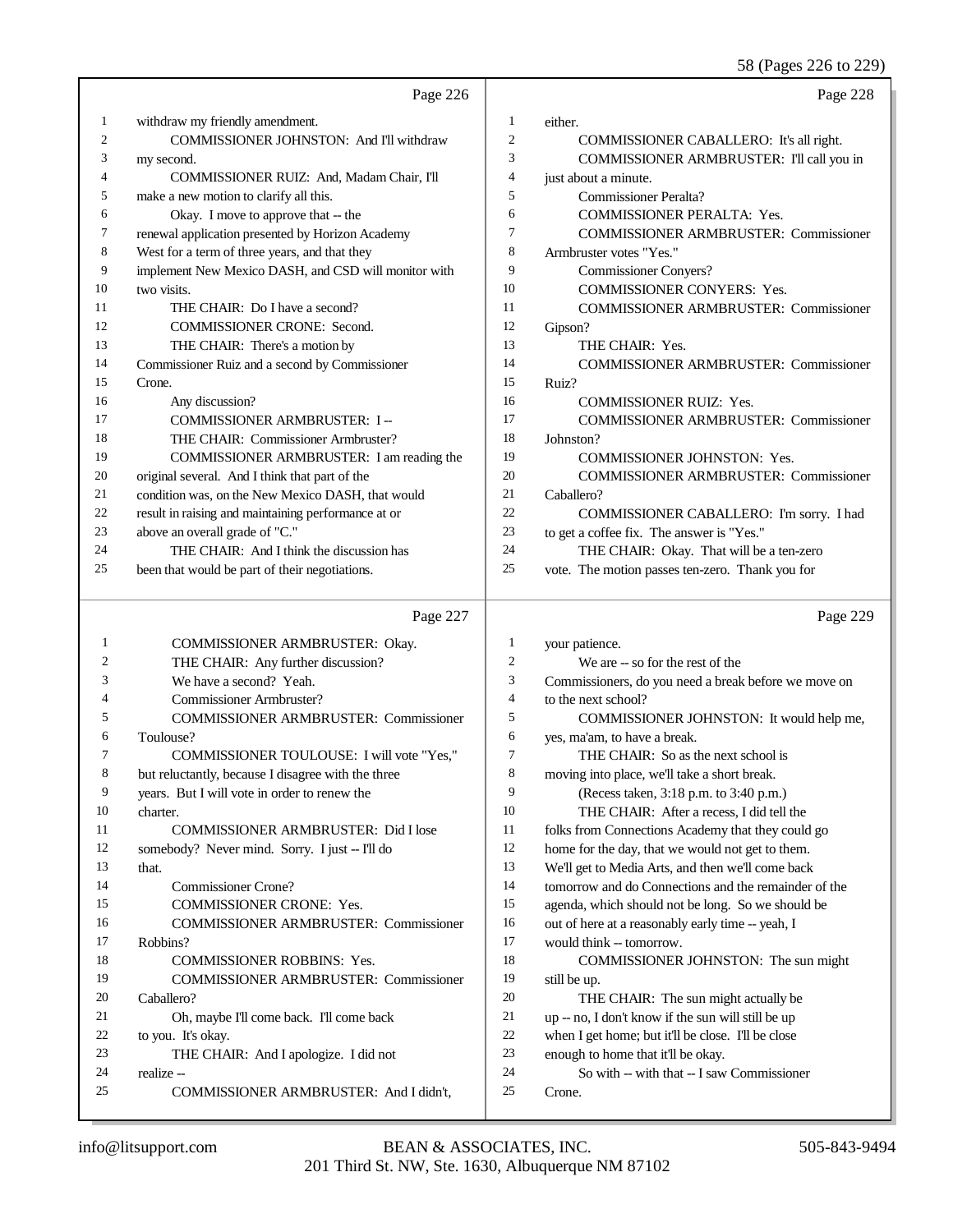59 (Pages 230 to 233)

|    | Page 230                                             |                | Page 232                                            |
|----|------------------------------------------------------|----------------|-----------------------------------------------------|
| 1  | COMMISSIONER CABALLERO: Should I get him?            | 1              | cycle, continuous improvement cycle, to make sure   |
| 2  | THE CHAIR: Here he is. Okay.                         | 2              | that what they're doing is effective, having the    |
| 3  | So thank you for your patience with us.              | 3              | outcomes that they wanted to have and making        |
| 4  | Oh, it's glossy pretty paper. That's what you get    | 4              | adjustments as necessary.                           |
| 5  | from a media arts school. You get fancy stuff.       | 5              | There's also a few other things                     |
| 6  | MR. JONATHAN DOOLEY: Press the button.               | 6              | non-compliance-related that we would like to see    |
| 7  | Oh, it's my voice.                                   | $\overline{7}$ | corrected prior to the next site visit.             |
| 8  | THE CHAIR: So we appreciate your                     | 8              | And then we do have a concern about -- you          |
| 9  | indulgence with us here today and hanging in there   | 9              | may take umbrage with this -- a concern about the   |
| 10 | with us till this late time.                         | 10             | level to which those student-focus terms are being  |
| 11 | So we are on to Item No. D, which is Media           | 11             | implemented in their charter, based on the site     |
| 12 | Arts Collaborative Charter School. I always forget   | 12             | visit. And I think -- and I can let Dr. Pelayo take |
| 13 | the "Collaborative."                                 | 13             | over, because she was on the site visit, and I      |
| 14 | MR. JONATHAN DOOLEY: We like to say                  | 14             | wasn't. But I think our concern there was that as   |
| 15 | "collaboration" is our middle name.                  | 15             | we went into the classrooms, we didn't really see   |
| 16 | THE CHAIR: That's very good. So,                     | 16             | the integrated media literacy and project-based     |
| 17 | Director?                                            | 17             | learning in all of our core subject areas. And so   |
| 18 | MS. POULOS: Madam Chairwoman, a much                 | 18             | that's something that we would like to see.         |
| 19 | easier recommendation here at the end of the day.    | 19             | I think also we didn't observe                      |
| 20 | PED is recommending a five-year renewal              | 20             | implementation of AP courses and internship         |
| 21 | term for Media Arts Collaborative Charter School     | 21             | opportunities for all students, which, again, is    |
| 22 | with conditions. We do think, especially based on    | 22             | part of those material terms, and we would like to  |
| 23 | what we saw at the school, but, most importantly,    | 23             | see those implemented with fidelity.                |
| 24 | about the list that just came out, the comprehensive | 24             | So those are the reasons that we -- we              |
| 25 | support and improvement schools and the school being | 25             | have made the recommendation for the conditions.    |

## Page 231

|    | Page 231                                             |    | Page 233                                             |
|----|------------------------------------------------------|----|------------------------------------------------------|
| 1  | on that list, the three-year -- I'm sorry --         | 1  | Again, on academic performance, the school has been  |
| 2  | four-year graduation rate for 2016-'17 was           | 2  | at a "C" or above in three out of the four years.    |
| 3  | 37 percent. And that's hard.                         | 3  | And this is absolutely the -- from the schools we've |
| 4  | So, you know, the school does have and has           | 4  | seen today, the most consistently meeting those      |
| 5  | maintained an overall "C" grade in almost every      | 5  | standards and expectations.                          |
| 6  | single year of the last -- well, sorry. Actually,    | 6  | And so you see that our proposed motion is           |
| 7  | it's -- let's see. We've got I believe a "C," "D,"   | 7  | there. And this school does also have some           |
| 8  | "C," "C."                                            | 8  | amendment requests; so we will need to take the time |
| 9  | MR. JONATHAN DOOLEY: Excuse me. "B,"                 | 9  | to discuss that.                                     |
| 10 | then "C."                                            | 10 | Just as we're looking at the school's                |
| 11 | MS. POULOS: This is confusing.                       | 11 | performance in comparison to the other local         |
| 12 | MR. JONATHAN DOOLEY: Thank you.                      | 12 | schools, the track record on that is mixed. The      |
| 13 | MS. POULOS: Thank you. So it's -- so,                | 13 | track record on comparative performance is also      |
| 14 | again, this school has only earned one "D" letter    | 14 | mixed. So I think there are some reasons that we     |
| 15 | grade, and they are in an upward trajectory. So we   | 15 | are making that recommendation that the improvement  |
| 16 | are seeing that performance moving in the right      | 16 | plan be part of this five-year renewal term.         |
| 17 | direction, staying in the right direction. But       | 17 | But ultimately, I think based on that                |
| 18 | certainly, that -- sorry -- four-year graduation     | 18 | academic performance, we feel comfortable making     |
| 19 | rate, and their five- and six-year graduation rates, | 19 | that recommendation.                                 |
| 20 | frankly, do raise concerns for us.                   | 20 | THE CHAIR: Thank you. Good afternoon.                |
| 21 | And so we absolutely want to see those               | 21 | And please identify yourself.                        |
| 22 | improve, and we think that the NMDASH system is a    | 22 | MR. JONATHAN DOOLEY: My name is Jonathan             |
| 23 | great way for them to target in and figure out what  | 23 | Dooley. I am the principal of Media Arts             |
| 24 | exactly needs to be done and then really focus their | 24 | Collaborative Charter School. This is my first year  |
| 25 | efforts there and then enter into that continuous    | 25 | as principal there. My first -- we brought with us   |
|    |                                                      |    |                                                      |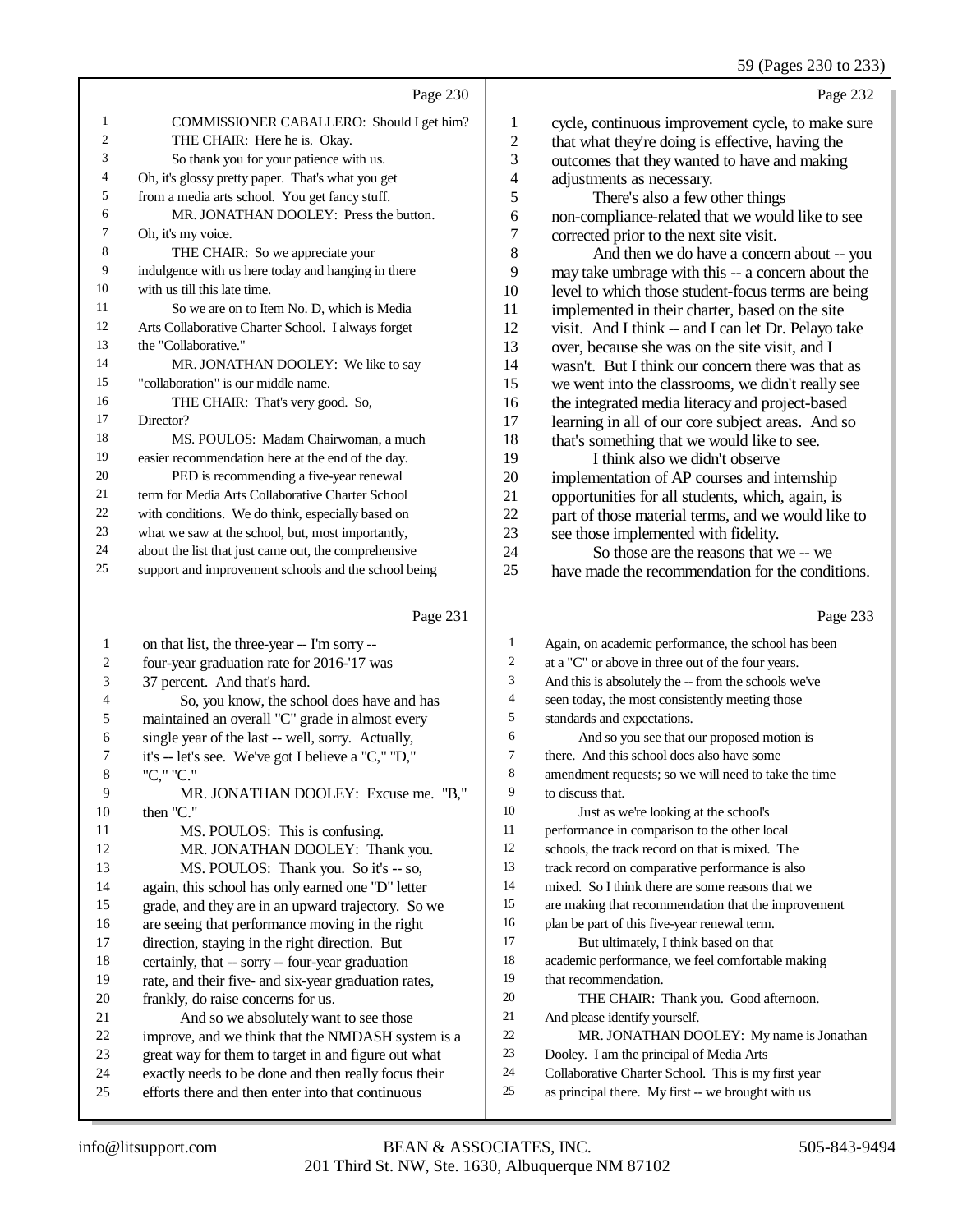60 (Pages 234 to 237)

|              |                                                      |              | $\sim$ $\sim$                                        |
|--------------|------------------------------------------------------|--------------|------------------------------------------------------|
|              | Page 234                                             |              | Page 236                                             |
| $\mathbf{1}$ | not only our board president and our Business        | $\mathbf{1}$ | film, is it a musical? Is it a drama? Is it a        |
| 2            | Manager, I also want to recognize Marvin and Patty   | 2            | comedy?                                              |
| 3            | Gladstone. They were founders of the school;         | 3            | Media is so pervasive in our society.                |
| 4            | they're behind me. And Glenna Voigt, former          | 4            | That was why our school is so important for our kids |
| 5            | principal of our school.                             | 5            | to become media literate and to be responsible and   |
| 6            | My journey with MACCS began when the                 | 6            | to be informed. And now that Congress is passing     |
| 7            | charter renewal began. My daughter attended MACCS.   | 7            | Net Neutrality, they're talking about that, even     |
| 8            | So I was a parent there. And I saw the wonderful     | 8            | more so. It's important for our kids to be involved  |
| 9            | things the school was able to do for my daughter.    | 9            | in that discussion. And we have had students at our  |
| 10           | She had a high interest in film. She was able to     | 10           | school involved in that.                             |
| 11           | pursue that interest. She's pursued the film         | 11           | Students have done community outreach                |
| 12           | industry. She's been on stage in the Albuquerque     | 12           | projects, media outreach, media classroom projects.  |
| 13           | area. She's actually made a Hollywood short. She's   | 13           | In fact, every year of the term, we have met our     |
| 14           | this close to a Screen Actors Guild card.            | 14           | performance framework when it comes to media --      |
| 15           | (Indicates.)                                         | 15           | classroom media outreach and also in the community.  |
| 16           | One thing that my daughter really                    | 16           | One thing we had trouble with was the                |
| 17           | experienced -- I'm talking as a parent here, because | 17           | internships. One -- I think going through this as a  |
| 18           | this is what our school does. She graduated last     | 18           | new principal, I was able to see the data, and I was |
| 19           | year, and the kids left with over 450 credit hours   | 19           | able to recognize that our internships have not been |
| 20           | of dual credit, which means my daughter was able to  | 20           | very good; but we have now improved that.            |
| 21           | take a gap year, which is great. I'm glad the        | 21           | In the past four years, we had only nine             |
| 22           | lottery has been extended, so my daughter has a gap  | $22\,$       | kids do internships. That's okay. You could gasp.    |
| 23           | year, and she's exploring many of her options.       | 23           | Right now, we have ten kids right now with           |
| 24           | And when you addressed the AP program,               | 24           | internships. So in one semester, we have already     |
| 25           | it's because we have a really vibrant dual-credit    | 25           | surpassed what we did for the past four years.       |
|              | Page 235                                             |              | Page 237                                             |

|    | program at our school. And we have the -- and        | 1  | That's exciting, really exciting.                    |
|----|------------------------------------------------------|----|------------------------------------------------------|
| 2  | that's what makes up for the AP. Kids do -- are      | 2  | I know that in reading with our                      |
| 3  | able to take the AP test, and we make arrangements   | 3  | performance framework -- let me backtrack. With      |
| 4  | for them to do that.                                 | 4  | media studies, we've done well there. Every year of  |
| 5  | But also I came on last year as an                   | 5  | the media, we've been able to meet or exceed our     |
| 6  | assistant principal at the school. And one thing I   | 6  | performance framework.                               |
| 7  | saw right away was the rigor and the engagement.     | 7  | When it comes to presentations of                    |
| 8  | And then right away, we started doing the            | 8  | learning, which involves a semester-long -- could be |
| 9  | observations, graphing the results with the          | 9  | science fair, it could be an area that the students  |
| 10 | teachers, having those critical conversations with   | 10 | research, when we've done that, we've met it every   |
| 11 | them about rigor and engagement.                     | 11 | year. The graduates have been able to complete one   |
| 12 | Also was the project-based learning.                 | 12 | to three presentations of learning.                  |
| 13 | Going into classroom observations, when the team     | 13 | But our charter says project-based. So               |
| 14 | came out to see us, I said, "Yeah, we know. That's   | 14 | we'd like to be wall-to-wall. It's a delivery        |
| 15 | exactly right. You're correct. We need to really     | 15 | system that we have at our school. And I've been     |
| 16 | work on that," being our project-based learning.     | 16 | emphasizing that with the teachers.                  |
| 17 | And when you mentioned about the                     | 17 | When it comes to reading, we dipped at               |
| 18 | graduation rate, we're taking care of that, as well. | 18 | first; but then over the charter term, we're now     |
| 19 | And I want to share that as time elapses.            | 19 | meeting and exceeding our performance framework.     |
| 20 | But right now, what I'd like to ask each             | 20 | Now, let's talk about math. Math, when               |
| 21 | and every one of you, can you remember -- can you    | 21 | the charter renewal started, charter term, we        |
| 22 | recall a favorite film of yours? What is your        | 22 | weren't doing very well. So we started targeting     |
| 23 | favorite movie? I know Star Wars is coming out, the  | 23 | the areas that the kids needed help, and we          |
| 24 | new one.                                             | 24 | skyrocketed. We went from "Falls far below" to       |
| 25 | Me -- if you think about your favorite               | 25 | "Exceeding" -- or -- yeah -- to "Meeting" and        |
|    |                                                      |    |                                                      |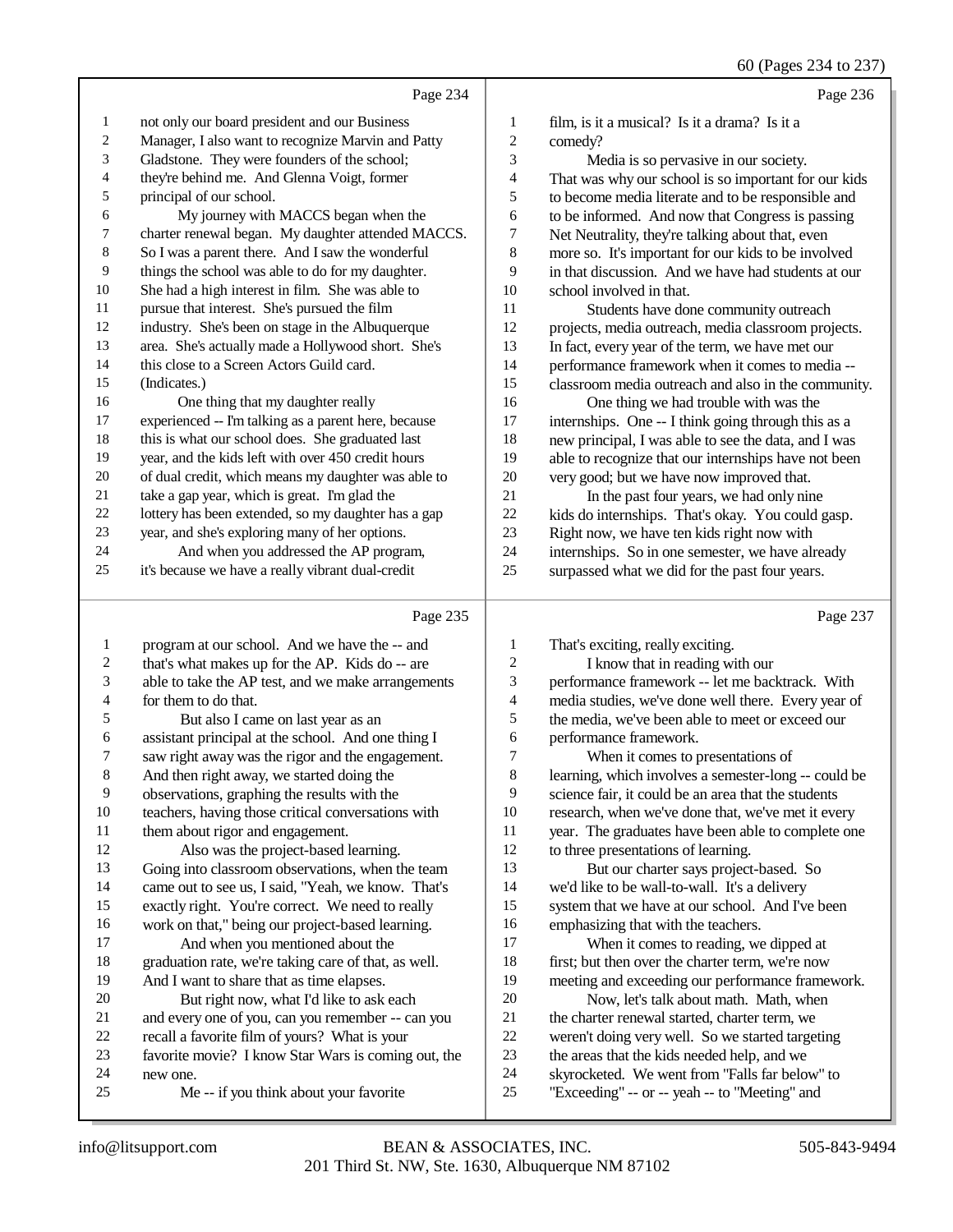#### 61 (Pages 238 to 241)

 $\overline{0}$ 

|                | Page 238                                             |                          | Page 240                                             |
|----------------|------------------------------------------------------|--------------------------|------------------------------------------------------|
| 1              | "Exceeding." That's incredible.                      | 1                        | know, under the umbrella of all media arts, which is |
| $\overline{c}$ | Then last year, we dipped a little.                  | 2                        | print journalism, radio, film, production,           |
| 3              | So what were we doing? And that's                    | 3                        | television production, video games, which is,        |
| 4              | something great about our staff. They get together.  | $\overline{\mathcal{A}}$ | really, you know, animation, web design, those types |
| 5              | They talk about, "What we can do to help our kids?"  | 5                        | of things, under our media arts umbrella.            |
| 6              | We have early warning goal teams that we put into    | 6                        | So it's a very unique school in that                 |
| 7              | place on a regular basis to talk about what students | 7                        | regard. And the curriculum is, well, for lack of a   |
| 8              | are doing to succeed. This is what's incredible      | 8                        | better term, very fun; but it's also very important. |
| 9              | about our staff. We are seeing the improvements      | 9                        | It's a vital piece to what New Mexico and this --    |
| 10             | now, right now, in our school. We're not waiting.    | 10                       | the film industry is here in the state.              |
| 11             | We're seeing them now.                               | 11                       | Just real quickly, I'll give you a quick             |
| 12             | So this is an exciting time for our                  | 12                       | overview of what -- how diverse our board is and how |
| 13             | school. The energy is there. Having the visit, the   | 13                       | many people -- you know, the diversity in regards to |
| 14             | preliminary analysis, looking at this data, I've     | 14                       | Media Arts and how many people on this board really  |
| 15             | told people, "This is the best and worst thing for a | 15                       | care for what this mission is.                       |
| 16             | new principal. I know everything about the school.   | 16                       | We have actors, artists. We have a lawyer            |
| 17             | You can't tell me what's not there. I have a         | 17                       | which is always important. Journalists.              |
| 18             | barometer. I can navigate where the school is        | 18                       | After-effects expert. Community organizer. A         |
| 19             | going." That's exciting.                             | 19                       | former PSB TV engineer. A radio talk-show host,      |
| 20             | Right now, let's think ten years ago, when           | 20                       | which is what I fall under. And a college educator.  |
| 21             | Media first started. This is Mike Trujillo. He's     | 21                       | We want to use all of our resources and our          |
| 22             | our president and also founder. He's going to tell   | 22                       | connections to the industry to help the students     |
| 23             | you what sparked a school such as Media Arts         | 23                       | with more frequency.                                 |
| 24             | Collaborative.                                       | 24                       | Future opportunities. We -- as Mr. Dooley            |
| 25             | MR. MIKE TRUJILLO: Thank you. Good                   | 25                       | talked about, internships. We have recently formed   |
|                |                                                      |                          |                                                      |
|                | Page 239                                             |                          | Page 241                                             |

#### Page 239

| 1  | afternoon, Madam Chair, esteemed Commission Members. | 1  | an internship committee with our internship          |
|----|------------------------------------------------------|----|------------------------------------------------------|
| 2  | I appreciate this time and opportunity. As Jonathan  | 2  | director, with also three other board members, who   |
| 3  | mentioned, I am currently the governance council     | 3  | will work with the school's coordinator to help find |
| 4  | board president and one of nine founders of the      | 4  | mentorships and internships, because that's really   |
| 5  | Media Arts Collaborative Charter School.             | 5  | key, core to our charter and to our curriculum.      |
| 6  | Real quickly, what the spark was, the way            | 6  | The school is expanding its advisory board           |
| 7  | the school was created -- just to give you a little  | 7  | to include board members to ensure that media is     |
| 8  | bit of background -- I don't want to spend too much  | 8  | making more of a presence in all of our classrooms,  |
| 9  | time on that. Historically, we were one of the       | 9  | as well. And from what we've seen from Mr. Dooley,   |
| 10 | first -- or we were the first State-chartered school | 10 | we are confident that the educational components of  |
| 11 | here in the State of New Mexico. We consider that    | 11 | the school will be moving forward in the right       |
| 12 | very significant, and we are very proud of that.     | 12 | direction.                                           |
| 13 | We were born out of a community media                | 13 | We as a board do want to support that and            |
| 14 | center, where we taught the community how to make    | 14 | help ensure that the mission of our curriculum is a  |
| 15 | their own television programs in the Albuquerque     | 15 | strong -- is very strong.                            |
| 16 | area, metropolitan area. And a group of many         | 16 | And, lastly, we do appreciate the                    |
| 17 | visionaries got together and decided, "Well, why not | 17 | opportunity to continue MACCS serving the community  |
| 18 | create a high school with a curriculum of media      | 18 | that it has created. The process has created a new   |
| 19 | arts, especially with the influx of the film         | 19 | spark. Everybody is reinvigorated and very excited   |
| 20 | industry being here, entrenched in the State of New  | 20 | in the process and the future of what this school is |
| 21 | Mexico?"                                             | 21 | about. And we do recognize some frailties that we    |
| 22 | And our view and our vision with that was            | 22 | really want to enhance and work on.                  |
| 23 | to provide jobs in that medium and keep these folks  | 23 | It's still a work-in-progress, but we are            |
| 24 | in the State of New Mexico, primarily, to, you know, | 24 | very, very confident in what we have created, and,   |
| 25 | enhance the economy for the state, as well as -- you | 25 | again, want to share that with the community and     |
|    |                                                      |    |                                                      |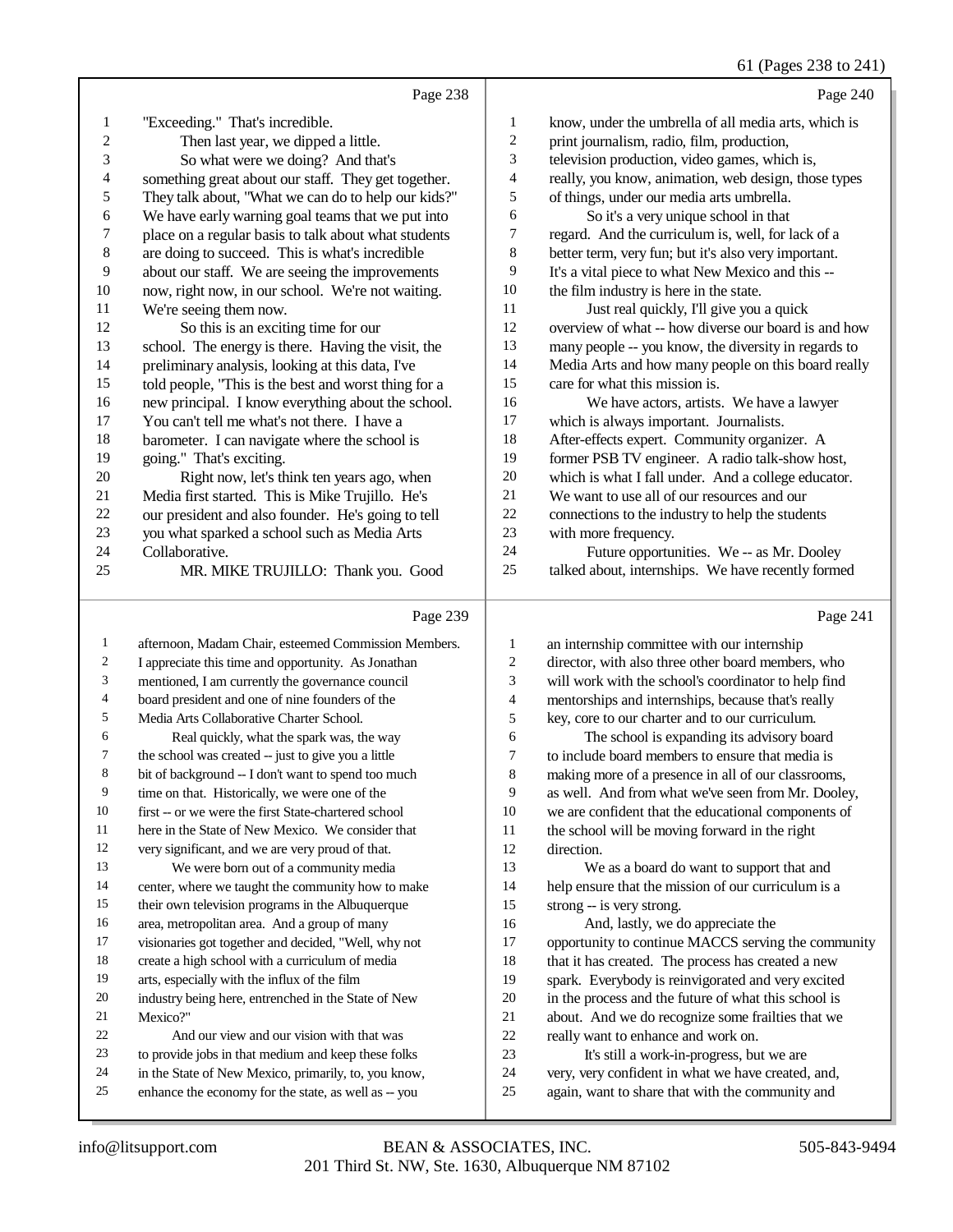62 (Pages 242 to 245)

|            |                                                      |                          | 62 (Pages 242 to 24:                                |
|------------|------------------------------------------------------|--------------------------|-----------------------------------------------------|
|            | Page 242                                             |                          | Page 244                                            |
| 1          | share this with our future visionaries out there,    | 1                        | And one thing that's great, the teachers            |
| $\sqrt{2}$ | directors, television hosts, radio hosts, print      | $\sqrt{2}$               | are into dialogue. They want to. They know that     |
| 3          | journalists, what have you.                          | 3                        | this is what our mission is. And doing wall-to-wall |
| 4          | Thank you very much.                                 | $\overline{\mathcal{L}}$ | project-based learning is exactly what we're here   |
| 5          | MR. JONATHAN DOOLEY: Thank you, Mike. I              | 5                        | for.                                                |
| 6          | feel like I'm back -- I used to do a radio show for  | 6                        | I've always been a project-based learning           |
| 7          | NPR, way back many, many years ago. I loved it. I    | 7                        | teacher myself. Now I'm at a school that has that   |
| 8          | feel like I'm back there, should have the earphones. | $\,$ 8 $\,$              | as part of their mission. It's exciting. Rather     |
| 9          | Do you remember a favorite song --                   | 9                        | than me as an instructional coach or as a principal |
| 10         | speaking of media, a favorite song? Like Over the    | 10                       | or as a teacher trying to do that in a classroom, I |
| 11         | Rainbow, okay? Que Sera Sera; remember that?         | 11                       | have a school where everybody is on board. That's   |
| 12         | Remember that song "Do you Know Where You're Going   | 12                       | exciting.                                           |
| 13         | To"? Movie, Mahogany? Diana Ross?                    | 13                       | Another thing I mentioned earlier, we have          |
| 14         | Okay. I see some faces. Hey, thumbs up.              | 14                       | the internships. And I mentioned that. The board    |
| 15         | Well, we know where we're going to. Nice             | 15                       | is behind this. They're excited about the           |
| 16         | segue; right?                                        | 16                       | internships. And the person behind it is expanding, |
| 17         | Three years ago, we brought in with the              | 17                       | and we're growing in that capacity.                 |
| 18         | Southern Regional Education Board of High Schools    | 18                       | Also, having -- working with the kids in            |
| 19         | That Work grant. That was a phenomenal grant.        | 19                       | the lowest quartile, that's very important. Our     |
| 20         | We're still with them; we're going to continue that  | 20                       | population of kids with IEPs and 504s is greater    |
| 21         | relationship, even though that grant will be gone    | 21                       | than it is in APS. I think that's because people    |
| 22         | next year.                                           | 22                       | come to our school knowing that they get that       |
| 23         | What that grant gave us was to define who            | 23                       | one-to-one. They get that attention to that.        |
| 24         | we are and helped the kids enter a pathway. Three    | 24                       | And we'll be done with our early warning            |
| 25         | career pathways. You have the catalog in front of    | 25                       | systems. Our goal teams is able to look at the data |
|            | Page 243                                             |                          | Page 245                                            |
| 1          | you.                                                 | $\mathbf{1}$             | from the classroom, the Response To Intervention,   |
| 2          | One is programming and design, like                  | 2                        | look at the scores, look at how the kids are        |
| 3          | graphic and gaming and all of that. One is visual.   | 3                        | behaving, take that. And also, what can we do in    |
| 4          | And the other is film-making.                        | 4                        | the classroom? And if it doesn't work, what can the |
| 5          | The students pick a pathway that they're             | 5                        | teacher do, and what can we do as a school to help  |
| 6          | going to follow through with the -- at -- as they're | 6                        | that student succeed?                               |
| 7          | in high school. At the end of this, when they        | 7                        | It's very important that we bring up the            |
|            |                                                      |                          |                                                     |

- graduate, they receive certifications, such as Adobe graduation rate. We know that sometimes the coding
	- in the S.T.A.R.S. system needs to be cleaned up a
	- little bit. We're aware of that. We're also
	- thinking if we have kids that stay with us four
	- years, we give them the purpose of a career pathway,
	- we also give them the support and the mentorship
	- from kids who are seniors and juniors. We have leadership programs; we have community classes.
	- When we have those kids come in as freshmen, follow
	- through and stay with us, there's more of a likely
	- chance that they find us as the learning community
	- that we are that they will stay and graduate with us.
	- 21 It's phenomenal the direction we're
	- taking. One thing that's really great is the fact
	- that we get to review that on a yearly basis with
	- the Charter School Division, and we get to review
	- that five years with you. And we appreciate this

science?

18 media.<br>19 1

 or Microsoft. That's exciting. They can take that 10 and go in to work, or they can go on to college, or 11 they can take a gap year. like my kid did.

 a purpose. And those have been really defined. 14 One thing the High Schools That Work has done is I'm in the classrooms. I'm dialoguing the 16 teachers about best practices. We're keeping our 17 eve on the project-based. We're keeping an eve of eye on the project-based. We're keeping an eye on

20 coordinator for our science fair, which happened a<br>21 week before last, about making our science, the 21 week before last, about making our science, the<br>22 usual boards that they put up, how can we put m 22 usual boards that they put up, how can we put media<br>23 into it? Maybe they could use their pathway in 23 into it? Maybe they could use their pathway in<br>24 order to realize what it is they're doing with 24 order to realize what it is they're doing with<br>25 science?

But what's exciting is that the kids have

I just had a conversation with our science

11 they can take a gap year, like my kid did.<br>12 But what's exciting is that the kids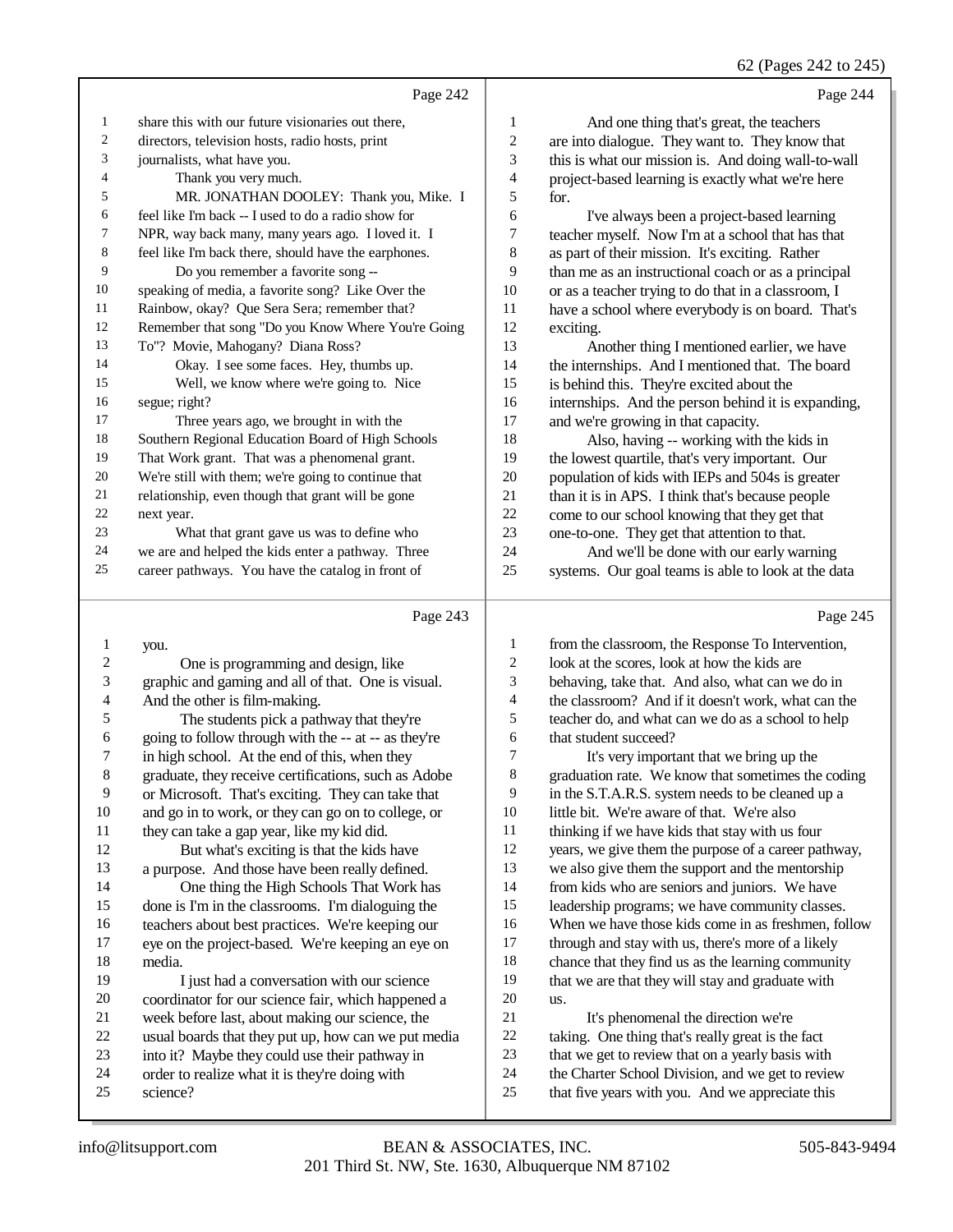63 (Pages 246 to 249)

|                | Page 246                                             |                | Page 248                                             |
|----------------|------------------------------------------------------|----------------|------------------------------------------------------|
| 1              | opportunity to make sure that we are headed in the   | 1              | ownership of everything.                             |
| $\overline{2}$ | right direction, that we're not veering off course,  | $\mathfrak{2}$ | MR. JONATHAN DOOLEY: Thank you.                      |
| 3              | and we really appreciate that.                       | 3              | THE CHAIR: And that's all we can ask, and            |
| 4              | So as I see my time is up, thank you very            | 4              | that you're asking -- you're asking questions.       |
| 5              | much, and I welcome your questions.                  | 5              | You're -- you're -- you're looking to improve. And   |
| 6              | THE CHAIR: I think --                                | 6              | I appreciate that.                                   |
| 7              | MS. FRIEDMAN: You've got two minutes.                | 7              | I simply will ask you if you want to                 |
| 8              | THE CHAIR: You have two minutes.                     | 8              | address any of the -- the items in terms of the      |
| 9              | MR. JONATHAN DOOLEY: So what's your                  | 9              | concerns about not integrating the media arts into   |
| 10             | favorite book? Am I talking too fast? I'm from the   | 10             | the classroom that was -- that was addressed by the  |
| 11             | Midwest. I've always been told I talk too fast, to   | 11             | site visit --                                        |
| 12             | bring it down.                                       | 12             | MR. JONATHAN DOOLEY: Yes, exactly.                   |
| 13             | This is really an exciting time for our              | 13             | THE CHAIR: -- and the project-based                  |
| 14             | school. I think, as a parent, when I talk to         | 14             | learning not --                                      |
| 15             | parents, I've been in their shoes. And that's        | 15             | MR. JONATHAN DOOLEY: Well, that's                    |
| 16             | what's wonderful about it. When parents come in,     | 16             | something that I think, when I came in last year, it |
| 17             | and they have concerns about their students or their | 17             | was kind of a new set of eyes. And even as a parent  |
| 18             | success, and they look at me and say I don't know,   | 18             | and a project-based teacher, I would ask, "Why       |
| 19             | yes, I do. I know exactly what it's like.            | 19             | aren't they doing more of the delivery system of     |
| 20             | And it's exciting when you're walking                | 20             | project-based?"                                      |
| 21             | around the school, and you're seeing kids wanting to | 21             | And then having a dialogue with the                  |
| 22             | share the media component, when you see              | 22             | teachers. And what it is, it takes small steps to    |
| 23             | middle-school kids behind thousands of dollars in    | 23             | lead toward that. And the way I see it is we're      |
| 24             | equipment because they believe in it, and they want  | 24             | having a conversation with a science teacher about   |
| 25             | it to happen.                                        | 25             | bringing media into her program or having a          |
|                | Page 247                                             |                | Page 249                                             |

#### Page 247 |

| $\mathbf{1}$   | We've also been -- we have a gallery. Our            | $\mathbf{1}$             | conversation with -- it could be the Spanish         |
|----------------|------------------------------------------------------|--------------------------|------------------------------------------------------|
| $\overline{c}$ | art teachers and our photography teachers have their | 2                        | teacher, who has taken hold of that this year and    |
| 3              | artwork displayed. They are industry people          | 3                        | has the kids writing their own novelas and actually  |
| 4              | involved in our school. They also have               | $\overline{\mathcal{A}}$ | performing them and filming them down in our         |
| 5              | involvement -- they have -- the students have        | 5                        | production studio. That's phenomenal.                |
| 6              | gallery shows. And sometimes the students share      | 6                        | And I think what it is is that having the            |
| 7              | their -- sell their work, which is phenomenal.       | 7                        | team come out and mention that gave us a springboard |
| 8              | Thank you.                                           | 8                        | to have that conversation with teachers, that it's   |
| 9              | MR. MIKE TRUJILLO: 30 seconds.                       | 9                        | not only that they saw that, but that is part of who |
| 10             | MR. JONATHAN DOOLEY: 30 more seconds?                | 10                       | we are.                                              |
| 11             | This is like radio. Thank you very much.             | 11                       | And revisiting -- we did a lot of practice           |
| 12             | THE CHAIR: Thank you. I just wish I was              | 12                       | with the mission statement. I worked with the        |
| 13             | talking to somebody who was enthusiastic about their | 13                       | parents and the governing board and the staff and    |
| 14             | school. That's the first thing I want to say.        | 14                       | the leadership council. Do we know the mission?      |
| 15             | MR. JONATHAN DOOLEY: You're a good                   | 15                       | And that -- and when I was studying                  |
| 16             | audience.                                            | 16                       | this -- this has been my journey since June. And     |
| 17             | THE CHAIR: I'm going to say, similar to              | 17                       | believe me. To see all of you here, this is          |
| 18             | the school that just came before us and the fact     | 18                       | something that I was just anticipating in June, but  |
| 19             | that I appreciate the fact that we had a look at the | 19                       | here we are.                                         |
| $20\,$         | full journey of this charter contract through the    | 20                       | I -- collecting the data was quite a task,           |
| 21             | materials that were presented, so that we're not     | 21                       | because it was all out there; but then we had to     |
| 22             | just talking about, "Oh, gosh, we found this out,    | 22                       | bring it together. And that's when we saw that the   |
| 23             | and, here, this is the quick fix that we're trying,  | 23                       | internships were not as strong as they were. But     |
| 24             | and this is what we're doing this year, and let's    | 24                       | the kids were graduating with a lot of dual credit.  |
| 25             | not look at what we haven't done," you take          | 25                       | They were graduating with media studies. We were     |
|                |                                                      |                          |                                                      |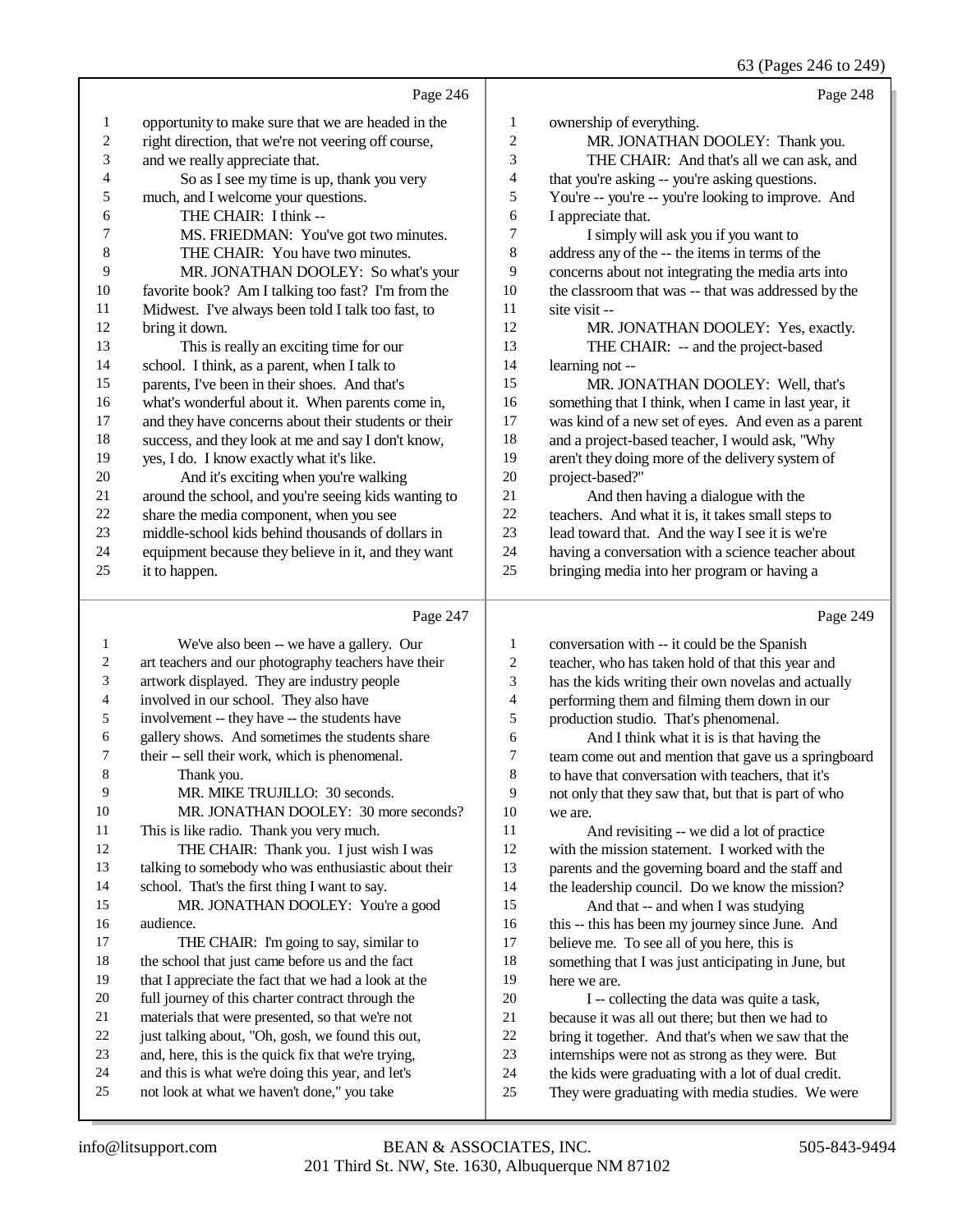64 (Pages 250 to 253)

|    | Page 250                                             |    | Page 252                                            |
|----|------------------------------------------------------|----|-----------------------------------------------------|
| 1  | really strong with the community media part and the  | 1  | to jump.                                            |
| 2  | classroom media part. But it's making it to where    | 2  | So we're just -- we think we're starting            |
| 3  | it's not just here and there; but it's ongoing.      | 3  | with the focus of the freshman class and the        |
| 4  | Like the project-based, it starts from day           | 4  | mentorship program, a tutoring program, so the kids |
| 5  | one when the kids enter the classroom. We learn as   | 5  | see the success. Wall-to-wall PBL; because some     |
| 6  | we research. I even told the teachers, "This is --   | 6  | kids do say, "This is -- this feels like another    |
| 7  | the kids will let you know what it is they need to   | 7  | school."                                            |
| 8  | learn, instead of you assuming that you're going to  | 8  | It's a media school. It should be                   |
| 9  | tell them what they need to learn."                  | 9  | wall-to-wall. There should be media incorporated    |
| 10 | Because these kids come in with                      | 10 | into everything the students do.                    |
| 11 | brilliant -- with their technology. They know what   | 11 | So this renewal gives us a chance to                |
| 12 | to do. It's for us to help them navigate and make    | 12 | energize that and say, "This is what we're doing."  |
| 13 | sure they get what they need from us.                | 13 | And I'm the type of person that says, "I'm          |
| 14 | THE CHAIR: Commissioners?                            | 14 | going to do it; because if you call me out on it,   |
| 15 | Commissioner Toulouse?                               | 15 | I'm going to make sure I've done it."               |
| 16 | <b>COMMISSIONER TOULOUSE: Madam Chair, I'm</b>       | 16 | COMMISSIONER CABALLERO: Madam-                      |
| 17 | just wondering, what is the problem with the         | 17 | THE CHAIR: Commissioner Caballero?                  |
| 18 | graduation rate? Do you have kids dropping out?      | 18 | <b>COMMISSIONER CABALLERO: Yes. Just --</b>         |
| 19 | Are they going to jobs? Are they going to somewhere  | 19 | I've known about the media school for a long time.  |
| 20 | else? Or are they just not completing that last      | 20 | And I wasn't sure how that would be pulled off.     |
| 21 | year?                                                | 21 | Because the first thing that comes to mind is a lot |
| 22 | MR. JONATHAN DOOLEY: Well, our retention             | 22 | of money for -- for equipment, and also people with |
| 23 | rate is around 77 percent, 78 percent. And we find   | 23 | that type of skill. You don't find them easy.       |
| 24 | that to be very hopeful. We're surprised, too.       | 24 | Maybe -- maybe -- I don't know enough               |
| 25 | We're wondering -- we're starting to look at how the | 25 | about New Mexico to -- to -- to assure myself. But  |
|    | Page 251                                             |    | Page 253                                            |

#### Page

| 1       | data is coded in S.T.A.R.S. We're talking about      | 1              | how do you -- does it require a lot of equipment?    |
|---------|------------------------------------------------------|----------------|------------------------------------------------------|
| 2       | creating that cohort of a freshman class that's      | $\overline{c}$ | Or -- and how do you get it done?                    |
| 3       | going to be really strong, having that whole wing,   | 3              | MR. MIKE TRUJILLO: Yeah. One of the                  |
| 4       | where they come and learn about the purpose of       | 4              | unique things about the school and the way it was    |
| 5       | media.                                               | 5              | birthed, as I mentioned, from a community-based      |
| 6       | One thing we're exploring and actually               | 6              | media outlet, is it does require a lot of equipment. |
| 7       | putting into place, we actually have an application  | 7              | I mean, that's -- those two are hand-in-hand. And    |
| $\,8\,$ | process. We're adding to that an interview process,  | 8              | that's what you'll see in the film industry. And we  |
| 9       | to where kids are coming, and their parents.         | 9              | have to be on top of, you know, the latest equipment |
| 10      | We're a media school. We're                          | 10             | almost all the time.                                 |
| 11      | college-and-career-ready. This is what we focus on.  | 11             | And things change rapidly from month to              |
| 12      | This is what we're about.                            | 12             | month, really. And sometimes we have equipment for   |
| 13      | So when people do make an informed choice            | 13             | a year or two that's, for lack of a better term,     |
| 14      | to become part of our learning community, they go,   | 14             | obsolete. But what we have found is there is such a  |
| 15      | "Okay, great. This is good. This is what they're     | 15             | huge desire.                                         |
| 16      | going to be doing." As you go from year to year to   | 16             | And if you look at a lot of the students             |
| 17      | year and you graduate, you're going to stay with our | 17             | that are interested in going to the Media Arts       |
| 18      | school.                                              | 18             | Collaborative Charter School, maybe a lot of them    |
| 19      | We're trying different ideas. One thing              | 19             | have been born with an iPad in their hand, or        |
| 20      | great is I have a staff that really wants to         | 20             | they're gamers, or they're interested in creating    |
| 21      | increase that. We look at that graduation rate. We   | 21             | with their telephone. And what we do is we provide   |
| 22      | say, "We've got to get that up." Because,            | 22             | the equipment.                                       |
| 23      | honestly -- I'll be truthful with you -- that if we  | 23             | We also provide the philosophy in                    |
| 24      | come back in five years and this graduation rate is  | 24             | film-making and in television production and in all  |
| 25      | still there, I don't want that to happen. I want it  | 25             | of those that fall under the umbrella.               |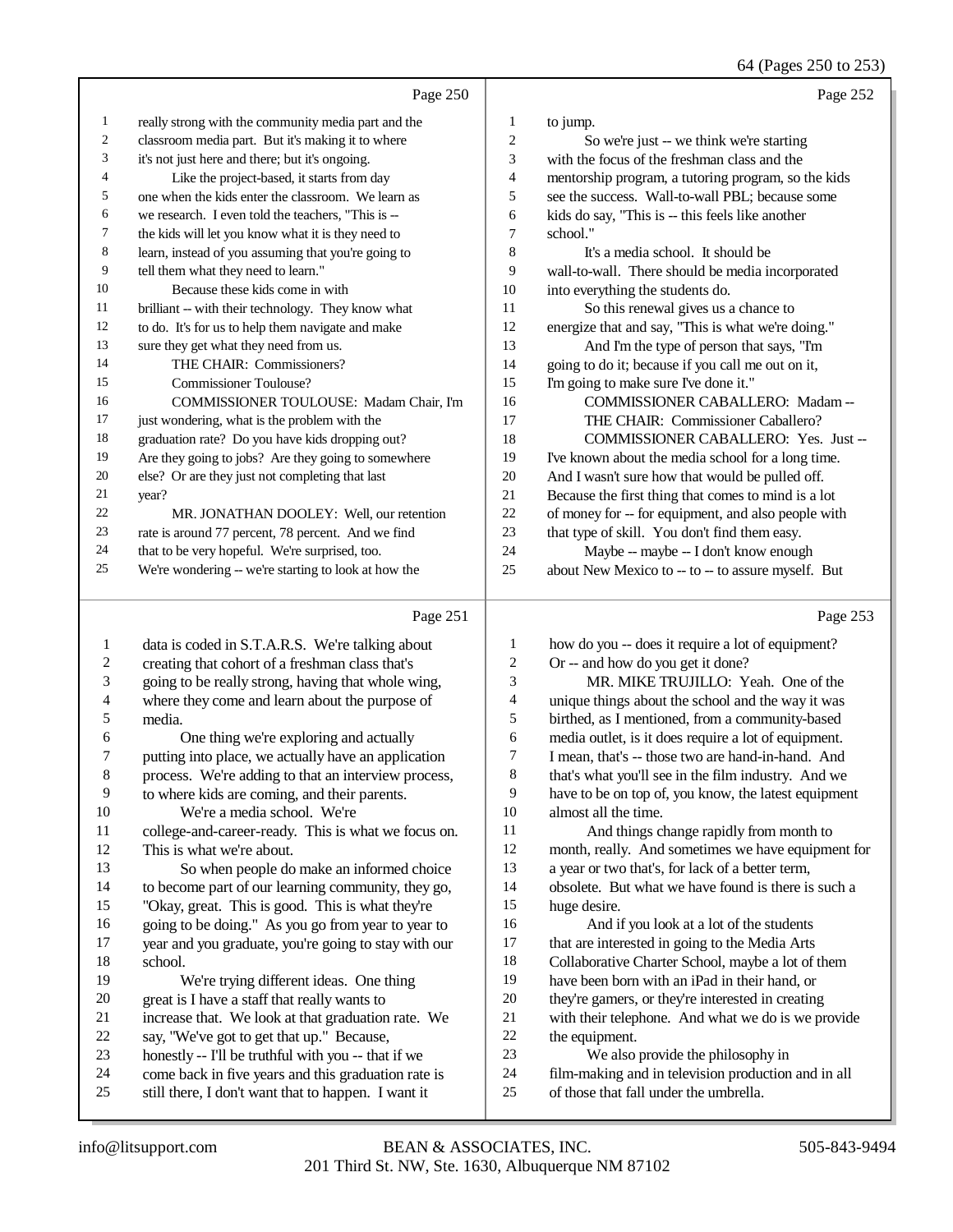|    | Page 254                                             |                | Page 256                                             |
|----|------------------------------------------------------|----------------|------------------------------------------------------|
| 1  | So you would be surprised. It does seem              | 1              | on to a fifth year.                                  |
| 2  | like it would be crazy expensive, and, you know,     | $\overline{c}$ | COMMISSIONER JOHNSTON: Okay. But your --             |
| 3  | very rigorous to keep up. But we've been able to     | 3              | those who graduate in the fourth year, your          |
| 4  | monitor that and to do that. And I think we do have  | $\overline{4}$ | percentages are just really, really -- 35 percent    |
| 5  | enough of our staff that's put in place.             | 5              | lower when compared to the State average, and        |
| 6  | We have a very fantastic media coordinator           | 6              | 30 percent lower than the local district APS.        |
| 7  | who works with industry people, also with our intern | 7              | When are you losing them? I mean, do they            |
| 8  | coordinator and people around and everybody from,    | 8              | stay with you a year? There has to be -- with that   |
| 9  | like, the level of the governance council to all the | 9              | number of students, you should almost know who's     |
| 10 | staff that has that desire.                          | 10             | gone by name.                                        |
| 11 | So as -- again, I feel the question sounds           | 11             | MR. JONATHAN DOOLEY: True. Yes.                      |
| 12 | like it's, "How rigorous is this?"                   | 12             | COMMISSIONER JOHNSTON: Do you know where             |
| 13 | It is. But we have been able to maintain             | 13             | they go, what they do?                               |
| 14 | it without, you know, losing our behinds on          | 14             | MR. JONATHAN DOOLEY: That's another thing            |
| 15 | equipment. But they do walk hand-in-hand,            | 15             | with tracking the students. We find out where they   |
| 16 | definitely, the technological aspect, as well as the | 16             | go. So far, what we've had at the school is when     |
| 17 | philosophical aspect of media.                       | 17             | the students leave, they say, "I'm going to APS,"    |
| 18 | Did that answer your question?                       | 18             | or, "I'm going to another charter school."           |
| 19 | COMMISSIONER CABALLERO: Yes. Thank you.              | 19             | We want to create an exit survey to send             |
| 20 | THE CHAIR: Commissioner Johnston?                    | 20             | out and send back to us, so we can maybe improve.    |
| 21 | COMMISSIONER JOHNSTON: Thank you,                    | 21             | It may be some reason academically. The student      |
| 22 | Madam Chair. I need you to explain more what is      | 22             | came in with a high interest in music, and we didn't |
| 23 | your current student population, total number of     | 23             | have really a music program; so that's why they      |
| 24 | students?                                            | 24             | left. I know I did an interview this week for a      |
| 25 | MR. JONATHAN DOOLEY: Total number of                 | 25             | student who actually does want to get a degree in    |
|    |                                                      |                |                                                      |

#### Page 255

| 1  | students is 248.                                     | 1              | trombone.                                           |
|----|------------------------------------------------------|----------------|-----------------------------------------------------|
| 2  | COMMISSIONER JOHNSTON: How many seniors              | $\overline{c}$ | And I said, "Well, we're a media arts               |
| 3  | do you have?                                         | 3              | school. And music is somewhat limited. But if this  |
| 4  | MR. JONATHAN DOOLEY: I believe it's 25.              | 4              | is your place for a voice" -- and the kid wants to  |
| 5  | COMMISSIONER JOHNSTON: Is that about --              | 5              | go there because they like the project-based        |
| 6  | MR. JONATHAN DOOLEY: Yes.                            | 6              | approach. And he says he'll figure out the trombone |
| 7  | <b>COMMISSIONER JOHNSTON:</b> Is that an average     | 7              | part.                                               |
| 8  | historically?                                        | 8              | But the point is an exit survey is one              |
| 9  | MR. JONATHAN DOOLEY: Yes. Usually, we                | 9              | thing we really want to implement for the -- for    |
| 10 | have 25 to 30 in each graduating class.              | 10             | the -- just as we have an interview with the        |
| 11 | COMMISSIONER JOHNSTON: And from that.                | 11             | students coming in, we want to make sure if they do |
| 12 | with -- I'm very concerned about that low graduation | 12             | leave, that we have a clear idea of why they're     |
| 13 | late.                                                | 13             | leaving and what we could do, if they have any      |
| 14 | MR. JONATHAN DOOLEY: Uh-huh.                         | 14             | suggestions of what we could do.                    |
| 15 | COMMISSIONER JOHNSTON: When do you lose              | 15             | <b>COMMISSIONER JOHNSTON: Who's your</b>            |
| 16 | them? Do you know what year? How long do you keep    | 16             | S.T.A.R.S. administrator?                           |
| 17 | them? When are you losing students from that         | 17             | MR. JONATHAN DOOLEY: The person who does            |
| 18 | cohort?                                              | 18             | the S.T.A.R.S.? Is that Karen? Karen Baker          |
| 19 | MR. JONATHAN DOOLEY: I think the recent              | 19             | Jackson.                                            |
| 20 | graduation rate was the most consistent that we've   | 20             | <b>COMMISSIONER JOHNSTON: Okay.</b>                 |
| 21 | had in the past four years. So when they started,    | 21             | MR. JONATHAN DOOLEY: I'll tell you one              |
| 22 | the time of the term was -- began in 2013. Most of   | 22             | thing about the S.T.A.R.S. I've been talking to a   |
| 23 | those students had stayed with us throughout. Some   | 23             | few of my -- I've worked at several schools. In my  |
| 24 | went on to a fifth year. I think it started with     | 24             | career -- this is my twelfth school -- I've had a   |
| 25 | about 30 students; I think about five of them went   | 25             | lot of different cultures. Most of the people who   |
|    |                                                      |                |                                                     |

Page 257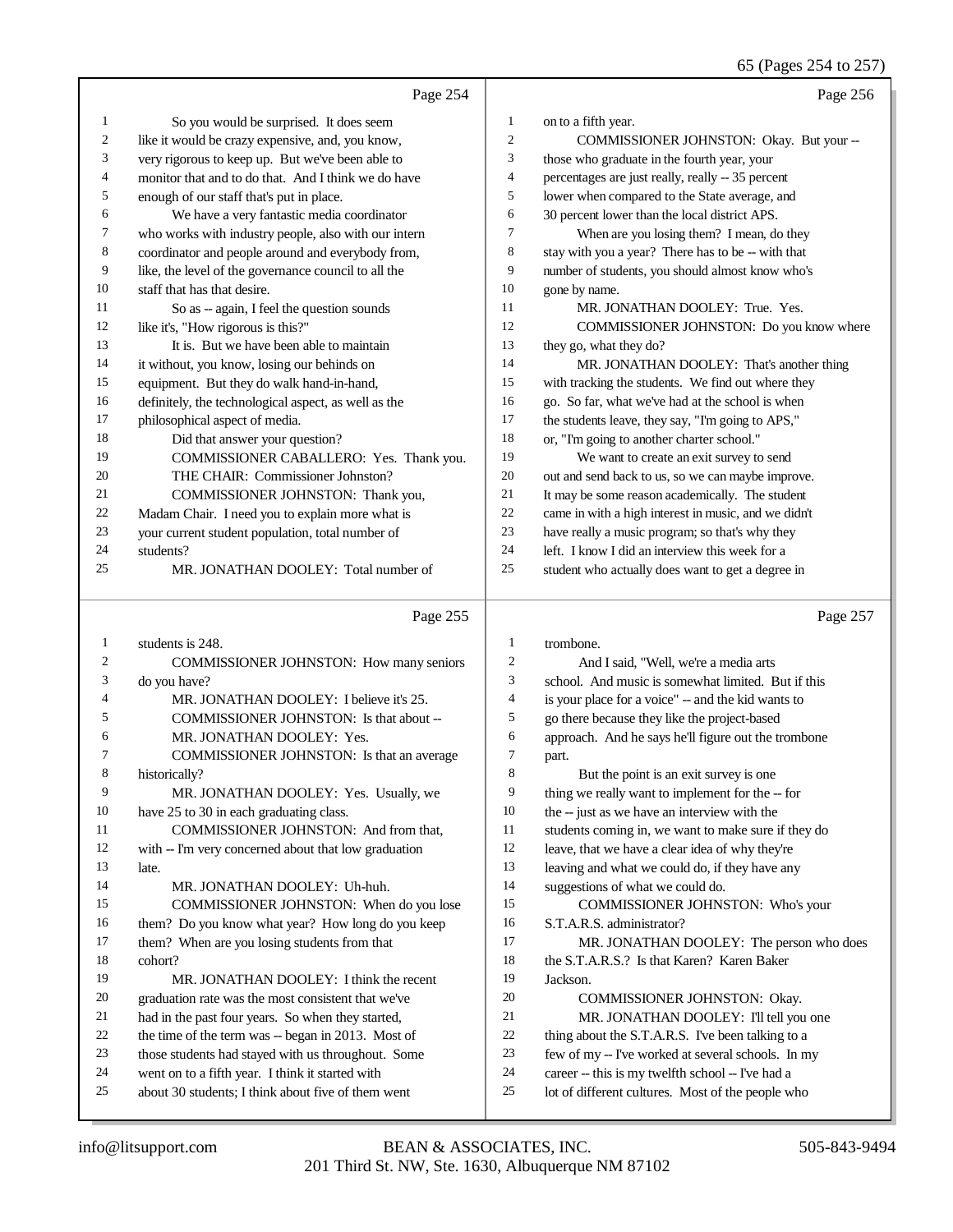|                         |                                                      |                          | 66 (Pages 258 to 261)                                |
|-------------------------|------------------------------------------------------|--------------------------|------------------------------------------------------|
|                         | Page 258                                             |                          | Page 260                                             |
| 1                       | do S.T.A.R.S. say you really need to have one person | $\mathbf{1}$             | just have to find it.                                |
| $\overline{\mathbf{c}}$ | on site doing that.                                  | $\overline{c}$           | MR. MIKE TRUJILLO: I don't know if I can             |
| 3                       | That's another focus, someone who can                | 3                        | remember.                                            |
| 4                       | actually help us who knows -- the coding is          | $\overline{4}$           | COMMISSIONER JOHNSTON: I want to say --              |
| 5                       | consistent. Because we see that number, and we're    | 5                        | here it is. Your high has been 85.7 of the teachers  |
| 6                       | kind of -- we're trying to figure out, just like you | 6                        | returning. And your low -- well, this year, you had  |
| 7                       | are, what is going on. And so we're exploring the    | $\boldsymbol{7}$         | 71 percent.                                          |
| 8                       | fact of a S.T.A.R.S. person being trained, somebody  | 8                        | What teachers turn over -- what content              |
| 9                       | coming on campus, the one person to do that.         | 9                        | areas do you have teacher turnover in? Is there a    |
| 10                      | We're also looking at when we come -- when           | 10                       | pattern?                                             |
| 11                      | it comes to the data, are we really exploring the    | 11                       | MR. JONATHAN DOOLEY: Math. To make a                 |
| 12                      | data? And is that informing -- I heard, in our       | 12                       | reference to a film, we call our math kind of the    |
| 13                      | analysis about adult actions. That's key, because    | 13                       | Defense against the Dark Arts, I think because we    |
| 14                      | it's -- we're doing this in the classroom. Is it     | 14                       | have a new teacher every year coming in with math.   |
| 15                      | getting the results we want? Are the students'       | 15                       | And we know that with the math, because the math     |
| 16                      | achievement improving?                               | 16                       | scores have been not as stellar as the others, we    |
| 17                      | Yes, we do these great media things, media           | 17                       | need to bring in that training.                      |
| 18                      | projects. We do presentations of learning. Or are    | 18                       | In fact, we're having some Carnegie MATHia           |
| 19                      | the students becoming better writers?                | 19                       | training when the teachers return; not only the math |
| $20\,$                  | And that's the question I'm asking, is               | 20                       | teachers, but the SpEd teachers want to be part of   |
| 21                      | intentionally, let's monitor how well we're doing.   | 21                       | that, as well.                                       |
| 22                      | Are we getting the outcome we want, that we're not   | 22                       | Math has been something -- I just found              |
| 23                      | just doing it because it's fun, but we're making it  | 23                       | out today that a person who was coming in to fill in |
| 24                      | purposeful for the learning?                         | 24                       | a math position is not going to come. Anybody who    |
| 25                      | And that comes with the graduation rate.             | 25                       | knows somebody in the Albuquerque area who wants to  |
|                         | Page 259                                             |                          | Page 261                                             |
| 1                       | What are we doing? Right now, we're working with     | $\mathbf{1}$             | work at a media arts charter school?                 |
| $\boldsymbol{2}$        | High Schools That Work. I know that my               | $\boldsymbol{2}$         | All of this -- Mr. Kelly tells me special            |
| 3                       | administrative team and I are attending their        | 3                        | ed is also an area. But we've maintained a good      |
| 4                       | Graduation Counts. Out of that work with the High    | $\overline{\mathcal{L}}$ | core of special ed teachers. But bringing somebody   |
| 5                       | Schools That Work people, who I just want to say I'm | 5                        | in, and they think, "Oh, we want to go someplace     |
| 6                       | so glad they're going to stay with us. Because as    | 6                        | else."                                               |
| 7                       | an administrator, the only administrator, I like     | $\overline{7}$           | COMMISSIONER JOHNSTON: The project-based             |
|                         |                                                      |                          |                                                      |

 having somebody to bounce off ideas who have that overview to see where we're going.

- We've created the application process to make it more dynamic, the exit process. They also
- mentioned about looking at our data and about
- helping us muddle through that and see what it is
- going, what is happening with the graduation rate.
- So we're getting that support with that.
- COMMISSIONER JOHNSTON: Your teacher retention rate. I had it here; I have to remember it, because -- and I ask that. That's important, because -- to me, because of the -- what I was reading about -- and what you stated about integrating the media arts into the core content areas that you have there at the school and the struggle that that is for some teachers. 24 What is -- what is your turnover each year
- with teachers? Let's see. I've got it here. I
- COMMISSIONER JOHNSTON: The project-based learning, teachers who are comfortable with project-based learning? And on top of that, you have the project-based learning, and then you have the media arts that the teachers integrate. How successful do you think you've been in integrating that into just your core content areas -- 14 MR. JONATHAN DOOLEY: The project-based -- COMMISSIONER JOHNSTON: -- and the overlay of the media? MR. JONATHAN DOOLEY: I think it's getting better. We have a class called "Holocaust and Human Behavior" that's been working with our visual arts teacher to create portraits and narratives about heros from the Holocaust. So that's -- and the teachers really want
- to collaborate. We spend a great deal of our
- professional development having teachers working,
- signing up. And I'm monitoring them, and we're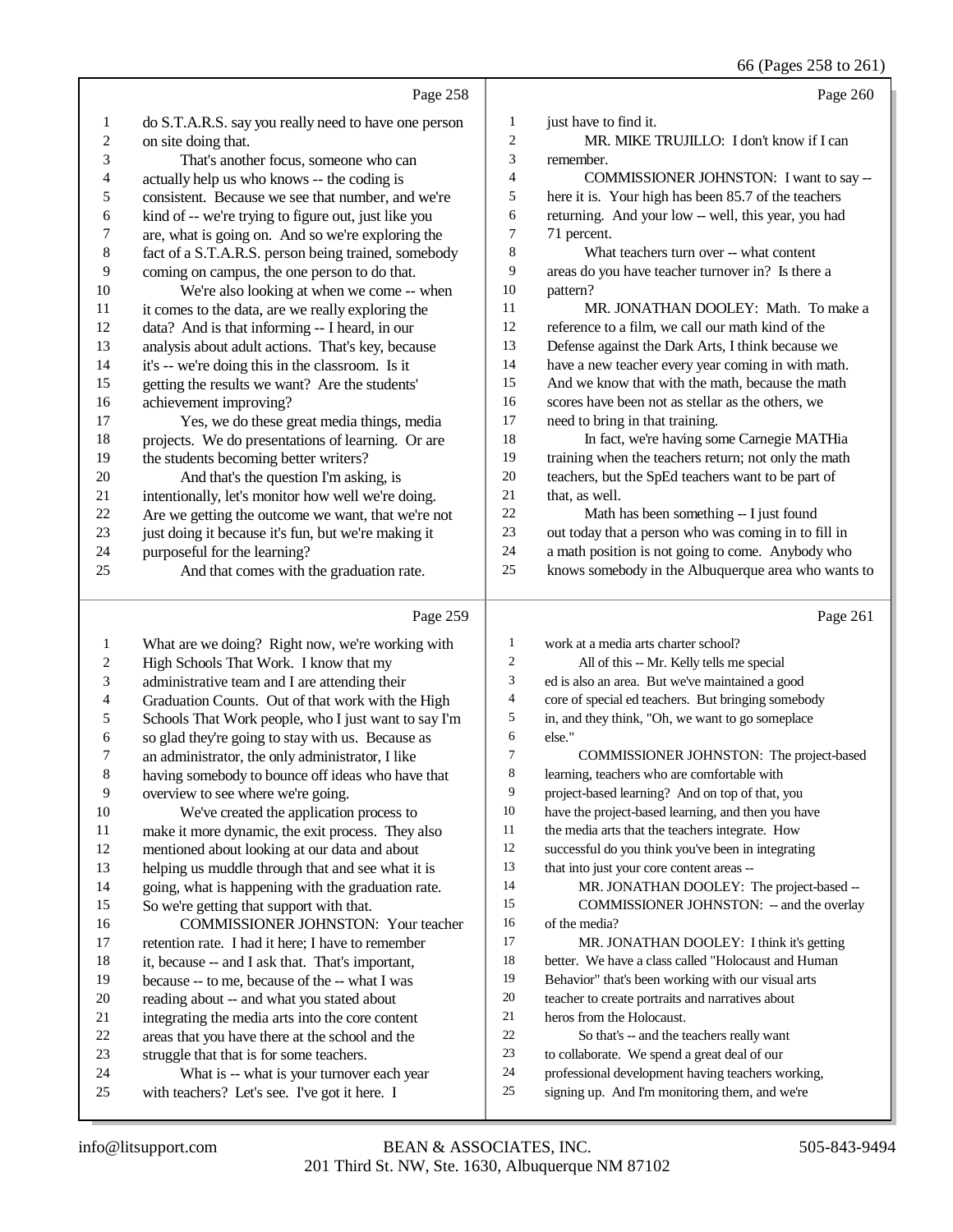|                  | Page 262                                                                                                     |                          | Page 264                                                                                         |
|------------------|--------------------------------------------------------------------------------------------------------------|--------------------------|--------------------------------------------------------------------------------------------------|
| $\mathbf{1}$     | having a dialogue about how they're collaborating                                                            | $\mathbf{1}$             | instructing, and monitoring English Language                                                     |
| $\boldsymbol{2}$ | with essential questions and putting their                                                                   | $\overline{c}$           | Learners.                                                                                        |
| 3                | objectives down and what they're going to be                                                                 | 3                        | How have you worked on that process?                                                             |
| 4                | planning ahead. And that evidence is available                                                               | 4                        | MR. JONATHAN DOOLEY: Actually, we have --                                                        |
| 5                | through lesson plans and curriculum maps.                                                                    | 5                        | our ELL population has been really low. I think one                                              |
| 6                | It's to where, also, the -- we have a math                                                                   | 6                        | year -- talking to our testing coordinator -- one                                                |
| 7                | teacher, who, unfortunately, is leaving -- that's                                                            | 7                        | year, we did implement -- I think it was the WIDA,                                               |
| $\,$ 8 $\,$      | the one we're trying to -- he's brought in                                                                   | 8                        | because we didn't have any students that qualified.                                              |
| 9                | project-based with his noticing slope in the real                                                            | 9                        | COMMISSIONER JOHNSTON: How did you screen                                                        |
| $10\,$           | world, or something about -- I know one teacher                                                              | 10                       | them when they came to the school? How did you                                                   |
| 11               | brought in, with math, the kids -- it was the                                                                | 11                       | identify -- yeah.                                                                                |
| 12               | workforce math that we have for many of our kids                                                             | 12<br>13                 | MR. JONATHAN DOOLEY: Well, to identify                                                           |
| 13               | with special needs.                                                                                          | 14                       | them, we asked the other school about the Home                                                   |
| 14<br>15         | They have going out to a restaurant. And                                                                     | 15                       | Language Survey. And we wait for that to come<br>forward. And if that doesn't happen, we do some |
| 16               | they have to spend \$5 at El Taco Tote. The kids are<br>realizing \$5 doesn't get you very much. So they get | 16                       | digging for the home language and how that -- I'm                                                |
| 17               | into this big conversation about, well, people who                                                           | 17                       | having a momentary lapse.                                                                        |
| 18               | are not as advantaged, that's all they have to work                                                          | 18                       | COMMISSIONER JOHNSTON: That's all right.                                                         |
| 19               | with. That's why they don't sometimes get the best                                                           | 19                       | MR. JONATHAN DOOLEY: No. But what we do                                                          |
| 20               | food to eat.                                                                                                 | 20                       | is we also teach through observation. Sometimes                                                  |
| 21               | And then a kid says, "Well, my car got                                                                       | 21                       | that could be the students in their second language                                              |
| 22               | stolen. My parents' car got stolen."                                                                         | 22                       | learning. We are right west of the International                                                 |
| 23               | Then the money doesn't go for food; it                                                                       | 23                       | District. And I'm involved with the International                                                |
| 24               | goes to fix the car.                                                                                         | 24                       | District Health- -- Healthy Coalition -- Healthy --                                              |
| 25               | All this real-world -- that's one thing we                                                                   | 25                       | I know it's the ADHCC.                                                                           |
|                  |                                                                                                              |                          |                                                                                                  |
|                  |                                                                                                              |                          |                                                                                                  |
|                  | Page 263                                                                                                     |                          | Page 265                                                                                         |
| $\mathbf{1}$     | want to focus on with our school is the real-world                                                           | $\mathbf{1}$             | And I've mentioned to them about being a                                                         |
| $\boldsymbol{2}$ | situations that kids have.                                                                                   | 2                        | part of our community, because I think it would be                                               |
| 3                | I envision talking with a few of the                                                                         | 3                        | wonderful if our school did become very diverse and                                              |
| 4                | teachers and staff and the kids about being in                                                               | $\overline{\mathcal{A}}$ | very international.                                                                              |
| 5                | MACCS' studio where the walls are torn down like                                                             | 5                        | And the next year, we're going to bring                                                          |
| 6                | PIXAR, where everyone collaborated. The kids come                                                            | 6                        | Rosetta Stone in, so the kids can learn up to 24                                                 |
| 7                | to school. They're writing the script in the                                                                 | 7                        | different languages, which will be very phenomenal.                                              |
| 8                | language arts class, a script that they're going to                                                          | 8                        | This summer, I'm going to learn British English.                                                 |
| 9                | film a situation comedy in the television                                                                    | 9<br>10                  | I'll be able to talk like Harry Potter.                                                          |
| $10\,$           | production. They're going to have to promote it and                                                          | 11                       | COMMISSIONER JOHNSTON: How did you                                                               |
| 11               | get it up on YouTube.                                                                                        | 12                       | identify Rosetta Stone?                                                                          |
| 12               | They're going to have to maybe do an                                                                         | 13                       | MR. JONATHAN DOOLEY: The school had                                                              |
| 13<br>14         | animation. And our animation teacher would like to                                                           | 14                       | explored that a few years ago. It was pretty                                                     |
| 15               | have kids come in, as a freshman come in. And by                                                             | 15                       | costly. Some kids wanted to learn Japanese. Some                                                 |
| 16               | the time they've graduated, they've created an<br>animation filled with music, voiceover, and                | 16                       | kids wanted to learn a language that wasn't<br>available at CNM through the dual credit.         |
| 17               | everything along those lines.                                                                                | 17                       | So we thought, "Well, let's revisit that."                                                       |
| 18               | So we have these people who have these                                                                       | 18                       | So we had a person come out, and we found                                                        |
| 19               | dreams. As an administrator, my goal is to move                                                              | 19                       | out it's just as cost-wise as it would be if we sent                                             |
| 20               | things out of the way so they can realize those                                                              | 20                       | them to CNM.                                                                                     |
| 21               | dreams.                                                                                                      | 21                       | So we have a teacher who has an                                                                  |
| $22\,$           | <b>COMMISSIONER JOHNSTON:</b> At a very                                                                      | $22\,$                   | endorsement in Classical Languages who's going to                                                |
| 23               | practical level, my last question is, you were                                                               | 23                       | oversee the kids with this program. We're piloting                                               |
| 24<br>25         | struggling with -- I wrote them down -- screening,<br>identifying -- or identifying, screening,              | 24<br>25                 | it this spring.<br>COMMISSIONER JOHNSTON: And so if you have                                     |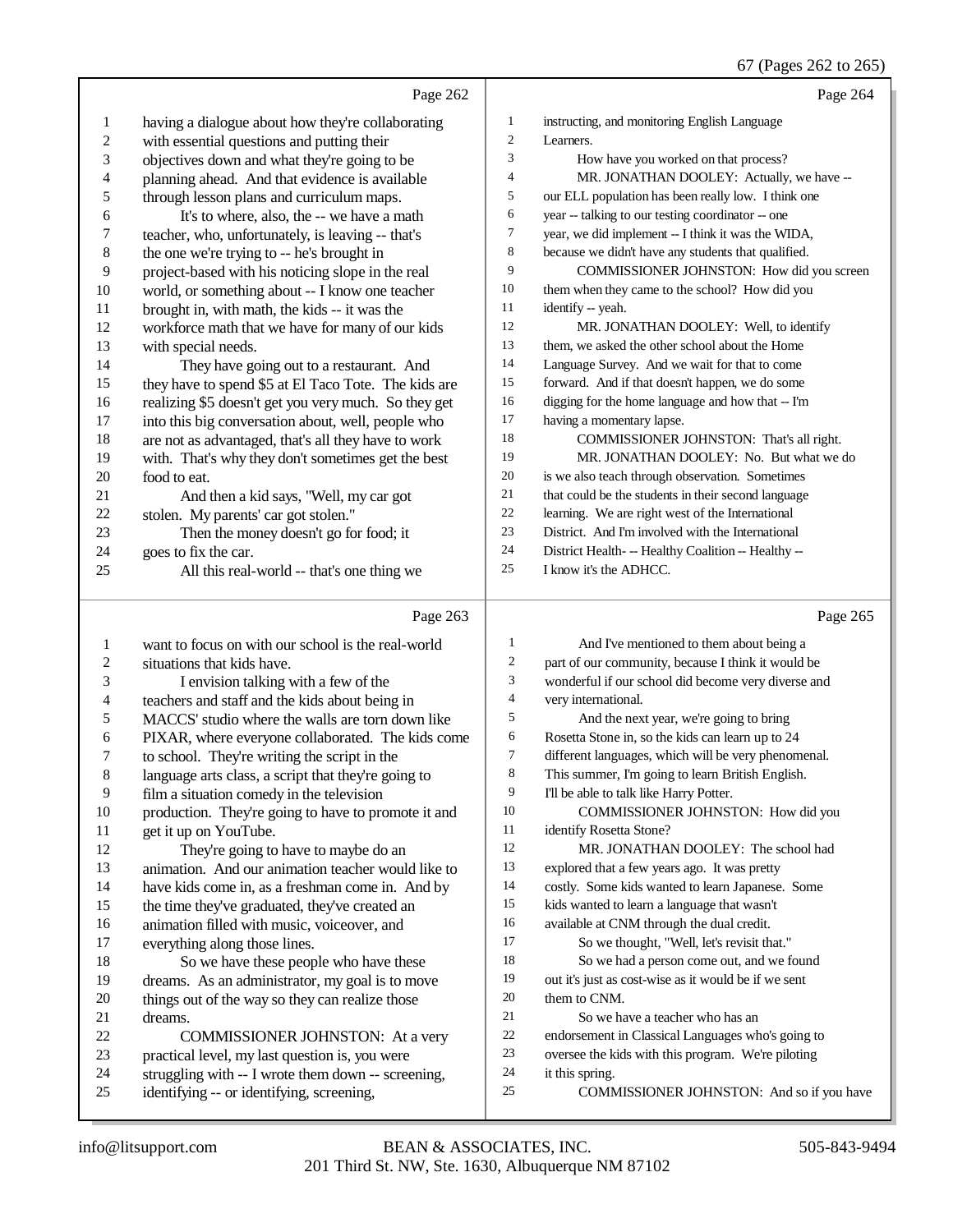68 (Pages 266 to 269)

|                | Page 266                                            |    | Page 268                                             |
|----------------|-----------------------------------------------------|----|------------------------------------------------------|
| $\mathbf{1}$   | a student who comes in whom you think might be an   | 1  | like yours, they think that, "I've already got some  |
| $\overline{c}$ | English Language Learner, how do you -- what's your | 2  | skills. I can go out and work on a film set." You    |
| 3              | initial -- what initial assessment do you use?      | 3  | know, "I can do those things."                       |
| 4              | MR. JONATHAN DOOLEY: Well, once again, we           | 4  | So that's why I wanted to know. Thank                |
| 5              | try to find the Home Language Survey.               | 5  | you.                                                 |
| 6              | COMMISSIONER JOHNSTON: As an assessment.            | 6  | <b>COMMISSIONER JOHNSTON: Madam Chair, may</b>       |
| 7              | MR. JONATHAN DOOLEY: The WIDA assessment?           | 7  | $I -$                                                |
| 8              | COMMISSIONER JOHNSTON: A standardized.              | 8  | THE CHAIR: Question or --                            |
| 9              | MR. JONATHAN DOOLEY: A standardized? The            | 9  | COMMISSIONER JOHNSTON: A comment, if I               |
| 10             | WIDA, the access for ELLs? Yeah.                    | 10 | may -- or ask them --                                |
| 11             | COMMISSIONER JOHNSTON: All right. Thank             | 11 | THE CHAIR: Sure.                                     |
| 12             | you.                                                | 12 | COMMISSIONER JOHNSTON: Thank you,                    |
| 13             | THE CHAIR: Commissioner Toulouse?                   | 13 | Commissioner Toulouse. Because when you have         |
| 14             | COMMISSIONER TOULOUSE: Madam Chair, very            | 14 | students in the media arts, they are the ones who    |
| 15             | quickly, of your kids who didn't graduate, how many | 15 | will -- will want to move on, and may be prepared to |
| 16             | of them went and took a GED instead?                | 16 | move on. And if they are taking that GED with CNM,   |
| 17             | MR. JONATHAN DOOLEY: Ouite a few.                   | 17 | they can go into that program immediately if they    |
| 18             | MR. PAT KELLY: We had a big -- Pat Kelly.           | 18 | can score into it.                                   |
| 19             | I'm the Business Manager. I don't know the number,  | 19 | I would urge you to track those students,            |
| 20             | specifically. But there was a wave of kids taking   | 20 | so that even if it doesn't change -- and it won't    |
| 21             | the GED a few years ago.                            | 21 | change your graduation rate -- it gives you a        |
| 22             | We -- I can't remember if it was two or             | 22 | rationale on your application to identify these      |
| 23             | three years ago, we took out the "D" grade; so we   | 23 | students who have completed their GEDs, and then     |
| 24             | just do "A," "B," "C," and "F." I think that caused | 24 | whatever they've moved onto; because that is a first |
| 25             | quite a few kids to, you know, either find other    | 25 | step for them. And you have lots of non-traditional  |
|                |                                                     |    |                                                      |

# $P_{222}$  267

|    | Page 267                                             |                | Page 269                                             |
|----|------------------------------------------------------|----------------|------------------------------------------------------|
| 1  | schools or look for the GED, if they were, you know, | 1              | students there.                                      |
| 2  | juniors, seniors that kind of a thing; so            | $\overline{2}$ | If you want to major in trombone, the best           |
| 3  | COMMISSIONER TOULOUSE: I know, having                | 3              | place you can get is to UNM. And that's really       |
| 4  | grandchildren and all that are getting to that age,  | 4              | true. And if you're a master musician, you may just  |
| 5  | that there are some young people who want to think   | 5              | be ready, by the time you're a junior, to do that.   |
| 6  | they can get ahead with a GED. And I try to tell     | 6              | And that would be an advantage.                      |
| 7  | people, "That's not the answer, generally," you      | 7              | So I thank you for bringing that up;                 |
| 8  | know.                                                | 8              | because with the type of students you serve, you'll  |
| 9  | To me, if you're 45 and dropped out of               | 9              | always have that low rate. But if you can show how   |
| 10 | school many years ago, you go get a GED. If you're   | 10             | many achieve their GEDs, it gives you a response;    |
| 11 | 18, you finish up the diploma; because to an         | 11             | SO <sub>xx</sub>                                     |
| 12 | employer -- I know when I worked in the State, I     | 12             | THE CHAIR: I'll entertain a motion.                  |
| 13 | paid a lot more attention to somebody who had a      | 13             | COMMISSIONER PERALTA: I can do it.                   |
| 14 | diploma than I did to somebody with a GED when they  | 14             | I move to approve the renewal application            |
| 15 | were young. And when they were older is when I       | 15             | presented by Media Arts Collaborative Charter School |
| 16 | looked at the GED.                                   | 16             | for a term of five years, because the school has     |
| 17 | It's like a college degree doesn't                   | 17             | earned a "C" letter grade in three of the last four  |
| 18 | guarantee somebody is a good worker; it shows they   | 18             | years on the State's A-through-F school grading      |
| 19 | can finish something.                                | 19             | report over the term of its current contract.        |
| 20 | The high school diploma does that, too.              | 20             | However, because the school has not                  |
| 21 | You can't tell that to a 16-, 17-, 18-year-old. I'm  | 21             | demonstrated compliance with all organizational      |
| 22 | not sure somebody could have told me that, either.   | 22             | requirements, has been designated a school in need   |
| 23 | I started college at 16. Would have been much        | 23             | of Comprehensive School Intervention, and has earned |
| 24 | better off if I hadn't.                              | 24             | an "F" in more than one area of the report card      |
| 25 | So I just wondered -- because many schools           | 25             | without being able to demonstrate substantial        |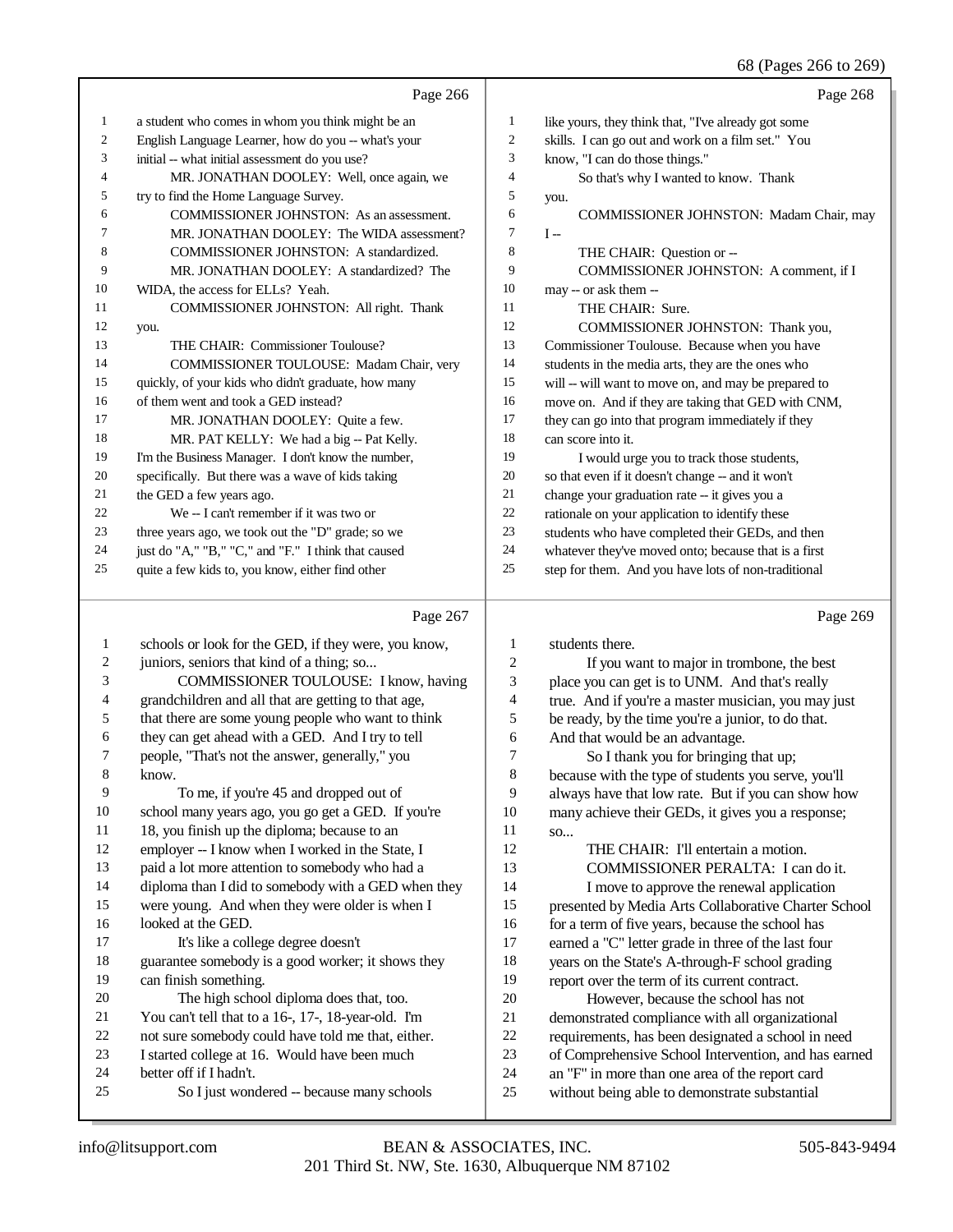69 (Pages 270 to 273)

|                  |                                                           |                  | 09 (Pages $2/0$ to $2/3$ )                                                                        |
|------------------|-----------------------------------------------------------|------------------|---------------------------------------------------------------------------------------------------|
|                  | Page 270                                                  |                  | Page 272                                                                                          |
| 1                | progress on that measure, the renewal is granted          | 1                | COMMISSIONER PERALTA: Yes.                                                                        |
| $\boldsymbol{2}$ | with the following conditions:                            | $\mathbf{2}$     | <b>COMMISSIONER ARMBRUSTER: Commissioner</b>                                                      |
| 3                | First, implement an NMDASH continuous                     | 3                | Caballero?                                                                                        |
| 4                | improvement plan that results in raising and              | $\overline{4}$   | COMMISSIONER CABALLERO: Yes.                                                                      |
| 5                | maintaining performance such that:                        | 5                | COMMISSIONER ARMBRUSTER: Ten-to-zero, the                                                         |
| 6                | The school does not earn an "F" in any                    | 6                | motion passes.                                                                                    |
| 7                | area of the school report card during the term of         | 7                | THE CHAIR: The motion passes.                                                                     |
| 8                | the contract.                                             | 8                | Congratulations.                                                                                  |
| 9                | The school's four-year graduation rate is                 | 9                | MR. JONATHAN DOOLEY: Thank you very much.                                                         |
| 10               | improved and the school exits Comprehensive School        | 10               | THE CHAIR: And thanks, once again, for                                                            |
| 11               | Intervention status prior to the next designation         | 11               | hanging in there with us today.                                                                   |
| 12               | period, within three years.                               | 12               | MS. POULOS: Madam Chairwoman,                                                                     |
| 13               | Next, correct and abstain from                            | 13               | Commissioners? We should do the amendment requests.                                               |
| 14               | non-compliance related to organizational performance      | 14               | THE CHAIR: Sorry. Sorry. Forgot. Thank                                                            |
| 15               | framework, specifically, correcting repeat                | 15               | you. And I need to find that in my book.                                                          |
| 16               | non-compliance in serving English Learners for the        | 16               | MS. POULOS: It is on Page 5 of 403.                                                               |
| 17               | term of the renewal contract.                             | 17               | Madam Chairwoman, Commissioners, there are two                                                    |
| 18               | And, finally, to provide evidence of                      | 18               | amendment requests in front of you. One is to amend                                               |
| 19               | implementation of student-focused terms in each year      | 19               | the school-specific indicator targets.                                                            |
| 20               | of the renewal contract.                                  | 20               | Sorry. That's Amendment Two. Let's talk                                                           |
| 21               | THE CHAIR: I'll second the motion.                        | 21               | about Amendment One first.                                                                        |
| 22               | So there was a motion by Commissioner                     | 22               | That one is to amend the school's                                                                 |
| 23               | Peralta and a second by Commissioner Gipson.              | 23               | contract. The way that it was requested was to                                                    |
| 24               | Any discussion?                                           | 24               | change some of the boilerplate language. And I                                                    |
| 25               | (No response.)                                            | 25               | would actually encourage you not to do that, because                                              |
|                  | Page 271                                                  |                  | Page 273                                                                                          |
| 1                | THE CHAIR: Commissioner Armbruster?                       | 1                | it is the boilerplate language in the contract; but,                                              |
| $\overline{c}$   | <b>COMMISSIONER ARMBRUSTER: Commissioner</b>              | $\boldsymbol{2}$ | instead, to clarify the addresses -- they're at two                                               |
| 3                | Conyers?                                                  | 3                | different addresses -- right? -- physical addresses,                                              |
| 4                | COMMISSIONER CONYERS: Yes.                                | $\overline{4}$   | of the facility in which they're located.                                                         |
| 5                | <b>COMMISSIONER ARMBRUSTER: Commissioner</b>              | 5                | MR. JONATHAN DOOLEY: Oh, I see what you                                                           |
| 6                | Ruiz?                                                     |                  |                                                                                                   |
| 7                |                                                           | 6                |                                                                                                   |
| 8                |                                                           | 7                | mean.                                                                                             |
|                  | COMMISSIONER RUIZ: Yes.                                   | 8                | MS. POULOS: So when the school's contract                                                         |
| 9                | <b>COMMISSIONER ARMBRUSTER: Commissioner</b><br>Toulouse? | 9                | was written, they had a certain location. They                                                    |
| 10               | COMMISSIONER TOULOUSE: Yes.                               | 10               | added additional space in a building that's right<br>next door; but it has a different address, I |
| 11               | COMMISSIONER ARMBRUSTER: Commissioner                     | 11               | believe. And --                                                                                   |
| 12               | Robbins?                                                  | 12               | MR. JONATHAN DOOLEY: Actually, you know,                                                          |
| 13               | COMMISSIONER ROBBINS: Yes.                                | 13               | it's 4401, also. We're just Building 2. It would                                                  |
| 14               | <b>COMMISSIONER ARMBRUSTER: Commissioner</b>              | 14               | be Building 2 and Building 1.                                                                     |
| 15               | Crone?                                                    | 15               | MS. POULOS: Just the one thing that I                                                             |
| 16               | COMMISSIONER CRONE: Yes.                                  | 16               | want to say, from PED's point of view, is we're not                                               |
| 17               | COMMISSIONER ARMBRUSTER: Commissioner                     | 17               | sure we have all the documentation we need on that.                                               |
| 18               | Gipson?                                                   | 18               | We're fine with the amendment; but we would like to                                               |
| 19               | THE CHAIR: Yes.                                           | 19               | ensure that there's all the compliance -- right? --                                               |
| 20               | <b>COMMISSIONER ARMBRUSTER: Commissioner</b>              | $20\,$           | that it's a safe building for kids, that we have                                                  |
| 21               | Johnston?                                                 | 21               | E-Occupancy on all pieces of that facility that are                                               |
| 22               | COMMISSIONER JOHNSTON: Yes.                               | $22\,$           | being used by the students, that the NMCI works for                                               |
| 23               | COMMISSIONER ARMBRUSTER: Commissioner                     | 23               | all pieces of the facility that are being used.                                                   |
| 24               | Armbruster votes "Yes."                                   | 24               | So I think that's the only caveat we would                                                        |
| 25               | <b>Commissioner Peralta?</b>                              | $25\,$           | want to put there, is, A, we don't love the way that                                              |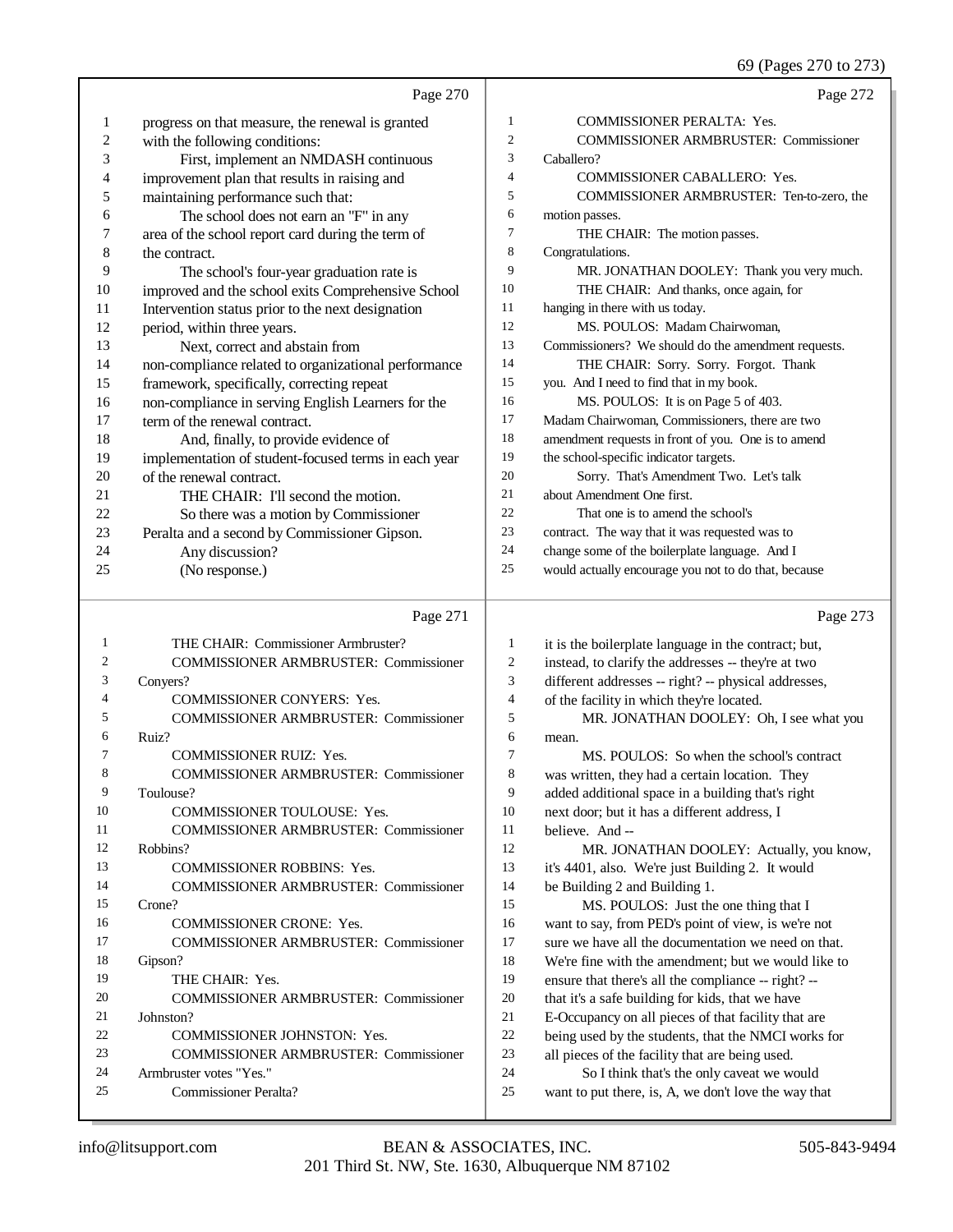70 (Pages 274 to 277)

|              | Page 274                                                                              |                  | Page 276                                            |
|--------------|---------------------------------------------------------------------------------------|------------------|-----------------------------------------------------|
| 1            | the request was made. And that's -- I guess --                                        | $\mathbf{1}$     | amendment.                                          |
| 2            | MR. JONATHAN DOOLEY: We're in the process                                             | $\boldsymbol{2}$ | THE CHAIR: And now I'm going to go to the           |
| 3            | of that. We're getting the space, and we're going                                     | 3                | second one. And my first thought was we're going to |
| 4            | to be following through with everything you're                                        | 4                | be negotiating. So why are we doing this because    |
| 5            | requesting.                                                                           | 5                | they're going to change anyway?                     |
| 6            | MS. POULOS: Yeah. Just clarifying it's                                                | 6                | MR. JONATHAN DOOLEY: Very well.                     |
| 7            | not changing the boilerplate language, but just                                       | 7                | THE CHAIR: Okay?                                    |
| 8            | changing -- like, adding the addresses at which                                       | 8                | MR. JONATHAN DOOLEY: Just going through             |
| 9            | there is facility space being used by students.                                       | 9                | all the data, that's -- "Oh, that doesn't make      |
| 10           | And then the second amendment request is a                                            | 10               | sense." Or, "This is not how it's supposed to be."  |
| 11           | request to change targets on their performance                                        | 11               | THE CHAIR: We'll be negotiating for the             |
| 12           | framework, because there's an unintentional gap. We                                   | 12               | new contract. So I think that'll all be cleared     |
| 13           | can -- again, you can do that. I would say targets                                    | 13               | out.                                                |
| 14           | are going to be renegotiated, goals are going to be                                   | 14               | COMMISSIONER TOULOUSE: Madam Chair, then            |
| 15           | renegotiated with the contract terms; so I'm not                                      | 15               | do we ask their board chair to withdraw these       |
| 16           | sure that needs to happen, because we're at the                                       | 16               | amendments?                                         |
| 17           | point where we've now evaluated the contract term.                                    | 17               | THE CHAIR: Right.                                   |
| 18           | So that's kind of the only feedback I                                                 | 18               | MR. MIKE TRUJILLO: So I just request to             |
| 19           | would give you on those. And you can decide how you                                   | 19               | withdraw these amendments from the Board here.      |
| 20           | want to go forward. But there is motion language                                      | 20               | THE CHAIR: Okay. Thank you. All-righty.             |
| 21           | provided for you, if you'd like to use it, on                                         | 21               | Thank you so much.                                  |
| 22           | Pages 6 and 7 of 403.                                                                 | 22               | MR. JONATHAN DOOLEY: Thank you.                     |
| 23           | THE CHAIR: So I guess I just need clarity                                             | 23               | MR. MIKE TRUJILLO: Thank you very much.             |
| 24           | with the first one, because I think I've now become                                   | 24               | THE CHAIR: Safe travels home.                       |
| 25           | confused on the first one, and I thought I                                            | 25               | MR. JONATHAN DOOLEY: Can we all do a                |
|              |                                                                                       |                  |                                                     |
|              |                                                                                       |                  |                                                     |
|              | Page 275                                                                              |                  | Page 277                                            |
| $\mathbf{1}$ | understood it. Now I'm not sure I understand it or                                    | 1                | selfie? I'm serious. We're a media school.          |
| 2            | not.                                                                                  | $\overline{c}$   | Thank you very much. Thank you.                     |
| 3            | Are we chang--- is this amendment looking                                             | 3                | THE CHAIR: We're going to -- we're going            |
| 4            | to include that space in the Bank of America                                          | $\overline{4}$   | to $-$ we are going to be in recess until $9:00$    |
| 5            | building that you're currently not using?                                             | 5                | tomorrow morning, when we will take on New Mexico   |
| 6            | MR. JONATHAN DOOLEY: Yes. Right now, we                                               | 6                | Connections and the remainder of our agenda.        |
| 7            | use the basement of the Bank of America building.                                     | $\overline{7}$   | (Proceedings in recess at 4:32 p.m.)                |
| 8            | THE CHAIR: But it's not so --                                                         | 8                |                                                     |
| 9            | MR. JONATHAN DOOLEY: And so we're going                                               | 9                |                                                     |
| 10           | to acquire the upstairs north end.                                                    | 10               |                                                     |
| 11           | THE CHAIR: And I think I would be more                                                | 11               |                                                     |
| 12           | comfortable in accepting that amendment and voting                                    | 12               |                                                     |
| 13<br>14     | for that amendment with the necessary documentation.                                  | 13               |                                                     |
| 15           | I'm uncomfortable, because we don't have PSFA                                         | 14<br>15         |                                                     |
| 16           | information.                                                                          | 16               |                                                     |
| 17           | MR. JONATHAN DOOLEY: Uh-huh. Understood.                                              | 17               |                                                     |
| 18           | THE CHAIR: So I would simply ask that<br>when you have all that, come forward and --  | 18               |                                                     |
| 19           |                                                                                       | 19               |                                                     |
| 20           | MR. JONATHAN DOOLEY: Of course, we will.<br>THE CHAIR: But it's -- there's -- there's | 20               |                                                     |
| 21           | too many questions that are there. So I would                                         | 21               |                                                     |
| 22           | appreciate if you'd pull that amendment at this                                       | 22               |                                                     |
| 23           | point in time.                                                                        | 23               |                                                     |
| 24           | MR. JONATHAN DOOLEY: Okay.                                                            | 24               |                                                     |
| 25           | COMMISSIONER TOULOUSE: Withdraw the                                                   | 25               |                                                     |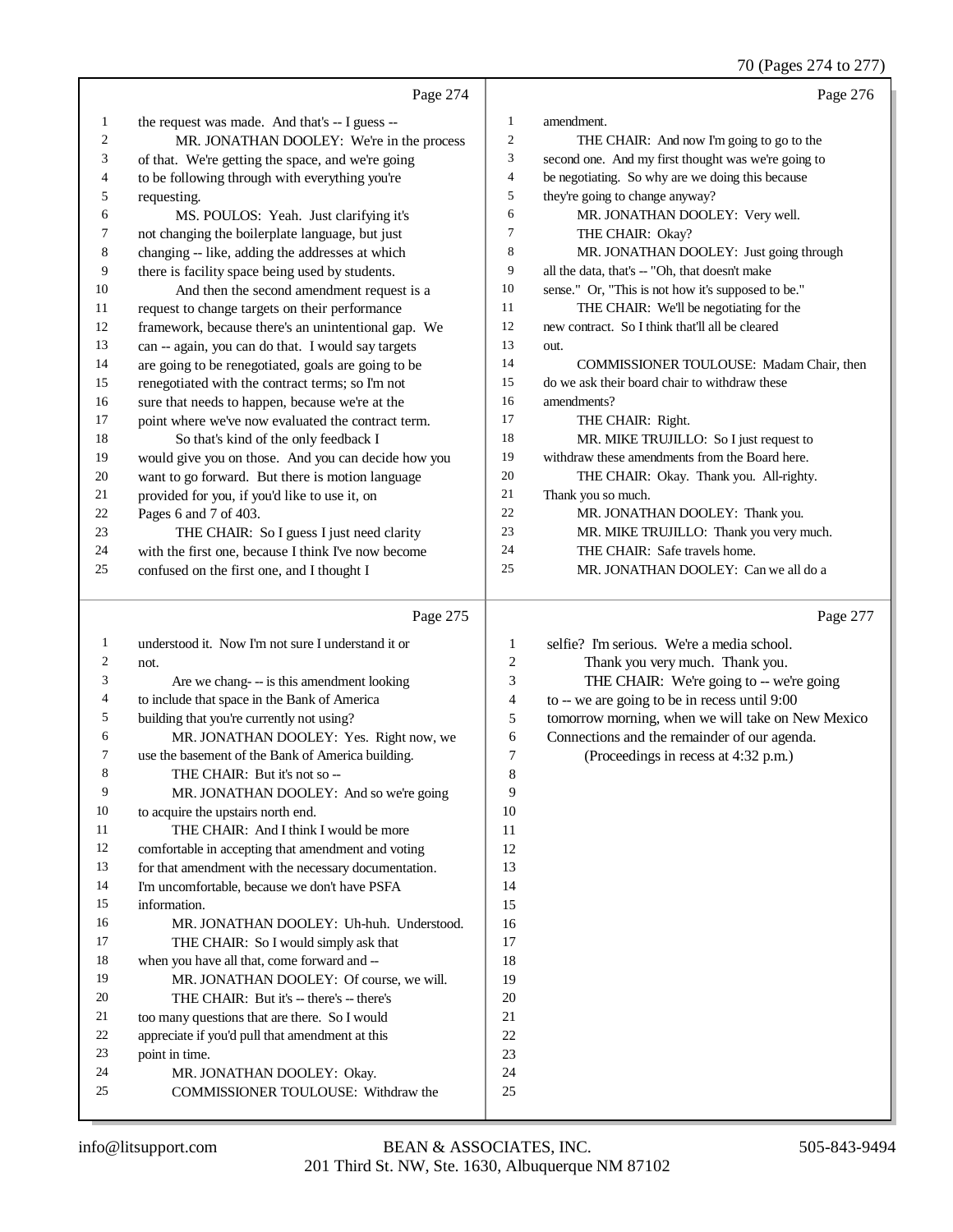|                | Page 278                                                                       |  |
|----------------|--------------------------------------------------------------------------------|--|
| 1              | BEFORE THE PUBLIC EDUCATION COMMISSION                                         |  |
| $\overline{2}$ | <b>STATE OF NEW MEXICO</b>                                                     |  |
| 3              |                                                                                |  |
| 4              |                                                                                |  |
| 5              | REPORTER'S CERTIFICATE                                                         |  |
| 6              | I, Cynthia C. Chapman, RMR, CCR #219, Certified                                |  |
| 7              | Court Reporter in the State of New Mexico, do hereby                           |  |
| 8              | certify that the foregoing pages constitute a true                             |  |
| 9              | transcript of proceedings had before the said NEW                              |  |
| 10             | MEXICO PUBLIC EDUCATION COMMISSION, held in the State                          |  |
| 11             | of New Mexico, County of Santa Fe, in the matter                               |  |
| 12             | therein stated.                                                                |  |
| 13<br>14       | In testimony whereof, I have hereunto set my<br>hand on January 2, 2018.       |  |
| 15             |                                                                                |  |
| 16             |                                                                                |  |
| 17             |                                                                                |  |
|                | Cynthia C. Chapman, RMR-CRR, NM CCR #219                                       |  |
| 18             | BEAN & ASSOCIATES, INC.                                                        |  |
|                | 201 Third Street, NW, Suite 1630                                               |  |
| 19             | Albuquerque, New Mexico 87102                                                  |  |
| 20             |                                                                                |  |
| 21             |                                                                                |  |
| 22             |                                                                                |  |
| 23             |                                                                                |  |
| 24<br>25       | Job No.: 7859L (CC)                                                            |  |
|                |                                                                                |  |
|                |                                                                                |  |
|                | Page 279                                                                       |  |
| 1              | <b>RECEIPT</b>                                                                 |  |
| $\overline{c}$ | JOB NUMBER: 7859L CC Date: 12/14/17                                            |  |
| 3              | PROCEEDINGS: Open Public Meeting                                               |  |
| 4              | CASE CAPTION: Public Education Commission                                      |  |
| 5              | Proceedings                                                                    |  |
| 6              | *************************                                                      |  |
| 7              | ATTORNEY: MS. BEVERLY FRIEDMAN, NMPED                                          |  |
| 8              | DOCUMENT: Transcript / Exhibits / Disks / Other                                |  |
| 9              | DATE DELIVERED: ________________ DEL'D BY: __________                          |  |
| 10             | REC'D BY: $\qquad \qquad$ TIME: $\qquad \qquad$                                |  |
| 11             | **************************                                                     |  |
| 12             | ATTORNEY:                                                                      |  |
| 13             | DOCUMENT: Transcript / Exhibits / Disks / Other                                |  |
| 14             | DATE DELIVERED: _______________DEL'D BY: __________                            |  |
| 15             | REC'D BY: $\qquad \qquad$ TIME: $\qquad \qquad$                                |  |
| 16             | **************************                                                     |  |
| 17             | ATTORNEY:                                                                      |  |
| 18             | DOCUMENT: Transcript / Exhibits / Disks / Other _____                          |  |
| 19             | DATE DELIVERED: _______________DEL'D BY: __________                            |  |
| 20             | REC'D BY: $\qquad \qquad$ TIME: $\qquad \qquad$<br>*************************** |  |
| 21             |                                                                                |  |
| 22             | ATTORNEY:                                                                      |  |
| 23             | DOCUMENT: Transcript / Exhibits / Disks / Other _____                          |  |
| 24<br>25       | DATE DELIVERED: _______________DEL'D BY: __________                            |  |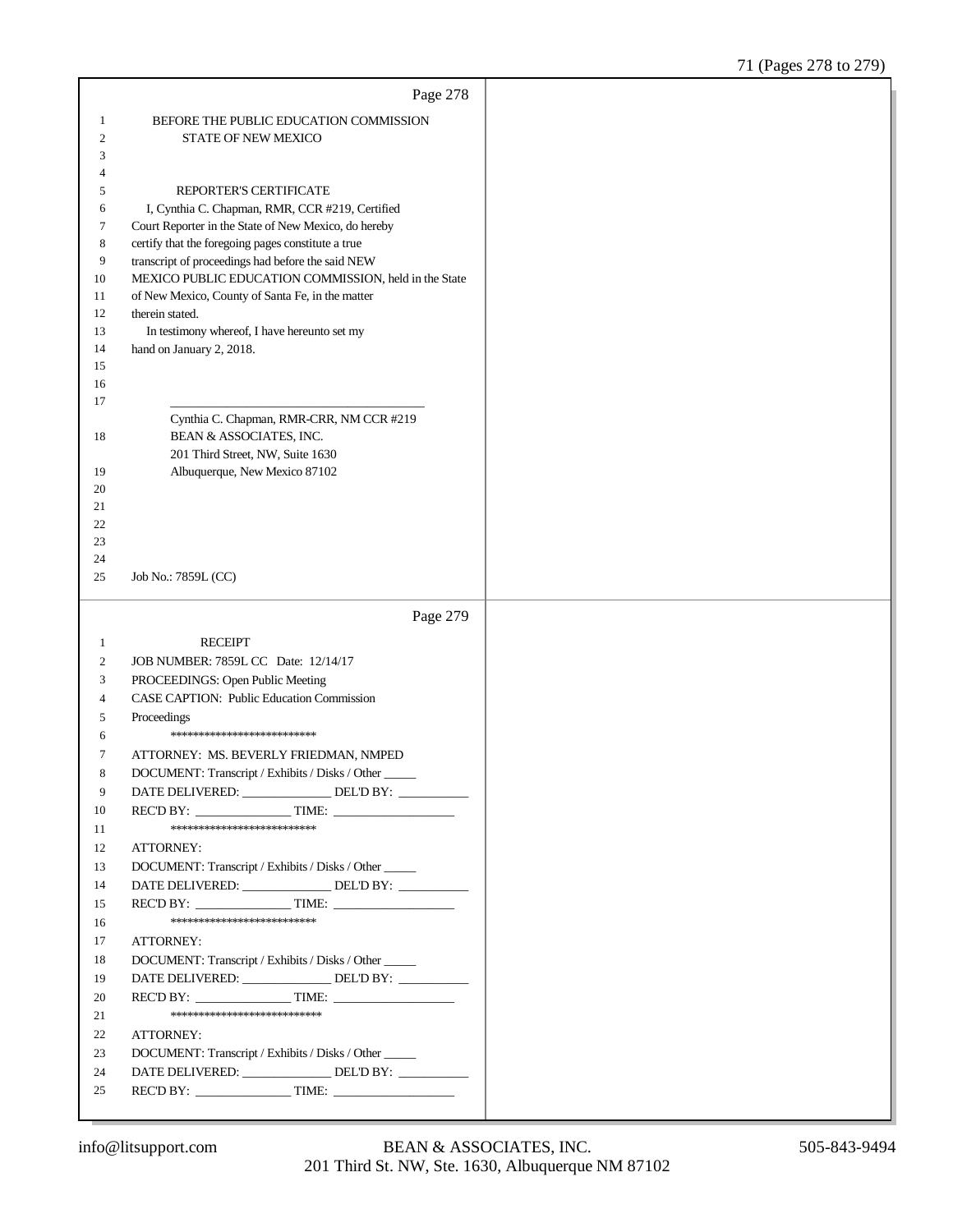| A                                    | accomplish 183:7                      | 128:10 134:6 273:9                    |
|--------------------------------------|---------------------------------------|---------------------------------------|
| A-through-F 105:11,15 163:19         | accountability 168:13 176:25          | <b>Additionally 61:22 177:25</b>      |
| 163:23 180:18 218:7 269:18           | 196:2 197:4 218:18                    | address 11:16 16:25 32:18 51:25       |
| a.m 1:12 4:3 50:15,15 108:17,17      | accountable 177:14 178:17             | 61:7 64:6,8 84:15 90:5 111:5          |
| ability 43:20 100:23 112:9 148:4     | accredit 127:10                       | 146:21 147:6,11 151:6 155:24          |
| 197:16                               | accuracy 36:24                        | 156:1 158:9 180:1 248:8 273:10        |
| able 13:4 15:2,6,10,21,23 32:22      | achieve 269:10                        | addressed 147:4 200:6 234:24          |
| 33:13 34:12 35:11 53:23,25           | achieved 218:5                        | 248:10                                |
| 70:8 85:24 96:4 102:11 104:14        | achievement 51:16 66:10 105:19        | addresses 273:2,3,3 274:8             |
| 105:25 110:16 114:16,17 126:1        | 120:14 149:5,16 156:11 159:3          | addressing 60:4 103:25 180:8          |
| 152:4 164:5 172:8 187:23 224:3       | 164:3 258:16                          | Adentro 11:21 14:16,18 16:24          |
| 224:11 234:9,10,20 235:3             | achieving 101:12,13 115:13            | adequate 79:22 161:9                  |
| 236:18,19 237:5,11 244:25            | 149:15                                | <b>ADHCC</b> 264:25                   |
| 254:3,13 265:9 269:25                | acknowledge 62:1 154:3                | adjustments 232:4                     |
| above-average 218:6                  | acknowledged 182:24                   | administer 126:21                     |
| abrupt 98:23                         | acknowledges 61:15 174:7              | <b>administered</b> 117:13 126:20     |
| absolutely 29:21 36:2 38:17 45:4     | 176:23                                | administration 57:25 64:22 79:7       |
| 102:17 108:7 125:16 200:9            | acquire 275:10                        | 103:4                                 |
| 202:3 220:13 231:21 233:3            | acquiring 153:8                       | administrative 36:6 259:3             |
| absorbed 100:18                      | act 66:4 173:22 181:24 182:19         | administrator 61:6 65:1 88:10         |
| abstain $270:13$                     | 202:11                                | 98:25 116:3 134:21 211:6              |
| abstaining 17:6                      | acted 73:9 178:17 212:7               | 257:16 259:7,7 263:19                 |
| <b>abstentions</b> 17:12 22:18 24:23 | acting $34:15$                        | admit 86:7 88:25                      |
| 106:11                               | action 3:8, 10, 13 34:5 50:18 52:5    | <b>Adobe 243:8</b>                    |
| Abuelita 120:25                      | 76:21 120:17 127:19,21 168:15         | adopt 221:15                          |
| abuse 95:15 138:22                   | 179:2 184:19 191:12 195:12            | adult 58:2 91:3 258:13                |
| academic 53:10 55:7 56:21,23         | actions 39:21 51:15,24 76:23          | adults 91:8 101:18 200:21 203:17      |
| 61:12 63:16 65:8 66:20 89:16         | 90:22 91:3,8 92:2 103:17 111:4        | <b>adults'</b> 90:22                  |
| 91:5,20 99:18 105:14 110:8,10        | 111:6,6 114:8 169:1,2 218:21          | advantage 141:4 269:6                 |
| 110:20 111:14 112:9 114:5            | 258:13                                | advantaged 262:18                     |
| 115:14 117:11 163:22 165:4           | active 63:21                          | advantages 141:2                      |
| 173:23 174:5 178:15 180:14           | activities 162:7 200:21               | advisory 91:15 241:6                  |
| 184:21 218:6 224:17 233:1,18         | activity 29:18                        | advocate 130:13 137:2 138:18          |
| academically 90:2 115:11 136:4       | actors 234:14 240:16                  | 209:10                                |
| 256:21                               | actual 14:21 79:18 151:8              | advocating 130:22                     |
| academics 124:1                      | <b>adapt</b> 207:12                   | affect 136:25                         |
| Academy 3:16,22 167:19 168:3         | adapting 192:20 193:2                 | affidavits 34:16                      |
| 172:22 173:2,3,7 174:9 176:9         | add 13:3, 14, 19 20:21, 25 21:3, 11   | affirmed 132:7                        |
| 177:18 180:22 184:11 185:2,9         | 35:24 41:17 133:11 151:14             | <b>afford</b> 15:6,22 154:11          |
| 197:25 205:17 214:22 217:23          | 160:9 198:7                           | afraid 142:4,4                        |
| 226:7 229:11                         | added 180:11 273:9                    | <b>African-American 118:6</b>         |
| accept 37:15 100:20 178:3 201:6      | addendum 72:18                        | After-effects 240:18                  |
| 201:9,13                             | adding 153:10 204:18 251:8            | after-school 120:8 136:10 147:20      |
| acceptable 57:3 67:12 180:17         | 274:8                                 | 147:21                                |
| accepted 177:24 179:19 196:10        | <b>addition</b> 45:22,23 53:13 181:20 | <b>afternoon</b> 124:22 135:21 172:14 |
| accepting 86:4 275:12                | 204:20 222:1                          | 172:16,19 178:24 233:20 239:1         |
| access 192:14 223:11 266:10          | additional 13:19 67:1 110:15          | afternoons 120:9                      |
|                                      |                                       |                                       |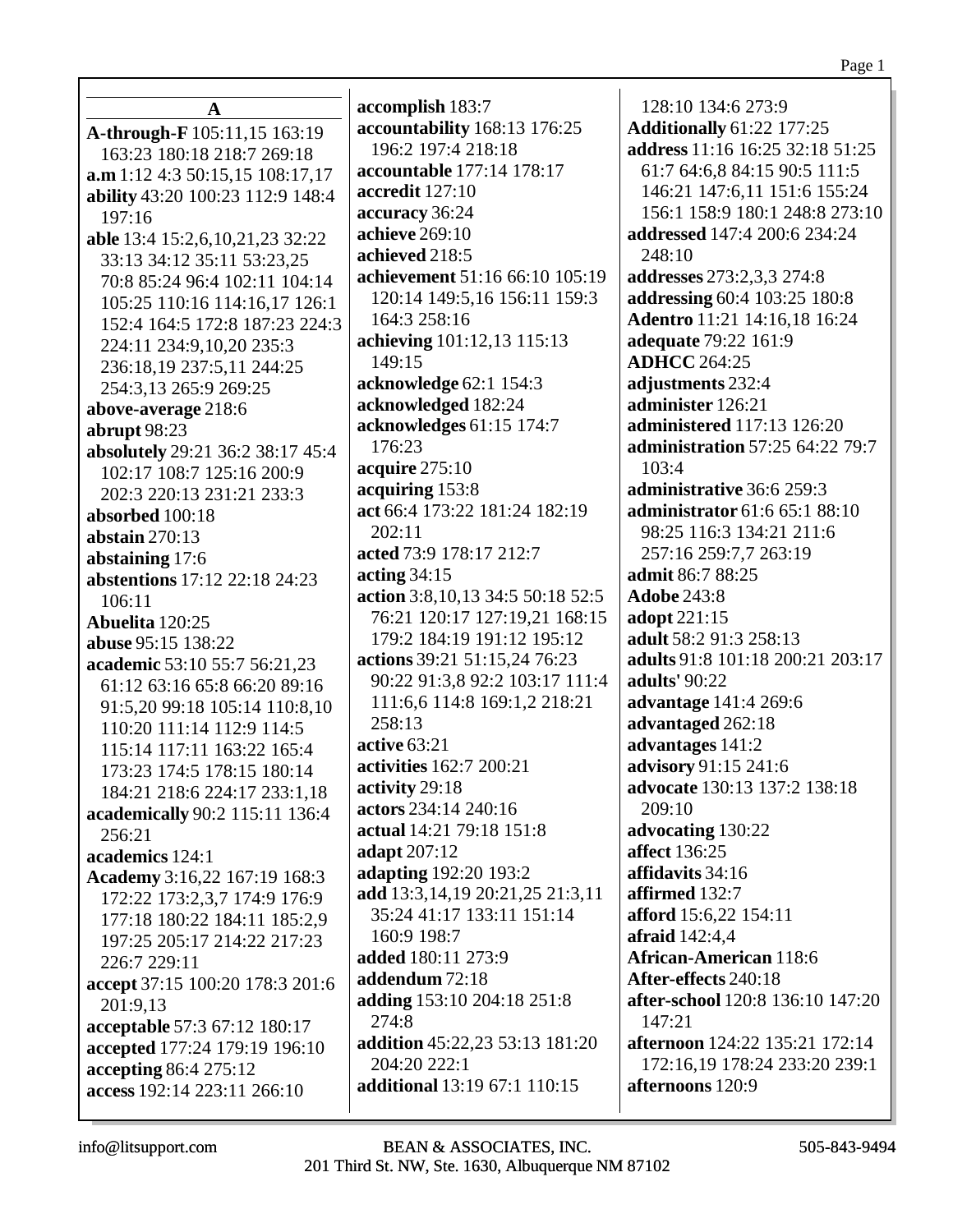$age\,267:4$ agenda 3:5 5:20 7:23,24 11:1,1 30:17 47:8 50:19 229:15 277:6 **Agendas** 128:15 ago 75:8 158:14 178:4 238:20 242:7,17 265:13 266:21,23  $267:10$ agree 48:21 97:5 99:5 134:8 182:21,21 192:9,15 195:23 197:7 205:25 208:7 agreed 67:3 68:13 181:1 agreed-upon 181:19 agreement 73:13,16 77:7 185:1 agrees 64:16 184:12 agriculture 121:7 **Aguas** 153:22 154:9 ahead 115:25 159:12 202:25 203:1 262:4 267:6 ain't 167:14 alarm 182:25 albatross 208:21 **Albuquerque** 1:22 11:24 27:1,15 43:8 234:12 239:15 260:25  $278:19$ alcohol 138:22 **Alejandro** 144:18,24 Alice 16:15 18:18 align 160:3 aligned 126:2,3 159:21 alignment  $160:10$ Aline 130:23,24 all-or-nothing 190:7 All-righty 276:20 all-year  $212:2$ **Allegiance** 3:3 5:15,17 allow 29:8 58:20 67:20 136:21  $152:20$ allowed 121:9 125:13 219:14 allows  $15:10$ Alma 3:12 30:15 33:18 35:24 36:7,11 37:3,6 alongside 140:6 alter 152:23 **altering** 153:3 154:24 155:2 **alternative 93:4.7 102:13** alternatives 93:5 Amanecer 96:15

amazing 15:18 35:18 136:6 145:6 186:18,24 187:1,12 amend 22:3 24:14 201:6,9,13 221:3 272:18,22 amended 12:14 **amendment** 11:21 12:20 16:24 19:9.11 20:2.23 21:18 22:2 24:6,13 113:14 152:22 153:4 155:1,5,7,9 220:16 221:5,8,10 221:13,23 222:11,16 224:23 225:21 226:1 233:8 272:13.18 272:20,21 273:18 274:10 275:3 275:12,13,22 276:1 amendments 3:8 11:15 276:16 276:19 **America** 275:4.7 **American** 58:13 60:14 amigos  $132:13$ amount 59:7 67:24 86:2 165:12 180:9 199:13 analysis 52:21 62:14 67:24 126:15 158:4 165:5 170:8 175:15 176:13 181:12.14 182:8 238:14 258:13 analyst 121:16 analyze 85:25 95:18 148:2 analyzed 59:22 **Anansi** 117:25 anchor  $85:1$ and/or  $6:268:20118:23$ **Anderson 43:20** animation 240:4 263:13,13,16 Ann 2:4 20:16,17 announcement 5:23 11:8 annual 35:4 45:11,12 98:5 106:1 168:18 179:4 218:23 221:18,18 annually 215:2 218:12 221:22 answer 55:23 90:5 101:25 104:2 115:16 142:6 149:24 188:14 217:9 228:23 254:18 267:7 **answered** 16:8 147:14 answers 80:1 Anthony 3:14 50:19 53:4 56:5 57:7 58:23 59:5 61:6.12.18 62:1 81:14 85:5.11 89:20 90:3 91:7 94:2 95:19 100:18 102:8 102:10 105:5

anticipates 183:10 anticipating 249:18 anxiety  $141:12$ anybody 15:21 30:25 132:14 260:24 anymore 37:23 anyway 15:10 60:23 136:24 276:5 AP 232:20 234:24 235:2,3 **apiece** 129:22 Apodaca 1:12 apologize 48:25 108:22 143:4,8 180:4 227:23 appalled 132:9 **apparently** 70:3,10 79:1 appeal 51:8 208:11,11,12,15 209:3.7.7 appear 61:7 87:10 111:11 147:13 197:15 appeared 33:22 52:6 155:12  $161:14$ appearing 98:9 appears 16:9 41:12 147:3 185:3 **Applause** 133:6 136:15 138:8 143:1 144:16 145:18 application 40:2 62:15 78:23 83:16 87:13 91:13 103:16 104:15 105:4 108:6.6 114:1 146:24 147:9,14 149:21 158:4 163:12 165:1 185:11 189:12,15 210:2,5 214:22 217:22 226:7 251:7 259:10 268:22 269:14 applications 3:13 50:3,18 107:25  $165:11$ applied  $102:10$ apply 27:22 29:16 appreciate 7:14 43:7 61:1 108:11 108:21 109:16 161:13 162:23 187:21 188:21 206:11 230:8 239:2 241:16 245:25 246:3 247:19 248:6 275:22 appreciated 89:22 appreciative 187:1 approach 58:18,21 59:2,3 64:1 193:1 257:6 approaching 54:11 113:6,11 169:2,4,10,10 209:23,24 210:1

info@litsupport.com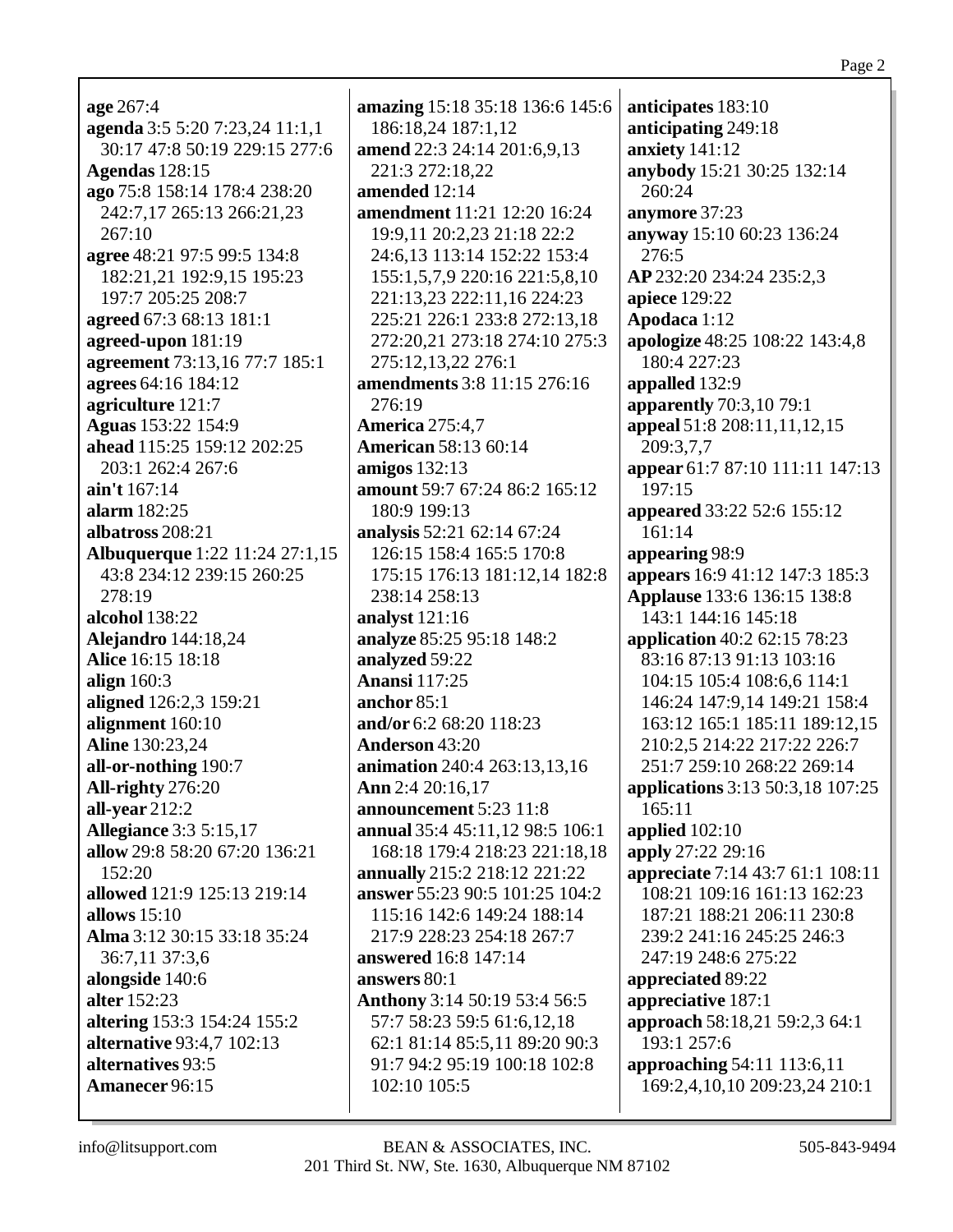210:5,14 **appropriate** 36:20 74:1 77:10 **approval** 3:5,6 5:20 7:23 8:15 9:10 10:4 **approve** 16:23 22:2 24:13 185:11 214:21 217:22 226:6 269:14 **approved** 27:12 29:8 36:9 37:25 75:4 78:11 120:20 125:17 173:9 176:14 **approves** 12:14 **approximately** 129:22 137:1 **April** 176:3 **APS** 43:7 154:9,16 170:18 171:5 187:7 244:21 256:6,17 **arbitrariness** 185:3 **Archuleta** 14:17,18 **arduous** 204:24 **area** 14:20 16:2 18:25 57:6 83:24 83:25 85:4 88:3,8 99:22,23 218:8 234:13 237:9 239:16,16 260:25 261:3 269:24 270:7 **areas** 33:5 55:21 56:21 83:1,18 127:23 128:24 148:25 158:17 159:15 169:13 195:16 200:25 214:3 232:17 237:23 259:22 260:9 261:13 **Armbruster** 2:4 4:5,8,11,14,15 4:18,21,24 5:2,5,8,14 10:8,10 17:7,11,14,17,20,23 18:1,4,7,8 18:11,14 21:20 22:17,22,25 23:3,6,9,10,13,17,21,24 24:3,18 24:20,22 25:2,3,6,9,12,15,18,21 25:24 26:2 80:22 88:24,25 89:19 90:9,11,14,17 91:12 92:6 96:24 97:2 106:10,11,15,18,21 106:22,25 107:3,6,9,13,16 115:22 165:22,25 166:3,6,9,10 166:13,16,19,22,25 203:2,7 204:2,9,15 211:17,20 212:3,8 212:15,17,20 215:21,25 216:3,6 216:9,12,15,18,21,24,25 219:17 219:19 220:15,22 226:17,18,19 227:1,4,5,11,16,19,25 228:3,7,8 228:11,14,17,20 271:1,2,5,8,11 271:14,17,20,23,24 272:2,5 **arrangements** 235:3 **arrive** 117:10

**arrived** 167:6 **art** 14:24 24:16 119:10 120:4,11 247:2 **articulated** 177:15 **artists** 240:16 **arts** 3:17 19:10 20:15 34:22 118:25 123:13 229:13 230:5,12 230:21 233:23 238:23 239:5,19 240:1,5,14 248:9 253:17 257:2 259:21 260:13 261:1,11,19 263:8 268:14 269:15 **artwork** 247:3 **Asian-American** 118:5 **aside** 64:9 **asked** 33:11 35:7 71:16 73:20,23 76:3,8 112:3 114:10 195:1 222:4 264:13 **asking** 65:5 92:17 113:19 145:13 145:13 248:4,4 258:20 **asks** 138:5 213:24 **aspect** 39:11 141:9 254:16,17 **assess** 67:11 **assessed** 127:10 **assessment** 62:17 63:22 126:18 126:19,21,22 127:7,10 158:20 184:24 190:25 266:3,6,7 **assessments** 62:12 80:20 99:20 100:8 117:13 160:1 **asset** 103:10 **assist** 121:2 140:23 148:25 **assistance** 49:15 56:17 213:21 **assistant** 2:12 172:23 235:6 **assistants** 121:5 **assisting** 120:13 **associated** 81:22,23 **Associates** 1:20 278:18 **association** 13:25 **assuming** 90:15 250:8 **assure** 74:6,10 107:22 252:25 **assuring** 108:4 **astronomical** 94:16 **ATTACHMENTS** 3:20 **attempt** 154:14 **attempted** 104:6 181:15 188:23 **attempting** 66:25 **attempts** 182:7 **attend** 44:21 178:8

**attendance** 31:10 **attended** 37:24 129:5 223:13 234:7 **attending** 7:10 162:11 259:3 **attention** 158:9 200:25 244:23 267:13 **attest** 42:15 65:1,3 **attitude** 136:5 **attitudes** 153:12 159:18 160:23 **attorney** 2:12 47:9 65:17 77:6 98:16 102:16 173:3 279:7,12,17 279:22 **attribute** 203:4 **attributes** 119:17 141:18 153:12 159:18 **audience** 23:16 107:22 162:22 172:25 247:16 **audit** 54:10 61:9 112:4,5,7 113:8 128:13,17 157:17 164:6 168:18 178:25 179:4 195:13,20 196:14 198:5,25 206:4 218:23 **Auditing** 179:20 **auditor** 206:15 **Auditor's** 179:21 **auditors** 179:11 **August** 41:23 196:3 **authorization** 125:15 **authorizer** 173:21 181:23 **authorizers** 190:1 **automatic** 182:15 **avail** 224:10 **available** 104:20 128:3 262:4 265:16 **Avenue** 11:24 **average** 61:15 67:8 68:23 163:18 185:7 205:18,19 255:7 256:5 **awarded** 27:23 183:21 **aware** 28:21 63:15 79:2 80:7 92:18 97:22 179:16 245:10 **awareness** 151:12 **awesome** 145:6,14,16 **Aztec** 7:8,19 **B**

**B** 3:15 109:21 169:7,17 184:11 190:13,23,24 218:2 222:24 231:9 266:24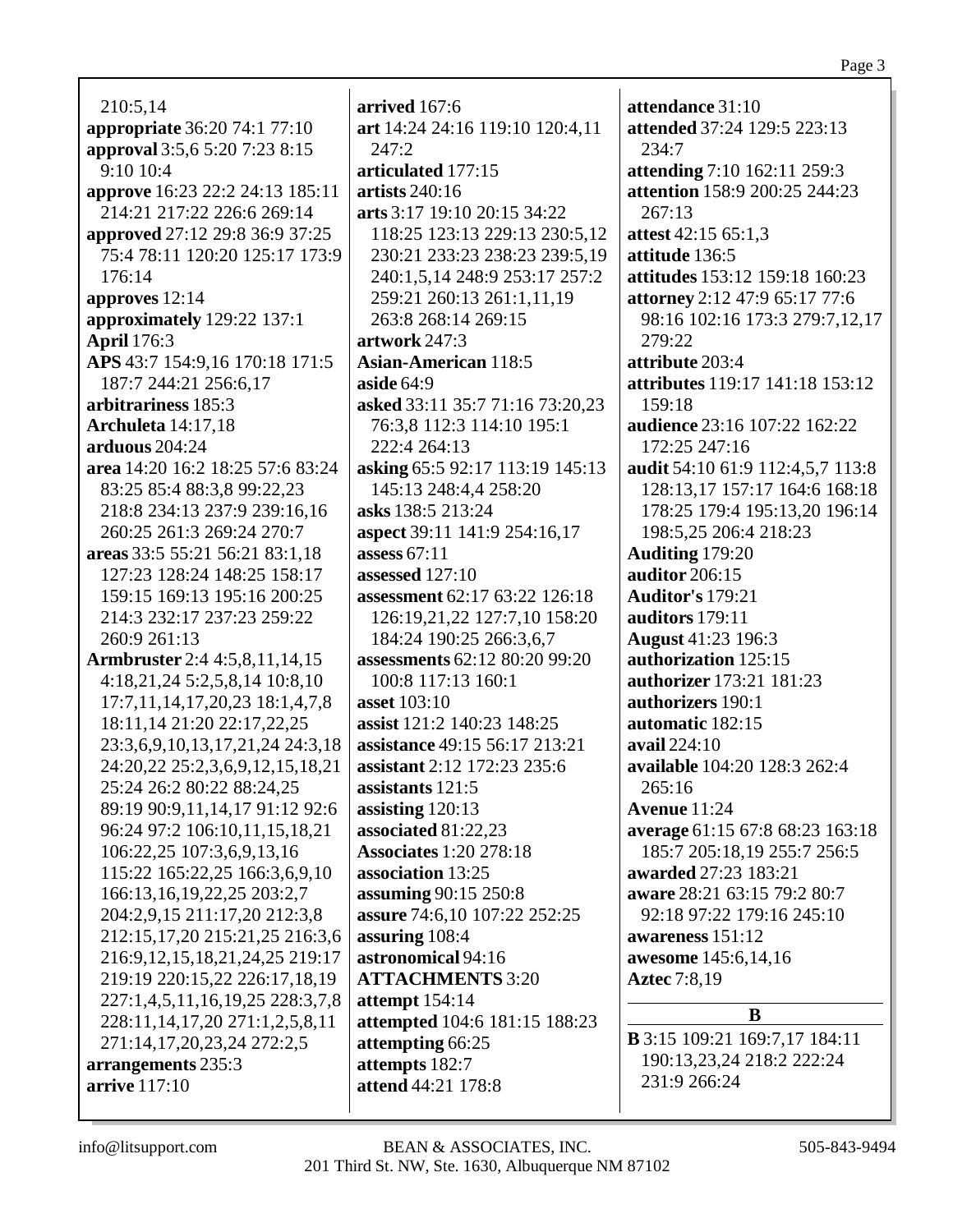| beginning 35:6,9 52:6 82:7 83:10       | birthed 253:5                           |  |
|----------------------------------------|-----------------------------------------|--|
| 85:19,21 110:19 111:10,11,12           | <b>bit</b> 80:18 97:16 122:4 146:18     |  |
| 122:13,17 130:11 149:7 152:9           | 159:10 170:17,17 197:2 206:10           |  |
| 171:17 223:24                          | 239:8 245:10                            |  |
| behalf 116:10 138:12                   | blaming $72:5$                          |  |
| behaving 245:3                         | <b>blank</b> 158:5                      |  |
| behavior 207:10 261:19                 | <b>blend</b> 42:17                      |  |
| behavioral 124:4                       | <b>blended</b> 64:1 78:8,14             |  |
| behinds $254:14$                       | blending $21:16$                        |  |
| behooves 164:21                        | <b>blurry</b> 118:19                    |  |
| <b>believe</b> 11:15 26:19 30:12 34:24 | board 30:9,11,20,22 31:12,16            |  |
| 37:12 41:23 55:17 62:4 66:18           | 32:20 33:19,20,25 35:10,10              |  |
| 87:2 89:20 100:5 114:7 165:3           | 36:21 37:22 38:11 39:17,22              |  |
| 165:15 167:5 169:7 191:13              | 40:8,15,18 41:20 43:13 54:13            |  |
| 223:6, 13 224: 15 225: 23 231: 7       | 66:3 84:11 105:25 112:2 134:25          |  |
| 246:24 249:17 255:4 273:11             | 135:1 138:10 164:5 177:1,12             |  |
| believed $191:25$                      | 178:20 234:1 239:4 240:12,14            |  |
| believing 137:21                       | 241:2,6,7,13 242:18 244:11,14           |  |
| belongs 196:8                          | 249:13 276:15,19                        |  |
| <b>Bemis</b> 123:12,23                 | boards 34:15,18 42:7 119:19,24          |  |
| benchmark 220:8                        | 243:22                                  |  |
| <b>beneficial</b> $14:24$ $15:1$       | body 177:2 178:17                       |  |
| <b>Benefits</b> 139:23                 | bogged 16:8                             |  |
| Berg 19:16 20:13,14,22 21:8 26:6       | <b>boilerplate</b> 272:24 273:1 274:7   |  |
| best 37:12 59:1 64:11 192:11           | <b>bonus</b> 204:16                     |  |
| 202:4 238:15 243:16 262:19             | book 246:10 272:15                      |  |
| 269:2                                  | born 239:13 253:19                      |  |
| <b>bet</b> 73:12                       | <b>bottom</b> 55:4 105:13 115:8,8,8,9,9 |  |
| better 30:4 40:8 69:15 88:4 90:3       | 163:22 168:21 169:21,22                 |  |
| 92:15 93:6 94:10 96:4 140:20           | 219:22                                  |  |
| 141:20 142:12 148:7,12 149:5           | <b>bought</b> 158:11                    |  |
| 161:24,25 162:1 190:15 198:4,4         | bounce 259:8                            |  |
| 198:6 205:20 209:25 240:8              | <b>bound</b> $73:595:10$                |  |
| 253:13 258:19 261:18 267:24            | bounds $94:14$                          |  |
| <b>Beverly</b> 2:13 77:21 185:13 279:7 | <b>boys</b> 130:15                      |  |
| Beverly's 10:24                        | brainstorm 34:2                         |  |
| beyond 38:24 63:13 125:16              | branch 33:5                             |  |
| 134:7 145:9                            | <b>Branchal</b> 123:24                  |  |
| <b>biased</b> 185:23                   | break 15:9 50:3,6,12,14 108:15          |  |
| big 15:20 28:17 29:25 60:6 80:2        | 217:15 229:3,6,8                        |  |
| 115:10 120:23 138:19 144:12            | breakfasts 120:6                        |  |
| 148:6 199:17 262:17 266:18             | <b>breath</b> 195:19 200:19             |  |
| bigger $140:2$                         | <b>Brendan</b> 121:19,21                |  |
| <b>bilingual</b> 111:9 118:23 126:3    | bridge $74:11$                          |  |

**briefly** 14:10,12

brilliant 250:11

binder  $128:6 167:21$ 

115:10 120:23 138:19 148:6 199:17 262:17 2 bigger  $140:2$ bilingual 111:9 118:23 1 132:5 134:21 143:25 bilingually 122:7

**Baca** 138:9,11

153:23 154:14

bachelor's 57:24

**Baccalaureate** 116:22 119:15

back 7:8, 10, 22 10: 24 31: 14 35: 25

50:8, 12, 17 54:1 55:13 59:24

82:6 108:19 109:11 130:18

132:18 137:6 142:10 172:2

**background 58:5 69:22 72:16** 

91:6 128:9 195:22 198:9,13

bad 16:3 23:18 97:6 143:11

back-and-forth  $124:11$ 

239:8

 $207:5$ 

backtrack 237:3

 $bag 199:8,9,12$ 

**Baker** 257:18

**balance**  $42:5$ 

**bar** 132:16

**barely** 208:6

**barre** 132:13

**Baryza** 130:3.6

**baseball**  $65:20$ 

 $233:17$ 

basement 275:7

**basic 58:3 193:15** 

238:7 245:23

bathroom 16:11

**bear** 173:5

beating 84:6

**Bebo** 132:13

**Bean**  $1:20$  278:18

beautifully 141:16 **beber** 132:10

**becoming** 125:10 258:19

began 131:4 194:9 234:6,7

balanced 142:1

**bank**  $196:15\ 275:4,7$ 

barometer 238:18

**based** 30:9,18 33:22 51:8,13,13

199:23 209:3 230:22 232:11

**basically** 76:14 185:25 191:1

basis 78:20 124:3 183:20 224:19

55:2 100:16 114:14,15 116:20 123:18 150:20 174:21 186:2,6

184:6 189:11 220:24 227:21,21

229:13 242:6,7,8 251:24 256:20

255:22

Page 4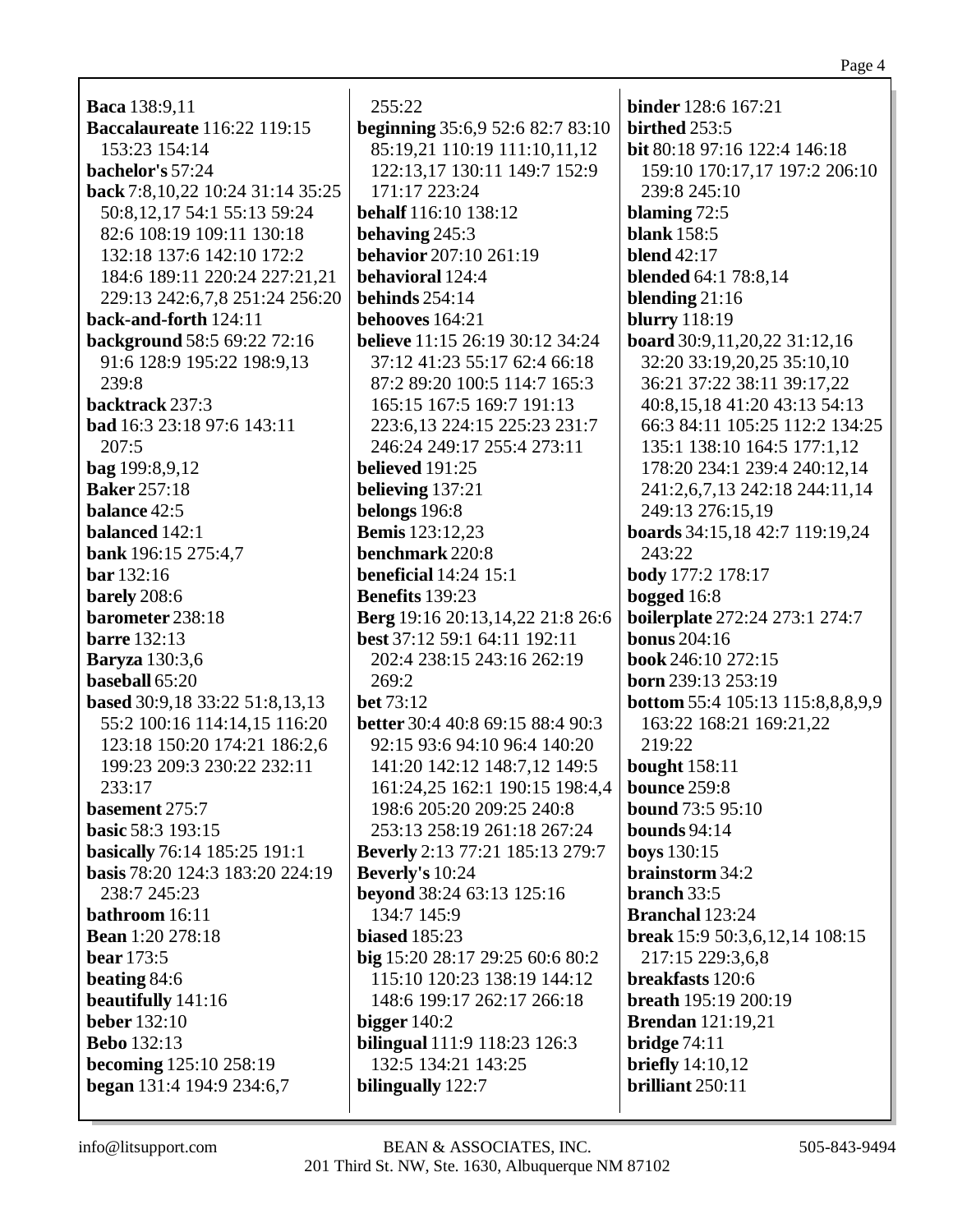| bring $40:10$ 50:12,16 58:6 63:16<br>108:19 120:24 121:10 131:23 | 89:23 93:11,12,13 97:17 107:4<br>107:5 133:10 164:8,13,17 | Carter 172:16,19,21 183:13,16<br>185:15 190:20 193:11 194:13     |
|------------------------------------------------------------------|-----------------------------------------------------------|------------------------------------------------------------------|
| 245:7 246:12 249:22 260:17                                       | 166:17,18 202:23,25 206:24                                | 195:4 197:24 201:2,11,16,20                                      |
| 265:5                                                            | 207:1,3 208:17,20 209:16                                  | 202:8,14,17 203:6 204:4 206:12                                   |
| <b>bringing</b> 34:20 248:25 261:4                               | 216:10,11 227:20 228:2,21,22                              | 210:25 211:24 212:5 223:5                                        |
| 269:7                                                            | 230:1 252:16,17,18 254:19                                 | case 27:13 66:15 180:22 181:18                                   |
| British 265:8                                                    | 272:3,4                                                   | 190:2 279:4                                                      |
| <b>broad</b> 219:15                                              | cabinet 199:9                                             | cash 196:3                                                       |
| broad-based 208:12                                               | cafe 121:8                                                | catalog 242:25                                                   |
| broadens 139:14                                                  | calculate 46:17 81:21 176:22                              | categories 105:14 163:23 169:20                                  |
| brought 61:8 78:5,22 122:9                                       | calculated 62:25 171:10 211:3                             | Caucasian 118:6                                                  |
| 158:8 191:3,5 196:18 233:25                                      | calculations 176:14                                       | caught 72:4 74:4                                                 |
| 242:17 262:8,11                                                  | calendar 176:5,14                                         | cause 24:6 41:15 144:25 188:18                                   |
| <b>Brumfield</b> 135:14,16                                       | call 3:3,3 4:1,6,6 58:19 59:18                            | caused 83:23 266:24                                              |
| budget 75:16 158:4,8 176:13                                      | 95:1 110:16 151:24 186:8 228:3                            | causes 38:11 52:1 64:6,7,8 111:5                                 |
| budgetary 156:1                                                  | 252:14 260:12                                             | caveat 273:24                                                    |
| build $44:9$                                                     | called 95:3 146:13 152:5 261:18                           | CC 1:25 278:25 279:2                                             |
| building 1:12 119:7,8 137:21                                     | calls 32:16 66:4                                          | CCR 1:20 278:6,17                                                |
| 140:22 273:9,13,14,14,20 275:5                                   | campus 258:9                                              | center 239:14                                                    |
| 275:7                                                            | candidacy 152:19                                          | centered 39:9                                                    |
| <b>built</b> 119:4                                               | candidate 125:11,14,18,19 152:6                           | Central 11:23                                                    |
| bullet $77:5$                                                    | candidates 40:18                                          | <b>CEO</b> 98:1                                                  |
| <b>bullied</b> 117:6 135:8 162:3                                 | cap 86:20,20,25                                           | certain 33:2 91:13,18,25 148:5                                   |
| <b>bully</b> 117:7                                               | capable 141:6                                             | 197:8 200:2 220:8 273:8                                          |
| bullying 140:25                                                  | capacity 40:2,22 146:10,17 172:4                          | certainly 7:14 32:19 38:15 40:3                                  |
| <b>bunch</b> 209:9                                               | 218:4 244:17                                              | 66:17 88:4 105:2 167:25 170:3                                    |
| <b>Bureau</b> 223:16                                             | <b>CAPTION</b> 279:4                                      | 188:8, 17, 19 200:3, 9 211:11                                    |
| business 44:4,25 172:23 178:22                                   | car 262:21,22,24                                          | 231:18                                                           |
| 186:20 195:24 198:25 206:11                                      | card 52:15,25 53:14 168:24                                | <b>CERTIFICATE 3:19 278:5</b>                                    |
| 234:1 266:19                                                     | 212:10,19 234:14 269:24 270:7                             | certificates 119:17                                              |
| businessperson 57:20                                             | cards $52:13$                                             | certification 113:13                                             |
| busy $44:1$                                                      | care 117:8 128:18 139:10 145:7                            | certifications 243:8                                             |
| button 230:6                                                     | 157:9,17 186:16 235:18 240:15                             | Certified 278:6                                                  |
| buttons 79:25                                                    | cared 118:12                                              | certify 278:8                                                    |
| $\mathbf C$                                                      | career 42:7 142:15 242:25                                 | <b>CES</b> 120:20                                                |
| $C$ 1:20 2:1 3:1,16 61:16,17 67:8                                | 245:12 257:24                                             | cetera 200:3                                                     |
| 67:16 68:24 131:13,16 168:7                                      | careful 197:11 208:24                                     | chagrin $41:24$                                                  |
| 169:18 174:3 180:21 182:16                                       | cares 117:9                                               | chair 2:3,3 4:1,23 5:11,19,24 6:7                                |
| 190:14 191:5,6 213:2 215:4                                       | caring 137:13                                             | 6:9,12 7:6,14,22 8:1,4,7,11,13                                   |
| 218:3,14 223:5 226:23 231:5,7                                    | Carla 145:19                                              | 8:21,24 9:2,6,8,15,18,21,25                                      |
| 231:8,8,10 233:2 266:24 269:17                                   | <b>CARLOS</b> 2:4                                         | 10:2,9,12,16,18 11:4,17,18                                       |
| 278:6,17                                                         | <b>CARMIE 2:7</b>                                         | 12:23 13:2,9,12,14,17,21,22                                      |
| Caballero 2:4 5:9 12:6 17:9 18:2                                 | Carnegie 260:18<br>Carolyn 76:9                           | 14:4,7,9 16:21 17:4,25 18:16                                     |
| 18:3 23:7,8 25:19,20 38:7,8,9                                    | Carrie 173:1 185:18,20                                    | 19:4,6,8,14 20:10,20 21:1,13,22<br>22:1,14 23:15 24:1,5,11,12,17 |
| 38:14 41:16 48:6,16,19 49:2                                      | carries 107:21                                            | 24:19 25:11 26:4,7,9 28:22                                       |
| 82:14,15,16 83:6 84:22 87:4                                      | carryover 128:22                                          | 29:3, 19, 22 30: 23 31: 2, 8, 18, 23                             |
|                                                                  |                                                           |                                                                  |

Page 5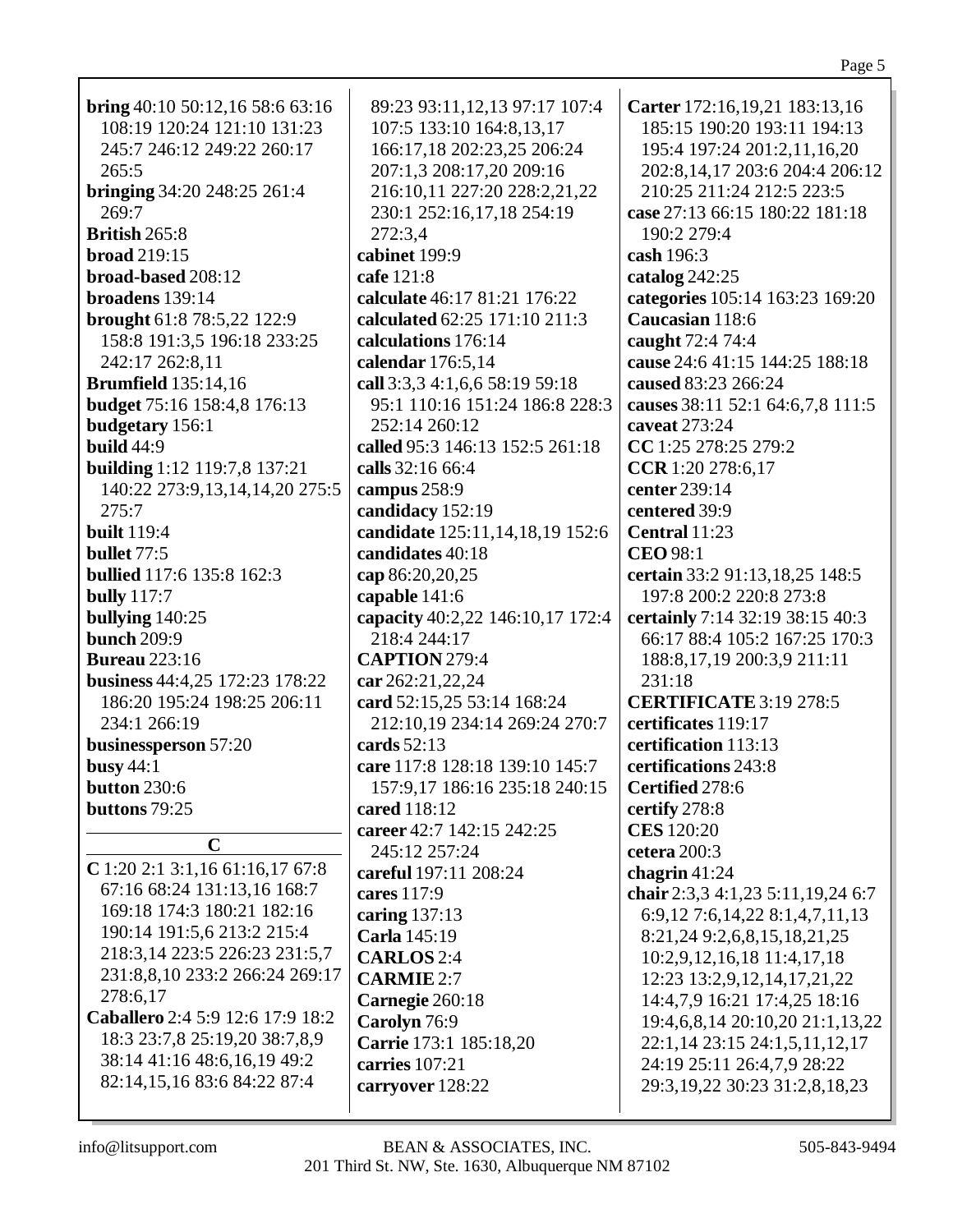| 32:7,12,25 33:10,14 35:22 36:3       | Chairwoman 11:19 12:18 26:11                                  | 140:11,13 144:3 147:7 151:19        |
|--------------------------------------|---------------------------------------------------------------|-------------------------------------|
| 36:5 38:5,7,8 41:17 45:6,21          | 33:17 51:1 76:16 81:9 97:14                                   | 152:12 158:3,3 162:15,15            |
| 46:3,7,11,15,21 47:7,16,24 48:2      | 109:25 167:24 213:12,13                                       | 163:16 173:17,22 174:3,8,13         |
| 48:5,6,13,17,20 49:3,4,9 50:1        | 223:23 230:18 272:12,17                                       | 175:3 176:2 180:2,10 181:24         |
|                                      |                                                               |                                     |
| 50:16 56:2,4,9 59:18 60:9,10         | challenge 140:6 160:12                                        | 182:17, 18, 19, 23, 24 183: 5, 7, 8 |
| 61:3 65:11 69:13,17,22,23            | challenges 51:7 53:17 96:12                                   | 183:17 194:24 197:19 200:19         |
| 70:15,16,25 71:7 72:8 73:14          | 99:24 100:21,23                                               | 207:17 208:3 223:21,25 227:10       |
| 74:6, 10, 18 76:7, 15, 17 77: 20, 24 | challenging 100:19 110:20                                     | 230:12,21 232:11 233:24 234:7       |
| 78:3,13,21 79:6,11 80:6,11,21        | 160:19                                                        | 237:13,18,21,21 239:5 241:5         |
| 80:22,23 81:4 82:14,15 83:15         | chance 123:21 126:10 132:1                                    | 245:24 247:20 253:18 256:18         |
| 84:23 86:12 87:5 93:11,12            | 135:12 137:3 144:10 145:12                                    | 261:1 269:15                        |
| 96:20,23 97:1,23 99:11,15            | 245:18 252:11                                                 | charter-specific 53:16 54:6 113:6   |
| 103:13,14,22 104:23,24 105:2,3       | chang- $275:3$                                                | charters 39:5 86:19 102:7 186:18    |
| 106:4,9 107:12,18 108:14,18          | change 11:22,22 12:1 19:18,24                                 | 200:2 205:19                        |
| 112:12 115:17,19,23,25 116:6         | 20:1,4 22:4 38:11 41:10 78:9                                  | chat $11:2$                         |
| 121:20 129:10,13,16 130:23           | 80:5 87:11 90:24 102:9 114:10                                 | cheat 217:10                        |
| 133:5,8,13,22 134:5,9,13,15,18       | 139:3 154:3 155:9 181:16                                      | check 198:13                        |
| 135:14,19 136:14,16 137:5            | 203:18 206:18 207:10,10,12                                    | checks 128:9 195:22 196:3           |
| 138:2,9 143:3,11,18 144:15,17        | 253:11 268:20,21 272:24                                       | 198:10                              |
| 145:17,19,24 146:3,21 149:17         | 274:11 276:5                                                  | cherrypicking 155:11                |
| 150:12,14 151:21 153:19 154:5        | changed 127:7 160:21,22 176:1                                 | <b>Chief</b> 36:6                   |
| 154:6,18 155:4,20 156:12,13          | changes 20:7 30:2 34:23 64:20                                 | child 42:2 86:11 94:4,5 116:16      |
| 157:23,25 161:5 163:3,6,8,10         | 92:4 188:19 192:20 193:1                                      | 130:20 132:5 139:12 201:10          |
| 164:8, 11, 16, 25 165: 24 167: 2, 10 | changing 21:4,14 59:20 153:13                                 | child's 132:20                      |
| 167:17 172:13,18,20 184:14           | 153:17 192:22 193:3 274:7,8                                   | Childhood 119:7                     |
| 185:13,16 187:22 190:9 191:18        | <b>Chaparral</b> 95:25 96:1                                   | children 39:19 42:10 43:11 90:24    |
| 191:20 192:6,7,8 193:9,25            | Chapman 1:20 278:6,17                                         | 91:4 101:15 117:10 119:5,25         |
| 194:17,20 195:1 202:24 204:1         | character-building 159:17                                     | 120:7 131:21 133:2 138:24           |
| 205:11 206:23 207:2 208:9,18         | charge 92:7 123:12                                            | 139:1,3,16 140:4,12 141:19          |
| 208:19 209:13,17 210:16,17           | Charles 56:3,11,11 96:19,21                                   | 144:9,14 213:4                      |
| 211:15,19 212:13 213:9 214:17        | chart 81:12 82:3 114:25 170:20                                | children's 142:14                   |
| 214:20 215:6,16 216:17 217:2,4       | 170:20,25                                                     | <b>Chinese</b> 126:7,7 153:10       |
| 217:7,13,18,20 218:25 219:5,8        | charter 2:9 3:8, 14, 17 11:14 13:3                            | choice 90:1 96:18 136:25 137:8      |
| 219:17,18 220:5,18 221:1,4,7,9       | 14:16 16:15 19:9 20:19 26:24                                  | 137:24,25 142:12 251:13             |
| 221:12,23 222:3,7,9,10,12,14         | 27:20, 22, 23 28:24 29:13 30:15                               | choices 139:20                      |
| 222:16,19 223:3,7,17,22 224:1        | 36:7,15,17 38:25 39:3 46:9                                    | choose 27:10 29:14 124:12           |
| 225:7,10,12,15,17,22,25 226:4        | 50:19,24 51:19 53:5,12 56:5                                   | chop 137:3,3                        |
| 226:11,13,18,24 227:2,23             | 57:7 58:7,8,20,22 59:3,5 61:4,6                               | chose 29:7 126:24,25 127:3          |
| 228:13,24 229:7,10,20 230:2,8        | 61:12, 14, 18, 20, 23 62:1, 3, 7, 9, 14                       | 130:18,19 135:25 137:7              |
| 230:16 233:20 239:1 246:6,8          | 62:16,18,24 64:5,16 66:1,3,7,9                                | chosen 118:2                        |
| 247:12,17 248:3,13 250:14,16         | 66:12,14,24,25 67:8,14,18,21                                  | Christie 19:16 20:13,14,22 21:8     |
|                                      |                                                               |                                     |
| 252:17 254:20,22 266:13,14           | 67:23 68:3,4 69:2,6,7,25 72:5<br>81:14 85:1 86:23 88:12 91:14 | 26:6<br>Cien 153:22 154:9           |
| 268:6,8,11 269:12 270:21 271:1       |                                                               |                                     |
| 271:19 272:7,10,14 274:23            | 92:14 94:2,4,12,20,21 99:25                                   | circumstances $63:1291:25$          |
| 275:8,11,17,20 276:2,7,11,14         | 100:1,10,22,25 101:19 102:3,10                                | 101:15,16                           |
| 276:15,17,20,24 277:3                | 105:5,9,22 117:17,24,24 118:1                                 | cited 66:7 183:25                   |
| chairperson 56:8                     | 126:14 130:9 132:2 137:8                                      | cites 175:17                        |
|                                      |                                                               |                                     |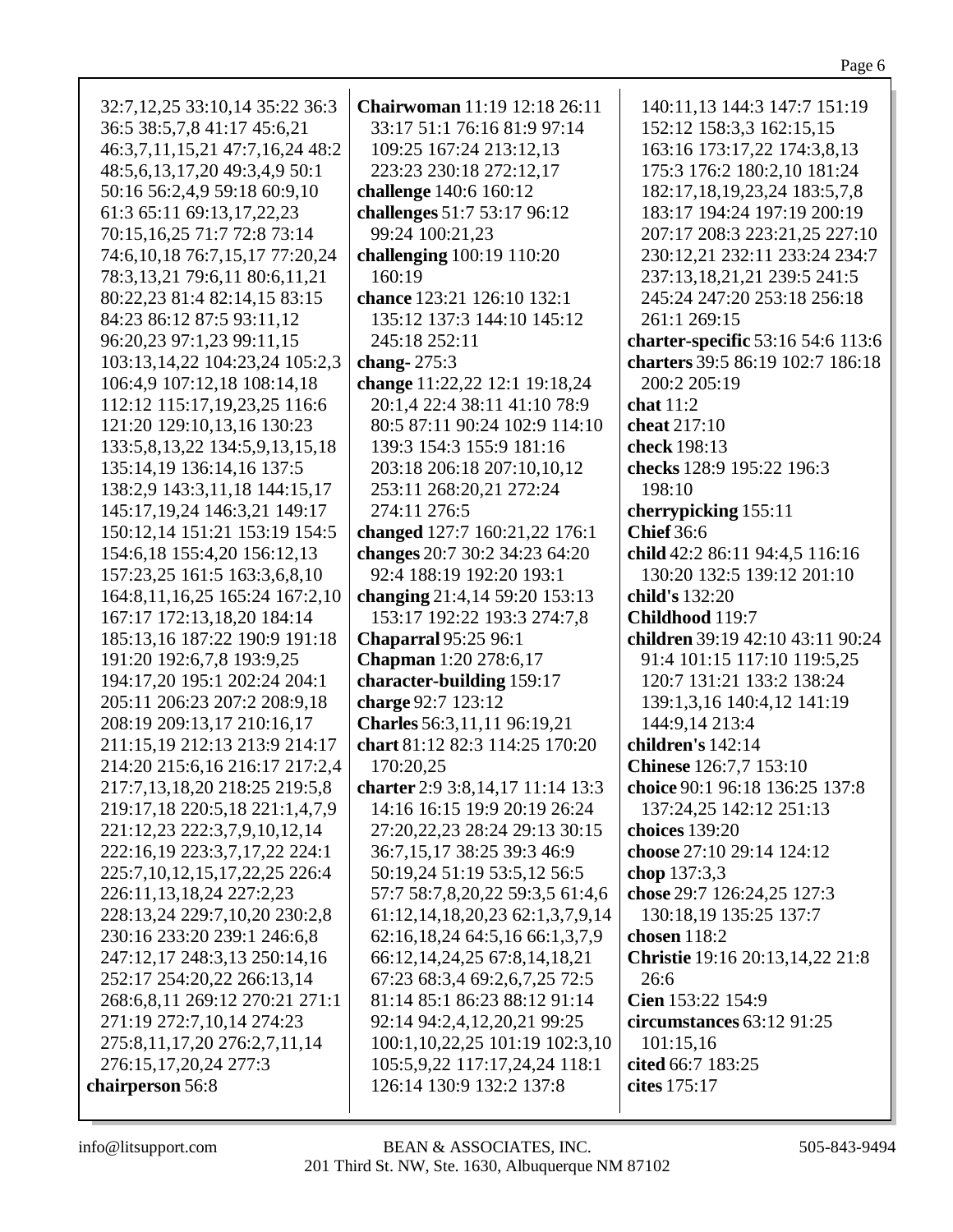**citizenry** 151:12 **civic** 151:12 **clarification** 46:4 47:11 48:7 69:14,14 208:9 215:12 219:25 222:4 **clarifications** 45:22 **clarify** 35:19 48:13 126:12 127:6 164:22 208:15 226:5 273:2 **clarifying** 33:11 45:19 274:6 **clarity** 33:1 103:15 104:4 274:23 **class** 63:10,11,24 91:15,18 93:9 96:2 120:18 142:5 156:25 251:2 252:3 255:10 261:18 263:8 **classes** 43:22 95:12 115:1 140:18 156:23 160:6,9 245:15 **Classical** 118:24 265:22 **classroom** 184:7 193:18 235:13 236:12,15 244:10 245:1,4 248:10 250:2,5 258:14 **classrooms** 64:3 78:19 80:16 119:10 131:9 232:15 241:8 243:15 **clean** 74:12 171:23 **cleaned** 245:9 **cleanup** 65:19 **clear** 32:14 33:1 48:25 67:22 74:16,17 76:19,25 77:19 111:20 114:19 159:13 176:9 181:14 188:23 189:18 199:20 200:8 225:5 257:12 **cleared** 179:9 276:12 **clearly** 76:7 92:16 109:9 172:4 **click** 79:24 **close** 11:2 27:10 40:13 43:9 108:4 124:7 126:5 132:23 145:13 214:12 229:22,22 234:14 **closely** 98:11 129:7 131:14 148:5 **closing** 29:12 72:12 73:2 100:25 131:18 167:8 **club** 120:11,11,12 **clubs** 120:12 **CNM** 265:16,20 268:16 **coach** 159:23 244:9 **Coalition** 36:15 264:24 **coded** 251:1 **codes** 81:22,23 **coding** 245:8 258:4

**coffee** 228:23 **cohort** 251:2 255:18 **collaborate** 124:2 261:23 **collaborated** 263:6 **collaborating** 262:1 **collaboration** 148:20 230:15 **Collaborative** 3:17 230:12,13,21 233:24 238:24 239:5 253:18 269:15 **collaboratively** 125:8 **colleague** 123:12,21 **collected** 196:3 **collecting** 249:20 **college** 141:15 144:4,5 240:20 243:10 267:17,23 **college-and-career-ready** 251:11 **color** 39:12 **colored** 39:22 **combination** 39:20 **come** 7:3 15:7 27:22 33:15 37:14 40:4 47:6,13,19 50:8 82:6 83:10 87:13 99:22 108:3,4 116:9 117:6 118:3 121:2,3,5,6 129:24 135:6 142:21 148:18 152:13 162:21 186:21,21 217:9 227:21,21 229:13 244:22 245:16 246:16 249:7 250:10 251:4,24 258:10 260:24 263:6 263:14,14 264:14 265:18 275:18 **comedy** 236:2 263:9 **comes** 122:20 124:1 155:7 181:7 186:11 196:20 236:14 237:7,17 252:21 258:11,25 266:1 **comfortable** 89:24 190:13 233:18 261:8 275:12 **coming** 7:10 53:10 82:22 86:3 88:1 95:22 125:14 159:20 187:13 188:25 235:23 251:9 257:11 258:9 260:14,23 **coming-and-going** 41:6 **comment** 3:21,22,22 6:10 37:21 78:1 89:22 133:9 145:22 167:10 185:3,17 212:22 268:9 **commented** 184:9 **comments** 6:8,24 38:6 43:7 133:8 192:5 205:13

**Commission** 1:1 4:2 13:19 27:13 33:21 34:3,3 35:5,9,11 36:5 47:8 53:12 61:21,23 62:23 65:16 67:2,3,10 68:13,17 69:5 69:18 71:5,8 73:24 74:20 75:4 75:19 77:1 98:20 99:21 107:23 114:10 116:7 153:20 172:20 180:6 181:18 183:19 185:10 217:12,14 239:1 278:1,10 279:4 **Commissioner** 4:4,8,8,10,11,11 4:13,14,14,16,17,18,18,20,21 4:21,24,24 5:1,2,2,4,5,5,7,8,8 5:14 7:6 8:3,5,6,7,23,25 9:1,2 9:17,19,20,21 10:8,10,11,12 12:6 13:22 14:5,7,8 16:6,19,22 16:23 17:3,5,5,7,9,11,12,13,14 17:14,16,17,17,19,20,20,22,23 17:23 18:1,1,3,4,4,6,7,7,9,10,11 18:11,13,14,16 21:20,25 22:1 22:13,15,15,17,20,21,22,22,24 22:25,25 23:2,3,3,5,6,6,8,9,9,11 23:12,13,13,17,19,20,21,21,23 23:24 24:3,9,11,12,18,20,22,25 25:1,2,2,4,5,6,6,8,9,9,12,12,14 25:15,15,17,18,18,20,21,21,23 25:24,24 26:1,2 33:3,9 38:7,8,9 38:13 41:16 42:14 43:5,6 44:20 48:6,16,19 49:2 57:18 69:9,16 71:3,3,4,6,7 72:7 74:18 80:22 82:14,15,16 83:6 84:22 86:13 87:4 88:23,25 89:19,23 90:8,11 90:14,17 91:11 92:6,19 93:11 93:12,13 96:24 97:2,17,23,24 98:14,18,20 99:10,13,14 101:11 104:23,24,25 105:3 106:3,5,5,9 106:11,13,14,15,15,17,18,18,20 106:21,21,23,24,25,25 107:2,3 107:3,5,6,6,8,9,9,11,13,13,15 107:16 108:8 115:22 133:10 134:3,8 146:2,3,4,20 154:6,20 155:19,20 156:12,13,14,19 157:1,5,13,18,23,24,25 158:14 158:16 159:6,24 161:4,5,6 163:7,8,11 164:8,13,15,17 165:22,22,25,25 166:2,3,3,5,6,6 166:8,9,9,11,12,13,13,15,16,16 166:18,19,19,21,22,22,24,25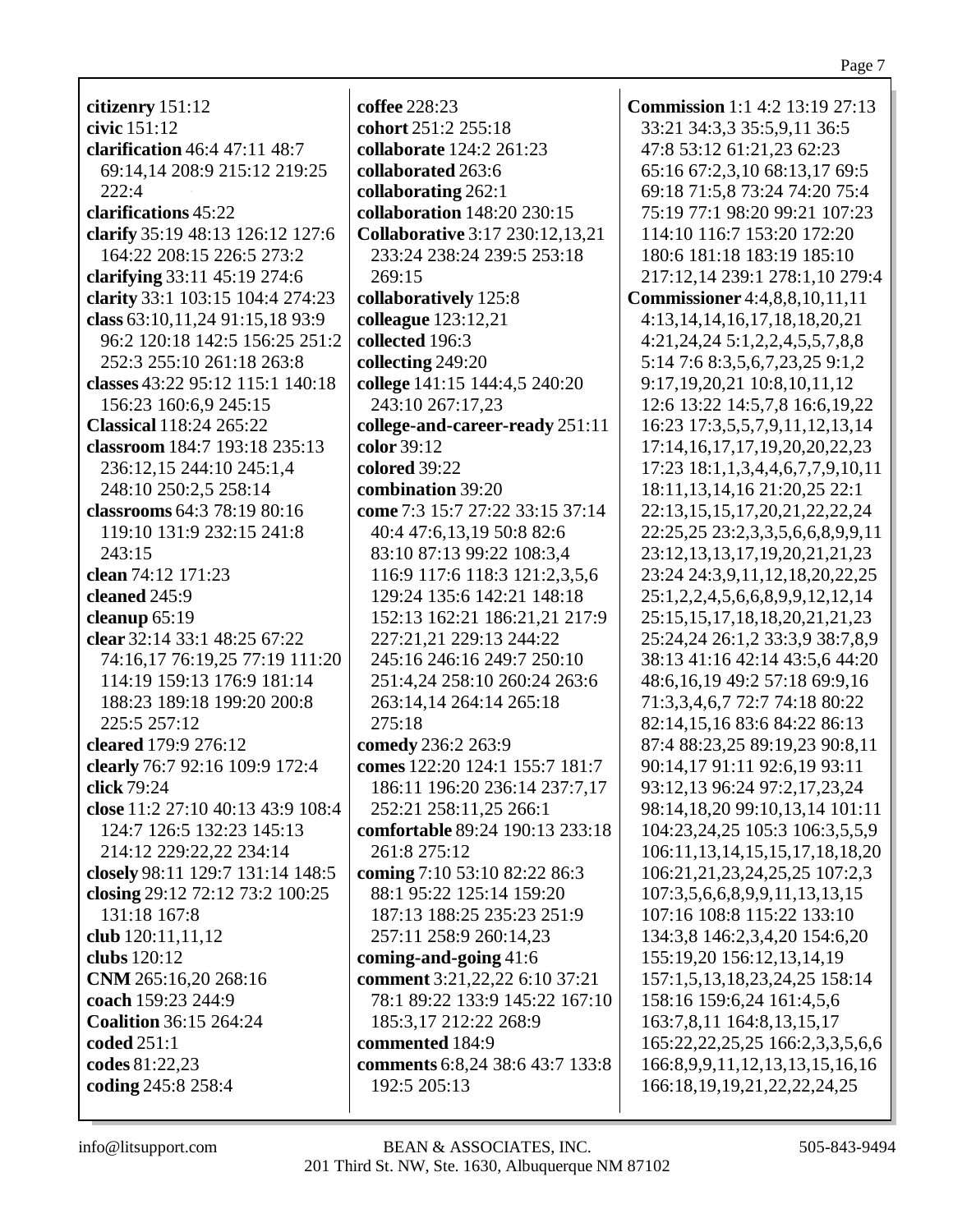| 190:8,9 191:18,19 192:7,8              | common 21:16 159:21            |
|----------------------------------------|--------------------------------|
| 194:18,19 195:5 199:19 200:12          | communicate 70:9,21,22         |
| 201:8,15,17 202:2,12,15,21,23          | communicated 76:6 133:20       |
| 202:24,25 203:2,7 204:2,9,15           | 134:11                         |
| 205:11,12,13 206:24 207:1,3            | communicating 70:1             |
| 208:7,17,20 209:16,17,18 210:3         | communication 77:13 131:11     |
| 210:16,17,18 211:10,15,16,17           | 194:6                          |
|                                        |                                |
| 211:20 212:3,8,15,17,20 213:13         | communicator 59:8              |
| 214:18,19 215:5,7,7,21,23,24           | communicators 141:19           |
| 215:25,25 216:2,3,3,5,6,6,8,9,9        | communities 44:9               |
| 216:11, 12, 12, 14, 15, 15, 18, 18, 20 | community 7:12,19 15:7,24 39:2 |
| 216:21,21,23,24,24 217:4,11,20         | 43:15,16 44:5,8 45:1 85:12,19  |
| 218:24 219:1,5,17,19 220:15,22         | 88:13 95:19,19 96:3,4 116:12   |
| 221:1,6,9 222:7,10,13,15,17,17         | 117:5,25 118:4 119:5 120:23,25 |
| 224:16,21 225:1,14,15,18,20,24         | 121:3 130:12 134:24 138:14,18  |
| 226:2,4,12,14,14,17,18,19              | 138:25 139:22,24 140:1 142:18  |
| 227:1,4,5,5,7,11,14,15,16,16,18        | 144:2,12 162:6 182:24 205:21   |
| 227:19,19,25 228:2,3,5,6,7,7,9         | 236:11,15 239:13,14 240:18     |
| 228:10,11,11,14,14,16,17,17,19         | 241:17,25 245:15,18 250:1      |
| 228:20,20,22 229:5,18,24 230:1         | 251:14 265:2                   |
| 250:15,16 252:16,17,18 254:19          | community-based 253:5          |
|                                        |                                |
| 254:20,21 255:2,5,7,11,15              | comparable 124:10              |
| 256:2,12 257:15,20 259:16              | comparative 170:9 233:13       |
| 260:4 261:7,15 263:22 264:9,18         | compare 93:17 95:24,25 111:16  |
| 265:10,25 266:6,8,11,13,14             | compared 85:5 97:9 105:16      |
| 267:3 268:6, 9, 12, 13 269:13          | 111:18 117:17 163:24 218:7     |
| 270:22,23 271:1,2,2,4,5,5,7,8,8        | 256:5                          |
| 271:10,11,11,13,14,14,16,17,17         | comparing 68:3 97:12,13 205:20 |
| 271:20, 20, 22, 23, 23, 25 272:1, 2    | comparison 52:20 53:1,14 55:2  |
| 272:2,4,5 275:25 276:14                | 82:12 115:5,7,14 169:20 233:11 |
| <b>Commissioners</b> 2:2 8:10 9:5,24   | complacent 200:14              |
| 10:15 11:20 12:19 13:1,21 19:8         | complete 36:13 37:16 40:25     |
| 26:7,12 38:5 50:5 51:2 56:4            | 157:4 237:11                   |
| 61:3 78:4 97:15 99:11 110:1            | completed 36:24 175:9 177:3    |
| 116:6 121:20 134:16 146:1              | 268:23                         |
| 161:7 167:5,25 184:14 192:4            | completely 75:23 173:18 187:15 |
| 200:9 204:11 207:23 212:23             | 199:11                         |
| 213:13 215:19 217:14 220:2             | completing 250:20              |
| 229:3 250:14 272:13,17                 | compliance 35:4 45:11 46:10    |
| <b>Commissioners' 13:15</b>            | 47:16 48:7 51:17 127:20,23     |
| commit $29:11$                         | 128:2,24 129:8 175:3 184:10    |
| commitment 29:11 37:16,24              | 187:17 194:15 269:21 273:19    |
|                                        |                                |
| 38:20,22 41:14 44:13,22 45:1<br>67:24  | complied 176:18                |
|                                        | comply 38:23 178:11,20         |
| committed 38:17 40:25 184:12           | complying 36:1 45:24 106:1     |
| committee 76:6 112:4 123:20            | component 153:6 246:22         |
| 128:17 241:1                           | components 241:10              |
|                                        |                                |

**comprehension** 187:12 **comprehensive** 26:21 28:3 112:18 168:23 230:24 269:23 270:10 **comprises** 180:25 **computer** 79:7,22,22 119:21,24 **computers** 78:24 80:8 119:20 156:8 192:12 **con** 132:13 **concedes** 176:25 **concepts** 141:13 **concern** 21:3 31:25 32:8,24 33:6 33:21 39:8 43:22 45:17 81:4 85:3 99:17 100:10 103:24 112:2 115:11 138:19 146:22 147:6 149:17,20 150:3 155:8,17 157:6 159:6 175:11 186:1 190:10 200:13 205:18 232:8,9,14 **concerned** 32:19 56:23 112:8 141:5 161:17 200:11 205:16 255:12 **concerning** 34:1 113:17 114:6 186:3 189:6,7,8,22 **concerns** 3:11 12:10 21:2 30:6 37:1 38:6,10 55:7 78:22 108:24 109:14 147:15 151:22 155:10 155:21 156:1 159:7 180:1,13 189:23 219:3,11,12,16 231:20 246:17 248:9 **concluded** 173:20 199:23 **conclusion** 175:2 **condition** 13:7 105:22 178:25 179:5 194:24 195:6,12 196:18 200:11 212:24 213:16 214:24 218:9 220:7,12 221:14 224:5 226:21 **conditions** 65:8 102:1,4 105:22 168:3,4,20 173:10,17 183:25 184:16 185:12 194:23 195:14 197:10,12,13,18,20,22 199:21 199:22 200:1,6,7 205:8 206:1,2 207:13,14,15,18,24,25,25 208:10,14,20 209:1,4,5 213:16 217:24 219:4,7,11,16 220:19,21 223:21 224:24 230:22 232:25 270:2 **conducted** 5:18 7:21 112:1

Page 8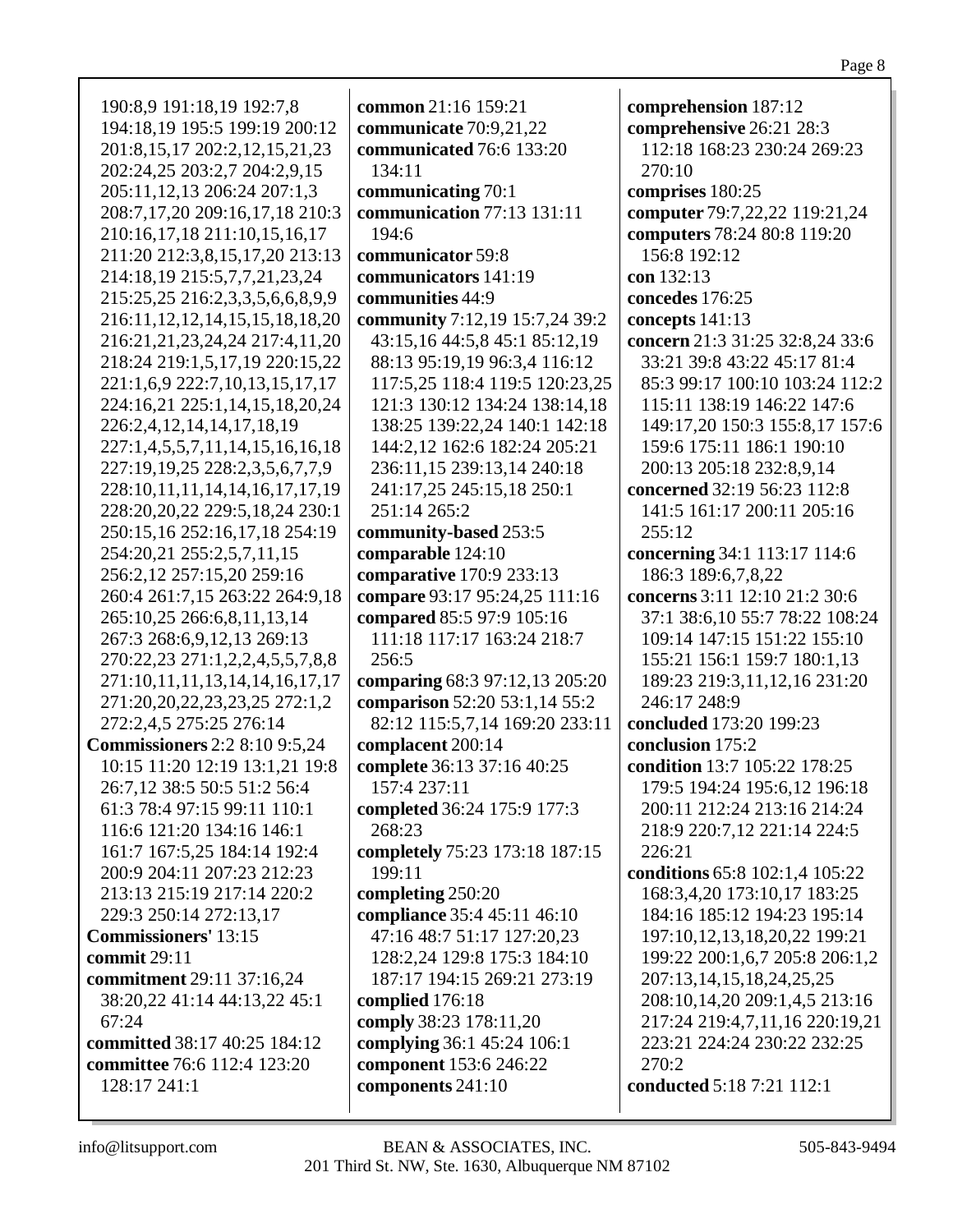**conducting** 151:13 **conference** 36:15 158:22 171:21 189:3,23 **confidence** 139:4 **confident** 140:4 241:10,24 **confidently** 139:20 **conflate** 155:6 **conflict** 39:9 **conflicted** 155:18 **confused** 274:25 **confusing** 31:5 194:2 231:11 **confusion** 31:16 194:9 222:21 **Congratulations** 272:8 **Congress** 236:6 **connected** 201:10 **connection** 32:14 **connections** 33:6 229:11,14 240:22 277:6 **Consejos** 91:15 **consent** 10:25 **consequently** 62:23 63:12 80:2 174:9 177:18 **consider** 62:17 129:17 131:18 165:14 239:11 **considerable** 41:5 **considered** 52:5 152:18 153:16 196:5 **considering** 206:4 **consistent** 99:18 174:1 255:20 258:5 **consistently** 114:4 233:4 **consisting** 22:8 **consists** 117:14 **constantly** 32:23 **constitute** 278:8 **constitutes** 175:19 182:15 **construction** 14:23,24 15:1 16:13 **consult** 57:1 **consultation** 152:15 **consumes** 181:13 **contact** 128:8 **contacted** 77:6 **contemplate** 180:23 **contemplates** 181:24 **contend** 174:14 175:8 180:10 **contends** 177:4 **content** 159:15 259:21 260:8

## 261:13

**context** 53:19 63:8 200:11 202:3 **continually** 37:19 192:19 **continue** 49:24 162:15 172:7,10 178:18 241:17 242:20 **continued** 72:24 110:21 **continues** 52:22 115:11 **continuing** 191:12 193:2 **continuous** 168:5 194:25 212:25 213:23 215:1 218:10 221:21 231:25 232:1 270:3 **contract** 19:18 20:3 22:4 24:8,15 51:6,7,10,11 52:2,2 54:21 61:25 62:20,22 63:1,2 64:17 66:12,17 69:8 70:4,13,14 71:15 72:17,17 73:5,11,25 75:3 84:5 103:20 104:1,17,22 105:9,23 111:3,7 146:25 163:17 168:8,25 173:12 174:4,16 175:4 177:7,17 180:23 181:17,17,21 183:22,24,24 187:24 192:23 204:1 208:22 215:4 218:14 220:2,10 223:2 224:4,5,13 247:20 269:19 270:8 270:17,20 272:23 273:1,7 274:15,17 276:12 **contracts** 84:19 180:15 186:6 **contractual** 69:1 183:18 185:1 **contrary** 183:9 **contrast** 184:2 **contribute** 43:18 **contributing** 38:4 **contributions** 157:8 **control** 63:13 64:9 73:8 90:23,23 206:10 **conversation** 77:18 171:20,22 194:1,3,8 243:19 248:24 249:1 249:8 262:17 **conversations** 77:17 189:4 235:10 **Conyers** 2:5 4:16,17 9:17,19 10:11,13 17:18,19 23:4,5 25:22 25:23 71:4 97:23,24 98:18,19 98:20 99:10 106:16,17 146:2,3 146:4,20 166:1,2 209:17,18 210:3 216:7,8 228:9,10 271:3,4 **cook** 121:11 **coordinator** 124:24 125:3 160:13

211:7 241:3 243:20 254:6,8 264:6 **copies** 71:16,17 165:10,10 **copy** 74:24 153:5 **copyrighted** 152:17 **Cordova** 143:21 172:23 178:22 178:24 198:9 **core** 159:21 232:17 241:5 259:21 261:4,13 **corner** 5:25 **correct** 17:6 22:5 104:14 106:12 175:17 179:25 182:4 195:4 213:9 218:15 220:22 223:7 224:1,20 235:15 270:13 **corrected** 175:11 182:5 200:15 200:17 232:7 **correcting** 168:8 270:15 **correction** 11:15 112:5 **corrections** 5:21 7:24 8:18 9:12 10:6 **corrective** 34:5 127:19,20 168:15 179:2 195:12 218:21 **correctly** 21:11,12 **cost** 154:11 **cost-wise** 265:19 **costly** 265:14 **Cotton** 49:12 **council** 15:6 20:18 36:9,10,14,19 37:1,4,7,9 38:1,2,17,19 39:7,10 39:24 40:14 41:4,22,25 57:13 59:11 60:6 64:20 103:3 128:14 129:3 173:2 178:7,18 185:22 186:1,25 187:15 239:3 249:14 254:9 **Counsel** 2:12 **counseling** 7:10 **counselor** 60:17 **counted** 211:8 **country** 58:11 **Counts** 259:4 **County** 278:11 **couple** 27:9 32:9 53:20 110:7 156:16 169:14,24 194:20 206:6 **courageous** 14:13 142:3 **course** 40:1,11 56:21 59:2 65:8 89:24 91:14 92:6 104:16 146:24 147:10 155:21 158:22 159:20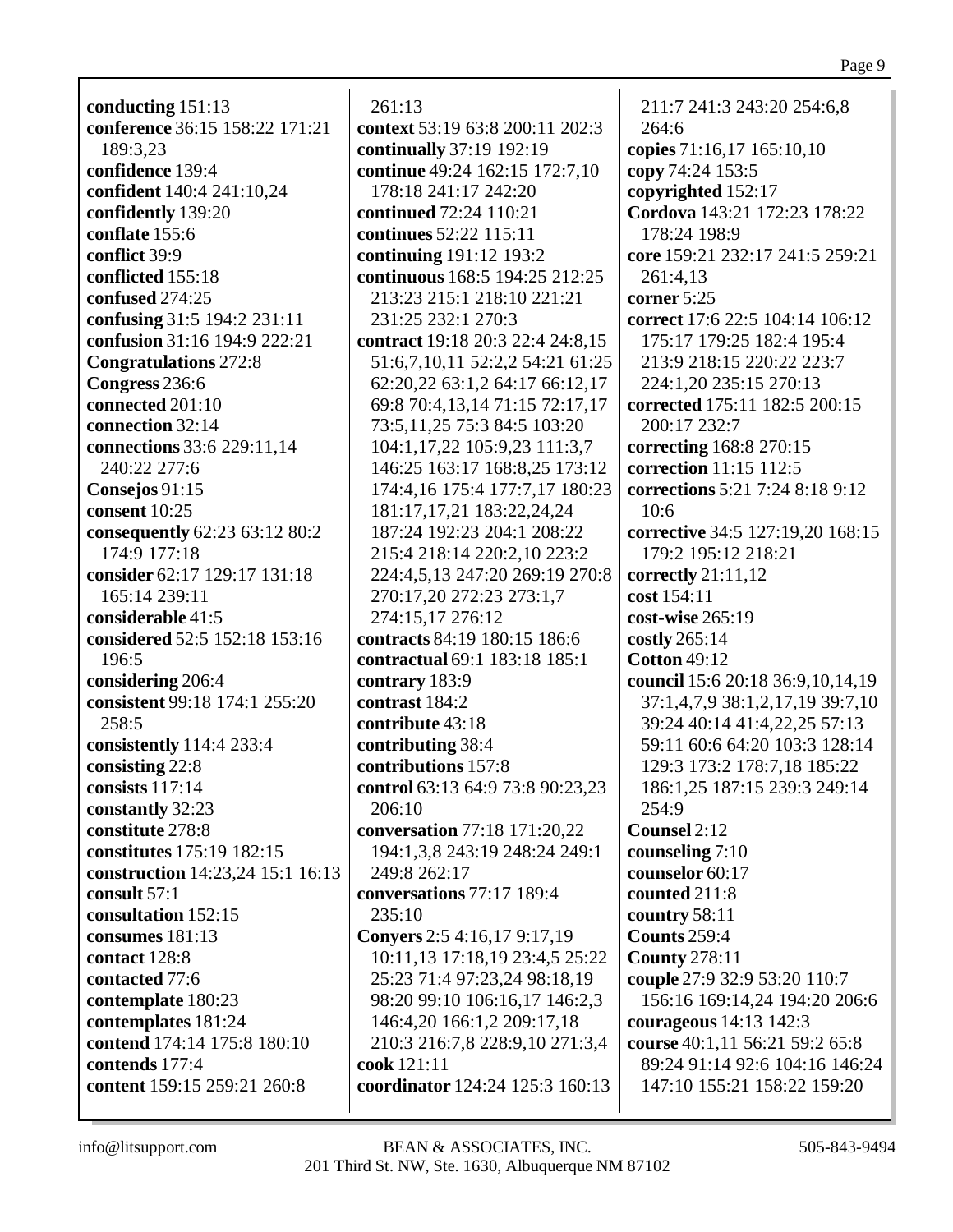246:2 275:19 **courses** 232:20 court 1:21 69:20 70:7 72:11 109:2,9 278:7 courts  $69:17$ cover  $6:23$ covered  $219:14$ crack 99:4 cracks  $63:14$ Crane 36:8,13 37:5,22 41:9 crazy  $254:2$ create 125:4 210:4 239:18 256:19  $261:20$ created 21:12 87:10 196:11 199:8 239:7 241:18,18,24 259:10 263:15 creates  $142:13$ creating 151:7 251:2 253:20 credit 43:1 129:6 234:19.20 249:24 265:16 crime  $14:20$ critical 139:18 209:1 235:10 critically 48:11 criticism  $175:2$ criticisms 174:25 178:23 Crone 2:5 5:3,4 9:1,3 18:5,6 23:22,23 24:25 25:1 107:14,15 164:15 166:23.24 216:4.5 217:11 218:24 219:1 225:18.24 226:12,15 227:14,15 229:25 271:15,16 Cruces 39:2,14,17,18 83:25 88:13 CSD 26:8 70:8 77:6,8 107:25 108:2 154:25 165:5 173:12,19 174:7, 12, 21 175:6, 8, 13, 17, 23 176:11, 13, 15, 23, 25 177: 3, 22 178:1 181:8,20 182:7,9 183:20 184:2,15 187:2,18 193:21 201:5 202:18 205:9 206:2 211:3 215:2 218:12,20 221:22,24 226:9 CSD's 70:20 173:23 174:24 175:1,11 176:3,18 178:23 181:12,15 182:14 183:9,17 184:1.23.25  $CSI$  113:1 cultural 117:20

cultures 257:25 cure  $182:2$ cure-all  $64:12$ curiosity 141:23 curious 38:10 146:5 current 11:23 100:23 103:18 104:3 124:17 147:4 149:19 150:7 171:18 175:19 224:6 254:23 269:19 current-year 223:21 currently 19:19 30:7.18 31:17 35:4 116:23 117:14 125:11 177:21 239:3 275:5 curriculum 125:4 151:7,9,10 239:18 240:7 241:5,14 262:5 cursory  $56:19$ curtailing 183:24 Custodian 2:13 cut 109:15 cut-and-paste 161:15 cycle 213:24 232:1,1 cycles 149:2 Cynthia 1:20 172:16.19.21 183:16 185:15 190:20 193:11 194:13 195:4 197:24 201:2,11 201:16,20 202:8,14,17 203:6 204:4 210:25 211:24 212:5 223:5 278:6.17 D D 3:1,1,17 54:22 105:10 124:11 150:23 163:19 169:6,18,18 190:14,14 191:2 204:11 230:11 231:7.14 266:23 d'Arte 3:12 30:15 33:18 36:7.11  $37:6$  $\mathbf{D}$ 's 91:7  $D''s 114:4 131:13.15$ daily  $78:20$ Dan  $71:14$ **dance** 120:10 danger 61:24 69:8,11 **DANIELLE** 2:6 daring  $126:9$ **Dark** 260:13 **DASH** 194:25 197:1,3 203:10,16

data  $14:22$  16:16 51:5 53:24 54:1 63:22 81:10,20 82:17 92:12 95:18 100:6 101:8 104:11 110:8 110:10 111:14 114:19,21,23 121:14, 16, 17, 18 122:2, 18 123:1 123:5 124:2 127:12.14 148:2 149:6 150:19 155:12 160:7 168:23 169:25 171:13,23 190:25 191:10 193:14 204:6.7 212:6,7 214:16 236:18 238:14 244:25 249:20 251:1 258:11,12 259:12 276:9 data-driven 149:1 date 28:25 29:20 177:19 178:6 195:11 198:4 279:2,9,14,19,24 daughter 234:7,9,16,20,22 daughter's 13:25 daunting  $132:1$ DAVID  $2:6.12$ day 15:13 19:19 22:8 47:11 103:5 103:7 136:8 147:18 148:1 184:4 199:6 204:25 229:12 230:19 250:4 days  $19:22$  22:8 35:13,14 69:3 201:6,14 202:20 deal 18:23 60:2 63:19 64:11 79:23 87:11 91:16 155:7 159:2 199:17 261:23 dealing 42:3,6 43:17 84:12 154:17 155:5 deals  $165:2$ **Deanna** 172:23 178:22,24 198:8 198:9 **DEAP** 30:17 31:25 **dear** 200:22 decades  $131:16$ **December** 1:11 4:3 decide 50:13 62:19 132:23  $274:19$ decided 31:11 72:14 239:17 decision 28:23 51:9 71:10 88:19 decisions 39:23 40:5 42:8 108:8 decline 43:16,20 114:13 160:1 declined 160:8 declines  $110:22$ decreased  $14:22$ dedicated 41:2

info@litsupport.com

212:24 218:10 226:9,21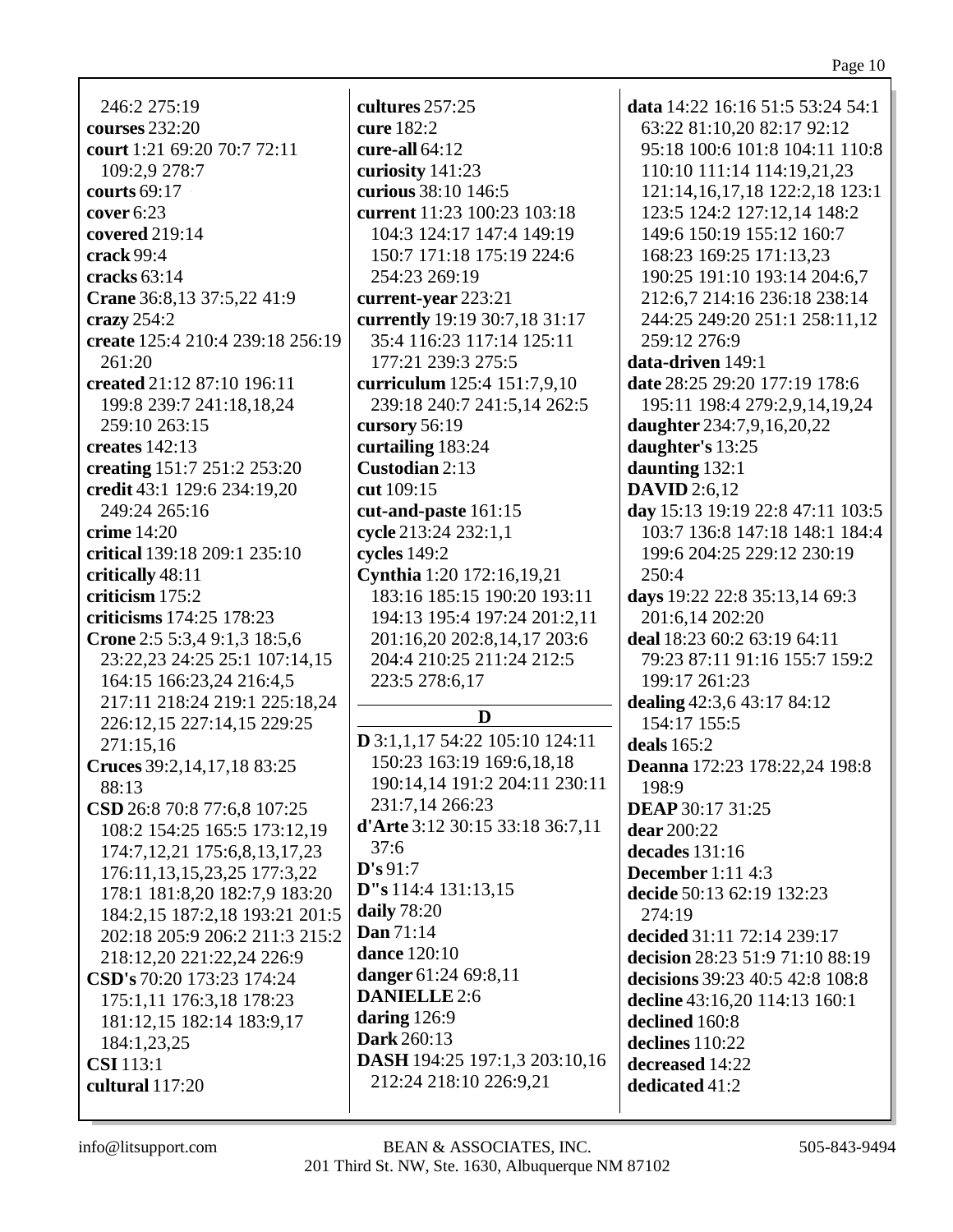dedication  $41:14$ deduct 176:16 deduction 176:15 deductions 128:12 deep 213:24,25 **defend** 209:11 **Defense** 260:13 defer 57:18 98:16 deficiencies 168:17 179:4,23 199:16 218:23 219:15 deficiency 198:15 define  $242:23$ **defined** 181:5,5 243:13 definitely 76:9 115:10 254:16 definition 132:10 159:9 definitions 132:7 degree 80:3 122:7 256:25 267:17 **Del** 154:7,15 **DEL'D** 279:9,14,19,24 deliver  $197:16$ **DELIVERED** 279:9,14,19,24 delivers 121:8 delivery 237:14 248:19 demographically 85:8 demographics 55:3 85:6 87:2 170:14,15,18 **demonstrate** 51:22 54:8 98:25 105:24 110:24 113:5,10 164:4 177:1 269:25 **demonstrated 38:1 52:12 100:8** 105:6,17 110:22 111:14 163:14 164:1 217:25 219:10 269:21 **demonstrates** 111:22 209:24 218:4 demonstrating  $52:14$  105:21 139:18 169:13 210:14 denied  $71:24$ dental  $121:5$ deny 67:18,21 105:4 114:1 155:1 163:11 173:21 182:13 **Department** 26:15,18 72:22 112:16 113:4 **Department's 51:21 66:10,20** 67:4 105:7 110:25 163:15 173:25 218:1 depended 101:7 depending 57:1 129:17

**deposit** 199:6,8 deposited 196:4 deposits  $199:4,5$ **Deputy** 2:10 184:4 described 113:9 153:22 175:20 deserve 102:14 142:16 207:5 design  $240:4243:2$ designated 269:22 designation 270:11 desire 139:1 253:15 254:10 Desiring  $101:2$ despite 64:14 176:14 184:25 detail  $65:23$ determine 34:3 100:15 158:17 determined 199:22 develop  $159:15$ developing 132:21 development 114:12 148:15 156:3 158:18 261:24 deviate 58:20 devices 109:5 dialogue 244:2 248:21 262:1 dialoguing  $243:15$ Diana  $242:13$ **DIBELS** 126:17,20 difference 139:2 170:25 209:23 differences 196:23 different 48:20 77:15.17 79:24 79:24 86:19 89:17,20 97:12,18 122:10 130:17 142:2 170:17,18 190:25 211:7 224:23 251:19 257:25 265:7 273:3.10 differentiate 48:12 differentiated 124:5 differently 141:25 **difficult** 33:3 42:16 43:4 44:3 93:23 97:11 108:24 109:3 146:22 162:19 difficulties 88:19 189:1 difficulty 78:23 108:21  $\text{dig }110:9$ digest  $150:1$ digging 50:2 189:14 264:16 diligence 59:11 diligently 59:25 diluted 39:4 diploma 267:11,14,20

dipped 192:16 237:17 238:2 dips 191:22 **direct** 195:16 direction 38:21 59:20 78:17 231:17,17 241:12 245:21 246:2 **Directions 34:8** directly  $6:13,14$ director 2:9,10 14:15 56:8,14 59:13,21 85:7 109:24 116:3 134:21 147:1 167:23 172:21,23 184:4 230:17 241:2 director's 177:3 **directors** 138:11 242:2 disabilities 171:3 disadvantage 71:8 disadvantaged 89:14 171:5 disadvantages 138:20 disaggregating  $181:10$ disagree 55:18 61:11 62:6 116:13 174:12 175:21 184:23 187:16 207:4 227:8 disagreed  $62:16,24$  176:13 179:11 disagreement 62:12 disagreements 62:11 disagrees  $175:1$ discipline  $140:16.20$ disconcerting 150:10 **Discovery** 79:13,15 81:5 discuss 7:17 165:17 200:10 233:9 discussing  $220:18$ discussion  $3:8,10,13$  6:3 17:8 21:16 22:16 24:21 39:6 40:19 42:18 47:12 50:18 74:4 106:7 165:19 215:9 219:2 226:16,24 227:2 236:9 270:24 discussions 60:19 68:3 194:12 disk  $165:11$ Disks 279:8,13,18,23 dismantled 143:25 dismissing  $24:5$ **dispel** 160:17 displayed 247:3 dispute 66:14 disregard 69:1 disrespect 98:15 136:19 distinct 83:8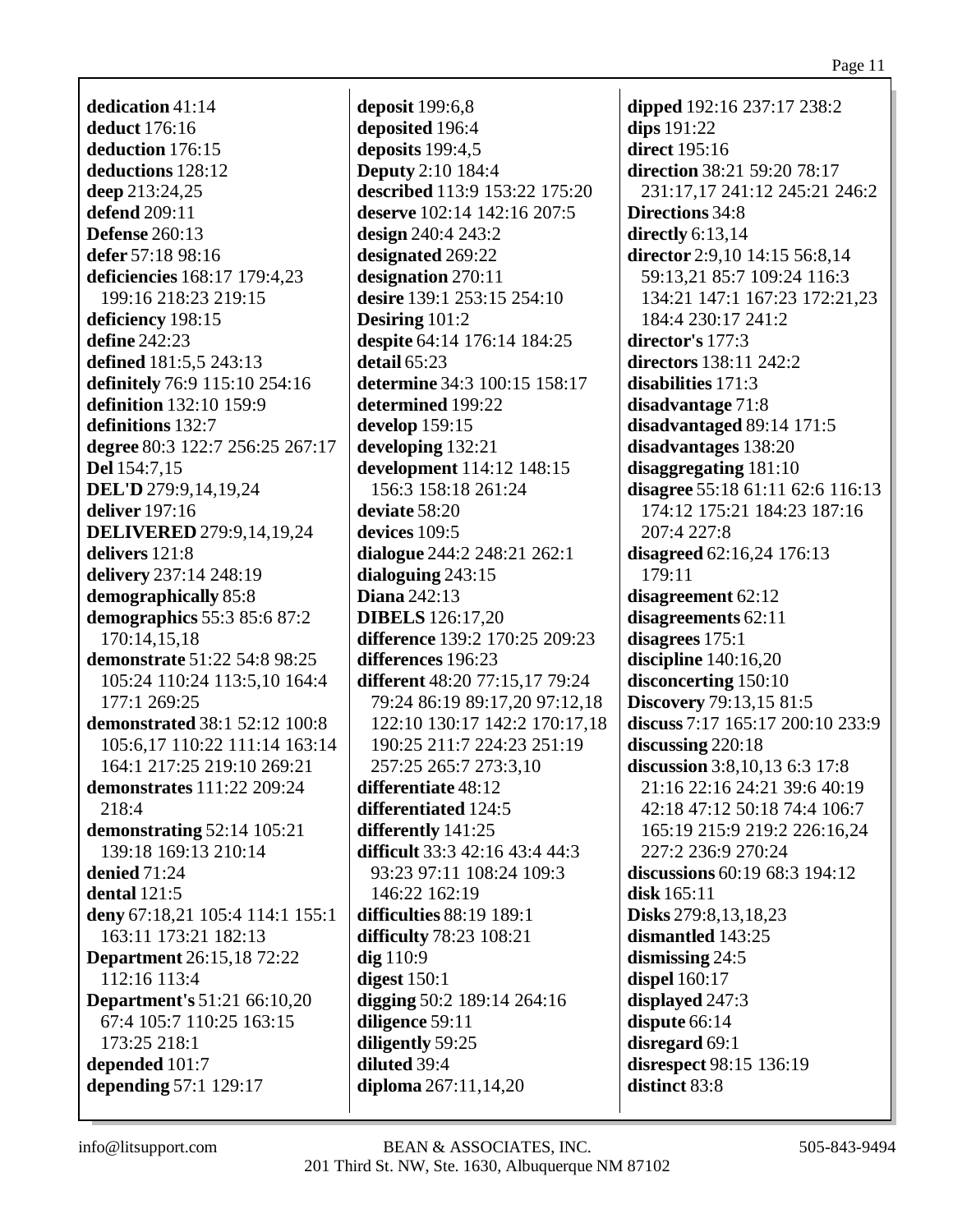| distractions 83:23 109:7                                           | 250:22 254:25 255:4,6,9,14,19   | ear 153:21                       |
|--------------------------------------------------------------------|---------------------------------|----------------------------------|
| distress $41:5$                                                    | 256:11,14 257:17,21 260:11      | earlier 57:19 85:7 112:14 122:5  |
| distributed 180:7                                                  | 261:14,17 264:4,12,19 265:12    | 148:10 244:13                    |
|                                                                    |                                 | early 39:16 119:7 229:16 238:6   |
| district 27:6,13,17 29:6,7,10,16<br>29:18 39:22 42:12 52:19 53:1,3 | 266:4,7,9,17 272:9 273:5,12     | 244:24                           |
|                                                                    | 274:2 275:6,9,16,19,24 276:6,8  |                                  |
| 53:15 69:20 70:7 100:12 217:12                                     | 276:22,25                       | earn 168:16 179:2 195:13 218:21  |
| 256:6 264:23,24                                                    | door 40:12 60:13 273:10         | 270:6                            |
| districts 27:4                                                     | doors 86:18                     | earned 54:22 105:10 163:18       |
| ditto 205:15                                                       | double-edged 211:11             | 180:20 218:2 231:14 269:17,23    |
| diverse 141:17 240:12 265:3                                        | doubt 92:1 125:17 139:21        | earning 163:20                   |
| diversity 240:13                                                   | downfalls 138:21                | earphones 242:8                  |
| divide 6:17                                                        | downturn 122:5                  | easier 168:1 230:19              |
| divided 56:20                                                      | downward 52:12,16 99:18         | easiest 129:24                   |
| <b>Division</b> 2:9 13:3 36:17 50:24                               | 111:15                          | easily 149:22 184:10             |
| 61:4, 14, 20, 24 62: 7, 16, 19, 24                                 | dozen 161:13                    | easy 167:25 200:14 252:23        |
| 64:6,16 66:8,24,25 67:23 69:6                                      | Dr 2:10 12:8,11 19:8,17 36:8,13 | eat 262:20                       |
| 70:1 72:6 152:12 173:17 180:11                                     | 37:5,22 41:9 232:12             | eating 121:4                     |
| 182:25 194:24 197:20 245:24                                        | draft $48:4$                    | economic 96:13                   |
| <b>doctor</b> 143:14                                               | drama 236:1                     | economically 171:4               |
| <b>doctors</b> 143:14                                              | dream $60:15$ 143:23            | economy 239:25                   |
| document 76:12 84:24 98:24                                         | dreams 263:19,21                | ed 93:21,22 95:14,16 96:25 119:1 |
| 170:8 175:19 177:9 279:8,13,18                                     | drink 132:11,16                 | 219:21 261:3,4                   |
| 279:23                                                             | drinking 99:2                   | <b>Edna</b> 134:14,19            |
| documentary 71:9                                                   | drop 97:20 170:2,4 212:6        | <b>educating 58:15 143:23</b>    |
| documentation 12:5,9 13:5,8                                        | dropped 154:12,13 191:2 194:16  | education 1:1,12 4:2 26:15,18    |
| 30:8, 10, 21 34:12, 13, 16, 23, 25                                 | 224:24 267:9                    | 42:7 57:5 58:2,3,17 61:4,21,23   |
| 36:20,23 47:3,6 54:1 128:13                                        | dropping $250:18$               | 62:23 79:14,15 94:10 95:13       |
| 273:17 275:13                                                      | drug 138:21                     | 102:5 112:16 116:4 124:9,25      |
| documents 12:16 99:17 215:15                                       | drugs 90:23                     | 131:6,23 132:5 133:3 139:15      |
| doing 10:25 39:9 46:25 48:17                                       | dual 119:11 158:21 234:20       | 140:18 141:4 142:14 157:7        |
| 51:4 53:24 59:23 80:14 82:25                                       | 249:24 265:16                   | 162:10,10 168:14 177:22 178:5    |
| 89:8,9 90:3,3 91:22 92:15,16                                       | dual-credit 234:25              | 183:19 185:10 195:9 213:4        |
| 93:6 94:6 104:3 110:3 112:4,4                                      | dual-language 111:9,19 116:21   | 218:19 242:18 278:1,10 279:4     |
| 114:13 147:15 150:7 152:24                                         | 126:23 153:9                    | educational 20:4 51:21 58:14     |
| 153:5 158:11 160:14 172:7,7                                        | ducks 205:1                     | 78:10 111:1 116:18,20 124:4,18   |
| 184:8 188:10,20 189:11,12                                          | due 19:24 59:11 185:9           | 128:23 152:24 153:2,13,18        |
| 197:2 203:17 206:19 207:5                                          | <b>Dulce 27:2</b>               | 154:25 155:2 161:22 218:2        |
| 220:2,4,6 232:2 235:8 237:22                                       | dying $58:11$                   | 241:10                           |
| 238:3,8 243:24 244:3 247:24                                        | dynamic 259:11                  | educator 57:21 99:20 240:20      |
| 248:19 251:16 252:12 258:2,14                                      | dyslexia 135:18                 | educators 102:19                 |
| 258:21,23 259:1 276:4                                              |                                 | <b>effect</b> 222:22             |
| dollars 137:20 246:23                                              | E                               | effective 211:22 232:2           |
| <b>Dominic</b> 135:14,15                                           | E2:1,13:1,1,1                   | effectively 35:12 67:17 105:19   |
| <b>Don</b> 1:13                                                    | e-mail 36:18                    | 111:8 164:3 182:14 225:3         |
| Dooley 230:6,14 231:9,12 233:22                                    | e-mails 161:13                  | <b>effort</b> 137:18             |
| 233:23 240:24 241:9 242:5                                          | <b>E-Occupancy</b> 273:21       | efforts 51:15 52:5 105:18 111:12 |
| 246:9 247:10,15 248:2,12,15                                        | EA 137:11                       | 164:2 231:25                     |
|                                                                    |                                 |                                  |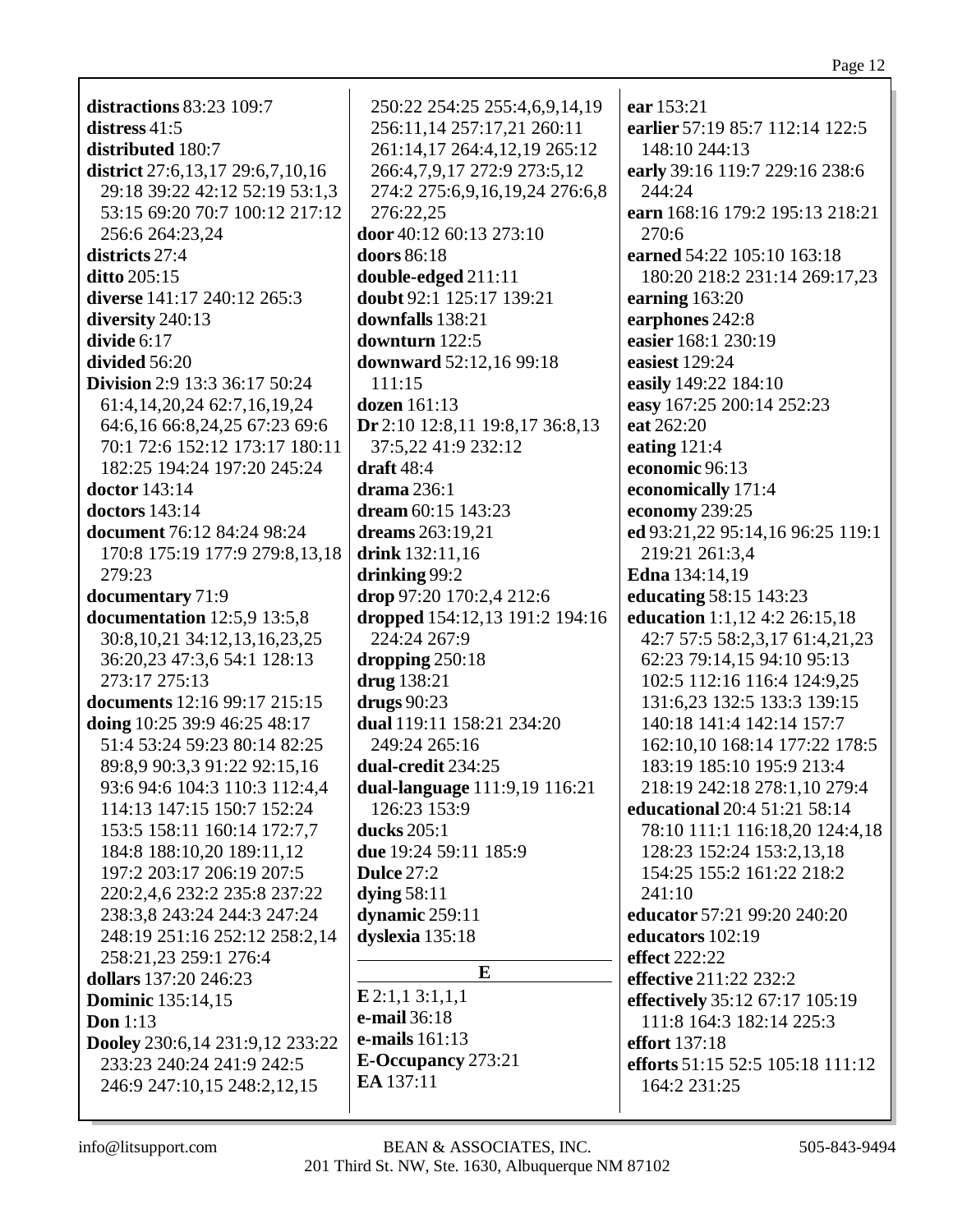eight 39:15 44:14 46:24,25 83:21 84:5,13 87:15,22 90:13 92:20 100:3 102:11 129:4 150:24 eight-hour  $129:5$ eight-part  $79:23$ eight-year 87:12 eighth 96:18 117:3 119:9,14,21 120:2 123:1,11,13 125:6 146:9 146:14 156:24 187:10 eighth-grade 121:24 187:9 eighth-grader 187:6 either 27:12 29:5,16 39:17 72:23 73:13 83:1 95:21 117:6 219:8 228:1 266:25 267:22 el 85:4 132:13 156:6 158:25 175:22 262:15 elapses  $235:19$ electronic 33:6 109:5 165:10 **elementary** 131:14 141:5 154:10  $192:10$ ELL 219:22 264:5 **Elliott** 36:19 **ELLs** 266:10 **embedded** 213:10 220:10 embedding 149:2 emotional 131:7 emotionally 136:4 emotions 101:5 empathetic 16:10 emphasis  $91:2$ emphasize 56:7 65:21 emphasizing 237:16 employee 157:6,12,22 191:9 198:18 211:4 212:6 employees 43:10 45:3 157:11,15 198:12 211:1 employer 267:12 empower 139:1 empowering 139:16 empty  $18:22$ encountered 79:20 80:4 encourage 272:25 encouraged 152:11 encourages 140:19 encouraging 139:8 end-all  $64:12$ endeavors 44:12

ended 154:15 endorsed 118:24 122:8 endorsement 265:22 endorsements 118:25 119:1 ends 189:20 energize  $252:12$ energy  $238:13$ engage 77:2 engaged  $77:16$ engagement  $235:7,11$ engineer  $240:19$ engineers 95:9 English 60:20 84:25 93:21 95:5 153:8,10 168:10 171:2 175:5 195:9 218:17 264:1 265:8 266:2 270:16 **English-Spanish** 126:20 enhance 156:5 239:25 241:22 enioined 72:11 enjoy 51:4 110:3 142:18 Enos 131:5,12 132:3 enrichment 120:8,13 147:20 enrolled 81:15.24 82:5.7 83:7 116:24 171:16,17 enrollees 83:9 enrollment 14:21 81:15 82:3 83:2 117:14 168:13 170:23 171:15 176:20.22 218:18 enrollments 81:22 ensure 128:11 241:7,14 273:19 enter 231:25 242:24 250:5 enters  $12:6$ entertain 8:1,21 9:15 221:10  $269:12$ entertaining 217:19 enthusiastic 247:13 entire 7:19 33:23 39:22 104:1  $131:20$ entity 29:15 61:11 206:10 entrenched 239:20 enumerated 206:3 environment 140:10 envision 263:3 **EPSS** 177:5.10.21 equally 189:7 equipment 246:24 252:22 253:1 253:6,9,12,22 254:15

erroneous  $174:15$ error  $134:1$ **Escrape** 95:2,3 especially 88:18 94:5 141:14 151:14 160:13 161:10 171:15 182:8 189:3 192:10 210:6 230:22 239:19 espouse  $160:22$ essays  $143:12$ essential 262:2 essentially 37:8 65:5 83:12 establish  $77:3$ established 131:16 173:19 establishing 152:4 **Estan 96:9** esteemed 61:3 124:23 239:1 estimate 146:6 estimation 124:15  $et 200:3$ ethical  $102:19$ evaluated 65:2.2 98:3 99:1 274:17 evaluating 53:17 181:11 192:20 evaluation 98:24 177:3,5,12 183:17 185:4 191:9 evaluations 64:25 66:23 177:20 evenings 120:9 event 113:13 everybody 72:25 75:22 101:13 138:4 192:16 197:1 204:17 241:19 244:11 254:8 everybody's 75:9 everyone's 69:13 evidence 71:9 98:23 105:20 127:22 128:16,24 177:11 183:5 262:4 270:18 evident  $127:22$ **Evie** 136:16 exact 224:21 exactly 31:15 41:12 83:8 97:9 156:22,22 197:19 231:24 235:15 244:4 246:19 248:12 example 121:4 210:22 examples 138:21 exceed 237:5 exceeded 176:10 181:1 exceeding 176:19 237:19,25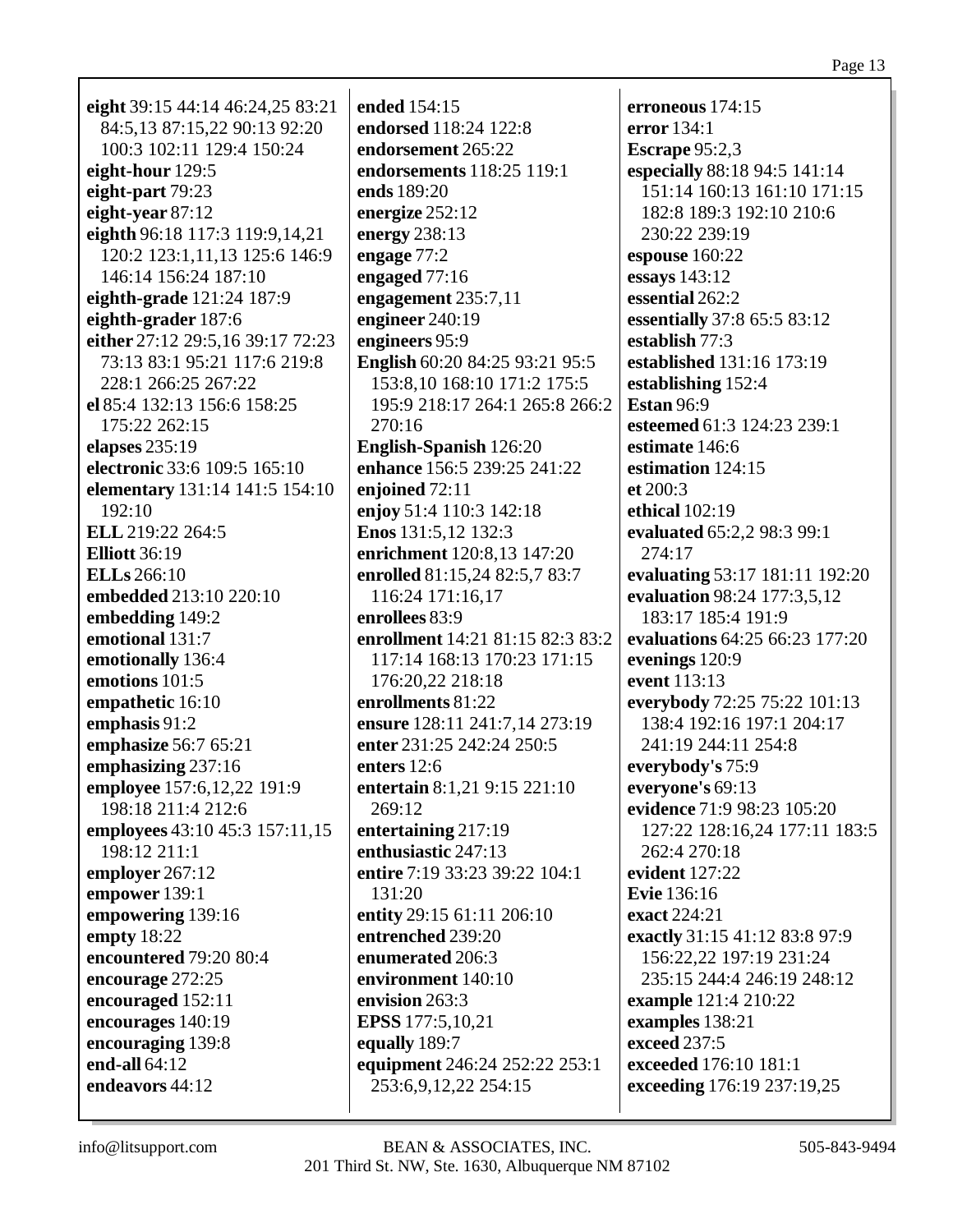238:1 **exceeds** 176:7 185:7 **excellence** 66:11,21 67:5 105:8 113:4 163:15 174:1 181:5 **Excellent** 47:21 **exception** 57:5 89:11 **exceptionally** 87:8 136:5 **excited** 27:6 49:23 56:12 241:19 244:15 **exciting** 27:25 49:11 102:12 237:1,1 238:12,19 243:9,12 244:8,12 246:13,20 **exclusive** 19:21 **exclusively** 32:10 49:13 **excuse** 39:15 231:9 **executive** 14:15 76:5,5 **exhaustive** 189:14,15,16 **exhibit** 139:4 **exhibiting** 141:23 **Exhibits** 279:8,13,18,23 **exist** 100:20 183:2 **existed** 100:22 **existence** 100:4 **existing** 37:5 39:8 40:1,20 **exit** 256:19 257:8 259:11 **exits** 270:10 **expanded** 14:20 **expanding** 40:17 241:6 244:16 **expect** 52:9 101:25 145:8,9 **expectations** 111:1 114:17,18 145:10 177:14 187:3 233:5 **expected** 115:13 **expedited** 27:19 29:7,17 **expenditures** 196:9 **expensive** 254:2 **experience** 43:18 58:5,25 75:14 121:22 139:12 140:15 142:18 162:4 **experienced** 41:5 86:11 100:13 234:17 **experiencing** 83:23 95:21 **expert** 240:18 **expertise** 102:17 103:3 **explain** 98:12 160:15 254:22 **explained** 171:12 **explaining** 204:10 **explains** 20:23

**explanation** 99:7 **explored** 265:13 **exploring** 234:23 251:6 258:7,11 **express** 80:1 **extend** 130:9 205:7 **extended** 51:8 234:22 **extension** 35:14 **extra** 97:16 120:13 129:9 148:18 **extreme** 85:12 93:19 **eye** 243:17,17 **eyes** 186:24 248:17 **F F** 114:5 124:11 131:15,18 132:23 163:20 181:23 212:19 213:6 219:23 266:24 269:24 270:6 **F's** 91:8 **F"s** 131:13 **face** 131:8 196:6 207:17 **faces** 242:14 **facilities** 66:5 119:3 **facility** 11:22 27:11 40:13 119:6 273:4,21,23 274:9 **facing** 37:22 **fact** 30:8 44:11 46:1 54:22 61:11 62:7 68:22 71:14 84:3 97:19 100:16 108:3 110:21 113:13 114:13 146:22 171:22 174:2,14 176:3,14 188:21 203:19 236:13 245:22 247:18,19 258:8 260:18 **factor** 39:1 180:24 **factors** 39:20 68:12 181:10 209:8 209:8 **failed** 47:3 48:11 66:9 105:5,20 105:24 110:23 163:13 164:4 217:25 224:16 **failing** 54:8 113:5,9,21 136:1 162:5 **fails** 183:8 **failure** 175:18 177:4 178:19 208:5 **fair** 64:21 81:2 99:6 101:14 133:22 165:12 197:21 237:9 243:20 **fairly** 86:7 **faith** 59:7 73:4,9 **fall** 29:9 112:24 169:8 193:18

197:13 240:20 253:25 **falling** 32:15 114:5 **falls** 6:13 237:24 **familiar** 85:4 119:12 135:2 138:14 **Familiarity** 140:8 **families** 2:11 44:2 85:14,16 103:8 137:1 141:3 142:17 **family** 83:23 96:12 116:17 129:20 133:3 139:12 **family-oriented** 140:9 **fancy** 230:5 **fantastic** 254:6 **far** 63:20 64:25 78:14 83:6 127:8 131:22 141:20 151:18 160:11 199:4,6 237:24 256:16 **farm** 121:9 **farm-grown** 120:6 **farmhouse** 121:8 **fast** 246:10,11 **father** 137:7 **fault** 67:14 70:8 84:8 **favor** 8:9 9:4,23 10:14 **favorite** 141:9 235:22,23,25 242:9,10 246:10 **Fe** 1:13 278:11 **features** 118:18 **federal** 58:3 175:20 **feedback** 61:19 149:2 184:2 274:18 **feel** 14:24 37:2 40:24 85:14,15,15 87:20 98:8 118:11 135:7,8,9 140:1 161:1 164:9,17 165:16 191:23 197:17 207:14,18,23 213:2 219:22 233:18 242:6,8  $254:11$ **feeling** 139:6 193:8 **feeling-out** 52:7 **feels** 252:6 **fell** 127:8 188:5 **fellow** 204:11 207:22 212:22 **felt** 39:21 41:3 53:11 184:6,7 188:5 200:5,5,7 **ferret** 147:1 **fervently** 125:4 **fewer** 30:11 45:17 **fidelity** 36:24 232:23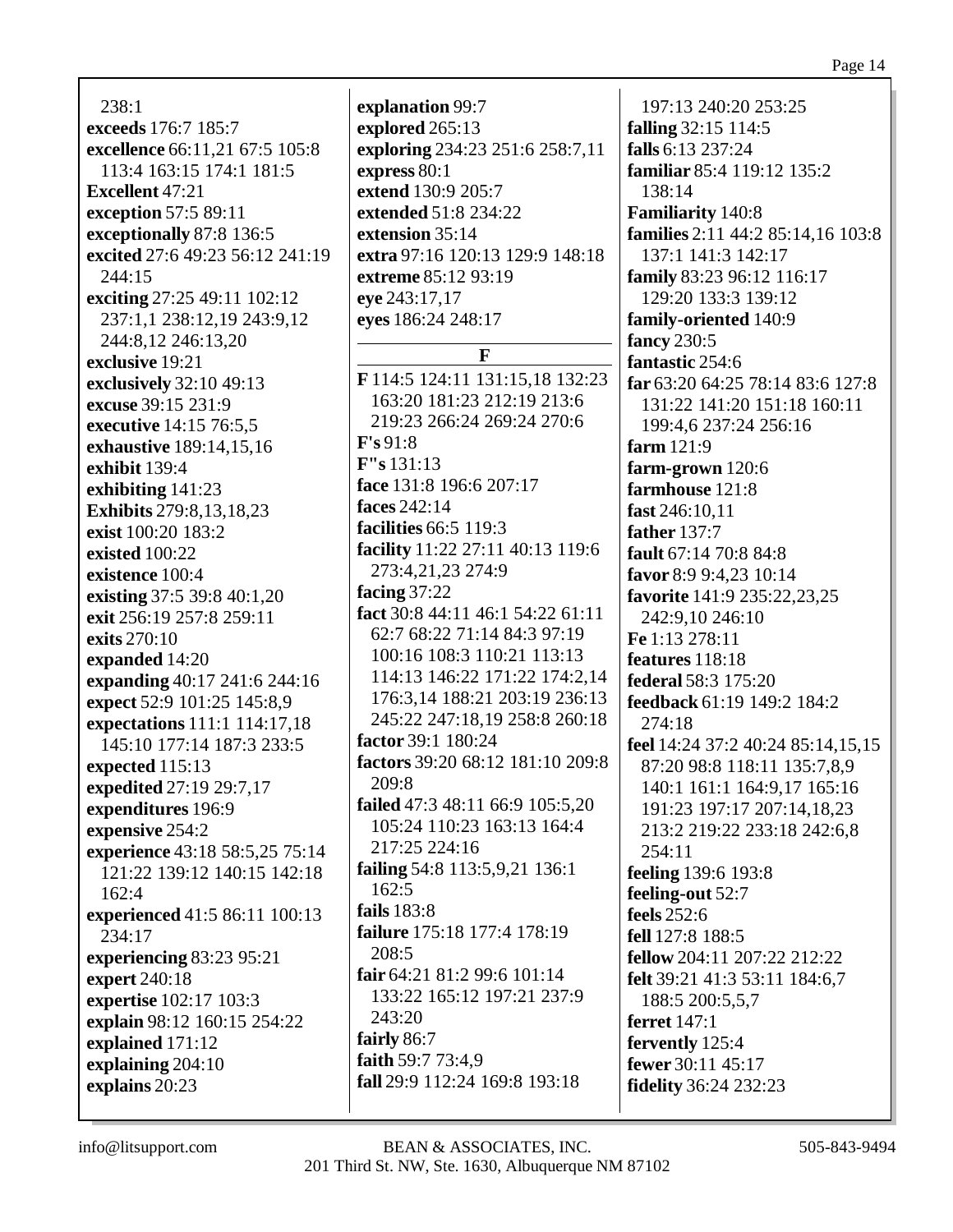**field** 97:3 **fifth** 30:21 33:20,25 34:11,13 36:10 37:13,19 123:6,9 125:5 130:15 151:17 255:24 256:1 **fifth-grade** 151:16 **fifth-grader** 187:6,8 **figure** 30:4 83:8 87:16,23,25 88:17 188:3 217:16 231:23 257:6 258:6 **figured** 84:14 88:3,18 **figuring** 88:4 **file** 175:10 198:13,17 **files** 175:7 **fill** 14:11 49:25 198:22 260:23 **filled** 45:20 198:23 263:16 **filling** 35:13 45:15 **fills** 6:16 **film** 234:10,11 235:22 236:1 239:19 240:2,10 253:8 260:12 263:9 268:2 **film-making** 243:4 253:24 **filming** 249:4 **final** 19:6 176:22 **finally** 70:12 125:24 132:19 142:17 175:16 185:2 270:18 **finals** 15:12,13 **finance** 34:15,18 36:21 54:13 57:6,7 **finances** 186:11 **financial** 54:15 127:20 128:21 155:24 157:8 158:2 164:6,18 165:3,5 178:21 200:2 205:14 **financially** 64:17 128:21 **financials** 198:3,8 **find** 31:15 42:21 43:24 54:8 68:20 81:24 102:12 135:3 146:23 189:24 201:7 206:16 212:14 241:3 245:18 250:23 252:23 256:15 260:1 266:5,25 272:15 **finding** 151:9 157:17 179:12 196:24 198:5,10 199:2 206:15 206:19,20 224:19 **findings** 61:9 112:6,7 128:13 164:7 168:16,17 174:14 179:2,3 179:7,10,18,22,24 186:14,15,21 195:13 205:15 206:4,5,8,9

207:8,9 218:21,22 **fine** 58:15 221:10 273:18 **finish** 82:6 183:13 267:11,19 **fire** 59:13 **firehouse** 99:3 **first** 7:11 11:20 19:17 21:18,24 47:18 50:19,25 54:2 59:15 62:15 65:21 67:17 79:7 91:7 93:20 95:13 96:2 99:3 110:18 116:11 119:8 122:1,12 125:22 127:9 129:23 130:2,5 131:18 132:23 143:6 150:11,12,18,18 152:14 156:20 157:2,3 160:5 169:6 176:1 180:10 182:16 190:24 191:2 192:16 195:20,21 197:24 209:21 210:25 212:4 217:8 222:4 224:4,13 225:18 233:24,25 237:18 238:21 239:10,10 247:14 252:21 268:24 270:3 272:21 274:24,25 276:3 **first-grader** 130:7 **fiscal** 35:9 179:7,8,12,17 198:23 **fit** 16:14,17 148:12 **fits** 116:18 **five** 5:12 6:11,12,16,24 30:9,11 30:18 33:12,23 34:25 39:5 41:7 54:4 66:5,23 75:8 87:25 88:16 90:14 105:14,21 122:6 123:24 124:20,20 131:12 133:11,25 145:21 146:14 175:7 178:13 179:17 182:20 190:4,13 192:9 193:7 197:9,21 204:16 207:6,21 208:1,7 209:2 214:23 225:7 245:25 251:24 255:25 269:16 **five-** 231:19 **five-five** 217:1 **five-minute** 217:15 **five-year** 51:9 65:7 173:9 174:20 183:10,22 185:11 190:16 197:10 200:1 208:22 230:20 233:16 **fix** 219:14 228:23 247:23 262:24 **fixed** 16:11 88:21 219:10 **fixing** 16:18 **flag** 3:4 5:18 28:20 **flagging** 28:9

**Flamenco** 14:1 **flaws** 137:10 **flip** 46:2 **floor** 16:18 130:4,24 134:15,19 135:15,21 136:18 137:6 138:4 138:10 143:9,13,20 144:21,24 145:2 167:7,12 185:19 204:14 **Flores** 172:22 **focus** 83:15 148:25 231:24 251:11 252:3 258:3 263:1 **focused** 140:21 206:12 **focusing** 84:3 161:21 193:16 **folder** 175:19 **folks** 6:18,22 57:4 58:5 59:8,16 60:11,22 65:18 84:9 108:10 109:7 133:17,24 189:4,10 229:11 239:23 **follow** 185:1 201:20,22 243:6 245:16 **Follow-up** 157:25 **followed** 176:21 191:4 201:4,5 **following** 36:20 125:18 214:23 270:2 274:4 **follows** 167:16 **food** 121:8 262:20,23 **forced** 124:13 **forcing** 141:10 **Ford** 58:18,21 59:2 **foregoing** 278:8 **foremost** 122:1 **forget** 230:12 **forgetting** 56:13 **forgive** 56:13 **forgot** 199:10,12 210:19 272:14 **form** 11:25 100:1,24 141:14 158:4 198:22 **formally** 178:3 **formed** 240:25 **former** 90:17,18 98:25 134:20 234:4 240:19 **formerly** 16:15 **forms** 198:22 **forthcoming** 64:19 **fortunate** 37:2 41:3 200:24 **Forum** 3:7 10:21,21 **forward** 47:13 66:23 72:11 73:4 87:13 101:20 102:9 103:7 126:1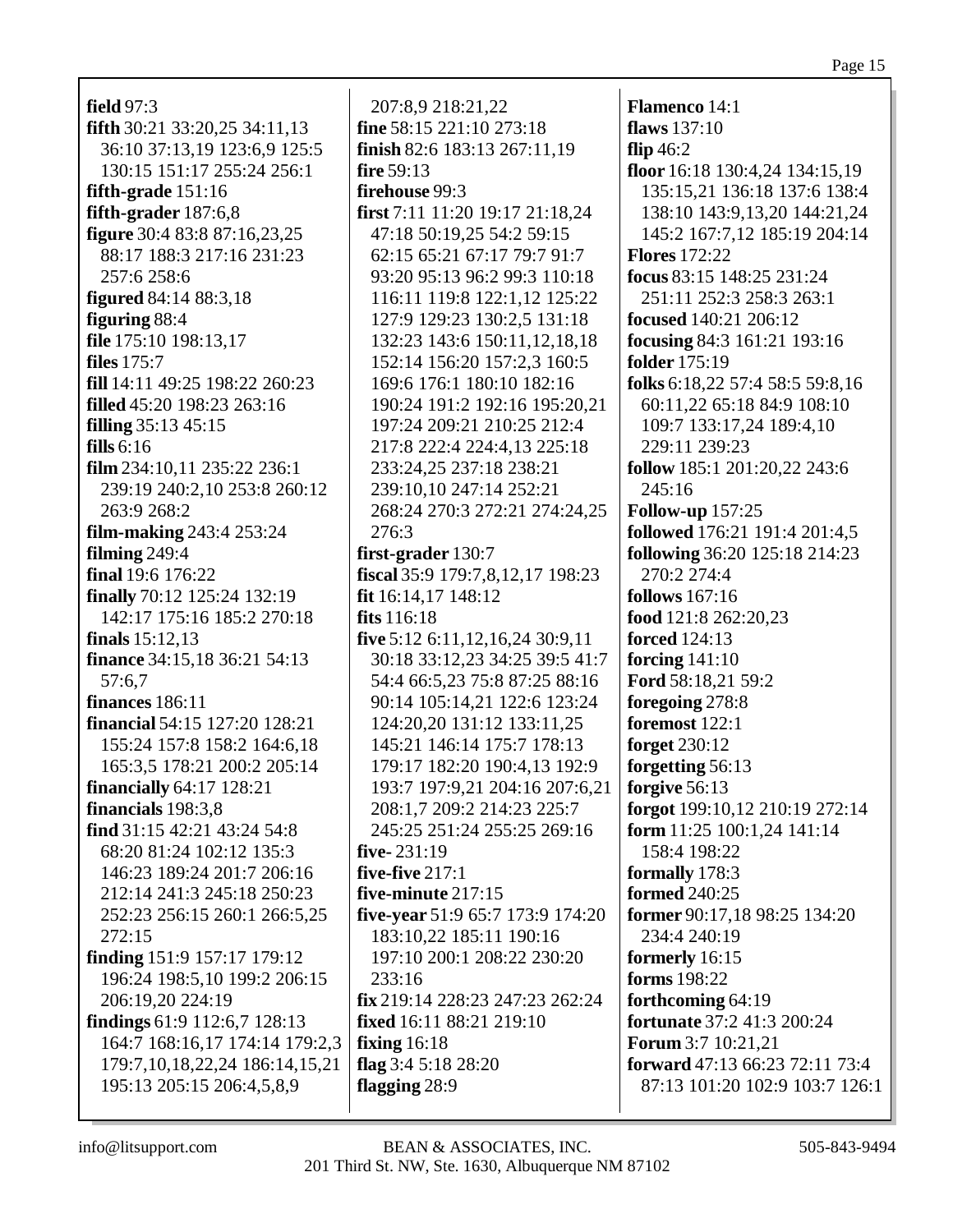142:11 149:14 155:15 193:2 241:11 264:15 274:20 275:18 foster  $121:1$ found 51:20 154:10 179:12.25 224:16 225:4 247:22 253:14 260:22 265:18 founder  $238:22$ **founders** 152:3 234:3 239:4 **four** 30:7 34:9 37:5 43:8 54:4,21 55:4 65:13 66:4 90:7 104:7,10 104:11 105:12.14 107:19 130:11 131:17 137:16 142:19 146:14 149:25 150:4 160:6 161:12 163:22 173:11 174:2 178:13 179:6.18 187:24 218:3 222:9 233:2 236:21,25 245:11 255:21 269:17 **four-year**  $28:654:20169:16$ 231:2.18 270:9 fourth 111:10 117:2 119:8,21 123:6 147:25 151:17 156:24  $256:3$ fourth-151:16 **Fox**  $153:21$ frailties  $241:21$ **frame** 137:17 177:25 191:21 frames  $182:10$ **framework** 54:15 57:10.11 61:16 71:19 77:4,8 90:20 168:10,11 174:5 175:4,25 176:21 177:8,16 177:17 180:19 181:16 186:7 195:8 202:1 218:16 220:11 236:14 237:3,6,19 270:15  $274:12$ frameworks 72:20 **Francisco** 143:21 frankly 64:24 92:2 231:20 frantic 202:6 **free** 120:7 freer 75:25 frequency 240:23 freshman  $251:2 252:3 263:14$ freshmen  $245:16$ **Friday** 120:3 **Friedman** 2:13 5:22,25 6:7,10,25 7:4 11:10 65:13,15 68:9,11

133:12 134:17 143:2 144:20 145:23 183:15 185:14 246:7  $279:7$ friendly 221:4,7,10,13,23 222:16  $226:1$ **friends** 43:9 95:8 96:7,16 132:16 **front** 44:23 49:12 50:20 84:10 242:25 272:18 **frustrating** 73:18 75:14 76:3 84:1,7 86:16 87:8 104:9,13 **frustration** 37:18 74:15 80:3.14 83:20 84:16 87:9,17 96:10 188:8,17  $Fs' 132:3$ full 56:22 86:21 109:16 149:24 178:15 180:7 183:22 186:3  $247:20$ full-day  $53:8$ full-school  $155:13$ fun 97:1 142:5 240:8 258:23 function  $38:19$ funds  $195:21$ further 22:16 51:24 165:19 227:2 **Furthermore** 173:19 184:9 future 14:25 45:3 92:8 139:22 142:23 206:16,21 240:24 241:20 242:1 G  $G$  3:1 Gad- $94:4$ Gadsden 85:4,10 93:18 96:7 Gadsden's 87:3 93:25 **Gallegos** 123:23 gallery  $247:1,6$ gamers  $253:20$ games  $240:3$ gaming  $243:3$ gap 234:21,22 243:11 274:12 gaping  $131:6$ gaps 28:17 Garcia 131:5,12 gasp 236:22 Gaspar  $1:13$ gasped 196:5 gathering 108:15 190:25 GED 266:16,21 267:1,6,10,14,16

 $268:16$ GEDs 268:23 269:10 Gene 36:19 general 2:12 7:3 89:11 200:1 General's 47:9 generalize 200:4 generalized 111:6 generally 124:10 179:19 208:10  $267:7$ gentlemen 180:3 germane 57:4 getting 35:14 45:18 52:25 59:4 95:1 103:11 109:16 129:9 135:10 142:5 145:12 154:22 164:24 202:9.10 203:10 214:9 258:15,22 259:15 261:17 267:4  $274:3$ **GILBERT 2:3** Gipson 2:3 4:22 17:24 23:14 25:10 92:19 107:11 165:23 216:16 222:17 228:12 270:23  $271:18$ give 27:11 44:24 48:15 56:9 59:10 67:20 69:21 87:24 92:25 97:15 121:18 123:20 126:10 127:1 128:6 132:1 135:11 137:2 137:16 145:5 182:13 190:18 192:24 239:7 240:11 245:12,13  $274:19$ given 10:23 52:20 71:16 88:18 104:10 132:2 180:8 181:25  $206:9$ gives 5:12 66:4 141:3 193:19 252:11 268:21 269:10 giving 70:25 116:9 189:10 190:11 193:22 glad 18:25 159:4 234:21 259:6 Gladstone 234:3 **Glenna** 234:4 glimpse 104:10 global  $151:12$ glossy  $230:4$ gloves 167:20 go 7:8 24:24 27:19 29:11 35:25 38:24 40:2 50:8 60:14.21 64:25 65:23 67:25 76:11 89:24 93:8 101:22 103:7 115:25 118:16

77:22 124:20 129:10,15 133:7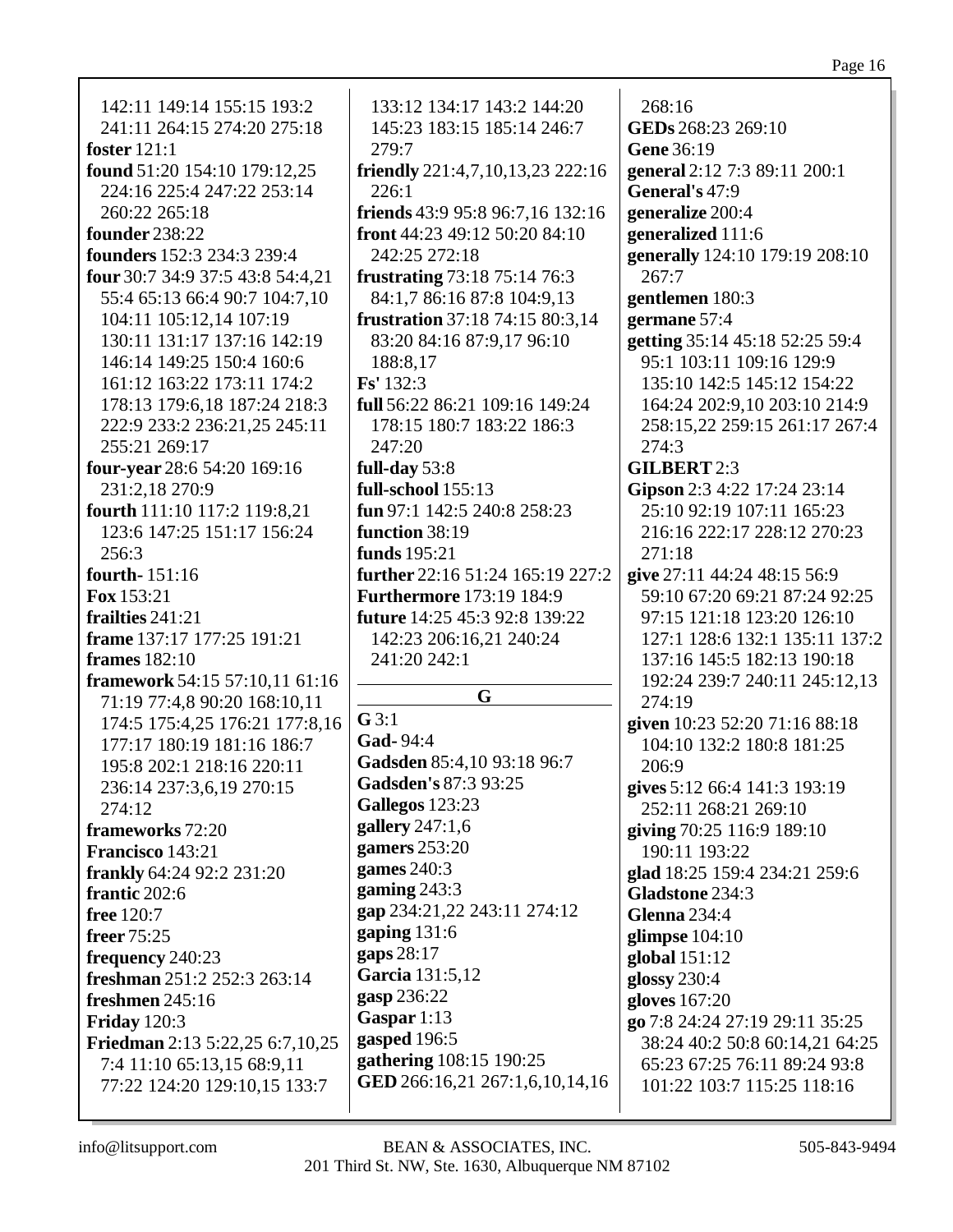121:9,14 122:1 124:14 128:5 136:7,7 138:6 141:15 144:4 147:19 158:25 159:11,12,12 160:15 162:2,6 170:23 192:11 197:21 202:25,25 204:5,16 208:1 213:22 222:21 223:11 229:11 243:10,10 251:14,16 256:13,16 257:5 261:5 262:23 267:10 268:2,17 274:20 276:2 **goal** 62:13 68:23 159:7 174:10 176:24 177:19 238:6 244:25 **goals** 53:16,18,19,20,22 54:6 62:3,5,6,21 66:18 77:4 111:21 111:23 113:6 160:2,23 169:12 174:8 178:5 274:14 **goes** 119:14 208:13 220:14 **going** 4:1,4 10:24 11:9 14:12 15:4,14 18:24 28:21 32:5,21 37:22 41:13 44:6,7 45:13 46:23 47:1,12 50:5,6,16 63:24 64:10 65:19 68:17 69:23 72:1,13 75:5 75:17,20 80:8 83:15 89:2 91:6 92:8 94:21 101:5 107:25 108:18 109:4 118:15 121:12 123:18 125:5 129:23 135:3 136:8,9,25 143:14 144:12,13 145:9,15 146:21 148:24 152:10,23 155:2 159:1 161:25 162:1,9,17 164:22 173:5 178:21 183:13 184:6 186:2,10,11,16,19 187:9 188:5 189:1 193:7 204:16,22 205:3 209:3,9 225:25 235:13 236:17 238:19,22 242:12,15,20 243:6 247:17 250:8,19,19 251:3,16,17 252:14,15 253:17 256:17,18 258:7 259:6,9,14 260:24 262:3 262:14 263:8,10,12 265:5,8,22 274:3,14,14 275:9 276:2,3,5,8 **Gonzales** 56:14 59:6 60:25 61:2,5 78:13 79:6,12 80:10,25 81:8 83:5 89:18 90:8,13,16 91:11 98:14 99:2 101:10 108:13 143:5 **good** 12:24,25 13:12,13 18:23 19:16 20:11,13,16 36:3,4 42:20 42:21,22,25 46:9,10 49:7 56:2 60:4 61:2 73:4,9 93:6 95:9 96:3 96:17 97:5 98:8 115:17,18,24 116:6 121:19 124:22 132:8 135:18,21 136:18 142:7 169:22 172:14,16,19 178:24 191:24 194:6 197:6 203:11 205:5 207:6 207:12,20 208:1,6 230:16 233:20 236:20 238:25 247:15 251:15 261:3 267:18 **gosh** 186:15 247:22 **gotten** 46:22 47:5 74:22 198:4 203:24 **governance** 3:11 15:6 30:1,5 32:19 34:6 37:7 41:22,24 54:6 57:9,11 59:9,11 64:20 105:25 112:3,4,10 113:22 129:2 168:14 169:11 178:7,7 218:19 239:3 254:9 **governing** 20:18 40:14 57:12 60:5 103:3 105:25 128:14 129:3 164:4 173:2 177:2,2,12 178:17 185:22,25 186:25 187:15 249:13 **Government** 179:20 **Governor** 75:21 **grade** 27:16 54:22 67:5,6 68:1,15 68:20,24 96:18 97:18,18,19,20 116:23 117:3,3,10,11 119:9,14 119:21,23 122:15,18,19 123:6,8 123:9,11,12,13,19 124:16 125:5 125:6 127:4 146:9,12,13,14 147:25 148:21 150:13,19,23 151:17 156:23,25 163:20 168:7 169:17 170:2,3 174:2 180:21,25 181:3,11 184:13 187:10 191:14 194:16 204:11,19 212:11 213:2 214:10 215:3 218:13 222:23 226:23 231:5,15 266:23 269:17 **grade-level** 126:25 **grades** 54:5 83:11,14 97:20 105:11 117:16 124:10 127:15 146:17,19 151:14 154:10 155:13,21,25 156:15,20 190:17 205:17 210:8 **grading** 105:11,15 163:19,24 180:18 218:7 269:18 **gradually** 198:3 **graduate** 43:21 57:23 243:8 245:19 251:17 256:3 266:15 **graduated** 39:18 42:2 234:18 263:15 **graduates** 237:11 **graduating** 44:7 63:10,11 249:24 249:25 255:10 **graduation** 28:6 63:6 231:2,18 231:19 235:18 245:8 250:18 251:21,24 255:12,20 258:25 259:4,14 268:21 270:9 **grandchildren** 39:19 42:11 43:11 267:4 **grandfather** 60:17 **grandsons** 18:18 **grant** 242:19,19,21,23 **granted** 65:6 195:20 196:13  $270:1$ **graphic** 243:3 **graphing** 235:9 **graphs** 122:11 **great** 15:24,24 48:5,5 58:11 59:8 63:19 93:5 102:25 103:2 149:15 197:6 231:23 234:21 238:4 244:1 245:22 251:15,20 258:17 261:23 **greater** 142:23 244:20 **green** 115:20 172:18 **grew** 85:18 **grievance** 60:3 **ground** 66:1 67:18 **grounds** 66:4 67:21 102:18 173:20 182:13 183:2,23 **group** 55:1 99:25 108:22 116:25 148:3 157:12 239:16 **grouped** 111:17 **groups** 213:5 **grow** 49:23 101:17 **growing** 49:8 83:13,13 117:19 122:2 125:23 142:20 244:17 **grown** 46:21 **grownups** 101:4 **growth** 65:9 68:11 111:15 115:11 115:12 117:12 122:20,23,25

143:7 172:25

277:3,3,4

263:19

**Godfrey** 36:8

262:24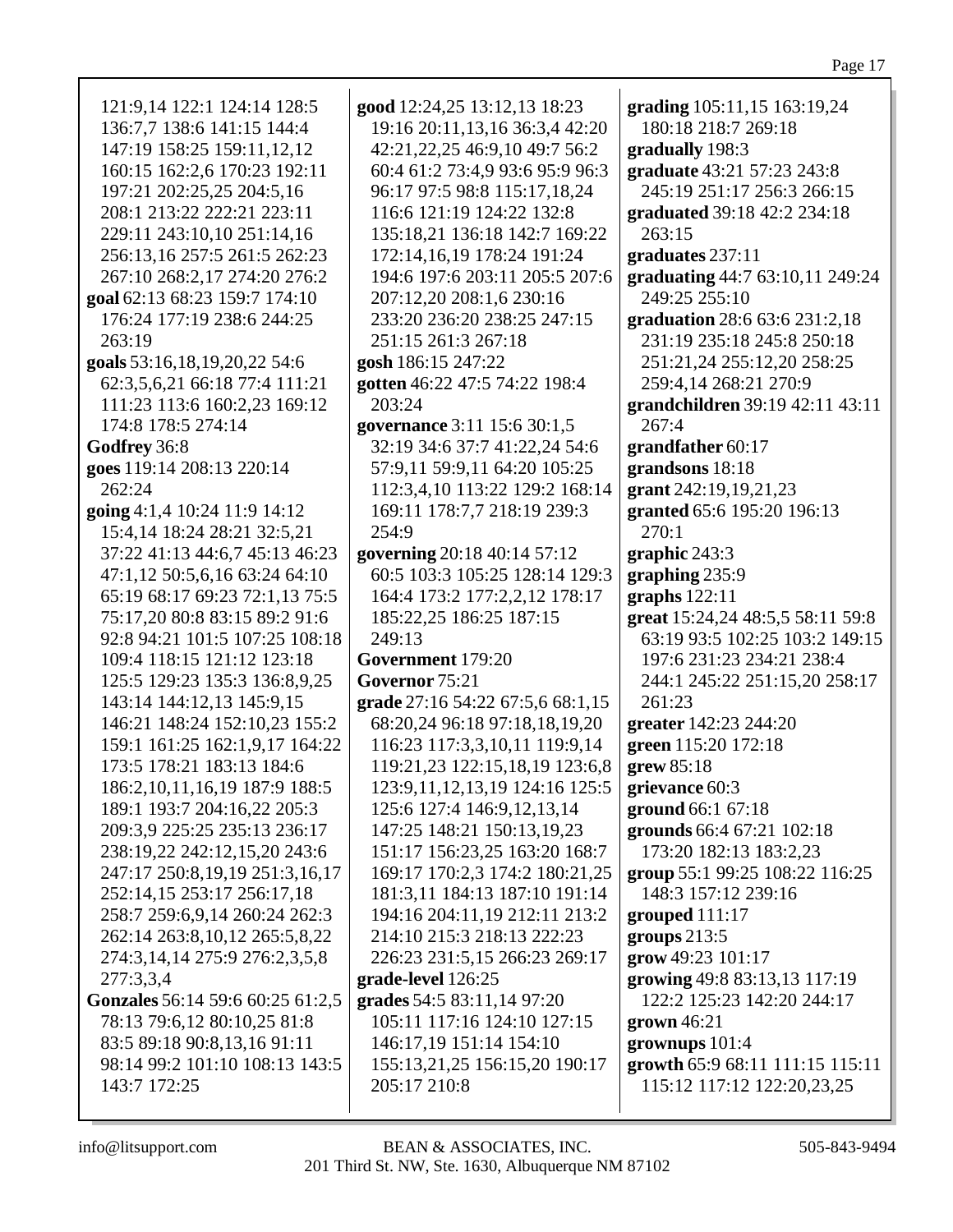| 123:3,4,7,8,9,10,14,16 142:21    | <b>Harry</b> 265:9               | heros 261:21                          |
|----------------------------------|----------------------------------|---------------------------------------|
| 149:9,10 190:11,19 214:9,13,16   | Hartshorne 36:4,6 38:13 44:18    | hesitant 92:24                        |
| 220:11                           | 45:4                             | hesitate 87:24 88:16                  |
| $grudges$ 42:11                  | hat 186:1 187:4                  | Hey 242:14                            |
| guarantee 93:2 267:18            | <b>hate 88:7</b>                 | Hi 20:16 130:24 135:15 138:4          |
| guess 28:22 47:18 63:16 69:13,20 | <b>hated</b> 136:7               | 185:20                                |
| 78:3,5,8,25 79:2 80:6 81:4       | <b>haven</b> 117:21              | high 3:12 39:14,18 80:3 82:19,23      |
| 84:20 99:23 103:14 129:20        | <b>HAW</b> 186:7,7,8             | 85:13 93:16 94:1,1,14,14,22,23        |
| 133:14 151:21 160:2 188:7,13     | <b>HAW's</b> 178:18              | 94:24 95:21 100:2 187:3,3             |
| 188:16 195:19 212:22 215:9,12    | he'll 257:6                      | 192:15 234:10 239:18 242:18           |
| 274:1,23                         | head 20:14 41:24 61:5 75:12 89:5 | 243:7,14 256:22 259:2,4 260:5         |
| guide $63:22$                    | 102:2 116:3 177:13,13            | 267:20                                |
| <b>Guild</b> 234:14              | headed 246:1                     | higher 97:20,21 139:15 141:4          |
| guys 41:10 122:3 130:21 136:20   | heading 78:18                    | 170:2 219:23                          |
| 144:7 145:15                     | health $157:9$                   | highest 214:3                         |
| gymnastics 120:16 140:19         | <b>Health-264:24</b>             | highlight 114:3 126:25 127:4          |
|                                  | healthy 40:10 42:18 43:3 121:4   | 169:15                                |
| H                                | 264:24,24                        | highlighted 103:23                    |
| half 55:4 105:13 169:22          | hear 32:15,22 76:17 109:9        | <b>Highly</b> 118:22 119:2            |
| half-a-point 191:6               | 130:25                           | Hijacked 69:16                        |
| hall 1:12 148:17,19 151:2        | heard 26:17 48:7 72:23 164:20    | Hill 71:14,22 72:24 73:22 74:25       |
| hamstrung 21:5                   | 213:17 220:21 258:12             | 76:3                                  |
| hand 132:15 206:25 253:19        | hearing 8:13 9:8 10:2,18 30:23   | <b>Hill-Clapp</b> 20:16,17            |
| 278:14                           | 31:3,14,19 33:11 72:13 187:20    | hire 43:14 44:6 59:13                 |
| hand-in-hand 253:7 254:15        | 220:1                            | hired 122:6 148:11                    |
| handed 30:15                     | heart 60:23 100:5 108:8 144:12   | <b>Hispanic 85:9 96:2 117:16,23</b>   |
| handle 96:12                     | 200:23                           | 118:2,3                               |
| handpicked 155:13                | heart-wrenching 92:10            | historical 114:14                     |
| hanging 109:17 230:9 272:11      | heartbreaking 188:6              | <b>historically</b> 124:8 239:9 255:8 |
| happen 14:20 15:8 31:13 62:22    | heartfelt 161:14                 | history 94:15                         |
| 74:17 75:17 99:5,8 126:8 217:2   | heavy $108:8$                    | hit 44:10 193:13                      |
| 223:24 246:25 251:25 264:15      | held 225:11 278:10               | hold 42:12 70:25 178:17 249:2         |
| 274:16                           | <b>Hello</b> 138:10              | <b>holding</b> 32:10 187:2            |
| happen- $31:22$                  | help 15:16 63:19,22 75:22 79:25  | holds 29:20 177:13                    |
| happened 41:25 73:8,12 74:7      | 80:1 91:3 94:19,20 121:10,11     | hole 131:6 144:12                     |
| 99:8 158:5 174:19 189:5 199:7    | 208:15 211:23 229:5 237:23       | <b>holidays</b> 24:2 26:4             |
| 210:24 243:20                    | 238:5 240:22 241:3,14 245:5      | Hollywood 234:13                      |
| happening 14:11 16:5,12,13 53:3  | 250:12 258:4                     | <b>Holocaust</b> 261:18,21            |
| 69:4,5 194:5,10 259:14           | helped 190:5 242:24              | home 175:7 192:13 199:11              |
| happens $112:20$                 | helpful 19:1 69:22 97:16         | 203:18 229:12,22,23 264:13,16         |
| happy 19:4 24:2 26:4 55:23       | helping 214:2 259:13             | 266:5 276:24                          |
| 115:16 118:10,11 132:15 135:6    | helps 121:17 203:11 204:25       | homeless 16:2                         |
| hard 43:24 51:3 52:14 75:1 98:6  | 213:22                           | homeroom 121:23                       |
| 103:5 110:2 132:24 165:10        | Henry 58:18,21 59:2              | <b>hone</b> 68:22                     |
| 231:3                            | heretofore 39:8                  | <b>honest</b> 151:23 155:10,17 197:8  |
| <b>hark</b> 172:1                | hereunto 278:13                  | 219:9                                 |
| <b>harm</b> 182:23               | heritage 117:18                  | <b>honestly</b> 75:6 133:19 160:20    |
|                                  |                                  |                                       |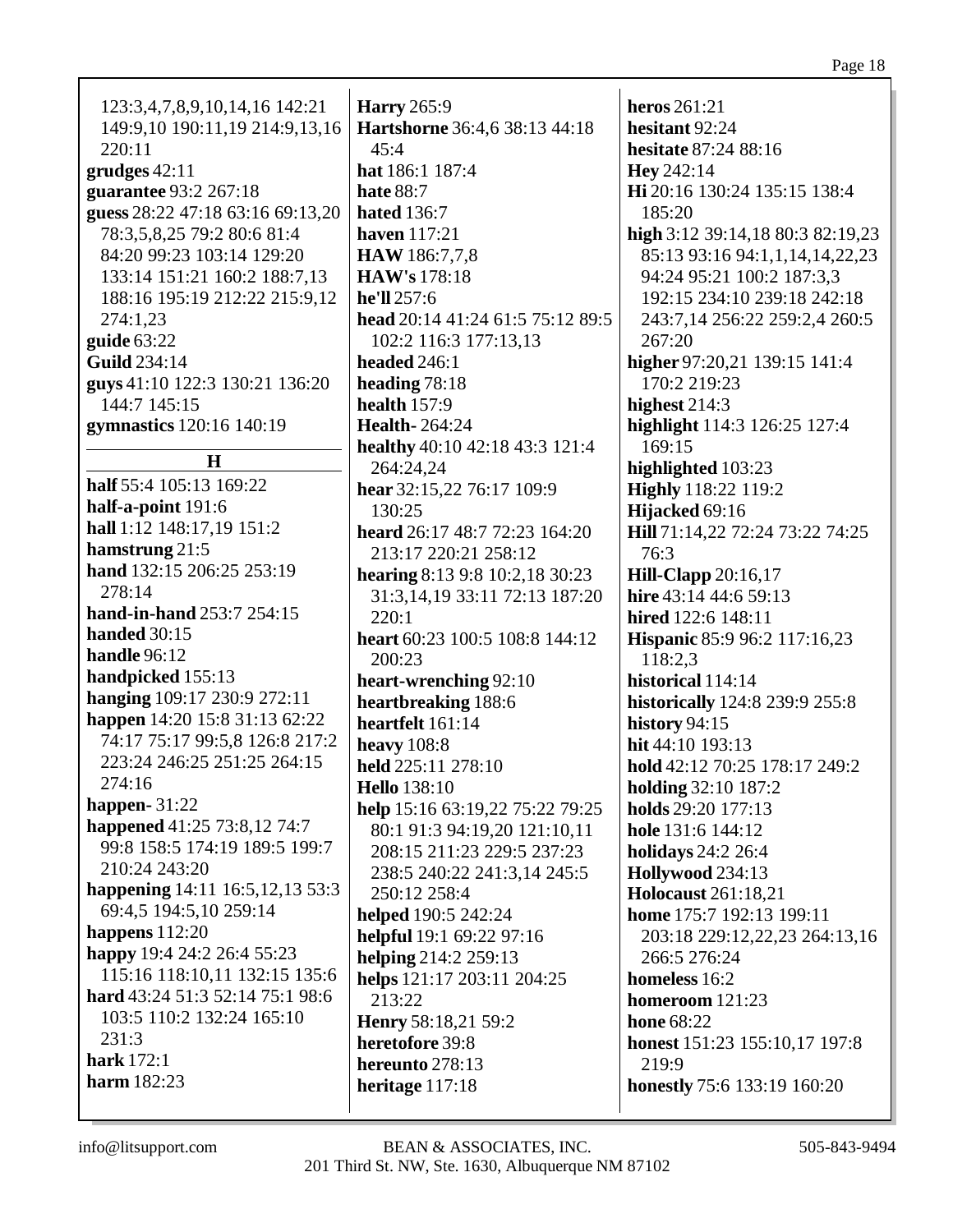213:21 217:8 251:23 **honesty** 155:4 160:20 **honor** 7:12 **Honorable** 121:20 **honored** 56:6 **honoring** 117:18 **hope** 75:21 161:24 201:14,15 **hopeful** 250:24 **hopefully** 44:8 108:16 150:8 225:13 **hopes** 132:20 **Horizon** 3:16,22 167:19 168:3 172:21 173:2,3,7,20 174:9 175:1 176:9 177:1,18 178:4 180:22 182:12,21 183:17 184:11 185:2,7,9 186:8 187:7 197:25 205:17 214:22 217:23 226:7 **Horizon's** 177:7 **horrible** 95:13 **hospitals** 15:18 **host** 240:19 **hosts** 242:2,2 **hour** 129:9 147:23 **hour-and-a-half** 21:6,7 **hourly** 42:24 **hours** 19:20,20,21,23 21:19,24 22:7,9,11 36:14 38:22,23,24 43:1 44:15,16 114:11 168:12 175:23,24 176:2,6,11,19 199:6 218:17 234:19 **hours'** 129:6 **house** 119:25 **houses** 119:8 **How's** 220:25 **Huang** 138:3 **huge** 102:5 197:15 253:15 **human** 160:21,24 197:14 261:18 **humility** 103:1 **hunt** 37:19 **hyper-technical** 174:15 **I i.e** 218:16

**IB** 113:12,15 119:18 121:4 124:24 125:2,4,10,18,19 126:2 144:23 145:1 151:7,10,20,22,25

152:5,11,13,13,18,18,20,25 153:6,11,14,17 154:21 158:23 159:8,8,9,13,14,19,22,23 160:2 160:12,12,20,22 161:20 **IB-approved** 113:17,19 **IB-authorized** 125:20 **IB-esque** 113:16 **ICELA** 2:10 **ID** 81:22,23 **idea** 27:7,16,25 257:12 **idealistic** 100:2 **ideals** 100:2 **ideas** 141:20 251:19 259:8 **IDEL** 126:21 **identical** 180:15 **identified** 11:25 26:19,24 27:1 28:3,10,11 30:16 52:23 66:12 84:2 105:9 112:17,19,22 147:12 148:12 154:1 159:5 163:16 183:6 184:15 **identifies** 66:1 210:10 **identify** 20:12 27:21 50:22 83:21 129:25 143:18 172:15 183:20 233:21 264:11,12 265:11 268:22 **identifying** 34:17 83:17 84:17 263:25,25 **IEP** 131:3 177:23,25 195:10,18 196:19,20 201:3,4,6,9,10,21,22 **IEPs** 150:24 178:3 196:22 244:20 **ignored** 104:7 181:20 182:9 **imagine** 26:16 44:19 156:6 162:21 204:24 **immediately** 17:1 18:20 158:9 175:12 178:2 268:17 **immigrant** 85:14,16 96:3 **immigrants** 85:13 89:24 96:1 **impact** 82:25 108:9 134:23 197:16 **impacted** 101:15 **implement** 168:5 179:1 212:24 214:25 218:10,20 221:15,20,24 223:4 224:3,7,11 226:9 257:9 264:7 270:3 **implementation** 105:18 164:2 232:20 270:19 **implemented** 91:13 148:17

149:18 223:10 232:11,23 **implementing** 52:3 63:17 111:8,8 114:7 168:15 **implements** 139:15 **implore** 123:20 **important** 26:23 34:14 35:1 48:22 62:4,5 66:22 76:19 77:18 82:10 97:21 118:12 139:9 144:2 162:13,14 170:12 171:6 178:16 182:12 200:20,22 214:4 236:4,8 240:8,17 244:19 245:7 259:18 **importantly** 111:13 141:16 230:23 **impose** 66:25 102:2 **imposed** 181:8 **imposing** 223:20 **impossible** 131:25 **impressed** 136:12 **impressive** 139:18 142:3 **improve** 51:16 52:7 91:4,8 104:17 139:9 142:23 189:13 213:22 231:22 248:5 256:20 **improved** 149:3 151:4 160:7,24 196:13 236:20 270:10 **improvement** 26:21,22 28:4,12 51:24 52:5 61:18,19 67:9,12,15 105:18 111:4,12 112:18,20 114:7 136:3 148:13 164:2 168:5 169:1,8 180:21 184:18,22 190:12,19 191:4,4 193:12,23 194:3,10,14,25 195:2 203:23 204:3,5 205:9 212:18,25 213:11 213:22,23 215:1 218:11 221:21 230:25 232:1 233:15 270:4 **improvements** 146:25 238:9 **improving** 53:4 105:19 164:3 184:12 258:16 **inaccurate** 174:21 **inclination** 205:7 **include** 120:8 152:13 241:7 275:4 **included** 12:16 20:22 63:18 77:7 113:14 126:13 204:15 **includes** 34:16 **including** 12:5 22:10 122:6 164:6 168:20 **incomprehensible** 127:16 **inconsistency** 210:9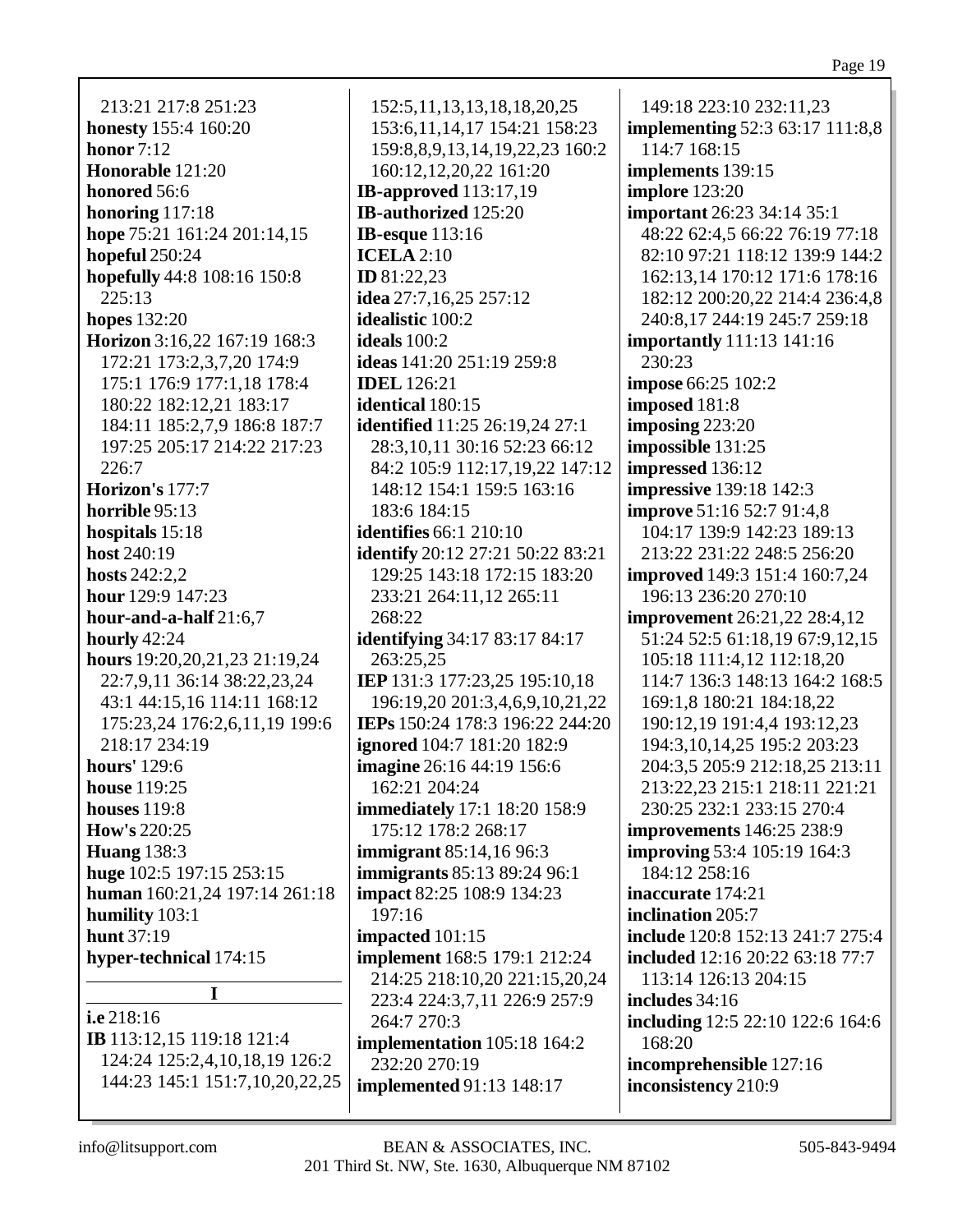inconsistent 174:21 176:17  $210:11$ **incorporated** 78:19 252:9 incorporating  $80:1591:23$ incorrect 126:19 178:1 223:8 increase 123:19 169:6 170:3,4  $251:21$ increased 14:21 63:6 198:3 increasing 53:4 **incredible** 122:3 238:1,8 incredibly 75:14 107:23 independently 108:2 index  $214:16$ indicate 8:10 9:5,24 10:15 31:6 93:3 170:16 178:19 indicated 34:24 54:16 64:18  $170:9$ indicates  $8:3,6,23$   $9:1,17,20$   $10:8$ 10:11 11:3 24:18 96:23 103:21 114:21 176:5 177:5 234:15 **indication** 79:1 177:6 indications  $34:10$   $78:17$ indicator 67:3 68:12 122:21 127:17 180:14,14,16,23 181:2,2 181:19 272:19 **indicators** 41:9 55:5 67:1,25 83:18 93:20 168:10,12 174:11 180:11 181:9 195:8 218:6,16 **Indigenous** 34:8 **individual** 11:11 34:16 58:17 73:22 103:17 124:3 129:25 180:24 181:10 individualize 58:22 59:1 individually  $7:1$  195:23 individuals  $11:9205:22$ indulgence 230:9 indulging  $167:18$ **industry** 15:17 234:12 239:20 240:10,22 247:3 253:8 254:7 inexpensive 15:19 **infancy** 131:19 influencing  $42:13$ influx 95:21 239:19 inform  $6:2$ **information** 13:19 30:10,19 33:22 34:9 48:15 52:20,21 53:9 54:15,18 55:11,19 64:23 69:6

69:24 70:21,22 71:13 72:24 79:19 81:19 97:16 100:15 104:20 109:8.10 126:13 127:1 141:11 155:14 160:18 165:4,15 171:14 175:16 199:1 275:15 **informed** 71:14 72:1 236:6  $251:13$ informing  $258:12$ infrastructure 87:11 inherited 117:3 initial 36:13 55:13.19 77:16  $266:3.3$ **initially** 45:23 224:22 injunction 72:12  $\text{inn}' 86:24$ inquiry-based 125:9 139:17 153:6 159:16 inside  $16:13$ insist  $208:23$ insisted  $176:16$ inspired 126:6 **installed** 120:21 **instance 99:9 199:7** instills  $141:18$ **Institute 14:1** instructing  $264:1$ instruction 63:23 91:9 95:15 124:6 149:1 **instructional** 21:18,24 22:6,10 22:11 114:11 159:4 168:11,12 175:23,24 176:4,6,8,10 218:17  $244:9$ insure 38:22 118:13 insuring  $36:21$ integrate 261:11 integrated 34:22 96:5 159:14  $232:16$ **integrating** 248:9 259:21 261:12 integrity 141:22 **intend** 164:23 **intent** 94:9 183:9 intentionally 258:21 intercession 15:10 **interest** 39:10 40:21 42:10 202:4 234:10.11 256:22 **interested** 253:17,20 interesting  $27:16$ 

intern  $254:7$ Internal 196:9 international  $3:15.22$   $13:25$ 109:21 116:4,10,12,19,22 117:21 118:7,18 119:15 128:20 128:23 130:7,10 134:24 135:16 135:23 136:2,13 138:13,23 139:11,21 140:17 141:2,18 142:13 144:8 153:22,23 154:13 163:12,21 264:22,23 265:4 **International's 117:1 internship**  $232:20\,241:1,1$ internships 42:24 236:17,19,22 236:24 240:25 241:4 244:14,16 249:23 interpreted 62:13 interruption 23:16 interspersed 114:20 intervene 211:22 intervention 26:20,25 63:17 91:20 120:1 245:1 269:23 270:11 interventions  $100:6.9.14.17$  $112:17$ interview 251:8 256:24 257:10 intrinsic  $42:10$ **introduce** 56:6 109:23 introduced 110:1 introduction 194:21 invested 40:25 investment 38:18,20 involved 43:23 236:8,10 247:4  $264:23$ **involvement** 38:21 247:5 involves 237:8  $i$ Pad 253:19 iPads 119:22 156:10 **issue** 35:25 37:23 39:13 40:16 57:4 66:6 79:20 80:3 84:2 102:19 138:19 139:5 178:16 179:15 182:2 189:8 190:5 198:11 202:18 219:9 issues 7:17 43:16 60:1 61:8 63:20 83:23 91:16 98:2 109:14 131:8 154:19 174:12.18 179:25 180:5 180:8 184:10,15,19 **Istation** 122:13,18 127:7,13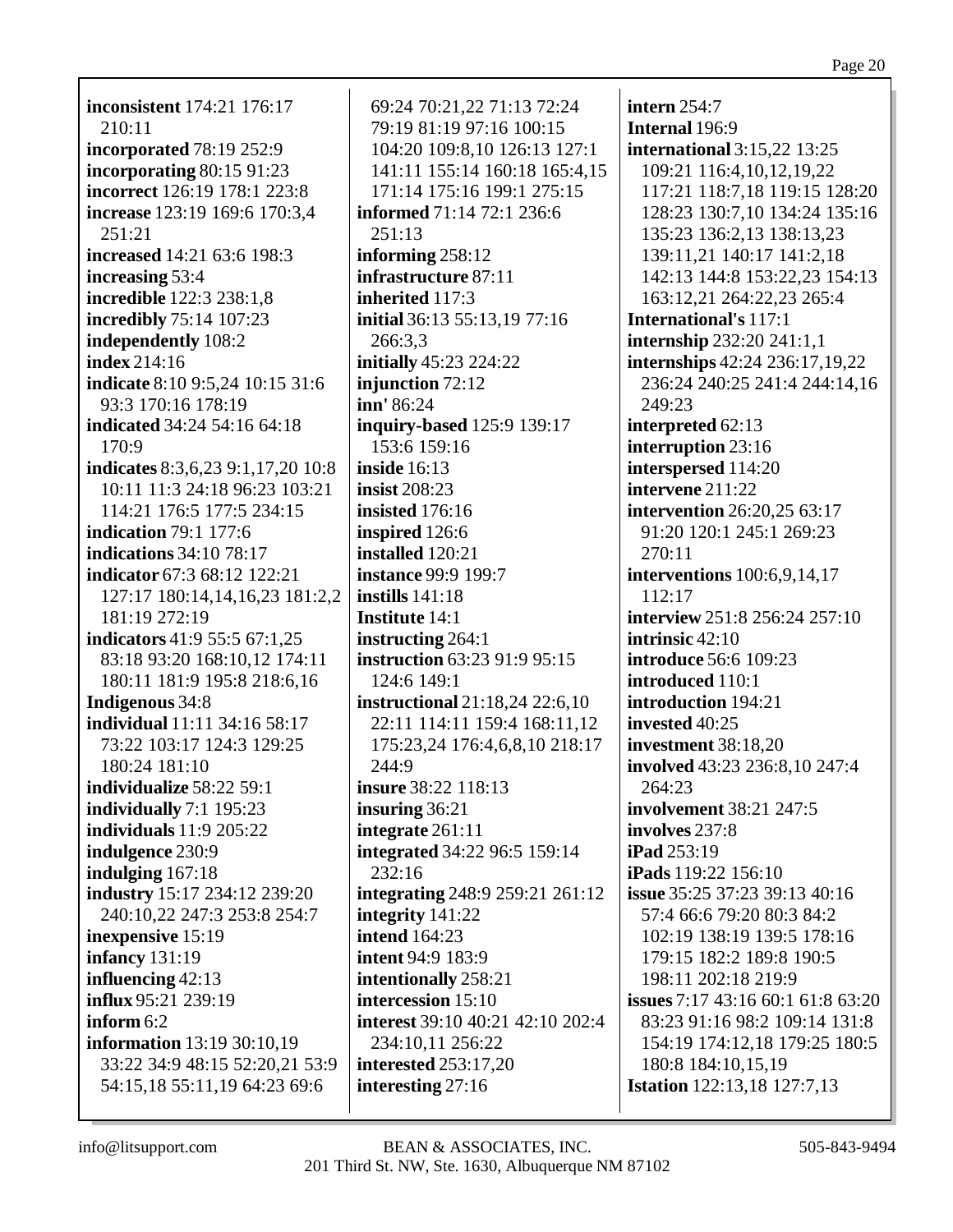## Page 21

| 148:1                                         | 233:22,22 239:2 242:5 246:9             | 167:13,14 187:4,4 192:10,11             |
|-----------------------------------------------|-----------------------------------------|-----------------------------------------|
| it'll 50:8 229:22,23                          | 247:10,15 248:2,12,15 250:22            | 234:19 235:2 236:4,8,22,23              |
| item 5:19 7:23 10:20 11:14,20                 | 254:25 255:4,6,9,14,19 256:11           | 237:23 238:5 242:24 243:12              |
| 19:9 26:9 29:24 39:6 47:9 49:6                | 256:14 257:17,21 260:11                 | 244:18,20 245:2,11,14,16                |
| 50:2,17 230:11                                | 261:14,17 264:4,12,19 265:12            | 246:21,23 249:3,24 250:5,7,10           |
| items 10:21 60:6 151:5 248:8                  | 266:4,7,9,17 272:9 273:5,12             | 250:18 251:9 252:4,6 262:11,12          |
|                                               |                                         |                                         |
| <b>IXL</b> 120:9 156:4                        | 274:2 275:6,9,16,19,24 276:6,8          | 262:15 263:2,4,6,14 265:6,14            |
| $\bf J$                                       | 276:22,25                               | 265:15,23 266:15,20,25 273:20           |
| J40:11                                        | journalism 240:2                        | kind 21:5 27:18 28:15 29:25             |
| <b>Jackson</b> 257:19                         | <b>journalists</b> 240:17 242:3         | 34:10 35:6 38:20 41:12 45:18            |
| <b>JAMES</b> 2:5                              | journey 187:23 188:22 234:6             | 52:7 55:13 56:17 59:19 74:16            |
|                                               | 247:20 249:16                           | 97:24 111:25 112:23 122:24              |
| <b>January</b> 28:25 29:20 47:18,19<br>278:14 | <b>Juarez</b> 95:4,8                    | 124:11 143:25 147:1 161:7               |
|                                               | <b>Julie</b> 20:16,17                   | 170:7 190:6 192:13 194:1                |
| Japanese 265:14                               | jump 252:1                              | 195:14 205:1 214:4,14 248:17            |
| $\ar 101:6$                                   | June 56:15 249:16,18                    | 258:6 260:12 267:2 274:18               |
| <b>Jeep 60:14</b>                             | junior 269:5                            | kinder 122:12,14                        |
| jeopardy 174:20                               | juniors 245:14 267:2                    | kindergarten 116:24 135:23              |
| Jerry $1:12$                                  | justified 182:22                        | 145:4 150:12                            |
| Jimmy 56:13 59:6 61:2,5 78:13                 | justifies 183:24                        | kindergarteners 119:22                  |
| 79:6,12 80:10,25 81:8 83:5                    | justify 184:15                          | kindergartens 130:17                    |
| 89:18 90:8,13,16 91:11 98:14                  | <b>Justine</b> 157:11,12                | <b>kindly</b> 142:15                    |
| 101:10 108:13                                 |                                         | kinds 90:21 99:22                       |
| <b>Joanna</b> 130:2,6                         | K                                       | <b>King</b> 16:15 18:18                 |
| job 1:25 35:18 49:7 58:15 59:12               | K 119:14 120:2 122:24 124:25            | knew 70:9 142:6                         |
| 60:4 122:1 132:8 278:25 279:2                 | 156:15, 17, 23 157:4                    | know 6:5 16:1 21:15 26:16,16            |
| jobs 138:22 239:23 250:19                     | $K-8$ 125:23                            | 27:13 28:2 29:1 31:2,4 33:2             |
| <b>Johnston</b> 2:6 4:25 5:1 14:7,8           | <b>K-through-5</b> 122:22               | 34:7 35:14 38:14 40:5 41:7,18           |
| 16:6,19 17:3,6,21,22 22:20,21                 | <b>K-through-8</b> 111:19               | 42:3,4,4,13 48:22 49:8 50:8             |
| 24:9,11,12 25:16,17 33:9 99:13                | Karen 49:17 257:18,18                   | 53:8,16 55:4,6,20 56:24,25 60:9         |
| 99:14 101:11 104:23,24,25                     | <b>KARYL</b> 2:4                        | 61:9 63:3,7,13,14,16,18,21,24           |
| 105:3 106:5 107:1,2 108:9                     | <b>Katie 2:9 209:19</b>                 | 64:3, 3, 5, 7, 8, 9, 10, 13, 18, 20, 24 |
| 157:23,24 158:16 159:6,24                     | keep 7:18 31:11 109:6 118:9             | 65:4,6 70:13,16,17 73:14 74:19          |
| 161:4 166:14,15 194:18,19                     | 126:10 137:25 140:7 193:7               | 74:20,25 75:1,5,9,23 76:2,3,9           |
| 195:5 199:20 200:12 201:8,15                  | 239:23 254:3 255:16                     | 77:12 80:11,12 83:17,24,25              |
| 201:17 202:2,12,15,21 205:14                  | keeping 32:1 53:25 117:20               | 84:6,12,17 86:10 87:17 88:5,6,9         |
| 210:16,17,18 211:10 216:22,23                 | 192:21 243:16,17                        |                                         |
| 221:1,6 222:7,10,13,15,18                     | Kelly 261:2 266:18,18                   | 88:15,21 89:7,11,13 90:4 91:21          |
| 225:20 226:2 228:18,19 229:5                  | kept 71:12 154:12 184:25                | 91:21, 22, 23, 25 92:2, 9, 12, 23       |
| 229:18 254:20,21 255:2,5,7,11                 | key 57:4 241:5 258:13                   | 95:22 96:21 98:21 101:11 104:6          |
| 255:15 256:2,12 257:15,20                     | kick-start 142:14,21                    | 108:23 110:18,19 111:13                 |
| 259:16 260:4 261:7,15 263:22                  | kid 243:11 257:4 262:21                 | 116:16 118:16 128:4 136:20,21           |
|                                               |                                         | 137:2,7,10,16,18,21,23 139:25           |
| 264:9,18 265:10,25 266:6,8,11                 | <b>kiddos</b> 183:1                     | 141:11 143:16,22,24 144:3,4             |
| 268:6,9,12 271:21,22                          | <b>kids</b> 7:8 60:21 63:14 91:17 94:11 | 147:6 151:23 152:1,4,13 155:18          |
| joined 49:13,17                               | 94:19,22 96:5 130:22 137:7              | 156:1 160:13 162:20 164:23              |
| joining 49:17 172:22                          | 141:23 142:9,19 143:14,23               | 171:9 172:1 186:3,5,10,10               |
| <b>Jonathan</b> 230:6,14 231:9,12             | 144:4 145:8 147:25 160:24               | 187:13 188:14,14,15,18,20,20            |
|                                               |                                         |                                         |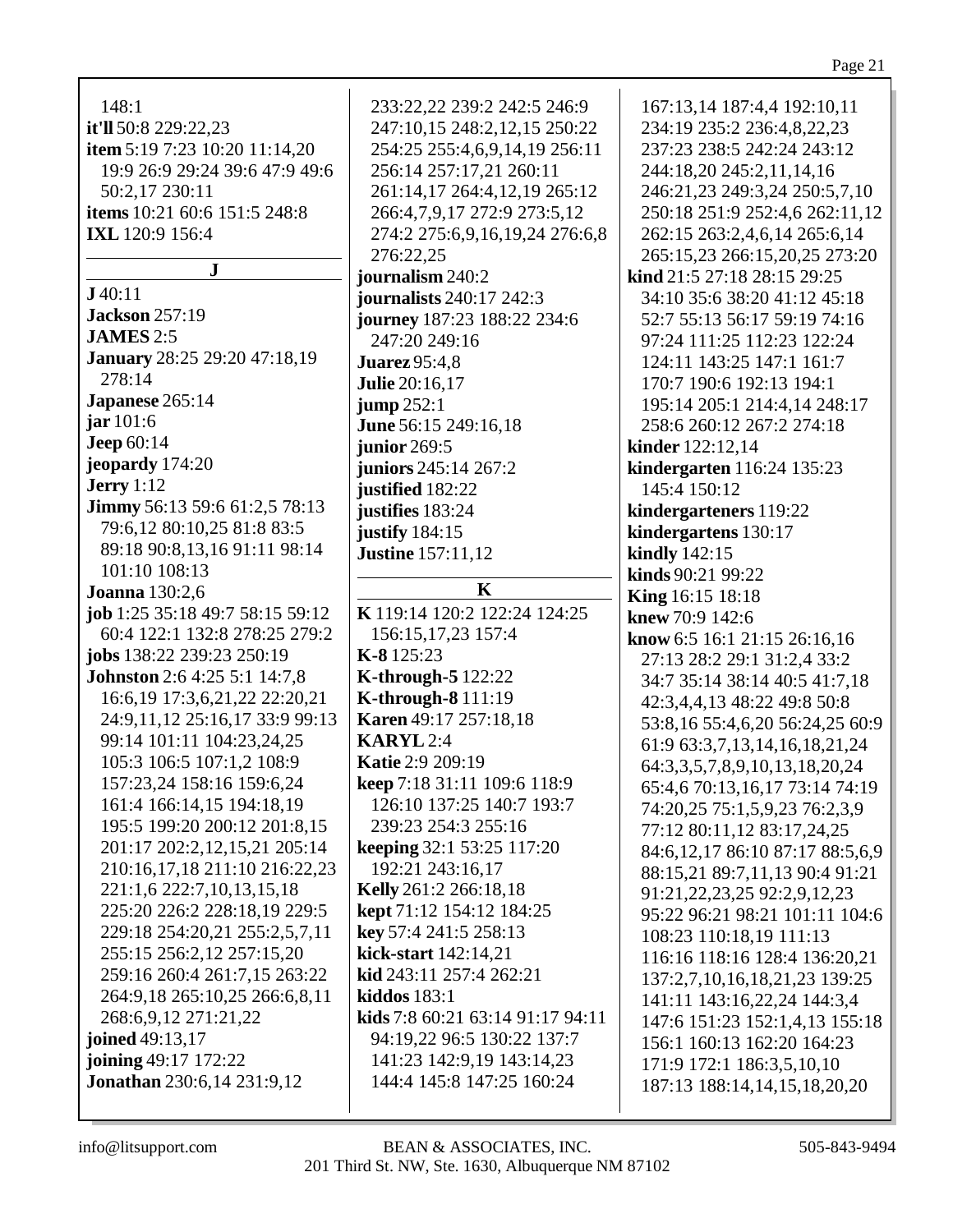| 188:24 189:14,25 190:4,23         | larger $131:8$                    | 189:8 190:5 209:13                                                     |
|-----------------------------------|-----------------------------------|------------------------------------------------------------------------|
| 191:23 192:1 193:21,25 194:5      | largest $117:16$                  | Legal's $70:10$                                                        |
| 194:14 196:6,12 197:17,18,22      | Las $39:2,14,17$                  | legalities 152:25                                                      |
| 198:11 199:14 200:10 203:10       | lastly 34:21 241:16               | legality 151:24                                                        |
| 203:14 204:20 205:22 206:11       | late 39:15,16 196:19 230:10       | legally 64:9 98:21 152:25 154:1                                        |
| 209:20 212:14 217:7 219:12,25     | 255:13                            | 179:13                                                                 |
| 229:21 231:4 235:14,23 237:2      | lately $91:22$                    | Legislature 75:17                                                      |
| 238:16 239:24 240:1,4,13          | latest 253:9                      | legitimately 60:11                                                     |
| 242:12,15 244:2 245:8 246:18      | Laurel 31:5,9 35:18,20 46:16,18   | length 19:19,22 22:4 104:1,16                                          |
| 246:19 249:14 250:7,11 252:24     | 47:22 129:7                       | lengthen $147:18$                                                      |
| 253:9 254:2,14 255:16 256:9,12    | law 52:3 67:19 111:7 175:17,21    | lengthy 109:17                                                         |
| 256:24 259:2 260:2,15 262:10      | 176:17 182:13 183:10,12,23        | <b>lesser</b> 140:5                                                    |
| 264:25 266:19,25 267:1,3,8,12     | 201:25 207:16 225:4               | lesson $262:5$                                                         |
| 268:3,4 273:12                    | lawyer 240:16                     | let's 87:24 92:24 137:2 172:17                                         |
| knowing $244:22$                  | lead 5:15 248:23                  | 217:15 231:7 237:20 238:20                                             |
| knowledge 70:11                   | leaders 139:22                    | 247:24 258:21 259:25 265:17                                            |
| known 87:18 252:19                | leadership 59:14 214:3 245:15     | 272:20                                                                 |
| knows 41:10 47:8 258:4 260:25     | 249:14                            | letter 47:13 48:12,14 54:5,22                                          |
| kwon 120:16 140:18                | leaning $203:21$                  | 57:13,17 67:5,6 68:1,15,24                                             |
|                                   | leaps 94:14 95:10                 | 123:19 124:16 169:17 180:21                                            |
| L                                 | learn 126:6 139:1,17 142:2,4      | 208:13 210:8 222:23 231:14                                             |
| La 19:10 20:14,18 22:2 24:14      | 144:5, 14 250:5, 8, 9 251:4 265:6 | 269:17                                                                 |
| 58:3                              | 265:8,14,15                       | letters 46:23 161:13                                                   |
| lab 119:24                        | learned 58:25 62:15               | level 62:24 85:11 122:15,18,19                                         |
| lack 31:8,9 40:7 56:23 84:3 87:14 | learner 20:14 89:5 266:2          | 123:8 131:23 179:22 187:8,9,11                                         |
| 92:5 95:14 131:10 138:22 240:7    | learners 60:20 84:25 93:20,22     | 232:10 254:9 263:23                                                    |
| 253:13                            | 168:11 171:2 175:6 195:9          | levels 27:16 58:2 97:18,18,19,21                                       |
| Ladies 180:3                      | 218:17 264:2 270:16               | 117:10,11 148:21 170:2,3                                               |
| Lakeisha 49:12                    | learning 64:1 78:8,14 95:12       | <b>liaison</b> 2:14 152:11                                             |
| land $214:1$                      | 117:19 120:23 139:4,15 140:21     | license 126:5                                                          |
| landed 53:7 210:13                | 141:14,24 142:19 153:6 156:5      | licensed 195:24                                                        |
| landlord 16:10,11 18:19 119:4     | 160:14 196:23 232:17 235:12       | lie $101:5$                                                            |
| 137:19 143:16                     | 235:16 237:8,12 244:4,6 245:18    | <b>life</b> 103:10 117:20 142:15                                       |
| language 12:15 13:6 19:13 20:9    | 248:14 251:14 258:18,24 261:8     | light 115:20 172:18                                                    |
| 55:10 60:20 95:11 113:15 114:2    | 261:9,10 264:22                   | <b>liked</b> 44:17                                                     |
| 117:19 118:25 119:11 123:13       | lease 12:14 15:5 16:9             | limitations 149:21                                                     |
| 126:18 127:7 152:13,16,21,25      | leave 20:5 47:10 115:23 256:17    | limited 6:23 10:21 83:22 257:3                                         |
| 153:1,14,16 158:22 175:5,7        | 257:12                            | <b>limiting</b> 174:13 183:5                                           |
| 210:9 263:8 264:1,14,16,21        | leaving 89:25 103:7 221:11        | line 37:14 56:15 129:20                                                |
| 265:15 266:2,5 272:24 273:1       | 257:13 262:7                      | lines 62:6 263:17                                                      |
| 274:7,20                          | left 18:18 49:24 85:22 96:8       | lingering $214:15$                                                     |
| languages 118:24 139:13 153:8     | 100:17 131:6 143:3 144:19         | list 26:18 28:10 47:4 77:21                                            |
| 265:7,22                          | 154:15 158:4 187:7 198:12,23      | 109:20 112:15 129:14 130:2                                             |
| lapse 264:17                      | 199:9 234:19 256:24               | 133:13 134:13 146:5,6,10,15                                            |
| large 63:9,11 108:22 109:3        |                                   | 208:10 219:12,15 230:24 231:1                                          |
| 123:19 167:22 199:13              | legal 51:17 56:16 66:1 67:18      |                                                                        |
| largely 181:20                    | 69:19 70:2,21 71:10 102:17,18     | <b>listed</b> 34:10 128:25 129:4 193:19<br><b>listen</b> 130:21 140:20 |
|                                   | 102:20 103:2 167:13 180:1,7       |                                                                        |
|                                   |                                   |                                                                        |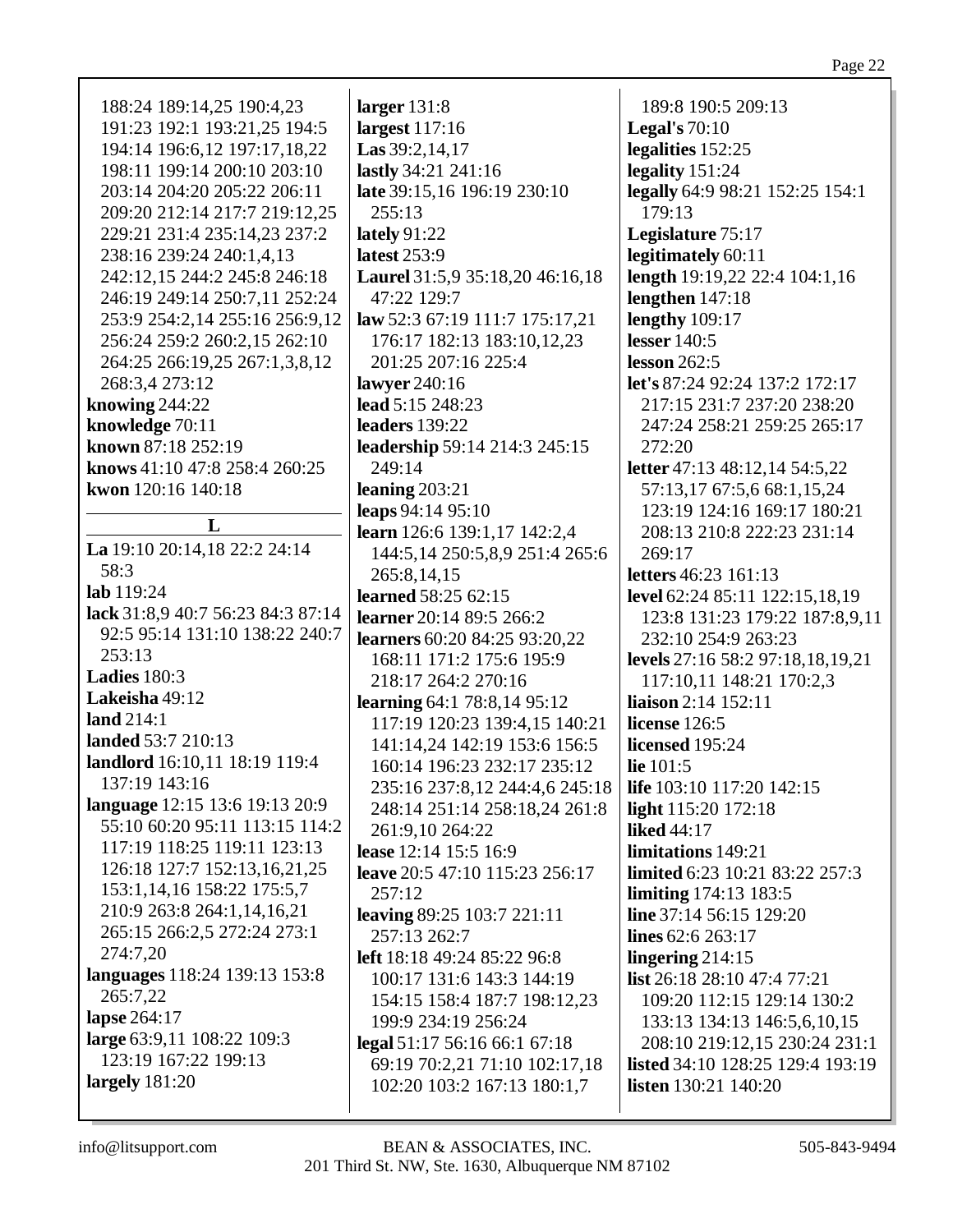**listened** 220:20 **listening** 60:25 141:20 220:23 **listing** 193:22 **lists** 117:15 146:19 193:23 **literacy** 232:16 **literally** 42:1 70:6 73:11 **literate** 236:5 **little** 26:14 35:23 46:3 65:19 80:18 86:22 97:15 103:15 118:15 122:4 146:18,22 151:1 151:15 152:20 155:14 159:10 170:16,17 197:2 206:10 214:7 238:2 239:7 245:10 **live** 141:17 **lives** 44:1 108:10 196:21 **local** 27:12 52:19 53:1,3,15 170:10,18 171:5 233:11 256:6 **locally** 68:4 **located** 175:10 273:4 **location** 11:23 16:25 131:15 175:17 273:8 **locked** 199:10 **logos** 118:10 152:16 **long** 66:3 132:24 184:8 189:4 229:15 252:19 255:16 **long-standing** 38:16 **long-term** 37:6 **longer** 74:25 75:1 130:8 170:6 178:20 191:11 **look** 14:22 31:14 51:13 52:18,25 53:2 54:25 59:14,24 68:15 76:1 81:21 82:16,17,24 86:1,1 89:10 93:14,21,25 94:15 95:17 97:8 101:20 104:11 108:1 110:8 111:14,25 112:24 114:24 115:5 122:10,10 128:7 130:12,15 132:24 158:1 160:7,20 170:1,3 171:14 196:19,24 204:21 205:2 205:4 207:9 209:6,21 217:7 244:25 245:2,2 246:18 247:19 247:25 250:25 251:21 253:16  $267:1$ **looked** 32:1 53:15 55:1 75:8 193:14 267:16 **looking** 21:18 33:10 42:23 51:10 51:10 53:13 56:19 74:8,12 80:23 81:5,7,10 82:25 85:23

90:21 92:12 93:1 97:17 98:10 132:21 159:7 168:23,25 169:25 170:22 171:7 193:3 206:9 207:7 207:11 215:15 233:10 238:14 248:5 258:10 259:12 275:3 **looks** 31:21 41:11 **lose** 227:11 255:15 **losing** 32:23 254:14 255:17 256:7 **loss** 30:24 211:8 **lost** 31:3,10 33:7 54:12 65:22 194:4 **lot** 7:17 44:1 60:19 82:13 87:7,7 93:20 94:10 97:11 101:1,23 102:1,16 121:12 127:15 130:8 130:14 135:17 137:18 140:24 143:11 149:6 191:22 203:14 209:7,8 249:11,24 252:21 253:1 253:6,16,18 257:25 267:13 **lots** 14:19 64:7 206:17 268:25 **lottery** 234:22 **love** 40:12 136:10 137:13 139:16 140:25 141:23 145:7 273:25 **loved** 242:7 **loves** 136:8 **low** 27:5 28:13 82:12 93:23,24 112:22 200:24 214:9 219:21 255:12 260:6 264:5 269:9 **low-comparison** 171:7 **lower** 54:23 68:7 97:19 124:16 170:2 171:1,2,4 203:4 256:5,6 **lowest** 28:4 84:4 112:25 179:18 193:17 195:17 212:11,11,18 213:3 244:19 **Luckily** 199:13 **lunch** 19:21 22:10 50:6,7 120:5 167:5 176:15,17 **lunches** 120:6 **M M** 116:2 **ma'am** 156:3 202:14 229:6 **Mabry** 1:12 **MACCS** 234:6,7 241:17 **MACCS'** 263:5 **Madam** 6:7 7:6 11:17,19 12:18 13:17,22 14:9 18:16 19:8 22:1 24:12 26:7,11 33:10,17 36:5

38:7 48:6 49:3 51:1 56:4 61:3 65:11 69:22 70:15 71:7 74:18 76:16 78:13 79:6 80:11,22 81:9 82:14 84:23 93:11 97:14 99:15 103:13 104:23 105:3 109:25 116:6 121:20 129:10 134:15 150:12 153:19 154:6 155:20 156:12 157:25 163:8 164:8 167:24 172:20 184:14 190:9 191:20 192:6,8 194:20 208:18 210:16 213:12 214:20 217:4,20 219:5,17 221:1,9 222:7,10,19 223:23 225:15 226:4 230:18 239:1 250:16 252:16 254:22 266:14 268:6 272:12,17 276:14 **magnet** 85:13,17 94:8 **Mahogany** 242:13 **main** 207:9 **maintain** 172:8 254:13 **maintained** 169:9 210:12 231:5 261:3 **maintaining** 168:6 213:1 215:3 218:13 226:22 270:5 **major** 56:21 136:3 196:7,12 269:2 **majority** 82:22 114:21 118:2 181:13 207:22 **majorly** 131:9 **makeup** 15:13 **making** 11:7 20:8 31:10 42:9 63:20 80:16 92:4 113:7 117:18 123:3,14 127:15 139:5 149:15 151:8 155:25 169:5 173:24 192:20,25 206:13 232:3 233:15 233:18 241:8 243:21 250:2 258:23 **man** 143:20 **managed** 95:7 **management** 168:13 176:25 218:18 **manager** 128:5 172:24 178:22 186:20 198:25 206:12 234:2 266:19 **Mandarin** 126:7 153:10 **map** 119:6 **MAP's** 122:20 123:5,8 **maps** 262:5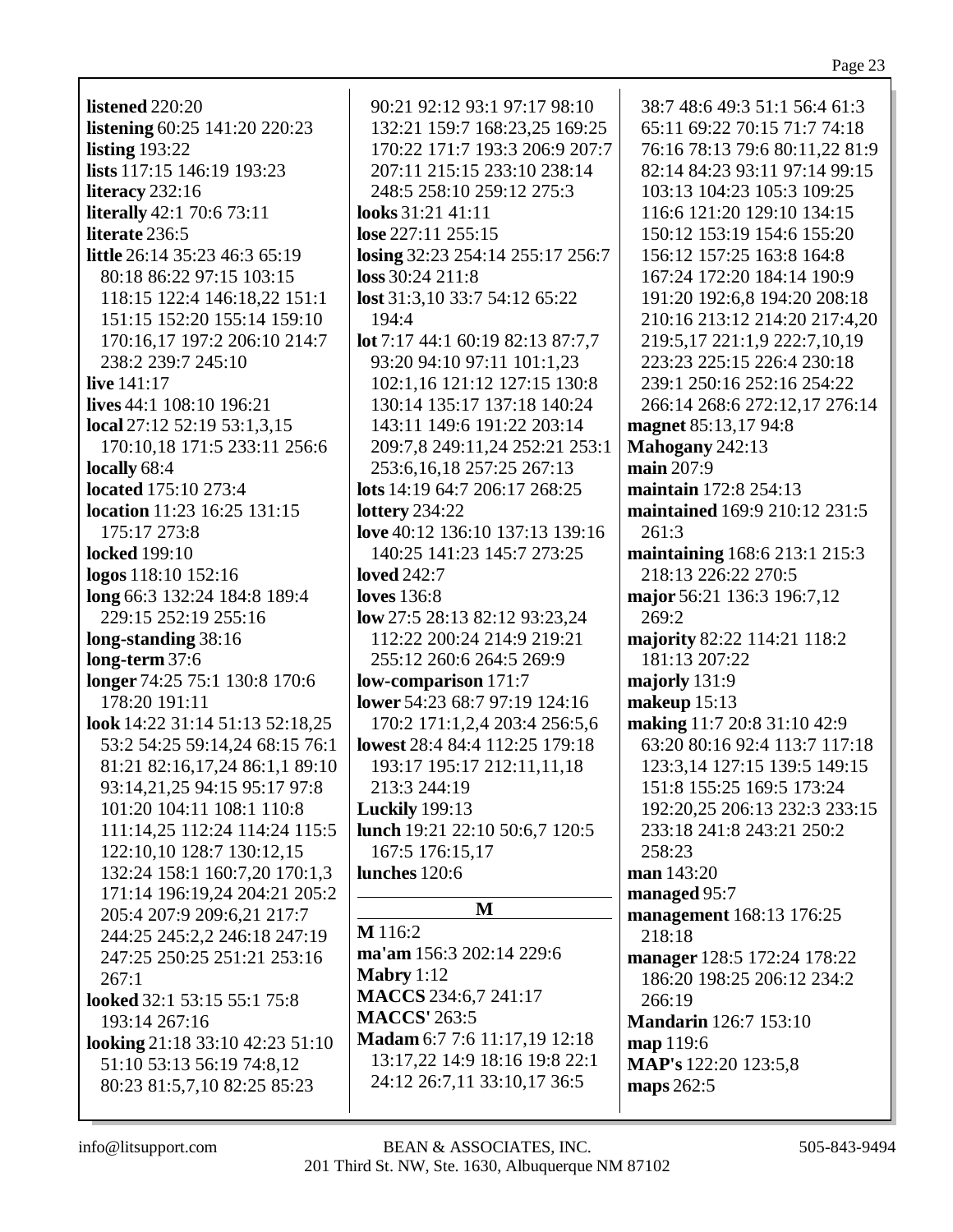**March** 125:15 marginal 92:3 mariachi 120:10 mark 36:4,5 38:13 44:18 45:4  $158:10$ market 18:23 **Martinez** 135:20.22 **Marvin** 234:2 mass 58:21 masses 58:15 master 269:4 master's 57:25 122:7 material 21:4,14 22:3,3 24:14 30:1 44:20 64:17 113:10 168:16 179:3.23 186:23 198:15 199:15 218:22 232:22 materials 12:19 30:14 31:19 55:24,25,25 74:13 76:20 247:21 math 58:1 62:5 66:17 95:10 118:25 121:25 123:1 187:12 214:13 237:20,20 260:11,12,14 260:15,15,19,22,24 262:6,11,12 mathematics 84:24 95:6,9 122:8  $122:23$ **MATHia 260:18** matter 72:14 140:12 141:8 179:16 184:19 188:25 196:2 197:25 278:11 Matthews 56:16 65:11,14,17 68:10 69:11,21 70:15,23 72:2 72:10 73:20 74:9 98:19 102:16 103:1 153:19 173:3 180:1,3 199:19 201:22 219:24 222:1,19 223:20 224:14,25 225:3.9 mean  $15:11$  41:11 64:7,9,10 71:22,25 80:11 93:22 94:13 96:16 104:18 137:18 145:16 159:8 187:14 206:15 207:24 253:7 256:7 273:6 meaning 30:9,19 82:5 meaningful  $182:1$ means 6:15 128:4 132:11,15 153:14,17 154:23 222:20  $234:20$ measurable 210:10 measure 181:3 214:6.8 270:1 measured  $62:13$ 

measures  $52:12$ media 3:17 229:13 230:5,11,21 232:16 233:23 236:3,5,12,12,14 236:15 237:4,5 238:21,23 239:5 239:13,18 240:1,5,14 241:7 242:10 243:18,22 246:22 248:9 248:25 249:25 250:1.2 251:5.10 252:8,9,19 253:6,17 254:6,17 257:2 258:17,17 259:21 261:1 261:11,16 268:14 269:15 277:1 **Medical 14:2** medium  $239:23$ meet 32:21 34:6 61:12,16 66:9,15 71:24 73:21 100:23 102:20 104:21 105:6.25 110:23 113:21 114:16 122:22 151:19 163:13 164:5 177:6.9 217:25 218:4 224:17 237:5 meeting  $1:10$  4:2 9:11 12:13 32:22 36:16 41:22 47:20 54:14 54:17 103:6 111:23 169:12 171:20 175:24 180:17 181:4 199:9.11 201:6.13.21.23 211:25 211:25 233:4 237:19,25 279:3 meetings 32:10 44:21 158:20 meets 180:20 209:22 **Megan** 49:21 **Melanie** 138:9.11 member 2:4,5,5,6,6,7,7 30:20,22 31:7 33:20,25 34:11,13 36:11 37:19 38:3,19 39:10,17,21 49:17,19 134:25 178:8,10,18,20 185:22 186:25 187:16 members 13:18 30:9,11,18 31:17 32:15 33:23 34:10,17,25 35:10 36:5,14 37:5,6 38:11,16,17 41:7 41:20 45:13,14,16,17 48:8 65:16 98:20 112:2 116:7 121:3 124:23 129:3 135:1 153:20 172:20 178:17 192:21 239:1  $241:2.7$ membership 33:19 37:2,4 39:7 39:25 40:25 memorandum  $180:8$ memorize 141:10 mention  $249.7$ mentioned 62:11 98:2 112:14

123:23 148:10 151:1 156:9 158:14 235:17 239:3 244:13,14 253:5 259:12 265:1 mentorship 245:13 252:4 mentorships 241:4 Mesa 134:22 154:7,15 met 38:22 51:20 62:2.4 64:16 66:18 67:6,9,16,16 75:2 86:20 99:7 105:21 111:22 123:4,7,9 123:15 127:16,18 129:3 149:11 174:5.7.9 176:24 177:2.18 178:5,13 181:1,18 183:18 184:5 186:5 236:13 237:10 meters 137:4 method  $62:25$ methodology 78:15 102:10,22  $181:15$ metrics  $161:19$ **metropolitan** 33:5 239:16 Mexico 1:2,13,22 3:4 5:16,18 33:7 36:15 43:19 56:25 57:23 57:24 60:18 89:10 95:10 116:17 121:22 179:20 180:18 194:25 196:25 197:3 203:10.16 212:24 218:10 226:9,21 239:11,21,24 240:9 252:25 277:5 278:2,7,10 278:11,19 mic 115:20 **Michael 136:16** microphone 185:20 Microsoft 243:9 mid-school 192:15 middle 14:23 72:5 82:22 93:25 94:11,25 96:2 125:20 146:8,15 149:8 187:7,10 210:6 230:15 middle-school 83:11,14 94:3 127:15 146:19 246:23 midst  $15:12$ **Midwest 246:11** midyear 122:9,16 123:4,15 Mike 238:21,25 242:5 247:9 253:3 260:2 276:18,23 million  $137:20$  $\bold{mind}$  7:16 38:11 101:4.4 107:10 118:9 139:14 227:12 252:21 minds  $7:19$  138:16 minimum 48:10 51:21 109:6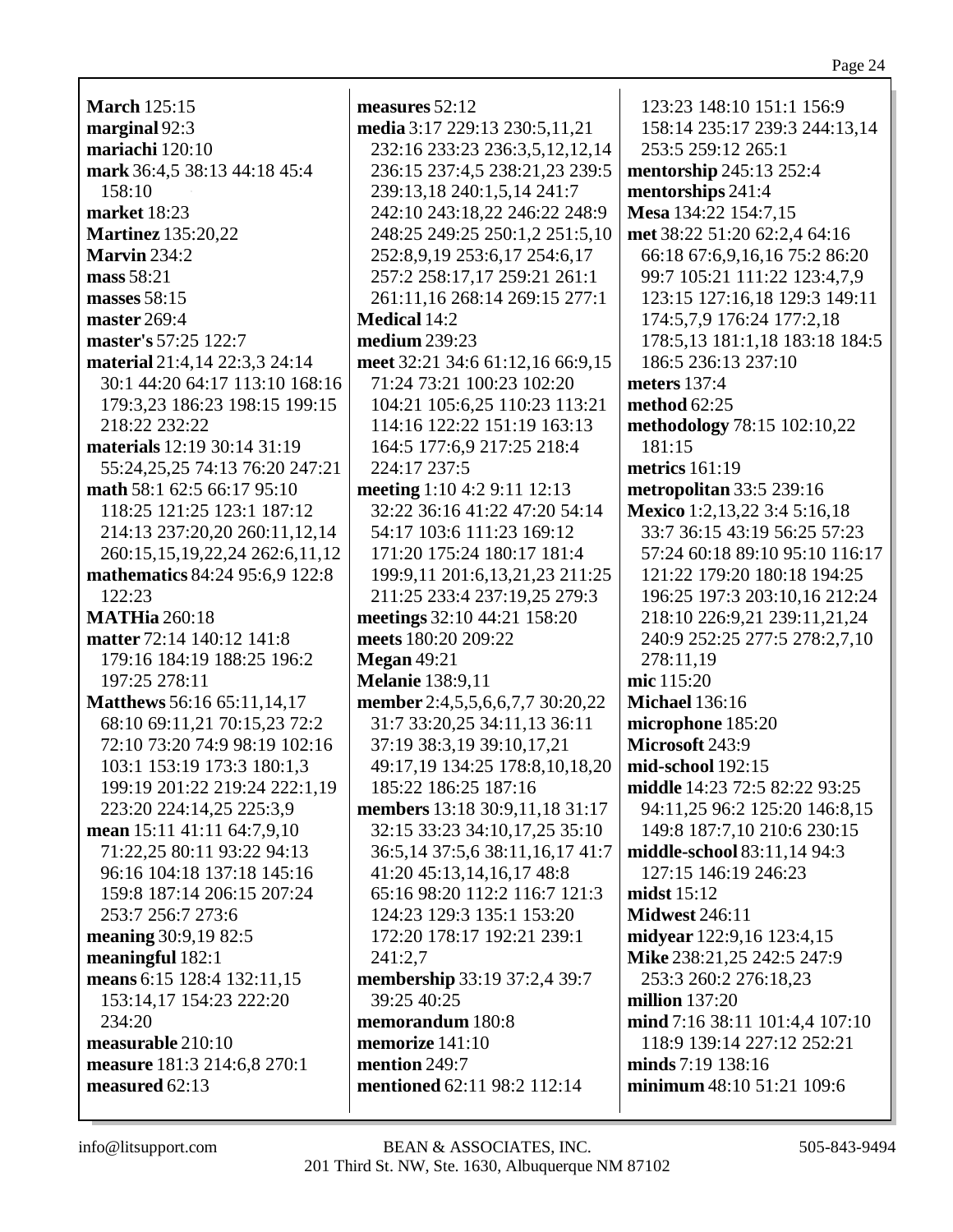## Page 25

| 110:25 218:1                         | 221:21                                | 256:22,23 257:3 263:16          |
|--------------------------------------|---------------------------------------|---------------------------------|
| minor 195:25 196:1,6,11,21           | monitoring 178:5 181:22 215:11        | musical $236:1$                 |
| 197:15                               | 215:12 221:17 261:25 264:1            | musician 269:4                  |
| minute 57:16 63:5 68:9 129:22        | <b>Montessori</b> 19:10 20:15,18 22:3 | muy 96:9                        |
| 136:19 144:19,20 184:20              | 24:14                                 | <b>MYP</b> 124:24               |
| 186:14 198:1 228:4                   | month 107:24 149:22,23 253:11         | mystery 143:20                  |
| minutes 3:6 6:5, 11, 14, 16, 18, 23  | 253:12                                |                                 |
| 8:19 9:13 10:4 12:13,13 14:12        | months 15:5 33:24 37:8,11 71:13       | N                               |
| 31:6 36:16,16 65:13 98:24            | 99:3 104:11 110:13 131:4              | $N$ 2:1 3:1,1                   |
| 124:20,21 128:15 129:21 133:7        | 179:17                                | <b>NACSA</b> 189:3,23           |
| 133:7, 17, 25 134: 6, 17, 18 136: 21 | morning 12:24,25 13:12,13             | Nadine 115:18,24 116:2,2 126:12 |
| 143:2,3 177:1 183:15 225:8           | 19:16 20:11,13,17 36:3,4 56:2         | 129:11 133:21 134:12 137:19     |
| 246:7,8                              | 61:2 115:17,18,24 116:6,9             | 143:22 146:8 147:17 150:11,15   |
| Miracles 126:8                       | 121:19 136:18 147:23 162:24           | 152:8 154:22 156:2,17,22 157:3  |
| <b>mired</b> 70:6                    | 277:5                                 | 157:10,16,21 158:6,19 159:10    |
| miscalculation 19:25 22:6            | mornings 120:3                        | 159:13 163:2,5                  |
| miscommunication 133:16 158:7        | mother $145:3$                        | name 11:10 14:14,17 20:3,5,17   |
| 158:13                               | motion 8:2,4,14,22,24 9:9,16,18       | 56:10 61:5 65:16 116:2 121:20   |
| misinterpreted 220:20                | 10:3,9,19 12:15 13:6 14:3 17:4        | 124:23 125:12 130:6,24 134:19   |
| missing 156:16 175:7,8               | 18:15 21:23 22:14 24:2,10 26:4        | 135:21 138:11 143:5,6 144:21    |
| mission 53:23 113:20 118:19,20       | 31:11 55:9 105:1 106:4 107:17         | 144:24 153:24 154:13,18 155:8   |
| 125:13 152:9,21,22 153:7             | 107:21 114:2 155:1 163:9              | 172:20 185:20 230:15 233:22     |
| 240:15 241:14 244:3,8 249:12         | 164:12,14,21 165:20 167:2             | 256:10                          |
| 249:14                               | 192:5 208:24,25 209:4 211:15          | named 24:15                     |
| misspeaking $45:10$                  | 214:21 215:6 217:5,6,19,21            | narratives 261:20               |
| mistakes 139:5,6,8 142:10            | 219:6 222:4 224:15,21 225:16          | narrows 208:11                  |
| misunderstanding 73:3                | 226:5,13 228:25 233:6 269:12          | <b>National 14:1</b>            |
| mix 42:20 64:24 65:22 96:3           | 270:21,22 272:6,7 274:20              | Native-American 118:5           |
| mixed 96:1 233:12,14                 | motions 12:21 164:9                   | natural 85:17                   |
| <b>mixture</b> 170:11                | <b>Mountain 12:2</b>                  | navigate 238:18 250:12          |
| mobilized 15:8                       | move 12:1 15:2,8,18,21 16:23,24       | near 200:22                     |
| model 58:22 78:8 116:18,21           | 22:1 24:13 50:2 104:2 105:4           | nearby 52:19 142:24             |
| 119:11,13,13                         | 124:4 126:1 142:11 144:11             | nearly $52:12$                  |
| moderating 108:25                    | 163:11 211:2 214:21 217:22            | necessarily 62:18 64:4,12 78:16 |
| <b>Modern</b> 118:23                 | 226:6 229:3 263:19 268:15,16          | 79:21 80:11                     |
| modified 177:24                      | 269:14                                | necessary 30:21 79:22 110:4     |
| mom 131:2                            | moved 78:7 132:4 154:16 268:24        | 232:4 275:13                    |
| moment 7:7,13,20,21 46:12            | movement 37:8                         | need 15:21 16:4 20:24 21:17,23  |
| 86:25 88:6 155:5,18                  | movie 235:23 242:13                   | 28:12 29:18 31:14 40:2 41:7     |
| momentary 264:17                     | moving 14:10 19:4 72:11 78:14         | 45:1 46:3 59:15 69:14 76:10     |
| Monday 36:10,17 49:17                | 78:16 102:9 149:14 150:25             | 88:7 97:7 100:17 101:16,20,22   |
| money 93:7,7 196:7 252:22            | 229:8 231:16 241:11                   | 103:14 132:24 144:10 148:18     |
| 262:23                               | mucked 69:15                          | 158:21 172:5 185:19 192:9       |
| <b>monies</b> 158:12                 | muddle 259:13                         | 194:21 197:22 198:16 200:18     |
| monitor 35:12 221:25 226:9           | multiple 39:2 40:15 139:13            | 200:18 204:25 205:2,4 207:9,18  |
| 254:4 258:21                         | multipurpose 119:9                    | 208:23,24 214:3 215:12 217:11   |
| monitored 215:1,10 218:11            | music 119:10 120:4 124:25             | 217:13 225:1,22 229:3 233:8     |
|                                      |                                       |                                 |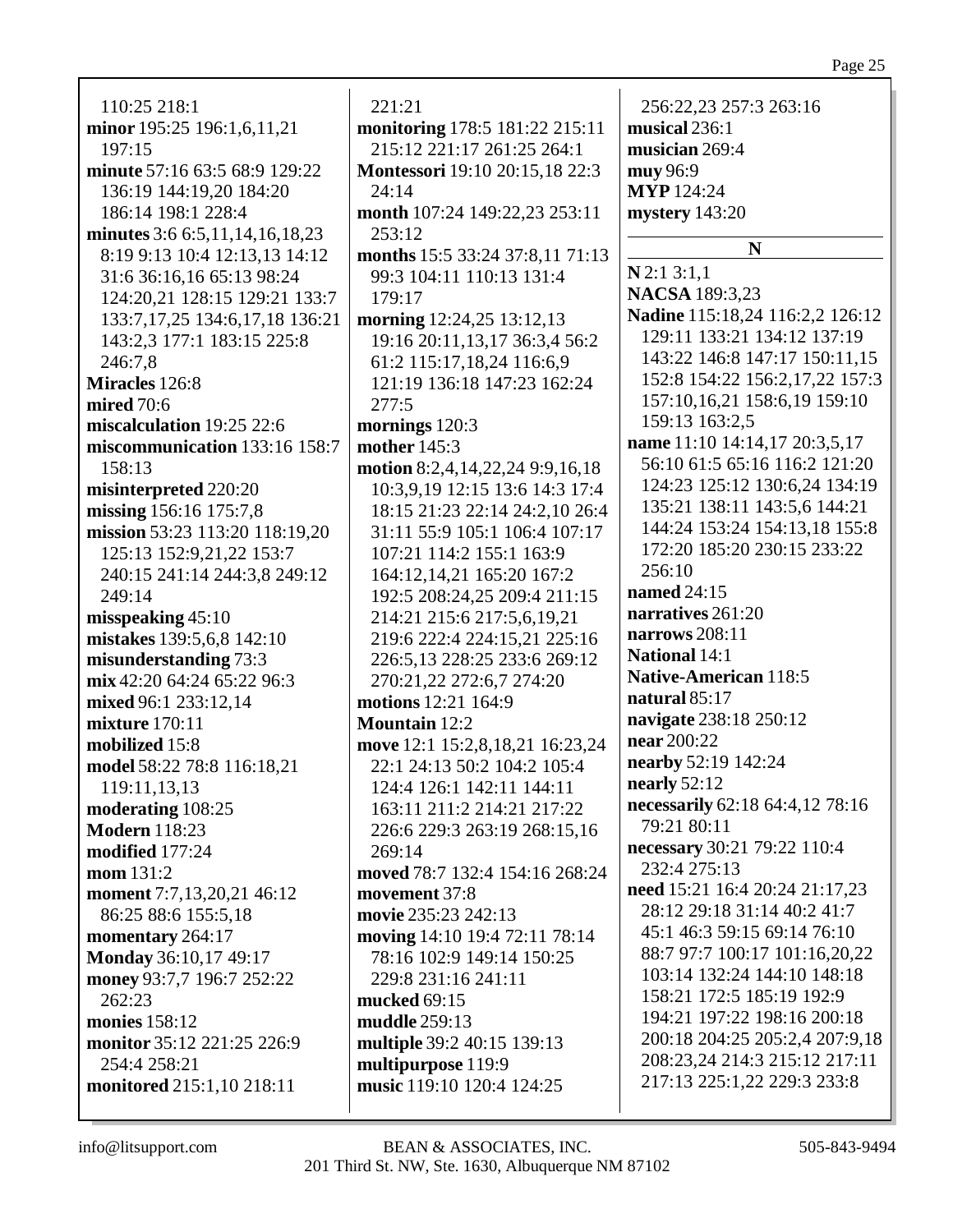235:15 250:7,9,13 254:22 258:1 278:11,19 notified 33:19 173:12 174:19 260:17 269:22 272:15 273:17 **newest** 135:1 notify 35:8 69:7  $274:23$ news 26:17 46:9.10 nourish  $138:15$ needed 35:8 84:14 88:21 94:19 nice 74:23 144:8 242:15 novelas  $249:3$ 194:15 211:2 223:11 237:23 **Nicole 135:20,22 November 8:16 9:11 10:5** Needless  $191:11$ night 30:13 36:10,17 nowadays 58:16 141:6 needs 102:20 104:21 132:21 nine 5:10.11 46:4 110:12 236:21 **NPR 242:7** 158:20 193:7 197:13 204:21  $239:4$ nuances  $147:7$ 206:1 213:5 231:24 245:9 NM 1:20 278:17 number 22:6 31:16 79:4 88:10 262:13 274:16 **NMCI** 273:22 89:1 93:23,24 94:19 115:1,2 negative 115:12 128:20 214:14 **NMDASH 168:5 193:10 213:10** 122:12 137:11 169:22 176:1  $214:16$ 213:14, 17, 18, 20 214: 25 219: 9 189:2 206:4 219:21 254:23,25 negotiate 68:18 71:19 72:15 219:13 221:11,15,20,24 222:21 256:9 258:5 266:19 279:2 73:25 223:1 223:4 224:3,5,8,12 231:22 number-one 59:12 **negotiated** 67:2 70:3 74:24 270:3 numbered 180:14 numbers 82:12 85:13 86:1 122:3 180:12 181:16,19 **NMPED 2:13 279:7** negotiating  $276:4,11$ **NMPED's 181:4** 122:9.10 123:18.18 200:25 negotiation 77:3 noise 109:3,6 nurturing  $137:12$ negotiations 70:18,19 77:7,8 non-biased 40:5 nutritionists 121:6 220:9.13 226:25 non-compliance 195:7 270:14,16 NW 1:21 278:18 Neither 72:7,10 177:7 non-compliance-related 232:6 **NWEA 53:17** nepotism 60:2 non-English-speaking 89:15,16 nervous  $173:5$ non-even-numbered 217:12  $Q3:1,1$ non-negotiated 181:9 **Net 236:7** objection 61:19 neutral  $207:13$ non-renewal 51:18 53:12 61:24 objectives 262:3 **Neutrality 236:7** 63:4 66:2,6 110:6 116:14 **obligation** 63:15 68:18 never 33:12,12 39:20 40:15 174:23 182:15 **obligations** 34:6,18 37:20 73:3 42:13 43:10 62:10 71:9.10.16 non-traditional 120:15 268:25 164:5 181:22 183:19 71:17 72:22 73:11,20 75:3,3 noncompliance 48:9 168:9 **observation** 149:1 264:20 76:4,4,8 89:6 96:8 102:7 174:12 179:13 218:15 observations 235:9,13 107:10 126:19 128:16,20 noncompliant 48:11 observe 232:19 174:19,19 188:12 217:2 227:12 normally 26:12 29:25 110:12 observing 184:5 north  $275:10$ new 1:2,13,22 3:4 5:16,18 15:3 obsolete 253:14 Northwest 12:2.3 30:19 33:7,19,20 36:15 43:19 ohtain  $224:2$ 56:25 57:23,24 58:24 59:21 notable  $55:15$ obviously 54:12 64:22 113:8,23 63:22 75:12,13,17,20,21 78:5 note 17:9 26:24 65:24 78:25 169:15 82:17,19 83:2,3,9 84:6,9 85:2 82:11 110:9 170:19 176:2 occasions 37:12 85:14,22 86:2,4 89:10 90:9,20  $204:10$ occupan-16:16 104:19 116:17 121:22 122:6 noted 81:11 82:1 175:14,23 occurring 36:25 148:10 160:11 179:20 180:18 177:22 198:2 202:18 203:12 **October** 76:23 175:13 184:3 181:8 194:25 196:25 197:3  $219:15$ odd 217:14 203:10,16 212:24 217:5,6,11,19 notes 33:10 47:22 76:24 odd-numbered 217:13 217:21 218:10 223:25 224:4,5 notice 12:12 16:14 55:17 61:22 offer 42:16,17 221:12 224:13 226:5.9.21 235:24 98:1 174:17 181:25 191:5 **offered** 7:9 15:4,16 58:8 209:14 236:18 238:16 239:11.20.24 noticing 262:9 offering 58:7 148:16 notification 28:24 30:20 34:21 240:9 241:18 248:17 252:25 offers 118:18 140:17 221:7 260:14 276:12 277:5 278:2,7,9 47:23

 $\Omega$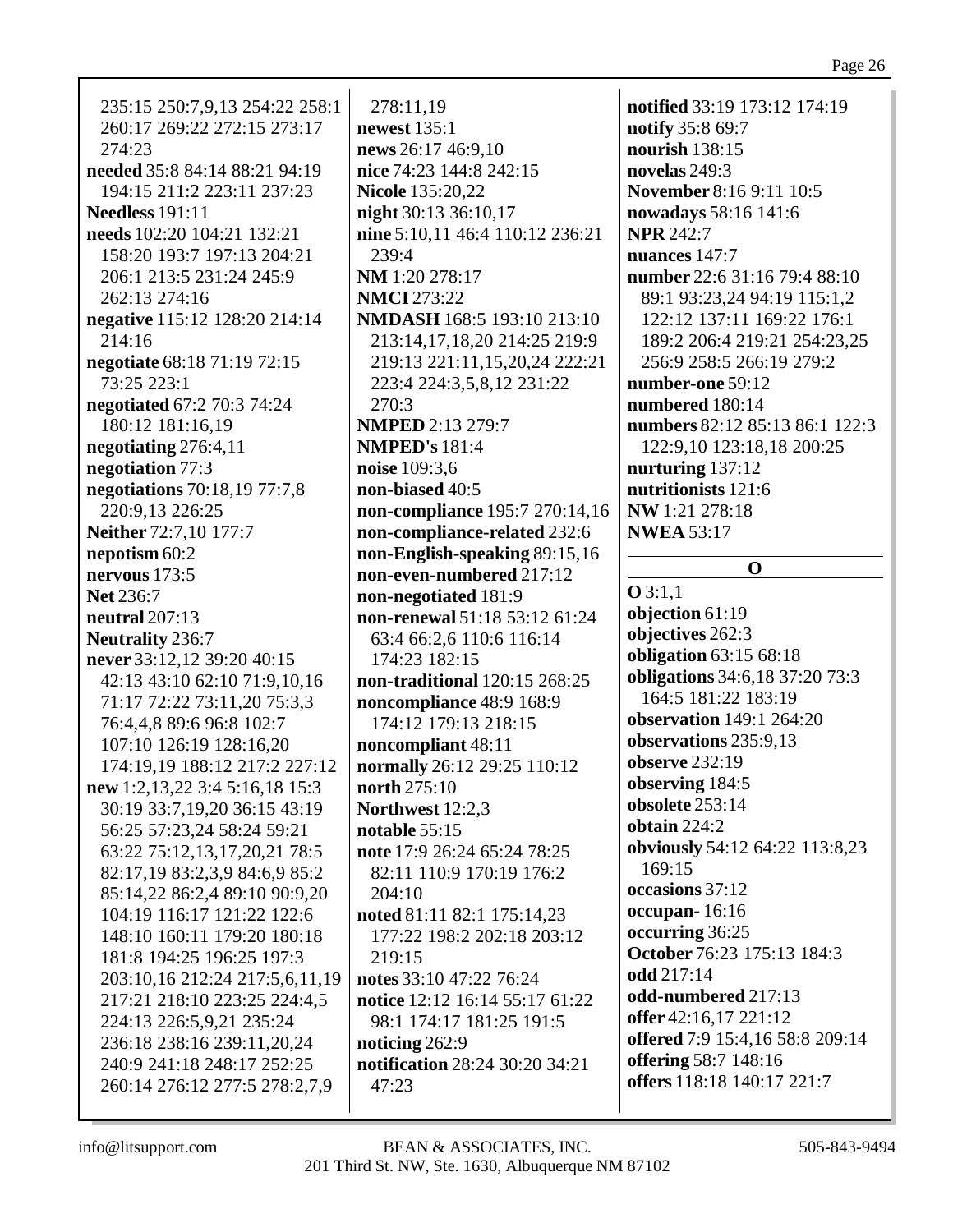| office 47:10 128:4 179:21                                  | open-minded 141:24                 | overarching 87:9                 |
|------------------------------------------------------------|------------------------------------|----------------------------------|
| Officer 36:6                                               | opening 27:14 29:13 39:7,25        | overcrowded 131:9                |
| <b>official</b> 78:14 195:24                               | 110:11                             | overlay 261:15                   |
| oh 17:8 24:5 32:12 49:17 71:14                             | opens 42:18                        | oversee 112:5 164:5 265:23       |
| 87:17 92:24 163:5 186:14 188:2                             | operate 27:24                      | oversight 164:6,6 181:22 182:10  |
| 188:5 199:17 212:20 227:21                                 | operating 30:10                    | 196:16                           |
| 230:4,7 247:22 261:5 273:5                                 | operation 39:11 111:10 127:18      | overstated 62:8                  |
| 276:9                                                      | 128:19                             | overview 240:12 259:9            |
| okay 11:5 12:24 14:4 17:7,11                               | operational 19:18                  | overwhelming 127:14 181:13       |
| 19:6 20:11 21:1 22:19 24:24                                | opinion 132:2 209:13               | owner $15:3$                     |
| 29:3,22 35:22 39:4 41:11 42:4                              | opportunities 232:21 240:24        | ownership 248:1                  |
| 45:6,7 46:7 47:7,15 48:16,19                               | opportunity 67:11 116:9 123:25     |                                  |
| 49:1,4 50:1,16 56:12 58:24                                 | 145:5 150:1 165:12 170:5           | ${\bf P}$                        |
| 60:11 62:9 65:15 69:13 74:9                                |                                    | P2:1,13:1                        |
|                                                            | 174:18 182:2 239:2 241:17<br>246:1 | p.m 167:15,16 217:17,17 225:11   |
| 76:15,17 77:20,24 78:3,21 80:6<br>80:21 98:18 99:10 101:19 | opposed 8:11 9:6,25 10:16 200:3    | 225:11 229:9,9 277:7             |
| 108:18 112:12 115:23 133:12                                | opposition 8:13 9:8 10:2,18        | packet 12:11,17 167:22           |
| 143:4 145:20,24 146:20 147:17                              | option 7:9,9 27:4,18 88:8 94:3,9   | packing 15:14                    |
| 163:5,10 167:22 193:25 194:13                              | 137:9                              | page 3:2 12:19 52:23,23,24 54:2  |
| 194:17 200:12 201:2,8 202:12                               | options 2:11 3:9 26:10 27:3        | 54:19 55:8 81:10,11,12,25 82:2   |
| 207:2,24 209:5,12,16 210:3                                 | 100:11 117:4 234:23                | 82:2 83:16 84:24 103:16 114:2    |
| 214:17 215:18,22,23 220:15,16                              | order 3:3 4:1 50:11,17 69:7        | 114:3,24 115:5 126:16 127:19     |
| 221:12 225:14, 22, 25 226:6                                | 108:19 196:12 221:2 223:11         | 160:10 168:21 169:15 170:19      |
| 227:1,22 228:24 229:23 230:2                               | 224:7 227:9 243:24                 | 175:14 176:23 185:5 187:17       |
| 236:22 242:11,14 251:15 256:2                              | orders 196:10 198:20,21            | 209:21 272:16                    |
| 257:20 275:24 276:7,20                                     | organic 120:6                      | pages 52:22 54:4 170:9 274:22    |
| old 135:22                                                 | organization 59:14 152:14          | 278:8                            |
| older 147:24 267:15                                        | 153:15                             | paid 201:1 267:13                |
| <b>Olivia</b> 172:22                                       | organizational 54:7 57:10,11       | paper 32:1 205:10 230:4          |
| <b>OMA</b> 32:25                                           | 113:22 161:18 164:19 165:2,4       | paper-and-pencil 79:9            |
| omitted 158:3                                              | 168:9 174:11,25 195:7 218:15       | paperwork 30:13 128:7            |
| onboard 37:14                                              | 269:21 270:14                      | paradox 159:25                   |
| once 6:24 36:22 65:2,3 76:5                                | organizer 240:18                   | PARCC 79:2,8,10,17 120:3         |
| 80:13 86:7 91:22 103:24 109:12                             | original 85:21 94:9 226:20         | 122:22 126:2 147:24 150:19       |
| 115:22 149:17 167:3 173:11                                 | originally 11:25 21:12 47:8        | 169:25 191:1,3 192:10,16         |
| 201:4 266:4 272:10                                         | 121:21                             | Pardon 63:5                      |
| one-month 33:24                                            | outcome 91:10 183:6 258:22         | parent 6:15 41:20,25 94:2 132:20 |
| one-page 213:19                                            | outcomes 62:8 161:20,21 232:3      | 185:23,24 186:25 187:4 202:6     |
| one-to-one 244:23                                          | <b>outlet</b> 253:6                | 234:8,17 246:14 248:17           |
| ones 46:24 268:14                                          | outreach 236:11,12,15              | parents 2:11 3:9 7:18 15:15      |
| ongoing 38:4 76:21,23 250:3                                | outside 73:8 133:18 145:22 189:8   | 26:10 39:7,25 40:15,20 90:23     |
| online 79:3,5,10,13                                        | outstanding 12:10 139:11           | 94:9,10,20 116:13 130:12,22      |
| onus 197:7                                                 | overall 55:23 83:1 99:17 105:10    | 131:11 139:10 140:7 141:7        |
| open 1:10 3:7 10:20,21 13:15,20                            | 111:25 112:10 123:11 127:14        | 145:8 161:11 162:4,14 183:1      |
| 20:24 29:9 40:20 78:4 86:17,18                             | 163:20 168:7 173:13 174:2          | 186:10 202:9 246:15,16 249:13    |
| 110:13,15,17 137:25 144:22,25                              | 181:3 184:24 213:1 215:3           | 251:9                            |
| 173:7 279:3                                                | 218:13 226:23 231:5                | parents' 262:22                  |
|                                                            |                                    |                                  |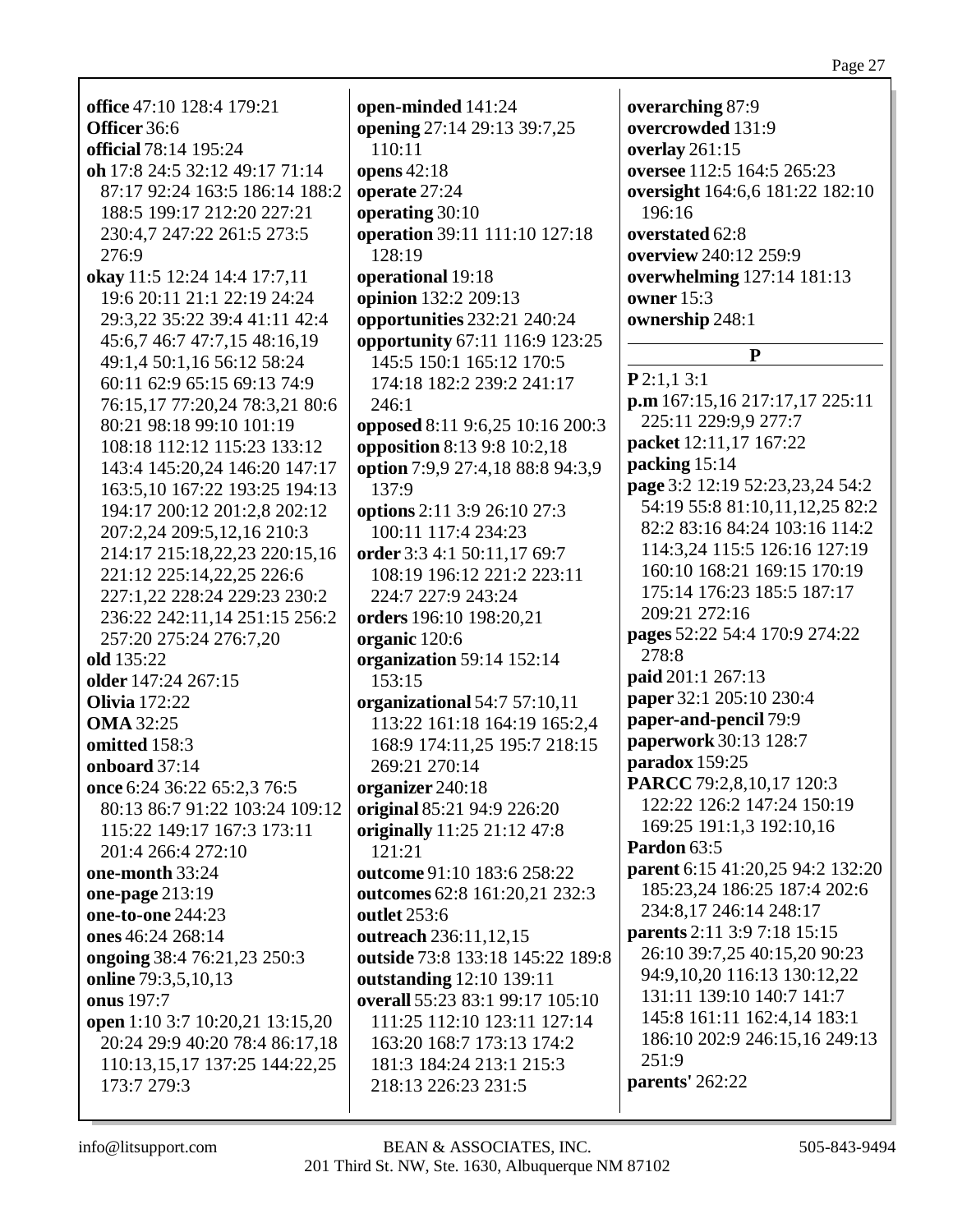| part 31:19 38:18 55:13 70:18,19  | PD 148:15 149:2 150:16 151:2     | <b>perfect</b> 48:3 125:24            |
|----------------------------------|----------------------------------|---------------------------------------|
| 79:20 80:2 83:20 84:7 86:16      | PE 120:15                        | perfectly 81:2                        |
| 89:2,2 91:14,21 95:3 103:2       | PEC 2:12,14 8:16 9:10 29:6,16    | perform 80:19 183:8                   |
| 104:9 110:3,4 120:4,24 125:10    | 70:4,14,18 77:2,9,16 124:22,23   | <b>performance</b> 28:17 51:12,14     |
| 139:23 140:2 154:21 160:19       | 173:13 174:4 180:15 181:5        | 53:10 54:7 55:7,14,16 61:13,16        |
| 165:13 180:25 199:1 203:16       | 182:13 183:7 184:1               | 62:2,12,21 63:16 66:11,16             |
| 207:15 208:22 220:9,13,21        | PED 15:25 51:4,18,20 52:18 70:2  | 68:23 71:19 72:19 77:8 91:5           |
| 224:5,6 226:20,25 232:22         | 70:10,10,21 71:10 116:14         | 93:2 94:24 99:19 100:8 101:9          |
| 233:16 244:8 249:9 250:1,2       | 126:17 127:21,23 128:16          | 105:8 110:19,20 111:2,25              |
| 251:14 257:7 260:20 265:2        | 154:25 168:2 176:13 179:1        | 112:10,24,25 113:22,23 114:5          |
| partially 62:2                   | 184:25 187:18 230:20             | 114:15,18 126:25 127:4 160:1          |
| participate 37:15 38:12 44:12    | PED's 185:5 273:16               | 161:19,20 163:16 168:6,9,11           |
| participating 32:3 38:3          | peer 213:5                       | 169:19 170:10 172:3 173:13,23         |
| participation 31:8 162:13        | peers 115:14 140:23              | 174:5,8,10,18,25 175:4,25             |
| particular 37:23 39:11,13 177:6  | Pelayo 2:10 12:8,11 19:8,17      | 176:21 177:8,14,15,17 178:21          |
| 183:6                            | 232:12                           | 180:11,19 181:12 182:1,5              |
| particularly 36:21               | Peña 134:14,19                   | 184:22,24 186:7 195:8 202:1           |
| parties 180:13 181:1 182:20      | penalize 73:2                    | 213:1 215:3 218:5,6,13,16             |
| partner 20:3 24:16               | people 7:2 11:5 32:14 39:3 40:21 | 220:10 226:22 231:16 233:1,11         |
| partner's 20:5                   | 41:1,2,4,8 42:19,21 43:12,14,24  | 233:13,18 236:14 237:3,6,19           |
| partnership 21:14 24:7 27:17     | 44:1,2,6,17,25 56:23 57:14 58:9  | 270:5,14 274:11                       |
| party 15:14 70:4,5               | 75:10 76:6 84:7 100:1 108:22     | performed 73:4                        |
| Paso 85:4                        | 108:23 109:1,4 129:18,19         | performing 27:5 28:5,13 68:5          |
| pass 86:13 164:23                | 141:25 146:5 160:11,15,18        | 84:4 103:11 112:22 119:18             |
| passed 48:25 167:2               | 161:15 162:21,22 206:14          | 124:14,16 162:16 187:11               |
| passes 8:14 9:9 10:3,19 18:15    | 238:15 240:13,14 244:21 247:3    | 195:17 212:11,12,18 213:3             |
| 24:2 26:5 107:17,20 228:25       | 251:13 252:22 254:7,8 257:25     | 249:4                                 |
| 272:6,7                          | 259:5 262:17 263:18 267:5,7      | period 31:15 33:25 45:25 81:13        |
| passing 145:11 236:6             | people's 98:9                    | 87:12 91:16 170:6 176:15              |
| passion 138:25                   | Peralta 2:3 4:19,20 17:15,16     | 188:24 201:24 209:14 270:12           |
| Pat 266:18,18                    | 22:13,15 23:19,20 25:4,5 69:9    | permitted 178:18                      |
| path 191:21                      | 71:4 106:3,6,23,24 166:11,12     | perplexed 84:20,23                    |
| pathway 242:24 243:5,23 245:12   | 191:18,19 211:15,16 214:18,19    | person 32:2,21 37:14 38:2 40:8        |
| pathways 242:25                  | 215:7,23,24 228:5,6 269:13       | 41:12,12 58:1,13 104:19 129:23        |
| patience 109:13 167:17 229:1     | 270:23 271:25 272:1              | 130:2 132:21 158:8 160:22             |
| 230:3                            | percent 28:5,7 46:9,16 63:7 81:2 | 185:17 199:11 203:4 244:16            |
| <b>Patricia</b> 2:3 65:17        | 82:9,9,9 84:25 85:2,20 112:25    | 252:13 257:17 258:1,8,9 260:23        |
| pattern 111:20 260:10            | 115:8,8,9,9 116:22 117:23,25     | 265:18                                |
| Patty 56:16 65:11,14 68:10 69:11 | 118:1,1 122:14,16,18,19,22,23    | personal 37:21                        |
| 69:21 70:15,23 72:2,10 73:20     | 123:2,3,6,7,9,14,15 163:22       | <b>personally</b> 37:2 39:1,21 88:6   |
| 74:9 98:19 153:19 173:2 180:3    | 193:17 210:22,23 219:22 231:3    | 191:23 207:19                         |
| 199:19 201:22 219:24 222:1,19    | 250:23,23 256:4,6 260:7          | <b>perspective</b> 72:4,11 73:17 74:7 |
| 223:20 224:14,25 225:3,9 234:2   | percentage 81:14,17,24 82:4,17   | 165:1 194:7                           |
| <b>Paul</b> 40:11                | 83:3,6 86:2 90:7 93:16 94:14     | perused 132:7                         |
| pay 15:4                         | 171:1,3,4                        | pervasive 236:3                       |
| payroll 128:12                   | percentages 82:19 256:4          | petitions 129:11                      |
| <b>PBL</b> 252:5                 | percentile 115:6                 | ph 95:2                               |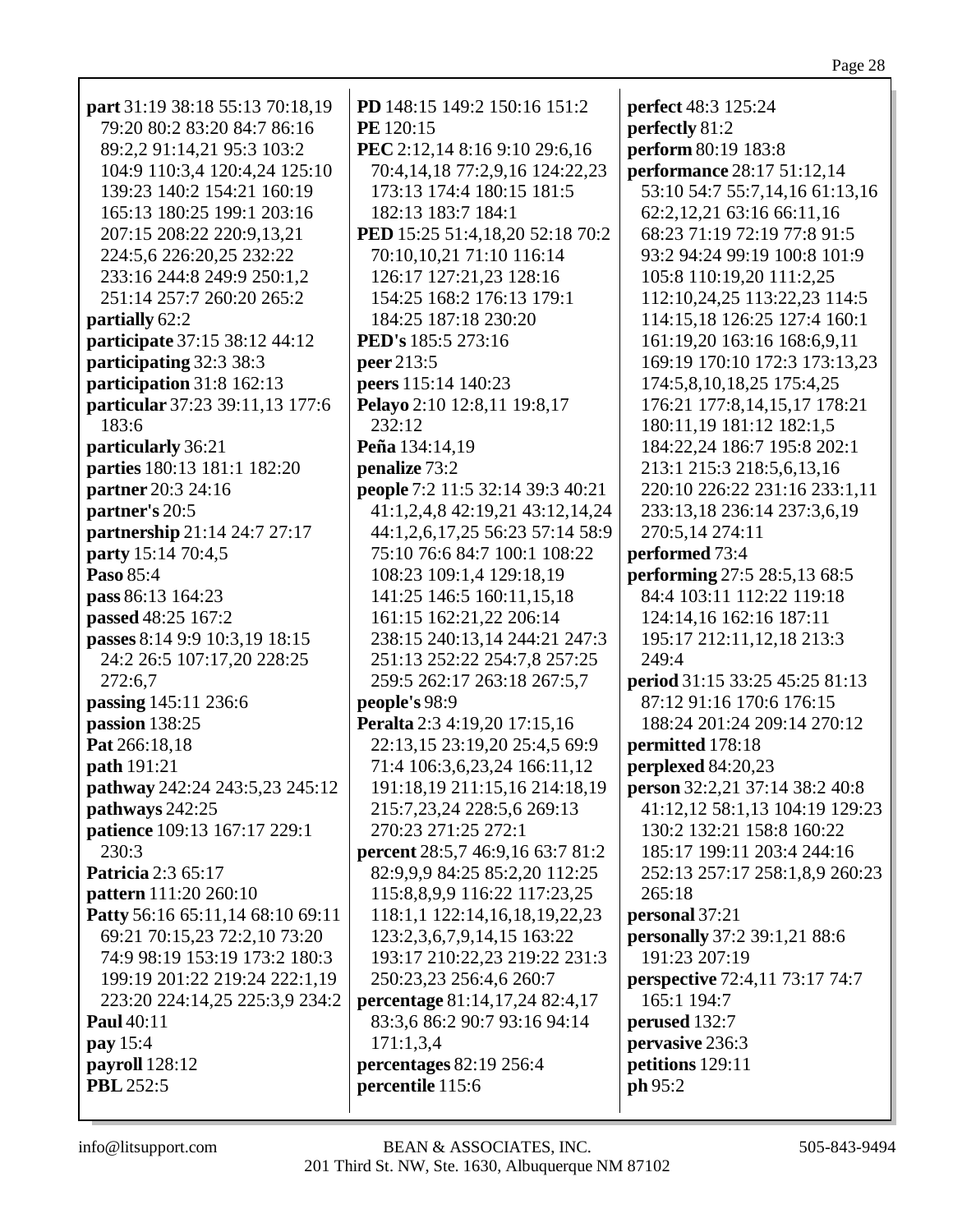**phenomenal** 242:19 245:21 247:7 249:5 265:7 **philosophical** 254:17 **philosophies** 116:21 **philosophy** 159:22 253:23 **photography** 247:2 **phrase** 126:6 152:20 **phrases** 152:16 **physical** 11:23 140:17 273:3 **pick** 121:10 243:5 **picture** 109:16 132:22 189:17,18 204:17 **piece** 88:23 97:22 104:15 157:8 165:8 194:8 198:7 240:9 **pieces** 54:18 64:23 108:5 165:14 165:16 205:10 273:21,23 **Pierce** 31:5,9 35:20 46:18 129:7 **piloting** 265:23 **pinpoint** 92:23 **PIXAR** 263:6 **place** 40:19 45:18 53:11 59:6 103:18 128:7,9,11,12,18 144:13 156:11 172:5 175:12 184:18 185:21 193:12 194:22 195:3 201:12 212:1 229:8 238:7 251:7 254:5 257:4 269:3 **placed** 175:17 197:20 **plague** 209:2 **plan** 34:5 61:18,19 67:9,12,15 78:10 110:13 116:20 127:19,21 128:23 148:13,23,25 153:13,18 154:25 155:2 168:5 180:22 184:18 191:4,5 193:12 194:14 194:25 195:3 212:25 215:1 218:11 221:21 233:16 270:4 **planning** 101:21 110:16 135:3 213:23 262:4 **plans** 18:20 124:4,4 174:25 194:4 194:10 262:5 **platforms** 80:5,18 **play** 65:19 **playground** 120:19,20 **playing** 192:12 **plays** 28:1 **please** 4:5 7:3 11:10 17:9 20:11 50:22 106:10 109:4,22 126:10 130:15 135:11 138:1 143:18

145:5 153:3 172:15 173:5 233:21 **pleased** 36:12 **pleasure** 36:8 **Pledge** 3:3 5:15,17 **plowing** 50:4 **plug** 15:16,20 **plus** 37:5 75:12 121:16 148:21 153:10 158:24 **pobrecitos** 96:9 **pocket** 137:21 **point** 7:16 13:10 40:4 52:9 60:8 61:10 68:21 73:14 75:6 88:15 91:19 93:10 95:17 103:15 110:15 112:14 113:18 136:24 137:6 154:7 156:2 190:7,17 192:18 193:20 202:9 203:20 204:14 208:9 221:2 257:8 273:16 274:17 275:23 **point-and-a-half** 188:6 **point-rated** 185:6 **pointed** 85:7 93:14 **points** 31:15 64:15 191:10,15 204:16,19 **policies** 59:23 60:1 **policy** 35:6,8 48:24 86:4,13 198:20 199:2 201:24 202:7,13 202:16,17,19,20 **political** 75:23 **politics** 144:9 **pool** 39:3 40:17,21 42:22 **poor** 89:14 96:10,12 **poorly** 130:19 **population** 83:12 117:16,23 118:2 131:20 170:16 244:20 254:23 264:5 **populations** 118:6 **pore** 165:12 **portion** 165:9 **portraits** 261:20 **position** 56:15 87:21 88:4 125:24 161:3 199:21 260:24 **positive** 64:15 101:3 142:14 214:9,12 **possibility** 39:25 **possible** 3:8,10 39:1,9 167:9 202:11

**potential** 39:7 40:18 155:11 **potentially** 27:14 29:15 32:4 34:11 40:20 48:21 **Potter** 265:9 **Poulos** 2:9 11:3,17,19 12:7,18 13:4,10 26:11 29:2,4,21,23 31:1 31:4,21 32:4,8,13 33:17 36:2 45:7 46:1,5,8,13,16,20,22 47:15 47:21,25 48:3 49:5,10 51:1 66:15 72:4,9 73:12 76:16,18 81:9 97:14 103:21 109:25 112:13 167:24 210:1,4 212:17 213:12 215:14 221:20 223:9,18 223:23 230:18 231:11,13 272:12,16 273:7,15 274:6 **poverty** 64:11 85:11 90:24 93:19 203:15 **PowerPoint** 118:16 **practical** 263:23 **practice** 249:11 **practices** 212:1 243:16 **practicing** 80:17 **prayer** 65:7 **pre-K** 58:2 **pre-negotiated** 62:21 **precedent** 154:2,16 **predecessor** 98:3 **preliminary** 36:16 52:21 65:25 170:8 173:24 175:15 238:14 **prepared** 37:14,15 163:9 268:15 **preparing** 161:21 **preschool** 130:17 **presence** 241:8 **present** 4:10,13,17 5:1,7,11 50:20 109:8 186:12 **presentation** 78:7 121:18 133:19 133:24 134:7 **presentations** 237:7,12 258:18 **presented** 16:24 22:2 24:13 27:8 55:11 67:13 72:17,19 74:13 105:4 116:14 149:7 155:15 163:12 165:7 180:6 214:22 217:23 226:7 247:21 269:15 **president** 20:18 36:19 57:15 59:17 173:1,1 234:1 238:22 239:4 **president.'** 59:19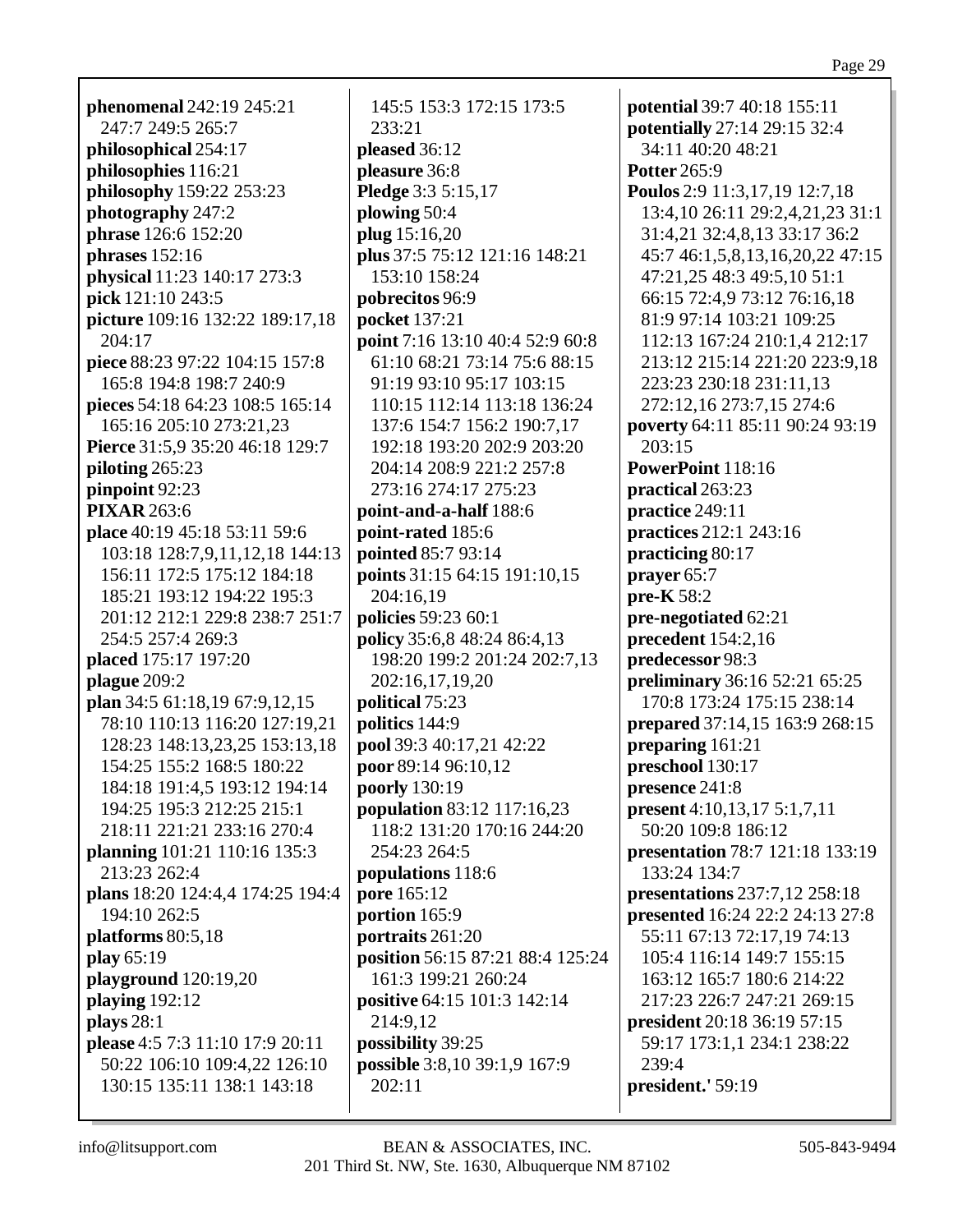**press** 115:21 230:6 **pressure** 136:19 **presumed** 152:2 **pretty** 15:19 26:13 27:25 33:15 34:1,19 76:24 108:4 110:20 196:7 230:4 265:13 **previous** 51:8 65:1 79:8 88:9 122:5 147:11 150:4 179:6 198:18 **primarily** 239:24 **primary** 141:5 180:8 **principal** 14:18 36:7 37:3 39:14 89:5 97:25 98:1 134:20 143:24 233:23,25 234:5 235:6 236:18 238:16 244:9 **principle** 141:22 **principles** 116:20 159:22 160:23 **print** 240:2 242:2 **prior** 11:7 13:6 31:10 74:4 79:7 99:7 110:11 112:5,7 168:14 171:16 190:3 218:19 232:7 270:11 **prioritize** 158:18,19 **prioritized** 158:1 **prioritizing** 160:3 **priority** 193:22 194:4 223:15 **prison** 15:17 58:3 **private** 57:20 **privileged** 56:6 **proactive** 102:6 **proactively** 197:1 **probably** 16:8 73:12 81:1 98:16 137:20 143:9 161:12 203:10,21 **problem** 54:13 68:25 79:5 138:17 182:4 192:21 250:17 **problematic** 33:7 **problems** 124:8 193:15 **procedure** 175:12 178:2 **procedures** 60:3 128:10 **proceeding** 21:9 **proceedings** 1:10 277:7 278:9 279:3,5 **process** 6:4 27:19 29:8,11 31:6 40:3 55:12 69:15 71:1 73:1 77:3 101:22 109:18 149:3 150:4 150:9 151:18 165:9,14 182:7 189:9,15 190:24 201:12 204:23

208:11,15 212:2 213:23 241:18 241:20 251:8,8 259:10,11 264:3 274:2 **processes** 139:20 **production** 58:21 240:2,3 249:5 253:24 263:10 **products** 101:16 131:22 **professional** 1:21 57:21 114:12 148:15 156:3 158:17 261:24 **proficiency** 97:19 170:1,21 **program** 15:19 16:17 20:4 24:16 42:25 96:15 111:9 116:22 120:4 120:5,10,11,15,25 121:1 125:21 126:3 132:6 136:10 143:25 148:2 151:20,22,25 152:24 153:2,9,23 156:4 159:14,17 161:22,23,24 184:6 234:24 235:1 248:25 252:4,4 256:23 265:23 268:17 **programming** 16:14 22:10 155:8 243:2 **programs** 42:23 111:19 120:8,13 147:20 239:15 245:15 **progress** 51:22 52:15 53:23 54:9 54:11 56:23 60:5,6 66:10 105:7 110:25 111:22 113:5,7,8,10,11 113:21 114:17 127:15 163:14 169:3,5,5,11,13 173:25 181:4 187:17 209:23 210:14,15 218:1 270:1 **project-based** 232:16 235:12,16 237:13 243:17 244:4,6 248:13 248:18,20 250:4 257:5 261:7,9 261:10,14 262:9 **projected** 122:23 123:4,7,9,16 149:9 **projects** 236:12,12 258:18 **Promethean** 119:19,24 **promise** 184:25 185:24 **promote** 263:10 **promoted** 153:11 211:5 **prompt** 181:25 **prompted** 134:25 **proof** 98:4 **proper** 162:10 **property** 15:4 **proposal** 206:3

**propose** 48:9 192:5 214:21 **proposed** 12:15,20,21 19:13 20:7 20:8 39:24 55:9 233:6 **prospective** 38:10 **protected** 85:15 **protection** 200:23 **protocol** 217:6 **proud** 58:13,14 137:7 186:12,19 239:12 **proudly** 57:22 **prove** 132:1 135:12 145:5,12,15 147:8 **proven** 40:16 **proves** 187:18 **provide** 36:23 38:20 41:14 47:3 55:16 58:16 105:20 114:11 141:2 144:7 177:1,8 239:23 253:21,23 270:18 **provided** 12:7,9 30:1,20 46:13 71:9 99:18 114:25 127:21,22 128:14,24 152:23 174:17 177:11 274:21 **provides** 62:20 175:18 177:12 **providing** 94:9 141:6 **provision** 67:19 175:3 182:12 **PSB** 240:19 **PSFA** 275:14 **psychological** 96:15 **public** 1:1,10 3:12,21 4:2 6:10,24 7:3 26:15,18 27:2,2 43:8 61:3 61:20,23 62:23 65:18 78:1 86:5 86:14,17,21 88:2 92:16 93:8 94:6,13 112:15 131:5,9,14,22 132:12,17,25 133:9,25 136:1 137:9 140:11,14 144:6 145:22 157:6 167:10 173:4 183:19 185:10 187:7 278:1,10 279:3,4 **publicly** 42:1 165:7 **pull** 140:13 275:22 **pulled** 252:20 **pulling** 76:22 **pumped** 137:20 **purchase** 196:10,12 198:19,21 **purchasing** 156:4,6 **purpose** 41:1 101:20 243:13 245:12 251:4 **purposeful** 258:24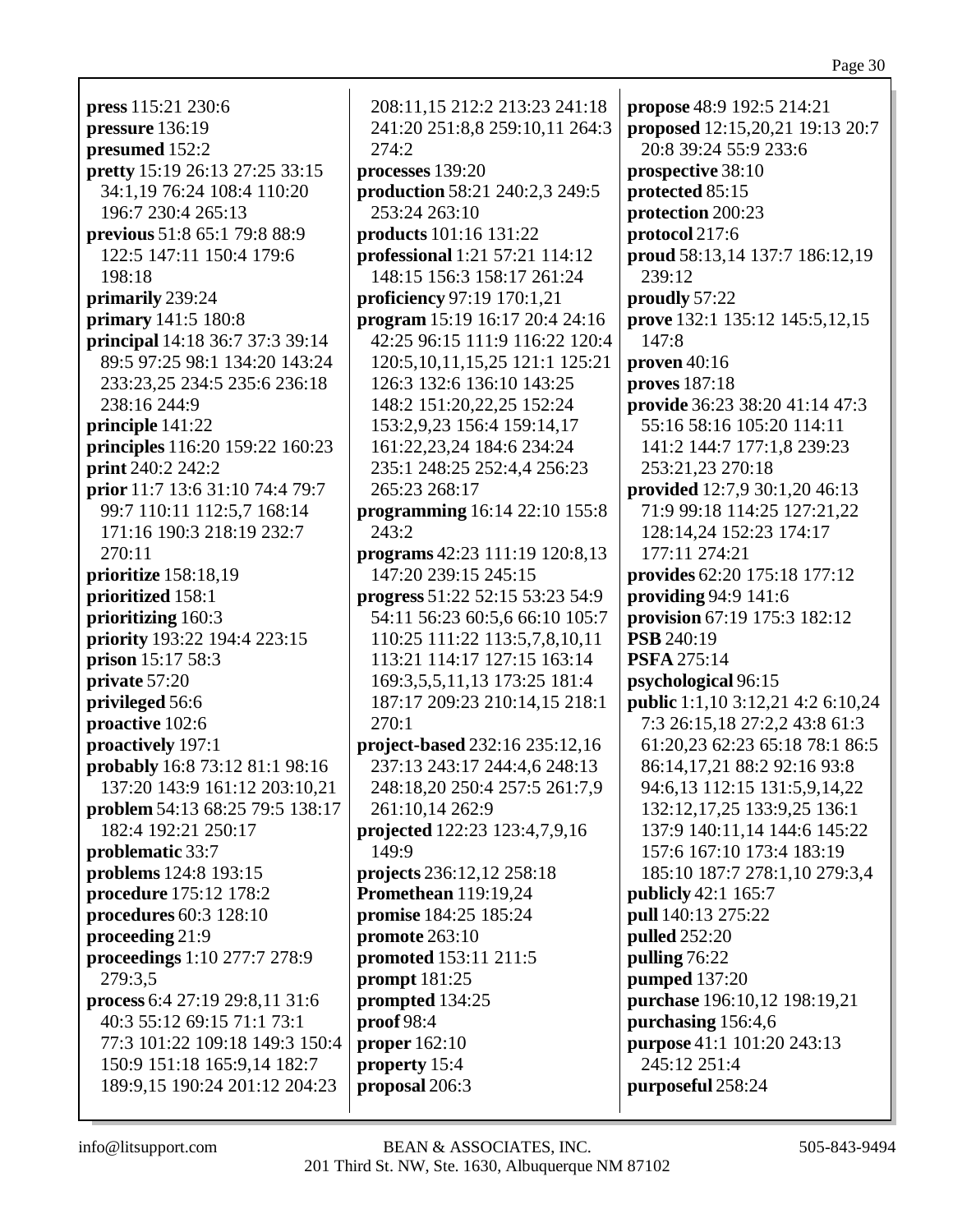| <b>pursuant</b> 173:21 183:22                                | quick         |
|--------------------------------------------------------------|---------------|
| pursue 234:11                                                | 240:          |
|                                                              |               |
| pursued 234:11                                               | quickl        |
| pursuing 197:1                                               | 186:          |
| push 75:20 193:2 219:20                                      | quit 9        |
| pushed 95:12                                                 | quite         |
| put 11:10 15:16 35:6 47:13 72:25                             | 92:2          |
| 75:18 83:8 103:17 128:10                                     | 194:          |
| 137:18 154:3 155:16 156:3,11                                 | quoru         |
| 158:15 161:2 175:18 178:2                                    | quote         |
| 185:6 199:25 202:17,19 205:1                                 | quotie        |
| 207:15,19 209:8 211:25 238:6                                 |               |
| 243:22,22 254:5 273:25                                       |               |
| puts 197:7                                                   | R2:1,         |
| putting 125:9 220:7 251:7 262:2                              | radar         |
| <b>PYP</b> 124:24                                            | radio:        |
|                                                              | Rainb         |
| Q                                                            | raise 1       |
| Q1 68:11 193:16,17,19 195:6,17                               | raised        |
| 196:22 200:22 212:12 214:1,6,7                               | raisin        |
| 214:11 220:11                                                | 218:          |
| Q1s 219:20                                                   | <b>ran</b> 44 |
| Q3 68:8,11                                                   | Ranch         |
| quagmire 74:4                                                |               |
|                                                              | range         |
| qualified 118:23 119:2 264:8                                 | rank 1        |
| quality 32:19 41:1,8 58:16                                   | ranke         |
| quartile 244:19                                              | rapidl        |
| <b>Que 242:11</b>                                            | rate 2        |
| <b>Queen 97:3</b>                                            | 210:          |
| question 13:23 16:7 28:23 42:8                               | 250:          |
| 66:5,19 70:24 78:5,9,12,21 80:6                              | 258:          |
| 82:21 84:21 90:5 91:7 96:20                                  | 270:          |
| 97:25 98:16 101:24 103:25                                    | rated         |
| 142:6 146:23 147:9,13 149:19                                 | rates 1       |
| 149:24 156:14 158:1 167:7,12                                 | rating        |
| 171:9 188:13 190:21 195:1                                    | rating        |
| 199:24 201:3 209:18 210:19                                   | ration        |
| 211:3 212:9 214:15 215:10                                    | re- $41$ :    |
| 219:25 220:1 254:11,18 258:20                                | reach         |
| 263:23 268:8                                                 | 220:          |
| questioning 214:1                                            | reach-        |
|                                                              | reach         |
| questions 13:16,21 16:21 20:24<br>21:1 33:12 38:5 55:22 78:4 |               |
|                                                              | react 1       |
| 79:23 99:12,16 115:15 146:1                                  | read 7        |
| 151:22 176:21 192:4 194:20                                   | 143:          |
| 211:18,21 213:24 222:20,25                                   | 173:          |
| 246:5 248:4 262:2 275:21                                     | 224:          |

| quick 26:13 90:5,5 211:18        |
|----------------------------------|
| 240:11 247:23                    |
| quickly 15:3 16:5 118:17 184:19  |
| 186:16 239:6 240:11 266:15       |
| quit 96:17                       |
| quite 64:14,23,24 82:19 83:9     |
| 92:2 138:16 139:18 188:12        |
| 194:8 213:21 249:20 266:17,25    |
| quorum 5:12 31:10 32:2,23        |
| quote 180:16                     |
| quotient 131:7                   |
|                                  |
| R                                |
| R2:1,43:1                        |
| radar 88:20 98:9                 |
| radio 240:2,19 242:2,6 247:11    |
| <b>Rainbow 242:11</b>            |
| raise 132:14 231:20              |
| <b>raised</b> 149:20             |
| raising 168:6 212:25 215:2       |
| 218:12 226:22 270:4              |
| ran 44:14                        |
| <b>Ranchos</b> 131:13            |
|                                  |
| range 81:2                       |
| rank 115:6                       |
| ranked 56:25 105:13 163:21       |
| rapidly $253:11$                 |
| rate 28:6 63:6 80:24,25 122:3    |
| 210:23 231:2,19 235:18 245:8     |
| 250:18,23 251:21,24 255:20       |
| 258:25 259:14,17 268:21 269:9    |
| 270:9                            |
| rated 210:7                      |
| rates 170:1,21 231:19            |
| rating 180:25 185:7              |
| ratings 185:4 209:22             |
| rationale 20:23 268:22           |
| $re-41:17$                       |
| reach 44:4,5,10,25 92:14 202:9   |
| 220:8                            |
| reach-out 88:11                  |
| reached 86:25                    |
| <b>react</b> 102:6               |
| read 7:15 16:9 44:17 108:5 132:8 |
| 143:5,11 153:7 157:19 161:15     |
| 173:5 180:4 212:14 220:20        |
| 224:22                           |
|                                  |

readers  $63:21$ readily 128:3 reading 62:5 66:17 122:15 123:5 123:8 126:18,21,22 127:7 157:13 187:12 203:13 214:13 226:19 237:2,17 259:20 reads  $157:14$ ready 14:5 56:3 110:14,14 116:1 269:5 real 55:25 58:12,14,24 71:8 95:18 112:2 141:12 197:8 239:6 240:11 262:9 real-world 262:25 263:1 **realize** 131:21 160:21 198:16 206:14 227:24 243:24 263:20 realized 18:23 realizing  $262:16$ really 16:3 18:23 27:6 30:4 32:2 32:13 34:2,14 42:25 43:9 45:1 51:25 52:4,6,8 53:5 55:6 58:15 59:10 61:10 62:9 63:7,25 64:4 68:21 77:19 80:13 84:20 86:6 90:19.21 91:2 93:18 94:19 96:20 97:11 102:4,15,15 111:9 112:8 113:18 114:15 118:3 124:9 130:21 144:5 159:24 161:17.21 162:17 169:21 173:4 186:1,4 189:9 190:16 191:8,13 194:2 195:14 196:17 197:7 203:11 204:18,21,22 206:12 210:13 213:15,24 214:2 231:24 232:15 234:16,25 235:15 237:1 240:4,14 241:4,22 243:13 245:22 246:3,13 250:1 251:3,20 253:12 256:4,4,23 257:9 258:1 258:11 261:22 264:5 269:3 reason 15:2 21:8 37:16 73:1 92:22 98:7 169:4 172:11 189:16 191:14 192:17 196:18 198:14 203:15 210:20 213:14.20 256:21 reasonable 189:25 206:4 reasonably 229:16 reasoning  $174:22$ reasons 35:1 61:13 113:8,9,24 168:19 189:2 211:14 232:24 233:14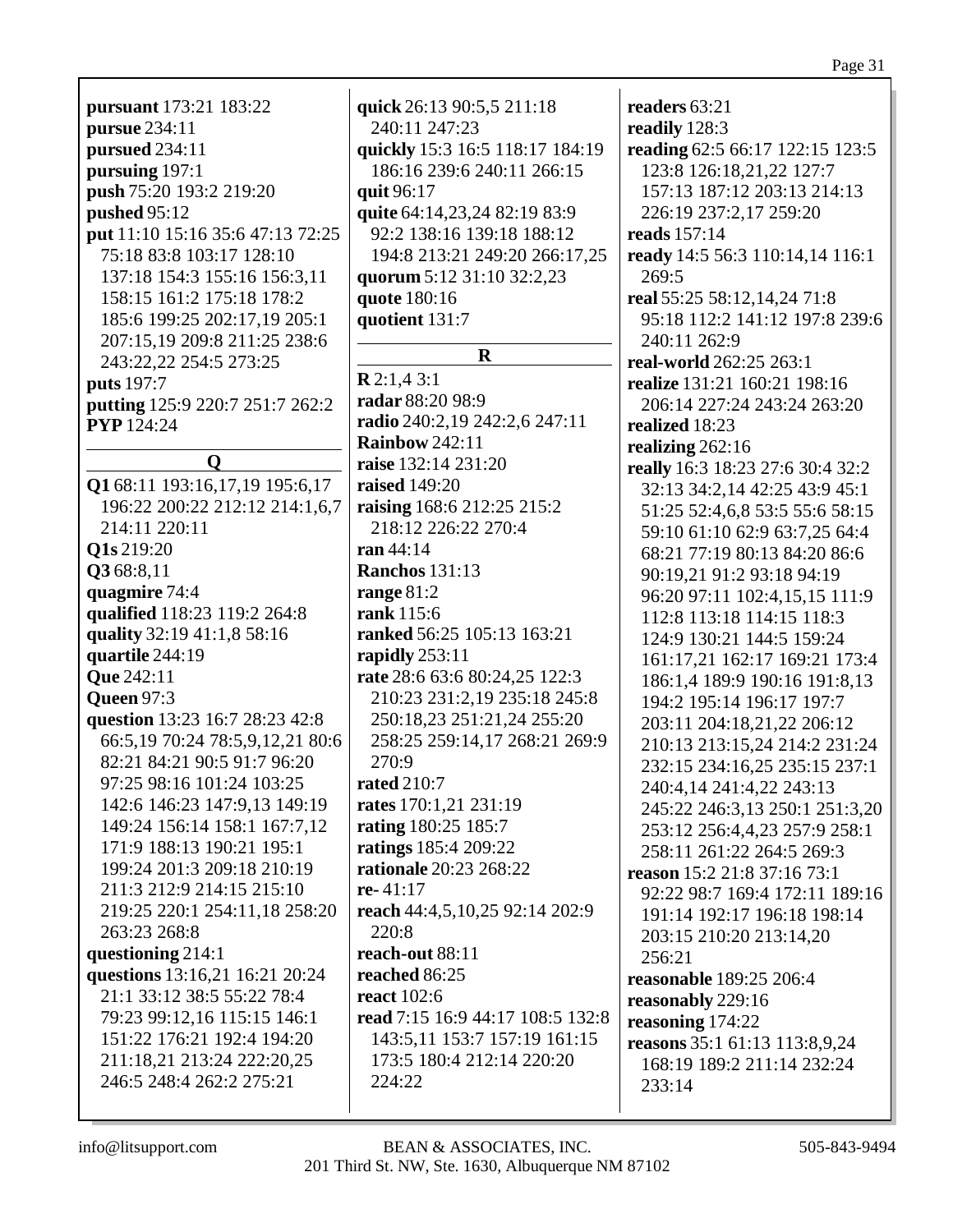rebut  $174:24$ REC'D 279:10,15,20,25 recalcitrant 182:3 recall 35:5 68:13 114:9 235:22 RECEIPT 279:1 receive 12:12 34:12 69:2.5 124:10 150:23 178:3 182:16  $243:8$ received 13:11 129:6 131:13,15 161:12 177:23 178:10 184:2 receiving 38:3 119:16 recess 50:15 108:17 167:15 176:16 217:17,18 225:7,11,12 229:9,10 277:4,7 recipe 208:5 recognize 62:4 171:6 234:2 236:19 241:21 recollection 37:13 recommend 6:20 7:7 51:18 53:11  $213:16.20$ recommendation  $12:15\,47:13$ 65:25 110:2 113:25 116:13 126:14.16 168:19 172:2.12 173:16 174:22 176:23 180:2 181:14 182:8,14 183:4,9 184:1 184:23 187:18 224:9 230:19 232:25 233:15,19 recommendations  $88:14$  108:1,3 168:2 185:5.7 **recommended** 63:3 168:2 179:1 184:17 194:23 206:3 recommending  $110:5$  174:23 183:21 213:15 230:20 reconvene  $108:19$ reconvened 167:16 reconvening 108:20 record 17:9 20:12 27:21 50:23 75:18 77:12 109:10.23 114:15 143:19 154:4 172:15 233:12,13 records 2:13 59:24 74:22 recurrent 82:3 168:12 171:15 176:20.22 218:17 red-blooded 58:13 red-flagged 98:10 **redo** 205:6 reference  $260:12$ references 153:25

referring  $48:14$ reflect 83:18 109:11 118:3 142:9  $214:5$ reflected 99:19 127:24 **reflection** 101:2 116:25 142:8 refusal  $184:25$ refused  $74:2$ refuses  $182:4$ refusing  $48:15,24$ regard 67:4 240:7 regarding 37:1 40:5 181:22 regardless 29:19 72:18 91:5 regards 74:7 178:25 240:13 Regional 242:18 regroup 101:19 103:4 regrouped 104:7 regular 27:20 238:7 regulation 175:18 reimbursement 128:2 reinvigorated 241:19 reissue 179:11 **reiterate** 40:24 80:14 related 6:13.15 65:8 77:25 168:9 183:18 195:7 218:15 270:14 **relation** 31:24 210:8 relationship 242:21 **relay** 199:1 release  $26:18$ released  $112:15$ relief  $65:7$ reluctantly 221:13 227:8 remain  $82:5$ remainder 6:16 229:14 277:6 **remained** 93:15,17 remaining  $81:15$ remedied 184:17 remember 31:20,23 69:24 73:18 82:18 97:7 142:5 200:19 235:21 242:9,11,12 259:17 260:3 266:22 remind 6:3 50:21 86:12 109:1.20 115:19 129:25 153:20 172:14 reminding  $7:15$ remitted 36:17 remove 20:5 24:7,15 113:19  $153:25$   $164:21$ removed 199:23

**removing 20:3 31:7 153:14**  $221:11$ renegotiated 274:14.15 renegotiating 220:2 renew 124:12 126:5 142:16 227:9 **renewal** 3:13 10:22 11:7.13 28:8 50:3.18 51:9 55:12 62:14 65:7 67:18 78:23 83:16 87:12,16 88:19 103:15 104:15 105:4 107:24 108:6 113:14,18 146:23 147:9.14 158:3 162:18 163:12 165:1,9,11,14 168:3,8 172:12 173:8, 16, 21 174: 20 175: 14 179:5 182:6,11,14,20 183:10 184:3.16 185:8 186:2 187:15 189:20 190:15 197:10 200:20 204:5.7.23 210:2.5 214:22 215:4 217:22 218:9,14 220:12 221:14 224:20 226:7 230:20 233:16 234:7 237:21 252:11 269:14 270:1,17,20 **renewals** 173:9 renewed 102:3 208:14.14 renewing  $132:1$ repeat 168:16 179:2,7 195:13 198:10,14,17 206:8 207:10 218:21 270:15 repeatedly  $41:8,13$ report 3:9 26:10,13 35:5,16 45:11,12 46:14 47:5,5 48:12 52:13, 15, 21, 25 53:14, 21, 25 54:3,19 55:9,19 56:20 69:3 98:5 105:11,15 126:14,15,16 127:24 128:3 129:5,12 130:1 163:20,24 168:24 170:7,14,15 173:24 176:4,12 212:10,19 269:19,24 270:7 reported 1:20 35:21 Reporter 278:7 **REPORTER'S 3:19 278:5 reporting** 1:21 30:4 64:19 106:2 111:21 175:25 reports 35:16 65:25 68:2 represent 185:22 representation 131:19 represented 73:22,23 reprieve 33:24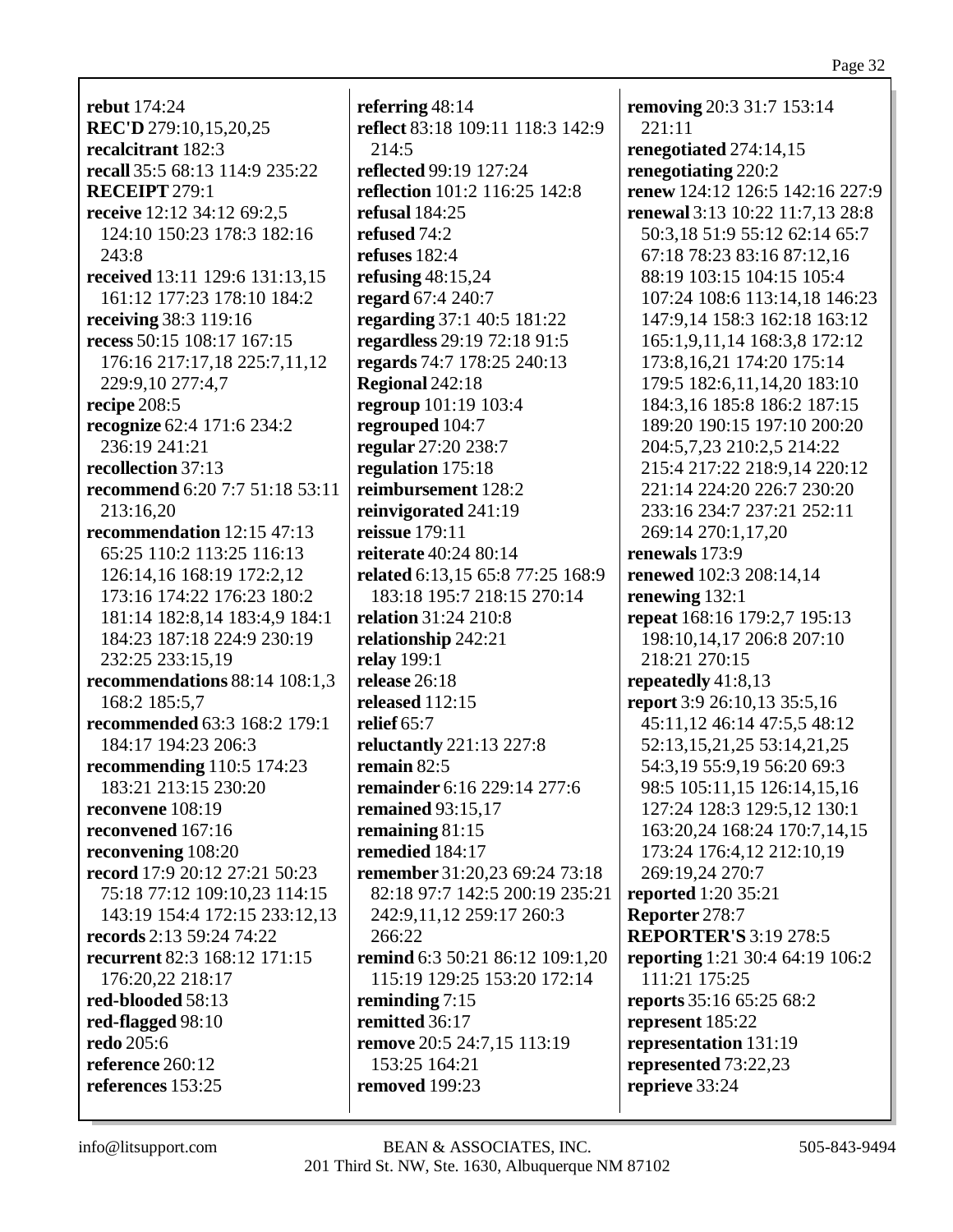**reputation** 182:23 **request** 7:12 11:21 19:17,24 20:2 22:2 24:13 71:18,23 74:19 113:14 126:4 198:19,22 274:1 274:10,11 276:18 **requested** 11:22 69:25 128:16 272:23 **requesting** 127:2 274:5 **requests** 19:11 73:19 185:10 233:8 272:13,18 **require** 67:20 180:24 198:20  $253:1.6$ **required** 13:8 36:23 52:2,4 79:18 111:7 151:18 173:12 175:25 176:7,10 177:16 207:16 224:7 **requirement** 35:5 42:24 61:25 99:7 176:17 201:23 219:13 **requirements** 41:19 51:18 63:2 69:1 79:16 106:2 151:20 174:10 174:16 176:18 178:13 179:21 182:10 269:22 **requires** 101:1 **reread** 225:1 **research** 139:14 237:10 250:6 **resignation** 57:13,17 **resolution** 72:15 **resolve** 174:18 184:19 **resolved** 179:16 **resources** 155:24 240:21 **respect** 102:16,25 137:15 185:9 **respected** 135:9 **respectful** 135:17 **respectfully** 137:23 **respects** 91:19 **respond** 47:17 70:23 72:3 96:19 161:15 164:25 190:21,22 208:17 **responded** 195:1 **response** 7:25 8:12,20 9:7,14 10:1,7,17 77:13 78:2 104:8,13 104:14 106:8 120:1 147:2 152:8 163:2 183:17 245:1 269:10 270:25 **responses** 55:20 91:12 149:22 150:6 **responsibilities** 54:7 106:1 129:2 169:11

**responsibility** 86:8 89:5 **responsible** 59:23 123:2 236:5 **rest** 12:4 85:8,22 88:12 220:23  $229:2$ **restate** 201:3 **restaurant** 262:14 **Restricting** 182:22 **restructured** 147:22 151:4 **result** 162:10 183:6 226:22 **results** 92:3 122:13 132:22 148:8 161:9 168:6 169:1 172:9 205:24 212:25 215:2 218:12 221:22 235:9 258:15 270:4 **retain** 81:18 **retention** 80:24,25 171:11 210:19 210:22,23 250:22 259:17 **retired** 96:7,11 157:6 211:1 **retirement** 157:9 **return** 260:19 **returning** 260:6 **review** 55:14,16 67:11 128:11 168:23 176:4 182:6 245:23,24 **reviewing** 51:5 53:9 59:10 76:11 99:17 **revised** 12:14 175:15 **revising** 16:17 **revision** 12:12 **revisit** 265:17 **revisiting** 249:11 **revoking** 183:8 **RFA** 27:19 29:11 **right** 5:25 6:9,12 12:23 13:12 14:10,23,25 15:11 16:14 20:10 29:22,23 32:7,25 33:14,14 40:8 40:12 42:6,17 47:3,24 48:16 49:18 50:1 52:7 54:25 56:14 60:13,13,18 72:3,18 77:18,24 79:11 80:10 81:4,8,11 82:1 83:8 88:1 89:18 102:18 110:8 110:12 114:23 125:25,25,25 127:1 128:25 129:3 130:4,16 137:25 145:24 146:1,10 149:8 149:10 158:25 161:8 162:17 164:13 165:13 187:10 188:4,10 188:21 192:19 193:10,16 194:22 203:24 215:18 220:6 223:3 224:25 225:22 228:2

231:16,17 235:7,8,15,20 236:23 236:23 238:10,20 241:11 242:16 246:2 259:1 264:18,22 266:11 273:3,9,19 275:6 276:17 **rightfully** 86:17 **rights** 168:10 175:5,20,22 195:8 218:16 **rigor** 62:25 235:7,11 **rigorous** 26:20,25 62:17 112:17 161:20,22 254:3,12 **rise** 82:10,11 100:21 179:22 **risk** 102:8,9 **risks** 102:8 **RMR** 278:6 **RMR-CRR** 1:20 278:17 **road** 12:2 60:14 **Robbins** 2:6 4:9,10 8:6,8 9:20,22 18:9,10 23:11,12 25:7,8 42:14 43:5,6 44:20 57:18 58:10 107:7 107:8 161:5,6 166:7,8 205:11 205:12 216:13,14 227:17,18 271:12,13 **Robertson** 130:23,25 **Rodriguez** 173:1 185:18,20 **Roe** 124:22,23 151:6 152:6 159:12 160:5 **rogue** 191:9 **role** 91:20 211:8 **roll** 3:3 4:5,6 68:14 **roll-call** 4:5 106:10 165:21 215:20 **roller-coaster** 187:25 **Romero** 144:17 145:2,19 **room** 49:9 56:22 57:3 86:24 108:25 109:3 119:9,10 128:5 184:22 **root** 52:1 64:6,7,8 111:5 **Rosetta** 265:6,11 **Ross** 242:13 **Rotman** 121:15,19,21 148:9 **round** 225:19 **row** 49:12 130:16 205:1 **RTI** 52:3 111:8 147:22,23 148:2 150:15 151:1 **rubric** 210:4,10 **Ruiz** 2:7 5:6,7 7:6 8:23,25 18:12 18:13 21:25 22:1,15 23:1,2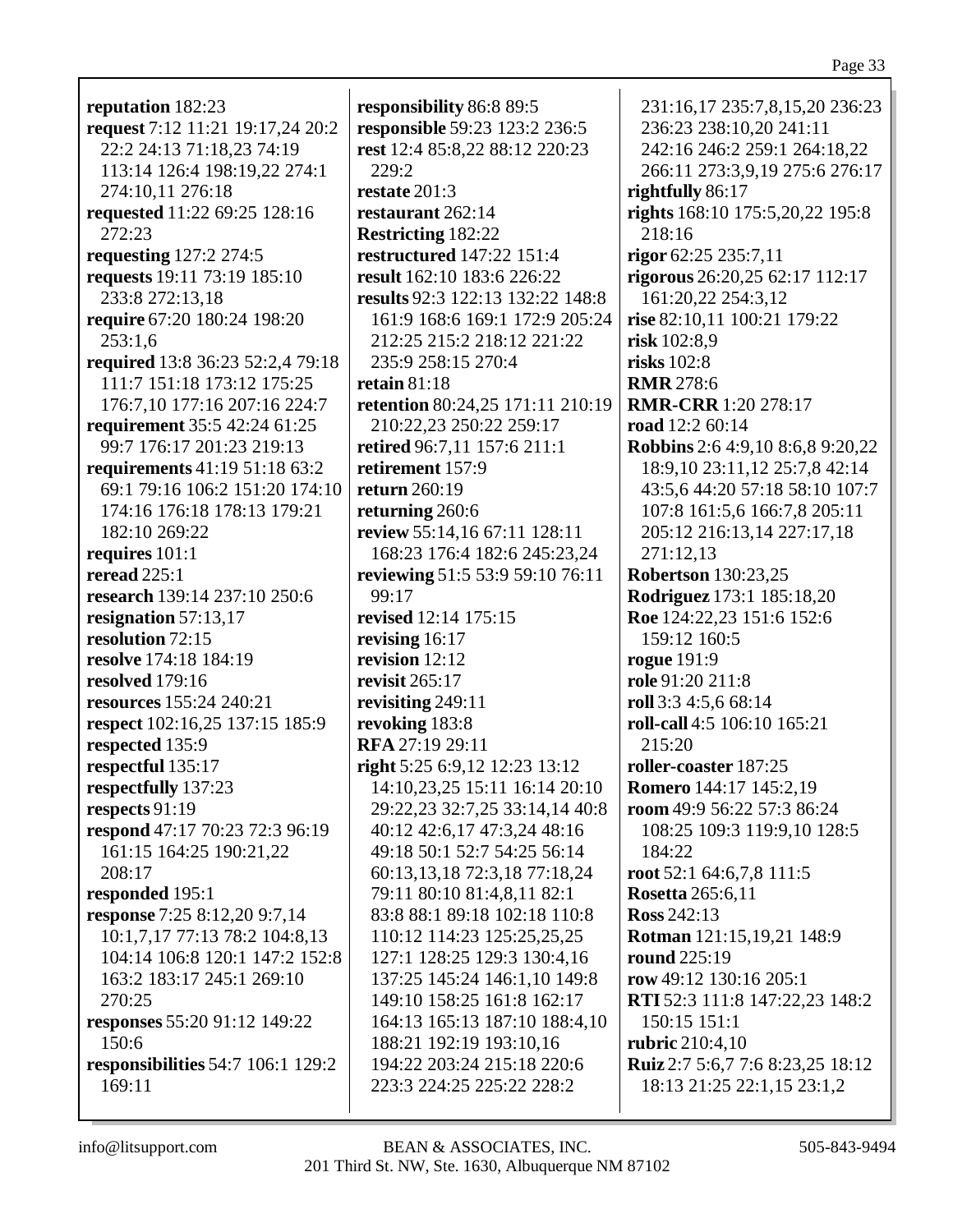| 25:25 26:1 106:13,14 155:19,20                                | 33:22 34:6,8,22 36:7 37:10                                                                          | 184:18 185:22 186:3,8,13,17,20                                                                 |
|---------------------------------------------------------------|-----------------------------------------------------------------------------------------------------|------------------------------------------------------------------------------------------------|
| 158:14 163:7,8,11 166:20,21                                   | 38:4,21 39:11,15 40:6,11 43:1                                                                       | 187:5,7,8,10 189:13 190:19                                                                     |
| 190:8,9 216:19,20 217:4,20                                    | 43:11 50:19,20,21,24 51:7,16                                                                        | 191:11,24 192:2,10,15,25 193:7                                                                 |
| 221:9 224:16,21 225:1,14,15                                   | 51:19,20 52:9,13,25 53:1,3,5,13                                                                     | 193:14,15 194:24 195:24 197:6                                                                  |
| 226:4,14 228:15,16 271:6,7                                    | 53:15,22 54:12,22 55:1,12,16                                                                        | 197:7,13,19 200:24 203:5                                                                       |
| <b>Ruiz'</b> 157:25                                           | 56:5 57:7,25 58:7,8,22 59:3,5                                                                       | 204:21 207:5,7,11,17,20 208:3                                                                  |
| rules 196:10 217:8                                            | 59:21 61:4,6,11,12,14,18,20,23                                                                      | 208:5,13 209:2 210:7,8 211:9                                                                   |
| run 50:11 136:20                                              | 62:1,7,9,14,16,19,24 64:6,11,16                                                                     | 213:17 214:3,11,25 217:25                                                                      |
| <b>RV</b> 60:13                                               | 65:17 66:1,9,14 67:6,8,23 68:1                                                                      | 218:2,4,5,7,9 219:10,14 220:14                                                                 |
| S                                                             | 68:3, 19, 22 69: 2, 25 71: 18, 20, 23                                                               | 221:14 222:23 223:10,13                                                                        |
| $S$ 2:1 3:1                                                   | 71:23,24 72:2,12 73:2,9 75:12                                                                       | 224:12,16 225:4 229:4,7 230:5                                                                  |
| <b>S.T.A.R.S</b> 81:20 171:13 245:9                           | 77:3,4,23,25 78:11 81:14,16                                                                         | 230:12,21,23,25 231:4,14 233:1                                                                 |
| 251:1 257:16,18,22 258:1,8                                    | 82:18,23,23,25 83:1,2 84:2,15                                                                       | 233:7,24 234:3,5,9,18 235:1,6                                                                  |
| sad 99:20                                                     | 85:2,5,10,23 86:3,8,14,21 87:2                                                                      | 236:4,10 237:15 238:10,13,16                                                                   |
| safe 117:21 118:10,10 273:20                                  | 87:6,10 88:12 90:1 93:3,3,15,18                                                                     | 238:18,23 239:5,7,10,18 240:6                                                                  |
| 276:24                                                        | 93:18 94:1,3,4,11,12,13,20,21                                                                       | 241:6, 11, 20 243: 7 244: 7, 11, 22                                                            |
| safer 85:14                                                   | 94:22,23,25 95:20 99:25 100:1                                                                       | 245:5,24 246:14,21 247:4,14,18                                                                 |
| salaries 137:1                                                | 100:4, 12, 25 101:19 102:2, 3, 11                                                                   | 251:10,18 252:7,8,19 253:4,18                                                                  |
| <b>Salute</b> 3:3 5:16,17                                     | 103:18 104:1,2,3,17,18,21                                                                           | 256:16,18 257:3,24 259:22                                                                      |
| Santa 1:13 95:23,24 278:11                                    | 105:5,5,10,13,15,17,20,24                                                                           | 261:1 263:1,7 264:10,13 265:3                                                                  |
| <b>Santiago</b> 144:17,21                                     | 108:14 109:15,19,21 110:6,11                                                                        | 265:12 267:10,20 269:15,16,18                                                                  |
| sat 42:15                                                     | 110:13, 14, 23 112: 3, 9, 19 113:16                                                                 | 269:20,22,23 270:6,7,10,10                                                                     |
| satisfy 33:13                                                 | 113:17 114:4,16 116:4,10,12,18                                                                      | 277:1                                                                                          |
| save 89:2                                                     | 117:9,17,21 118:7,9,18 119:4                                                                        | school's 51:5,11,14,24 52:11                                                                   |
| save-all 64:12                                                | 120:2,24 121:1,13,17 122:2                                                                          | 53:10,16 55:25 63:13 67:18                                                                     |
| saw 19:14 43:20 54:10 56:20                                   | 123:25 124:12 125:10,11,14,18                                                                       | 77:6 78:7 111:4,21 116:19                                                                      |
| 59:15 60:3 71:11,17 93:16 94:2                                | 125:19,20,23 126:2,14 130:7,10                                                                      | 133:8 134:7 138:25 168:25                                                                      |
| 114:13 119:8 169:7,8 196:2                                    | 130:10,13,19 131:4,5,14,20,22                                                                       | 169:19,25 170:13,16 181:3,11                                                                   |
| 212:6 229:24 230:23 234:8                                     | 132:13,17,19 133:15,18,24                                                                           | 181:18 184:24 199:20 218:19                                                                    |
| 235:7 249:9,22                                                | 134:5, 20, 24 135: 7, 12, 17, 24, 25                                                                | 233:10 241:3 270:9 272:22                                                                      |
| saying 55:18 71:22 84:10 115:12                               | 136:1,2,7,7,8,9,11,13 137:8,9                                                                       | 273:7                                                                                          |
| 116:11 126:5 134:3 154:21                                     | 137:14,22 138:6,13 139:23                                                                           | school-directed 22:9                                                                           |
| 199:15 213:7 220:24                                           | 141:3,7,9 142:16,17 144:22,25                                                                       | school-specific 272:19                                                                         |
| says 64:6 66:8 70:19 72:19 98:4                               | 145:13,15,22 146:9,16 147:18                                                                        | school-wide 103:17 147:22                                                                      |
| 126:24 161:23,24 192:23                                       | 148:22 149:6,19 150:7 151:19                                                                        | schools 6:2,3,4 7:18 10:22 11:6                                                                |
| 201:20 202:5 206:8 221:20                                     | 152:5,5,7,12,18 153:17,25                                                                           | 11:11 15:18 26:19,24,25 27:2,2                                                                 |
| 237:13 252:13 257:6 262:21                                    | 155:25 158:2 159:5,8,9 162:11                                                                       | 27:3,14 28:3,4,5,5,9,10,11,11                                                                  |
| scale 179:19                                                  | 162:15 163:13,13,18,19,21,23                                                                        | 28:13 30:7 32:9,20 34:14 35:3                                                                  |
| scant 174:21                                                  | 164:1,4,19 165:5 167:8,13,14                                                                        | 35:7,8,15,20 36:15 38:25 39:3                                                                  |
| scares 59:19                                                  | 167:21 168:4,24,24 169:2,9,17                                                                       | 41:19 43:8,12,17,20 44:7 45:9                                                                  |
| schedule 176:5,6                                              | 169:21 170:5 171:1,2,4,10                                                                           | 46:4,10 48:8,14,23 52:4,18 53:1                                                                |
| school 2:9 3:8, 12, 14, 15, 18 6:8, 13                        | 172:10 174:17 175:11,24 176:5                                                                       | 53:14 55:2,3 58:20 66:4,7,24,25                                                                |
| 6:17 7:1,2,8,12 11:13,22 13:3                                 | 176:7, 16, 18, 19, 20, 24 177: 5, 8                                                                 | 67:14 68:4 69:6 72:5 82:13                                                                     |
| 13:24 14:2,16 15:15 19:10,22                                  | 177:11,13,13,23,24 178:14,25                                                                        | 85:1,8 86:6,17 88:3 89:12,21                                                                   |
| 20:15,19 22:5,7,7,12 27:5,10,11<br>27:24 28:17,24 30:16 31:24 | 179:6, 10, 24 180: 2, 17, 20, 20, 25<br>181:3,9,11,25 182:3,6,15,22<br>183:2,8,11,21 184:6,11,12,17 | 90:2 92:15,16 93:8 94:6,8 96:5<br>100:10 105:16 110:12 111:16<br>111:17 112:16 113:1,2 115:6,7 |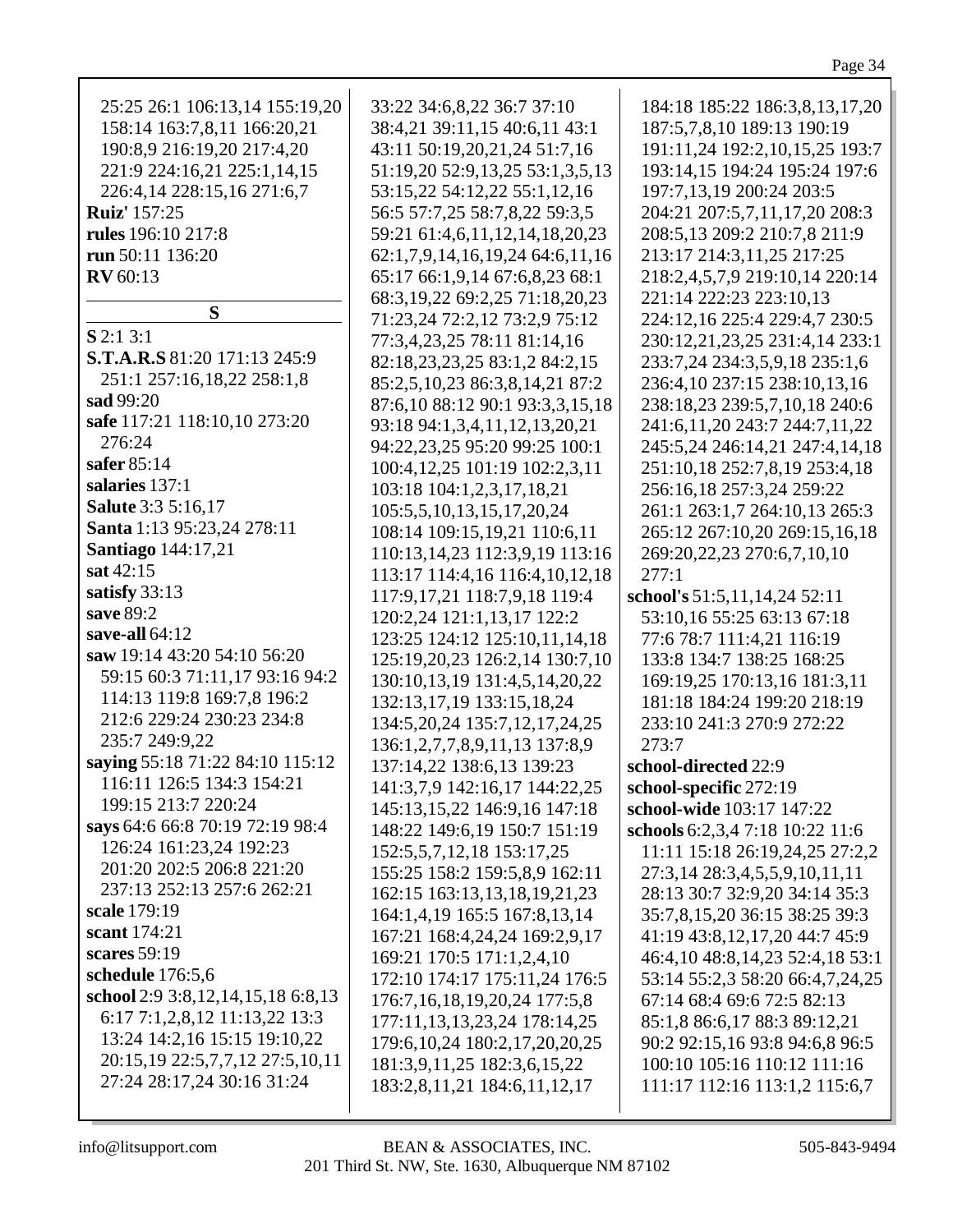| 117:4,24 124:9,10,14 131:9       | <b>Sections 181:23</b>            | Sera 242:11,11                   |
|----------------------------------|-----------------------------------|----------------------------------|
| 132:25 134:22 135:6,10 140:1     | see 7:4 10:24 11:10 12:16,20 28:1 | serious 38:2 107:23 150:2 277:1  |
| 140:11,11,13,14 141:6,21 144:6   | 47:2 48:10 49:20 52:19 53:2       | seriously 34:7,20 109:14 179:25  |
| 144:23 154:8,17 162:2,5,6        | 54:2,4,10,20 55:6,8,10 56:22      | 198:2 199:5,14,18                |
| 163:24 167:22 169:20 170:10      |                                   | seriousness 197:19               |
|                                  | 68:2 75:2 76:8,10 81:13 82:2,8    |                                  |
| 171:8,25 172:3 173:22 180:10     | 94:10,15,23 95:23 100:22 102:5    | serve 40:18,22 120:6 170:5 269:8 |
| 180:15 181:24 182:19,25 185:8    | 104:14 110:4 113:3,4,6,23,24      | served 101:19                    |
| 187:2 191:22 193:22,22,22        | 114:20,24 115:4,6 122:3,11        | service 1:21 120:23              |
| 194:4 200:1 205:20 207:8 218:8   | 127:12,12 140:10 141:7 142:23     | services $15:17$                 |
| 223:4,11,15 230:25 233:3,12      | 147:2 150:6,6 157:7 168:22        | serving 27:15 241:17 270:16      |
| 242:18 243:14 257:23 259:2,5     | 169:2,6,16,19,21 170:4,9,10,24    | <b>Session 8:16</b>              |
| 267:1,25                         | 171:1 172:4,10,17 188:7 190:16    | set 66:16 71:18 75:9 76:10       |
| schools' 6:24                    | 190:17 192:17,19,25 193:1,4       | 207:25 223:18 224:17 248:17      |
| science 58:1 120:11 151:11 237:9 | 197:18,19 198:6 207:5 219:20      | 268:2 278:13                     |
| 243:19,20,21,25 248:24           | 231:7,21 232:6,15,18,23 233:6     | setting 59:23                    |
| <b>Sciences</b> 19:11 20:15      | 235:14 236:18 242:14 246:4,22     | settlement 72:15,21 77:7         |
| scope 192:22                     | 248:23 249:17 252:5 253:8         | seven 19:19,20 36:13 55:5 129:6  |
| score 214:9,13 268:18            | 258:5 259:9,13,25 273:5           | 146:12                           |
| scores 66:17 81:6 97:8,10 203:4  | seeing 8:21 16:21 28:15,16 31:23  | seven-79:23                      |
| 203:24 245:2 260:16              | 42:23 53:5 82:18 92:13 106:9      | seven-three 107:19               |
| scoring $205:17$                 | 114:16 138:24 139:3 140:24        | seven-to-three 107:19,21 167:1   |
| scrap $95:2$                     | 148:6,7 169:9 186:18,19 231:16    | seven-year-old 131:2             |
| screen 79:19,25 234:14 264:9     | 238:9,11 246:21                   | seventh 96:18 121:24 146:9,12    |
| screeners 175:8                  | seen 43:15 52:11 66:22 75:3 76:2  | seventh-grade 121:16,23          |
|                                  |                                   | severity 179:19                  |
| screening $263:24,25$            | 134:23 136:3 149:6,13 192:2,2     |                                  |
| screenings 175:9                 | 233:4 241:9                       | shadow 125:16                    |
| script 173:6 263:7,8             | segue 242:16                      | shaky 183:2                      |
| searching 41:13                  | self 140:2                        | shame 139:6                      |
| seats 35:10 42:1                 | self-confidence 139:19            | shaming 139:7                    |
| second 8:7 9:2,21 10:12 17:3,5   | self-interest 44:11               | Shannon 49:21                    |
| 19:6 20:2 21:15 22:13,15 24:4    | self-reported 54:15,16            | shaping $139:22$                 |
| 24:6,17,19 30:14 54:19 57:6      | selfie 277:1                      | share 37:1 101:8 235:19 241:25   |
| 106:3,5 107:10 109:19 122:13     | sell 247:7                        | 242:1 246:22 247:6               |
| 128:11 136:23 144:10 160:6       | semester 236:24                   | shared 184:5                     |
| 164:11,15 169:15 170:7 195:6     | semester-long 237:8               | sharing 37:20 141:19             |
| 196:24 212:8 215:5,7,21 218:24   | send 48:3 94:3 132:18 154:11      | Shearman 76:9                    |
| 218:25 222:11,13,15,17 225:23    | 159:1 256:19,20                   | sheet 3:21, 22, 22 6:1 11:13     |
| 225:24 226:3,11,12,14 227:3      | sending 55:24 167:13,14           | 217:10                           |
| 264:21 270:21,23 274:10 276:3    | seniors 245:14 255:2 267:2        | sheets 3:21 6:25 128:15 212:9    |
| second-grade 132:11              | sense 63:8 79:14,16 89:4 213:7    | shift 79:9 94:7 95:20 151:9,12   |
| second-grader 131:3 132:17       | 276:10                            | 161:18                           |
| second-graders 122:15            | sent 74:24 158:22 265:19          | shifted 91:18 94:11              |
| seconded 225:17,20               | sentence 132:11 147:4             | shoes 246:15                     |
| seconds 247:9,10                 | separate 6:1 21:23 68:12          | short 147:8 174:23 188:6 189:4   |
| Secretary 2:4 72:14 73:10 74:25  | separated 75:16                   | 197:13 206:1 229:8 234:13        |
| 75:21                            | separating 21:21                  | short-cycle 117:12               |
| <b>Section 181:21</b>            | September 77:1 196:4              | shortcomings 147:11 155:24       |
|                                  |                                   |                                  |
|                                  |                                   |                                  |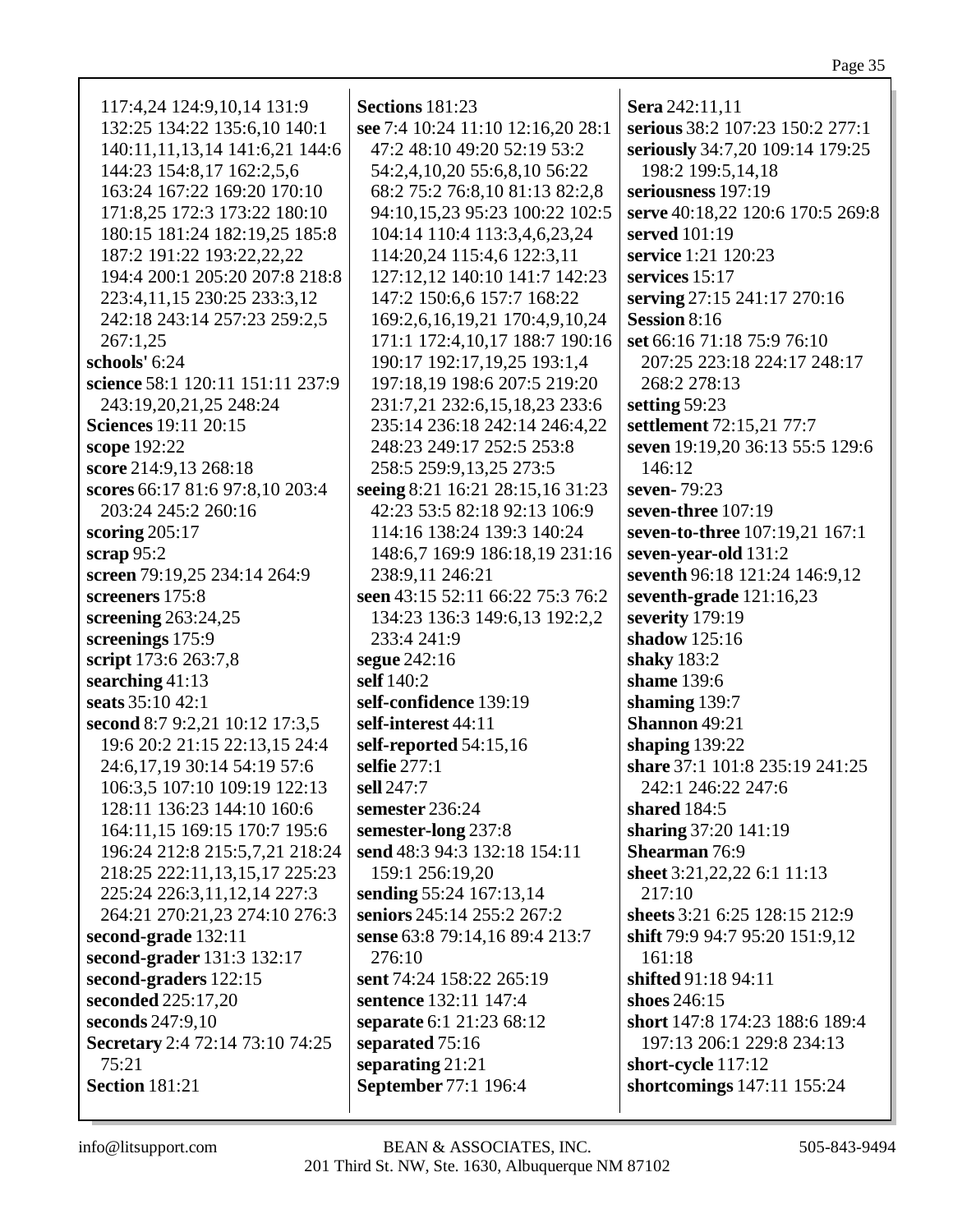**shorten** 192:17 **shortened** 168:20 **shorter** 108:15 190:3 192:24 193:4 **shortly** 48:4 133:1 162:19 **shortstop** 65:20 **show** 53:23 78:17 104:21 118:15 118:17 123:25 189:10 190:11 190:19 203:23 204:7 242:6 269:9 **showed** 122:24 127:23 132:6 **showing** 94:24 114:25 117:12 119:18 125:17 127:14 149:9 187:16,17 191:13 **shown** 185:4 193:15 205:23 **shows** 54:5 100:6 193:6 247:6 267:18 **shutting** 132:25 **side** 49:14 121:8 **sides** 75:10 **sign** 7:4 47:25 48:2 145:21 **sign-in** 3:21,21,22,22 6:1,25 128:15 **sign-up** 11:13 **signature** 178:1,2 195:18 **signatures** 36:22 **signed** 11:5,7 12:13 70:14 73:11 73:13,16 75:3 77:25 129:19,19 185:17 **significant** 44:21 79:3 104:15 117:12 128:22 168:17 179:3,23 180:13 198:15 199:16 210:21 218:22 239:12 **signing** 261:25 **Silence** 7:7,13,20,21 **silenced** 109:5 **silently** 46:25 **similar** 27:15 55:2 105:16 111:16 115:6 146:21 163:24 169:20 172:2,3 205:13 247:17 **simple** 177:4 185:6 **simpler** 79:15 **simply** 38:23 45:24 53:21 71:12 180:16 183:7,23 248:7 275:17 **single** 39:17 58:17 68:19 183:20 207:17 231:6 **single-parent** 44:2

**singular** 197:15 **sit** 42:9 73:25 **site** 21:9 51:14 53:8,8 62:10 69:3 69:3 112:1 127:25 165:6 168:14 175:14 176:3,12 184:3 195:10 215:11,13,14 218:20 221:16 222:2,5,6,9 232:7,11,13 248:11  $258:2$ **sits** 149:10 **sitting** 56:14 74:21 123:22 **situation** 16:2 92:10 96:14 263:9 **situations** 263:2 **six** 15:5 34:8 35:3,15 39:5 45:9 107:16 110:12 135:22 **six-and-a-half** 19:21 22:9 **six-year** 231:19 **sixth** 121:24 123:1,11,11,13 125:6 146:9,13 150:13,19,23 **sixth-grade** 187:11 **size** 58:23 116:18 **sizes** 93:9 **sketchy** 155:14 **skill** 252:23 **skills** 79:22 139:19 153:11 268:2 **skyrocketed** 237:24 **slash** 180:25 **slate** 74:13 **slides** 118:17 **slight** 134:10 170:24 **slightly** 86:19 **slip** 63:14 **slipped** 7:16 99:3 **slope** 262:9 **slow** 196:23 **small** 95:19 165:9 248:22 **small-group** 124:5 **smaller** 58:23 93:9 114:25 130:8 **smart** 101:13 **snapped** 18:25 **soccer** 120:16 140:18 **social** 151:11 153:11 **society** 236:3 **socio-emotional** 91:16 **software** 156:10 **Sol** 154:8,15 **solely** 80:8 **solid** 182:23

**solidarity** 140:3 **solve** 96:13 **somebody** 30:24 208:21 227:12 247:13 258:8 259:8 260:25 261:4 267:13,14,18,22 **someplace** 261:5 **somewhat** 39:4 257:3 **son** 130:6 135:22,25 136:3 **son's** 131:6 **song** 242:9,10,12 **sons** 145:14 **soon** 201:11,12 202:5,11,19 211:22 **sorry** 12:21 17:8 19:20 24:5 46:24 49:5 56:4,11 67:10 73:7 76:24 92:17 112:11 167:10 168:12 169:16 170:21 212:21 227:12 228:22 231:1,6,18 272:14,14,20 **sort** 34:4 65:19 110:11 220:5 **sought** 51:15 94:20 **sound** 57:8 64:18 199:16 **sounds** 23:17 157:14 254:11 **source** 37:9,17 **Southern** 242:18 **space** 273:9 274:3,9 275:4 **Spanish** 126:18,22 127:6 132:6 132:14 144:5 153:7,9 249:1 **spark** 239:6 241:19 **sparked** 238:23 **speak** 6:2,19,22 7:2,3 16:13 19:12 35:24 36:25 57:10 80:12 92:21 95:5 109:22 121:6 129:22 132:14 133:18,25 138:12 142:5 155:23 159:23 160:2 164:14 178:23 198:5 **speaker** 173:4 **speakers** 77:22 **speaking** 65:18 242:10 **special** 93:21,22 95:12,14,16 96:25 98:21 119:1 168:13 177:22 178:5 195:9 213:4 218:18 219:21 261:2,4 262:13 **specialty** 122:8 **specific** 52:1 111:5,21 126:25 127:4 147:2 209:5 **specifically** 22:5 24:15 30:16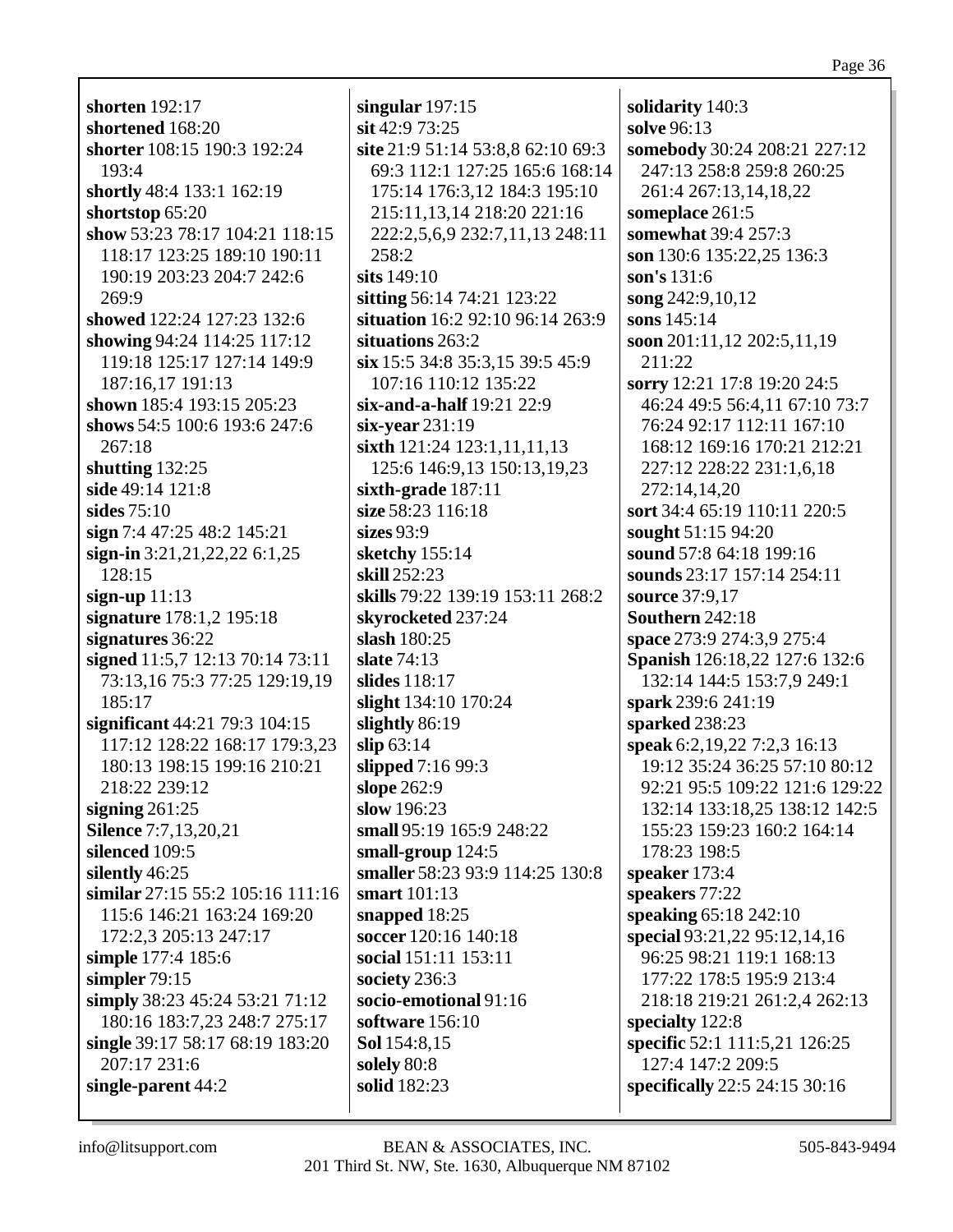53:22 155:23 207:15 266:20 270:15 **specifics** 207:19 **SpEd** 260:20 **speed** 45:7 **spend** 239:8 261:23 262:15 **spending** 44:15 189:13 **spent** 67:23 107:24 125:3 **split** 217:1,5,9 **spoke** 88:9 197:14 **spoken** 88:8 99:21 126:7 135:5 195:10,15,15 **spring** 265:24 **springboard** 249:7 **sprouted** 138:23 **squared** 45:10 **staff** 2:8 15:7 16:4 36:17 61:4,4 75:16 117:7 118:13,22,24 119:1 119:2 126:1 128:8 131:11 183:1 192:3,21 206:17 238:4,9 249:13 251:20 254:5,10 263:4 **stage** 52:8,8 234:12 **stages** 52:6 111:11,12 **stagnant** 191:14 **stand** 108:23 138:12 140:24 173:15 209:7 **stand-alone** 159:14 **standard** 34:4 54:14 67:7,17 127:9 169:10 174:6 177:15 180:20 181:4 201:25 202:4 209:24 210:6 **standardized** 266:8,9 **standards** 51:21 61:17 66:11,12 66:16,21 67:4,13 68:6,11 105:7 105:8 111:1,2,2 113:1,4 159:21 160:4 163:15,16 169:12 174:1 179:20 180:17 183:18 187:3 200:2 207:12,16 209:22 218:2,5 224:17 233:5 **standing** 84:9 **standpoint** 75:15 **Star** 235:23 **stark** 184:2 **start** 26:12,14 34:5 46:8 50:4 59:4 76:14 98:9,10 116:11 201:13 203:2 220:7 224:12 **started** 49:20 56:18 94:5 148:7

150:12,15,21,25 160:6 235:8 237:21,22 238:21 255:21,24 267:23 **starting** 49:21 75:7 142:22 152:10 250:25 252:2 **starts** 250:4 **state** 1:2 105:16 117:17,24 139:21 148:24 162:14 163:25 175:21 176:17 179:21 193:19 196:8 202:16 205:21 213:17 239:11,20,24,25 240:10 256:5 267:12 278:2,7,10 **State's** 105:11 163:19 269:18 **State-chartered** 239:10 **state-of-the-art** 120:19 **stated** 16:25 35:2,7 45:17 62:3 77:6 174:8 175:4,6 180:16 205:9 259:20 278:12 **statement** 13:23 18:17 75:24 84:21 103:16 125:13 152:9,21 152:22 153:7 158:2 163:4 249:12 **states** 19:19 57:2 61:16 62:7 126:17 127:5 128:3 139:14,14 153:5 173:24 176:4 182:19 **statewide** 68:5 **stating** 42:1 **stats** 187:14 **status** 270:11 **statute** 70:18 201:7,18 207:17,25 224:18 **statutes** 201:25 **statutory** 182:9 **stay** 82:7 95:7 144:22,25 160:10 206:12 209:1 245:11,17,19 251:17 256:8 259:6 **stayed** 81:24 115:3 191:14 255:23 **staying** 44:8 90:1 206:13 231:17 **stays** 12:4 **stellar** 260:16 **stenographer** 109:2,9 **step** 76:14 140:23 268:25 **stepped** 178:12 **steps** 182:4 248:22 **Stevens** 2:12 47:9 **stick** 188:15

**stolen** 262:22,22 **Stone** 265:6,11 **stop** 172:7 **Storm** 172:25 **straight** 89:6 **strategies** 63:17 159:3,4,4 **street** 1:13,21 12:1 50:11 278:18 **strength** 37:10 95:5 184:9 **strengths** 151:11 **stress** 33:21 **strive** 205:23 **strived** 207:12 **strives** 179:25 **striving** 118:12 **strong** 241:15,15 249:23 250:1 251:3 **strongly** 161:2 175:1 184:23 **structure** 19:18 161:18 **struggle** 259:23 **struggled** 138:15 **struggling** 32:14 58:16 102:13 263:24 **student** 6:15 28:18 51:16 62:2 66:11,16 81:19,22,23 93:19 99:19 105:8,19 119:20,20 120:14 135:23 149:5,16 156:11 159:2 163:15 164:3 171:14 174:7 175:6,10 191:10 202:5 212:6 245:6 254:23 256:21,25 266:1 **student's** 175:20 **student-driven** 125:9 **student-focus** 232:10 **student-focused** 270:19 **students** 7:18 14:25 15:12 16:3 28:16 39:8 40:1,20 43:21 44:6 56:24 63:19 64:2 78:24 79:4,12 79:18,21 80:4,17,24 81:3,6,14 81:17 82:4,18,20,22 83:2,4,7,22 84:4,25 85:2,20,21 86:2,4,14 89:13 91:9 93:15,16 95:16,21 96:17 97:8,9,12,13 99:22 100:3 100:7,16 101:3,5,6,7,8 102:13 102:20 103:7,9 104:22 111:15 112:21,23 114:22 115:1,13 116:13,23 117:2,15,19,22 118:9 119:12,16,18 120:17,22 121:2,9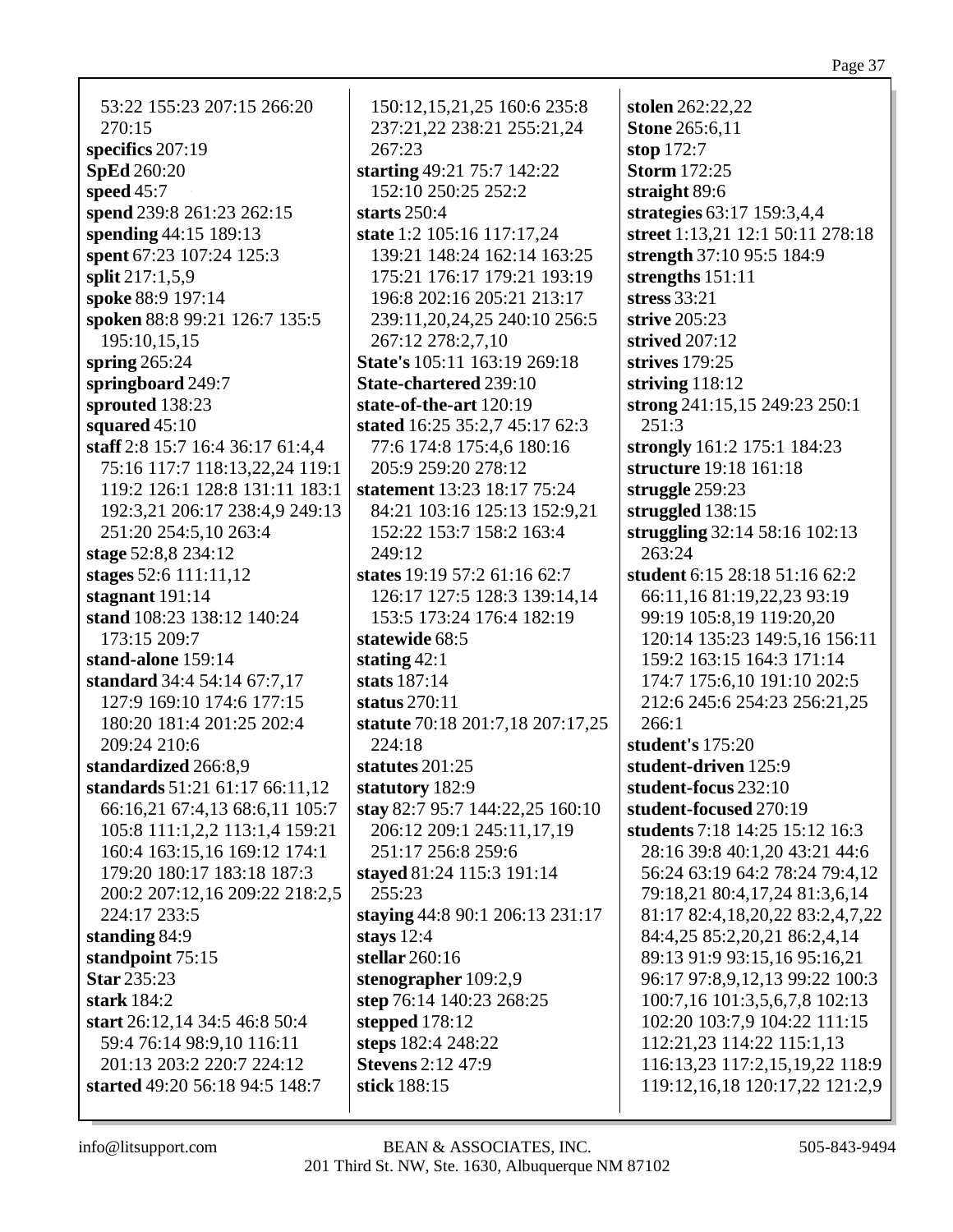| 122:24 123:3,7,14,15 124:5,13<br>124:13 126:23 128:9 135:5<br>139:4,18 140:7,9,19,23 141:3<br>141:10 145:6,16 146:11,13<br>148:3,5,18 149:9,15 150:20,23<br>150:24 153:8 156:7 161:12,22<br>161:25 162:2,8,11 170:5 171:3<br>171:5,11,15 175:22 193:16,17<br>195:17,18 196:22 197:16<br>200:20 201:1 212:12,18 213:3<br>219:21 232:21 236:9,11 237:9<br>238:7 240:22 243:5 246:17<br>247:5,6 252:10 253:16 254:24<br>255:1,17,23,25 256:9,15,17<br>257:11 258:19 264:8,21 268:14<br>268:19,23 269:1,8 273:22 274:9<br>students' 156:5 258:15<br>studies 151:11 237:4 249:25<br>studio 249:5 263:5<br>study 148:17,19 151:2<br>studying 249:15<br>stuff 144:1 209:9 230:5<br>stunned 173:16<br>stunning $52:17$<br>subcommittee 77:2<br>subfactors 68:1,16,19,20 181:13<br>subgroup 28:14 112:21,22,23<br>subgroups 28:16 170:25<br>subject 232:17<br>submit 13:7 47:3 57:6 61:17<br>67:15<br>submitted 35:16,16 45:12 61:18<br>67:9 98:5 148:24 153:4 180:21<br>194:14<br>subsequent 29:12<br>substantial 51:22 52:15 66:9<br>105:6 110:24 113:7 163:14<br>164:20 165:3 169:5 173:25<br>218:1 269:25<br>substantially 170:17<br>substantiated 179:14<br>succeed 238:8 245:6<br>success 27:21 38:4 100:9,13<br>246:18 252:5<br>successes 117:1 210:11,11 | succumbed 138:20<br>Suddenly 138:24<br>sufficient 190:11<br>suggest $86:15$<br>suggestions 44:24 88:13 257:14<br><b>Suite 1:21 278:18</b><br>summarize 183:16<br>summary 10:4 54:3,3,19 55:9,19<br>127:20 168:21 183:14 185:4<br>summer 98:22 99:1 128:25 265:8<br>sun 229:18,20,21<br>support 26:21,22 28:3,12 30:8<br>49:14 64:2 83:22 87:14 112:18<br>112:20 129:12 130:12 161:11<br>162:8, 13, 23 220:19 230:25<br>241:13 245:13 259:15<br>supported 162:5<br>supporting 47:6<br>supportive 15:25<br>supposed 69:2 73:10 103:25<br>276:10<br>sure 26:17 33:15 38:14 42:14<br>45:20 49:4 80:17 92:24 98:6<br>102:4 109:4 117:18 129:8 135:3<br>143:7 146:12 153:3 154:14,23<br>171:25 194:21 197:21 198:25<br>202:20 203:8 206:13 208:19<br>215:17 224:15,18 225:5 232:1<br>246:1 250:13 252:15,20 257:11<br>267:22 268:11 273:17 274:16<br>275:1<br><b>Surely</b> 131:20<br>surface 195:25 196:11,16,20<br>surpassed 236:25<br>surprise 80:9<br>surprised 250:24 254:1<br>survey 175:7 256:19 257:8<br>264:14 266:5<br>surveys 175:9<br>survive 141:8 144:3<br>sus 132:13<br>switch 132:19<br>sword 211:11<br>sympathetic 16:10<br>system 30:4 58:14 81:20,21 | 211:5 218:7 221:15,24 223:11<br>231:22 237:15 245:9 248:19<br>systematic 52:8<br>systematizing 172:6<br>systems 204:21 207:11 244:25<br>T<br>T3:1<br>table 40:10 54:4 58:6 113:3<br>123:22 220:1<br>Taco 262:15<br>tae 120:16 140:18<br>tainting 74:8<br>take 7:7,20 34:7,19 50:3,7,9,14<br>68:14 79:4,4,9 86:13 87:1 89:4<br>91:8 102:8 103:6 108:15 109:14<br>112:23 113:15 125:12 131:23<br>132:24 148:4 153:24 165:21<br>182:4 186:16 187:23 191:12<br>197:9 198:1 199:4,14,17 200:19<br>209:9 215:19 217:15 229:8<br>232:9,12 233:8 234:21 235:3<br>243:9,11 245:3 247:25 277:5<br>taken 50:15 51:16 58:18 79:3,9<br>80:8 87:15 91:3 92:3 102:8<br>108:17 128:11,18 157:17<br>162:24 167:15 186:16 203:24<br>217:17 229:9 249:2<br>takes 38:18 107:23 179:24 209:7<br>248:22<br>talk 10:25 12:8 28:8 29:24 32:5<br>68:7 159:10 170:13 212:23<br>237:20 238:5,7 246:11,14 265:9<br>272:20<br>talk-show $240:19$<br>talked 6:5 55:15 76:4 101:25<br>112:1 128:1 151:5 171:19<br>193:21 195:5 214:6 240:25<br>talking 28:19 40:4 53:18 77:14<br>77:15 81:16 97:17 164:18<br>220:17 234:17 236:7 246:10<br>247:13,22 251:1 257:22 263:3<br>264:6<br>Taos 3:15,22 34:22 109:21 116:4<br>116:10, 12, 19, 25 117: 17, 21, 24 |
|---------------------------------------------------------------------------------------------------------------------------------------------------------------------------------------------------------------------------------------------------------------------------------------------------------------------------------------------------------------------------------------------------------------------------------------------------------------------------------------------------------------------------------------------------------------------------------------------------------------------------------------------------------------------------------------------------------------------------------------------------------------------------------------------------------------------------------------------------------------------------------------------------------------------------------------------------------------------------------------------------------------------------------------------------------------------------------------------------------------------------------------------------------------------------------------------------------------------------------------------------------|-------------------------------------------------------------------------------------------------------------------------------------------------------------------------------------------------------------------------------------------------------------------------------------------------------------------------------------------------------------------------------------------------------------------------------------------------------------------------------------------------------------------------------------------------------------------------------------------------------------------------------------------------------------------------------------------------------------------------------------------------------------------------------------------------------------------------------------------------------------------------------------------------------------------------------------------------------------------------------------------------------------------------------------------------------------------------------------------------------------------------------------------------------------------|----------------------------------------------------------------------------------------------------------------------------------------------------------------------------------------------------------------------------------------------------------------------------------------------------------------------------------------------------------------------------------------------------------------------------------------------------------------------------------------------------------------------------------------------------------------------------------------------------------------------------------------------------------------------------------------------------------------------------------------------------------------------------------------------------------------------------------------------------------------------------------------------------------------------------------------------------------------------------------------------------------------------------------------------------------------------------------------------------------------------------------------------------------------------------------------------------------------------------|
| successful 85:16 92:21 118:13                                                                                                                                                                                                                                                                                                                                                                                                                                                                                                                                                                                                                                                                                                                                                                                                                                                                                                                                                                                                                                                                                                                                                                                                                           | 132:18 136:1 137:9 171:14                                                                                                                                                                                                                                                                                                                                                                                                                                                                                                                                                                                                                                                                                                                                                                                                                                                                                                                                                                                                                                                                                                                                         | 118:4,18 119:5 121:21 124:8                                                                                                                                                                                                                                                                                                                                                                                                                                                                                                                                                                                                                                                                                                                                                                                                                                                                                                                                                                                                                                                                                                                                                                                                |
| 172:9 261:12                                                                                                                                                                                                                                                                                                                                                                                                                                                                                                                                                                                                                                                                                                                                                                                                                                                                                                                                                                                                                                                                                                                                                                                                                                            | 180:18 185:6 191:10 197:5                                                                                                                                                                                                                                                                                                                                                                                                                                                                                                                                                                                                                                                                                                                                                                                                                                                                                                                                                                                                                                                                                                                                         | 128:19,23 130:7,10 134:23                                                                                                                                                                                                                                                                                                                                                                                                                                                                                                                                                                                                                                                                                                                                                                                                                                                                                                                                                                                                                                                                                                                                                                                                  |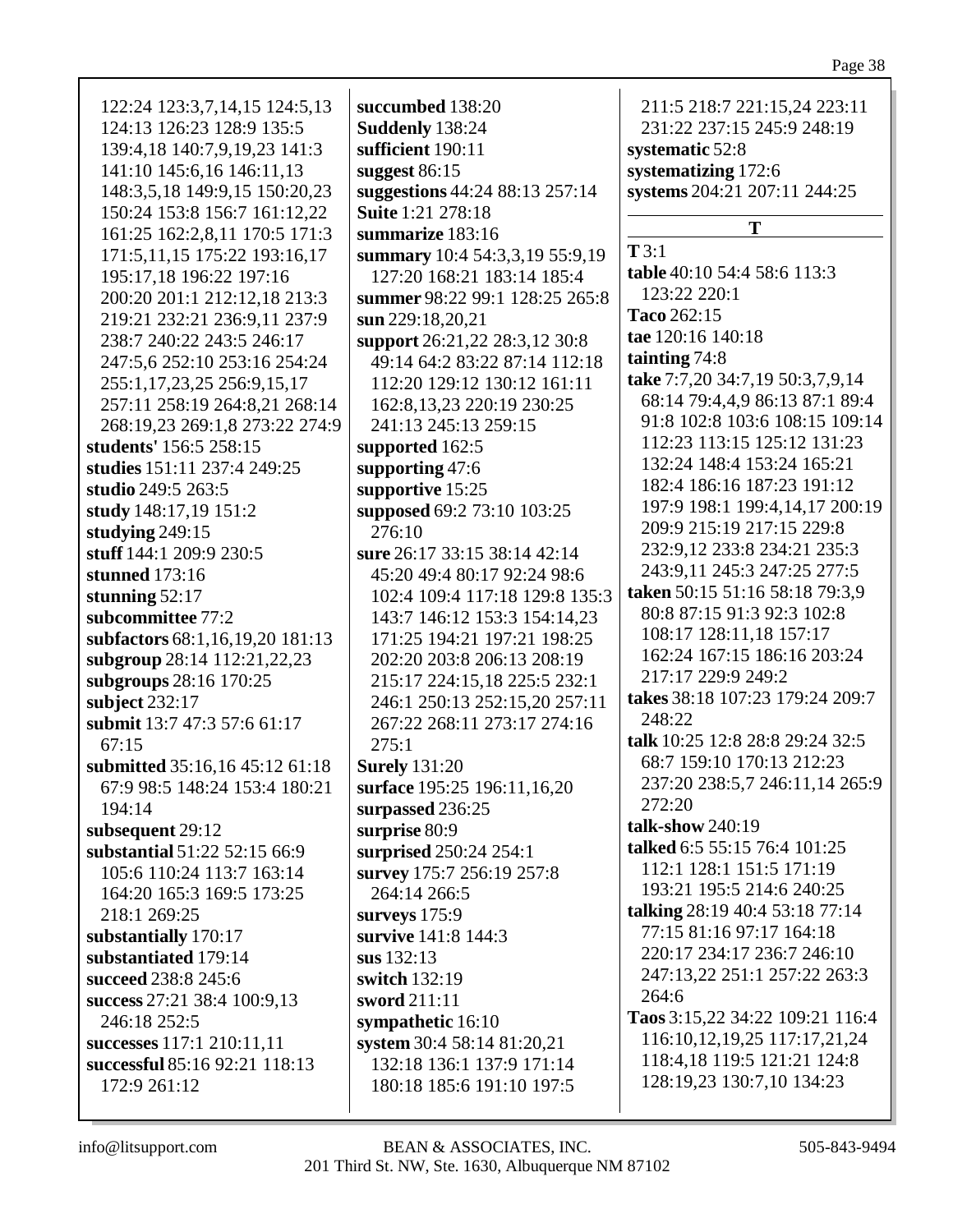| 135:16,23 136:2,12 138:13,22                             | television 239:15 240:3 242:2    |
|----------------------------------------------------------|----------------------------------|
| 139:11,21 140:17 141:2,17                                | 253:24 263:9                     |
| 142:13 144:8 163:12,21                                   | tell 36:8 38:14 58:12 59:8 69:23 |
| Taos's 138:14,18                                         | 72:23 96:8 125:2,7 132:3         |
| target 61:13 177:9 193:14 214:2                          | 143:17 189:24 191:8 197:22       |
| 231:23                                                   | 198:5 229:10 238:17,22 250:9     |
| targeted 26:21 28:12 51:25 111:5                         | 257:21 267:6,21                  |
| 112:18,20 155:23                                         | telling $47:1$                   |
| targeting 237:22                                         | tells 261:2                      |
| targets 67:1 180:12 181:9 186:6                          | temperature 108:25               |
| 272:19 274:11,13                                         | template 127:21,22 193:13        |
| task 131:25 249:20                                       | 213:19                           |
| taught 43:19 58:1 87:6 97:4                              | ten 37:3,7,11 41:4 44:15 108:16  |
| 124:25 239:14                                            | 121:22 133:11 236:23 238:20      |
| <b>Taylor</b> 40:11                                      | ten-minute 50:3,14               |
| teach 139:1 151:10,13 159:15                             | ten-to-zero 18:15 23:25 26:2     |
| 264:20                                                   | 272:5                            |
| teacher 90:18 96:11 121:16,24                            | ten-zero 24:1 228:24,25          |
| 124:25 126:7 132:12 134:20                               | tendency 102:5                   |
| 137:19 150:22 160:25 191:9                               | tenth-grade 187:8                |
| 203:3 210:19 211:4,21 212:4                              | term 40:8 42:2 51:6,11 52:10     |
| 244:7,10 245:5 248:18,24 249:2                           | 53:6 54:21 65:20 69:8 103:20     |
| 259:16 260:9,14 261:20 262:7                             | 104:22 147:8 168:8,8,20,24       |
| 262:10 263:13 265:21                                     | 173:9 174:3,13,20 176:2 182:1    |
| teachers 16:2 89:7 90:6,9,19,19                          | 182:22 183:6,10 185:11 189:5     |
| 103:4 122:6 123:24 125:25                                | 191:7 192:18,25 193:4 204:7      |
| 131:10 135:18 139:7,15 140:6                             | 205:25 214:23 215:4 217:23       |
| 145:7 148:4,10,11,12,16 154:11                           | 218:14 220:3 223:25 226:8        |
| 158:23 159:1 183:1 235:10                                | 230:21 233:16 236:13 237:18      |
| 237:16 243:16 244:1 247:2,2                              | 237:21 240:8 253:13 255:22       |
| 248:22 249:8 250:6 259:23,25                             | 269:16,19 270:7,17 274:17        |
| 260:5,8,19,20,20 261:4,8,11,22                           | terms 21:4,14 22:4 24:14 33:1    |
| 261:24 263:4                                             | 38:24 40:4,17 63:1 64:17 70:3    |
| teaching 121:22 139:8,13,17                              | 72:20 73:25 74:13 75:2 84:18     |
| 141:12,12 159:20<br>team 15:24 49:19,23 51:14 56:7       | 89:16 96:5 105:21 113:10,16      |
|                                                          | 130:19 181:17,19,21 182:20       |
| 59:10,14 128:16 140:22 159:5<br>184:5 235:13 249:7 259:3 | 183:11 190:3 194:5 205:14        |
|                                                          | 220:3 232:10,22 248:8 270:19     |
| team's $49:8$<br>teams 238:6 244:25                      | 274:15<br><b>TESOL</b> 118:23    |
| technical 49:14 213:21 215:18                            | test 79:8, 15, 15, 17 80:8 85:24 |
| technically 178:15                                       | 141:11,11 150:20 203:24 235:3    |
| technological 254:16                                     | testimony 278:13                 |
| technology 63:19 64:2 78:18                              | testing 79:13 80:4 131:19 132:22 |
| 80:16 91:23 119:19 156:8                                 | 155:11 211:6 264:6               |
| 250:11                                                   | tests 78:24                      |
| telephone 32:10,22 33:3 253:21                           | thank 5:12,24 7:5,22 14:8 16:19  |
|                                                          |                                  |

26:7 29:22 33:14 41:16 45:4,6 49:2 51:1 56:2,4 60:25 65:10 65:14 68:10 69:9,10 99:2,10,14 103:13 104:25 108:12,13 109:12,12 116:7 124:19 126:11 130:25 133:4,5 134:12 135:13 135:19 136:13,14 138:2 142:25 144:15 145:17,20 146:20 154:5 157:18,20,24 161:4 163:1,6 165:18 167:2,3,17,18 172:13 185:16 187:20,22,23 191:19 192:6 194:17,19 200:12 202:21 204:9 205:12 206:22,23 207:3 211:13 212:20 214:17,19 215:18 225:5,10 228:25 230:3 231:12,13 233:20 238:25 242:4 242:5 246:4 247:8,11,12 248:2 254:19,21 266:11 268:4,12 269:7 272:9,14 276:20,21,22,23 277:2,2 **thankful** 187:1 **thanks** 129:16 272:10 **themes** 6:21 **therapist** 135:18 **thereof** 56:24 **Theresa** 14:17,17 95:23,24 **thing** 40:10 58:11 59:22 80:13 82:11 96:9,16 98:9 104:10 111:24 112:13 124:7 127:5 136:20 142:7 144:11 160:16 186:23 188:10,21 203:11 205:5 206:17 207:9 214:5 223:14 224:1,22 234:16 235:6 236:16 238:15 243:14 244:1,13 245:22 247:14 251:6,19 252:21 256:14 257:9,22 262:25 267:2 273:15 **things** 27:9 42:16 52:1,3 56:13 59:22 60:19 62:25 64:24 75:13 77:15 83:22 84:14,17 89:1 90:21,25 91:14,24 98:13 99:8 100:5 110:7 111:7 121:12 124:3 142:2 145:8 148:6,13 149:4,14 150:16 151:13 156:10 158:10 158:13,15 162:3,7 169:14,24 170:13 192:22 196:24 197:14

199:14,23 200:10 203:12,14

16:20 17:2 19:2,3,5 24:2 26:6,7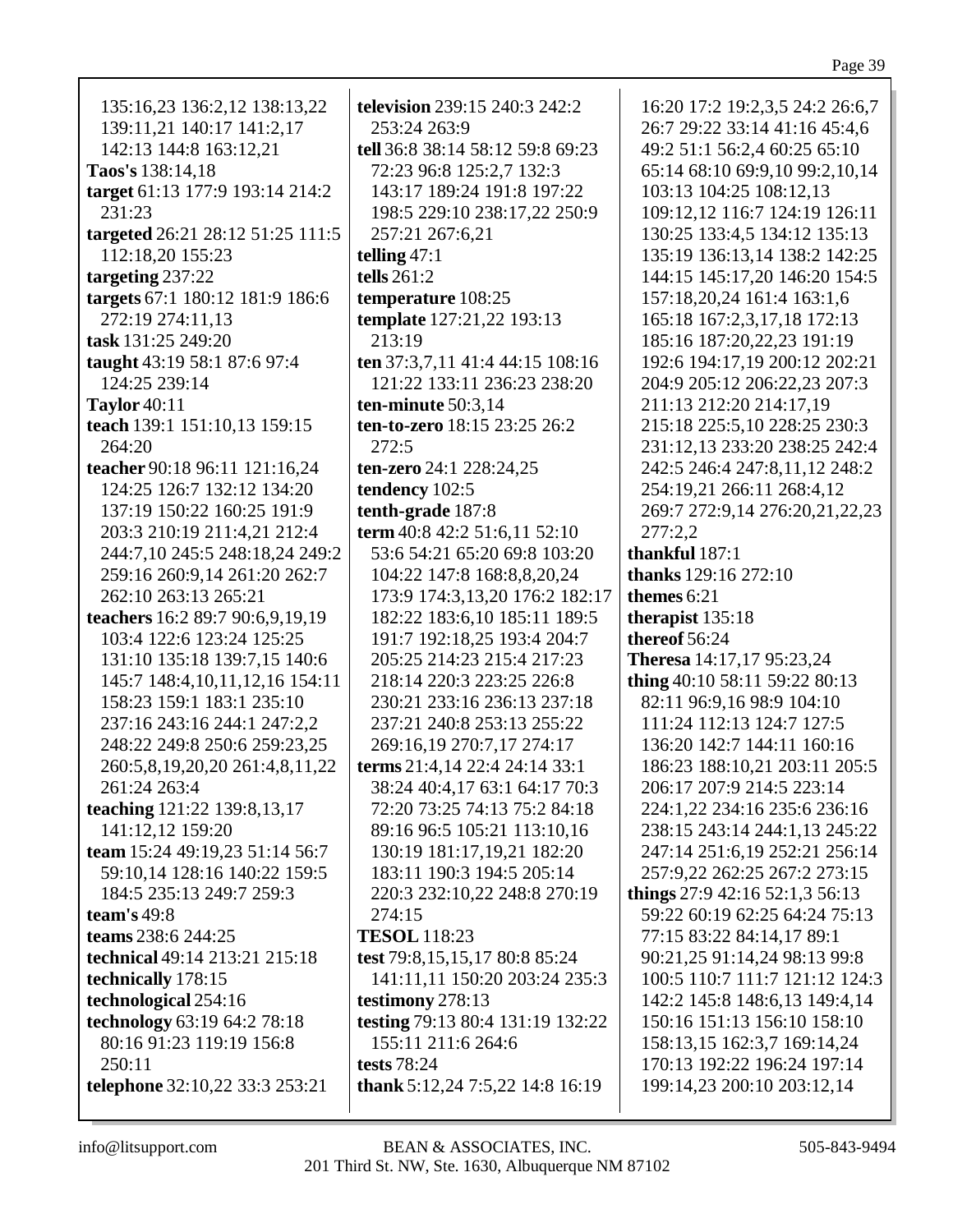| 204:25 206:13 209:11 232:5          | three 11:5,9 27:1,14 28:7 37:13  | timed $65:12$                     |
|-------------------------------------|----------------------------------|-----------------------------------|
| 234:9 240:5 253:4,11 258:17         | 45:22,24 46:11,25 54:20 56:20    | timeline 27:20,20 202:10          |
| 263:20 268:3                        | 60:7 90:7,9,13 92:25 105:10      | timer 185:13,14                   |
| think 11:2,16 13:4,18,20 16:6,16    | 107:17,19 110:10 117:10 124:9    | times 19:25 32:11 37:13 71:20     |
| 18:22 20:23 21:22 26:23 27:17       | 125:3 127:17,23 128:19 130:15    | 88:10 97:25 176:8 206:18          |
| 27:25 30:25 31:1,18,19 32:4,17      | 130:17 131:15 132:3 137:16       | timing 179:15 180:5 198:11        |
| 34:2,7 37:9 39:1 40:7,9 41:11       | 160:25 161:12 163:22 165:14      | TIS 118:3,7 126:17,19 131:3,18    |
| 41:18 44:1,22 46:18 49:24 50:6      | 165:16 169:16 190:4,4 195:14     | 131:21 132:23 162:23              |
| 50:6, 10, 12 52:17 55:15, 23        | 197:20,21 205:8 208:4,5 217:24   | <b>TISA</b> 118:1                 |
| 59:10 60:4,8,9 64:4,21 65:22        | 223:12 226:8 227:8 233:2         | <b>Title 28:5 60:21</b>           |
| 66:22 69:11,18 70:11 72:2,4         | 237:12 241:2 242:17,24 266:23    | today 7:8, 10, 19 10:21 15:12, 12 |
| 73:1,6 75:9 76:1,13,19 77:14,15     | 269:17 270:12                    | 26:13 28:9,20 56:1 61:7 73:6      |
| 77:18 80:9 82:10 83:20 85:6         | three-week 15:9                  | 76:1 108:12 112:14 130:9 131:1    |
| 88:7,11,17,19 95:25 97:7,21         | three-year 61:15 163:18 190:14   | 136:25 137:15,24 138:12           |
| 98:15 99:6 101:12 103:5 112:13      | 190:18 221:13 224:20 231:1       | 141:17 142:15 150:5 165:8,8       |
| 114:14,19 115:4 118:20 123:17       | three-years' 207:4,6             | 167:21 173:15 178:12 185:8        |
| 133:2,15 141:25 143:4,7 144:9       | thrive 130:11 141:7              | 186:19 187:13 230:9 233:4         |
| 158:7,12 164:20 168:21 169:24       | throw 209:6                      | 260:23 272:11                     |
| 170:12,19 171:6,12,19 172:1,5       | thumbs 188:15 242:14             | today's 30:17                     |
| 188:9,10,20 189:18 192:10,18        | Thursday 4:3                     | token 101:8 190:12                |
| 193:6 196:17 199:7,24,25 200:5      | Tierra 11:21 14:16,18 16:24      | told 30:3 44:14 71:22 74:1 112:6  |
| 200:18 203:9,12 204:22 205:5,7      | 19:10 20:14,18 22:2 24:14        | 152:15 153:15 238:15 246:11       |
| 205:12 206:1,2 207:4,6,20           | <b>tiles</b> 16:18               | 250:6 267:22                      |
| 208:1,6 213:9,14 214:4,14           | till 230:10                      | tomorrow 15:13 41:10 229:14,17    |
| 219:10,13 223:14 226:20,24          | <b>TIM 2:5</b>                   | 277:5                             |
| 229:17 230:22 231:22 232:12         | time 7:17 10:23 14:3 21:10 31:14 | tons 92:12                        |
| 232:14,19 233:14,17 235:25          | 31:15 33:24 38:19 39:16 43:9     | tools 188:9                       |
| 236:17 238:20 244:21 246:6,14       | 44:13 46:12 50:7,9 53:4 56:1     | top 206:13 253:9 261:9            |
| 248:16 249:6 252:2 254:4            | 61:25 62:15 65:12 66:3 67:24     | torn 44:3 161:8 162:12,16 263:5   |
| 255:19,24,25 260:13 261:5,12        | 69:10 70:12 71:5,19 72:14        | Torres 12:25 13:13,17 14:14,15    |
| 261:17 264:5,7 265:2 266:1,24       | 73:15 76:7 84:8,8 86:25 87:12    | 16:12,20 19:3,5                   |
| 267:5 268:1 273:24 274:24           | 88:6 89:25 91:19 98:7 100:12     | total 19:23 22:6,11 46:4 131:10   |
| 275:11 276:12                       | 100:22 101:18,21,21 102:6,7,22   | 134:18 254:23,25                  |
| thinkers 142:1                      | 103:3 108:11 109:22 124:19       | totally 119:1 148:20              |
| <b>thinking</b> 101:21,24 139:19,20 | 125:24 127:9 129:13 130:25       | Tote 262:15                       |
| 204:20 245:11                       | 131:23 133:4,24 134:7 136:20     | touch 197:2                       |
| third 1:21 116:23 119:22 122:17     | 137:17 138:17 147:10 148:20      | tough 208:3 209:10                |
| 160:8 169:22 173:8 203:21           | 149:21 150:1 155:6,18 162:23     | Toulouse 2:7 4:12,13 8:3,5 13:22  |
| 278:18                              | 165:13 167:4,18 170:6,11         | 14:5 16:22,23 17:5,12,13 18:16    |
| third-grader $187:10$               | 177:25 180:9 182:10 184:8        | 22:23,24 25:13,14 69:16 71:3,6    |
| Thirdly 57:9                        | 188:24 189:13,25 190:7,11,18     | 71:7 72:7 74:18 106:19,20         |
| thought 18:24 41:8 42:2 48:7        | 191:20 209:14 210:12 214:20      | 134:3,8 154:6,20 156:12,13,14     |
| 74:1 101:2 134:9 171:23 188:4       | 217:9 229:16 230:10 233:8        | 156:19 157:1,5,13,18 166:4,5      |
| 211:13 212:15 215:16 265:17         | 235:19 238:12 239:2,9 246:4,13   | 192:7,8 208:7 215:5,8 216:1,2     |
| 274:25 276:3                        | 252:19 253:10 255:22 263:15      | 219:5 227:6,7 250:15,16 266:13    |
| thoughts 99:16                      | 269:5 275:23 279:10,15,20,25     | 266:14 267:3 268:13 271:9,10      |
| thousands 246:23                    | <b>Time's</b> 145:19             | 275:25 276:14                     |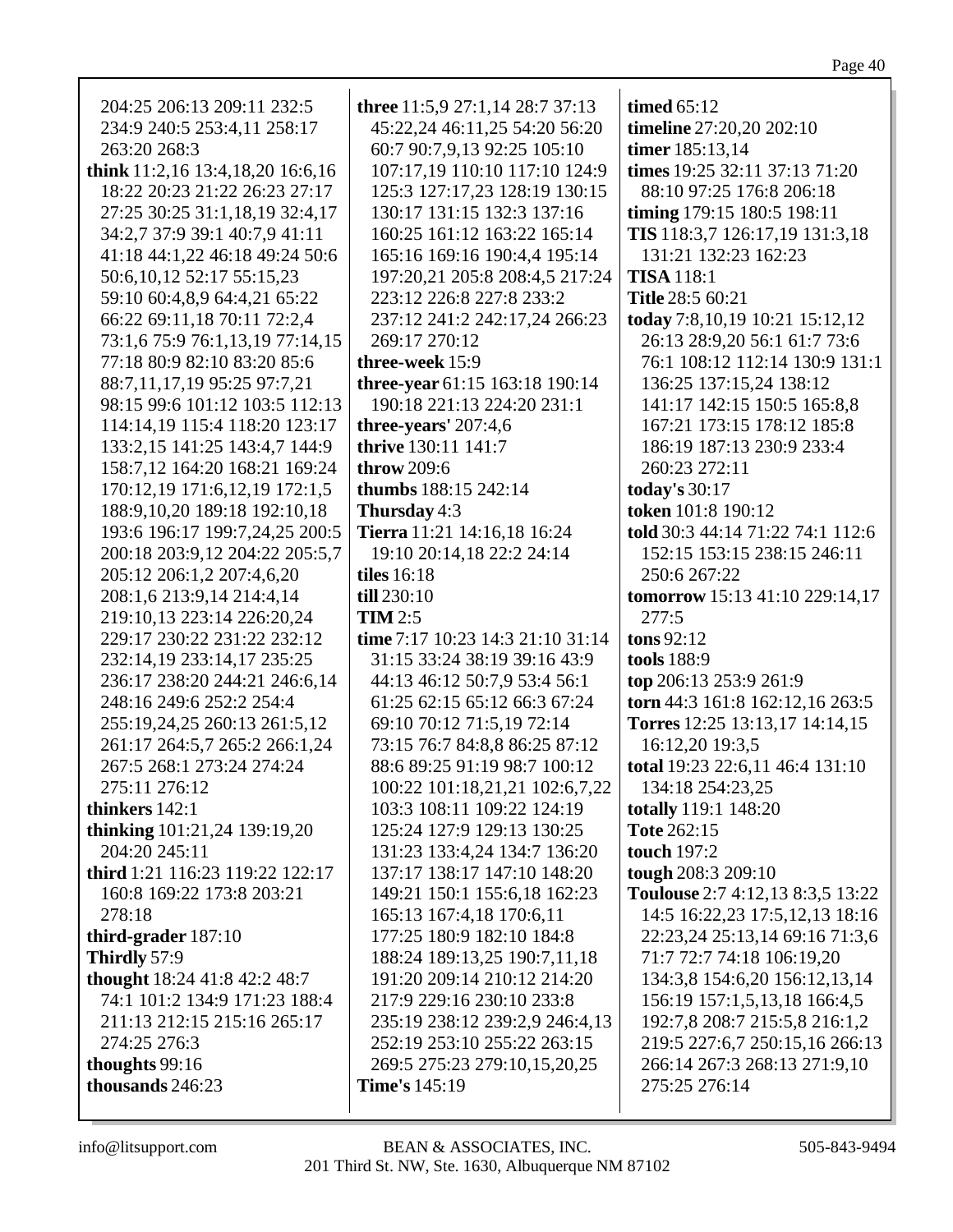**town** 39:4 **track** 27:21 140:7 188:4,11 192:19 233:12,13 268:19 **tracker** 76:21,22,22 **tracking** 256:15 **traditional** 86:21 88:2 92:15 93:8 **traditions** 117:20 **Train** 147:25 **trained** 41:1 89:9 158:21 160:11 258:8 **training** 36:14 37:25 38:3,22,23 38:24 106:2 129:6 154:12 178:13,19 223:17,18 224:2,7,11 260:17,19 **trainings** 158:24,25 159:2 178:9 178:10,11 223:12,12,14 **trajectory** 54:20 93:14 169:17 231:15 **trans-** 74:5 **transcript** 1:10 3:6 8:16 9:10 278:9 279:8,13,18,23 **transfer** 81:3 **transferred** 81:20 131:3 **transferring** 131:21 **transition** 64:22 98:22 99:1 **translate** 132:15 **translates** 126:8 **transmission** 33:2,4 **transparency** 186:13 **transparent** 186:9,9 **transpired** 206:5 **travel** 128:1 196:9 198:19,21,21 **travels** 276:24 **treat** 86:10 **tremendous** 59:7 67:23 88:11 139:3 161:11 **tremendously** 127:13 **trend** 52:12 53:5 99:18 110:21 111:15 205:16 **trending** 52:16 **tricky** 151:15 **tried** 54:3 100:6 117:4 154:9 188:3,15 **Triple** 132:3 **TRISH** 2:7 **trombone** 257:1,6 269:2 **trouble** 236:16

**true** 74:22 87:5 116:25 118:7 131:19 182:9 204:17 256:11 269:4 278:8 **Trujillo** 136:17 238:21,25 247:9 253:3 260:2 276:18,23 **truly** 59:1 88:16 103:1 125:8 **trust** 59:7 **truth** 41:11 191:8 **truthful** 251:23 **truthfully** 165:8 **try** 64:13 87:22,25 88:17 92:4 95:18 104:17 109:6 126:9 188:11 189:10 202:10 217:5 266:5 267:6 **trying** 16:8 30:3 35:18 49:6 71:12 91:24 102:23 109:8 126:10 136:24 137:2 160:9,22 189:13 193:5,6,6 202:9 244:10 247:23 251:19 258:6 262:8 **Tuesday** 36:18 **Tuna** 58:3 **turn** 27:5 28:23 50:22 60:24 66:19 160:17 189:21 260:8 **turnaround** 189:25 **turned** 90:6 **turning** 63:25 123:5 **turnover** 259:24 260:9 **tutoring** 147:21 252:4 **TV** 240:19 **twelfth** 257:24 **Twelve** 134:17 **twice** 71:20 73:19 215:2,10 218:11 221:22 **two** 14:12 19:11 20:7 21:21,22 28:7 29:5 37:11 41:20 49:24 60:6 62:5 77:15 79:8 80:5 84:18 89:17 107:19 117:10 122:5 129:2 130:18 131:4,13,13 133:7,7 137:7 140:12 143:2,3 154:17 155:6 156:23 157:7 167:21 173:8 174:13 175:6 177:19,20 179:8 183:3,15,25 189:2,24 197:7 203:22 205:8 208:4 211:18,20 218:3 221:11 221:16,17,18,25 222:2,5,5,6 223:12 224:23 226:10 246:7,8 253:7,13 266:22 272:17,20

273:2 **two-and-a-half** 178:4 **two-thirds** 60:7 **two-year** 168:2 172:12 173:16 182:11,17,21,23 183:5,7 184:16 186:2 187:14 189:9,20 190:15 205:25 **type** 44:25 85:18 93:19 95:19 206:5 252:13,23 269:8 **types** 158:24 159:2 240:4 **U Uh-huh** 46:15 219:18 255:14 275:16 **ultimately** 110:23 140:19 141:13 233:17 **umbrage** 232:9 **umbrella** 240:1,5 253:25 **unable** 34:6 51:22 110:24 **unbiased** 40:5 42:8 **unclear** 35:17 **uncomfortable** 164:10,18 214:7  $275:14$ **under-collateralized** 196:15 **undergraduate** 43:21 **underneath** 54:25 **underperformance** 111:20 **underperforming** 103:8 **underscored** 103:23 **understand** 21:4,7 31:12 34:17 44:13 51:15 58:24 66:3 71:1 72:3 87:6 89:23 108:9 141:13 142:10,11 149:20 150:14 153:3 164:9 179:1 184:21 191:22 207:20 209:22 220:6 224:15 275:1 **understanding** 29:17 30:17 38:25 64:5 72:25 103:19 133:17 133:23 134:6 141:24 223:3 **understands** 132:20 **understood** 44:22 73:5 154:24 181:6 275:1,16 **unexpected** 173:18 **unfortunate** 59:9 67:10 **unfortunately** 33:8 42:11 56:25 59:12 143:13 144:5 262:7 **unilaterally** 181:15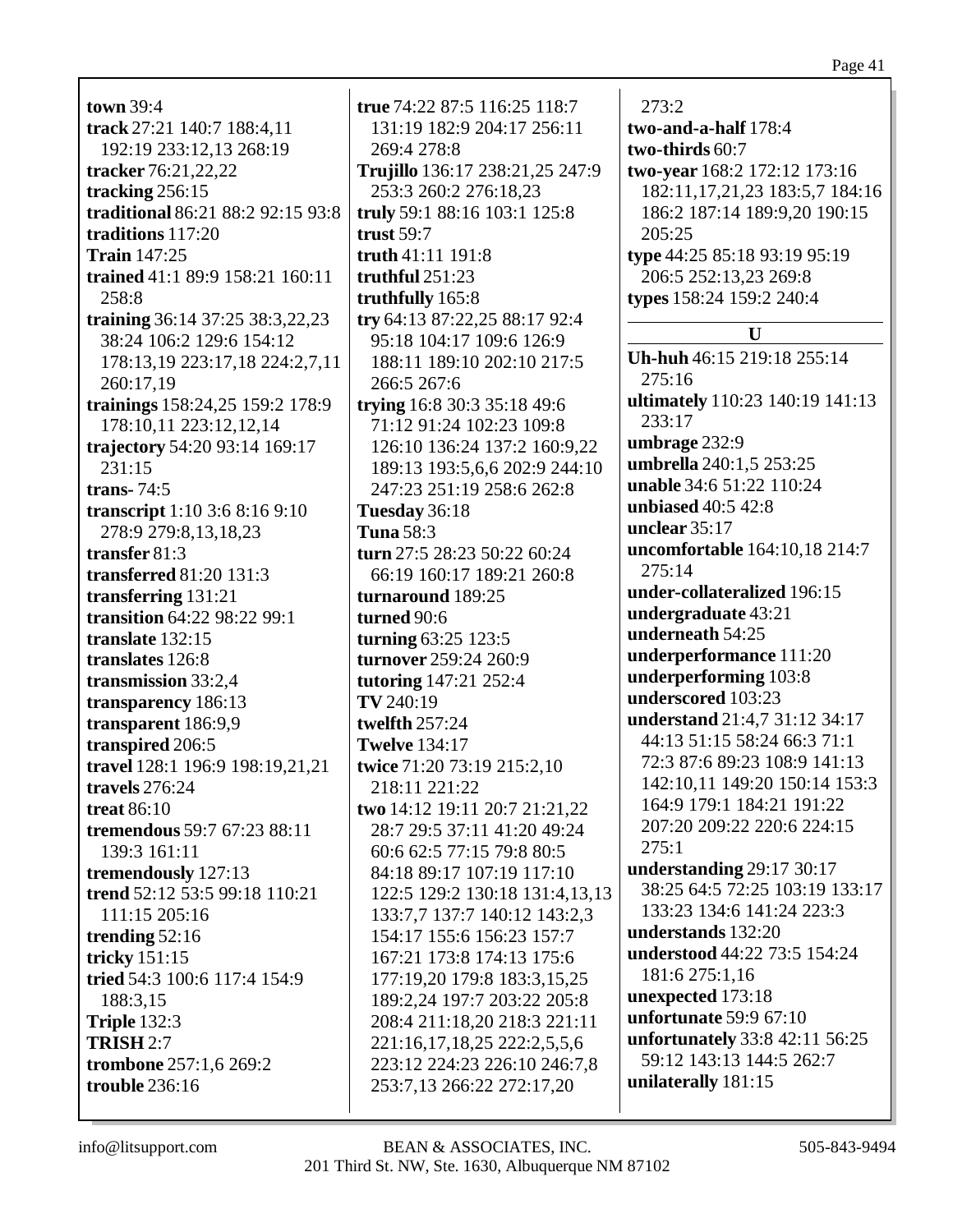unintentional 274:12 unique 43:25 99:23 116:17 185:21 240:6 253:4 unit 121:4 units 125:5,6,8 151:8,16 159:16 159:19 university 42:22 43:19 57:24 **UNM** 14:2 269:3 unnamed 20:6 unnecessarily 182:25 unpleased 140:14 unsatisfactory 173:14 174:17  $182:1.5$ unsupported 131:10 unwilling  $18:19$ unwillingness 70:20  $\mu$ p-and-down 210:9 update 26:15 49:6 updated 76:21 upfront  $60:2,3$ uplift 138:15 upload  $177:4,9$ uploaded 177:21 upper-hand  $141:4$ upset  $58:9$ upstairs  $275:10$ upward 231:15 urge 197:11 268:19 urged  $15:7$ use 12:22 64:2 78:18 81:19 124:2 124:4 125:13 126:22 152:15,20 153:1,16 156:5 171:13 181:2 213:16 240:21 243:23 266:3 274:21 275:7 usual  $243:22$ Usually  $255:9$ utilization 196:25 utilize  $119:14$ utilized 126:17 193:13 212:1 utmost  $137:15$  $\mathbf{V}$ vacancies 35:13 49:24

 $97:25$ 

**verb** 132:10

vetted  $40:3$ 

video  $240:3$ 

vino 132:13

visited  $59:5$ 

Visitor  $3:21$ 

valid 141:25 **valuable** 103:9,9,10 141:14 value 137:13,24 VanEvery 123:22

info@litsupport.com

variance 196:1 voiceover  $263:16$ variances 195:25 **Voigt 234:4** various 61:13 67:25,25 68:2 **VOLUME** 1:11 volunteer 60:12 volunteerism 57:19 58:10 veering  $246:2$ vegetables 121:10 vote 4:5 5:12 14:2 18:15 22:19 23:18.25 24:1 26:3 36:9 39:12 verbatim 160:17 176:8 178:3 39:12 75:6 77:5 101:1 106:10 verified 175:13 176:11 178:12 107:16.18 162:18.18 165:21 **verify** 51:17,17 166:25 208:25 215:20 219:6 Veronica 12:25 13:13,17 14:14 222:14 227:7.9 228:25 14:15 16:12,20 19:3.5 voted 13:24 36:9 75:4 77:2 versus 209:24 211:7 votes 18:8 23:10 25:3 106:22 166:10 228:8 271:24 **viable 93:3.4** voting 4:6 39:10 100:25 275:12 vibrant  $234:25$ W vice  $2:3$  173:1 **W-APT** 175:8 wait 57:16 162:24 199:5 264:14 view 56:19 239:22 273:16 waiting 117:15 146:5,6,10,13,15 Vigil 115:18,24 116:2,3 121:23 146:18 238:10 126:12 129:11 133:21 134:12 wake 136:6 144:18,22,25 146:8 147:17 walk 60:12 120:3 128:5 147:24 150:11.15 152:8 154:22 156:2 254:15 156:17,22 157:3,10,11,11,16,21 walking  $246:20$ 158:6, 19 159: 10, 13 163: 2, 5 walks 86:18 wall-to-wall 237:14 244:3 252:5 **violate** 183:11  $252:9$ violated 67:19 173:20 182:12 walls  $263:5$ 196:10 225:4 want 15:16 20:5 26:14 28:2,20 violating  $175:22$ 31:13 32:17 33:20 34:5 40:24 violation 175:19 181:16 41:8 43:13,25 50:10 57:1,14 violations 186:24 67:22 69:15 70:17 73:16 76:19 vision 118:19,20 188:23 239:22 77:11,11 86:5,15 89:4 97:15 visionaries  $239:17$   $242:1$ 100:4 103:2 107:21 109:15 visit 51:14 53:8,9 69:3,3 112:1 112:14 114:3 127:6 130:21 127:25 168:15 175:14 176:3,12 134:10 135:11 136:6,9 137:3 184:3 195:10 215:11 218:20 138:12 141:7 144:22,25 153:2 232:7, 12, 13 238: 13 248: 11 154:23 155:6 162:7.20 164:14 167:3 169:14 170:13 171:24 176:8 187:22 189:16 197:11,12 visits  $21:10\,62:10\,165:6\,178:5$ 198:7 199:16,20 200:8 201:3 215:13,14 221:17,17,18,18,25 203:3,9,20 204:10 205:18,19 222:2,5,6,9 226:10 206:20 214:5 219:20 220:21 224:14,18 225:5 231:21 234:2 235:19 239:8 240:21 241:13.22 241:25 244:2 246:24 247:14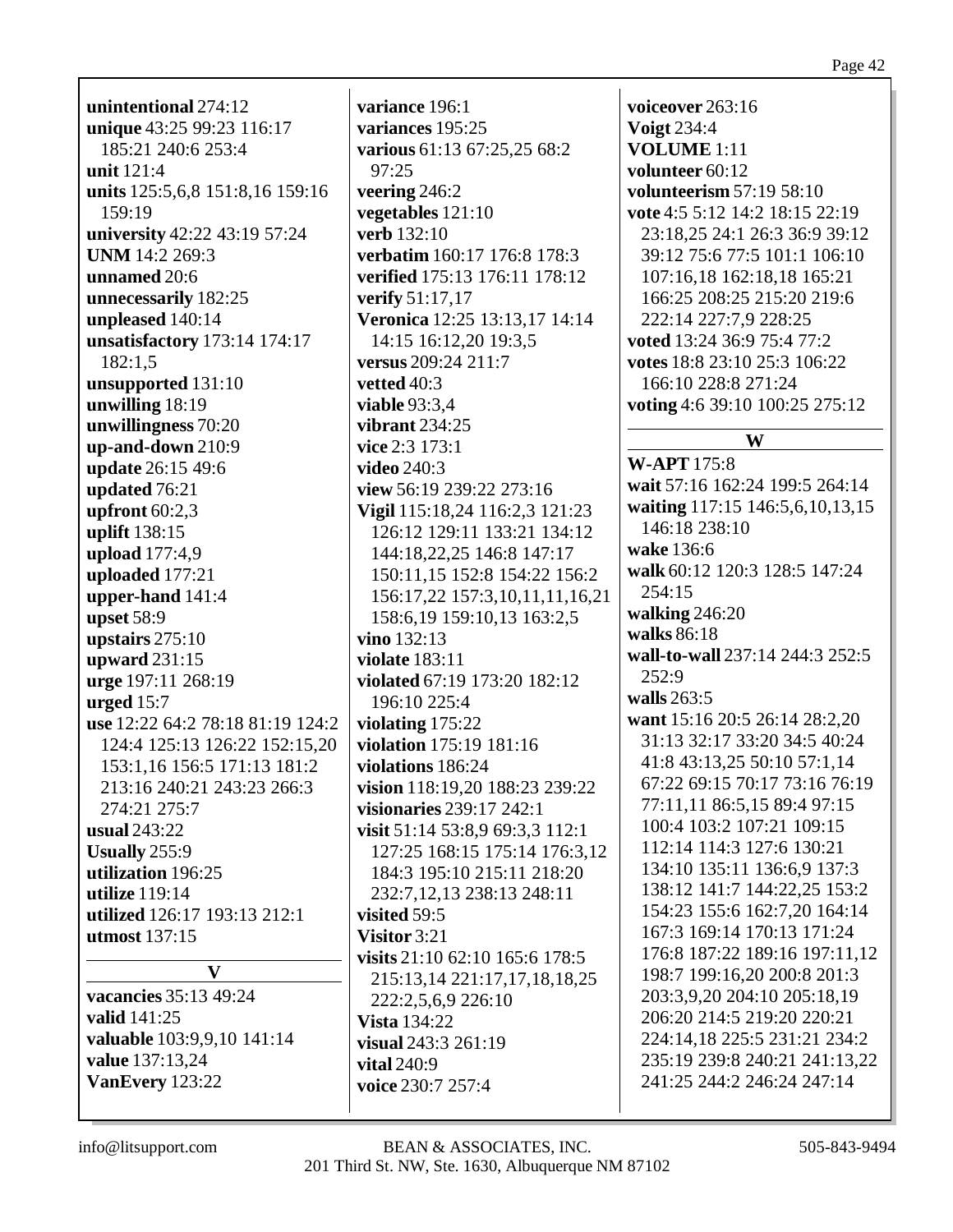| 248:7 251:25,25 256:19,25         | 104:3 108:18,19 114:15 115:15   | went 57:12 66:23 69:20 73:4 74:3 |
|-----------------------------------|---------------------------------|----------------------------------|
| 257:9,11 258:15,22 259:5 260:4    | 123:18 125:13,14,14,24 129:23   | 75:7 114:22 115:2,2,2 142:11     |
|                                   |                                 | 187:7 189:23 196:5 199:11        |
| 260:20 261:5,22 263:1 267:5       | 138:24 139:3,25 140:24 141:12   |                                  |
| 268:15 269:2 273:16,25 274:20     | 142:22 143:7 146:10 147:15      | 210:21 232:15 237:24 255:24      |
| wanted 26:12 29:24 43:17 73:24    | 148:7,15 149:8 150:7 151:8      | 255:25 266:16                    |
| 74:16 76:8 100:2 102:1 154:3      | 152:6,24 160:9 161:25 171:7,25  | weren't 51:25 92:18 111:4 196:4  |
| 155:22 197:10 201:5 203:7         | 172:5 186:9 188:20 189:9 204:4  | 200:7 207:24 237:22              |
| 215:17 221:3 232:3 265:14,15      | 205:2 206:18 213:15 217:18,19   | west 3:16,22 167:19 168:3        |
| 268:4                             | 220:4,18 223:20 225:12 233:10   | 172:22 173:3,7 174:9 176:9       |
| wanting 29:10 205:6 246:21        | 235:18 237:18 238:10,11         | 177:18 184:11 185:2,9 197:25     |
| wants 13:3 251:20 257:4 260:25    | 242:15,20,20 243:16,17 244:4    | 205:17 214:23 217:23 226:8       |
| warning 238:6 244:24              | 244:17 245:10,10,21 246:2       | 264:22                           |
| warrant $174:13$                  | 247:21,23,24 248:23 250:24,25   | <b>West's 173:2</b>              |
|                                   |                                 |                                  |
| warranted 200:7                   | 250:25 251:1,6,8,10,10,12,19    | Western 57:23                    |
| warrants $175:2$                  | 252:2,2,12 257:2 258:5,6,7,10   | whereof 278:13                   |
| <b>Wars</b> 235:23                | 258:14,21,22,23 259:1,9,15      | whew 136:23                      |
| wash 121:10                       | 260:18 261:25 262:8 265:5,23    | whispered 153:21                 |
| wasn't 18:24 21:12 32:3 48:25     | 273:13,16,18 274:2,3,3,16       | wholeheartedly 126:4             |
| 59:16 67:13 69:25 70:1 84:10      | 275:9 276:3 277:1,3,3           | WIDA 159:1 264:7 266:7,10        |
| 103:6 110:14 155:12 191:1         | we've 13:4 14:19,20 16:1 29:25  | wider $40:21$                    |
| 194:6 198:24 199:13 215:17        | 34:10 41:4,13 47:2 52:11,20     | wife 60:17 137:10                |
| 232:14 252:20 265:15              | 53:18 55:11,24 58:14,18 59:22   | willing 126:8 200:10             |
| watch 84:10                       | 59:24 60:4,7,20 62:2 63:21      | willingness 142:2                |
| water 74:11 99:2                  | 64:16 78:19 86:25 91:22 101:25  | window $42:18$                   |
| wave 266:20                       | 104:11,12 107:23 108:24 109:3   | wine 132:16                      |
|                                   |                                 |                                  |
| way 27:8 39:23 60:18 62:25        | 122:5, 16 148:14, 17 149:14, 25 | wing $251:3$                     |
| 76:10 102:23 149:10 153:4         | 151:3,4,4 165:11 171:19 186:14  | winter $15:9$                    |
| 157:14,19 162:17 181:6 191:23     | 190:3 193:14 195:14 214:6       | wish 6:2,18,22,23 7:2,3 13:14    |
| 192:11 204:22 209:11 210:7        | 217:2 231:7 233:3 237:4,5,10    | 76:2 247:12                      |
| 211:12 231:23 239:6 242:7         | 237:10 241:9 247:1 251:22       | withdraw 225:16,23,24 226:1,2    |
| 248:23 253:4 263:20 272:23        | 254:3 255:20 256:16 259:10      | 275:25 276:15,19                 |
| 273:25                            | 261:3 274:17                    | withdrawals 81:24                |
| <b>Wayne 138:2</b>                | weakness 168:16 179:3 198:16    | woman 76:11                      |
| ways 29:5 74:3                    | 218:22                          | wondered 267:25                  |
| we'll 7:20 28:1,19 45:20 48:3     | weaknesses 83:19 179:23 199:15  | wonderful 16:7 119:4 120:21      |
| 50:14 55:22 108:15 118:17         | wearing $185:25$                | 121:12 160:23 234:8 246:16       |
| 124:16 155:7 165:21 215:19        | web 177:5,10,21 240:4           | 265:3                            |
| 217:15 229:8,13,13 244:24         | week 26:17 44:15,16 47:16,18    | wondering 42:20 250:17,25        |
| 276:11                            | 49:16,22 148:1 243:21 256:24    | <b>Woodcock</b> 127:16           |
| we're 4:6,7 11:2 14:5,23 15:2,4,6 | weekend 138:5 171:22            | word 56:7 69:15 72:23            |
|                                   |                                 |                                  |
| 15:21,23 27:6 28:15 30:3 32:5     | weekly 124:3                    | worded 199:22 221:16             |
| 32:18 33:4 45:18 48:17 49:23      | weighted 86:9,10 94:12,21       | wording 164:14 221:19            |
| 50:6 51:10,10 56:5,22 58:15       | welcome 115:17 140:1 246:5      | words 101:23 138:5               |
| 59:23,25 63:25 74:3 76:13         | well-developed 52:8             | work 8:16 18:19 30:5 49:25       |
| 77:14,15 80:16 81:5 82:4,24       | well-versed 80:19               | 72:16 92:14 110:3,4 140:6        |
| 84:9,11,12,16,17 85:23 90:21      | Wendler 56:3,11,12 57:14 59:17  | 148:5,18 159:3 171:24 193:5      |
| 91:24,24 92:4 93:1 97:12,12       | 64:18,25 65:3 96:19,21          | 195:16 223:15 235:16 241:3,22    |
|                                   |                                 |                                  |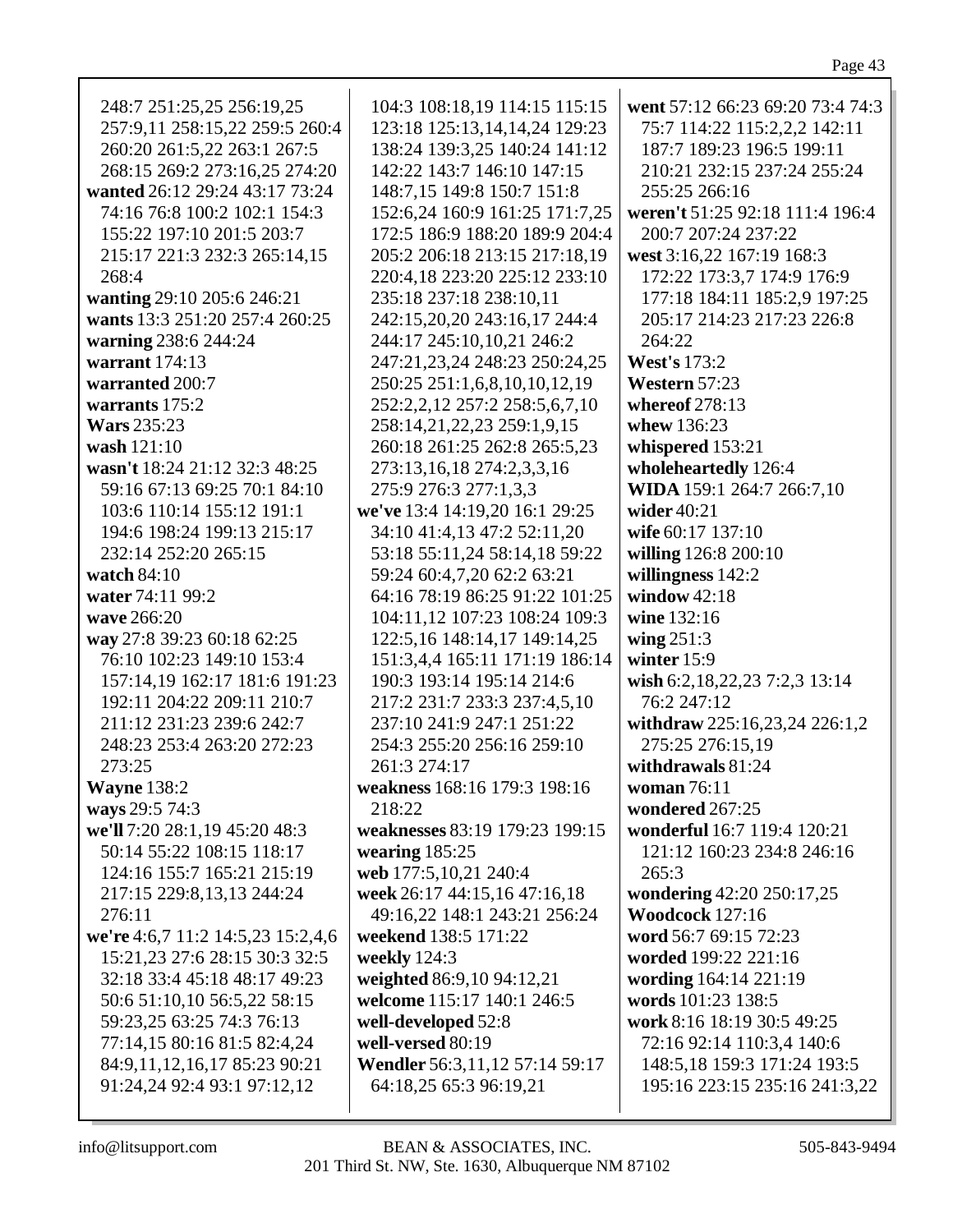| <b>yesterday</b> 30:13 47:11     |  |
|----------------------------------|--|
| yielded 92:3                     |  |
| yielding $22:11$                 |  |
| young 130:11 142:20 267:5,15     |  |
| youth 138:16,19,20               |  |
| <b>YouTube</b> 263:11            |  |
|                                  |  |
| $\mathbf{Z}$                     |  |
| <b>zero</b> 96:2 214:13          |  |
| Ziccarello 124:22,23 151:6 152:6 |  |
| 159:12 160:5                     |  |
| <b>Zite</b> 144:17 145:2         |  |
|                                  |  |
| 0                                |  |
| 02 214:12                        |  |
|                                  |  |
| 1                                |  |
| 13:3,21 115:8 181:19 185:5       |  |
| 187:17 273:14                    |  |
| 1,012 176:6                      |  |
| 1,105 19:25 22:11                |  |
| <b>1,106-and-a-half</b> 19:23    |  |
| 1 $\alpha$ 171.6 100.11 02 101.6 |  |
|                                  |  |

Page 44

| worked 39:18 42:12 43:10 57:21                                | 127:18 131:4 136:1,2,6 147:5          | <b>young</b> 130:11 142:20 267:5,15     |
|---------------------------------------------------------------|---------------------------------------|-----------------------------------------|
| 69:12 98:1,6 104:5 117:5 188:1                                | 147:12,15 149:7,8,12,19 150:8         | youth 138:16,19,20                      |
| 249:12 257:23 264:3 267:12                                    | 150:11,19 151:14 156:20,21            | <b>YouTube</b> 263:11                   |
| worker 267:18                                                 | 157:2,3 160:6,8,8 161:10 168:7        |                                         |
| workforce 262:12                                              | 171:11,16,18 172:2 176:11             | Z                                       |
| working 49:14 50:7 59:25 92:1                                 | 178:8, 11, 14, 15 179:7, 8, 8, 12, 17 | zero 96:2 214:13                        |
| 102:23 113:12 125:4 129:7                                     | 182:16 186:3,17 189:5,7,10,11         | <b>Ziccarello</b> 124:22,23 151:6 152:6 |
| 140:5 150:21 161:1 171:25                                     | 189:19,21,22 190:3,10,24 191:3        | 159:12 160:5                            |
| 172:6,6,7,8 204:3,5 244:18                                    | 192:16 195:22 196:14 198:23           | Zite 144:17 145:2                       |
| 259:1 261:19,24                                               | 198:24 203:5,6,21,22,25 204:1         |                                         |
| works 116:18 254:7 273:22                                     | 204:6,8,12 205:6 211:24,25            | $\boldsymbol{0}$                        |
| world 125:20 139:2 141:17                                     | 212:4,10 215:4 218:14 222:24          | 02 214:12                               |
| 152:18 153:17 262:10                                          | 223:10 224:3,4,6,11,12,13             | 1                                       |
| worse 103:11                                                  | 231:6 233:24 234:19,21,23             | 13:3,21 115:8 181:19 185:5              |
| worst 238:15                                                  | 235:5 236:13 237:4,11 238:2           | 187:17 273:14                           |
| worth 145:16                                                  | 242:22 243:11 247:24 248:16           | 1,012 176:6                             |
| wouldn't 29:6 128:6 200:3                                     | 249:2 250:21 251:16,16,17             | 1,105 19:25 22:11                       |
| write 132:12 151:8,16 215:22                                  | 253:13 255:16,24 256:1,3,8            | 1,106-and-a-half 19:23                  |
| writers 258:19                                                | 259:24 260:6,14 264:6,7 265:5         | 1.a 174:6 180:14,23 181:6               |
| writing 120:12 125:7 215:22                                   | 270:19                                | 1/16204:14                              |
| 249:3 263:7                                                   | year-old 40:13                        | 1:12 167:15                             |
| written 13:6 21:10 132:9 177:12                               | yearly 221:25 245:23                  | 10 3:7 6:5 46:19,20 94:18 170:19        |
| 177:19 273:8                                                  | years 14:19 28:7 37:3 39:15           | 10:00 50:15                             |
| wrong 142:11 213:10                                           | 40:14 41:4 43:8,16 54:21 57:21        | 10:16 50:15                             |
| wrote 29:17 101:24 121:15 152:9                               | 57:22 75:8 79:8 80:5 82:5             | 107 19:22 170:20                        |
| 191:3 263:24                                                  | 87:15,22 88:16 90:7 92:20,25          | 109 3:15                                |
|                                                               | 97:5 99:8 100:3 102:11 104:7          | 10th 196:4                              |
| $\mathbf{X}$                                                  | 104:12 105:12,22 110:10 116:5         | 11 3:8 46:19,20 47:2 115:5              |
| X 3:1 220:11                                                  | 122:5 125:1,3,20 127:17 128:19        | 170:20,23 175:14 176:23                 |
| Y                                                             | 130:11 131:12,17 135:22               | 11:33 108:17                            |
|                                                               | 137:11,16,17 142:19 143:24            | 11:58 108:17                            |
| yeah 11:4 16:13 21:13,23 28:19<br>29:2 33:16 36:2 48:23 60:12 | 149:25 150:4 157:8 160:25             | 11th 175:13 184:3                       |
| 85:24 103:22 143:15 146:4,8                                   | 171:12 173:11 174:2,14 177:20         | 12 33:23 129:18 134:18 170:9            |
| 211:10,19 227:3 229:16 235:14                                 | 178:4,9 179:6,18 182:20 183:3         | 12/14/17 279:2                          |
| 237:25 253:3 264:11 266:10                                    | 183:25 187:24 189:2,24 190:4          | 121 114:2,24                            |
| 274:6                                                         | 190:13 192:9 193:7 197:7,9,21         | 130 115:7                               |
| year 7:11 18:22 19:22 22:5,7,7                                | 203:22 205:8 206:6 207:21             | 134 111:17                              |
| 22:12 27:15 29:12,13 35:7,9                                   | 208:2,4,4,5 209:2 214:23              | 14 1:11 129:18 150:20,22,24             |
| 41:23 54:23,24 62:21 63:9,10                                  | 217:24 218:3 226:8 227:9 233:2        | 14th 4:3                                |
| 63:18 65:3 69:19 70:12 75:19                                  | 236:21,25 238:20 242:7,17             | 15 6:5,8,14,18,23 44:16 81:11           |
| 75:24 81:15,16,25 82:6,7 83:10                                | 245:12,25 251:24 255:21               | 82:2 94:18 129:21 133:17,25             |
| 83:21 84:5,13 85:19,22,25                                     | 265:13 266:21,23 267:10               | 134:6 136:21 170:25                     |
| 90:10 94:18 95:13 103:18 104:3                                | 269:16,18 270:12                      | 158 170:24                              |
|                                                               | years' 121:22                         | 16 46:16 76:24 77:4 125:6 204:18        |
|                                                               |                                       |                                         |

110:16,18 111:10 112:5,7 114:6

114:10,12 122:4,14,17,17,22

123:20 124:15,18 125:18,22

242:19 243:10,14 245:4 247:7

259:2,4,5 261:1 262:18 268:2

work-in-progress 241:23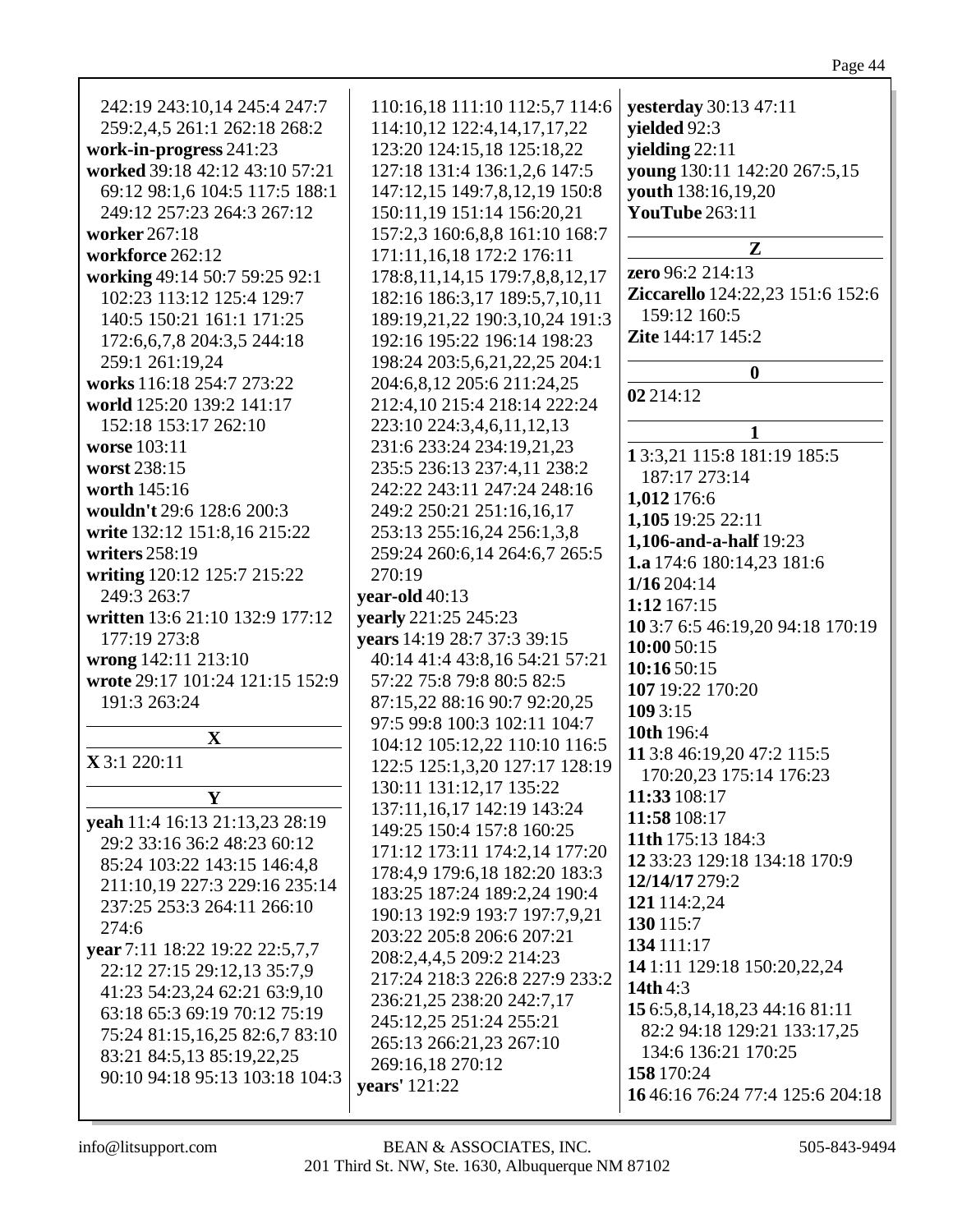|                                | 20th 12:1 196:3                 |                                |
|--------------------------------|---------------------------------|--------------------------------|
| 267:23                         |                                 | <b>40-plus</b> 137:1           |
| $16 - 267:21$                  | 210 124:13<br>217 124:13        | 403 272:16 274:22<br>41 122:22 |
| 1630 1:21 278:18               |                                 |                                |
| 1673:16                        | 219 1:20 278:6,17               | 43 116:5 170:20                |
| <b>16th 8:16</b>               | 22 83:16                        | 44 170:23                      |
| 17 84:24 170:23                | 22-8-12D 181:23                 | 4401 273:13                    |
| $17 - 267:21$                  | 22-8B-12 181:21 183:22          | 45 35:14 267:9                 |
| 170 19:25 22:8                 | $22-8B-12(K)(2)$ 66:8           | 450 234:19                     |
| 171 52:22,24 81:10,12,25       | 22-8B-12K 183:12                | 458 170:20                     |
| 17th 9:11 10:5                 | $22 - 8B - 9(1) 68:21$          | 47 214:14                      |
| 18 52:24,24 267:11             | 23 103:16 122:18                | 49th 57:1                      |
| 18-'19 224:12                  | 230 3:17                        |                                |
| <b>18-year-old</b> 267:21      | 24 125:1 199:6 265:6            | 5                              |
| 1981:12                        | 248 255:1                       | 5 3:5,8 11:14 28:5 52:22,23    |
| 1905 12:1,2                    | 25 44:16 193:17 219:22 255:4,10 | 112:25 163:22 204:12 262:15    |
| 1st 176:3                      | 250 137:1                       | 262:16 272:16                  |
|                                | 263:9                           | 5:00 120:10                    |
| $\overline{2}$                 | 278 3:19                        | 50 3:13, 14 57:2 89:12 117:25  |
| 23:5,21 5:19 7:23 52:23 115:8  |                                 | 118:1                          |
| 126:16 273:13,14 278:14        | $\mathbf{3}$                    | 504s 244:20                    |
| 2:03 167:16                    | 33:6,22 12:19,19 52:24 114:2    | 50th 57:2                      |
| 20 44:16 81:11 82:2,3 85:20    | 127:19 156:24 195:12            | 51 46:9 122:14                 |
| 89:12 94:18 146:11             | 3:05217:17                      | 56 123:6,9                     |
| 2000s 39:16                    | 3:10 217:17                     | 58 82:9                        |
| 2003 173:8                     | 3:18 229:9                      | 5B 19:9                        |
| 2011:21 278:18                 | 3:20 225:11                     | 5th 122:24                     |
| 2013 255:22                    | 3:24225:11                      |                                |
| 2014 195:20 196:13             | 3:40 229:9                      | 6                              |
| 2015 77:4 82:8 179:8           | 30 35:13 85:20 201:6,14 202:20  | 6 3:9 26:9 191:10 274:22       |
| 2015-'16 177:23                | 247:9,10 255:10,25 256:6        | 6.5 19:25                      |
| 2015-2016 62:10                | 30-day 35:14 177:25 201:24      | 60 69:3 85:2 123:3             |
| 2016 77:1 82:9 176:3 179:8,12  | 300 1:13                        | 60-day 201:19                  |
| 196:14 210:21                  | 35 122:19 256:4                 | 61 63:6                        |
| 2016-'17 127:8 177:2 231:2     | 36 3:10,12 125:5                | 62,000 196:15                  |
| 2016-2017 62:10                | 37 57:22 231:3                  | 6363:7                         |
| 2017 1:11 8:17 9:11 10:5 54:23 | 39 81:10,12,25 97:5             | 67 28:7                        |
| 76:23 79:2 82:9 175:13 184:4   | 3A 8:15                         | 68 118:1                       |
| 210:22 212:19                  | <b>3B</b> 9:10                  | 69 123:15                      |
| 2017-'18 168:18 179:4          | <b>3C</b> 10:4                  |                                |
| 2017-2018 218:23               | 3rd 115:9                       | $\overline{7}$                 |
| 2018 125:15 178:14 203:23      |                                 | 73:10 52:24 274:22             |
| 278:14                         | $\overline{\mathbf{4}}$         | 7,982 204:25                   |
| 2018-'19 168:14                | 4 3:3, 7, 22 10: 20 55: 8, 8    | 70 81:2 191:10                 |
| 2018-2019 218:20               | 4,000 212:9                     | 71 82:9 122:23 210:23 260:7    |
| 2019 125:19                    | 4:00 120:9 147:19               | 74 122:16                      |
| 2029 120:18                    | 4:32 277:7                      | 77 250:23                      |
| 205 117:15                     | 40 57:21                        | 78 250:23                      |
|                                |                                 | 7859L 1:25 278:25 279:2        |
|                                |                                 |                                |

Page 45